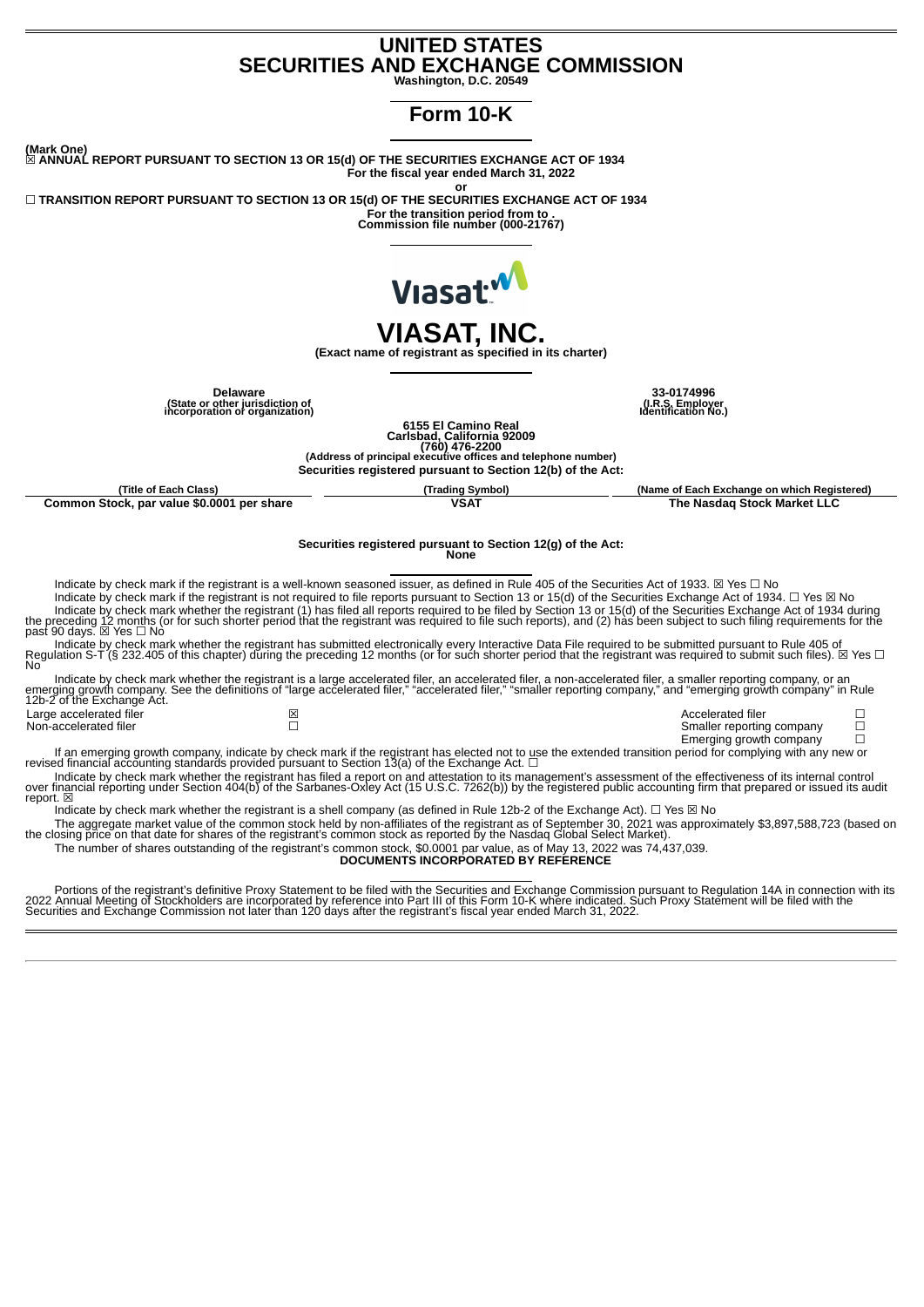# **VIASAT, INC. TABLE OF CONTENTS**

|                   |                                                                                                              | Page |
|-------------------|--------------------------------------------------------------------------------------------------------------|------|
|                   | <b>PART I</b>                                                                                                |      |
| Item 1.           | <b>Business</b>                                                                                              | 3    |
| Item 1A.          | <b>Risk Factors</b>                                                                                          | 25   |
| Item 1B.          | <b>Unresolved Staff Comments</b>                                                                             | 40   |
| Item 2.           | <b>Properties</b>                                                                                            | 41   |
| Item 3.           | <b>Legal Proceedings</b>                                                                                     | 41   |
| Item 4.           | <b>Mine Safety Disclosures</b>                                                                               | 41   |
|                   | <b>PART II</b>                                                                                               |      |
| Item 5.           | Market for Registrant's Common Equity, Related Stockholder Matters and Issuer Purchases of Equity Securities | 42   |
| Item 6.           | <b>IReservedl</b>                                                                                            | 42   |
| Item 7.           | <b>Management's Discussion and Analysis of Financial Condition and Results of Operations</b>                 | 43   |
| Item 7A.          | <b>Quantitative and Qualitative Disclosures About Market Risk</b>                                            | 60   |
| Item 8.           | <b>Financial Statements and Supplementary Data</b>                                                           | 61   |
| Item 9.           | <b>Changes in and Disagreements with Accountants on Accounting and Financial Disclosure</b>                  | 62   |
| Item 9A.          | <b>Controls and Procedures</b>                                                                               | 62   |
| Item 9B.          | <b>Other Information</b>                                                                                     | 62   |
| Item 9C.          | <b>Disclosure Regarding Foreign Jurisdictions That Prevent Inspections</b>                                   | 62   |
|                   | <b>PART III</b>                                                                                              |      |
| Item $10.$        | <b>Directors, Executive Officers and Corporate Governance</b>                                                | 64   |
| Item 11.          | <b>Executive Compensation</b>                                                                                | 64   |
| Item $12$ .       | Security Ownership of Certain Beneficial Owners and Management and Related Stockholder Matters               | 64   |
| Item $13.$        | <b>Certain Relationships and Related Transactions, and Director Independence</b>                             | 64   |
| Item $14$ .       | <b>Principal Accounting Fees and Services</b>                                                                | 64   |
|                   | <b>PART IV</b>                                                                                               |      |
| Item $15.$        | <b>Exhibits, Financial Statement Schedules</b>                                                               | 65   |
| Item 16.          | Form 10-K Summary                                                                                            | 69   |
| <b>Signatures</b> |                                                                                                              | 70   |
|                   |                                                                                                              |      |
|                   |                                                                                                              |      |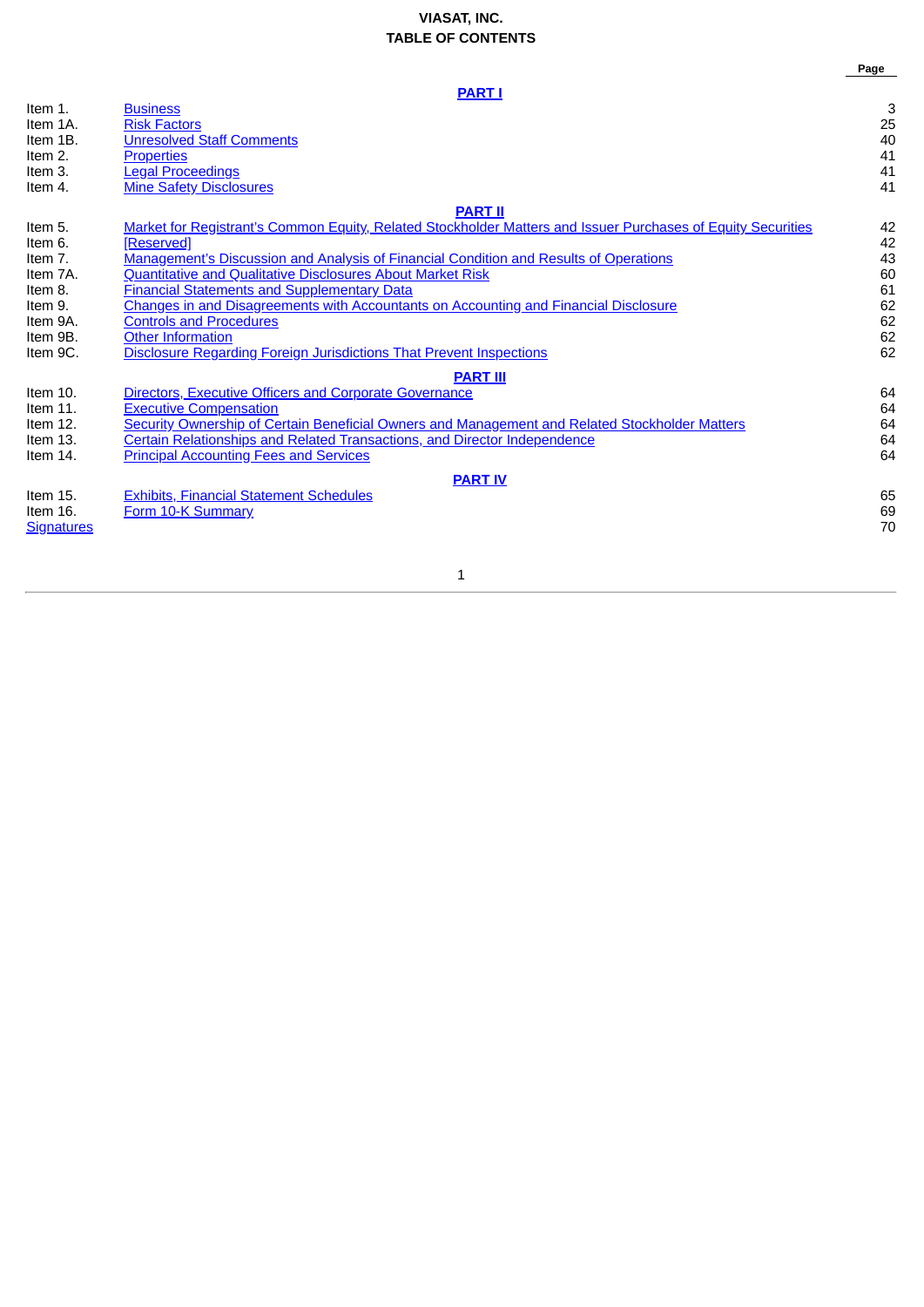#### <span id="page-2-0"></span>**FORWARD-LOOKING STATEMENTS**

This Annual Report on Form 10-K, including "Management's Discussion and Analysis of Financial Condition and Results of Operations," contains forward-looking statements regarding future events and our future results that are subject to the safe harbors created under the Securities Act of 1933 and the Securities Exchange Act of 1934. These statements are based on current expectations, estimates, forecasts and projections about the industries in which we operate and the beliefs and assumptions of our management. We use words such as "anticipate," "believe," "continue," "could," "estimate," "expect," "goal," "intend," "may," "plan," "project," "seek," "should," "target," "will," "would," variations of such words and similar expressions to identify forward-looking statements. In addition, statements that refer to the proposed Inmarsat Transaction (as defined below) and any statements regarding the expected timing, benefits, synergies, growth opportunities and other financial and operating benefits thereof, the closing of the Inmarsat Transaction and timing or satisfaction of regulatory and other closing conditions, or the anticipated operations, financial position, liquidity, performance, prospects or growth and scale opportunities of the combined company; the impact of the novel coronavirus (COVID-19) pandemic on our business; our expectations regarding an end to the pandemic and a lessening of its effects on our business, including expectations for increased airline passenger traffic and in-flight connectivity (IFC) growth; projections of earnings, revenue, costs or other financial items; anticipated growth and trends in our business or key markets; future economic conditions and performance; the anticipated benefits of our acquisitions of RigNet, Inc. (RigNet) and Euro Broadband Infrastructure Sàrl (EBI); the development, customer acceptance and anticipated performance of technologies, products or services; satellite construction and launch activities; the performance and anticipated benefits of our ViaSat-3 class satellites and any future satellite we may construct or acquire; the expected completion, capacity, service, coverage, service speeds and other features of our satellites, and the timing, cost, economics and other benefits associated therewith; anticipated subscriber growth; plans, objectives and strategies for future operations; international growth opportunities; the number of additional aircraft under existing contracts with commercial airlines anticipated to be put into service with our IFC systems; and other characterizations of future events or circumstances, are forwardlooking statements. Readers are cautioned that these forward-looking statements are only predictions and are subject to risks, uncertainties and assumptions that are difficult to predict. Factors that could cause actual results to differ materially include: risks and uncertainties related to the Inmarsat Transaction, including the failure to obtain, or delays in obtaining, required regulatory approvals or clearances; the risk that any such approval may result in the imposition of conditions that could adversely affect Viasat, the combined company or the expected benefits of the Inmarsat Transaction; the failure to satisfy any of the closing conditions to the Inmarsat Transaction on a timely basis or at all; any adverse impact on the business of Viasat or Inmarsat as a result of uncertainty surrounding the Inmarsat Transaction; the nature, cost and outcome of any legal proceedings related to the Inmarsat Transaction; the occurrence of any event, change or other circumstances that could give rise to the termination of the definitive agreement for the Inmarsat Transaction, including in circumstances requiring Viasat to pay a termination fee; the risk that Viasat's stock price may decline significantly if the Inmarsat Transaction is not consummated; the failure to obtain the necessary debt financing arrangements set forth in the commitment letters received in connection with the Inmarsat Transaction; risks that the Inmarsat Transaction disrupts current plans and operations or diverts management's attention from its ongoing business; the effect of the announcement of the Inmarsat Transaction on the ability of Viasat to retain and hire key personnel and maintain relationships with its customers, suppliers and others with whom it does business; the ability of Viasat to successfully integrate Inmarsat operations, technologies and employees; the ability to realize anticipated benefits and synergies of the Inmarsat Transaction, including the expectation of enhancements to Viasat's products and services, greater revenue or growth opportunities, operating efficiencies and cost savings; the ability to ensure continued performance and market growth of the combined company's business; our ability to realize the anticipated benefits of the ViaSat-3 class satellites and any future satellite we may construct or acquire; unexpected expenses related to our satellite projects; our ability to successfully implement our business plan for our broadband services on our anticipated timeline or at all; capacity constraints in our business in the lead-up to the launch of services on our ViaSat-3 satellites; risks associated with the construction, launch and operation of satellites, including the effect of any anomaly, operational failure or degradation in satellite performance; the impact of the COVID-19 pandemic on our business, suppliers, consumers, customers, and employees or the overall economy; our ability to realize the anticipated benefits of our acquisitions or strategic partnering arrangements, including the RigNet and EBI acquisitions; our ability to successfully develop, introduce and sell new technologies, products and services; audits by the U.S. Government; changes in the global business environment and economic conditions; delays in approving U.S. Government budgets and cuts in government defense expenditures; our reliance on U.S. Government contracts, and on a small number of contracts which account for a significant percentage of our revenues; reduced demand for products and services as a result of continued constraints on capital spending by customers; changes in relationships with, or the financial condition of, key customers or suppliers; our reliance on a limited number of third parties to manufacture and supply our products; increased competition; introduction of new technologies and other factors affecting the communications and defense industries generally; the effect of adverse regulatory changes (including changes affecting spectrum availability or permitted uses) on our ability to sell

 $\overline{\phantom{0}}$ 

or deploy our products and services; changes in the way others use spectrum; our inability to access additional spectrum, use spectrum

# **PART I**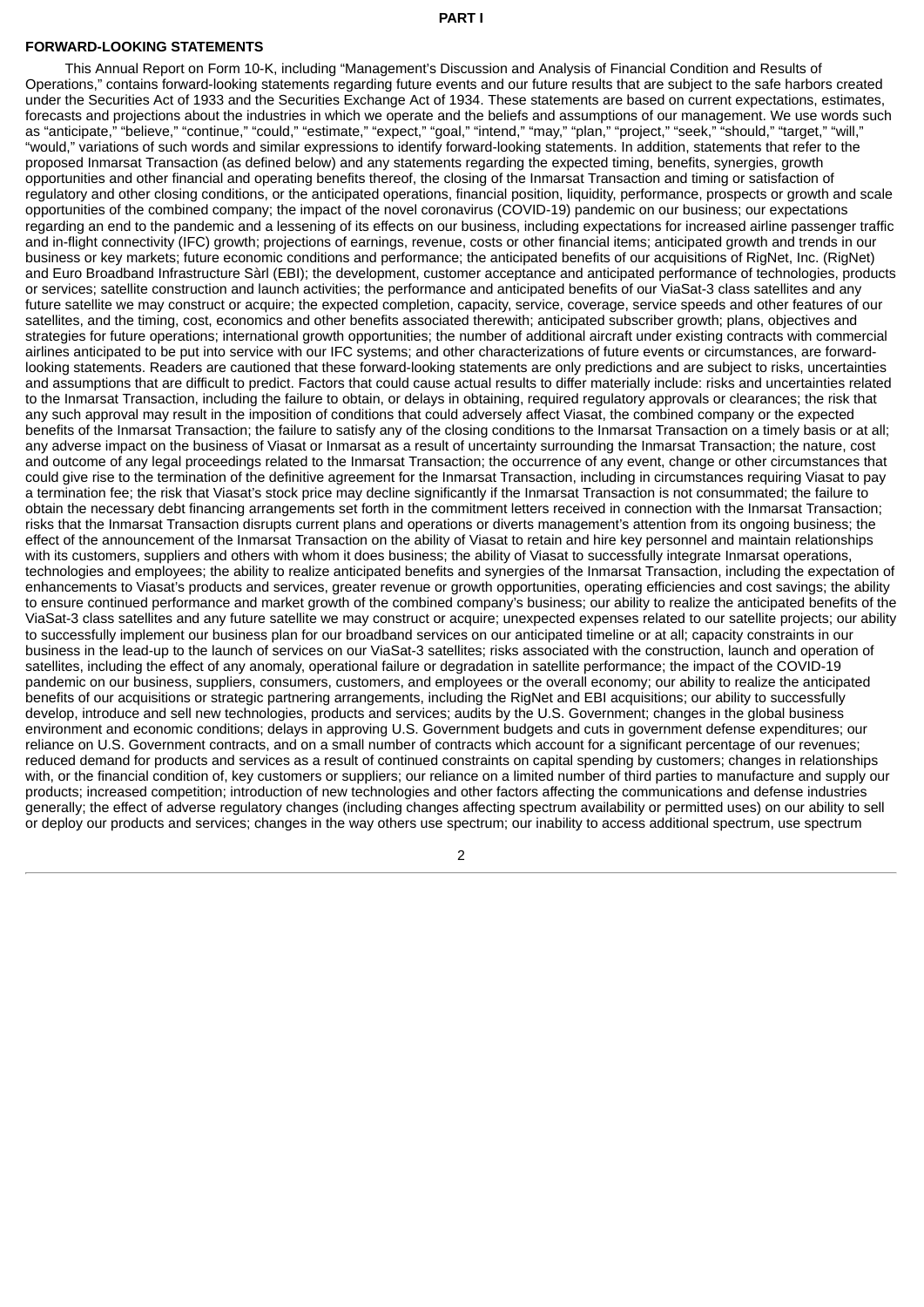for additional purposes, and/or operate satellites at additional orbital locations; competing uses of the same spectrum or orbital locations that we utilize or seek to utilize; the effect of recent changes to U.S. tax laws; our level of indebtedness and ability to comply with applicable debt covenants; our involvement in litigation, including intellectual property claims and litigation to protect our proprietary technology; our dependence on a limited number of key employees; and other factors identified under the heading "Risk Factors" in Part I, Item 1A of this report, elsewhere in this report and our other filings with the Securities and Exchange Commission (the SEC). Therefore, actual results may differ materially and adversely from those expressed in any forward-looking statements. We undertake no obligation to revise or update any forward-looking statements for any reason.

# <span id="page-3-0"></span>**ITEM 1.** *BUSINESS*

# **Corporate Information**

We were incorporated in California in 1986 under the name Viasat, Inc., and subsequently reincorporated in Delaware in 1996. The mailing address of our worldwide headquarters is 6155 El Camino Real, Carlsbad, California 92009, and our telephone number at that location is (760) 476-2200. Our website address is *www.viasat.com.* The information on our website does not constitute part of this report.

# **Company Overview**

We are an innovator in communications technologies and services, focused on making connectivity accessible, available and secure for all. Our end-to-end platform of high-capacity Ka-band satellites, ground infrastructure and user terminals enables us to provide costeffective, high-speed, high-quality broadband solutions to enterprises, consumers, military and government users around the globe, whether on the ground, in the air or at sea. In addition, our government business includes a market-leading portfolio of military tactical data link systems, satellite communication products and services, and cybersecurity and information assurance products and services. We believe that our diversification strategy—anchored in a broad portfolio of products and services—our vertical integration approach and our ability to effectively cross-deploy technologies between government and commercial applications and segments as well as across different geographic markets, provide us with a strong foundation to sustain and enhance our leadership in advanced communications and networking technologies. We conduct our business through three segments: satellite services, commercial networks and government systems.

# **Inmarsat Acquisition**

On November 8, 2021, we entered into a Share Purchase Agreement (the Purchase Agreement) to combine with Connect Topco Limited, a private company limited by shares and incorporated in Guernsey (Inmarsat), with the shareholders of Inmarsat and certain management and employees who hold options and shares of a subsidiary of Inmarsat whose options and shares will be exchanged for shares of Inmarsat prior to closing (collectively, the Sellers). Pursuant to the Purchase Agreement, we will purchase all of the issued and outstanding shares of Inmarsat from the Sellers upon the terms and subject to the conditions set forth therein (the Inmarsat Transaction). The total consideration payable by us under the Purchase Agreement consists of \$850.0 million in cash, subject to adjustments (such as the dividend paid by Inmarsat in April 2022, see below), and approximately 46.36 million unregistered shares of our common stock. On April 6, 2022, Inmarsat paid a dividend of \$299.3 million to the Sellers, resulting in a \$299.3 million reduction in the cash consideration payable by us at the closing of the Inmarsat Transaction. Our board of directors has unanimously approved the Purchase Agreement and the proposed Inmarsat Transaction.

The closing of the Inmarsat Transaction is subject to customary closing conditions, including receipt of regulatory approvals and clearances, and approval by our stockholders of the issuance of shares in the Inmarsat Transaction and an amendment to our certificate of incorporation to increase the number of shares of our common stock authorized for issuance. The Purchase Agreement contains certain termination rights for both us and certain of the Sellers and further provides that, upon termination of the Purchase Agreement under certain circumstances, we may be obligated to pay a termination fee of up to \$200.0 million or to reimburse certain out-of-pocket expenses of certain Sellers up to \$40.0 million.

We have obtained financing commitments for an additional \$1.6 billion of new debt facilities in connection with the Inmarsat Transaction (which may be secured and/or unsecured), which amount excludes the commitments that were obtained with respect to the \$700.0 million term loan facility that we entered into on March 4, 2022 to fund our standalone growth expenditures (the Term Loan Facility). In light of the \$299.3 million reduction in the cash purchase price payable in the Inmarsat Transaction, we currently expect to incur \$1.3 billion of additional indebtedness under these commitments. However, the total amount of indebtedness incurred under these commitments may change, including in the event that available cash from other sources is higher than expected. We also plan to assume \$2.1 billion in principal amount of Inmarsat senior secured bonds and the outstanding indebtedness under Inmarsat's \$2.4 billion senior secured credit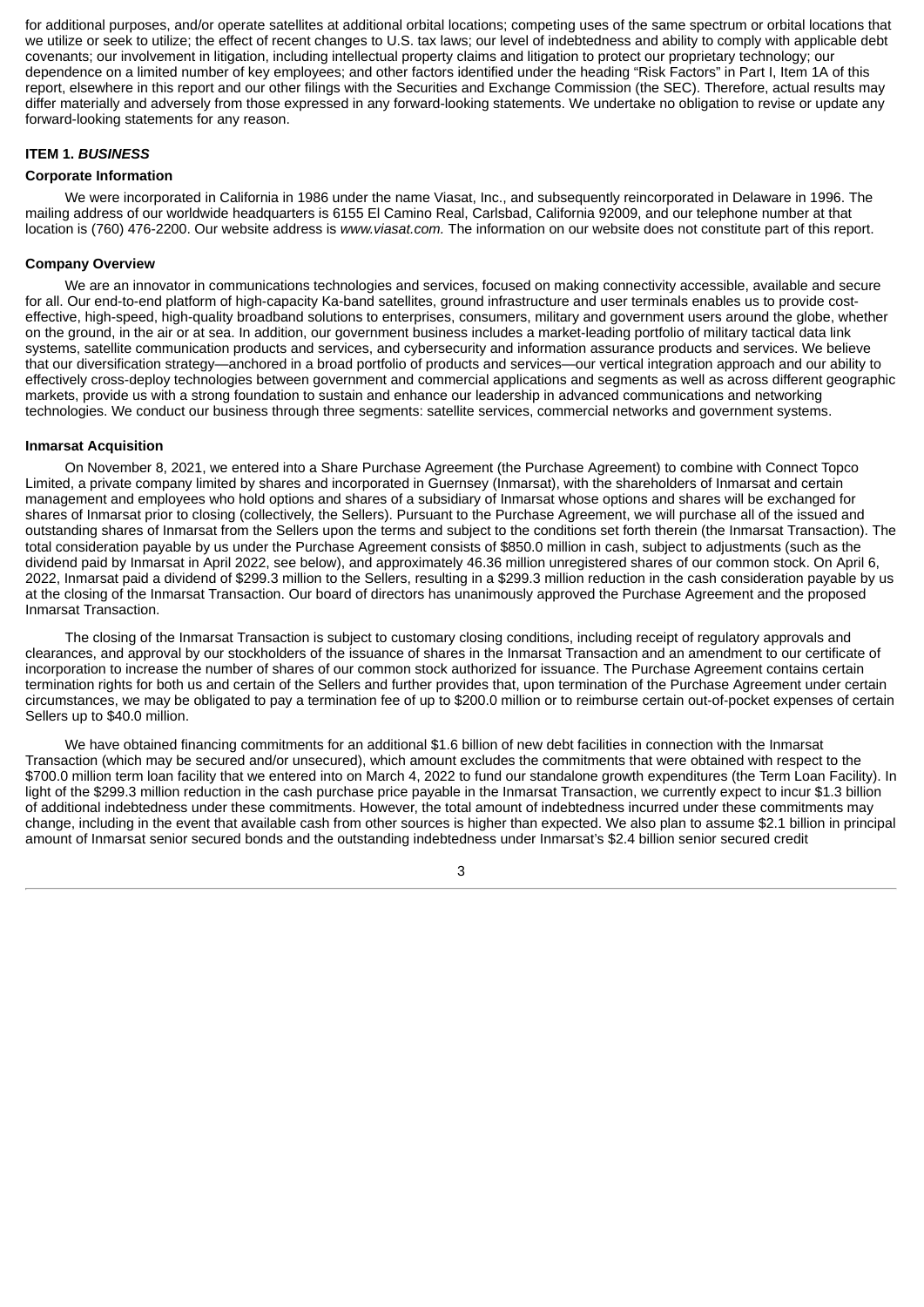facilities. In addition, we obtained commitments of \$3.2 billion to backstop certain amendments required under our revolving credit facility (the Revolving Credit Facility) and our direct loan facility with the Export-Import Bank of the United States (the Ex-Im Credit Facility and, together with the Term Loan Facility and the Revolving Credit Facility, the Credit Facilities) and Inmarsat's \$2.4 billion senior secured credit facilities, which amendments had been obtained under the Revolving Credit Facility and Inmarsat's \$2.4 billion senior secured credit facilities as of the date of this report.

# **Other Acquisitions**

On April 30, 2021, we completed our acquisition of the remaining 51% interest in EBI, a satellite broadband internet service provider in Europe, Middle East and Africa (EMEA), from Eutelsat. We paid approximately \$167.0 million in cash, net of what is currently estimated to be an immaterial amount of estimated purchase price consideration (net of approximately \$121.7 million of EBI's cash on hand, resulting in a cash outlay of approximately \$51.0 million).

On April 30, 2021, we completed our acquisition of RigNet, a leading provider of ultra-secure, intelligent networking solutions and specialized applications. In connection with the acquisition, we issued approximately 4.0 million shares of our common stock to RigNet former shareholders, paid down \$107.3 million of outstanding borrowings of RigNet's revolving credit facility, and retained approximately \$20.6 million of RigNet's cash on hand.

The assets and results of operations of EBI and RigNet are primarily included in our satellite services segment, with insignificant amounts included in our commercial networks segment.

# **Segments**

#### *Satellite Services*

Our satellite services segment uses our proprietary technology platform to provide satellite-based high-speed broadband services around the globe for use in commercial applications.

Our proprietary Ka-band satellites are at the core of our technology platform, and we also have access to a number of Ka-band and Ku-band satellites in service globally. We own four Ka-band satellites in service — three over North America (our second-generation ViaSat-2 satellite (launched in 2017), our first-generation ViaSat-1 satellite (launched in 2011) and the WildBlue-1 satellite (launched in 2007)), and the KA-SAT satellite (launched in 2010) over EMEA. In addition, we have lifetime leases of Ka-band capacity on two satellites. We are also planning to launch a global constellation of three third-generation ViaSat-3 class satellites currently under construction. We expect our ViaSat-3 constellation, once in service, to provide approximately eight times the capacity of the ViaSat-1 and ViaSat-2 satellites combined and to enable us to deliver affordable connectivity across most of the world.

The primary services offered by our satellite services segment are comprised of:

- *Fixed Broadband Services*, which provide consumers and businesses with high-speed, high-quality broadband internet access and Voice over Internet Protocol (VoIP) services, primarily in the United States as well as in various countries in Europe and Latin America. Our service offerings include premium data plans with download speeds of up to 100 Mbps in select areas in the United States. We also offer wholesale and retail fixed broadband services to our distribution partners.
- *In-Flight Services*, which provide industry-leading IFC, wireless in-flight entertainment (W-IFE) and aviation software services to commercial airlines and private business jets. The data capacity of our IFC systems enables all passengers and crew to receive in-flight internet service in the air similar to the internet service available on the ground, supporting applications such as highspeed web browsing, streaming and social media applications. Our W-IFE service is a cloud-based platform providing passengers with access to a wide range of premium entertainment, video and information services maintained on an onboard server and wirelessly delivered direct to passengers' own devices. As of March 31, 2022, our IFC systems were installed and in service on approximately 1,910 commercial aircraft, of which, due to impacts of the COVID-19 pandemic, approximately 80 were inactive at fiscal year end. We anticipate that approximately 970 additional commercial aircraft under existing customer agreements with commercial airlines will be put into service with our IFC systems. However, the timing of installation and entry into service for additional aircraft under existing customer agreements may be delayed due to COVID-19 impacts. Additionally, due to the nature of commercial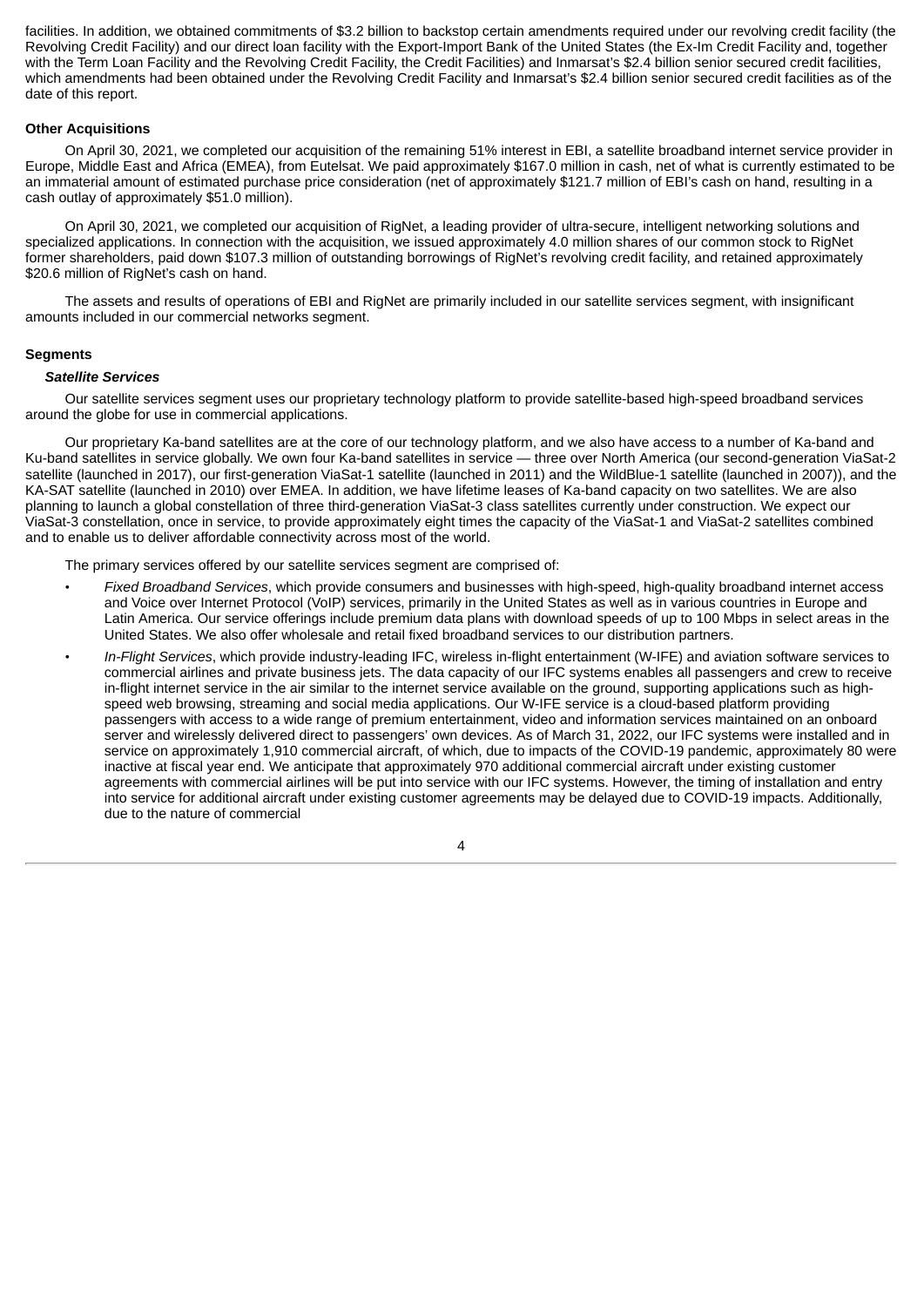airline contracts, there can be no assurance that anticipated IFC services will be activated on all such additional commercial aircraft.

- *Prepaid Internet Services,* which offer innovative, affordable, satellite-based connectivity in communities that have little or no access to the internet. The services help foster digital inclusion by enabling millions of people to connect to affordable highquality internet services via a centralized community hotspot connected to the internet via satellite. We provide Prepaid Internet services in multiple regions in Mexico and Brazil and are trialing services in advance of full service launch in various other countries in South America and Central America.
- *Other Mobile Broadband Services*, which include high-speed, satellite-based internet services to seagoing vessels, such as energy offshore vessels, cruise ships, consumer ferries and yachts. In addition, we offer L-band managed services enabling real-time machine-to-machine (M2M) position tracking, management of remote assets and operations and visibility into critical areas of the supply chain. Our high-performance M2M terminals are used for a broad range of applications including emergency response, oil and gas pipeline monitoring, mobile fleet management and high-value asset tracking.
- *Energy Services,* which include ultra-secure solutions spanning global IP connectivity, bandwidth-optimized over-the-top applications, satellite-based managed services across multiple satellite frequency bands (Ku- and Ka-band), industrial Internetof-Things big data enablement and industry-leading machine learning analytics. These services support the evolution of digital enablement, and primarily result from our acquisition of RigNet in April 2021.

Our ViaSat-3 class satellites are our third-generation, high-capacity Ka-band satellite design and are expected to further improve the speed, availability and cost-efficiency of our proprietary Ka-band satellite network. The satellites will have significantly greater data capacity and geographic coverage than our second-generation ViaSat-2 satellite. Our third-generation satellite design has enhanced ability to flexibly and dynamically allocate capacity by service, time and geography, allowing us to allocate our satellite capacity to markets where bandwidth usage demands and returns are highest. The first ViaSat-3 class satellite is intended to cover the Americas, the second to cover the EMEA region, and the third to cover the Asia Pacific (APAC) region. We are continuing to make good progress on our ViaSat-3 constellation despite delays experienced as a result of the impact of COVID-19 on supply chains and labor availability challenges since the latter part of calendar year 2020. The upcoming launch of the ViaSat-3 (Americas) satellite is anticipated to support the commencement of commercial service on the satellite in the fourth quarter of fiscal year 2023, based on the current target launch date. The actual launch date of the satellite will be dependent on the completion of deliverables by our contract manufacturers, subcontractors and other third-party service providers, available launch windows and other variables.

We believe that growth in our satellite services segment will be driven in the coming years by continued demand for high-speed broadband services across the globe, driven by continued increases in the number of internet users, applications and connected devices. This presents opportunities across a number of Viasat satellite services businesses, including residential, business internet and prepaid internet services. Further growth in our in-flight services business is expected to be driven by the installation of our IFC systems on additional commercial aircraft and the expansion of airlines and flight routes covered by the footprint of our satellite fleet following the launch of our ViaSat-3 constellation. However, we expect that our anticipated growth will be partially offset by ramping start-up expenses in new international and vertical markets and ground network infrastructure investments associated with the launch of our ViaSat-3 constellation, and that growth in our U.S. fixed broadband business will be affected by capacity constraints ahead of the launch of commercial service of the ViaSat-3 (Americas) satellite.

During the COVID-19 pandemic, we experienced increased demand for our premium high-speed plans in our fixed broadband services business, reflecting customers' increased bandwidth needs in a remote working/distance schooling environment. However, the pandemic also caused a severe decline in global air traffic, which reduced demand for our in-flight services and IFC systems in our satellite services and commercial networks segments, respectively. While domestic airline traffic increased during calendar year 2021 (with increased planes in service and passenger volumes), global airline traffic has not yet recovered to pre-pandemic levels. We expect to continue to see some negative impacts on revenues and operating cash flows from our IFC businesses in fiscal year 2023 and potentially beyond, but for the effects to continue to lessen over time with increases in passenger air traffic and the return to service of additional currently inactive aircraft. In fiscal year 2020, prior to the pandemic, less than 10% of our total revenues were generated by services and products provided to commercial airlines reported in our satellite services and commercial networks segments. The extent of the impact of the COVID-19 pandemic on our business in fiscal year 2023 and potentially beyond will depend on many factors, including the duration and scope of the public health emergency, the extent, duration and effectiveness of containment actions taken, the extent of disruption to important global, regional and local supply chains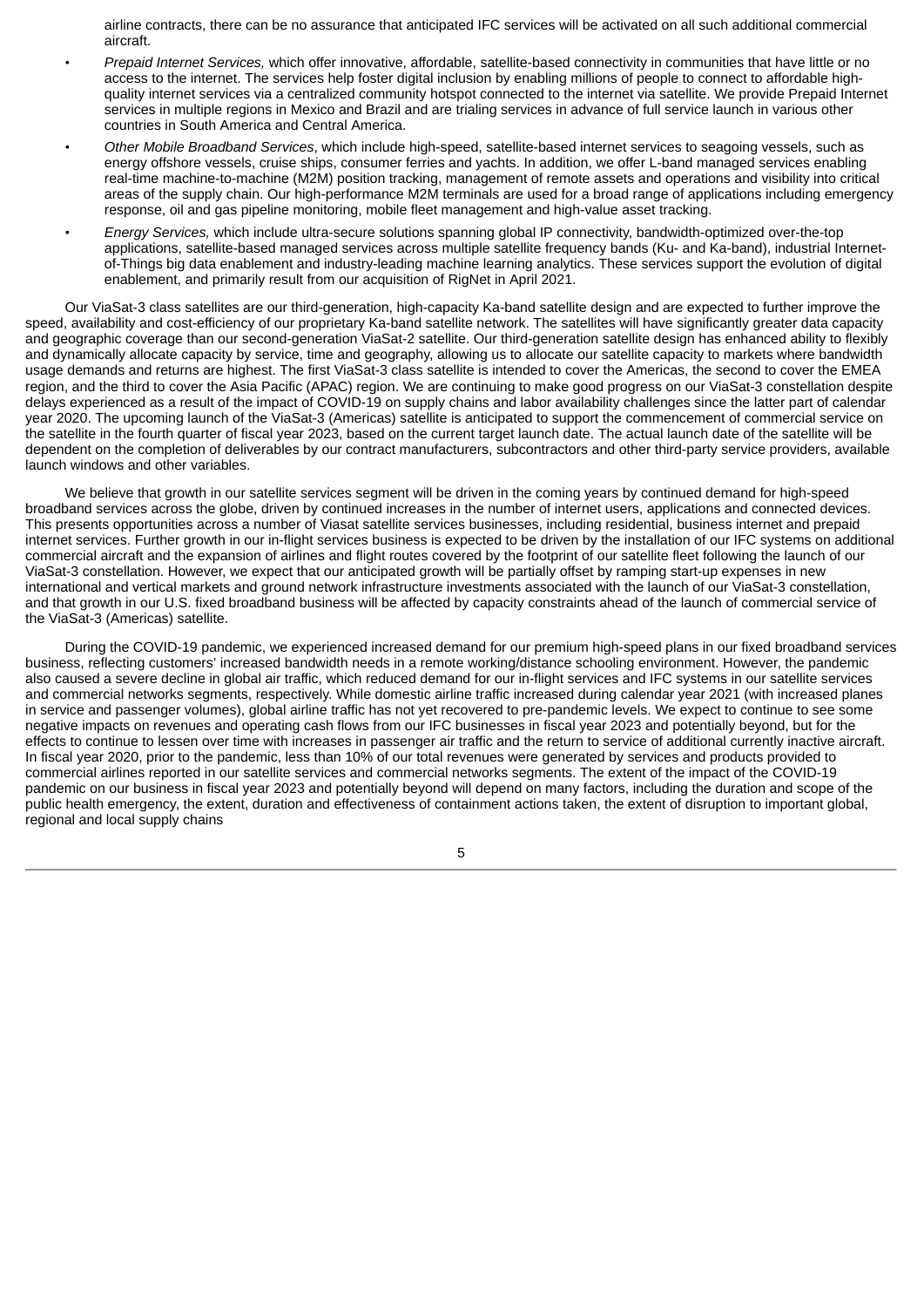and economic markets, and the impact of the pandemic on overall supply and demand, global air travel, consumer confidence, discretionary spending levels and levels of economic activity.

# *Commercial Networks*

We are a leading end-to-end network technology and equipment supplier in broadband satellite markets. In addition to developing our own proprietary high-capacity Ka-band satellite systems, our commercial networks segment develops and sells a wide array of advanced satellite and wireless products, antenna systems and terminal solutions that support or enable the provision of high-speed fixed and mobile broadband services. We design, develop and produce space system solutions for multiple orbital regimes, including geostationary (GEO), medium earth orbit (MEO) and low earth orbit (LEO).

Our products, systems and solutions are generally developed through a combination of customer and discretionary internal research and development (R&D) funding, and products are often linked through common underlying technologies, customer applications and market relationships. For example, products, systems and solutions developed and sold in our commercial networks segment are often complementary to those developed and sold to government customers in our government systems segment, and our portfolio of government and military offerings in our government systems segment leverages our technological investments in our commercial networks segment. Our commercial networks segment also drives growth in our satellite services segment. For example, the IFC terminals sold and installed on commercial aircraft and business jets in our commercial networks segment are then utilized to receive IFC services, driving recurring revenues in our satellite services segment.

The primary products, systems, solutions and services offered by our commercial networks segment are comprised of:

- *Mobile Broadband Satellite Communication Systems*, which include systems and products designed for use in aircraft and seagoing vessels, such as the IFC systems we install on business and commercial aircraft. These systems and products are designed to provide high-speed, cost-efficient broadband access to customers while on the move, and also utilize fixed broadband satellite infrastructure. The COVID-19 pandemic continues to impact our mobile broadband satellite communications system business, as global airline traffic has not yet recovered to pre-pandemic levels.
- *Fixed Broadband Satellite Communication Systems*, which include next-generation satellite network infrastructure and ground terminals designed to enable satellite-based broadband access for residential, enterprise and Prepaid Internet hotspot users. Products and solutions in this category include space-to-earth connectivity systems, ground network infrastructure and user terminals. We also offer related products and services to enterprise customers to address bandwidth constraints, latency and other issues. In addition to commercial sales of these products and solutions, we also deploy our fixed broadband satellite communication systems to support our own fleet of proprietary Ka-band satellites.
- *Antenna Systems*, which include state-of-the-art ground and airborne terminals, antennas and gateways for terrestrial and satellite customer applications (such as real-time Earth imaging and remote sensing services, mobile satellite communication, Ka-band earth stations and other multi-band antennas).
- *Satellite Networking Development*, which includes specialized design and technology services covering all aspects of satellite communication system architecture and technology. Products and services include analysis, design and development of satellite and ground systems, semiconductor design for Application-Specific Integrated Circuit (ASIC) and Monolithic Microwave Integrated Circuit (MMIC) chips and network function virtualization, as well as modules and subsystems for various commercial, military and space uses.
- *Space System Design and Development*, which includes the design and development of high-capacity Ka-band satellites and the associated satellite payload and antenna technologies for our own satellite fleet as well as for third parties. Our space system design and development products and services include architectures for GEO, MEO and LEO satellites and other small satellite platforms.

We believe growth in our commercial networks segment will be driven in the coming years by continued growth in worldwide demand for mobile and fixed broadband connectivity. As the cost-effectiveness of satellite technologies to rapidly deploy broadband services across wide geographic areas and to large numbers of people continues to increase, we believe demand for the ground networking equipment and products that enable or support access to satellite-based broadband services will continue to grow.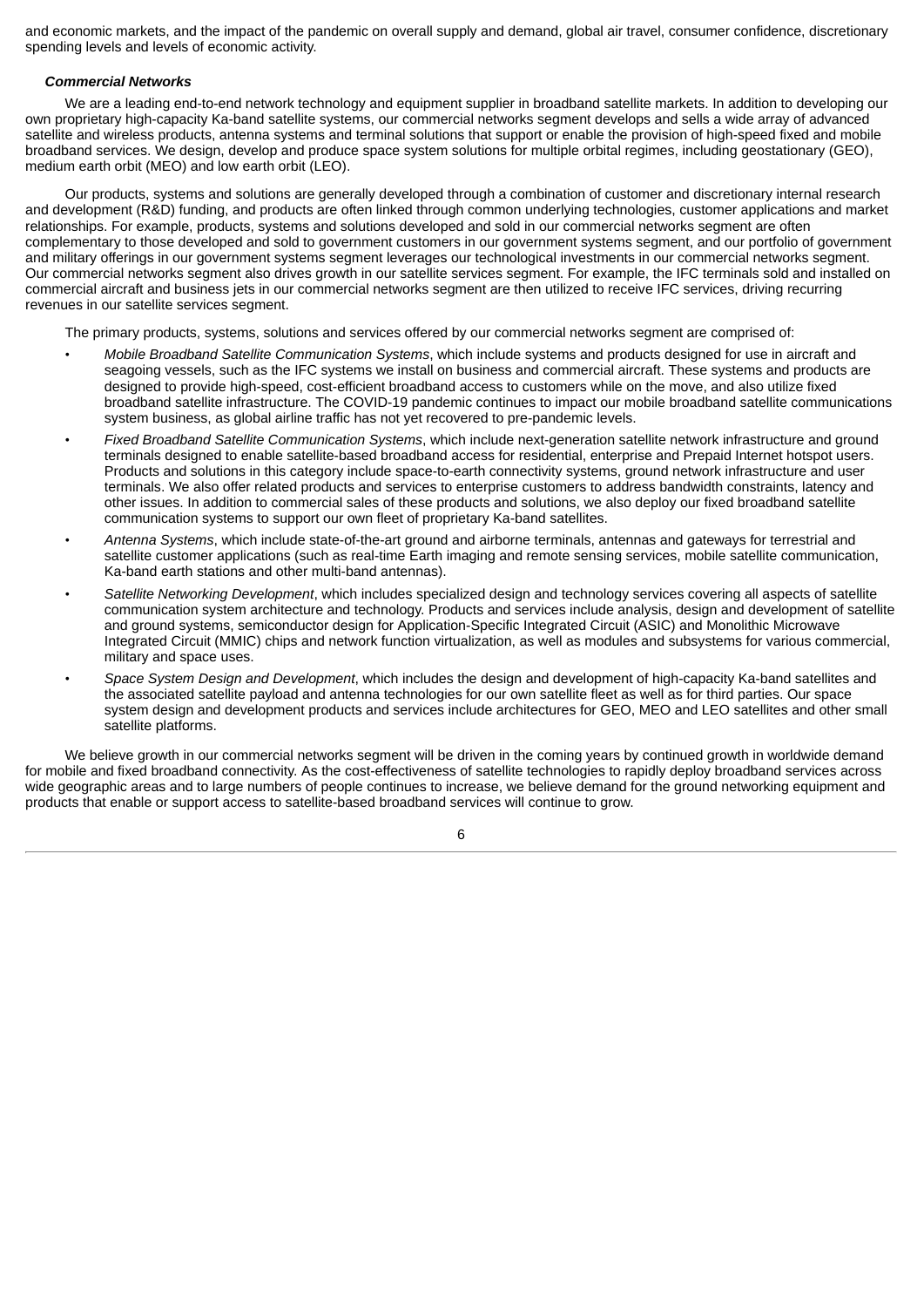# *Government Systems*

We are a leading provider of innovative communications and cybersecurity products and solutions to the U.S. Government and other military and government users around the world. Our government systems segment offers a broad array of products and services designed to enable the collection and transmission of secure real-time digital information and communications between fixed and mobile command centers, intelligence and defense platforms and individuals in the field. Customers of our government systems segment include the U.S. Department of Defense (DoD), those serving the Five Eye (FVEY) intelligence alliance (Australia, Canada, New Zealand, the United Kingdom and the United States), allied foreign governments, allied armed forces, public safety first-responders and remote government employees.

The primary products and services of our government systems segment include:

- *Government Mobile Broadband Products and Services*, which provide military and government users with high-speed, real-time broadband and multimedia connectivity in key regions of the world, as well as line-of-sight (LOS) and beyond-line-of-sight (BLOS) Intelligence, Surveillance and Reconnaissance (ISR) missions. Our government mobile broadband services include high-bandwidth global communications services in support of VIP and senior-level airborne operations and emergency response, as well as LOS and BLOS ISR missions. Products include mobile broadband modems, terminals, network access control systems and antenna systems using a range of satellite frequency bands capable of being installed and operated on a wide variety of fixed wing, rotary wing, manned and unmanned aircraft, ground vehicles and maritime platforms. Services include advanced mobility services to governments for aircraft and ships, as well as for nomadic and ground based missions. Our high-capacity, secure mobile broadband products and services are enabled by our next-generation satellite network infrastructure, which will be further enhanced following the launch of our ViaSat-3 constellation.
- *Government Satellite Communication (SATCOM) Systems*, which offer an array of portable, mobile and fixed broadband modems, terminals, network access control systems and antenna systems using a range of satellite frequency bands for Command and Control (C2) missions, satellite networking services and network management systems for Wi-Fi and other internet access networks. Our SATCOM systems, products and services are designed to support high-throughput broadband data links, to increase available bandwidth using existing satellite capacity, and to be resilient in order to withstand certain catastrophic events. Our range of SATCOM broadband modems, terminals and systems support high-speed broadband and multimedia transmissions over point-to-point, mesh and hub-and-spoke satellite networking systems, and include products designed for manpacks, aircraft, unmanned aerial vehicles (UAVs), seagoing vessels, ground-mobile vehicles and fixed applications.
- *Secure Networking, Cybersecurity and Information Assurance Products and Services*, which provide advanced, high-speed IPbased "Type 1" and High Assurance Internet Protocol Encryption (HAIPE®)-compliant encryption solutions that enable military and government users to communicate information securely over networks, and that protect the integrity of data stored on computers and storage devices. Our encryption products and modules use a programmable, high-assurance architecture that can be easily upgraded in the field or integrated into existing communication networks, and are available both on a stand-alone basis and as embedded modules within our tactical radio, information distribution and other SATCOM systems and products.
- *Tactical Data Links*, which comprise advanced tactical radio and information distribution systems that enable secure voice and real-time collection and dissemination of video and data using secure, jam-resistant transmission links. These data links communicate over Link 16 or tactical VHF/UHF networks, from manned and unmanned aircraft, ground vehicles, individual warfighters and other remote platforms to each other and networked communication and command centers. Key products in this category include our Battlefield Awareness and Targeting System — Dismounted (BATS-D) handheld Link 16 radios, our Battlefield Awareness and Targeting System — Embedded (BATS-E) handheld Link 16 radios, our Small Tactical Terminal (STT) 2-channel radios for manned and unmanned applications, "disposable" defense data links, and our Multifunctional Information Distribution System (MIDS) and MIDS Joint Tactical Radio System (MIDS-JTRS) terminals for military fighter jets.

We believe the battlefield of the future will require a resilient communications architecture capable of supporting tomorrow's Multi-Domain Command and Control (MDC2), the Internet of Battlefield Things (IoBT), and high-velocity, data-rich network-centric operations, enabling secure, reliable and ubiquitous connectivity while under attack, on the move or at fixed locations around the globe. These requirements will potentially provide significant growth opportunities in our government systems segment in the coming years, as demand increases for secure, higher-capacity, higher-quality broadband services, associated ground systems and advanced cybersecurity protections. Additional growth factors also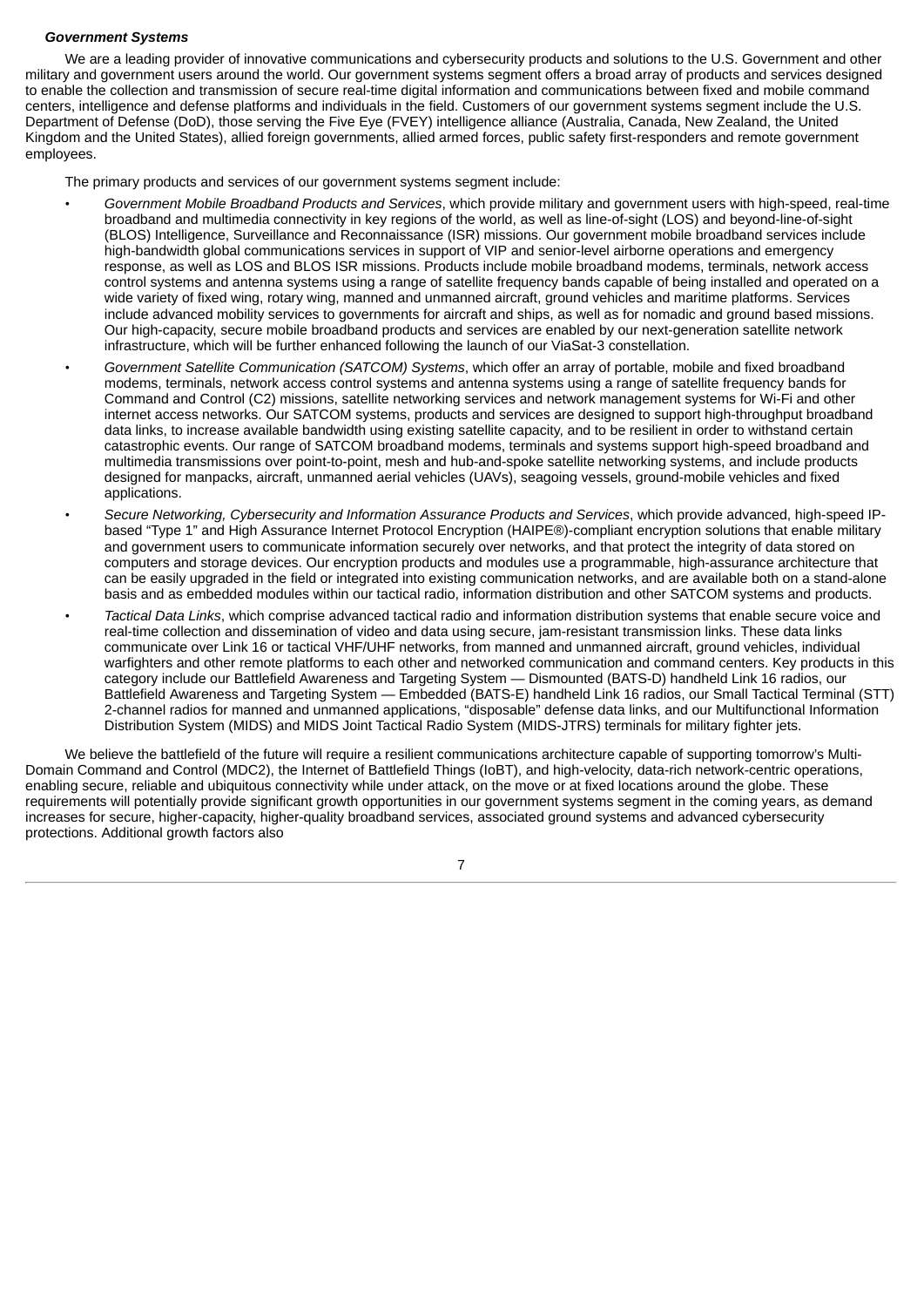reside in an increasing military interest for high-speed broadband BLOS connectivity, for example over Link 16 networks, supporting real-time C2 decision-making and enhanced situational awareness across ground and air applications.

# **Our Strengths**

We believe the following strengths position our business to capitalize on attractive growth opportunities in our business:

- *Innovation of Next-Generation Satellite and Space Technologies.* We have a long history of innovation in next-generation satellite and space technologies. Our award-winning first-generation, high-capacity Ka-band spot-beam satellite, ViaSat-1, earned a Guinness World Records® title in 2013 as the highest-capacity communications satellite in the world at that time. Our second-generation ViaSat-2 satellite and its advanced ground network infrastructure significantly expanded our total data capacity and geographic reach, and support the flexible allocation of capacity to meet demand within the satellite's footprint. By improving satellite speed, availability and geographic coverage area, our ViaSat-2 satellite enabled us to provide compelling premium retail service plans in select markets that can compete against traditional terrestrial broadband service providers and to significantly expand our IFC services business. In 2018, ViaSat-2 was selected as a winner in the 'Space, Platforms' category of Aviation Week's 61st Annual Laureate Awards, honoring extraordinary achievements in the global aerospace arena. Our thirdgeneration ViaSat-3 class satellites will offer a new satellite architecture with miniaturized electronics and more productive and efficient antenna designs. This new satellite design is expected to significantly expand the geographic coverage area and data capacity of each satellite and to further enhance our ability to flexibly and dynamically allocate capacity to match demand, resulting in greater speed, availability and cost-efficiency. Furthermore, we are now working on the design of our next-generation ViaSat-4 satellite system, which is expected to have even greater capacity with each satellite expected to be able to deliver multiple Terabits per second—yielding another significant productivity gain relative to our ViaSat-3 class satellites. We believe our history since inception of developing proprietary and innovative satellite technologies spanning spacecraft, ground infrastructure, user terminals and network design demonstrates that we possess the expertise and credibility required to serve the evolving technology needs of our customers whether on the ground, in the air or at sea.
- *Vertically Integrated End-to-End Platform of Leading Broadband Technologies*. We believe our innovative ecosystem of highcapacity Ka-band satellites, ground infrastructure and user terminals provides a vertically integrated end-to-end platform that creates significant synergies in our business and uniquely positions us to drive operational efficiencies and cost-effectively deliver a diverse portfolio of high-speed, high-quality broadband solutions and applications to enterprises, consumers, military and government users. Our product, system and service offerings are often linked through common underlying technologies, customer applications and market relationships. We believe that our comprehensive and vertically integrated portfolio of satellites, products and services, combined with our ability to effectively cross-deploy technologies between government and commercial segments and across different geographic markets, provides us with a strong foundation to sustain and enhance our leadership in broadband technologies and services.
- *Diversification of Business Model*. Our business is highly diversified. Our fixed broadband services range from premium residential services at high data speeds to Prepaid Internet services designed to provide affordable internet access via satellitepowered centralized community hotspots in countries with significant unserved or underserved populations. Our IFC systems and services support high-speed broadband services for commercial, private and military aircraft around the globe. In addition, we offer software that combines cutting-edge artificial intelligence and machine learning to help customers digitally transform data into actionable results. We also sell complex satellite communication systems and products to communications service providers, enterprises and government users, and in our government systems segment we offer a portfolio of military tactical data link, cybersecurity and information assurance products and services. This diversification in product and service offerings, customer base and market segment helps to reduce our exposure to fluctuations in any of the individual markets we serve and to provide resilience in our business performance in times of economic or political disruption. For example, during fiscal year 2021, revenue impacts to our commercial aviation business in our satellite services and commercial networks segments resulting from the global disruption in the airline industry caused by the COVID-19 pandemic were offset by strong demand in our fixed broadband services business and other parts of our business.
- *Broad Array of Broadband Service Offerings, Tailored to Market Demand*. Our proprietary Ka-band satellite network provides the platform for us to provide a broad array of satellite-based high-quality, high-speed broadband services with multiple applications. Our offerings include fixed broadband services to residential and enterprise customers, market-leading mobility services to aircraft utilizing our IFC systems, and Prepaid Internet services that provide affordable and reliable high-speed connectivity via satellite-powered centralized community hotspots in unserved and underserved areas. In the U.S. residential broadband market, our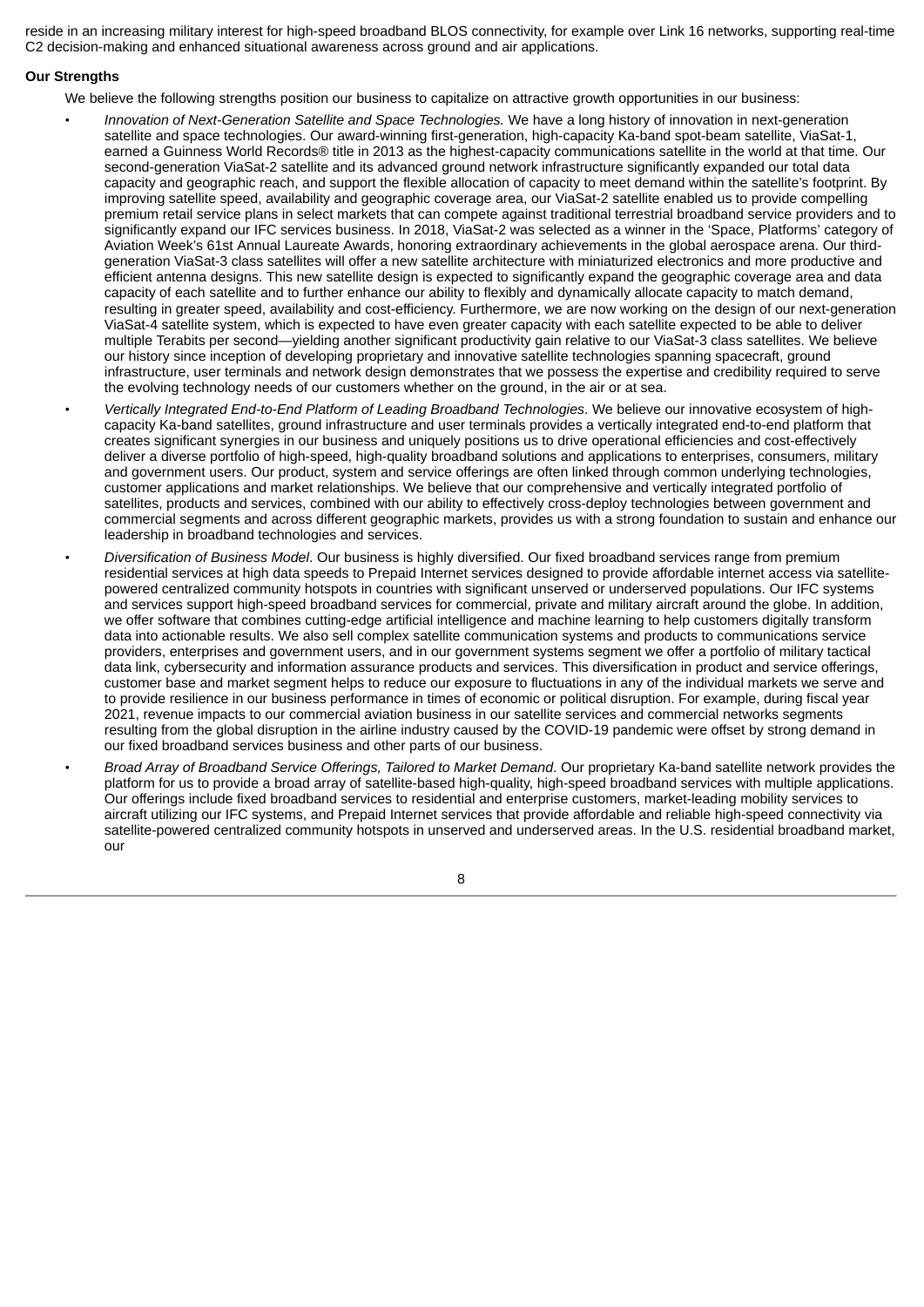ViaSat-2 satellite supports retail service plans offering data capacity in select markets of up to 100 Mbps. We expect our ViaSat-3 satellites to support a wide array of premium service offerings in more geographic areas. Our IFC services enable connectivity services to be provided to more passengers and crew on more flights, across commercial and business aircraft, and the ability to leverage high-capacity internet services such as streaming video. Our IFC services have received numerous awards and accolades, including the 2022 APEX Passenger Choice Award Winner for Best Wi-Fi (for our services on Delta Air Lines), 2019 APEX Global Passenger Choice Award Winner and 2018 APEX Regional Passenger Choice Award Winner for Best Wi-Fi (for our services on JetBlue). These awards were tallied from passenger-submitted data, showcasing the power of the Viasat internet platform to deliver exceptional IFC services. In 2015, Viasat's IFC systems received the Crystal Cabin Award for the best Passenger Comfort System, the Excellence in Avionics Award for In-Flight Connectivity Innovation and the Via Satellite Excellence Award for Vertical Impact. The flexibility, high data throughput and broad geographic coverage area of our ViaSat-2 and our even more powerful ViaSat-3 class satellites (once in service), combined with our ability to dynamically allocate capacity based on demand, enable us to support a wide range of high-speed broadband services addressing multiple markets, provide innovative new services creating new market opportunities, tailor our service offerings to market needs, and compete more effectively in the markets we serve.

- *Diverse Portfolio of Market-Leading Military and Government Offerings.* We are a leading provider of innovative communications, cybersecurity and information assurance products and solutions to the U.S. Government and other military and government users around the world. These products and services enable the transmission of secure real-time digital information and communications between fixed and mobile command centers, intelligence and defense platforms and individuals. Our portfolio of government and military offerings leverages our technological investments in our commercial business, and includes tactical data links, small satellite development, fixed and mobile satellite broadband systems and services, cybersecurity and information assurance products and services. Total new awards in our government systems segment grew from \$460.9 million in fiscal year 2011 to \$1.0 billion in fiscal year 2022, despite an uneven defense spending environment, reflecting the high demand for our diverse portfolio of products and services for military and government users. Our tactical data link products include our market-leading BATS-D AN/PRC-161 handheld Link 16 radios and STT KOR-24A 2-channel radios, which bridge the gap between air and ground forces by providing secure, reliable access to integrated air and ground data for improved situational awareness capabilities and support communications, and are capable of advanced concurrent multiple reception capabilities to enhance communications and reduce network congestion. Our small satellite development work is market leading and is designed to enable a new tactical space layer for our government customers, enabling increasingly advanced precision operations and maneuvering. For example, we are working with the Air Force Research Laboratory (AFRL) Space Vehicles XVI program to deliver and test the first-ever Link 16-capable LEO spacecraft. Our mobile satellite broadband offerings leverage our innovative satellite technologies and proprietary Ka-band satellite platform, allowing us to provide high-speed, high-quality internet services to government and military aircraft, ships and land vehicles. In September 2018, we were awarded an eightyear, firm fixed-price contract to provide in-flight broadband and connectivity services to U.S. Government Senior Leader and VIP aircraft. Our secure networking products and services include a broad portfolio of advanced, high-speed Type 1 encryption solutions that are capable of operating at speeds of up to 100 Gbps, as well as advanced cybersecurity products to secure information transmitted via the cloud. In February 2021, we received enhanced cybersecurity accreditation from the U.S. Department of Homeland Security (DHS) through their Enhanced Cybersecurity Services (ECS) program. As an accredited ECS provider, we will receive DHS-provided sensitive and classified cybersecurity threat indicators and information to defend U.S. based public and private computer networks, including state and local governments, against unauthorized access, exploitation and data exfiltration.
	- *Blue-Chip Customer Base*. Our blue-chip customer base includes customers such as the U.S. Government, leading aerospace and defense prime contractors, allied foreign governments, civil agencies, satellite network integrators, large communications service providers, commercial airlines and enterprises requiring complex communications and networking solutions and services. We believe that the credit strength of these key customers helps support more consistent financial performance. Moreover, our direct relationships with key customers such as commercial airlines and the DoD allow us to adapt our satellite designs and product and service offerings to better meet their desired outcomes.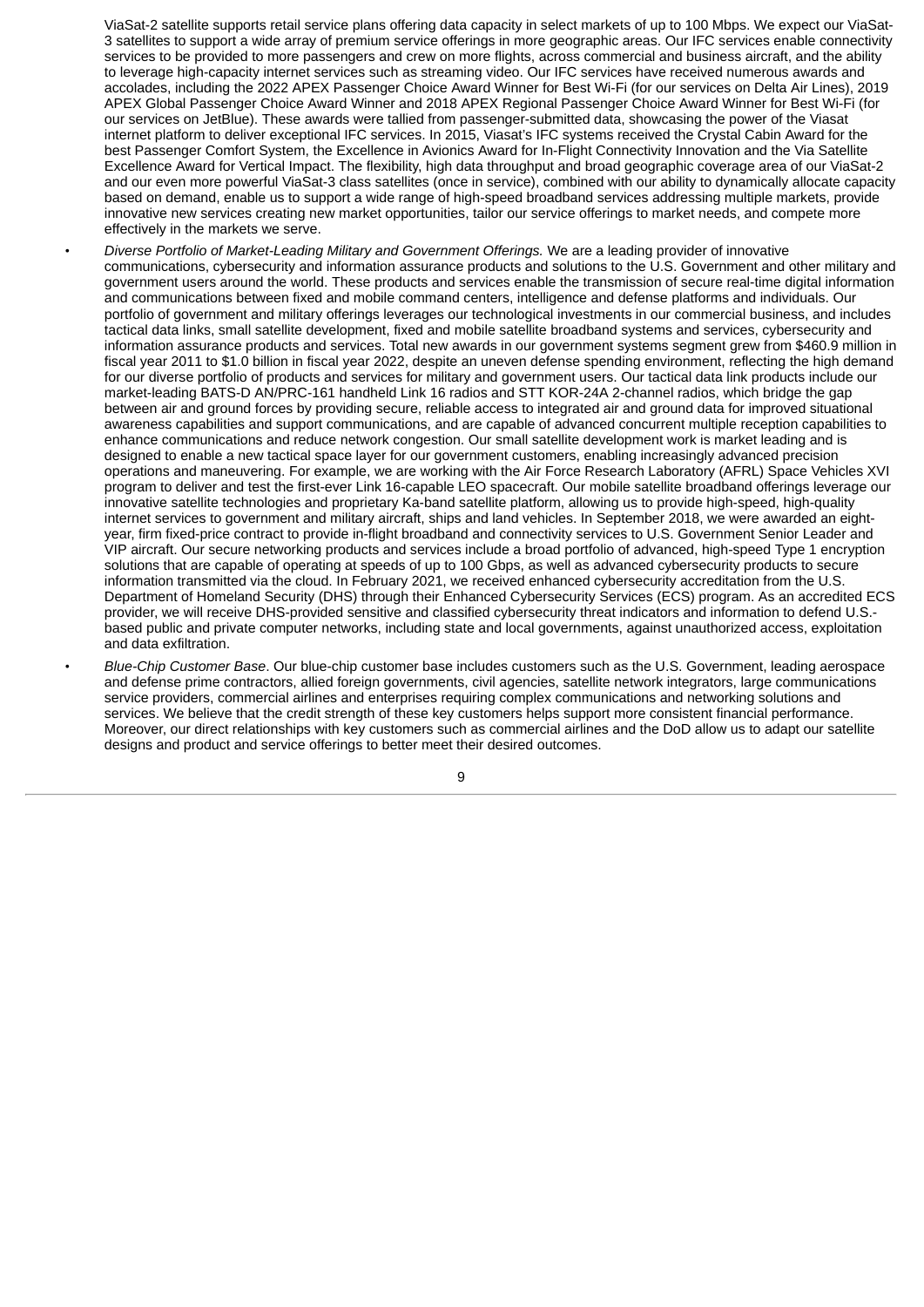• *Experienced Management Team and Diversified Board of Directors.* Our core management team is comprised of seasoned executives with significant satellite communications, defense and aerospace experience. For example, our Executive Chairman, Mark Dankberg, has been with Viasat since its inception in 1986. Mr. Dankberg is considered to be a leading expert in the field of satellite, wireless and defense communications. Richard Baldridge, who assumed the position of Viasat's President and Chief Executive Officer in November 2020, has been with Viasat for over 20 years. During Mr. Baldridge's tenure, Viasat has grown organically and through acquisitions by more than a factor of 10. In addition, over the past several years, we have undertaken a conscious effort to diversify our Board of Directors, bringing in a wide variety of skills and experience aligned with our long-term goals. Our Board is comprised of a diverse range of high-profile corporate leaders with extensive experience in globalization, communications, space operations, and technology and business integration.

# **Our Strategy**

Our business strategy is to maintain our leadership position in cost-efficient, high-quality satellite-based communications products and services, focused on making connectivity accessible, available and secure for all. The principal elements of our strategy include:

# • *Drive Capital Efficiencies*

- o *Deliver the Most Productive Satellite Systems:* We are hyper-focused on maximizing the useful bandwidth per total lifetime capital cost of each satellite. We refer to this as "bandwidth productivity" and see this metric as a key factor in determining our return on satellite investment for each satellite we design, develop and build. When measured in terms of bandwidth productivity, we believe our existing and planned satellite fleet substantially outperforms other satellite operators and would also outperform our expectations for the LEO constellations proposed by new market entrants.
- o *Drive Efficiencies of Scale and Operations:* We intend to continue to drive efficiencies in our businesses through our vertical integration strategy and increasing scale as we move into new and adjacent geographic, product and service markets. We optimize our satellite systems through our development of an end-to-end platform of next-generation Kaband satellites, ground networking equipment and user terminals that enable the provision of a broad array of high-speed broadband services. Our ViaSat-3 class satellites are expected to further drive scale and operational efficiencies through their enhanced ability to efficiently and dynamically match supply and demand through the flexible allocation of capacity by service, time and geography within the satellite footprint, as well as through their expected global geographic reach.

# • *Focus on Relentless Execution*

- o *Maintain Focus on Technology Leadership:* We continue to focus on R&D to bring high-capacity, high-speed broadband communications to the global market. Our continued innovation in satellite system product development has been one of our hallmarks. We intend to maintain our leadership position in satellite systems, technologies and services, while continuing to expand our efforts in wireless communications, cloud networking and security. Our R&D efforts are supported by a global employee base that includes approximately 3,400 engineers and a culture that deeply values and supports innovation.
- o *Follow Our Path of Proven Performance:* We have an enviable track record for identifying and bringing to market impactful communications technologies in space systems. ViaSat-1 was the highest capacity communications satellite at the time of its launch; ViaSat-2 almost doubled the capacity of ViaSat-1; and the ViaSat-3 constellation is anticipated to have approximately eight times more capacity than the capacity of the ViaSat-1 and ViaSat-2 satellites combined and to enable us to deliver affordable connectivity across most of the world.
- o *Customer-Centricity Evolution:* We are focused on increasing our customer interactions and have incorporated new technologies, tools and learnings from artificial intelligence and machine learning to enhanced customer intimacy techniques and customer advisory councils. We strive to continue to improve our ongoing customer engagements through proactive response, deeper customer insights and enhanced customer exchanges. This is an ongoing effort that will continue to be an investment and nurture opportunity for us.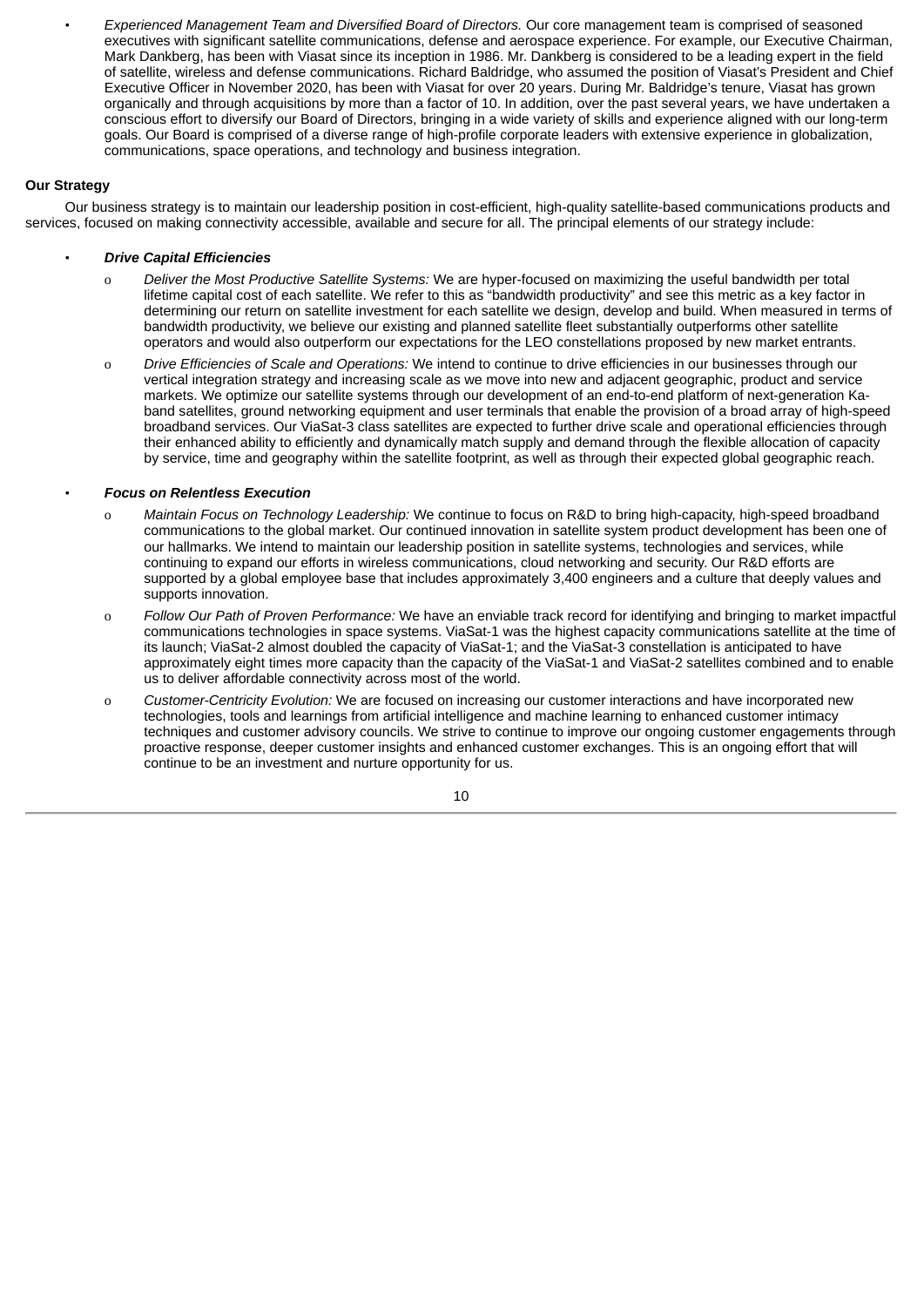#### • *Continue to Expand into New Markets and Geographies*

- o *Enter and Disrupt New and Adjacent Markets through Technology Innovation:* We continue to create or address new and adjacent markets using our technological advancements to disrupt existing business models and drive shifts in target markets or user demand. For example, the technological innovations and power of our proprietary Ka-band satellite network enabled us to disrupt the IFC business model and successfully expand our broadband service offerings into the commercial air market. As the capacity and geographic coverage areas of our satellite systems continue to increase with each generation of our high-capacity Ka-band satellite designs, we expect the addressable markets for our broadband technologies, products and services to continue to expand. Higher capacity, more flexible satellites will allow us to offer a broader array of cost-effective, high-quality broadband services that can be tailored to different geographic regions and bandwidth usage demand.
- o *Think Beyond Current Customer Requirements to Open New Markets:* In our government systems business, we actively identify market or operational needs that are not currently served by existing communications and encryption products and services, with a view to developing unique or disruptive products and services and creating new addressable markets. In fact, a key component to the continued success of Viasat's defense business is its expansive portfolio of nondevelopmental items (NDI), which are designed to rapidly deliver cutting-edge technology solutions well ahead of the traditional government procurement model. Many of our NDI technologies fall within our tactical data links systems, such as BATS-D handheld Link 16 radios and STT KOR-24A 2-channel radios for manned and unmanned applications. Our business model delivers advanced capabilities significantly faster, at lower lifecycle costs and with lower risk to the customer when compared to traditional defense acquisition programs and timelines.
- o *Target International Expansion.* With the impending launch of our ViaSat-3 constellation, we have placed tremendous effort on growing our operations, sales/distribution, customer/partner base and regulatory framework globally. We continue to believe that international markets provide attractive opportunities for the long-term growth of our business. As worldwide demand for broadband connectivity continues to grow, we expect that our comprehensive offering of nextgeneration Ka-band satellites, advanced end-to-end communication systems and ground networking equipment and products, and their ability to enable a wide range of cost-effective, high-speed, high-quality broadband services, will be increasingly attractive internationally. Our ViaSat-2 satellite significantly expanded the geographic coverage area of our broadband services over North and Central America and the primary aeronautical and maritime routes across the Atlantic Ocean, allowing us to bring high-value in-flight services to many more commercial, business and government aircraft within the expanded satellite footprint and launch new, innovative ground-based services in new markets, such as our Prepaid Internet services using satellite-powered community hotspots. Ahead of the ViaSat-3 constellation launch, we have leveraged third-party partner satellites (such as Telebras in Brazil, Avanti in EMEA, nbn in Australia and China Satcom in China) to create a runway for Viasat to begin offering and trialing service plans internationally as well as build brand presence and name recognition. We have also undertaken a thoughtful approach to mergers and acquisitions to drive international expansion. For example, in the Inmarsat Transaction, Inmarsat's existing satellite fleet would provide global coverage (including strong oceanic coverage and polar reach) and greater redundancy and resiliency for the combined company versus Viasat on a standalone basis. The acquisition of the remaining interest in EBI is expected to enable us to expand more effectively and rapidly in the EMEA region. Our recent acquisition of RigNet also positions us to further expand into new global markets, as RigNet has customers and operations globally. Finally, we expect our ViaSat-3 and ViaSat-4 global constellations will be enablers for the scalable, long-term global expansion of our business, providing the platform for us to deliver high-quality and affordable broadband connectivity worldwide. Demand profile differs by geographic market, reflecting geographic, economic, political, regulatory and other factors. However, the flexibility, high data capacity and broad geographic coverage area of our second- and third-generation proprietary Ka-band satellites allow us to tailor our service offerings for the opportunities and needs of different geographic markets.

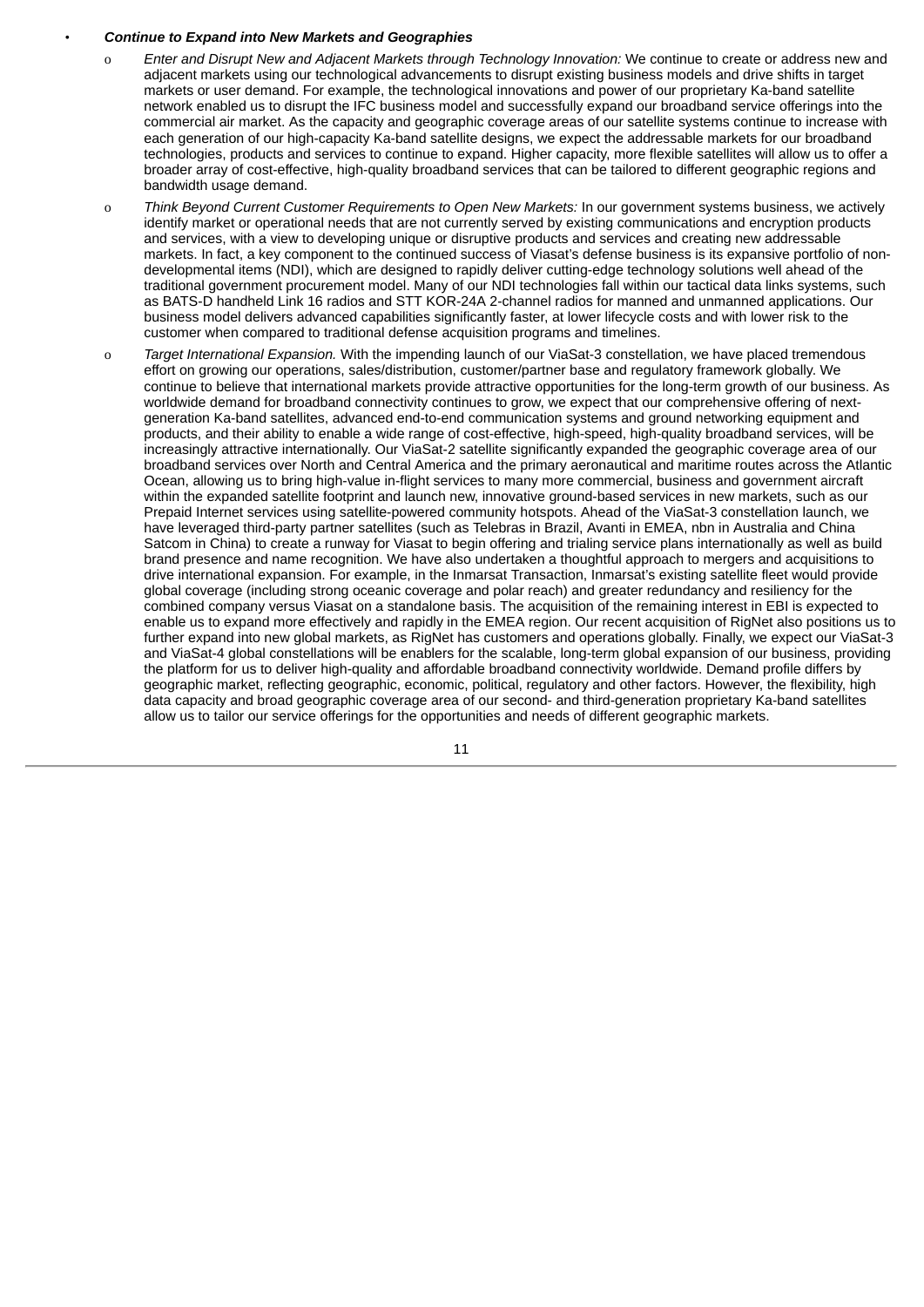# • *Prioritize the End-User*

o *Recognize Broadband Connectivity is a Means to an End, not an End in Itself.* The value of a broadband network is in the applications it enables. With this understanding, we have worked closely with leading edge and content providers (including companies such as Apple, Facebook, fuboTV and the NBA, among others) to enhance end-users' experiences with their online and streaming media services over our network, helping them leverage the potential of making affordable broadband available in places where it has never been. We also work with U.S. Government agencies, major airlines and others on multiple continents to help ensure end-users have great — and affordable — broadband experiences on our network. Our ViaSat-3 constellation will help meet increasing end-user demand and the need for global reach. In addition, we work with various international governments to help bring digital and social inclusion to their constituents through efficient satellite-enabled services such as our Prepaid Internet hotspots. By making broadband connectivity accessible to millions of people living in regions where traditional terrestrial and wireless internet services were either non-existent or cost prohibitive, we have been able to help generate positive socio-economic impacts — in education, e-commerce, finance, healthcare and more — at lower bandwidth costs.

#### • *Manage for the Long Term*

- o *Pursue Growth Through Strategic Alliances, Partnering Arrangements and Relationships*. We actively seek strategic relationships and joint ventures with companies whose financial, marketing, operational or technological resources can accelerate the introduction of new technologies, service offerings and/or the penetration of new markets. For example, we have entered into strategic agreements in Brazil, Guatemala, Mexico and Peru with local partners to bring high-speed, affordable internet to unserved and underserved communities, which allows us to gain market insights and build brand awareness in advance of when our ViaSat-3 constellation will provide additional capacity to the region. In our government systems segment, we also regularly enter into teaming arrangements with other government contractors to more effectively capture complex government programs. We may continue to evaluate acquisitions of, or investments in, complementary companies, businesses, products or technologies to supplement our internal growth.
- o *Encourage Safe Sustainable Access to Space.* We strive to be a leader in bringing benefits of space technology to the world in a sustainable, responsible and inclusive way. We are focused on cooperating with a broad range of responsible nations and global partners to ensure safe, responsible and equitable access to space for all.

#### **Our Customers**

Our customer base is highly diversified. Customers of our satellite services segment reflect the diversity in our broadband service offerings and include residential customers, small and medium-sized businesses, enterprise customers, commercial airlines and Prepaid Internet hotspot users. Customers of our fixed broadband services are obtained through either our direct or partner distribution channels. The customers of our government systems and commercial networks segments include the DoD, the U.S. National Security Agency, the intelligence community, the U.S. Department of Homeland Security, FVEY and other allied foreign governments and militaries, select other U.S. federal, state and local government agencies, commercial and defense contractors, satellite network integrators, large communications service providers and enterprises requiring complex communications and networking solutions. We enter into government contracts either directly with U.S. or foreign governments, or indirectly through domestic or international partners or resellers. In our commercial networks segment, we also act as both a prime contractor and subcontractor for the sale of equipment and services.

Revenues from the U.S. Government as an individual customer comprised approximately 25%, 30% and 30% of total revenues for fiscal years 2022, 2021 and 2020, respectively. None of our other customers comprised 10% or more of total revenues in fiscal years 2022, 2021 and 2020.

#### **U.S. Government Contracts**

Substantial portions of our revenues are generated from contracts and subcontracts with the DoD and other federal government agencies. Many of our contracts are subject to a competitive bid process and are awarded on the basis of technical merit, personnel qualifications, experience and price. We also receive some contract awards involving special technical capabilities on a negotiated, noncompetitive basis due to our unique mix of communication products, satellite services, engineering capabilities and technical expertise in specialized areas. The Federal Acquisition Streamlining Act of 1994 has encouraged the use of commercial type pricing, such as firm fixedprice contracts, on dual use products. Our future revenues and income could be materially affected by changes in government procurement policies and related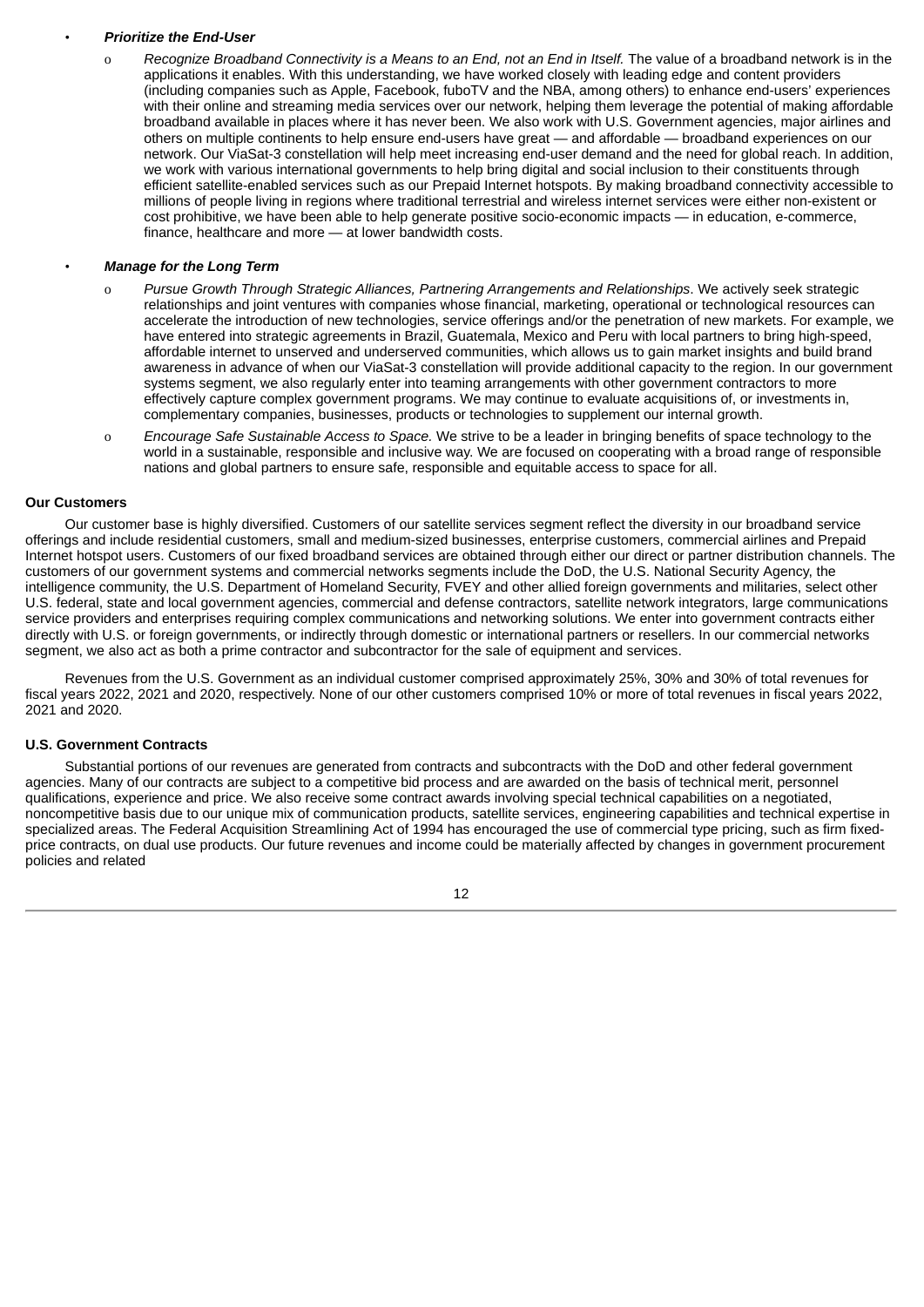oversight, a reduction in expenditures for the products and services we provide, and other risks generally associated with federal government contracts.

We provide products under federal government contracts that usually require performance over a period of several months to multiple years. Long-term contracts may be conditioned upon continued availability of congressional appropriations. Variances between anticipated budget and congressional appropriations may result in a delay, reduction or termination of these contracts.

Our federal government contracts are performed under cost-reimbursement contracts, time-and-materials contracts and fixed-price contracts. Cost-reimbursement contracts provide for reimbursement of costs and payment of a fee. The fee may be either fixed by the contract or variable, based upon cost control, quality, delivery and the customer's subjective evaluation of the work. Under time-and-materials contracts, we receive a fixed amount by labor category for services performed and are reimbursed for the cost of materials purchased to perform the contract. Under a fixed-price contract, we agree to perform specific work, which may include product R&D, for a fixed price and, accordingly, realize the benefit or detriment to the extent that the actual cost of performing the work differs from the contract price. In fiscal year 2022, approximately 11% of our total government revenues were generated from cost-reimbursement contracts with the federal government or our prime contractors, less than 1% from time-and-materials contracts and approximately 89% from fixed-price contracts.

Our allowable federal government contract costs and fees are subject to audit and review by the Defense Contracting Management Agency (DCMA) and the Defense Contract Audit Agency (DCAA), as discussed below under "— Regulatory Environment — Other Regulations."

Our federal government contracts may be terminated, in whole or in part, at the convenience of the U.S. Government. If a termination for convenience occurs, the U.S. Government generally is obligated to pay for work completed or services rendered and/or the cost incurred by us under the contract, which may include a fee or allowance for profit. Contracts with prime contractors may have negotiated termination schedules that apply. When we participate as a subcontractor, we are at risk if the prime contractor does not perform its contract. Similarly, when we act as a prime contractor employing subcontractors, we are at risk if a subcontractor does not perform its subcontract.

Some of our federal government contracts contain options that are exercisable at the discretion of the customer. An option may extend the period of performance for one or more years for additional consideration on terms and conditions similar to those contained in the original contract. An option may also increase the level of effort and assign new tasks to us.

Our eligibility to perform under our federal government contracts requires us to maintain adequate security measures. We have implemented security procedures that we believe adequately satisfy the requirements of our federal government contracts.

#### **Research and Development**

The industries in which we compete are subject to rapid technological developments, evolving standards, changes in customer requirements and continuing developments in the communications and networking environment. Our continuing ability to adapt to these changes, and to develop innovative satellite and communications technologies, and new and enhanced products and services, is a significant factor in maintaining or improving our competitive position and our prospects for growth. Therefore, we continue to make significant investments in next-generation satellite technologies and communications product and services development.

We conduct the majority of our R&D activities in-house and have R&D and engineering staff, which includes approximately 3,400 engineers worldwide. Our product development activities focus on products that we consider viable revenue opportunities to support all of our segments. We incurred \$153.2 million, \$115.8 million and \$130.4 million during fiscal years 2022, 2021 and 2020, respectively, on independent research and development (IR&D) expenses, which comprise R&D not directly funded by a third party. Funded R&D contains a profit component and is therefore not directly comparable to IR&D. As a U.S. Government contractor, we also are able to recover a portion of our IR&D expenses, consisting primarily of salaries and other personnel-related expenses, supplies and prototype materials related to R&D programs.

#### **Intellectual Property**

We seek to establish and maintain our proprietary rights in our technology and products through a combination of patents, copyrights, trademarks, trade secrets and contractual rights. We also seek to maintain our trade secrets and confidential information through nondisclosure policies, the use of appropriate confidentiality agreements and other security measures. We have registered a number of patents and trademarks in the United States and in other countries

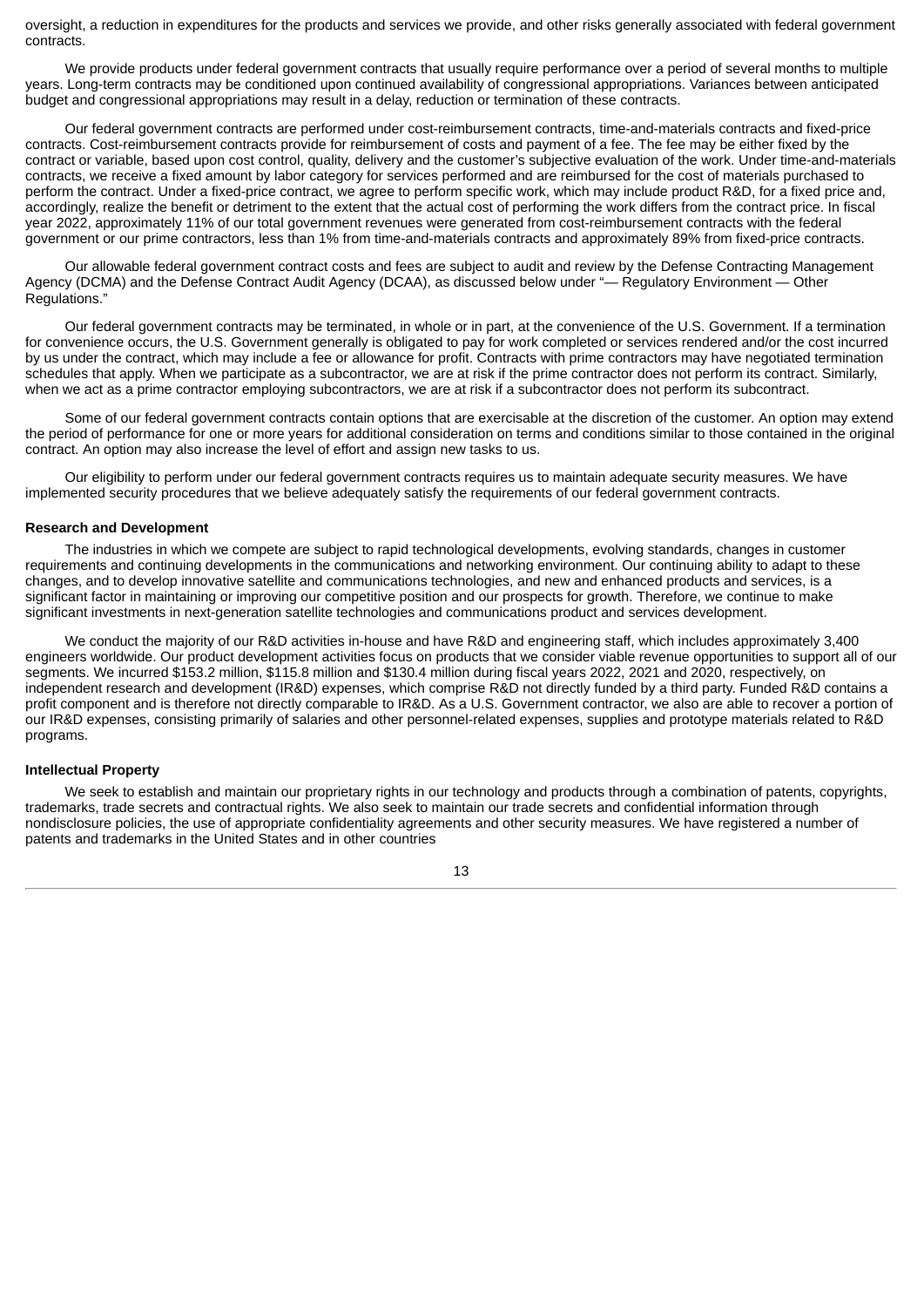and have a substantial number of patent filings pending determination. There can be no assurance, however, that these rights can be successfully enforced against competitive products in any particular jurisdiction. Although we believe the protection afforded by our patents, copyrights, trademarks, trade secrets and contracts has value, the rapidly changing technology in the networking, satellite and wireless communications industries and uncertainties in the legal process make our future success dependent primarily on the innovative skills, technological expertise and management abilities of our employees rather than on the protections afforded by patent, copyright, trademark and trade secret laws and contractual rights. Accordingly, while these legal protections are important, they must be supported by other factors such as the expanding knowledge, ability and experience of our personnel, and the continued development of new products and product enhancements.

Certain of our products include software or other intellectual property licensed from third parties. While it may be necessary in the future to seek or renew licenses relating to various aspects of our products, we believe, based upon past experience and standard industry practice, that such licenses generally could be obtained on commercially reasonable terms. Nonetheless, there can be no assurance that the necessary licenses would be available on acceptable terms, if at all. Our inability to obtain these licenses or other rights or to obtain such licenses or rights on favorable terms, or the need to engage in litigation regarding these matters, could have a material adverse effect on our business, operating results and financial condition.

The industry in which we compete is characterized by rapidly changing technology, a large number of patents, and frequent claims and related litigation regarding patent and other intellectual property rights. We cannot assure you that our patents and other proprietary rights will not be challenged, invalidated or circumvented, that others will not assert intellectual property rights to technologies that are relevant to us, or that our rights will give us a competitive advantage. In addition, the laws of some foreign countries may not protect our proprietary rights to the same extent as the laws of the United States.

# **Sales and Marketing**

We have a sales presence in various domestic and international locations, and we sell our products and services both directly and indirectly through partners, as described below:

- *Satellite Services Sales Organization.* Our satellite services sales organization for our broadband internet services sells through both direct and indirect channels. Our residential fixed broadband services are primarily sold directly to customers through our Viasat Internet website, sales call centers and active retail dealers. We utilize extensive dealer networks across the United States, as well as in each country where residential fixed broadband services are offered. Our Prepaid Internet services are sold through local distribution partnerships. Our business internet offerings are sold through a mix of direct sales personnel who work with enterprises and a network of enterprise-focused master agents and wholesale distribution partners. Our commercial aviation offerings are sold direct to airlines, and our business aviation offerings are sold through direct sales and business development personnel as well as through aviation-focused value-added resellers. Our maritime service offerings are sold through direct and indirect value-added reseller partners targeting a variety of maritime commercial prospects. In each case, our focus is to identify business opportunities and develop solutions for the unique needs of each customer segment.
- *Commercial Networks Sales Organization.* Our commercial networks sales organization consists of sales managers and sales engineers, who act as the primary interface to establish account relationships and determine technical requirements for customer networks. In addition to our sales force, we maintain a highly-trained service staff to provide technical product and service support to our customers. The sales cycle in the commercial network market is often lengthy and it is not unusual for a sale to take up to 18 months from the initial contact through the execution of the agreement. The sales process often includes several network design iterations, network demonstrations and pilot networks consisting of a few sites.
- *Government Systems Sales Organization.* Our government systems sales organization consists of both direct sales personnel who sell our standard products and services, and business development personnel who work with engineers, program managers, marketing managers and contract managers to identify business opportunities, develop customer relationships, develop solutions for customers' needs, prepare proposals and negotiate contractual arrangements. The period of time from initial contact through the point of product sale and delivery can take over three years for more complex product developments. Products already in production can usually be delivered to a customer between 90 to 180 days from the point of product sale.
- *Strategic Partners.* To augment our direct sales efforts, we seek to develop key strategic relationships to market and sell our products and services. We direct our sales and marketing efforts to our strategic partners, primarily through our senior management relationships. In some cases a strategic ally may be the prime contractor for a system or network installation and will subcontract a portion of the project to us. In other cases,

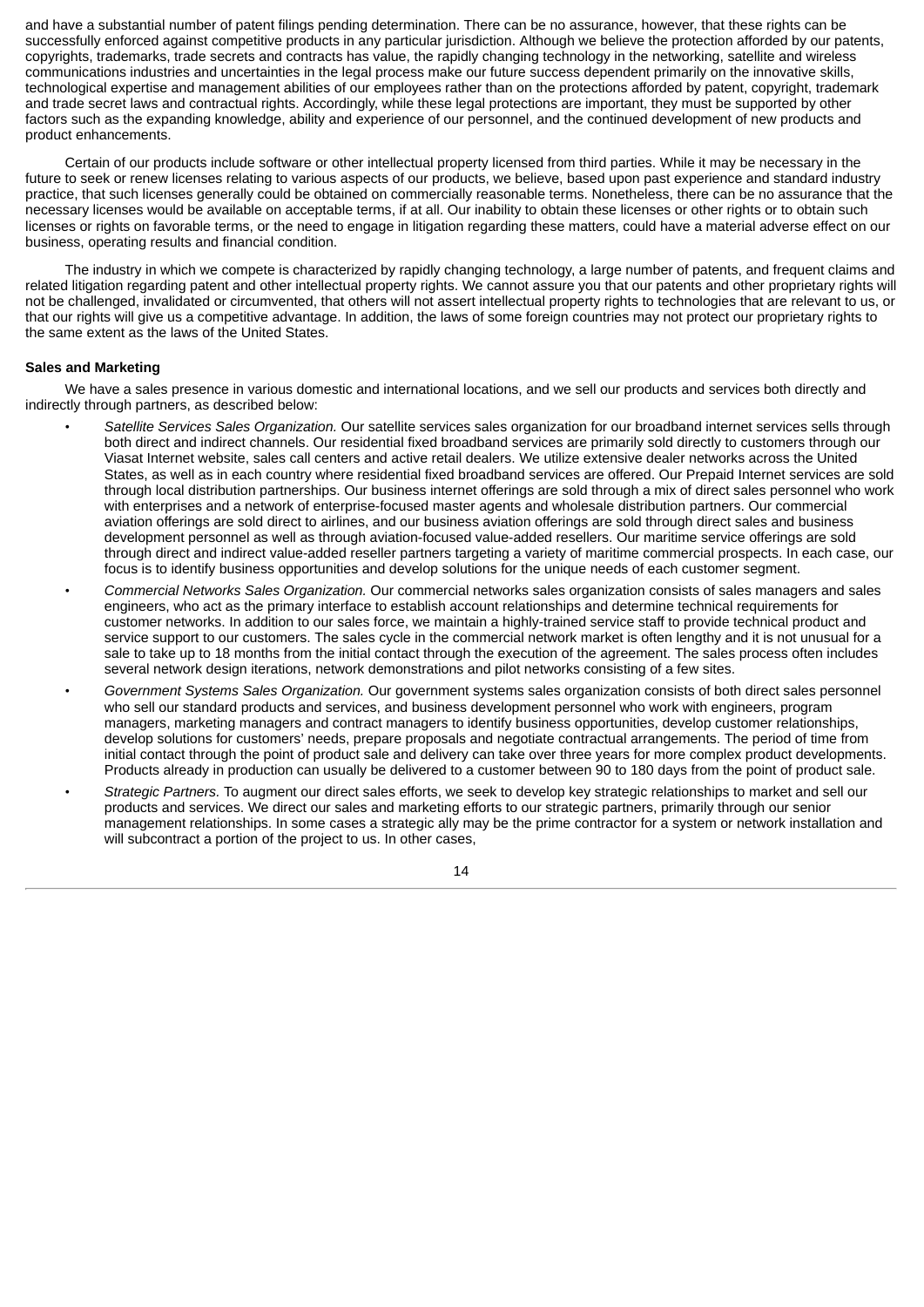the strategic ally may recommend us as the prime contractor for the design and integration of the network. We seek strategic relationships and partners based on many factors, including financial resources, technical capability, geographic location and market presence.

Our marketing team works closely with our corporate and segment leadership, customer account executives, and business development, sales and operations organizations to increase the awareness of the Viasat brand through a mix of positive program performance, agile, results-oriented multichannel marketing campaigns that reflect new and evolving customer journeys, public relations, paid media, live and virtual trade show participation and conference speaking engagements that keep the market current on our services, products and features. Viasat products and services, both in the U.S. and internationally, are typically sold under one unified master global brand, using a single logo and visual identity system. Our marketing team also identifies and sizes new and adjacent target markets for our products and services, creates awareness of our company and our portfolio of offerings, and generates contacts and leads within these targeted markets.

# **Competition**

The markets in which we compete are characterized by rapid change, converging technologies and a migration to solutions that offer higher capacity and speed and other superior advantages. These market factors represent both an opportunity and a competitive threat to us. In many cases our competitors can also be our customers or partners. Accordingly, maintaining an open and cooperative relationship is important. The overall number of our competitors may increase, and the identity and composition of competitors may change. As we continue to expand our business globally, we may see new competition in different geographic regions.

To compete, we emphasize:

- the high-speed, high-quality and broad geographic availability of our broadband services;
- our deep understanding of our customers' unique expectations and requirements;
- our proven designs and network integration services for complex, customized network needs;
- our demonstrated performance in uniquely challenging environments;
- the increased bandwidth efficiency offered by our networks, products and services;
- our advanced security and information assurance capabilities;
- the innovative and flexible features integrated into our products and services;
- our network management experience;
- our end-to-end network implementation capabilities:
- the distinct advantages of satellite data networks;
- the technical advantages and advanced features of our antenna systems as compared to our competitors' offerings; and
- the overall cost-effectiveness of our communications systems, products and services.

While we believe we compete successfully on each of these factors, we expect to continue to face intense competition in each of our markets.

In our satellite services segment, we face competition for fixed broadband services both from existing competitors and emerging technologies. Our fixed broadband service offerings compete with broadband service offerings from wireline and wireless telecommunications companies, including cable companies, fiber and DSL companies, satellite companies and fixed wireless companies. Many of our competitors are larger than us, have substantial capital resources, have greater brand recognition, have access to spectrum or technologies not available to us, or are able to offer bundled service offerings that we are not able to duplicate, all of which may reduce demand for our broadband services. This has in part driven our strategic focus on suburban and rural geographies outside of the cable and fiber competitive footprint. New entrants, some with significant financial resources and new emerging technologies (including terrestrial and space-based networks, such as LEO and MEO constellations) also compete with our broadband service offerings. Additionally, wireless telecommunications carriers such as AT&T, T-Mobile and Verizon are currently offering unlimited wireless data plans and fixed wireless services that could attract our existing and future fixed broadband subscribers. Our IFC and W-IFE service offerings compete against air-toground mobile services and other satellite-based services, such as the services offered by Anuvu (formerly Global Eagle), Gogo, Inmarsat, Intelsat, SES, SpaceX, Thales Group, SmartSky, Iridium and Panasonic Avionics Corporation, among others.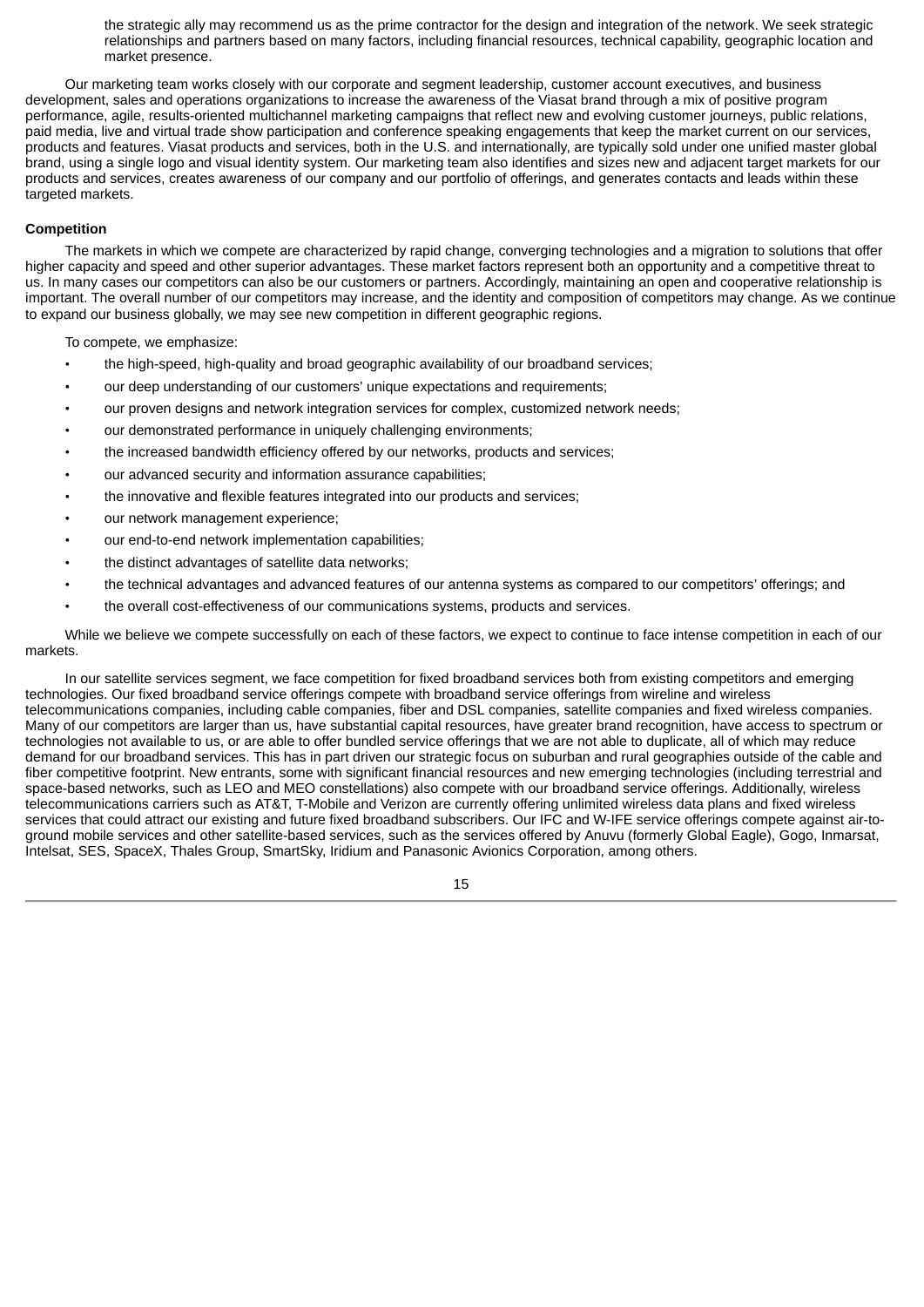In our commercial networks segment, we compete with numerous other providers of satellite and terrestrial communications systems, products and equipment, including: CPI Antenna Systems Division, Comtech, EchoStar (Hughes Network Systems), General Dynamics, Gilat, iDirect Technologies, Newtec, L3Harris, Panasonic Avionics Corporation, Safran Aerosystems, Space Systems/Loral (SS/L) (MAXAR), SpaceX and Thales Group. In addition, some of our customers continuously evaluate whether to develop and manufacture their own products and could elect to compete with us at any time.

Within our government systems segment, we generally compete with government communications service providers and manufacturers of defense electronics products, systems or subsystems, such as BAE Systems, Collins Aerospace, General Dynamics, Inmarsat, Intelsat, Iridium, Eutelsat, OneWeb, SES, SpaceX, Telesat, L3Harris, EchoStar (Hughes Network Systems) and similar companies. We may also compete directly with the largest defense prime contractors, including Boeing, Lockheed Martin, Northrop Grumman and Raytheon Technologies Corporation. In many cases we partner with our competitors, and therefore maintaining an open and cooperative relationship is important.

Many of our competitors have significant competitive advantages, including strong customer relationships, more experience with regulatory compliance, greater financial and management resources and access to technologies not available to us. Many of our competitors are also substantially larger than we are and may have more extensive engineering, manufacturing and marketing capabilities than we do. As a result, these competitors may be able to adapt more quickly to changing technology or market conditions or may be able to devote greater resources to the development, promotion and sale of their products.

# **Manufacturing**

Our manufacturing objective is to produce high-quality products that conform to specifications at the lowest possible manufacturing cost. To achieve this objective, we primarily utilize a range of contract manufacturers that are selected based on the production volumes and complexity of the product. By employing contract manufacturers, we are able to reduce the costs of products and support rapid fluctuations in delivery rates when needed. As part of our manufacturing process, we conduct extensive testing and quality control procedures for all products before they are delivered to customers.

Contract manufacturers produce products for many different customers and are able to pass on the benefits of large-scale manufacturing to their customers. These manufacturers are able to produce high quality products at lower costs by: (1) exercising their highvolume purchasing power, (2) employing advanced and efficient production equipment and capital intensive systems whose costs are leveraged across their broad customer base, and (3) using a cost-effective skilled workforce. Our primary contract manufacturers include Benchmark, IEC Electronics Corporation, L3Harris, Microelectronics Technology, Plexus, Regal Technology Partners and Sanmina.

Our experienced management team facilitates an efficient contract manufacturing process through the development of strong relationships with a number of different domestic and off-shore contract manufacturers. By negotiating beneficial contract provisions and purchasing some of the equipment needed to manufacture our products, we retain the ability to move the production of our products from one contract manufacturing source to another if required. Our operations management has experience in the successful transition from inhouse production to contract manufacturing. The degree to which we employ contract manufacturing depends on the maturity of the product and the forecasted production life cycle. We intend to limit our internal manufacturing capacity to supporting new product development activities, building customized products that need to be manufactured in strict accordance with a customer's specifications or delivery schedules, and building proprietary, highly sensitive Viasat-designed products and components for use in our proprietary technology platform. Therefore, our internal manufacturing capability for standard products has been, and is expected to continue to be, very limited and we intend to continue to rely on contract manufacturers for large-scale manufacturing. Our internal manufacturing capability is dependent on the availability of essential materials, parts and subassemblies from our suppliers and subcontractors. We use numerous sources for the wide array of raw materials required for our operations and our products, such as electronic components, printed circuit boards, metals and plastics. Although alternative sources generally exist for these raw materials, qualification of the sources could take a year or more. We also rely on outside vendors to manufacture specific components and subassemblies used in the production of our products. Some components, subassemblies, and services necessary for the manufacture of our products are obtained from a sole source supplier or a limited group of suppliers.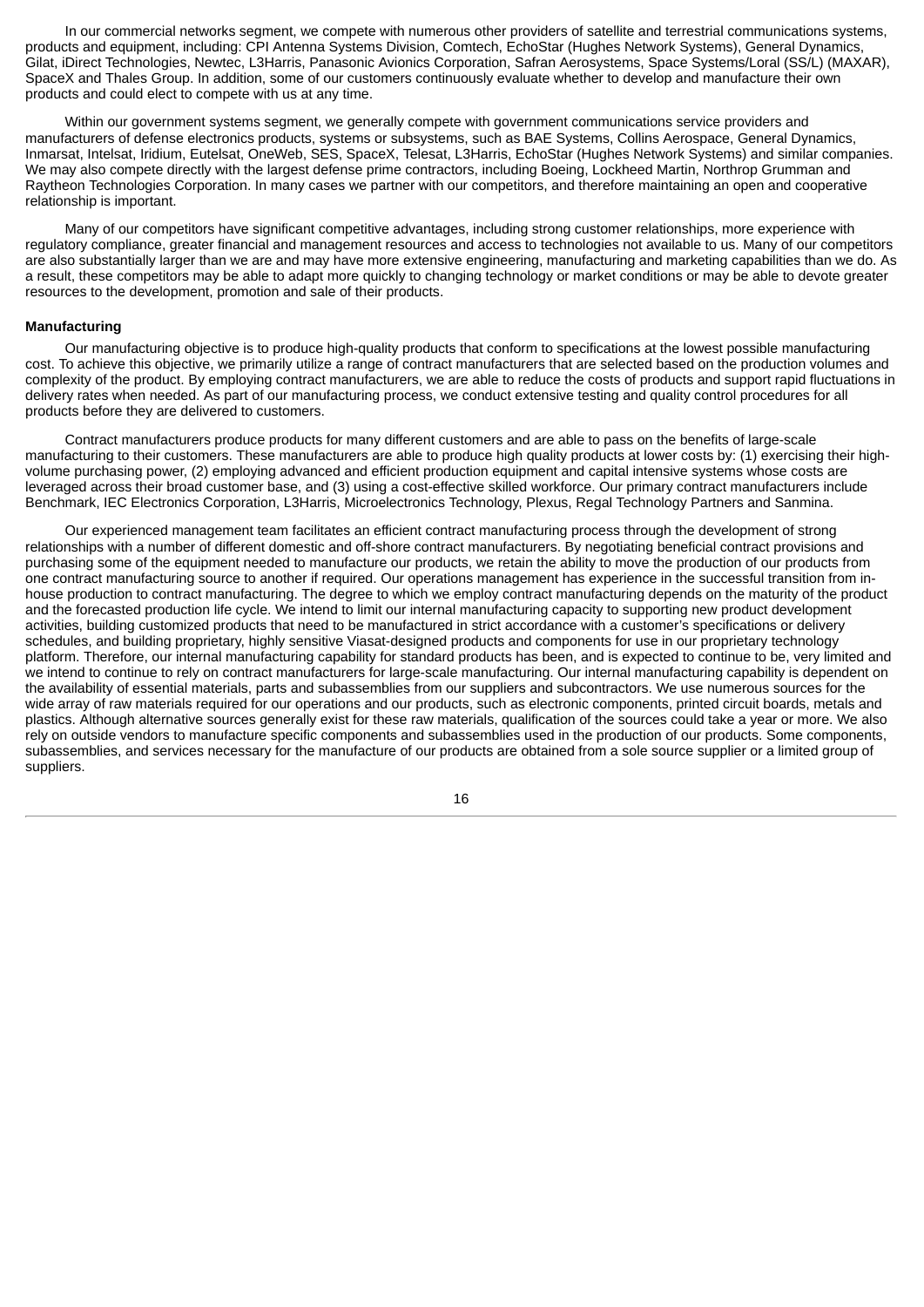# **Regulatory Environment**

We are required to comply with the laws and regulations of, and often obtain approvals from, national and local authorities in connection with the services that we provide. In particular, we provide a number of services that rely on the use of radio-frequency spectrum, and the provision of such services is highly regulated. National authorities generally require that the satellites they authorize be operated in a manner consistent with the regulations and procedures of the International Telecommunication Union (ITU), a specialized agency of the United Nations, which require the coordination of the operation of satellite systems in certain circumstances, and more generally are intended to avoid the occurrence of harmful interference among different users of the radio spectrum.

We also produce a variety of communications systems and networking equipment, the design, manufacture, and marketing of which are subject to the laws and regulations of the jurisdictions in which we sell such equipment. We are subject to export control laws and regulations, and trade and economic sanctions laws and regulations, with respect to the export of such systems and equipment. As a government contractor, we are subject to U.S. procurement laws and regulations.

# *Radio-frequency and Communications Regulation*

#### *International Telecommunication Union (ITU)*

The orbital location and frequencies for our satellites are subject to the ITU's regulations, including its frequency registration and coordination procedures, and its various provisions on spectrum usage. Those procedures are specified in the ITU Radio Regulations and seek to facilitate shared international use of limited spectrum and orbital resources in a manner that avoids harmful interference. Among other things, the ITU regulations set forth procedures for establishing international priority with respect to the use of such resources, deadlines for bringing satellite networks into use in order to maintain such priority, and coordination rights and obligations with respect to other networks, which vary depending on whether such networks have higher or lower ITU priority.

The ITU regulations provide allocations or designations for how spectrum can be used for various purposes, and whether such uses operate on a primary or secondary basis with respect to one another. Secondary uses may not cause harmful interference to primary uses, and may not claim interference protection from primary uses.

On our behalf, various countries have made ITU filings, and may in the future make additional filings, for the frequency assignments at particular orbital locations that are used, or may in the future be used, by our current satellite networks and potential future satellite networks we may build or acquire. In the event that any international coordination process that is triggered by such an ITU filing is not successfully completed, or bringing into use deadlines or requirements are not satisfied, we may be compelled to accept more limited or suboptimal orbital and spectrum rights, to operate the applicable satellite(s) on a non-interference basis, or to cease operating such satellite(s) altogether. The orbital arc is becoming increasingly congested with respect to such ITU filings and the satellite networks operated under those filings.

In addition, the ITU's Radio Regulations are subject to change at periodic ITU World Radio-communication Conferences (WRCs), and their application is determined by various governing bodies within the ITU. WRCs typically are convened approximately every four years, with the next one scheduled to occur in 2023. The next WRC is considering various changes to the Radio Regulations that address the terms and conditions under which spectrum is used for satellite and terrestrial and purposes, and future WRCs are likely to do the same.

#### *Spectrum*

The space stations and ground networks we use to provide our broadband services rely on access to spectrum within each country in which we do business. Use of such spectrum is authorized by regulatory authorities within each country (or a regional authority whose jurisdiction over spectrum rights encompasses that country), which determine the terms and conditions for access to and use of that spectrum in that particular country. The terms and conditions for access can and do vary by country, may differ from the ITU's Radio Regulations, and may change over time. In particular, the growing demand for both satellite and terrestrial communications services is causing many countries to evaluate how spectrum is used within their borders, and to consider changes in the local terms and conditions for access to and use of spectrum. Those terms and conditions affect, among other things, the extent to which, and how, we must share spectrum with other spectrum users, including terrestrial and satellite uses, and whether we must operate on a secondary basis in some cases. Most of the spectrum on which we rely is shared with other satellite networks, including those operating in different orbits that could cross our orbital location and result in interference conditions. In many countries, portions of the spectrum on which we rely also are shared with terrestrial wireless services.

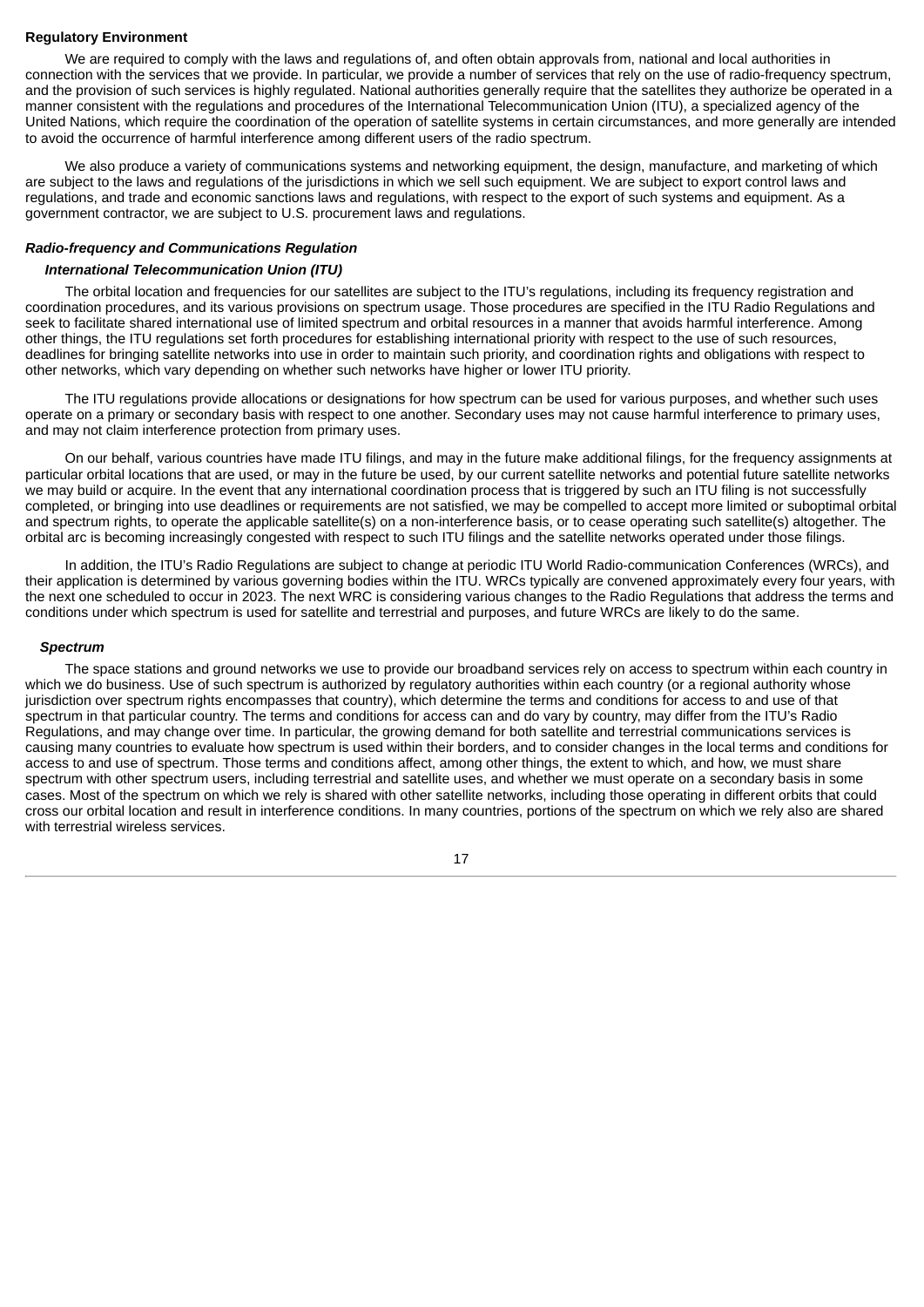If the deployment of new terrestrial or satellite networks results in harmful interference into our satellite operations, or if the implementation of those networks under newly adopted terms and conditions constrains or prohibits the types of spectrum uses for which we have planned in a manner that we do not anticipate, such developments could have a material adverse effect on our business, financial condition and results of operations.

#### *Broadband Services*

We provide high-speed broadband internet access and VoIP services to customers in the United States, as well as in Europe and Latin America and on aircraft and seagoing vessels travelling around the world. Our provision of these services is subject to a number of legal obligations, including requirements to obtain licenses, authorizations and/or registrations to provide service in or to a given jurisdiction, implementation of certain network capabilities to assist law enforcement, and open internet requirements. Legislators and regulators often consider changes to existing statutes, rules and requirements, or prescribe new ones, which could significantly impact the ability to comply, or the costs of complying with, these types of obligations, or that otherwise could materially and adversely affect our ability to provide service in a given jurisdiction.

#### *US Regulation*

The commercial use of radio-frequency spectrum in the United States is subject to the jurisdiction of the Federal Communications Commission (FCC) under the Communications Act of 1934, as amended (Communications Act). The FCC is responsible for licensing the operation of satellite earth stations and spacecraft, regulating the technical and other aspects of the operation of these facilities, and regulating certain aspects of the provision of services to customers.

*Earth Stations.* The Communications Act requires a license for the operation of transmitting satellite earth station facilities and certain receiving satellite earth station facilities in the United States. We currently hold licenses authorizing us to operate various earth stations within the United States, including but not limited to user terminals and facilities that aggregate traffic and interconnect with the internet backbone and network hubs. These licenses typically are granted for 15 year terms, and typically are renewed in the ordinary course. Material changes in earth station operations would require prior approval by the FCC. The operation of our earth stations is subject to various license conditions, as well as the technical and operational requirements of the FCC's rules and regulations.

*Space Stations.* In the United States, the FCC authorizes the launch and operation of commercial spacecraft, and also authorizes non-U.S. licensed spacecraft to be used to serve the United States. The FCC has authorized the use of the ViaSat-1, ViaSat-2, WildBlue-1, Anik F2 and one ViaSat-3 class spacecraft to serve the United States. The use of these spacecraft in our business is subject to various conditions in the underlying authorizations, as well as the technical and operational requirements of the FCC's rules and regulations.

*Universal Service and other Broadband Subsidies.* Certain of our services may constitute the provision of telecommunications to, from or within the United States, and may require us to contribute a percentage of our revenues from such services to universal service support mechanisms that subsidize the provision of services to low-income consumers, high-cost areas, schools, libraries and rural health care providers. This percentage is set each calendar quarter by the FCC, and currently is 23.8%. Current FCC rules permit us to pass this universal service contribution through to our customers. The FCC has established universal service funding mechanisms to support the provision of voice and broadband services in certain high-cost areas of the United States. These supporting mechanisms are known as the Connect America Fund (CAF) and the Rural Digital Opportunity Fund (RDOF). In addition, under the new Broadband Equity, Access, and Deployment (BEAD) program, funding for broadband service is expected to be distributed by U.S. states and territories under the oversight and administration of the National Telecommunications and Information Administration (NTIA). Among other things, the CAF, RDOF and BEAD mechanisms provide, or will likely provide, support to terrestrial service providers under terms and conditions that are not available to satellite-based service providers. The CAF and RDOF mechanisms could provide other service providers a competitive advantage in providing broadband services in supported areas, which could have a material adverse effect on our business, financial condition and results of operations. Additionally, Viasat has been selected as the winning bidder with respect to \$122.5 million in support under the CAF program to serve certain portions of the country, and must comply with federal and state obligations imposed in connection with such support.

*CALEA.* We are obligated to comply with the requirements of the Communications Assistance for Law Enforcement Act (CALEA), which requires telecommunications providers and broadband internet access providers to ensure that law enforcement agencies are able to conduct lawfully-authorized surveillance of users of their services.

*Net Neutrality.* In February 2015, the FCC adopted new rules intended to preserve the openness of the internet, a concept generally referred to as "net neutrality" or "open internet." The FCC's "net neutrality" rules, among other things, prohibited all ISPs from: (i) blocking access to legal content, applications, services, or non-harmful devices (subject to an

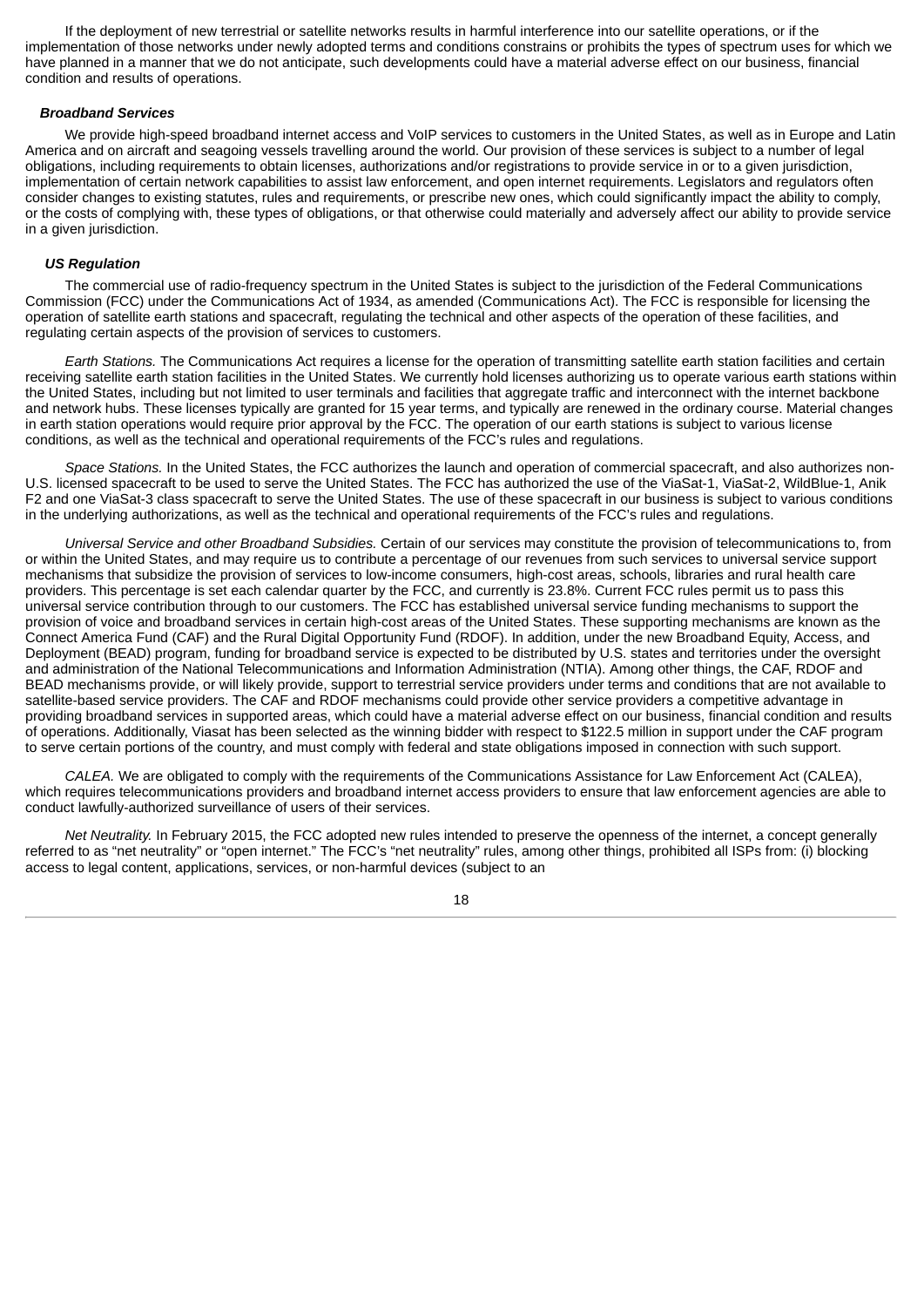exception for "reasonable network management"); (ii) impairing or degrading lawful internet traffic on the basis of content, applications. services, or non-harmful devices (subject to the same exception); (iii) favoring some lawful internet traffic over other lawful traffic in exchange for consideration of any kind whatsoever; and (iv) unreasonably interfering with or unreasonably disadvantaging the ability of end users to access content or the ability of content providers to access end users (again subject to the exception for "reasonable network management"). ISPs also are obligated to make certain disclosures to consumers with respect to their network management policies.

In adopting these rules, the FCC relied on Title II of the Communications Act, which authorizes the FCC to regulate telecommunications common carriers. More specifically, the FCC reclassified mass-market retail broadband internet access service as a "telecommunications service" subject to common-carrier regulation under Title II, reversing longstanding precedent classifying broadband as a lightly regulated "information service" *not* subject to such regulation. Such common-carrier regulation potentially could have included review of the reasonableness of an ISP's rates and practices.

In January 2018, the FCC adopted an order restoring the classification of broadband internet access service as a lightly regulated information service, ending the Title II regulatory approach adopted in 2015. The order eliminated explicit requirements against blocking or throttling traffic and paid prioritization of traffic. At the same time, the FCC maintained the consumer disclosure requirements with some modifications and acknowledged the jurisdiction of the Federal Trade Commission to enforce consumer protection measures. The 2018 order was largely upheld by the D.C. Circuit, though it may be revisited by the FCC in the future. In addition, legislative proposals that would restore net neutrality requirements are being considered in Congress, and some states have recently adopted portions of the net neutrality requirements. Some legislative actions at the state level are being challenged in courts on federal preemption and other grounds. We cannot predict the outcome of these pending lawsuits or regulatory and legislative efforts, or any resulting impact on ISPs.

*Privacy and Data Security*. We are subject to federal and state laws concerning the privacy of consumers and the security we apply to their personal information. Certain of these laws provide privacy protections for certain types of personal information related to our voice services (referred to by such laws as customer proprietary network information). The Federal Trade Commission also oversees consumer privacy and data security more broadly through its authority to take enforcement action for unfair or deceptive practices, and state consumer protection laws can prompt review of privacy practices by state attorneys general. In addition, certain states have established specific consumer privacy and data security requirements, including the California Consumer Privacy Act (CCPA) and the California Privacy Rights Act that will amend the CCPA in January 2023, which combined give California residents, among other things, the right to receive certain disclosures regarding the collection, use, and disclosure of personal information, as well as rights to access, delete, and restrict the sale and sharing of certain personal information collected about them by us and our service providers. State laws continue to multiply and evolve, and as various states pass their own comprehensive privacy laws, we and our business customers and partners could be exposed to additional regulatory complexities and obligations. Many states also have enacted security breach notification laws requiring notice to consumers and government agencies upon disclosure of certain information to an unauthorized party resulting from a security breach; in addition, the SEC is considering enhanced requirements related to the reporting of material cybersecurity incidents.

# *Foreign Regulation*

Our operation of spacecraft and ground network and our provision of services to customers outside of the United States are subject to legal requirements of the jurisdictions issuing the satellite authorizations and in which Viasat provides services. These include obtaining the market access, spectrum access and licenses, authorizations and/or registrations that are necessary to operate or provide service in or to a given jurisdiction, and in many cases licenses for the operation of transmitting satellite earth station facilities and certain receiving satellite earth station facilities. In particular, we must obtain authority to operate various earth stations outside the United States, including but not limited to user terminals and facilities that aggregate traffic and interconnect with the internet backbone and network hubs. This authority is subject to conditions and limitations that vary from jurisdiction to jurisdiction.

The spacecraft we use in our business are subject to the regulatory authority of, and conditions imposed by, foreign governments, as well as contractual arrangements with third parties and the rules and procedures of the ITU. Our ViaSat-1 satellite operates under authority granted to ManSat Limited by the governments of the Isle of Man and the United Kingdom (as well as authority from the FCC), and pursuant to contractual arrangements we have with ManSat Limited that extend past the expected useful life of ViaSat-1. ViaSat-2 operates under the authority of the United Kingdom. We also use Ka-band capacity on the Anik F2 satellite to provide our broadband services under an agreement with Telesat Canada, and we may do so until the end of the useful life of that satellite. Telesat Canada operates that satellite under authority granted to it by the government of Canada. We also currently use the WildBlue-1 satellite, which we own, and which is colocated with Anik F2 under authority granted to Telesat Canada by the government of Canada, and pursuant to an agreement we have with Telesat Canada that expires upon the end of the useful life of Anik F2. Accordingly, we are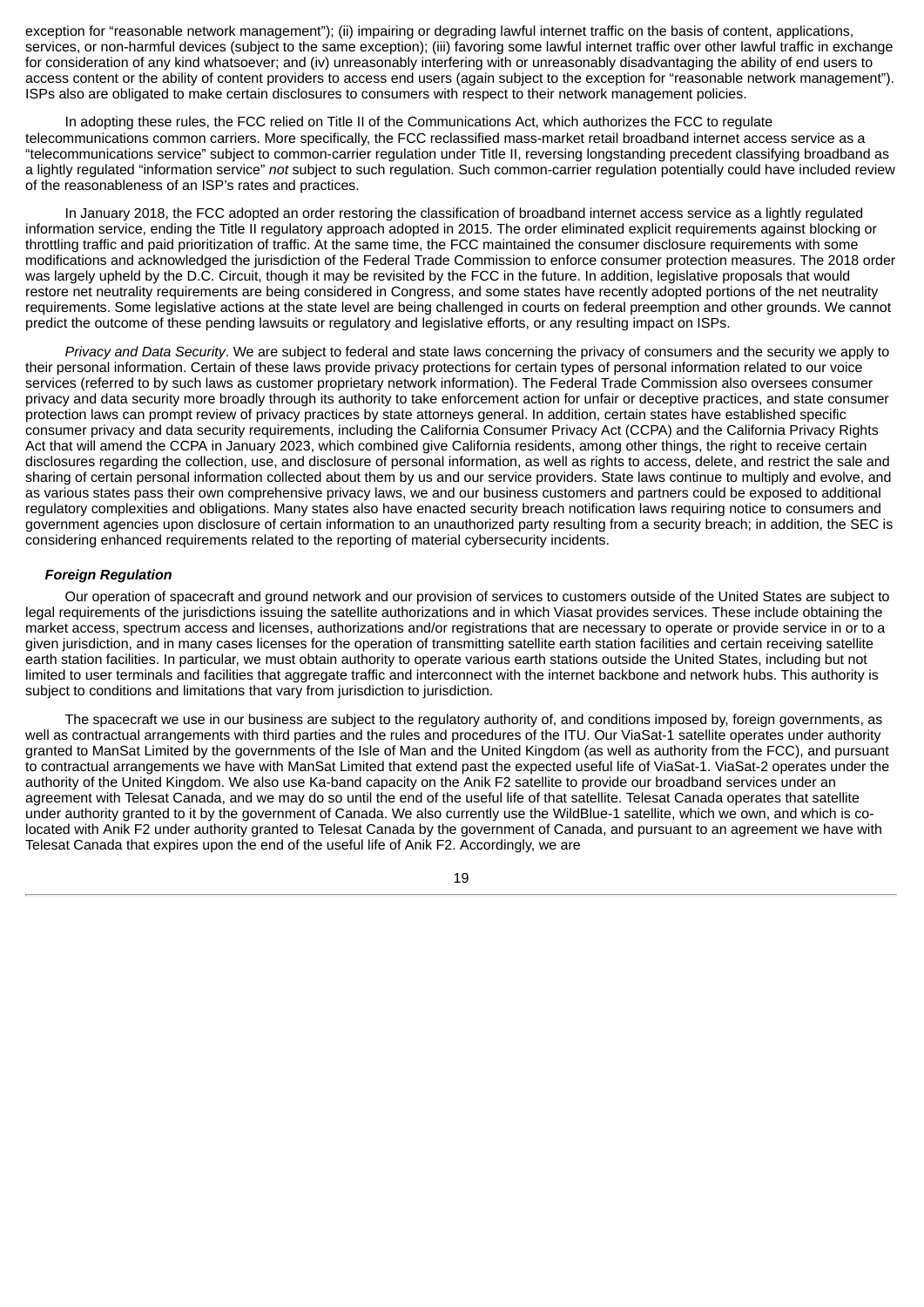reliant upon ManSat Limited and Telesat Canada maintaining their respective governmental rights on which our operating rights are based. The use of these spacecraft in our business is subject to various conditions in the underlying authorizations held by us, ManSat Limited and Telesat Canada, as well as the technical and operational requirements of the rules and regulations of those jurisdictions.

We are also subject to certain other forms of foreign regulation in connection with our provision of communications services. In the area of privacy, we are subject to existing, new, and evolving laws and regulations in the markets in which we operate. For instance, certain of our business units are subject to the European Union's (EU) General Data Protection Regulation (GDPR), which imposes transparency, accountability, data protection, cross-border data transfer, and other obligations on Viasat both as a data controller and a data processor of the personal data of individuals in the EU. Privacy laws and regulations can be subject to differing interpretations and may be inconsistent among jurisdictions. Certain foreign jurisdictions in which we operate also impose requirements related to network management practices, cooperation with local law enforcement agencies, and other matters. A smaller number of foreign jurisdictions in which we operate have adopted laws enabling the government to suspend ISP services in the country.

#### *Equipment Design, Manufacture, and Marketing*

We must comply with the applicable laws and regulations and, where required, obtain the approval of the regulatory authority of each country in which we design, manufacture, or market our communications systems and networking equipment. Applicable laws and regulatory requirements vary from country to country, and jurisdiction to jurisdiction. The increasing demand for wireless communications has exerted pressure on regulatory bodies worldwide to adopt new standards for these products, generally following extensive investigation and deliberation over competing technologies. The delays inherent in this government approval process have in the past caused and may in the future cause the cancellation, postponement or rescheduling of the installation of communication systems by our customers, which in turn may have a material adverse impact on the sale of our products to the customers.

*Equipment Testing and Verification.* Certain equipment that we manufacture must comply with applicable technical requirements intended to minimize radio interference to other communications services and ensure product safety. In the United States, the FCC is responsible for ensuring that communications devices comply with technical requirements for minimizing radio interference and human exposure to radio emissions. Other regulators perform similar functions around the world. These types of requirements typically provide for equipment to be tested either by the manufacturer or by a private testing organization to ensure compliance with the applicable technical requirements. In some cases, the regulator requires submission of an application, which must be approved by the regulator or a private testing organization accredited by the regulator.

*Export Controls.* Due to the nature and sophistication of our communications products, we must comply with applicable U.S. Government and other agency regulations regarding the handling and export of certain of our products. This often requires extra or special handling of these products and could increase our costs. Failure to comply with these regulations could result in substantial harm to the company, including fines, penalties and the forfeiture of future rights to sell or export these products.

#### *Aviation-Related Regulation*

*Aircraft Modification*. The Federal Aviation Administration (FAA) is responsible for the regulation and oversight of civil aviation within the United States. The FAA develops and enforces airworthiness standards and regulations that certify the industry's ability to manufacture aircraft and aircraft components, perform modification and maintenance activities on aircraft, and repair equipment previously installed on aircraft. We interact with the FAA regarding aircraft modification through two main activities: (1) supporting Type Certificate (TC) activity with an aircraft original equipment manufacturer (OEM) to obtain linefit certification of our IFC and W-IFE equipment and (2) obtaining a Supplemental Type Certificate (STC) to enable the retrofit of our IFC and W-IFE equipment. With respect to TC activity, the OEM is responsible for full certification and FAA regulatory compliance and we are responsible for providing certified equipment to the OEM. With respect to STC activity, we typically use Organization Designation Authorization (ODA) to support holding and maintaining our STCs to ensure FAA regulatory compliance. Our commercial aviation business depends on our ability to interact with the FAA and ODAs, as well as FAA-certified engineering professionals, in order to access data and obtain authorizations and approvals.

*Parts Manufacturing Approval*. We have a wide range of products supporting both commercial and business aviation customers. The FAA, under its Part Manufacturing Approval (PMA) program, provides authorization to entities like us and our vendors to manufacture and deliver IFC and W-IFE equipment. These approvals are provided through assigned FAA Manufacturing Inspection District Offices and are subject to strict rules and ongoing oversight. We have been able to obtain PMA on our entire fleet of current IFC and W-IFE product offerings due to multiple licensing agreements with both OEMs for linefit installations and ODAs for retrofit installations.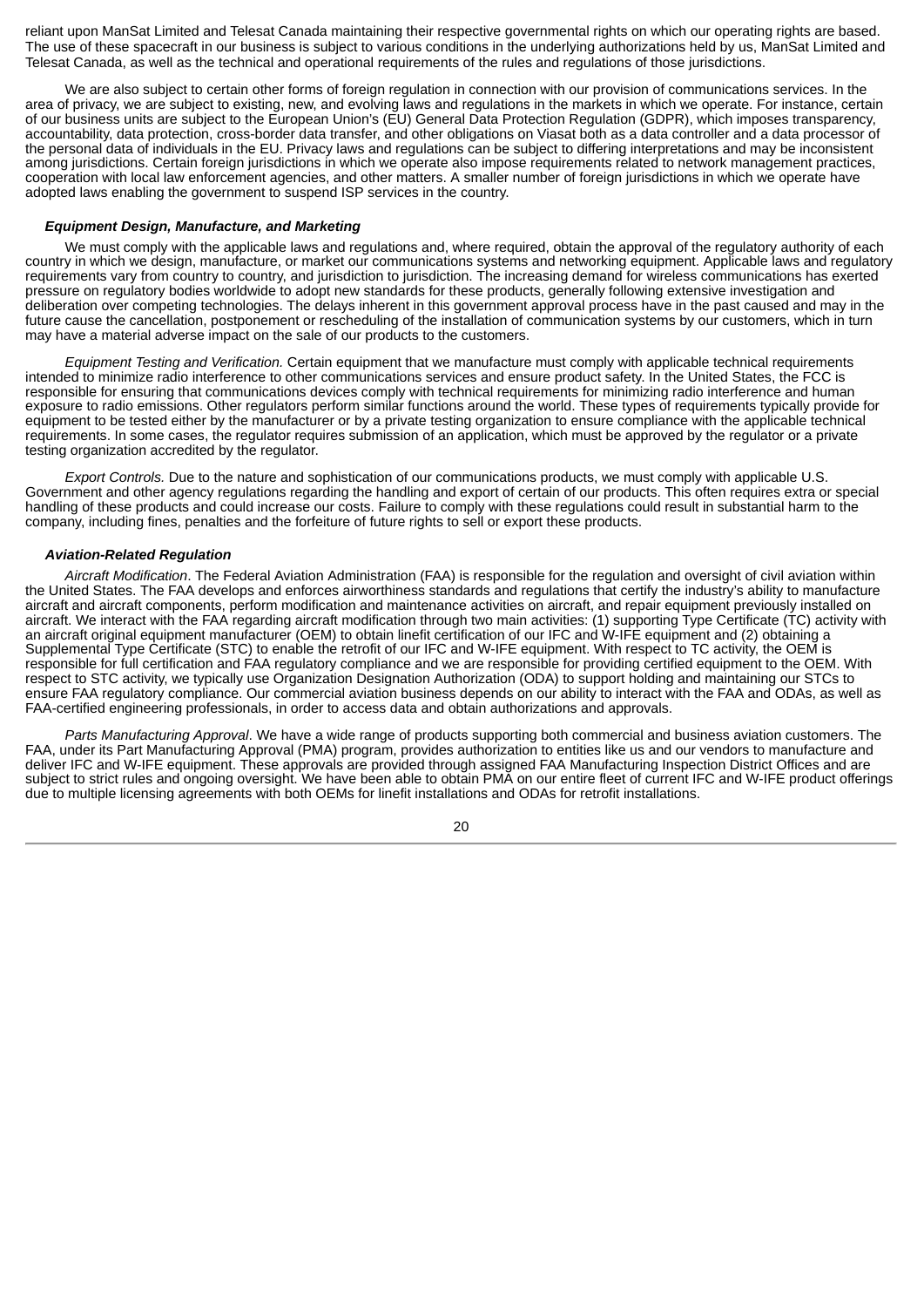*FAA Part 145 Repair Stations*. The FAA has approved several of our locations as 14 CFR Part 145 repair stations, which enables us to provide ongoing support to customers with respect to our IFC and W-IFE systems. These repair stations support both line-replaceable unit (LRU) and line maintenance activities associated with our IFC and W-IFE products. These approvals are provided and overseen by FAA Flight Standards District Offices. We have also obtained European Aviation Safety Agency (EASA) approval for our repair stations dedicated to LRU repair and maintenance for our IFC and W-IFE products.

#### *Other Regulations*

As a government contractor, we are routinely subject to audit and review by the DCMA, the DCAA and other U.S. Government agencies of our performance on government contracts, indirect rates and pricing practices, accounting and management internal control business systems, and compliance with applicable contracting and procurement laws, regulations and standards. Both contractors and the U.S. Government agencies conducting these audits and reviews have come under increased scrutiny. In particular, audits and reviews have become more rigorous and the standards to which we are held are being more strictly interpreted, increasing the likelihood of an audit or review resulting in an adverse outcome. Increases in congressional scrutiny and investigations into business practices and major programs supported by contractors may lead to increased legal costs and may harm our reputation and profitability if we are among the targeted companies. An adverse outcome to a review or audit or other failure to comply with applicable contracting and procurement laws, regulations and standards could result in material civil and criminal penalties and administrative sanctions being imposed on us, which may include termination of contracts, forfeiture of profits, triggering of price reduction clauses, suspension of payments, significant customer refunds, fines and suspension, or a prohibition on doing business with U.S. Government agencies. In addition, if we fail to obtain an "adequate" determination of our various accounting and management internal control business systems from applicable U.S. Government agencies or if allegations of impropriety are made against us, we could suffer serious harm to our business or our reputation, including our ability to bid on new contracts or receive contract renewals or our competitive position in the bidding process. Any of these outcomes could have a material adverse effect on our business, financial condition and results of operations.

We are also subject to a variety of U.S. and international regulations relating to the storage, discharge, handling, emission, generation, manufacture and disposal of toxic or other hazardous substances used to manufacture our products. The failure to comply with current or future regulations could result in the imposition of substantial fines on us, suspension of production, alteration of our manufacturing processes or cessation of operations. To date, these regulations have not had a material effect on our business, as we have neither incurred significant costs to maintain compliance nor to remedy past noncompliance, and we do not expect such regulations to have a material effect on our business in the current fiscal year.

#### **Seasonality**

In our satellite services segment, historically subscriber activity for our fixed broadband services has been influenced by seasonal effects related to traditional retail selling periods, with new sales activity generally anticipated to be higher in the second half of the calendar year. However, sales activity and churn can be strongly affected by other factors which may either offset or magnify any anticipated seasonal effects, including availability of capacity, promotional and subscriber retention efforts, changes in our resellers, distributors and wholesalers, changes in the competitive landscape, economic conditions, and changes in credit check and subscriber approval processes. In addition, we typically see increased demand for our IFC services from airline passengers during peak holiday travel periods.

Our commercial networks segment is not generally affected by seasonal impacts. In our government systems segment, our results are impacted by various factors including the timing of contract awards and the timing and availability of U.S. Government funding, as well as the timing of product deliveries and customer acceptance.

#### **Availability of Public Reports**

Through a link on the Investor Relations section of our website at *www.viasat.com,* we make available the following filings as soon as reasonably practicable after they are electronically filed with or furnished to the SEC: our Annual Report on Form 10-K, Quarterly Reports on Form 10-Q, Current Reports on Form 8-K and any amendments to those reports filed or furnished pursuant to Section 13(a) or 15(d) of the Securities Exchange Act of 1934. All such filings are available free of charge. They are also available free of charge on the SEC's website at *www.sec.gov*.

We webcast our earnings calls and post the materials used in meetings with members of the investment community on the Investor Relations section of our website. Additionally, we provide notifications of news or announcements regarding our financial performance, including SEC filings, investor events and press and earnings releases on the Investor Relations section of our website. We also use the Investor Relations section of our website as a means of disclosing material non-public information and for complying with our disclosure obligations under Regulation FD. Accordingly, investors should monitor the Investor Relations section of our website, in addition to following our press releases, SEC filings and public conference calls and webcasts. Information relating to our corporate governance,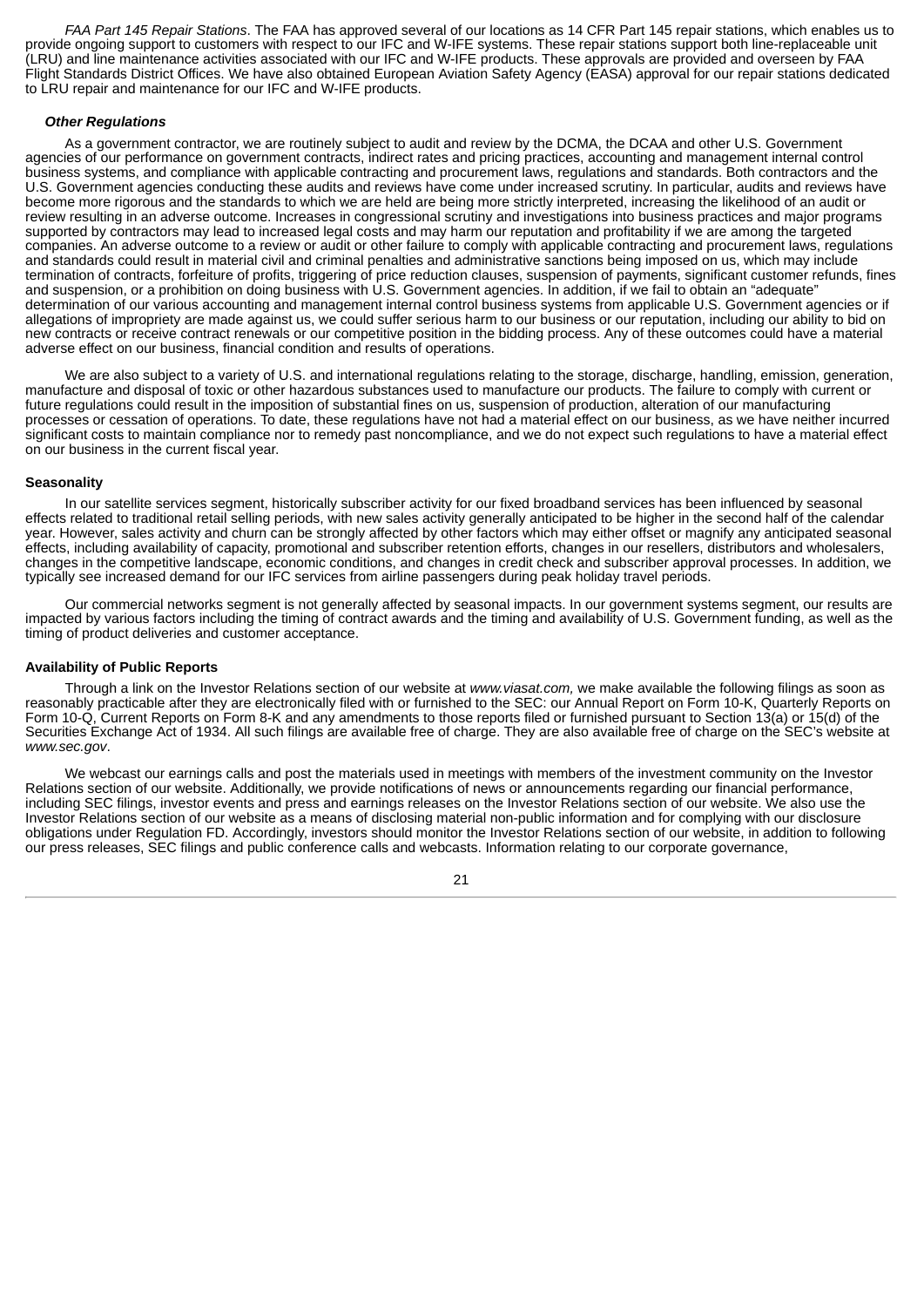including our certificate of incorporation, bylaws, corporate governance guidelines, board committee charters and guide to business conduct, is also included on the Investor Relations section of our website. The information contained on, or that may be accessed through, our website is neither incorporated by reference into nor made a part of this report.

#### **Human Capital**

As of March 31, 2022, we employed approximately 7,000 individuals worldwide, with 84% of our workforce located in the United States. We consistently engage with our employees and generally consider the relationships with our employees to be positive, with a significant majority stating that they are proud to work at Viasat. Competition for technical personnel in our industry is intense. We believe our future success depends in part on our continued ability to attract, hire, engage and retain qualified personnel.

Viasat has a long history of putting people first. We believe that one of the most important investments we make is in our people. Our mission to connect the world depends on our ability to come together as one team to make a positive impact. As a global team, we take pride in our culture of teamwork, trust and collaboration. We prioritize our employees' health and well-being to ensure we are all able to do our best work. For example, in response to the COVID-19 pandemic, we quickly transitioned teams to a work-from-home model and equipped them with the resources to perform their jobs safely. For certain employees, whose roles needed to be performed onsite, we deployed a robust set of safety protocols aligned with then-current medical best practices and government mandates. We also introduced additional resources and benefits, including mental health and well-being resources and paid time off for COVID-19-related issues.

Our key pillars of human capital management are ensuring the health and safety of our employees, developing talented people, fostering diversity and inclusion and engaging communities. We believe that our long-term success is in large part dependent on our success across these dimensions, and we will continue to invest in and prioritize these areas in the future.

# **Executive Officers**

Set forth below is information concerning our executive officers and their ages:

| <b>Name</b>              | Age | <b>Position</b>                                                                 |
|--------------------------|-----|---------------------------------------------------------------------------------|
| Mark Dankberg            | 67  | Executive Chairman                                                              |
| <b>Richard Baldridge</b> | 64  | President & Chief Executive Officer and Board Director                          |
| Doug Abts                | 48  | Senior Vice President, Strategic Planning and Corporate Development             |
| Robert Blair             | 48  | Senior Vice President, General Counsel and Secretary                            |
| Girish Chandran          | 57  | Vice President and Chief Technical Officer                                      |
| Evan Dixon               | 41  | President, Global Fixed Broadband                                               |
| James Dodd               | 60  | Senior Vice President and President, Global Enterprise & Mobility               |
| Shawn Duffy              | 52  | Senior Vice President and Chief Financial Officer                               |
| Kevin Harkenrider        | 66  | Executive Vice President and Chief Operating Officer                            |
| Melinda Kimbro           | 49  | Senior Vice President, People & Culture and Chief People Officer                |
| Keven Lippert            | 50  | Executive Vice President, Strategic Initiatives and Chief Commercial<br>Officer |
| <b>Craig Miller</b>      | 50  | <b>President, Government Systems</b>                                            |
| Mark Miller              | 62  | Executive Vice President and Chief Technical Officer                            |
| Krishna Nathan           | 60  | <b>Chief Information Officer</b>                                                |
| David Ryan               | 67  | Senior Vice President and President, Space & Commercial Networks                |

*Mark Dankberg* is a founder of Viasat and has served as Executive Chairman since November 2020, and previously served as Chairman of the Board and Chief Executive Officer of Viasat since its inception in May 1986. Mr. Dankberg provides Viasat with significant operational, business and technological expertise in the satellite and communications industry, and intimate knowledge of the issues facing our management. Mr. Dankberg also has significant expertise and perspective as a member of the boards of directors of companies in various industries, including communications. Mr. Dankberg currently serves on the board of Lytx, Inc., a privately-held company that provides fleet safety management solutions. Prior to founding Viasat, he was Assistant Vice President of M/A-COM Linkabit, a manufacturer of satellite telecommunications equipment, from 1979 to 1986, and Communications Engineer for Rockwell International Corporation from 1977 to 1979. Mr. Dankberg holds B.S.E.E. and M.E.E. degrees from Rice University.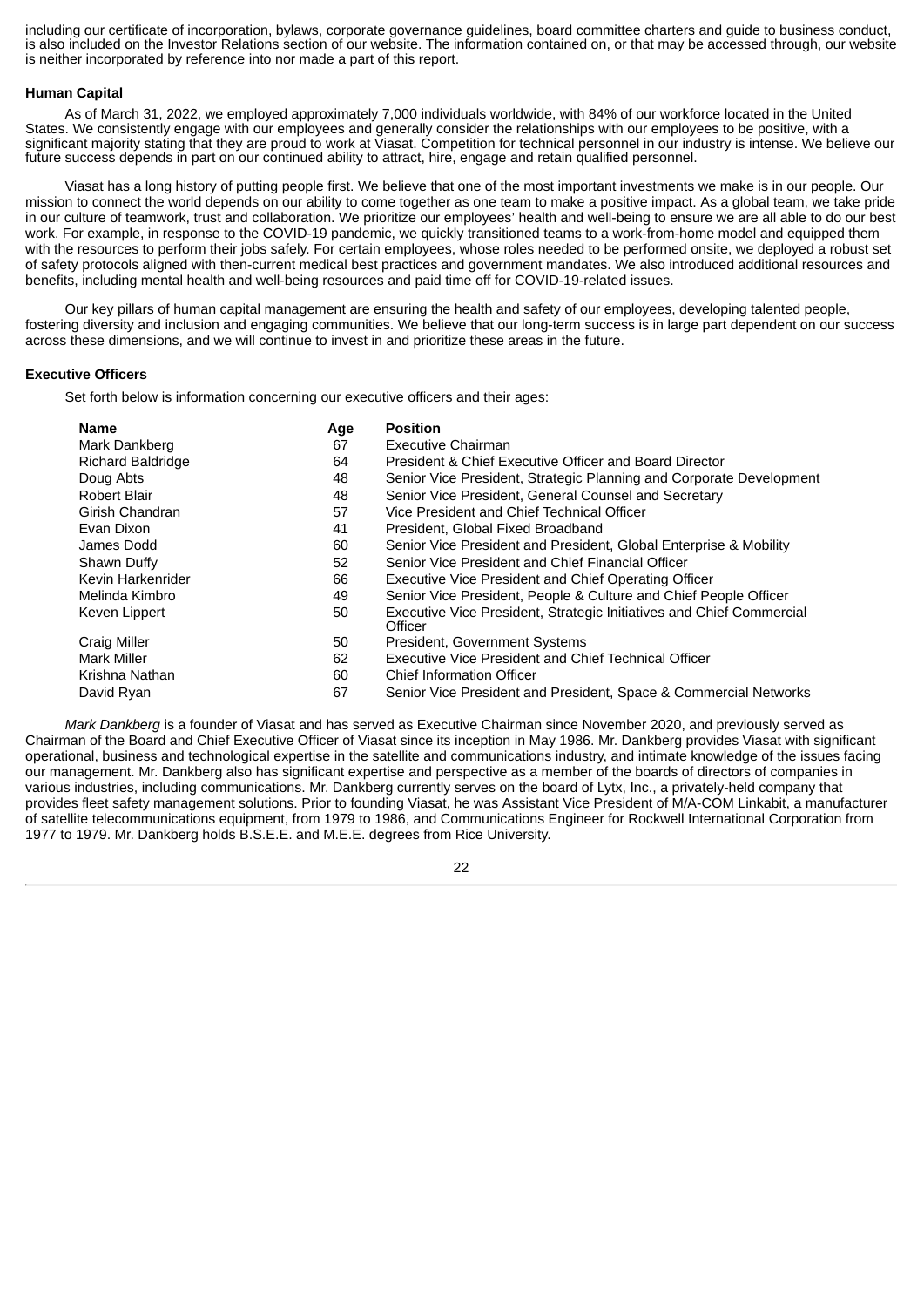*Richard Baldridge* joined Viasat in April 1999, serving as our Executive Vice President, Chief Financial Officer and Chief Operating Officer from 2000 and as our Executive Vice President and Chief Operating Officer from 2002. Mr. Baldridge was appointed President and Chief Operating Officer in 2003 and assumed his current role of President and Chief Executive Officer in November 2020. Mr. Baldridge has also served on our Board of Directors since 2016. In addition, Mr. Baldridge serves as a director of Ducommun Incorporated (NYSE: DCO), a provider of engineering and manufacturing services to the aerospace and defense industries, and EvoNexus, a San Diego based non-profit technology incubator. Prior to joining Viasat, Mr. Baldridge served as Vice President and General Manager of Raytheon Corporation's Training Systems Division from January 1998 to April 1999. From June 1994 to December 1997, Mr. Baldridge served as Chief Operating Officer and Chief Financial Officer for Hughes Information Systems and Hughes Training Inc., prior to their acquisition by Raytheon in 1997. Mr. Baldridge's other experience includes various senior financial and general management roles with General Dynamics Corporation. Mr. Baldridge holds a B.S.B.A. degree in Information Systems from New Mexico State University.

*Doug Abts* joined Viasat in September 2015 as Vice President, Strategic Development for Broadband Services. From May 2017 to December 2021, Mr. Abts led Viasat's Global Mobility business through a period of tremendous growth. He was appointed Senior Vice President of Strategic Planning and Corporate Development in December 2021. In this role, he is responsible for implementing Viasat's strategic vision through business performance planning, competitive environment review and prioritization of financial and non-financial resources around strategic investment opportunities. Mr. Abts has more than 25 years of experience in the areas of general management, finance, business development, operations, M&A and strategic planning. From 2010 to 2015, he served on the management team of Bridgepoint Education as Executive Vice President, Strategy and Corporate Development. From 2003 to 2010, he operated in key management and business development roles at Science Applications International Corporation, as the company transitioned from employee ownership to being listed on the New York Stock Exchange. Mr. Abts also served with distinction as an Operations Officer and Platoon Commander in the U.S. Navy SEAL Teams from 1995 to 2001. He holds an M.B.A. degree from Harvard Business School and a B.A. degree in Economics and Communication from Stanford University.

*Robert Blair* joined Viasat in May 2008 as Assistant General Counsel. In April 2009, Mr. Blair was appointed Associate General Counsel and in 2014 was appointed Vice President and Deputy General Counsel. In May 2017, Mr. Blair served as Vice President, General Counsel and Secretary beginning in May 2017 and assumed his current position as Senior Vice President, General Counsel and Secretary in December 2021. In addition, Mr. Blair has served as a director of the San Diego Regional Economic Development Corporation since 2015. Prior to joining Viasat, Mr. Blair was an associate at the law firm of Latham & Watkins LLP. Mr. Blair holds a J.D. degree from Stanford University and A.B. degrees in Broadcast Journalism and Policy Studies from Syracuse University.

*Girish Chandran* joined Viasat in October 2007 as a Principal Engineer. In September 2013, Mr. Chandran was appointed Chief Technology Officer — Commercial Networks. In May 2017, he assumed his current position as Vice President and Chief Technical Officer. Mr. Chandran has extensive experience building multimedia networks. Prior to joining Viasat, from 2001 to 2007, Mr. Chandran served as Vice President of Engineering at Newtec America Inc., a satellite communications equipment provider. From 1995 to 2001, he held several roles, including Vice President of Systems Engineering, at Tiernan Communications Inc. (acquired by Radyne Comstream Inc.), a provider of video compression and transmission solutions. Mr. Chandran earned a Ph.D. degree in Electrical Engineering from the University of California, San Diego, an M.S. degree in Electrical Communication Engineering from the Indian Institute of Science and a BSc. degree in Physics from the University of Kerala.

*Evan Dixon* joined Viasat in 2015 and served as Deputy CEO and Chief Marketing Officer of Euro Broadband Infrastructure Sàrl (which was at that time 49% owned by Viasat). In March 2018, he was appointed Vice President and General Manager of Viasat Europe, and in March 2020, he was appointed President, Global Fixed Broadband. Mr. Dixon previously held senior management positions at DIRECTV, a satellite television company, and AT&T Inc., a telecommunications company. Mr. Dixon holds a B.S. degree in Business Administration from the University of Colorado and an M.B.A. degree from Pepperdine University.

*James Dodd* joined Viasat in March 2020 as President, Global Mobile Solutions. In December 2020, he assumed his current position as Senior Vice President and President, Global Enterprise & Mobility. Prior to joining Viasat, Mr. Dodd held a number of senior-level aviation management and engineering roles at Boeing, focused on complex Department of Defense and international contracted programs, overseeing strategic planning, execution, engineering and business development. Mr. Dodd was retired from October 2016 to February 2020, and at Boeing served as Vice President and Program Manager – Mobility, Surveillance and Engagement from 2015 to September 2016, Vice President and Program Manager – Weapons and Missile Systems from 2013 to 2014, and Vice President and Program Manager – Phantom Works, Advanced Boeing Military Aircraft from 2011 to 2012. Mr. Dodd earned an M.B.A. degree from Seattle University and a B.S. degree in Physics from Arkansas State University.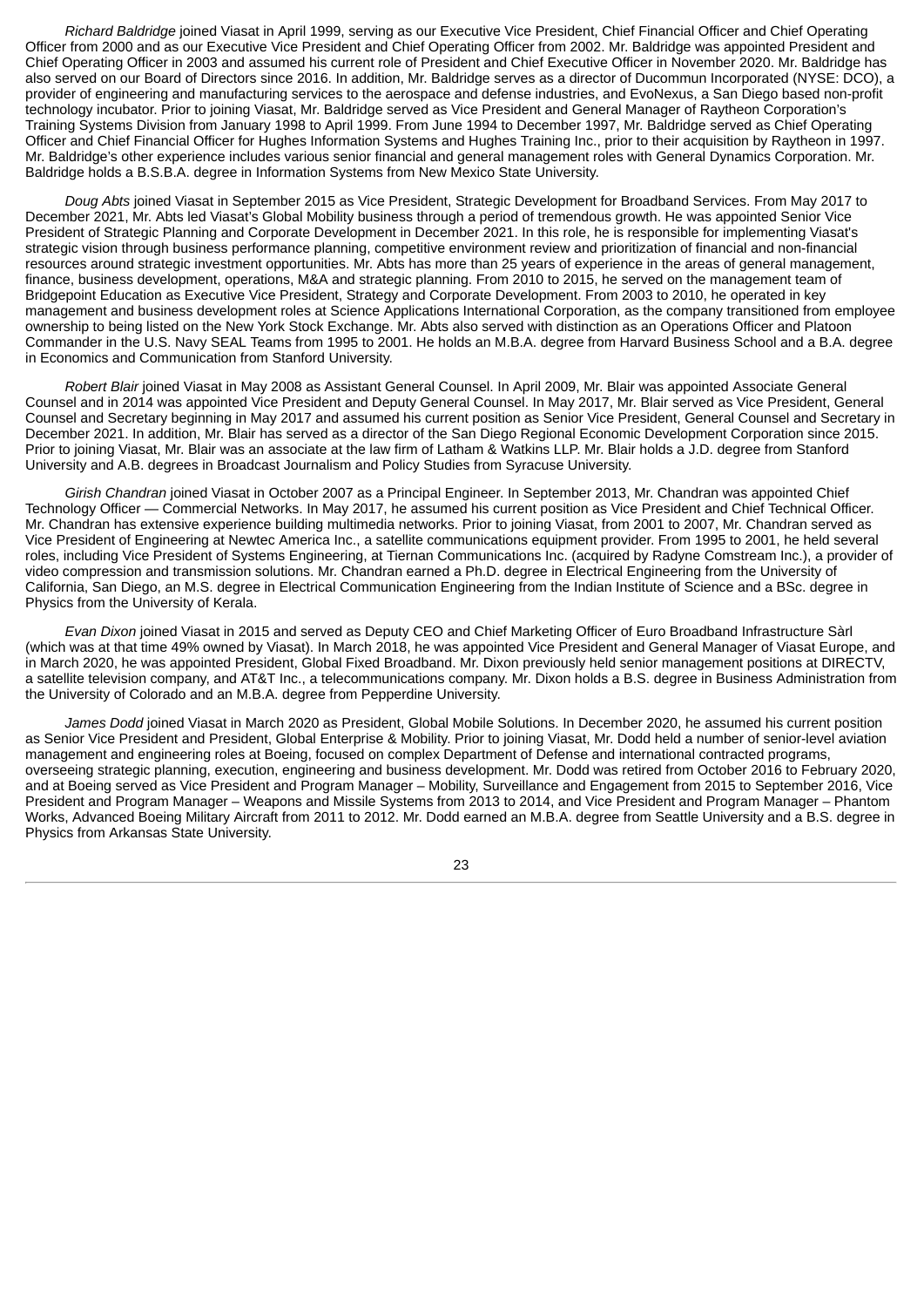*Shawn Duffy* joined Viasat in 2005 as Corporate Controller. In 2009, she was appointed Viasat's Vice President and Corporate Controller and in 2012 was appointed Vice President — Corporate Controller and Chief Accounting Officer. From August 2012 until April 2013, Ms. Duffy also served as interim Chief Financial Officer. She assumed her current position as Senior Vice President and Chief Financial Officer in June 2014. Prior to joining Viasat, Ms. Duffy was a Senior Manager at Ernst & Young, LLP, serving the technology and consumer product markets. Ms. Duffy is a certified public accountant in the State of California, and earned a B.S.B.A. degree in Accounting from San Diego State University.

*Kevin Harkenrider* joined Viasat in October 2006 as Director — Operations, served as Vice President — Operations from January 2007 until December 2009, served as Vice President of Viasat and Chief Operating Officer of Viasat Communications Inc. from December 2009 to April 2011, as Senior Vice President — Infrastructure Operations from April 2011 to May 2012, as Senior Vice President Broadband Services from May 2012 to May 2015, as Senior Vice President — Commercial Networks from May 2015 to May 2018, as Senior Vice President and President, Broadband Systems from May 2018 until March 2020, and as Executive Vice President – Global Operations and Chief Operations Officer from March 2020 until November 2021. Mr. Harkenrider assumed his current position as Executive Vice President and Chief Operating Officer in November 2021. Prior to joining Viasat, Mr. Harkenrider served as Account Executive at Computer Sciences Corporation from 2002 through October 2006. From 1992 to 2001, Mr. Harkenrider held several positions at BAE Systems, Mission Solutions (formerly GDE Systems, Marconi Integrated Systems and General Dynamics Corporation, Electronics Division), including Vice President and Program Director, Vice President — Operations and Vice President — Material. Prior to 1992, Mr. Harkenrider served in several director and program manager positions at General Dynamics Corporation. Mr. Harkenrider holds a B.S. degree in Civil Engineering from Union College and an M.B.A. degree from the University of Pittsburgh.

*Melinda Kimbro* joined Viasat in 2001 as Manager of Learning and Development. In 2003 she began to assume a broader role with the Human Resources organization. In 2008 she was appointed Director of Human Resources and in 2011 was appointed Vice President Human Resources. In April 2016, she assumed the position of Senior Vice President — Human Resources, which was retitled Senior Vice President — People & Culture in April 2017. In May 2018, she was also named Chief People Officer. Ms. Kimbro currently serves on the board of trustees at the San Diego Museum of Art. Ms. Kimbro started her career teaching at San Diego State University within the School of Communication. Prior to joining Viasat she held roles in corporate learning and organizational development for Nicholas-Applegate Capital Management, Qualcomm Personal Electronics and Sony Electronics. Ms. Kimbro holds B.A. and M.A. degrees in Communication from San Diego State University.

*Keven Lippert* joined Viasat in May 2000 as Associate General Counsel and Assistant Secretary. In April 2007, he was appointed Viasat's Vice President, General Counsel and Secretary, in 2012 he was appointed Senior Vice President — General Counsel and Secretary, and in June 2014 he was appointed Executive Vice President — General Counsel and Secretary. In May 2017, he was appointed President, Broadband Services and Chief Legal Officer, and in May 2018, he was appointed Executive Vice President, Corporate Development and Chief Administrative Officer. Effective September 2018, he assumed his current position as Executive Vice President, Strategic Initiatives and Chief Commercial Officer. Prior to joining Viasat, Mr. Lippert was a corporate associate at the law firm of Latham & Watkins LLP. Mr. Lippert holds a J.D. degree from the University of Michigan and a B.S. degree in Business Administration from the University of California, Berkeley.

*Craig Miller* joined Viasat in 1995 and has held numerous technology, business and strategic leadership roles. In January 2015, Mr. Miller was appointed Chief Technology Officer, Government Systems, and in May 2021, he was promoted to President, Government Systems. Mr. Miller holds a B.S. degree in Electrical Engineering from the University of Arizona.

*Mark Miller* is a founder of Viasat and served as Vice President and Chief Technical Officer of Viasat from March 1993 to June 2014, when he assumed his current position as Executive Vice President and Chief Technical Officer. From 1986 through 1993, Mr. Miller served as Engineering Manager. Prior to joining Viasat, Mr. Miller was a Staff Engineer at M/A-COM Linkabit from 1983 to 1986. Mr. Miller holds a B.S.E.E. degree from the University of California, San Diego and an M.S.E.E. degree from the University of California, Los Angeles.

*Krishna Nathan* joined Viasat in September 2019 as its Chief Information Officer. Mr. Nathan previously held senior leadership roles at S&P Global, a financial information and analytics company, and IBM, a technology company. Mr. Nathan holds a B.S. degree in Electrical Engineering from George Washington University, an M.S. degree in Electrical Engineering from M.I.T. and a Ph.D. degree in Engineering from Brown University.

*David Ryan* joined Viasat in May 2016 as Vice President — Intelligence Programs, was appointed Senior Vice President and President, Space Systems in March 2018, and was appointed Senior Vice President and President, Space & Commercial Networks in March 2019. Prior to joining Viasat, Mr. Ryan held several roles at Northrop Grumman Corporation from 2005 to 2014, including Sector Vice President and General Manager of the Intelligence Systems Division. He also served in various roles at Boeing from 1990 to 2005, including President of Boeing Space Systems International. Mr. Ryan earned a B.S.E.E and an M.E.E degree from Rice University.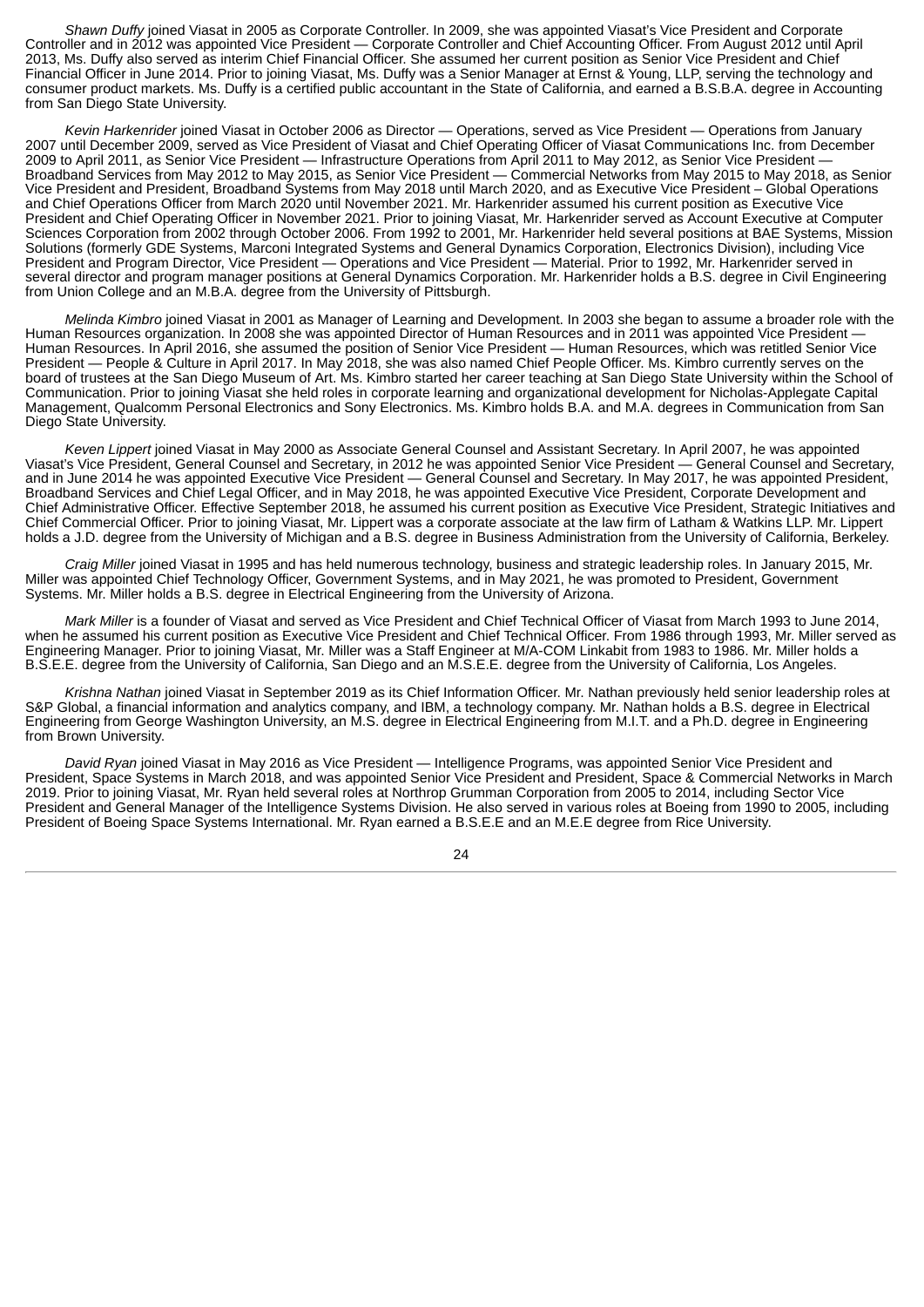# <span id="page-25-0"></span>**ITEM 1A.** *RISK FACTORS*

You should consider each of the following factors as well as the other information in this Annual Report in evaluating our business and prospects. The risks and uncertainties described below are not the only ones we face. Additional risks and uncertainties not presently known to us or that we currently consider immaterial may also impair our business operations. If any of the following risks actually occur, our business and financial results could be harmed. In that case, the trading price of our common stock could decline. You should also refer to the other information set forth in this Annual Report, including our financial statements and the related notes.

# **Risks Related to Our Satellites and Business**

#### **Our Operating Results Are Difficult to Predict**

Our operating results have varied significantly from quarter to quarter in the past and may continue to do so in the future. Factors that cause our quarter-to-quarter operating results to be unpredictable include the status of satellite-related activities (including the construction, launch and bringing into service of satellites and the associated levels of investment); impact of any construction or launch delays, operational or launch failures or other disruptions to our satellites; timing, quantity and mix of products and services sold; unpredictability or length of procurement processes; timing of customer payments; cost overruns; and impact of one-time charges. Any of the foregoing factors, or any other factors discussed elsewhere herein, could have a material adverse effect on our business, financial condition and results of operations that could adversely affect our stock price.

#### Satellite Failures or Degradations in Satellite Performance Could Affect Our Business, Financial Condition and Results of **Operations**

Satellites utilize highly complex technology, operate in the harsh environment of space and are subject to significant operational risks while in orbit. These risks include malfunctions (commonly referred to as anomalies), such as malfunctions in the deployment of subsystems and/or components, interference from electrostatic storms, and collisions with meteoroids, decommissioned spacecraft or other space debris. Anomalies can occur as a result of various factors, including satellite manufacturer error, problems with the power or control sub-system of a satellite or general failures caused by the harsh space environment. Our satellites have experienced various anomalies in the past and we will likely experience anomalies in the future. Any single anomaly or other operational failure or degradation on the satellites we use could have a material adverse effect on our business, financial condition and results of operations. Anomalies may also reduce the expected useful life of a satellite, thereby creating additional expense due to the need to provide replacement or backup capacity, which may not be available on reasonable economic terms, a reasonable schedule or at all. In addition, anomalies may cause a reduction of the revenues generated by the applicable satellite or the recognition of an impairment loss, and could lead to claims from third parties for damages. Finally, anomalies may adversely affect our ability to insure our satellites at commercially reasonable premiums or terms, if at all. While some anomalies are covered by insurance policies, others may not be covered or may be subject to large deductibles. Although our satellites have redundant or backup systems and components that operate in the event of an anomaly, operational failure or degradation of primary critical components, these redundant or backup systems and components are subject to risk of failure similar to those experienced by the primary systems and components. The occurrence of a failure of any of these redundant or backup systems and components could materially impair the useful life, capacity, coverage or operational capabilities of the satellite.

# Satellites Have a Finite Useful Life, and Their Actual Operational Life May Be Shorter than Their Design Life

Our ability to earn revenues from our satellite services depends on the continued operation of the satellites we own and operate or use. Each satellite has a limited useful life, referred to as its design life. There can be no assurance as to the actual operational life of a satellite, which may be shorter than its design life. A number of factors affect the useful lives of the satellites, including the quality of design and construction, durability of component parts and back-up units, the ability to continue to maintain proper orbit and control over the satellite's functions, the efficiency of the launch vehicle used, consumption of on-board fuel, degradation and durability of solar panels, the actual space environment experienced and the occurrence of anomalies or other in-orbit risks affecting the satellite. In addition, continued improvements in satellite technology may make satellites obsolete prior to the end of their operational life.

# New or Proposed Satellites Are Subject to Significant Risks Related to Construction and Launch that Could Limit Our Ability to **Utilize these Satellites**

Satellite construction and launch are subject to significant risks, including construction delays, manufacturer error, cost overruns, regulatory conditions or delays, unavailability of launch opportunities, launch failure, damage or destruction during launch and improper orbital placement, any of which could result in significant additional cost or materially impair the useful life, capacity, coverage or operational capabilities of the satellite. Unlike our ViaSat-1 and ViaSat-2 satellites,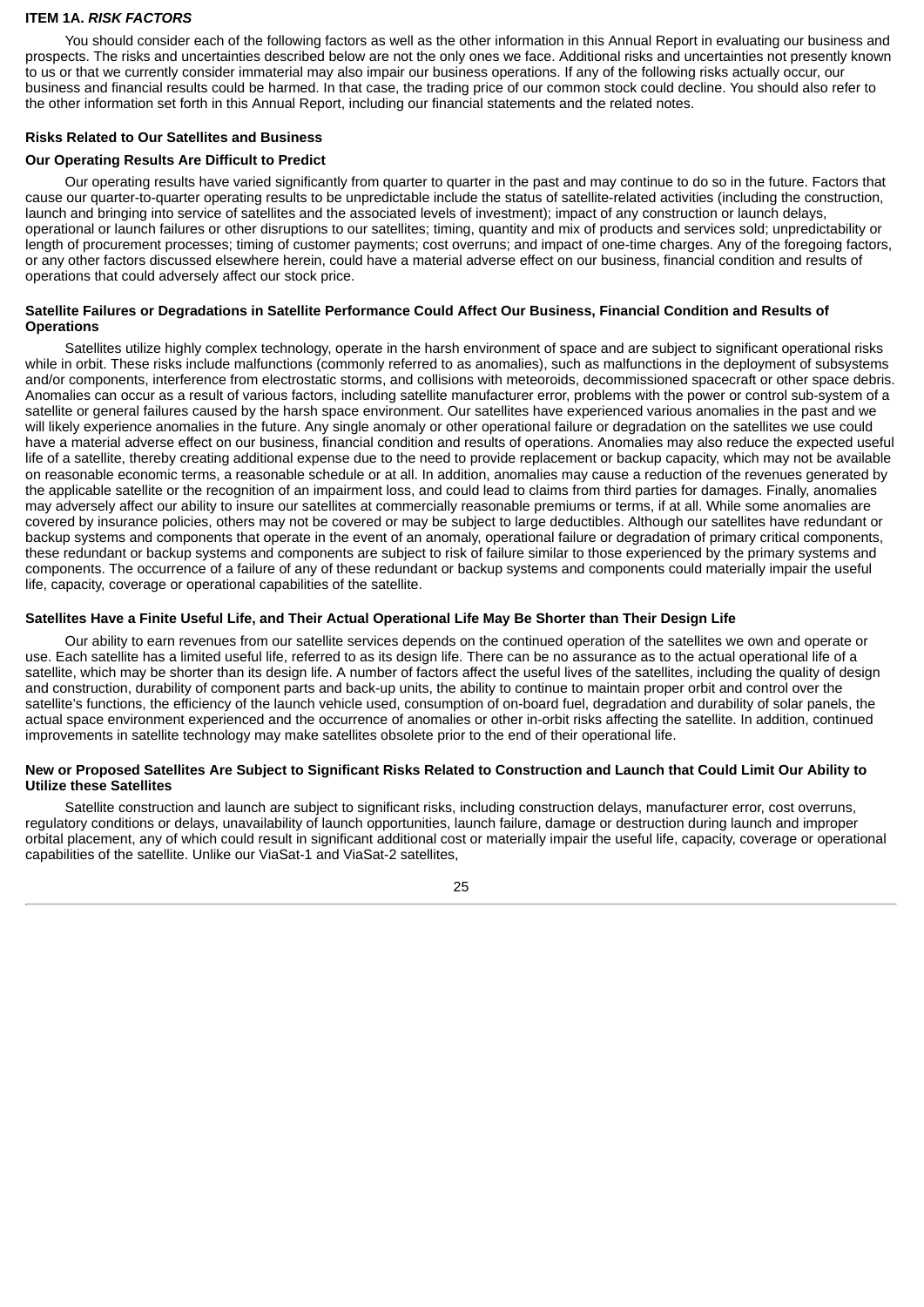which were constructed in their entirety by the satellite manufacturer, we are constructing the payload for our ViaSat-3 class satellites ourselves at our own facilities, with Boeing then integrating the completed payload into the satellite bus at their facilities. The technologies in our satellite designs are also very complex, and there can be no assurance that the technologies will work as we expect or that we will realize any or all of their anticipated benefits. We have in the past identified construction-related issues in our satellites. For example, our ViaSat-2 satellite experienced an antenna deployment issue which reduced its output capabilities. We have also experienced delays in satellite construction and launch, such as the delay in launching our ViaSat-2 satellite caused by civil unrest in French Guiana (the location of the satellite launch) and the construction delays in our ViaSat-3 satellites caused by the COVID-19 pandemic. If satellite construction schedules are not met or other events prevent satellite launch on schedule, a launch opportunity may not be available at the time the satellite is ready to be launched. In addition, delays in construction or launch could impact our ability to meet milestone conditions in our satellite authorizations and/or to maintain the rights we may enjoy under various ITU filings. A launch failure may result in significant delays because of the need both to construct a replacement satellite and to obtain other launch opportunities. The overall historical loss rate in the satellite industry for all launches of commercial satellites in fixed orbits in the last five years is estimated by some industry participants to be approximately 1% but could at any time be higher. Launch vehicles may also under perform, in which case the satellite may still be able to be placed into service by using its onboard propulsion systems to reach the desired orbital location, but this would cause a reduction in its useful life. Moreover, even if launch is successful, there can be no assurance that the satellite will successfully reach its geostationary orbital slot and pass in-orbit testing prior to transfer of control of the satellite to us. The failure to implement our satellite deployment plan on schedule could have a material adverse effect on our business, financial condition and results of operations.

### **Potential Satellite Losses May Not Be Fully Covered By Insurance, or at All**

We may not be able to obtain or renew pre-launch, launch or in-orbit insurance for our satellites on reasonable economic terms or at all. A failure to obtain or renew our satellite insurance may also result in a default under our debt instruments. In addition, the occurrence of anomalies on other satellites, or failures of a satellite using similar components or failures of a similar launch vehicle to any launch vehicle we intend to use, may materially adversely affect our ability to insure our satellites at commercially reasonable premiums or terms, if at all.

The policies covering our insured satellites will not cover the full cost of constructing and launching or replacing a satellite nor fully cover our losses in the event of a satellite failure or significant degradation. Moreover, such policies do not cover lost profits, business interruptions, fixed operating expenses, loss of business or similar losses, including contractual payments that we may be required to make under our agreements with our customers for interruptions or degradations in service. Our insurance contains customary exclusions, material change and other conditions that could limit recovery under those policies, and may contain exclusions for past satellite anomalies. Further, any insurance proceeds may not be received on a timely basis in order to launch a replacement satellite or take other remedial measures. In addition, the policies are subject to limitations involving uninsured losses, large satellite performance deductibles and policy limits.

# The Markets in Which We Compete Are Highly Competitive and Our Competitors May Have Greater Resources than Us

The markets in which we compete are highly competitive and competition is increasing. In addition, because the markets in which we operate are constantly evolving and characterized by rapid technological change, it is difficult for us to predict whether, when and by whom new competing technologies, products or services may be introduced into our markets. Currently, we face substantial competition in each of our segments. See "Business–Competition" in Part I, Item 1 of this report for a discussion of the competitive environment in each of our segments. Many of our competitors have significant competitive advantages, including strong customer relationships, more experience with regulatory compliance, greater financial and management resources and access to technologies not available to us. Many of our competitors are also substantially larger than we are and may have more extensive engineering, manufacturing and marketing capabilities than we do. As a result, these competitors may be able to adapt more quickly to changing technology or market conditions or may be able to devote greater resources to the development, promotion and sale of their products. Our ability to compete in each of our segments may also be adversely affected by limits on our capital resources and our ability to invest in maintaining and expanding our market share.

#### **The Global Business Environment and Economic Conditions Could Negatively Affect Our Business, Financial Condition and Results of Operations**

Our business and operating results are affected by the global business environment and economic conditions, including changes in interest rates, consumer credit conditions, consumer debt levels, consumer confidence, rates of inflation, unemployment rates, energy costs, geopolitical issues and other macro-economic factors. For example, high unemployment levels or energy costs may impact our customer base in our satellite services segment by reducing

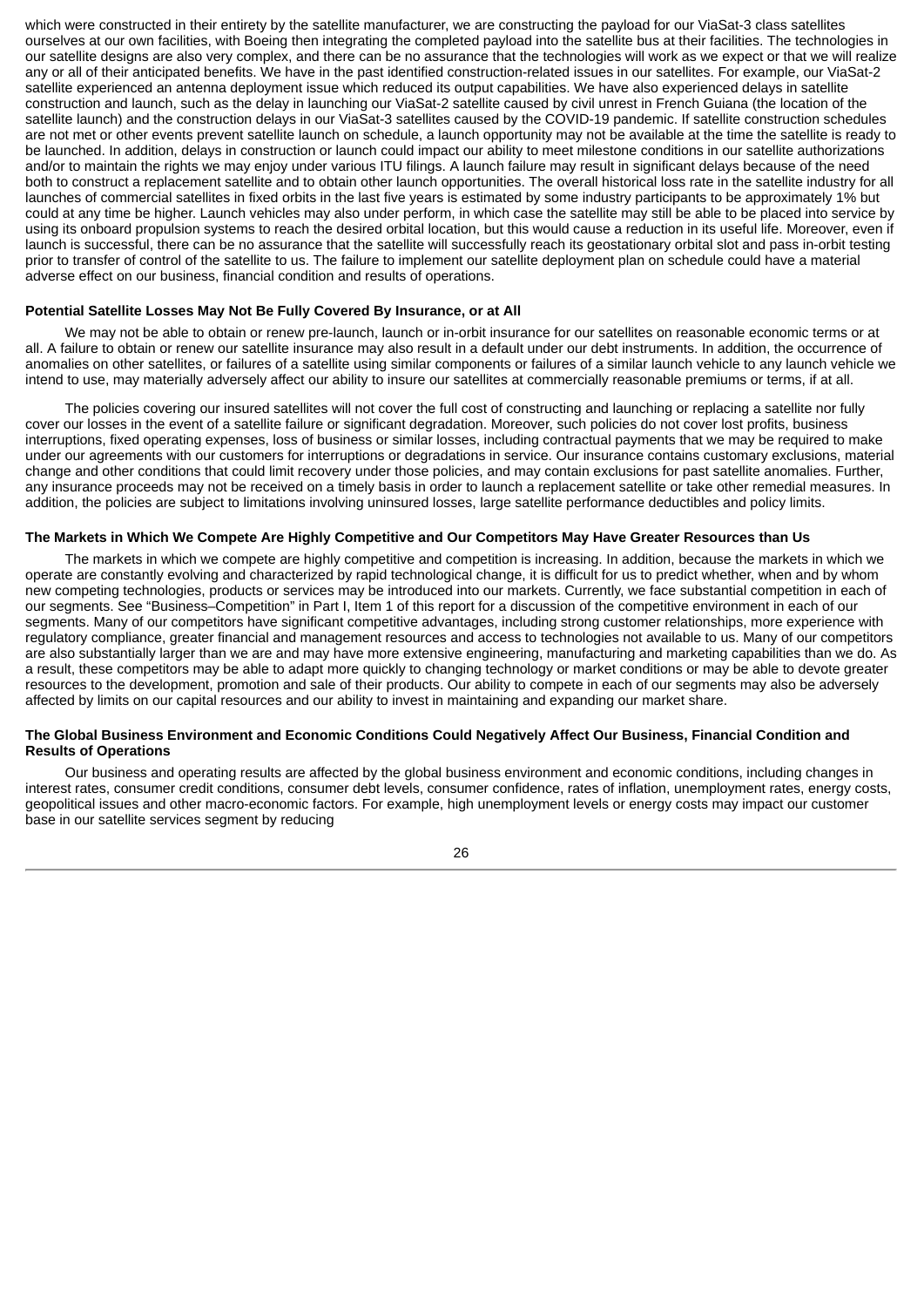consumers' discretionary income and affecting their ability to subscribe for our broadband services. Our commercial networks segment similarly depends on the economic health and willingness of our customers and potential customers to make and adhere to capital and financial commitments to purchase our products and services. During periods of slowing global economic growth or recession, our customers or key suppliers may experience deterioration of their businesses, cash flow shortages and difficulty obtaining financing or insolvency. Existing or potential customers may reduce or postpone spending in response to tighter credit, reduced consumer demand, negative financial news or declines in income or asset values, which could have a material negative effect on the demand for our products and services. For example, the business and financial condition of our commercial airline customers were materially impacted during the COVID-19 pandemic by the severe decline in global air travel. In addition, natural disasters, political instability, civil unrest, terrorist activity, acts of war, and public health issues such as the COVID-19 pandemic or epidemics could disrupt supplies and raise prices globally which, in turn, may have adverse effects on the world and U.S. economies. Any of these factors could result in reduced demand for, and pricing pressure on, our products and services, which could reduce our revenues and adversely affect our business, financial condition and results of operations.

In addition, U.S. credit and capital markets have experienced significant dislocations and liquidity disruptions from time to time. Uncertainty or volatility in credit or capital markets may negatively impact our ability to access additional debt or equity financing or to refinance existing indebtedness in the future on favorable terms or at all. Any of these risks could impair our ability to fund our operations or limit our ability to expand our business, which could have a material adverse effect on our business, financial condition and results of operations.

# Acquisitions such as the Inmarsat Transaction, Joint Ventures and Other Strategic Alliances May Have an Adverse Effect on Our **Business; We May Fail to Realize the Anticipated Benefits of such Transactions**

In order to position ourselves to take advantage of growth opportunities, from time to time we make strategic acquisitions and enter into joint ventures and other strategic alliances that involve significant risks and uncertainties. For example, during 2021 we announced the Inmarsat Transaction and closed the acquisitions of RigNet and EBI. Risks and uncertainties relating to the these transactions and any other acquisitions, joint ventures and other strategic alliances we may undertake include:

- the difficulty in combining, integrating and managing newly acquired businesses or any businesses of a joint venture or strategic alliance in an efficient and effective manner;
- the challenges in achieving the objectives, cost savings, synergies and other benefits expected from such transactions;
- the risk of diverting resources and the attention of senior management from the operations of our business;
- additional demands on management related to integration efforts or the increase in the size and scope of our company following an acquisition or to the complexities of a joint venture or strategic alliance, including challenges of coordinating geographically dispersed organizations and addressing differences in corporate cultures or management philosophies;
- difficulties in the assimilation and retention of key employees and in maintaining relationships with present and potential customers, distributors and suppliers;
- the lack of unilateral control over a joint venture or strategic alliance and the risk that joint venture or strategic partners have business goals and interests that are not aligned with ours, or the failure of a joint venture partner to satisfy its obligations or its bankruptcy or malfeasance;
- costs and expenses associated with any undisclosed or potential liabilities of an acquired business;
- delays, difficulties or unexpected costs in the integration, assimilation, implementation or modification of platforms, systems, functions (including corporate, administrative, information technology, marketing and distribution functions), technologies, infrastructure, and product and service offerings of the acquired business, joint venture or strategic alliance, or in the harmonization of standards, controls (including internal accounting controls), procedures and policies;
- the risk that funding requirements of the acquired business, joint venture or combined company may be significantly greater than anticipated;
- the risks of entering markets in which we have less experience; and
- the risks of disputes concerning indemnities and other obligations that could result in substantial costs.

We may not achieve the anticipated growth, cost savings or other benefits from the Inmarsat Transaction or any other transaction we may undertake without adversely affecting current revenues and investments in future growth. Moreover, the anticipated growth, cost savings, synergies and other benefits of the Inmarsat Transaction or any other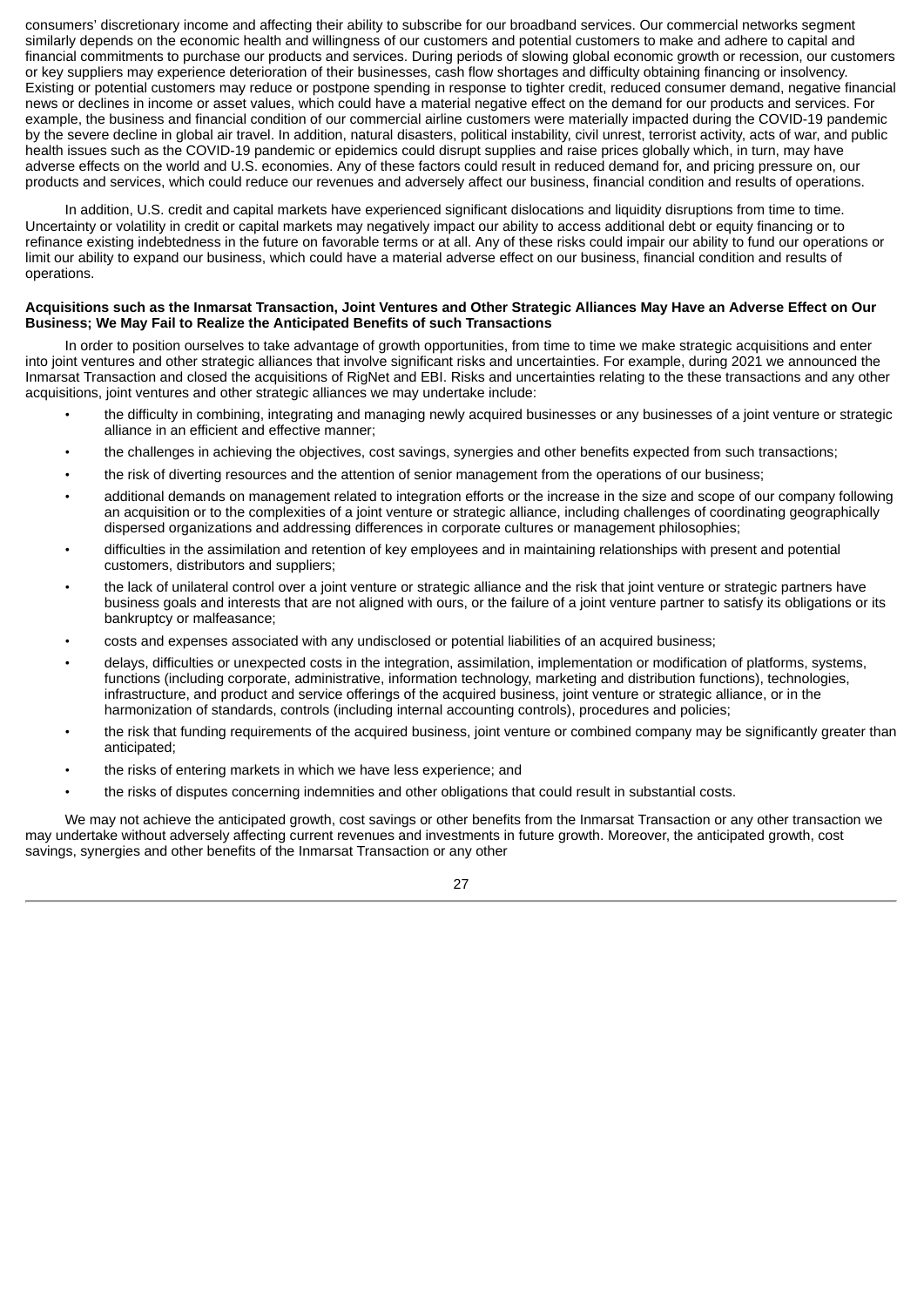transaction we may undertake may not be realized fully, or at all, or may take longer to realize than expected. Additionally, we may inherit legal, regulatory, and other risks of the acquired business, whether known or unknown to us, which may be material to the combined company. Moreover, uncertainty about the effect of a pending transaction such as the Inmarsat Transaction on employees, suppliers and customers may have an adverse effect on us and/or the acquired business, which uncertainties may impair our or its ability to attract, retain and motivate key personnel, and could cause our or its customers, suppliers and distributors to seek to change existing business relationships with either of us. In addition, in connection with acquisitions, joint ventures or strategic alliances, we may incur debt, issue equity securities, assume contingent liabilities or have amortization expenses and write-downs of acquired assets, which could cause our earnings per share to decline. In addition, companies such as Inmarsat that are private companies at the time of acquisition are not subject to reporting requirements and may not have accounting personnel specifically employed to review internal controls over financial reporting and other procedures or to ensure compliance with the requirements of the Sarbanes-Oxley Act of 2002. Bringing the legacy systems for these businesses into compliance with those requirements and integrating them into our compliance and accounting systems may cause us to incur substantial additional expense, make some activities more difficult, time-consuming or costly and increase demand on our systems and resources.

Mergers, acquisitions, joint ventures and strategic alliances are inherently risky and subject to many factors outside of our control, and we cannot be certain that our previous or future acquisitions, joint ventures and strategic alliances will be successful and will not materially adversely affect our business, operating results or financial condition. We may not be able to successfully integrate the businesses, products, technologies or personnel that we might acquire in the future, and any strategic investments we make may not meet our financial or other investment objectives. Any failure to do so could seriously harm our business, financial condition and results of operations.

# **Our Reliance on U.S. Government Contracts Exposes Us to Significant Risks**

Our government systems segment revenues typically represent a significant percentage of our total revenues, including close to half of our total revenues in prior years, and are derived primarily from U.S. Government applications. Therefore, any significant disruption or deterioration of our relationship with the U.S. Government would significantly reduce our revenues. U.S. Government business exposes us to various risks, including:

- changes in governmental procurement legislation and regulations and other policies, which may reflect military and political developments;
- unexpected contract or project terminations or suspensions;
- unpredictable order placements, reductions or cancellations;
- reductions or delays in government funds available for our projects due to government policy changes, budget cuts or delays, changes in available funding, reductions in defense expenditures and contract adjustments;
- the ability of competitors to protest contractual awards;
- penalties arising from post-award contract audits;
- the reduction in the value of our contracts as a result of the routine audit and investigation of our costs by U.S. Government agencies;
- higher-than-expected final costs, particularly relating to software and hardware development, for work performed under contracts where we commit to specified deliveries for a fixed price;
- limited profitability from cost-reimbursement contracts under which the profit is limited to a specified amount;
- unpredictable cash collections of unbilled receivables that may be subject to acceptance of deliverables by the customer and contract close-out procedures, including government approval of final indirect rates;
- competition with programs managed by other government contractors for limited resources and for uncertain levels of funding;
- significant changes in contract scheduling or program structure, which generally result in delays or reductions in deliveries; and
- intense competition for available U.S. Government business necessitating increases in time and investment for design and development.

We must comply with and are affected by laws and regulations relating to the award, administration and performance of U.S. Government contracts. Government contract laws and regulations affect how we do business with our customers and, in some instances, impose added costs on our business, including the establishment of compliance procedures. A violation of specific laws and regulations could result in the imposition of fines and penalties, the termination of our contracts or debarment from bidding on contracts.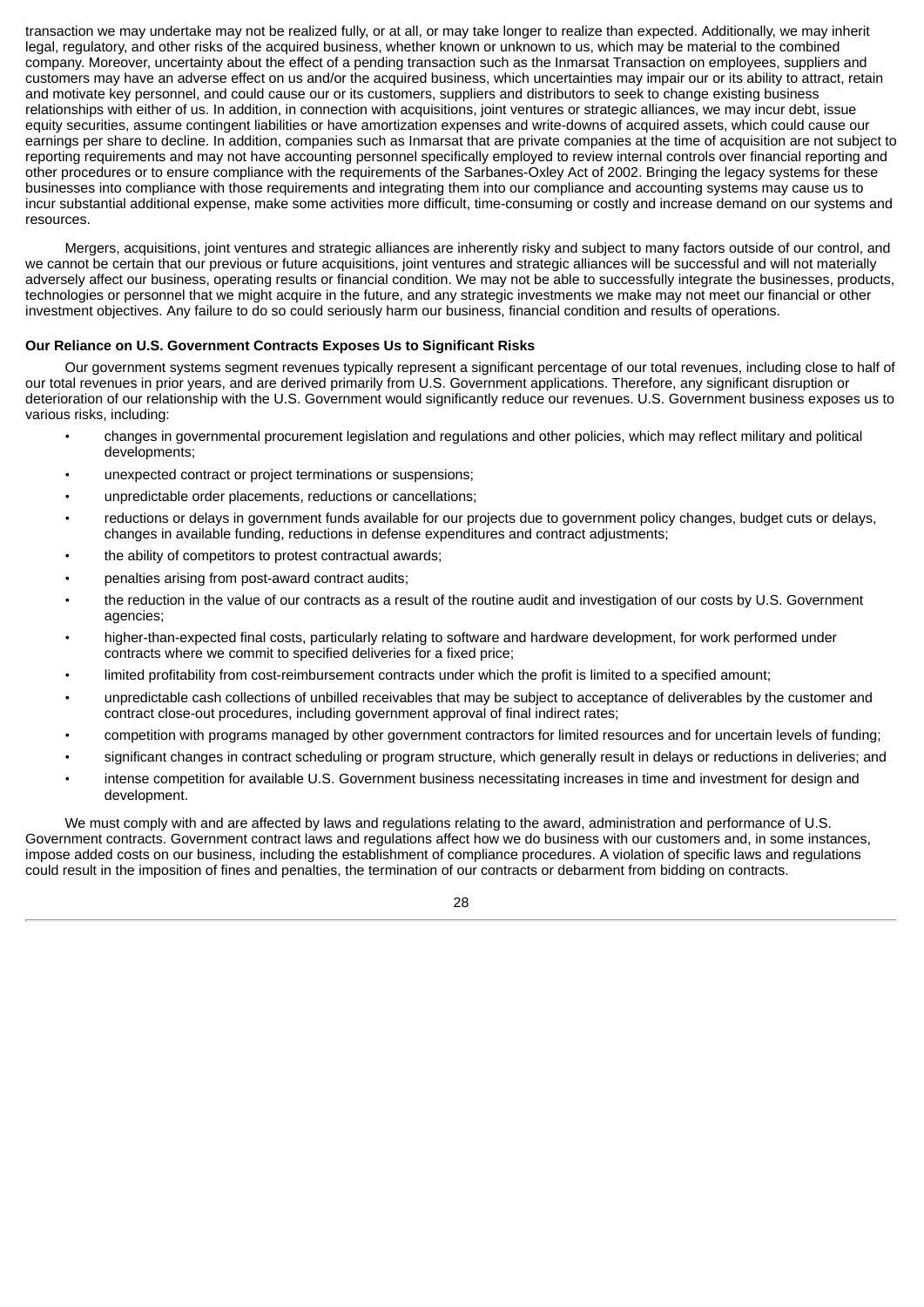Substantially all of our U.S. Government backlog scheduled for delivery can be terminated at the convenience of the U.S. Government because our contracts with the U.S. Government typically provide that orders may be terminated with limited or no penalties. If we are unable to address any of the risks described above, or if we were to lose all or a substantial portion of our sales to the U.S. Government, it could materially harm our business and impair the value of our common stock.

The funding of U.S. Government programs is subject to congressional appropriations. Congress generally appropriates funds on a fiscal year basis even though a program may extend over several fiscal years. Consequently, programs are often only partially funded initially and additional funds are committed only as Congress makes further appropriations. In the event that appropriations for one of our programs become unavailable, or are reduced or delayed, our contract or subcontract under such program may be terminated or adjusted by the government, which could have a negative impact on our future sales and results of operations. Budget cuts to defense spending, such as those that took effect in March 2013 under the Budget Control Act of 2011, can exacerbate these problems. From time to time, when a formal appropriation bill has not been signed into law before the end of the U.S. Government's fiscal year, Congress may pass a continuing resolution that authorizes agencies of the U.S. Government to continue to operate, generally at the same funding levels from the prior year, but does not authorize new spending initiatives, during a certain period. During such period (or until the regular appropriation bills are passed), delays can occur in procurement of products and services due to lack of funding, and such delays can affect our results of operations during the period of delay.

#### Our Success Depends on the Investment in and Development of New Broadband Technologies and Advanced Communications **and Secure Networking Systems, Products and Services, as well as their Market Acceptance**

Broadband, advanced communications and secure networking markets are subject to rapid technological change, frequent new and enhanced product and service introductions, product obsolescence and changes in user requirements. Our ability to compete successfully in these markets depends on our success in applying our expertise and technology to existing and emerging broadband, advanced communications and secure networking markets, as well as our ability to successfully develop, introduce and sell new products and services on a timely and cost-effective basis that respond to ever-changing customer requirements, which depends on numerous factors, including our ability to: continue to develop market-leading satellite technologies (including high-capacity Ka-band satellites and associated ground networks); continue to increase satellite capacity, bandwidth cost-efficiencies and service quality; develop and introduce competitive products, services and technologies with innovative features that differentiate our offerings from those of our competitors; successfully integrate our complex technologies and system architectures; and implement manufacturing and assembly processes and cost reduction efforts.

We cannot assure you that our new technology, product or service offerings will be successful or that any of our offerings will achieve market acceptance. Many of these risks are amplified in new and emerging markets where we do not currently operate or have limited operations, but which present opportunities for international expansion following the launch of our ViaSat-3 global constellation. The time from conception through satellite launch for a new satellite design may be four years or longer, thereby delaying our ability to realize the benefits of our investments in new satellite designs and technologies. We may experience difficulties that could delay or prevent us from successfully selecting, developing, manufacturing or marketing new technologies, products or services, which could increase costs and divert our attention and resources from other projects. We cannot be sure that our efforts and expenditures will ultimately lead to the timely development of new offerings and technologies. In addition, defects may be found in our products after we begin deliveries that could degrade service quality, or result in the delay or loss of market acceptance. If we are unable to design, manufacture, integrate and market profitable new products and services for existing or emerging markets, it could materially harm our business, financial condition and results of operations, and impair the value of our common stock.

In addition, we believe that significant investments in next-generation broadband satellites and associated infrastructure will continue to be required as demand for broadband services and satellite systems with higher capacity and higher speed continues to grow. The development of these capital-intensive next-generation systems may require us to undertake debt financing and/or the issuance of additional equity, which could expose us to increased risks and impair the value of our common stock. In addition, if we are unable to effectively or profitably design, manufacture, integrate and market such next-generation technologies, it could materially harm our business, financial condition and results of operations, and impair the value of our common stock.

# Because Our Products Are Complex and Are Deployed in Complex Environments, Our Products May Have Defects that We **Discover Only After Full Deployment, which Could Seriously Harm Our Business**

We produce highly complex products that incorporate leading-edge technology, including both hardware and software. Software typically contains defects or programming flaws that can unexpectedly interfere with expected operations. In addition, our products are complex and are designed to be deployed across complex networks, which in some cases may include over a million users. Because of the nature of these products, there is no assurance that our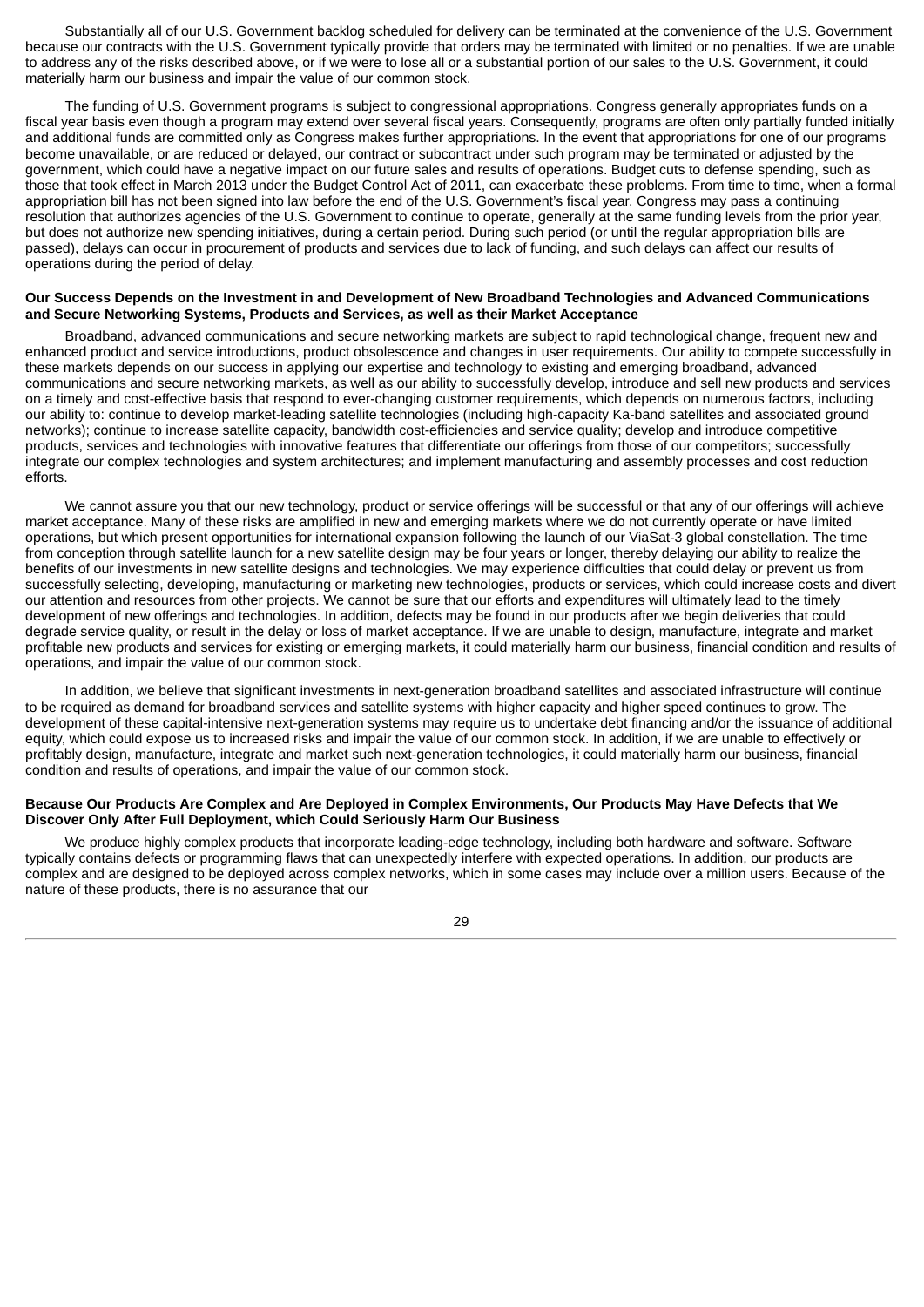pre-shipment testing programs will be adequate to detect all defects. As a result, our customers may discover errors or defects in our hardware or software, or our products may not operate as expected after they have been fully deployed. If we are unable to cure a product defect, we could experience damage to our reputation, reduced customer satisfaction, loss of existing customers and failure to attract new customers, failure to achieve market acceptance, cancellation of orders, loss of revenues, reduction in backlog and market share, increased service and warranty costs, diversion of development resources, legal actions by our customers, product returns or recalls, issuance of credit to customers and increased insurance costs. Further, due to the high volume nature of our fixed broadband business, defects of products used in this business could significantly increase these risks. Defects, integration issues or other performance problems in our products could also result in financial or other damages to our customers. Our customers could seek damages for related losses from us, which could seriously harm our business, financial condition and results of operations. A product liability claim brought against us, even if unsuccessful, would likely be time consuming and costly. The occurrence of any of these problems would seriously harm our business, financial condition and results of operations.

# Our Reputation and Business Could Be Materially Harmed as a Result of Data Breaches. Data Theft, Unauthorized Access or **Hacking**

Our success depends, in part, on the secure and uninterrupted performance of our information technology systems. These systems may be subject to damage or interruption from, among other things, earthquakes, adverse weather conditions, other natural disasters, terrorist attacks, rogue employees, power loss, telecommunications failures and cybersecurity risks. An increasing number of companies have disclosed breaches of their security, some of which have involved sophisticated and highly targeted attacks on their computer networks. Because the techniques used to obtain unauthorized access, disable or degrade service, or sabotage systems, change frequently and often are not recognized until launched against a target, we may be unable to anticipate these techniques or to implement adequate preventative measures. Additionally, outside parties may attempt to induce employees or users to disclose sensitive or confidential information in order to gain access to data. If unauthorized parties gain access to our information technology systems, they may be able to misappropriate assets or sensitive information (such as personal information of our customers, business partners and employees), cause interruption in our operations, corrupt our data or computers, or otherwise damage our reputation and business. In such circumstances, we could be held liable to our customers or other parties, or be subject to regulatory or other actions for breaching privacy rules. On February 24, 2022, a cyberattack involving our KA-SAT network resulted in a partial interruption of consumer-oriented fixed broadband services provided through our KA-SAT satellite, affecting thousands of fixed broadband customers in Europe and North Africa. Based on our comprehensive investigation efforts to date, there is no evidence that any end-user data was accessed, nor is there any evidence that the KA-SAT satellite itself or its supporting satellite ground infrastructure was directly involved, impaired or compromised. Any compromise of our security could result in a loss of confidence in our security measures, and subject us to litigation, civil or criminal penalties, and negative publicity that could adversely affect our financial condition and results of operations. We could also suffer other negative consequences, including significant remediation costs, significant increased cybersecurity protection costs, loss of material revenues resulting from attacks on our satellites or technology, and the unauthorized use of proprietary information or the failure to retain or attract customers following an attack. Further, if we are unable to comply with the security standards established by banks and the payment card industry, we may be subject to fines, restrictions, and expulsion from card acceptance programs, which could adversely affect our operations.

# **A Significant Portion of Our Revenues Is Derived from a Few of Our Contracts**

A small number of our contracts account for a significant percentage of our revenues. Our five largest contracts generated approximately 20% of our total revenues in fiscal year 2022. The failure of these customers or any of our key distributors to place additional orders or to maintain their contracts with us for any reason, including any downturn in their business or financial condition or our inability to renew our contracts with these customers or obtain new contracts when they expire, could materially harm our business and impair the value of our common stock.

# Our Development Contracts May Be Difficult for Us to Comply with and May Expose Us to Third-Party Claims for Damages, and We **May Experience Losses from Fixed-Price Contracts**

We are often party to government and commercial contracts involving the development of new products. We derived approximately 23% of our total revenues for fiscal year 2022 from these development contracts. These contracts typically contain strict performance obligations and project milestones. We cannot assure you we will comply with these performance obligations or meet these project milestones in the future. If we are unable to comply with these performance obligations or meet these milestones, our customers may terminate these contracts and, under some circumstances, recover damages or other penalties from us. We are not currently, nor have we always been, in compliance with all outstanding performance obligations and project milestones in our contracts. We cannot assure you that the other parties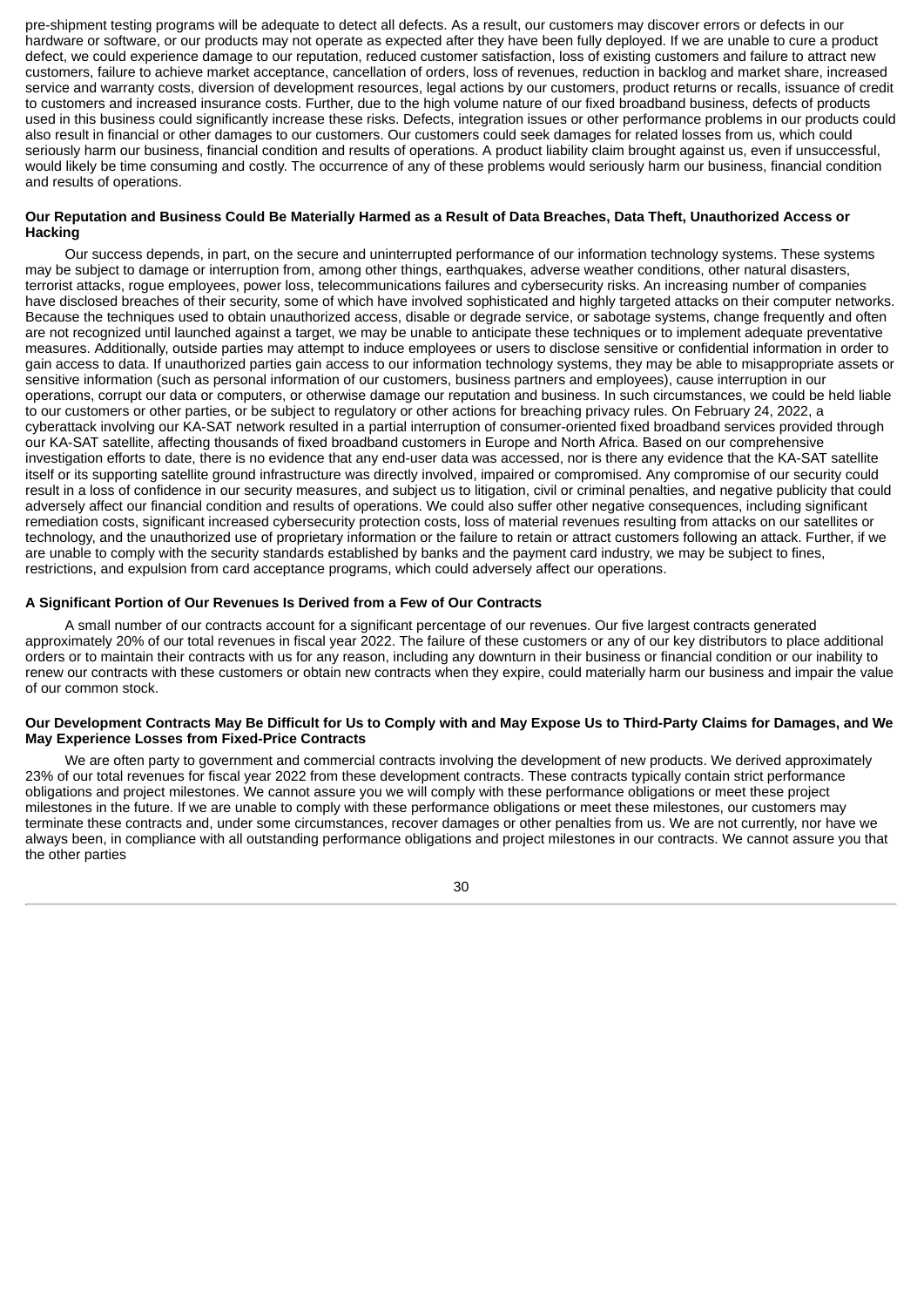to any such contract will not terminate the contract or seek damages from us. If other parties elect to terminate their contracts or seek damages from us, it could materially harm our business and impair the value of our common stock.

A substantial majority of revenues in our government systems and commercial networks segments are derived from contracts with fixed prices. These contracts carry the risk of potential cost overruns because we assume all of the cost burden. We assume greater financial risk on fixed-price contracts than on other types of contracts because if we do not anticipate technical problems, estimate costs accurately or control costs during performance of a fixed-price contract, it may significantly reduce our net profit or cause a loss on the contract. In the past, we have experienced significant cost overruns and losses on fixed-price contracts. Because many of these contracts involve new technologies and applications and can last for years, unforeseen events, such as technological difficulties, fluctuations in the price of raw materials, problems with our suppliers and cost overruns, can result in the contractual price becoming less favorable or even unprofitable to us over time. Furthermore, if we do not meet contract deadlines or specifications, we may need to renegotiate contracts on less favorable terms, be forced to pay penalties or liquidated damages or suffer major losses if the customer exercises its right to terminate. We believe a high percentage of our contracts in our government systems and commercial networks segments will be at fixed prices in the future. Although we attempt to accurately estimate costs for fixed-price contracts, we cannot assure you our estimates will be adequate or that substantial losses on fixed-price contracts will not occur in the future. If we are unable to address any of the risks described above, it could materially harm our business, financial condition and results of operations, and impair the value of our common stock.

#### Our Reliance on a Limited Number of Third Parties to Manufacture and Supply Our Products and the Components Contained **therein Exposes Us to Various Risks**

We expect our internal manufacturing capacity to be limited to supporting new product development activities, building customized products that need to be manufactured in strict accordance with a customer's specifications or delivery schedules, and building proprietary, highly sensitive Viasat-designed products and components for use in our proprietary technology platform. Therefore, our internal manufacturing capacity has been, and is expected to continue to be, very limited and we intend to continue to rely on contract manufacturers to produce the majority of our products. In addition, some components, subassemblies and services necessary for the manufacture of our products are obtained from a sole source supplier or a limited group of suppliers.

Our reliance on contract manufacturers and on sole source suppliers or a limited group of suppliers involves several risks. We may not be able to obtain an adequate supply of required components, and our control over the price, timely delivery, reliability and quality of finished products may be reduced. The process of manufacturing our products and some of our components and subassemblies is extremely complex. We have in the past experienced and may in the future experience delays in the delivery of and quality problems with products and components and subassemblies from vendors. Some of the suppliers we rely upon have relatively limited financial and other resources. Some of our vendors have manufacturing facilities in areas that may be prone to natural disasters and other natural occurrences that may affect their ability to perform and deliver under our contract. Moreover, an outbreak of a pandemic such as the COVID-19 pandemic and associated quarantines, closures and travel restrictions or other major event may cause temporary or long-term disruptions in our supply chain and distribution systems and/or delays in the delivery of inventory. If we are not able to obtain timely deliveries of components and subassemblies of acceptable quality or if we are otherwise required to seek alternative sources of supply or to substitute alternative technology, or to manufacture our finished products or components and subassemblies internally, our ability to satisfactorily and timely complete our customer obligations could be negatively impacted which could result in reduced sales, termination of contracts and damage to our reputation and relationships with our customers. This failure could also result in a customer terminating our contract for default. A default termination could expose us to liability and have a material adverse effect on our ability to compete for future contracts and orders. In addition, a delay in our ability to obtain components and equipment parts from our suppliers may affect our ability to meet our customers' needs and may have an adverse effect upon our profitability.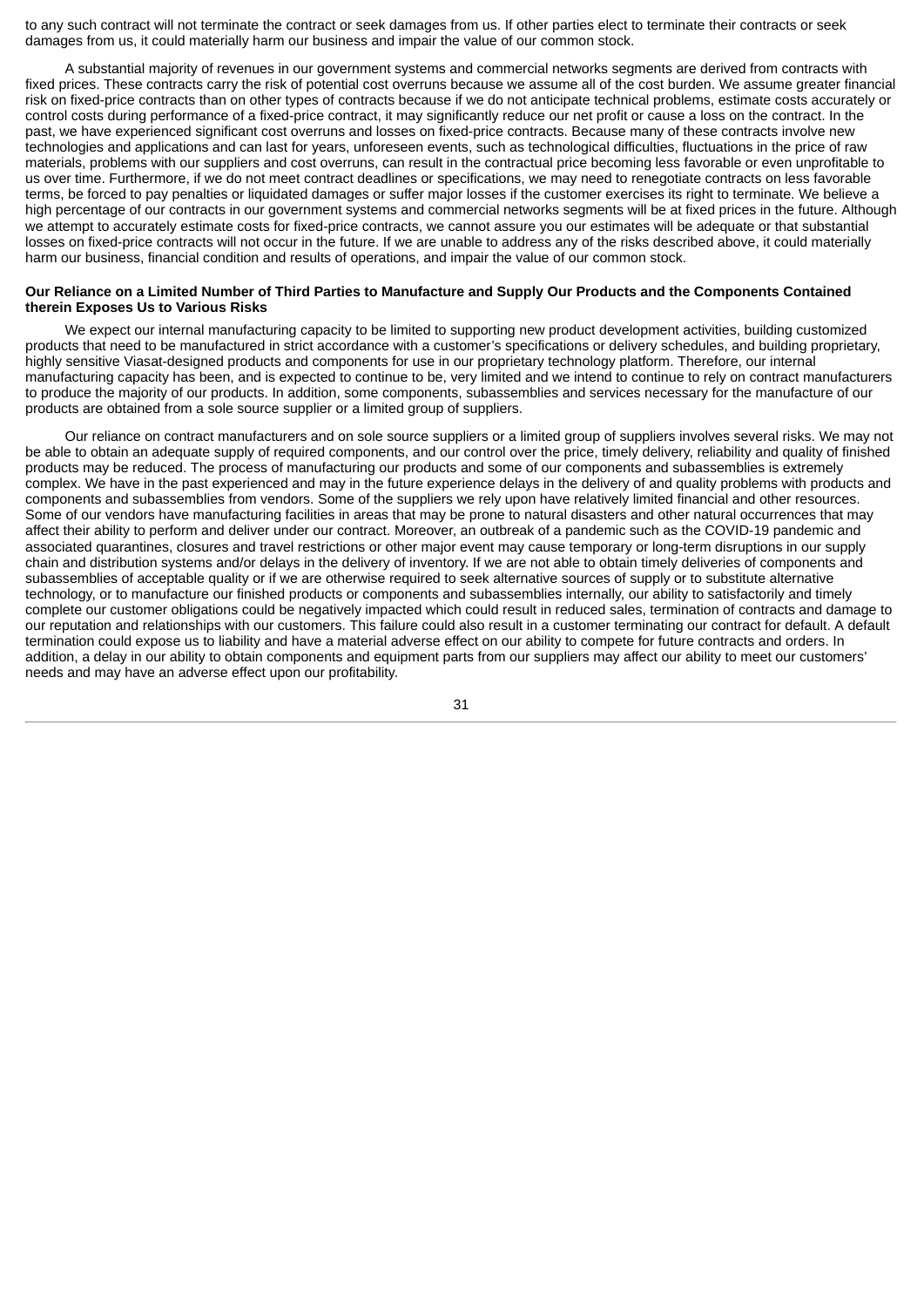#### **We Depend on a Limited Number of Key Employees Who Would Be Difficult to Replace**

We depend on a limited number of key technical, marketing and management personnel to manage and operate our business. In particular, we believe our success depends to a significant degree on our ability to attract and retain highly skilled personnel, including our Executive Chairman, Mark Dankberg, and our Chief Executive Officer, Richard Baldridge, and those highly skilled design, process and test engineers involved in the manufacture of existing products and the development of new products and processes. The competition for these types of personnel is intense, and the loss of key employees could materially harm our business and impair the value of our common stock. To the extent that the demand for qualified personnel exceeds supply, we could experience higher labor, recruiting or training costs to attract and retain such employees, or experience difficulties in performing under our contracts if our needs for such employees were unmet.

## Because We Conduct Business Internationally, We Face Additional Risks, including Risks Related to Global Political and Economic **Conditions, Changes in Regulation and Currency Fluctuations**

Approximately 15% of our total revenues in fiscal year 2022 were derived from international sales. Following the completion of the Inmarsat Transaction, we expect that a significantly greater percentage of our business and sales will be conducted internationally. Conducting business internationally involves additional risks, including unexpected changes in laws, policies and regulatory requirements (including regulations related to import-export control); increased cost of localizing systems in foreign countries; increased sales and marketing and R&D expenses; availability of suitable export financing; timing and availability of export licenses; imposition of taxes, tariffs, embargoes and other trade barriers; political and economic instability, including as a result of the United Kingdom's "Brexit" withdrawal from the EU; issues related to the political relationship between the United States and other countries; fluctuations in currency exchange rates (including their effect on sales denominated in foreign currencies), foreign exchange controls and restrictions on cash repatriation; compliance with international laws and U.S. laws affecting the activities of U.S. companies abroad; challenges in staffing and managing foreign operations; difficulties in managing distributors; requirements for additional liquidity to fund our international operations; ineffective legal protection of our intellectual property rights in certain countries; potentially adverse tax consequences; potential difficulty in making adequate payment arrangements; and potential difficulty in collecting accounts receivable. In addition, some of our customer purchase agreements are governed by foreign laws, which may differ significantly from U.S. laws and we may be limited in our ability to enforce our rights under these agreements and to collect damages, if awarded. As a result of these and other risks, we may be unsuccessful in implementing our business plan for our business internationally, or we may not be able to achieve the revenues that we expect. If we are unable to address any of the risks described above, it could materially harm our business and impair the value of our common stock.

Due to the global nature of our operations, we are subject to the complex and varying tax laws and rules of many countries and have material tax-related contingent liabilities that are difficult to predict or quantify. We are also subject to tax audits, including with respect to transfer pricing, in the United States and other jurisdictions and our tax positions may be challenged by tax authorities. There can be no assurance that our current tax provisions will be settled for the amounts accrued, that additional tax exposures will not be identified in the future or that additional tax reserves will not be necessary for any such exposures. Any increase in the amount of taxation incurred as a result of challenges to our tax filing positions could result in a material adverse effect on our business, financial condition and results of operations.

# **Adverse Resolution of Litigation May Harm Our Operating Results or Financial Condition**

We are a party to various lawsuits and claims in the normal course of our business. Moreover, acquisitions like the Inmarsat Transaction are frequently subject to litigation or other legal proceedings, including actions alleging that our board of directors breached their fiduciary duties to our stockholders by entering into the Purchase Agreement. Litigation can be expensive, lengthy and disruptive to normal business operations, including through the possible diversion of company resources or distraction of key personnel. Moreover, the results of complex legal proceedings are difficult to predict. An unfavorable resolution of a particular lawsuit, as well as the costs and efforts of a defense even if successful, could have a material adverse effect on our business, financial condition and results of operations.

#### **Future Sales of Our Common Stock Could Lower Our Stock Price and Dilute Existing Stockholders**

From time to time, we raise capital from equity financings and file universal shelf registration statements with the SEC for the future sale of an unlimited amount of common stock, preferred stock, warrants, rights, and other securities. For example, during fiscal year 2017 we sold 7.5 million shares of our common stock in an underwritten public offering, and during fiscal year 2021 we sold 4.5 million shares of our common stock to certain accredited investors in a private placement transaction exempt from registration under the Securities Act of 1933, as amended.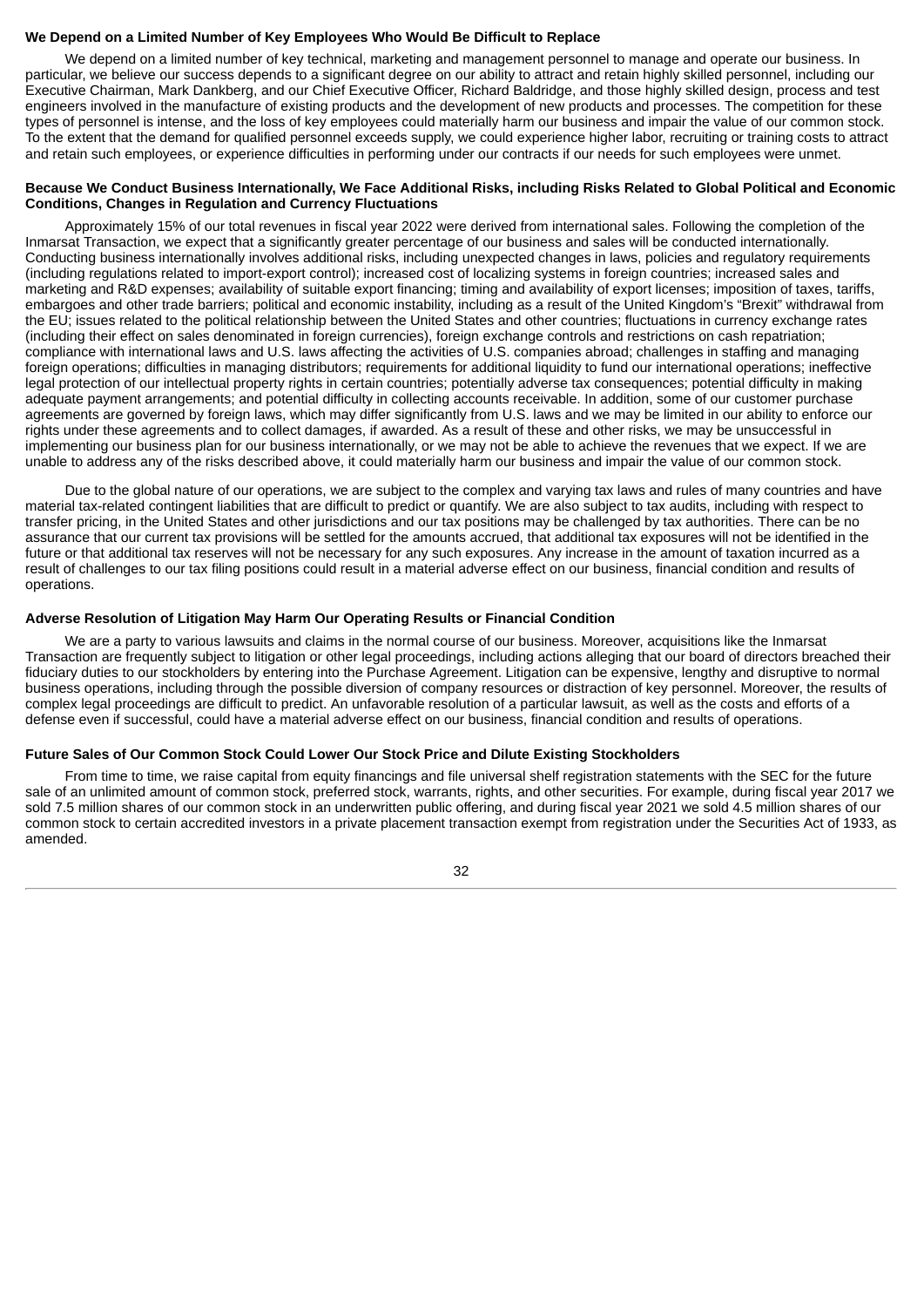We may also issue additional shares of common stock to finance future acquisitions. For example, we have agreed to issue 46.36 million unregistered shares of our common stock as consideration in the Inmarsat Transaction, and during fiscal year 2022 we issued 4.0 million shares of our common stock as consideration for the acquisition of RigNet. Additionally, a substantial number of shares of our common stock are available for future sale pursuant to stock options, warrants or issuance pursuant to our 1996 Equity Participation Plan of ViaSat, Inc. and the ViaSat, Inc. Employee Stock Purchase Plan. Future issuances of shares may be dilutive to existing stockholders. We cannot predict the size of future issuances of our common stock or the effect, if any, that future sales and issuances of shares of our common stock will have on the market price of our common stock. Sales of substantial amounts of our common stock (including shares issued upon the exercise of stock options and warrants or in connection with acquisition financing), or the perception that such sales could occur, may adversely affect prevailing market prices for our common stock.

#### **We Expect Our Stock Price to Be Volatile, and You May Lose All or Some of Your Investment**

The market price of our common stock has been volatile in the past. For example, between April 1, 2019 and March 31, 2022, the market price of our common stock ranged from \$97.31 to \$25.10 (the low price occurred during the fourth quarter of fiscal year 2020, during a period when the COVID-19 pandemic drove significant volatility and dislocation in the stock market generally). Trading prices may continue to fluctuate in response to a number of events and factors, including quarterly variations in operating results (or operating results falling below the expectations of analysts and investors), significant announcements by us or our competitors (including with respect to technological innovations, satellite construction and launch activities, acquisitions and other material transactions), regulatory developments, or changes in market conditions in our industry or the economy as a whole. Any of these events may cause the market price of our common stock to fall. In addition, the stock market in general and the market prices for technology companies in particular have experienced significant volatility that often has been unrelated to the operating performance of these companies. These broad market and industry fluctuations may adversely affect the market price of our common stock, regardless of our operating performance.

# **We May Not Be Able to Utilize All of Our Deferred Tax Assets**

We believe that we are likely to have sufficient taxable income in the future to fully realize our net deferred tax assets (consisting primarily of net operating loss and tax credit carryforwards, reserves and accruals that are not currently deductible for tax purposes). However, some or all of these deferred tax assets could expire unused if we are unable to generate sufficient taxable income in the future to take advantage of them or we enter into transactions that limit our right to use them. If it became more likely than not that deferred tax assets would expire unused, we would have to increase our valuation allowance against deferred tax assets to reflect this fact, which could materially increase our income tax expense, and adversely affect our results of operations and tangible net worth in the period in which it is recorded.

Moreover, our ability to utilize our net operating loss and tax credit carryforwards to offset future taxable income and reduce future cash tax liabilities would be negatively impacted if we were to experience an "ownership change," as defined in Section 382 of the Internal Revenue Code of 1986, as amended (the Code). In general terms, an "ownership change" can occur whenever the ownership of a company by one or more "5% shareholders" changes by more than 50 percentage points within a rolling three-year period. The determination of whether an ownership change has occurred for purposes of Section 382 of the Code is complex and requires significant judgment. Moreover, the number of shares of our common stock outstanding at any time for purposes of Section 382 of the Code may differ from the number of shares that we report as outstanding in our filings with the SEC. In the event that an ownership change occurs, our ability to utilize our net operating loss and tax credit carryforwards would be negatively impacted, which could have a material adverse effect on our business, financial condition and results of operations.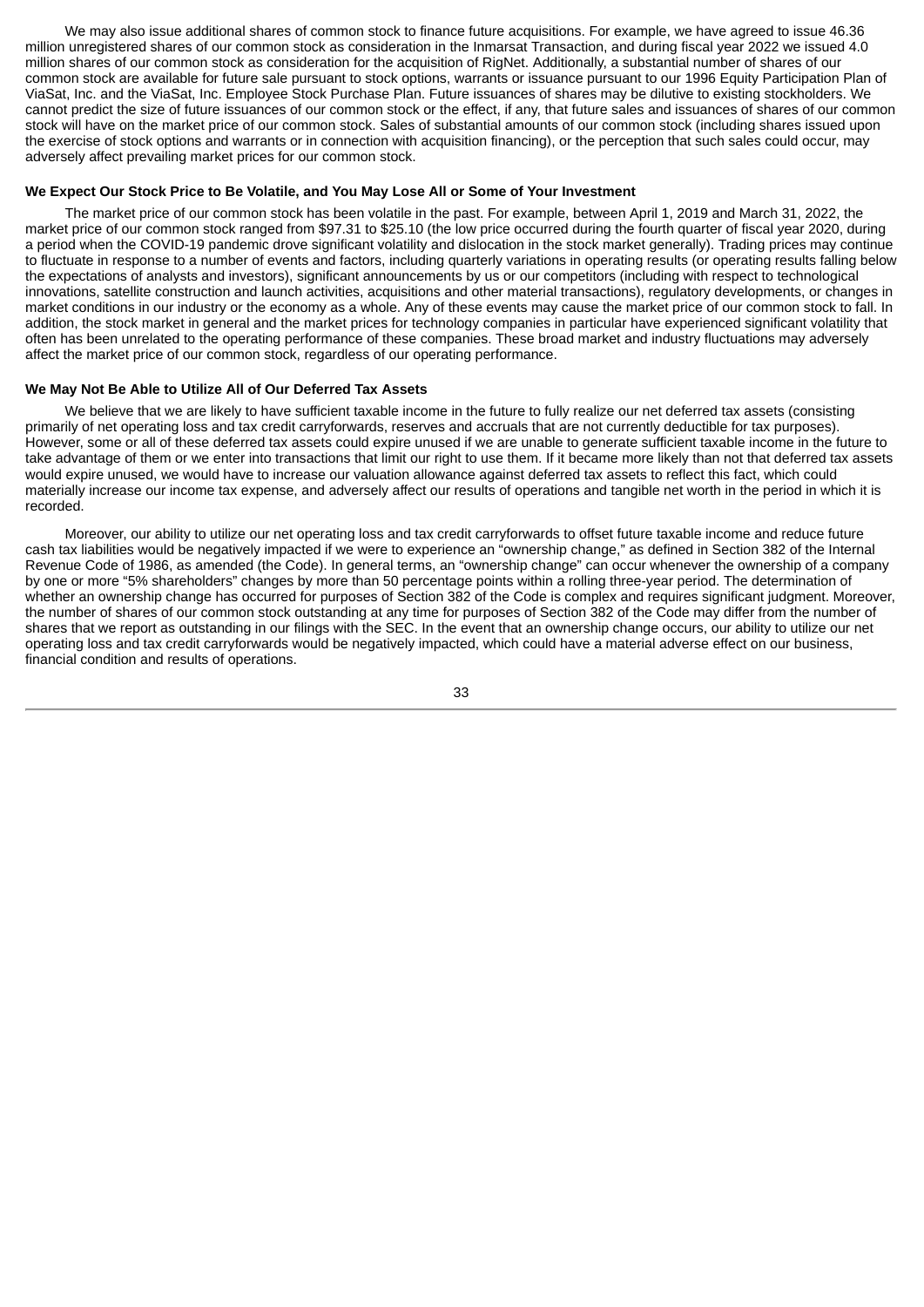# Provisions in Our Certificate of Incorporation and Bylaws, under Delaware Law and in Our Credit Facilities May Discourage, Delay **or Prevent a Change in Control or Prevent an Acquisition of Our Business at a Premium Price**

Some of the provisions of our certificate of incorporation, our bylaws and Delaware law could discourage, delay or prevent an acquisition of our business, even if a change in control of Viasat would be beneficial to the interests of our stockholders and was made at a premium price. These provisions permit the board of directors to increase its own size and fill the resulting vacancies, provide for a board comprised of three classes of directors with each serving a staggered three-year term, authorize the issuance of blank check preferred stock in one or more series, and prohibit stockholder action by written consent.

We are also subject to Section 203 of the Delaware General Corporation Law, which imposes restrictions on mergers and other business combinations between us and any holder of 15% or more of our common stock. In addition, under the Indentures, if certain "change of control" events occur, each holder of Notes may require us to repurchase all of such holder's Notes at a purchase price equal to 101% of the principal amount of such Notes. Additionally, our Credit Facilities provide for an event of default upon the occurrence of certain specified "change of control" events.

# **Risks Related to the Regulation of Our Business**

# **We May Be Unable to Obtain or Maintain Required Authorizations or Contractual Arrangements**

Various types of U.S. domestic and international authorizations and contractual arrangements are required in connection with the products and services that we provide. See "Regulatory Environment." Compliance with certain laws, regulations, conditions and other requirements, including the payment of fees, may be required to maintain the rights provided by such authorizations, including the rights to operate satellite networks at certain orbital slots in certain radio frequencies. Failure to comply with such requirements, or comply in a timely manner, could lead to the loss of such authorizations and could have a material adverse impact on our business, financial condition and results of operations.

We currently hold authorizations to, among other things, operate various satellite earth stations (including but not limited to user terminals, facilities that interconnect with the internet backbone, and network hubs) and operate satellite space stations and/or use those space stations to provide service to certain jurisdictions. Such authorizations are conditioned upon meeting certain milestone conditions and/or due diligence requirements, which if not met or extended could result in loss of the authorization. While we anticipate that these authorizations will be extended or renewed in the ordinary course to the extent that they otherwise would expire, or replaced by authorizations covering more advanced facilities, we can provide no assurance that this will be the case. Our inability to timely obtain or maintain such authorizations could delay or preclude our operation of such satellites or our provision of products and services that rely upon such satellites. Further, changes to the laws and regulations under which we operate could adversely affect our ability to obtain or maintain authorizations. Any of these circumstances could have a material adverse impact on our business, financial condition and results of operations.

The spacecraft we use in our business are subject to the regulatory authority of, and conditions imposed by, foreign governments, as well as contractual arrangements with third parties and the regulations and procedures of the ITU governing access to orbital and spectrum rights and the international coordination of satellite networks. The use of spacecraft in our business is subject to various conditions in the underlying authorizations held by us and third parties, as well as the requirements of the laws and regulations of those jurisdictions. Any failure to meet these types of requirements in a timely manner, maintain our contractual arrangements, obtain or maintain our authorizations, or manage potential conflicts with the orbital slot rights afforded to third parties, could lead to us losing our rights to operate from these orbital locations or may otherwise require us to modify or limit our operations from these locations, which could materially adversely affect our ability to operate a satellite at full capacity or at all, and could have a material adverse impact on our business, financial condition and results of operations.

# Changes in the Regulatory Environment Could Have a Material Adverse Impact on Our Competitive Position, Growth and Financial **Performance**

Our business is highly regulated. We are subject to the regulatory authority of the jurisdictions in which we operate, including the United States and other jurisdictions around the world. Those authorities regulate, among other things, the launch and operation of satellites, the use of radio spectrum, the ability to operate satellites at specific orbital locations in space, the licensing of earth stations and other radio transmitters, the provision of communications services, and the design, manufacture and marketing of communications systems and networking infrastructure. The space stations and ground network we use to provide our broadband services operate using some spectrum that is regulated for use on a primary basis for certain types of the satellite services we provide, some spectrum that is regulated for use on a shared basis with terrestrial wireless services, and some spectrum that is regulated primarily for terrestrial wireless and other uses but that we are authorized to use on a secondary or non-interference basis. Moreover, spectrum availability varies from country to country, and even within countries, within our service areas.

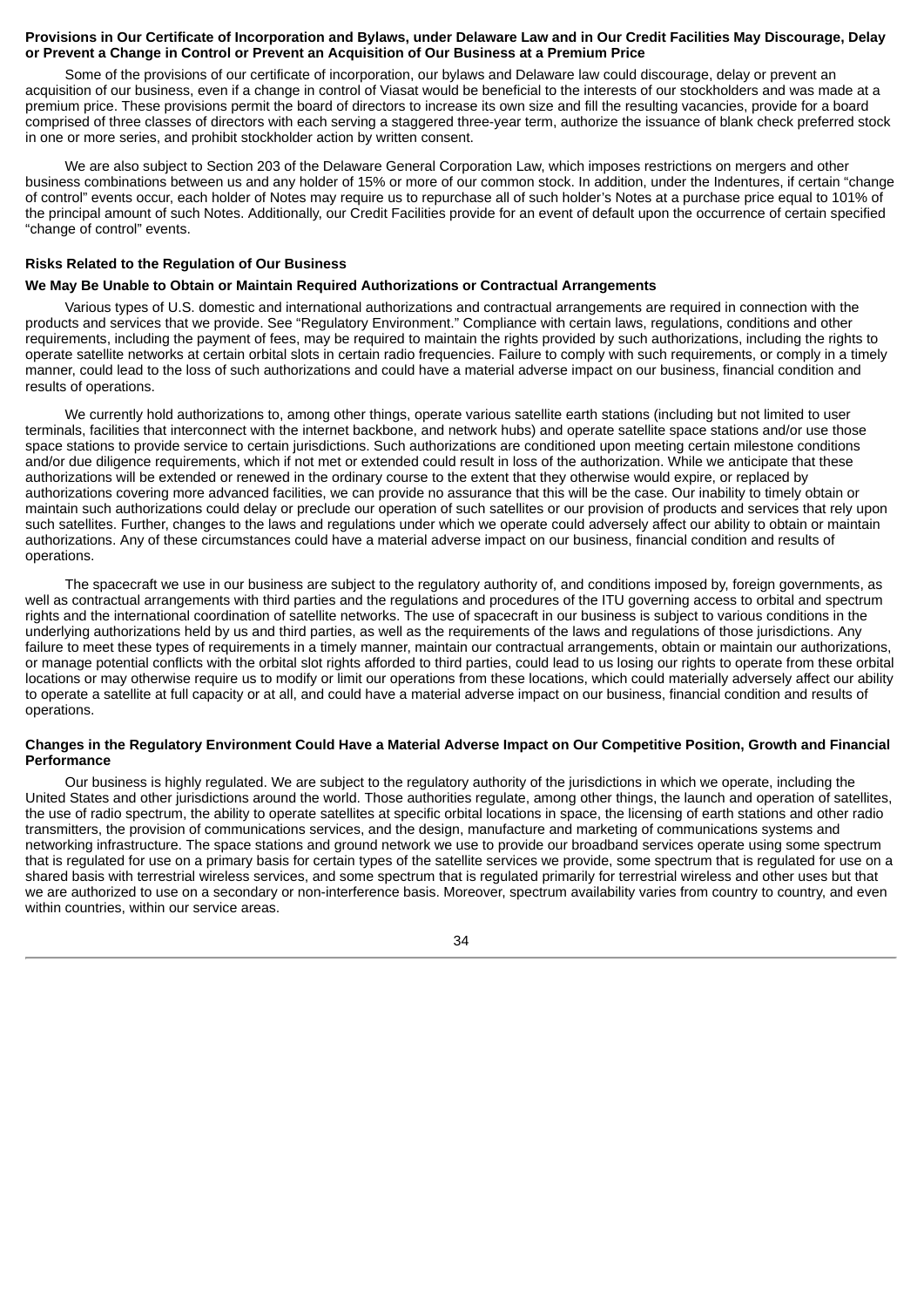Laws and regulations affecting our business are subject to change in response to industry developments, new technology, and political considerations, among other things. Legislators and regulatory authorities in various countries are considering, and may in the future adopt, new laws, policies and regulations, as well as changes to existing regulations. We cannot predict when or whether applicable laws or regulations may come into effect or change, or what the cost and time necessary to comply with such new or updated laws or regulations may be.

Changes in laws or regulations, including changes in the way spectrum is regulated and/or in regulations governing our products and services, changes in the way spectrum is made available to us, or is allowed to be used by others, or competing uses of spectrum or orbital locations, could, directly or indirectly, affect our operations or the operations of our distribution partners, increase the cost of providing our products and services and make our products and services less competitive. Some regulators are considering new or additional terrestrial services in the spectrum in which we operate, which may not be compatible with the way we use, or plan to use, that same spectrum. In certain instances, such changes could have a material adverse effect on our business, financial condition and results of operations.

Among other things, changes to laws and regulations could materially harm our business by (1) affecting our ability to obtain or retain required governmental authorizations, (2) restricting our ability to provide certain products or services, (3) restricting development efforts by us and our customers, (4) making our current products and services less attractive or obsolete, (5) increasing our operational costs, or (6) making it easier or less expensive for our competitors to compete with us. Failure to comply with applicable laws or regulations could result in the imposition of financial penalties against us, the adverse modification or cancellation of required authorizations, or other material adverse actions. Any such matters could materially harm our business and impair the value of our common stock.

# Our International Sales and Operations Are Subject to Applicable Laws Relating to Trade, Sanctions, Export Controls and Foreign **Corrupt Practices, the Violation of Which Could Have a Material Adverse Impact on our Business**

We must comply with all applicable export control laws and regulations of the United States and other countries. U.S. export and control laws and regulations applicable to us include the Arms Export Control Act, the International Traffic in Arms Regulations (ITAR), the Export Control Reform Act of 2018 (ECRA) and the Export Administration Regulations (EAR). The export of certain satellite hardware, software services and technical data relating to satellites is regulated by the U.S. Department of State under ITAR. Certain satellites and other items are controlled for export by the U.S. Department of Commerce under the EAR. In addition, we must comply with trade and economic sanctions laws and regulations, including those administered by the U.S. Department of the Treasury's Office of Foreign Assets Control (OFAC). We cannot provide certain products and services to certain countries or persons subject to U.S. trade sanctions unless we first obtain the necessary authorizations from OFAC. We are also subject to the Foreign Corrupt Practices Act and the UK Bribery Act, which generally bar bribes to foreign governments or officials. Although we have in place policies for our respective employees, directors and officers, and we have clauses in our contracts with our distribution partners, resellers and other intermediaries, we cannot be certain that any such activities are not undertaken, and cannot guarantee that our policies and contracts will prevent situations occurring, including actions by distribution partners, resellers and other intermediaries, for which we may be held responsible. Non-compliance with any applicable trade control, sanctions, export control or anti-corruption laws or other legal requirements may result in criminal and/or civil penalties, disgorgement and/or other sanctions and remedial measures, and may result in unexpected legal or compliance costs. Violations of any of these laws or regulations could also result in more onerous compliance requirements, more extensive debarments from export privileges or loss of authorizations needed to conduct aspects of our business, and could materially adversely affect our business, financial condition and results of operations. Moreover, any investigation of alleged violations of any such laws could have a material adverse impact on our reputation, business, financial condition and results of operations.

#### **Our Business Could Be Adversely Affected by a Negative Audit by the U.S. Government**

As a government contractor, we are routinely subject to audit and review by the DCMA, the DCAA and other U.S. Government agencies of our performance on government contracts, indirect rates and pricing practices, accounting and management internal control business systems, and compliance with applicable contracting and procurement laws, regulations and standards. Audits and reviews have become more rigorous and the standards to which we are held are being more strictly interpreted, increasing the likelihood of an audit or review resulting in an adverse outcome. Increases in congressional scrutiny and investigations into business practices and major programs supported by contractors may lead to increased legal costs and may harm our reputation and profitability if we are among the targeted companies.

An adverse outcome to a review or audit or other failure to comply with applicable contracting and procurement laws, regulations and standards could result in material civil and criminal penalties and administrative sanctions being imposed on us, which may include termination of contracts, forfeiture of profits, triggering of price reduction clauses, suspension of payments, significant customer refunds, fines and suspension, or a prohibition on doing business with U.S.

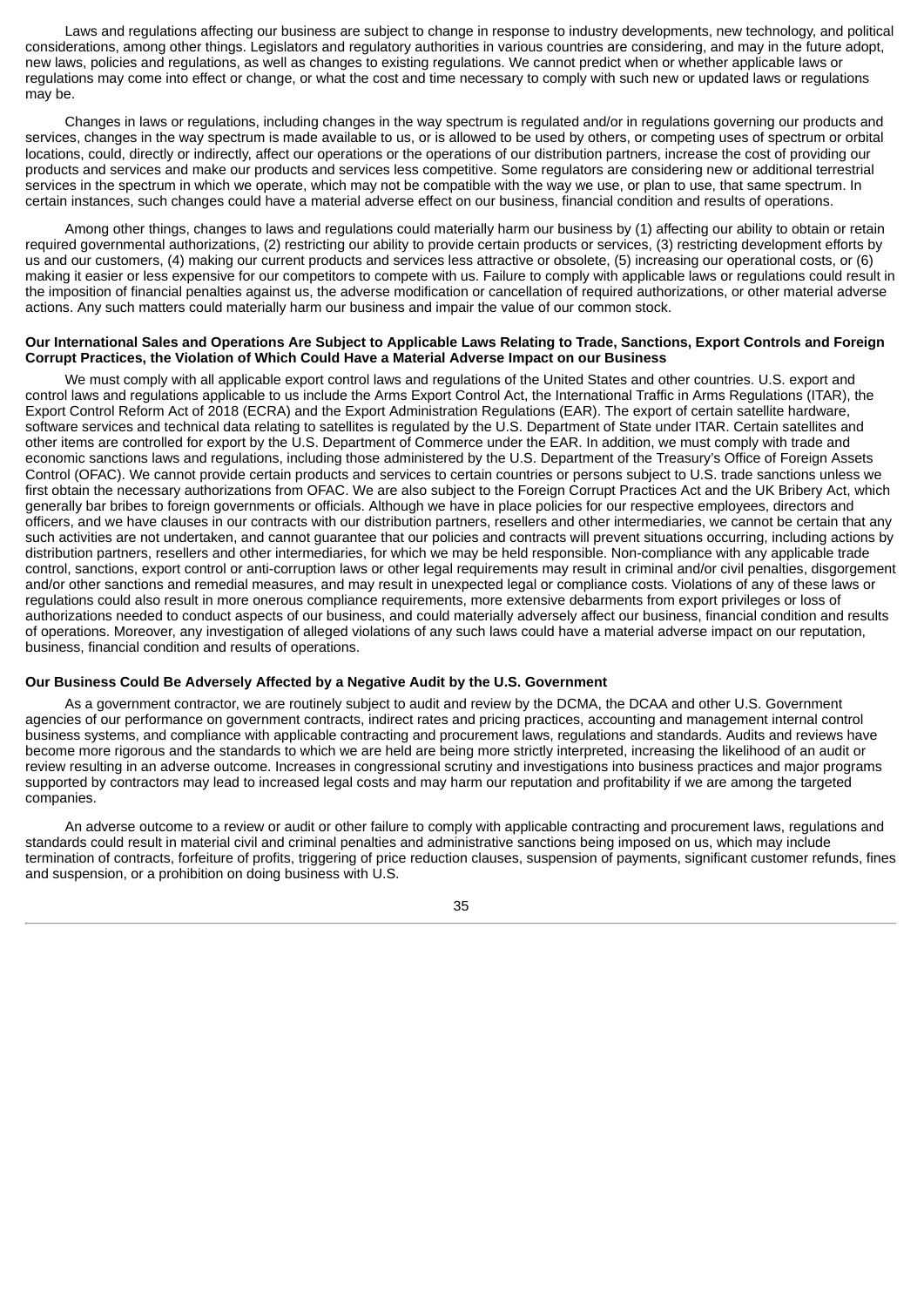Government agencies. In addition, if we fail to obtain an "adequate" determination of our various accounting and management internal control business systems from applicable U.S. Government agencies or if allegations of impropriety are made against us, we could suffer serious harm to our business or our reputation, including our ability to bid on new contracts or receive contract renewals and our competitive position in the bidding process. Any of these outcomes could have a material adverse effect on our business, financial condition and results of operations.

## **Risks Related to Intellectual Property**

#### **Our Ability to Protect Our Proprietary Technology Is Limited**

Our success depends on our ability to protect our proprietary rights to the technologies we use in our products and services. We generally rely on a combination of patents, copyrights, trademarks and trade secret laws and contractual rights to protect our proprietary rights. We also enter into confidentiality agreements with our employees, consultants and corporate partners, and control access to and distribution of our proprietary information. Despite our efforts, unauthorized parties may attempt to copy or obtain and use our proprietary information. If we are unable to protect our proprietary rights adequately, our competitors could use the intellectual property we have developed to enhance their own products and services, which could materially harm our business and impair the value of our common stock. Monitoring and preventing unauthorized use of our technology is difficult. From time to time, we undertake actions to prevent unauthorized use of our technology, including sending cease and desist letters. In addition, we may be required to commence litigation to protect our intellectual property rights or to determine the validity and scope of the proprietary rights of others. For example, in February 2012 we successfully sued Space Systems/Loral, Inc. and its former parent company Loral Space & Communications, Inc. for patent infringement and breach of contract relating to the manufacture of ViaSat-1. If we are unsuccessful in any such litigation in the future, our rights to enforce such intellectual property may be impaired or we could lose our rights to such intellectual property. We do not know whether the steps we have taken will prevent unauthorized use of our technology, including in foreign countries where the laws may not protect our proprietary rights as extensively as in the United States. If we are unable to protect our proprietary rights, we may find ourselves at a competitive disadvantage to others who need not incur the substantial expense, time and effort required to create the innovative products. Also, we have delivered technical data and information to the U.S. Government under procurement contracts, and the U.S. Government may have unlimited rights to use that technical data and information. There can be no assurance that the U.S. Government will not authorize others to use that data and information to compete with us.

#### Our Involvement in Litigation Relating to Intellectual Property Claims May Have a Material Adverse Effect on Our Business

We may be party to intellectual property infringement, invalidity, right to use or ownership claims by third parties or claims for indemnification resulting from infringement claims. Regardless of the merit of these claims, intellectual property litigation can be time consuming and costly and may result in the diversion of the attention of technical and management personnel. An adverse result in any litigation could have a material adverse effect on our business, financial condition and results of operations. Asserted claims or initiated litigation can include claims against us or our manufacturers, suppliers or customers alleging infringement of their proprietary rights with respect to our existing or future products, or components of those products. If our products are found to infringe or violate the intellectual property rights of third parties, we may be forced to (1) seek licenses or royalty arrangements from such third parties, (2) stop selling, incorporating or using products that included the challenged intellectual property, or (3) incur substantial costs to redesign those products that use the technology. We cannot assure you that we would be able to obtain any such licenses or royalty arrangements on reasonable terms or at all or to develop redesigned products or, if these redesigned products were developed, they would perform as required or be accepted in the applicable markets.

#### **We Rely on the Availability of Third-Party Licenses**

Many of our products are designed to include software or other intellectual property licensed from third parties. It may be necessary in the future to seek or renew licenses relating to various elements of the technology used to develop these products. We cannot assure you that our existing or future third-party licenses will be available to us on commercially reasonable terms, if at all. Our inability to maintain or obtain any third-party license required to sell or develop our products and product enhancements could require us to obtain substitute technology of lower quality or performance standards, or at greater cost.

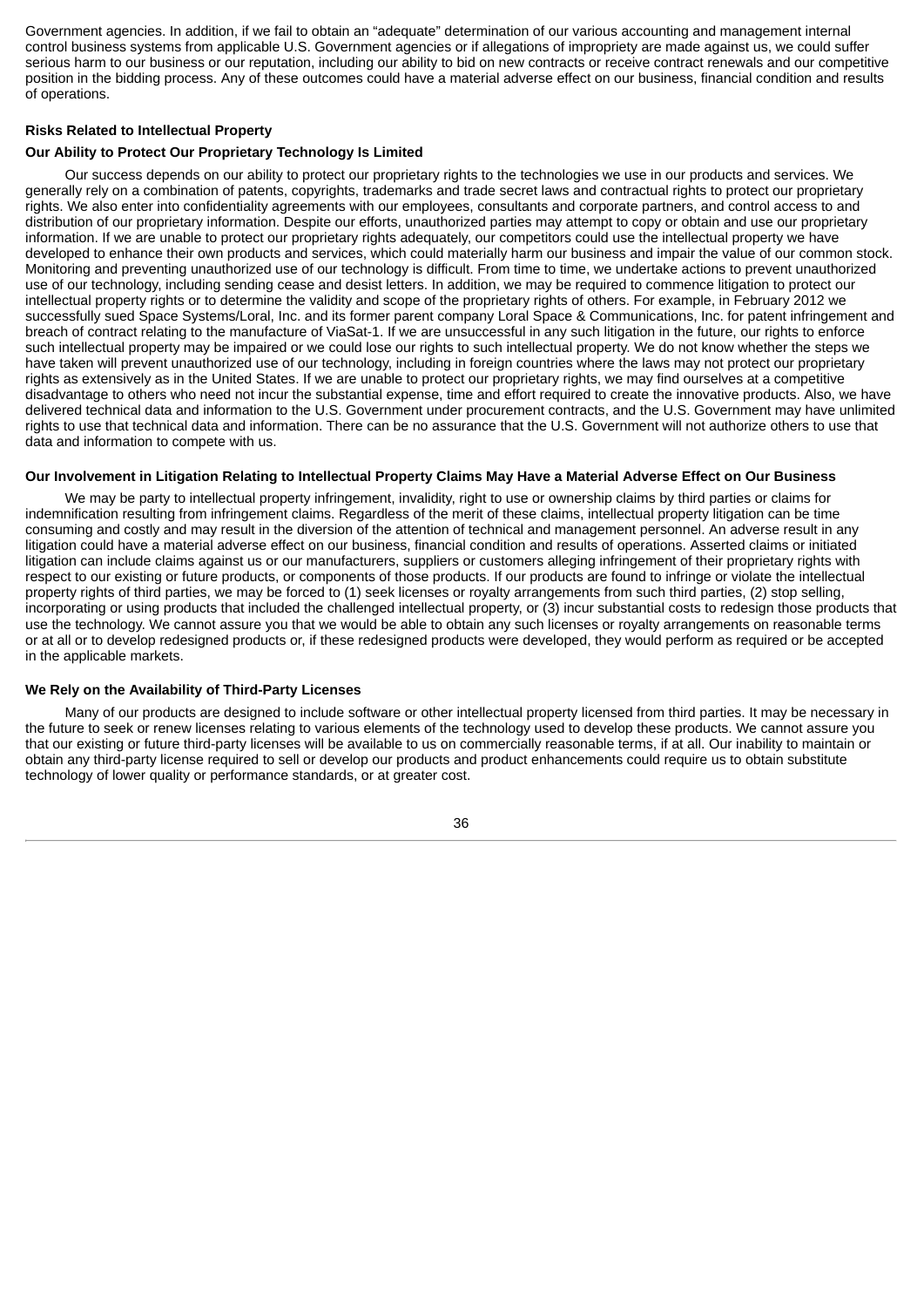#### **Risks Related to Our Indebtedness**

### Our Level of Indebtedness May Adversely Affect Our Ability to Operate Our Business, Remain in Compliance with Debt Covenants, React to Changes in Our Business or the Industry in which We Operate, or Prevent Us from Making Payments on Our Indebtedness

We have a significant amount of indebtedness. As of March 31, 2022, the aggregate principal amount of our total outstanding indebtedness was \$2.5 billion, which was comprised of \$700.0 million in principal amount of 5.625% Senior Notes due 2025 (the 2025 Notes), \$600.0 million in principal amount of 5.625% Senior Secured Notes due 2027 (the 2027 Notes), \$400.0 million in principal amount of 6.500% Senior Notes due 2028 (the 2028 Notes), \$700.0 million in outstanding borrowings under the Term Loan Facility, no outstanding borrowings under the Revolving Credit Facility, \$78.6 million in principal amount of outstanding borrowings under the Ex-Im Credit Facility and \$45.8 million of finance lease obligations. As of March 31, 2022, we had undrawn availability of \$637.0 million under our Revolving Credit Facility.

Our high level of indebtedness could have important consequences. For example, it could:

- make it more difficult for us to satisfy our debt obligations;
- increase our vulnerability to general adverse economic and industry conditions;
- impair our ability to obtain additional debt or equity financing in the future for working capital, capital expenditures, product development, satellite construction, acquisitions or general corporate or other purposes;
- require us to dedicate a material portion of our cash flows to the payment of principal and interest on our indebtedness, thereby reducing the availability of our cash flows to fund working capital needs, capital expenditures, product development, satellite construction, acquisitions and other general corporate purposes;
- expose us to variable interest rate risk with respect to borrowings under our Term Loan Facility and Revolving Credit Facility;
- limit our flexibility in planning for, or reacting to, changes in our business and the industry in which we operate;
- place us at a disadvantage compared to our competitors that have less indebtedness; and
- limit our ability to adjust to changing market conditions.

Any of these risks could materially impact our ability to fund our operations or limit our ability to expand our business, which could have a material adverse effect on our business, financial condition and results of operations.

We may also incur significant additional indebtedness in the future, which may include financing relating to future satellites, potential acquisitions, joint ventures and strategic alliances, working capital, capital expenditures or general corporate purposes. For example, we currently expect to incur \$1.3 billion of additional indebtedness under the financing commitments we obtained in connection with the Inmarsat Transaction. We also plan to assume \$2.1 billion in principal amount of Inmarsat senior secured bonds and the outstanding indebtedness under Inmarsat's \$2.4 billion senior secured credit facilities. If our level of indebtedness increases significantly, the related risks that we now face would intensify.

## We May Not Be Able to Generate Sufficient Cash to Service All of Our Indebtedness and Fund Our Working Capital and Capital Expenditures or Refinance Our Indebtedness, and May Be Forced to Take Other Actions to Satisfy Our Obligations under Our **Indebtedness, which May Not Be Successful**

Our ability to make scheduled payments on or to refinance our indebtedness will depend upon our future operating performance and on our ability to generate cash flow in the future, which is subject to economic, financial, business, competitive, legislative, regulatory and other factors beyond our control. We cannot assure you that our business will generate sufficient cash flow from operations, or that future borrowings, including under our Revolving Credit Facility, will be sufficient to enable us to pay our indebtedness, or to fund our other liquidity needs. In the event of satellite failure or loss, amounts recovered under satellite insurance policies may be insufficient to adequately service our debt obligations. Moreover, there can be no assurance that we will be able to refinance our debt obligations on commercially reasonable terms, or at all.

If our cash flows and capital resources are insufficient to fund our debt service obligations, we could face substantial liquidity problems and could be forced to reduce or delay investment and capital expenditures or to dispose of material assets or operations, seek additional debt or equity capital or restructure or refinance our indebtedness. We may not be able to effect any such alternative measures, if necessary, on commercially reasonable terms or at all and, even if successful, such alternative actions may not allow us to meet our scheduled debt service obligations. Our Credit Facilities and the Indentures restrict our ability to dispose of assets and use the proceeds from the disposition, and may also restrict our ability to raise debt or equity capital to repay or service our indebtedness.

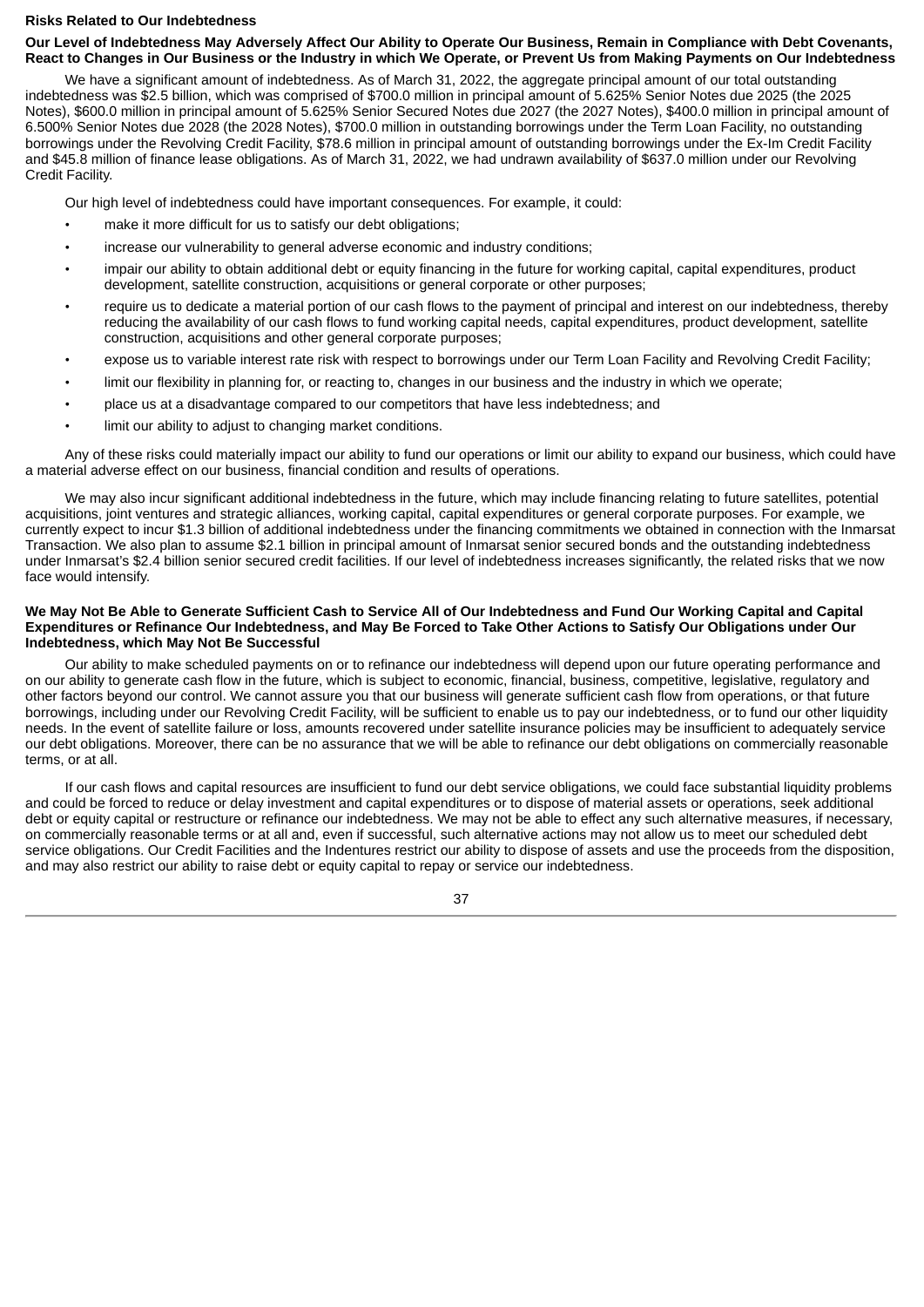If we cannot make scheduled payments on our debt, we will be in default and, as a result, the lenders under our Credit Facilities and the holders of the Notes could declare all outstanding principal and interest to be due and payable, the lenders under our Credit Facilities could terminate their commitments to loan money and foreclose against the assets securing the borrowings under our Credit Facilities, and we could be forced into bankruptcy or liquidation, which could result in you losing your investment in our company.

#### **Covenants in Our Debt Agreements Could Limit Our Ability to Implement Our Business Plan**

The Credit Facilities and the Indentures contain covenants that may restrict our ability to implement our business plan, borrow under our Credit Facilities or secure additional financing, respond to changing conditions, and engage in opportunistic transactions. The Credit Facilities and the Indentures include covenants restricting, among other things, our ability to incur indebtedness, issue redeemable or preferred stock, incur liens, sell or dispose of assets (including capital stock of subsidiaries), make loans and investments, pay dividends, enter into affiliate transactions, reduce our satellite insurance and consolidate or merge with or into, or sell substantially all of our assets to, another person.

In addition, our Credit Facilities require us to comply with certain financial covenants, including a maximum total leverage ratio and minimum interest coverage ratio. Our Term Loan Facility, Revolving Credit Facility and the 2027 Notes are equally and ratably secured by first-priority liens on substantially all of the assets of our company, including the stock of our significant subsidiaries, and the assets of any future subsidiary quarantors. Our Ex-Im Credit Facility is quaranteed by Viasat and is secured by first-priority liens on the ViaSat-2 satellite and related assets, as well as the stock of our foreign subsidiary that owns the ViaSat-2 satellite.

If we default under our Credit Facilities or the Indentures, all outstanding amounts thereunder could become immediately due and payable. In the past we violated covenants in our former revolving credit facilities and received waivers for these violations. We cannot assure you that we will be able to comply with covenants or that any covenant violations will be waived in the future. Any violation that is not waived could result in an event of default, permitting our lenders to declare outstanding indebtedness and interest thereon due and payable, and permitting the lenders under our Credit Facilities to suspend commitments to make any advance or, with respect to the Revolving Credit Facility, require any outstanding letters of credit to be collateralized by an interest bearing cash account, any or all of which could have a material adverse effect on our business, financial condition and results of operations. In addition, if we fail to comply with our financial or other covenants under our Credit Facilities or the Indentures, we may need additional financing to service or extinguish our indebtedness. We may not be able to obtain financing or refinancing on terms acceptable to us, if at all. We cannot assure you that we would have sufficient funds to repay all the outstanding amounts under our Credit Facilities or the Indentures, and any acceleration of amounts due would have a material adverse effect on our liquidity and financial condition.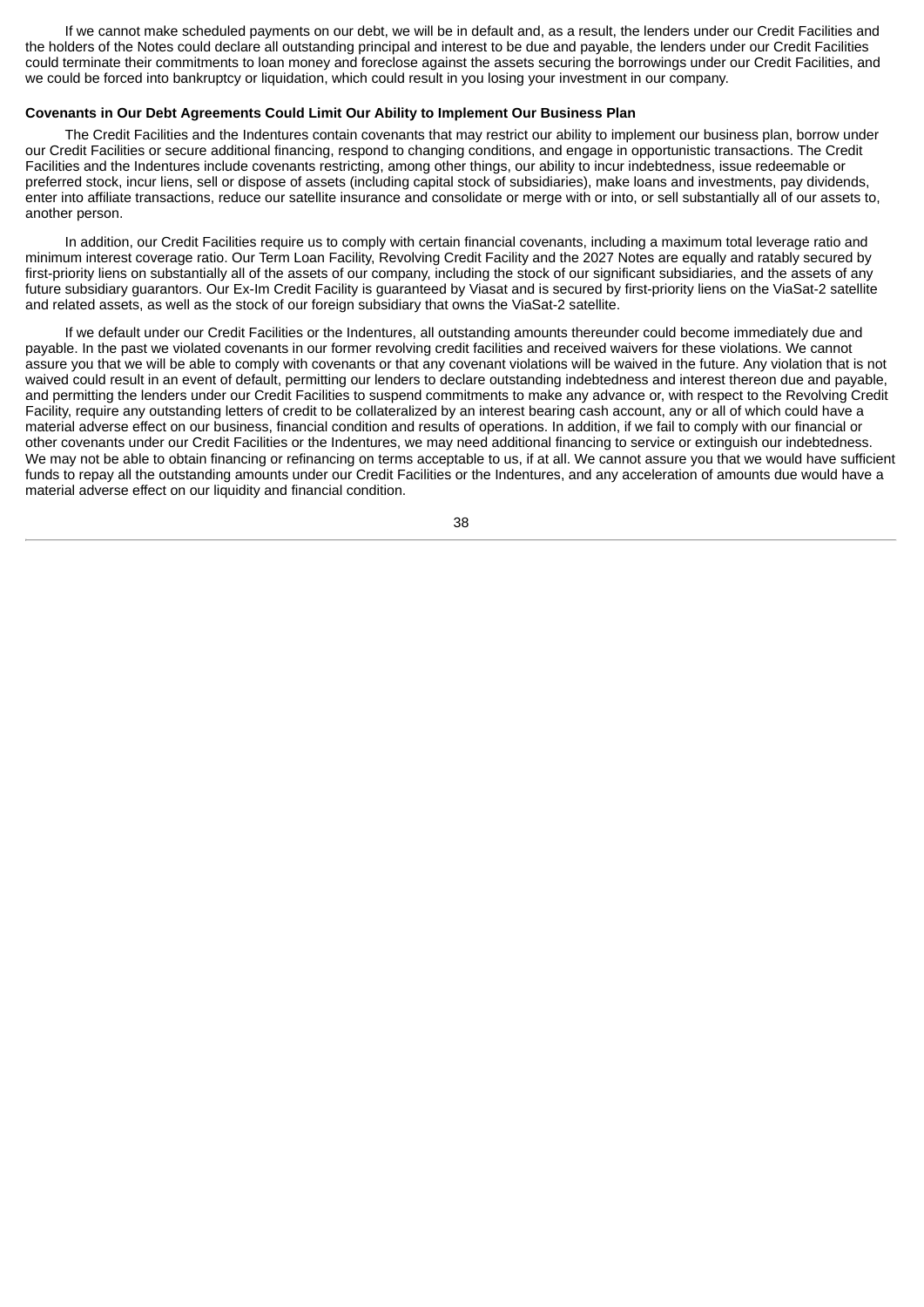### **Additional Risks Related to the Inmarsat Transaction**

The Inmarsat Transaction is Subject to Closing Conditions and May Not Be Completed, the Purchase Agreement May Be Terminated in Accordance with its Terms, and We May Be Required to Pay a Termination Fee Upon Termination

The Inmarsat Transaction is subject to customary closing conditions that must be satisfied or waived prior to the completion of the Inmarsat Transaction, including receipt of regulatory approvals and clearances and approval by our stockholders of both the issuance of shares of our common stock in the Inmarsat Transaction and an amendment to our certificate of incorporation to increase the number of shares of our common stock authorized for issuance. Many of the closing conditions are not within our control. No assurance can be given that the required regulatory approvals and clearances and stockholder approvals will be obtained or that the required conditions to closing will be satisfied in a timely manner or at all. Any delay in completing the Inmarsat Transaction could cause the combined company not to realize, or to be delayed in realizing, some or all of the benefits that we expect to achieve if the Inmarsat Transaction is successfully completed within its expected time frame.

Additionally, either we or certain Sellers may terminate the Purchase Agreement under certain circumstances, including, among other reasons, if the Inmarsat Transaction is not completed by May 8, 2023 (subject to extension by six months at our option under certain circumstances). In addition, if the Purchase Agreement is terminated under specified circumstances, we may be obligated to pay a termination fee of either \$150.0 million or \$200.0 million or to reimburse certain out-of-pocket expenses of certain Sellers up to \$40.0 million.

Moreover, if the Inmarsat Transaction is not completed for any reason, including because required regulatory approvals and clearances or our stockholder approvals are not obtained, our ongoing businesses may be adversely affected and, without realizing any of the expected benefits of having completed the Inmarsat Transaction, we would be subject to a number of risks, including the following:

- we may experience negative reactions from the financial markets, including negative impacts on our stock price;
- we may experience negative reactions from our customers, suppliers, distributors and employees;
- we will be required to pay our costs relating to the Inmarsat Transaction, such as financial advisory, legal, financing and accounting costs and associated fees and expenses, whether or not the Inmarsat Transaction is completed;
- the Purchase Agreement places certain restrictions on the conduct of our business prior to completion of the Inmarsat Transaction and such restrictions, the waiver of which are subject to the consent of certain of the Sellers, may have prevented us from taking actions during the pendency of the Inmarsat Transaction that would have been beneficial; and
- matters relating to the Inmarsat Transaction (including integration planning) will require substantial commitments of time and resources by management, which could otherwise have been devoted to day-to-day operations or to other opportunities that may have been beneficial to us as an independent company.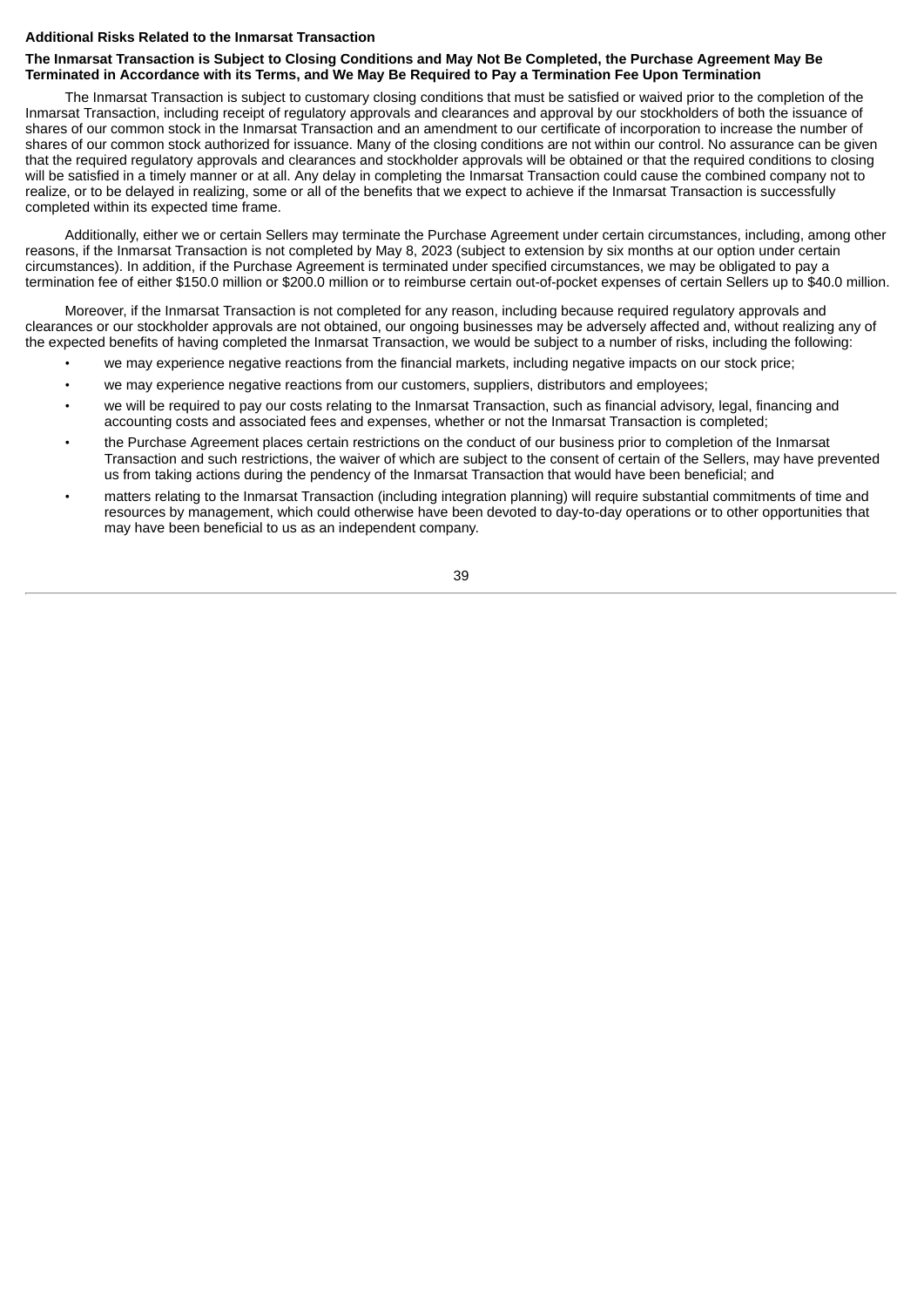### We Must Obtain Certain Regulatory Approvals and Clearances to Consummate the Inmarsat Transaction, Which, If Delayed, Not Granted or Granted with Burdensome or Unacceptable Conditions, Could Prevent, Substantially Delay or Impair Consummation of the Inmarsat Transaction, Result in Additional Expenditures of Money and Resources or Reduce the Anticipated Benefits of the **Inmarsat Transaction**

The completion of the Inmarsat Transaction is subject to customary closing conditions, including receipt of regulatory approvals and clearances in various jurisdictions. Governmental and regulatory authorities in various jurisdictions may impose conditions on approvals and clearances as they deem necessary or desirable, including, but not limited to, seeking divestiture of substantial assets of the parties or requiring the parties to license, or hold separate, assets or to not engage in certain types of conduct, or seeking to enjoin the completion of the Inmarsat Transaction.

Any conditions imposed in connection with regulatory approvals or clearances could jeopardize or delay the completion of the Inmarsat Transaction, have a material adverse effect on the combined company or reduce the anticipated benefits of the Inmarsat Transaction. There is no assurance that we and Inmarsat will obtain all required regulatory clearances or approvals on a timely or acceptable basis, or at all. Failure to obtain the necessary clearances and approvals in the United States or any other relevant jurisdictions could substantially delay or prevent the consummation of the Inmarsat Transaction, which could have a material adverse effect on us. Additionally, we may be required to pay a termination fee of \$200.0 million if either we or certain Sellers terminate the Purchase Agreement due to the Inmarsat Transaction not being completed by the long-stop date and at the time of termination the regulatory conditions have not been satisfied.

# While the Inmarsat Transaction is Pending, We Are Prohibited From Entering into Certain Transactions and Taking Certain Actions **that Might Otherwise be Beneficial to Us and Our Stockholders**

During the period between the date of the Purchase Agreement and completion of the Inmarsat Transaction, the Purchase Agreement restricts us from taking specified actions or from pursuing what might otherwise be attractive business opportunities or making other changes to our business, in each case without the consent of certain of the Sellers. These restrictions may prevent us from taking actions during the pendency of the Inmarsat Transaction that would have been beneficial.

# **The Inmarsat Transaction Will Involve Substantial Costs**

We have incurred and expect to incur non-recurring costs associated with the Inmarsat Transaction and combining the operations of the two companies, as well as transaction fees and other costs related to the Inmarsat Transaction. In addition, the combined company will also incur significant restructuring and integration costs in connection with the Inmarsat Transaction. See Part II, Item 7, "Management's Discussion and Analysis of Financial Condition and Results of Operations—Inmarsat Acquisition" for additional information. While we have assumed a certain level of expenses would be incurred to integrate the two companies and achieve synergies and efficiencies and we continue to assess the magnitude of these costs, many of these expenses are, by their nature, difficult to estimate accurately and there are many factors beyond our control that could affect the total amount or timing of these costs. Although we expect that the elimination of duplicative costs, as well as the realization of strategic benefits, additional income, synergies and other efficiencies, should allow the combined company to offset integration-related costs over time, this net benefit may not be achieved in the near term, or at all.

# **ITEM 1B.** *UNRESOLVED STAFF COMMENTS*

None.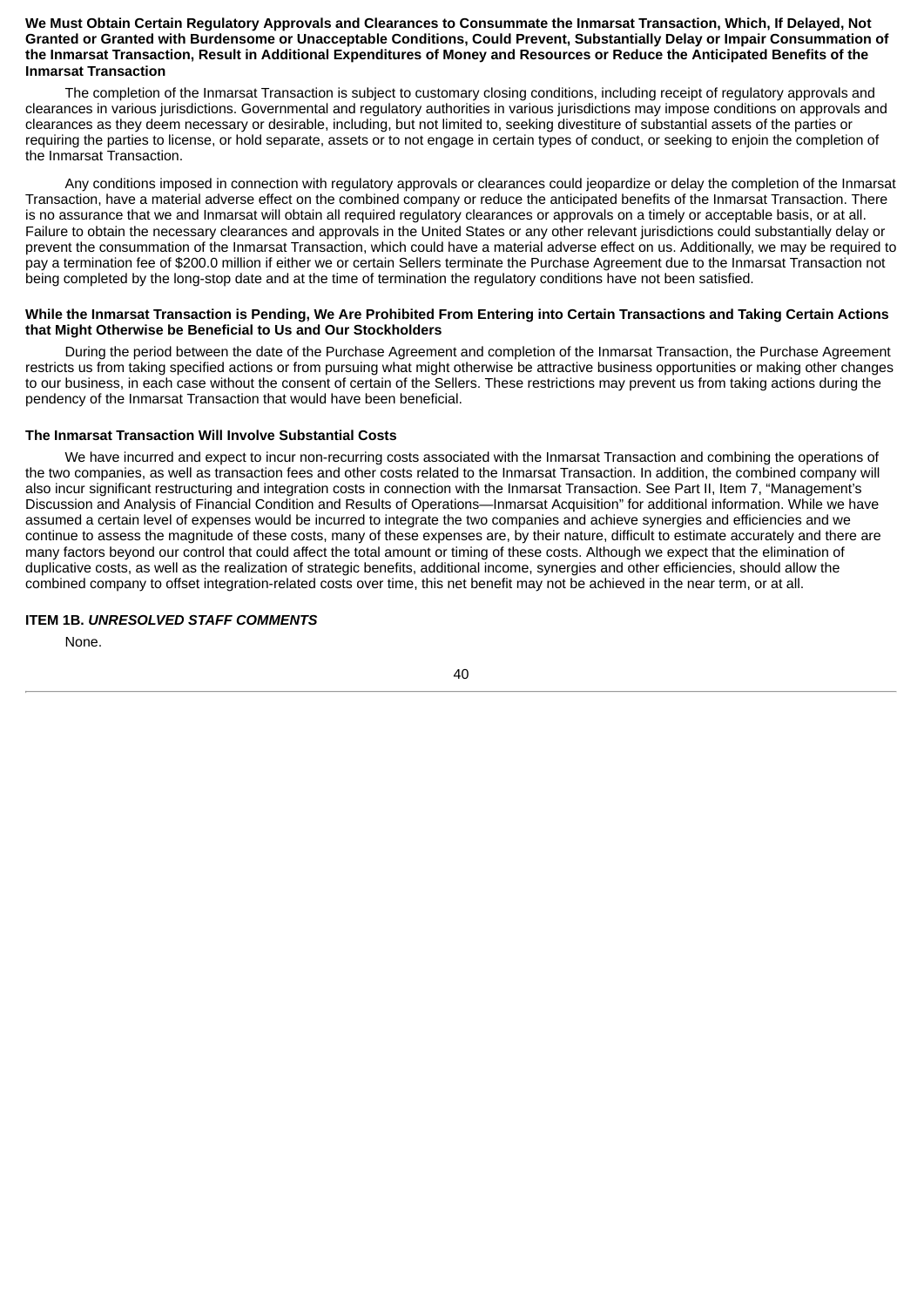#### **ITEM 2.** *PROPERTIES*

Our worldwide headquarters are located at our Carlsbad, California campus. In addition to our Carlsbad campus, we have facilities, offices or earth stations located across the United States including our Tempe, Arizona facility, and across the globe. Although we believe that our existing facilities are suitable and adequate for our present purposes, we anticipate operating additional regional sales offices in fiscal year 2023 and beyond. Each of our segments uses each of these facilities.

#### **ITEM 3.** *LEGAL PROCEEDINGS*

From time to time, we are involved in a variety of claims, suits, investigations and proceedings arising in the ordinary course of business, including government investigations and claims, and other claims and proceedings with respect to intellectual property, breach of contract, labor and employment, tax and other matters. Such matters could result in fines; penalties, compensatory, treble or other damages; or non-monetary relief. A violation of government contract laws and regulations could also result in the termination of our government contracts or debarment from bidding on future government contracts. Although claims, suits, investigations and proceedings are inherently uncertain and their results cannot be predicted with certainty, we believe that the resolution of our current pending matters will not have a material adverse effect on our business, financial condition, results of operations or liquidity. Regardless of the outcome, litigation can have an adverse impact on us because of defense costs, diversion of management resources and other factors. In addition, it is possible that an unfavorable resolution of one or more such proceedings could in the future materially and adversely affect our business, financial condition, results of operations or liquidity in a particular period. For further information on the risks we face from existing and future claims, suits, investigations and proceedings, see "Risk Factors" in Part I, Item 1A of this report.

# **ITEM 4.** *MINE SAFETY DISCLOSURES*

Not applicable.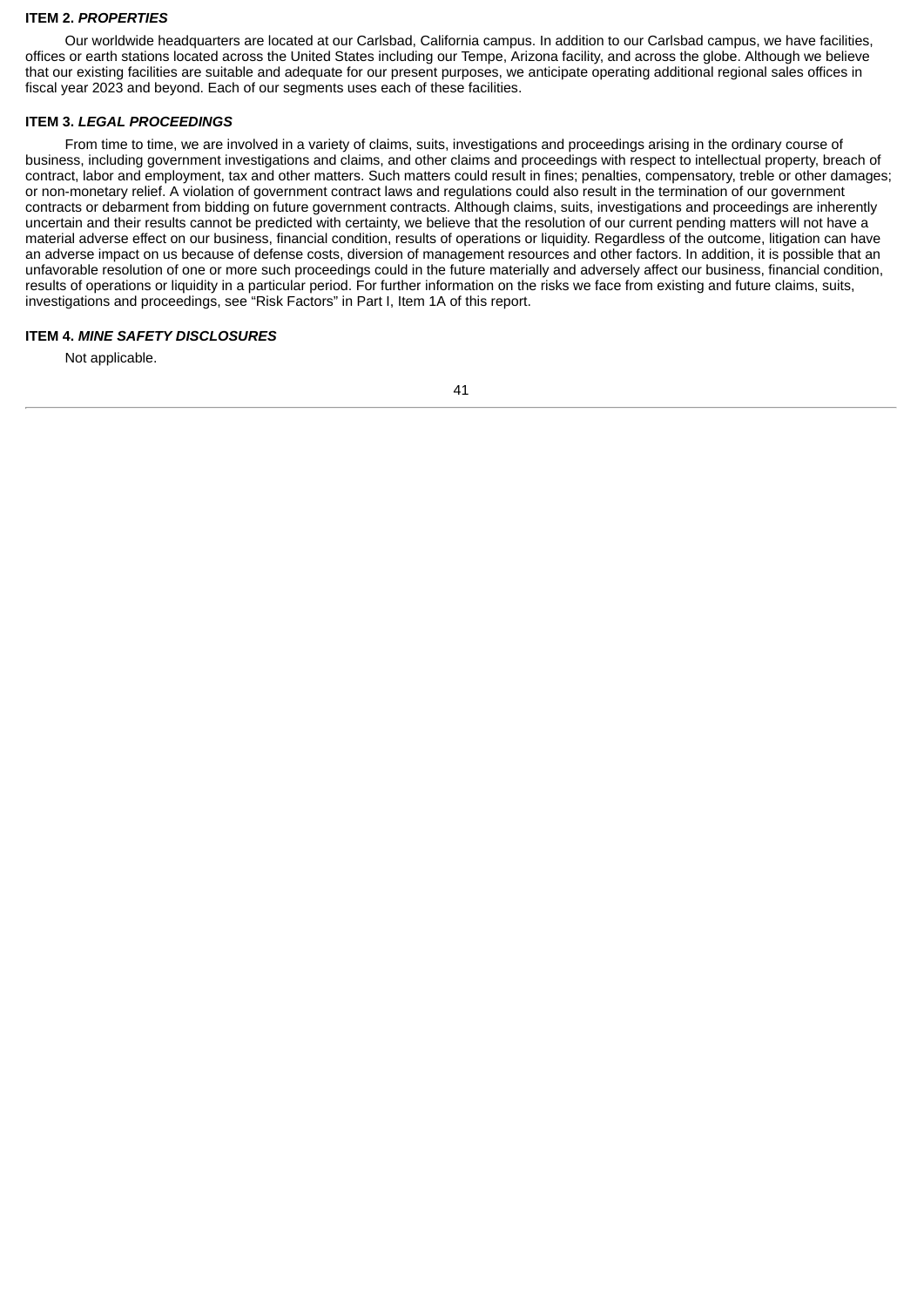# **PART II**

# **ITEM 5.** *MARKET FOR REGISTRANT'S COMMON EQUITY, RELATED STOCKHOLDER MATTERS AND ISSUER PURCHASES OF EQUITY SECURITIES*

Our common stock is traded on the Nasdaq Global Select Market under the symbol "VSAT." As of May 13, 2022, there were approximately 442 holders of record of our common stock. A substantially greater number of holders of Viasat common stock are "street name" or beneficial holders, whose shares are held of record by banks, brokers and other financial institutions.

#### **Dividend Policy**

To date, we have neither declared nor paid any dividends on our common stock. We currently intend to retain all future earnings, if any, for use in the operation and development of our business and, therefore, do not expect to declare or pay any cash dividends on our common stock in the foreseeable future. Any future determination to pay cash dividends will be at the discretion of the Board of Directors and will be dependent upon our financial condition, results of operations, capital requirements, general business condition and such other factors as the Board of Directors may deem relevant. In addition, as more fully described in "Management's Discussion and Analysis of Financial Condition and Results of Operations" in Item 7, the existing terms of our Credit Facilities and the Indentures restrict our ability to declare or pay dividends on our common stock.

# **ITEM 6.** *[RESERVED]*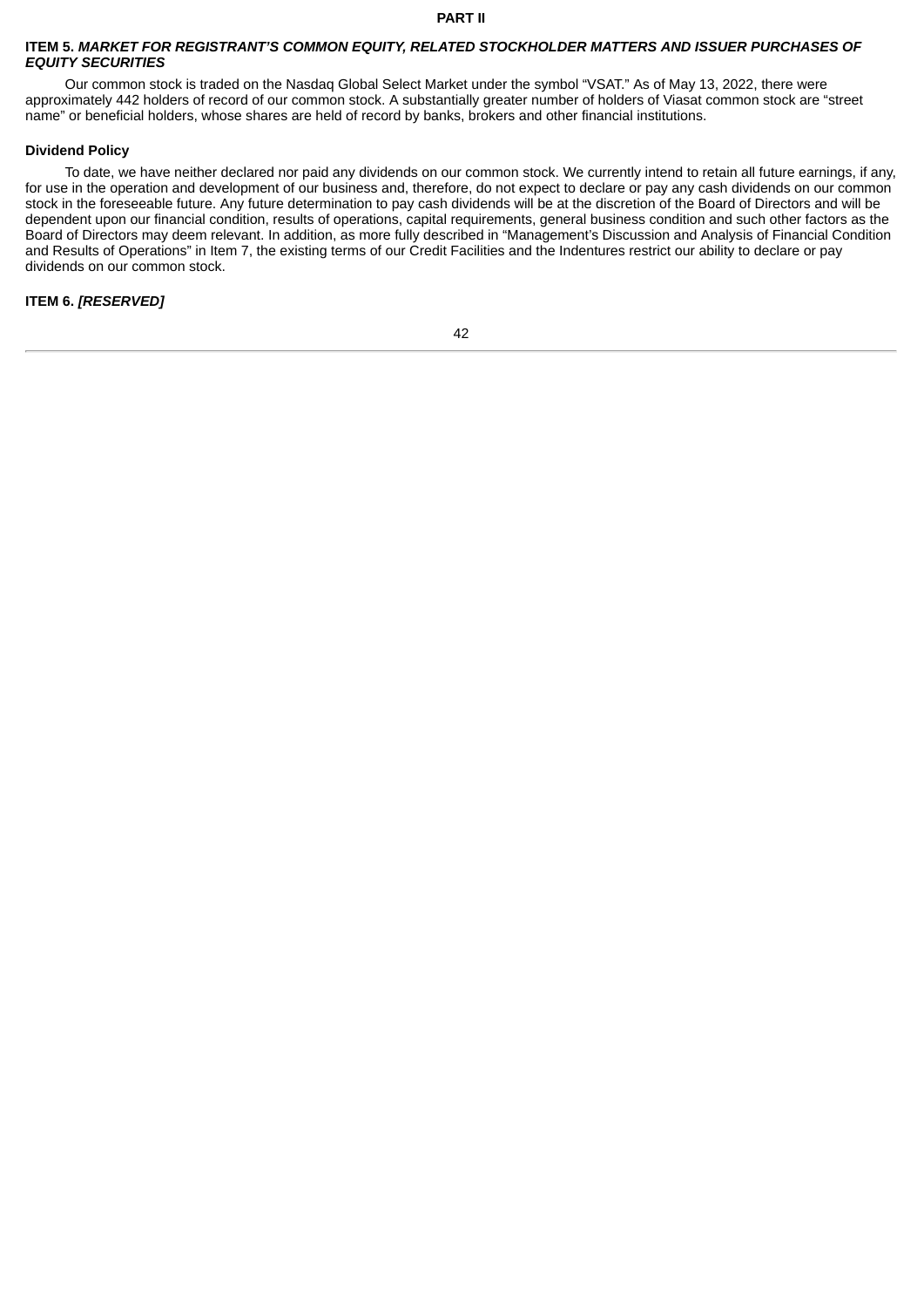# **ITEM 7.** *MANAGEMENT'S DISCUSSION AND ANALYSIS OF FINANCIAL CONDITION AND RESULTS OF OPERATIONS*

## **Company Overview**

We are an innovator in communications technologies and services, focused on making connectivity accessible, available and secure for all. Our end-to-end platform of high-capacity Ka-band satellites, ground infrastructure and user terminals enables us to provide costeffective, high-speed, high-quality broadband solutions to enterprises, consumers, military and government users around the globe, whether on the ground, in the air or at sea. In addition, our government business includes a market-leading portfolio of military tactical data link systems, satellite communication products and services, and cybersecurity and information assurance products and services. We believe that our diversification strategy—anchored in a broad portfolio of products and services—our vertical integration approach and our ability to effectively cross-deploy technologies between government and commercial applications and segments as well as across different geographic markets, provide us with a strong foundation to sustain and enhance our leadership in advanced communications and networking technologies. We conduct our business through three segments: satellite services, commercial networks and government systems.

#### *Satellite Services*

Our satellite services segment uses our proprietary technology platform to provide satellite-based high-speed broadband services around the globe for use in commercial applications. Our proprietary Ka-band satellites are at the core of our technology platform. The primary services offered by our satellite services segment are comprised of:

- Fixed broadband services, which provide consumers and businesses with high-speed, high-quality broadband internet access and VoIP services, primarily in the United States as well as in various countries in Europe and Latin America.
- In-flight services, which provide industry-leading IFC, wireless in-flight entertainment and aviation software services.
- Prepaid Internet services, which offer innovative, affordable, satellite-based connectivity in communities that have little or no access to the internet. The services help foster digital inclusion by enabling millions of people to connect to affordable highquality internet services via a centralized community hotspot connected to the internet via satellite. We provide Prepaid Internet services in multiple regions in Mexico and Brazil and are trialing services in advance of full service launch in various other countries in South America and Central America.
- Other mobile broadband services, which include high-speed, satellite-based internet services to seagoing vessels (such as energy offshore vessels, cruise ships, consumer ferries and yachts), as well as L-band managed services enabling real-time machine-to-machine (M2M) position tracking, management of remote assets and operations, and visibility into critical areas of the supply chain.
- Energy services*,* which include ultra-secure solutions spanning global IP connectivity, bandwidth-optimized over-the-top applications, industrial Internet-of-Things big data enablement and industry-leading machine learning analytics.

The assets and results of operations of our recent acquisitions, EBI and RigNet, are primarily included in our satellite services segment (with insignificant amounts included in our commercial networks segment).

## *Commercial Networks*

Our commercial networks segment develops and sells a wide array of advanced satellite and wireless products, antenna systems and terminal solutions that support or enable the provision of high-speed fixed and mobile broadband services. We design, develop and produce space system solutions for multiple orbital regimes, including GEO, MEO and LEO. The primary products, systems, solutions and services offered by our commercial networks segment are comprised of:

- Mobile broadband satellite communication systems, designed for use in aircraft and seagoing vessels
- Fixed broadband satellite communication systems, including next-generation satellite network infrastructure and ground terminals.
- Antenna systems, including state-of-the-art ground and airborne terminals, antennas and gateways for terrestrial and satellite customer applications, mobile satellite communication, Ka-band earth stations and other multi-band antennas.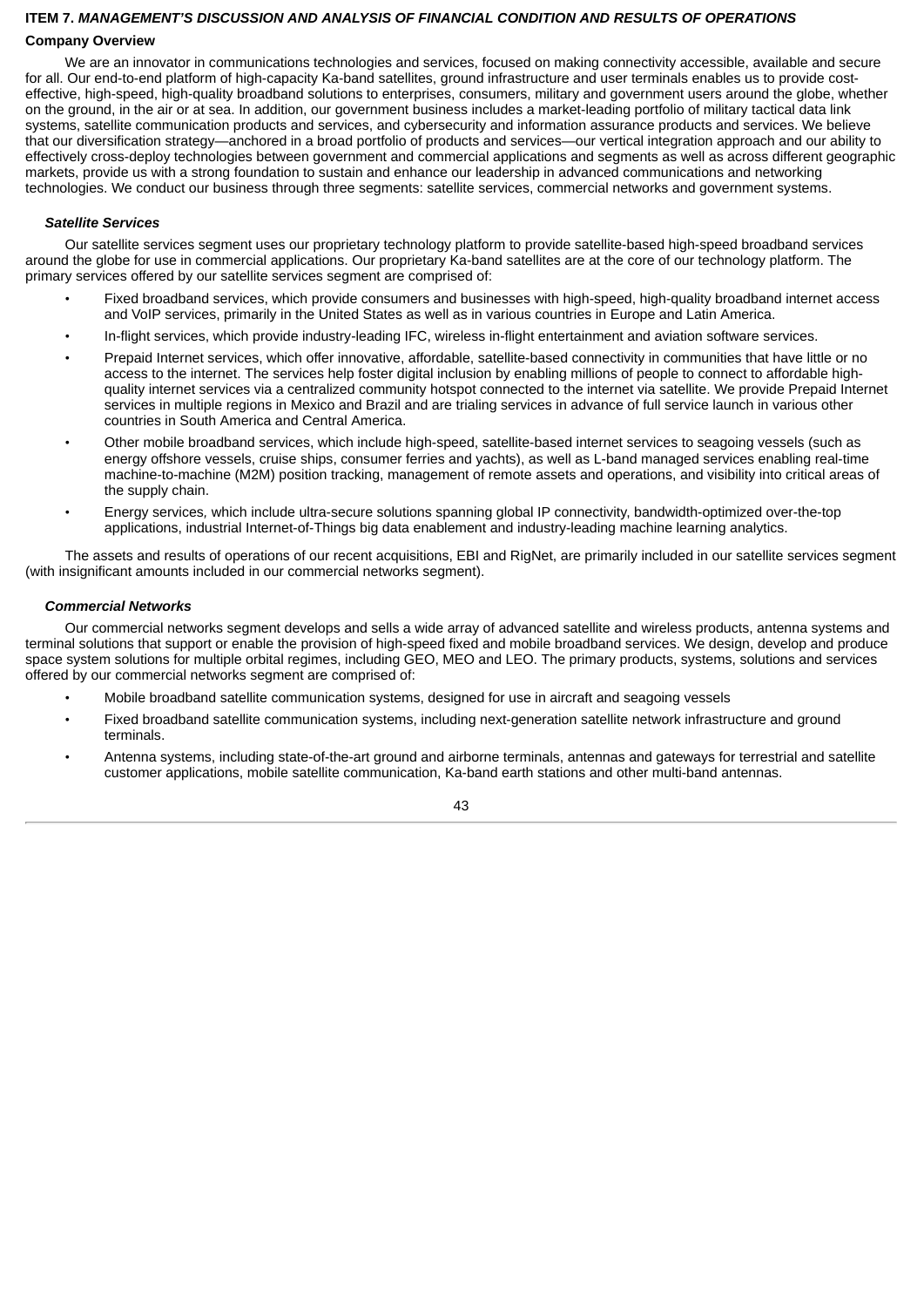- Satellite networking development, including specialized design and technology services covering all aspects of satellite communication system architecture and technology.
- Space systems, including the design and development of high-capacity Ka-band satellites and associated payload technologies for our own satellite fleet as well as for third parties.

# *Government Systems*

Our government systems segment offers a broad array of products and services designed to enable the collection and transmission of secure real-time digital information and communications between fixed and mobile command centers, intelligence and defense platforms and individuals in the field. The primary products and services of our government systems segment include:

- Government mobile broadband products and services, which provide military and government users with high-speed, real-time, broadband and multimedia connectivity in key regions of the world, as well as line-of-sight and beyond-line-of-sight ISR missions.
- Government satellite communication systems, which offer an array of portable, mobile and fixed broadband modems, terminals, network access control systems and antenna systems, and include products designed for manpacks, aircraft, UAVs, seagoing vessels, ground-mobile vehicles and fixed applications.
- Secure networking, cybersecurity and information assurance products and services, which provide advanced, high-speed IPbased "Type 1" and HAIPE-compliant encryption solutions that enable military and government users to communicate information securely over networks, and that protect the integrity of data stored on computers and storage devices.
- Tactical data links, including our BATS-D handheld Link 16 radios, our STT 2-channel radios for manned and unmanned applications, "disposable" defense data links, and our MIDS and MIDS-JTRS terminals for military fighter jets.

# **Factors and Trends Affecting our Results of Operations**

We believe that the performance of our business and our results of operations in a given period are driven by various factors, including:

- the timing and impact of acquisitions, including our acquisitions of RigNet and EBI in fiscal year 2022 and the Inmarsat Transaction, as well as the payment of transaction consideration and the incurrence of transaction and integration costs or additional indebtedness in connection therewith (see the discussion below under "Inmarsat Acquisition");
- the extent and stage of our satellite design, construction and launch activities (as discussed further below), the associated level of investment required, the impact of any construction or launch delays or operational or launch failures, and the impact of bringing newly launched satellites into commercial service and associated ramp-up activities and costs (see the discussion below under "Satellite-Related Activities");
- our ability to manage available bandwidth ahead of the ViaSat-3 global constellation entering service;
- our ability to maintain the health, capacity, control and level of service of our satellite fleet, or the existence or occurrence of any malfunctions or anomalies in or other disruptions to our satellites;
- changes in the levels of our R&D spending, including the effects of associated tax credits;
- seasonal effects related to the timing of contract awards, the timing and availability of U.S. Government funding, and the timing of product deliveries and customer acceptance in our government systems segment, as well as subscriber activity for our fixed broadband services related to traditional retail selling periods and increased demand for IFC services from airline passengers during peak holiday travel periods in our satellite services segment;
- the rate of growth in worldwide demand for mobile and fixed broadband connectivity, including growth in number internet users, applications and connected devices;
- the rate of technological innovation and change in the industries in which we operate, and the introduction of new competing technologies, products and services by new and existing competitors;
- the marketing and pricing strategies of our competitors with respect to competing technologies, products and services;
- our ability to implement (on a timely basis) our technology roadmap and the associated investments and costs, as well as market acceptance and the timing of availability of our new products and services;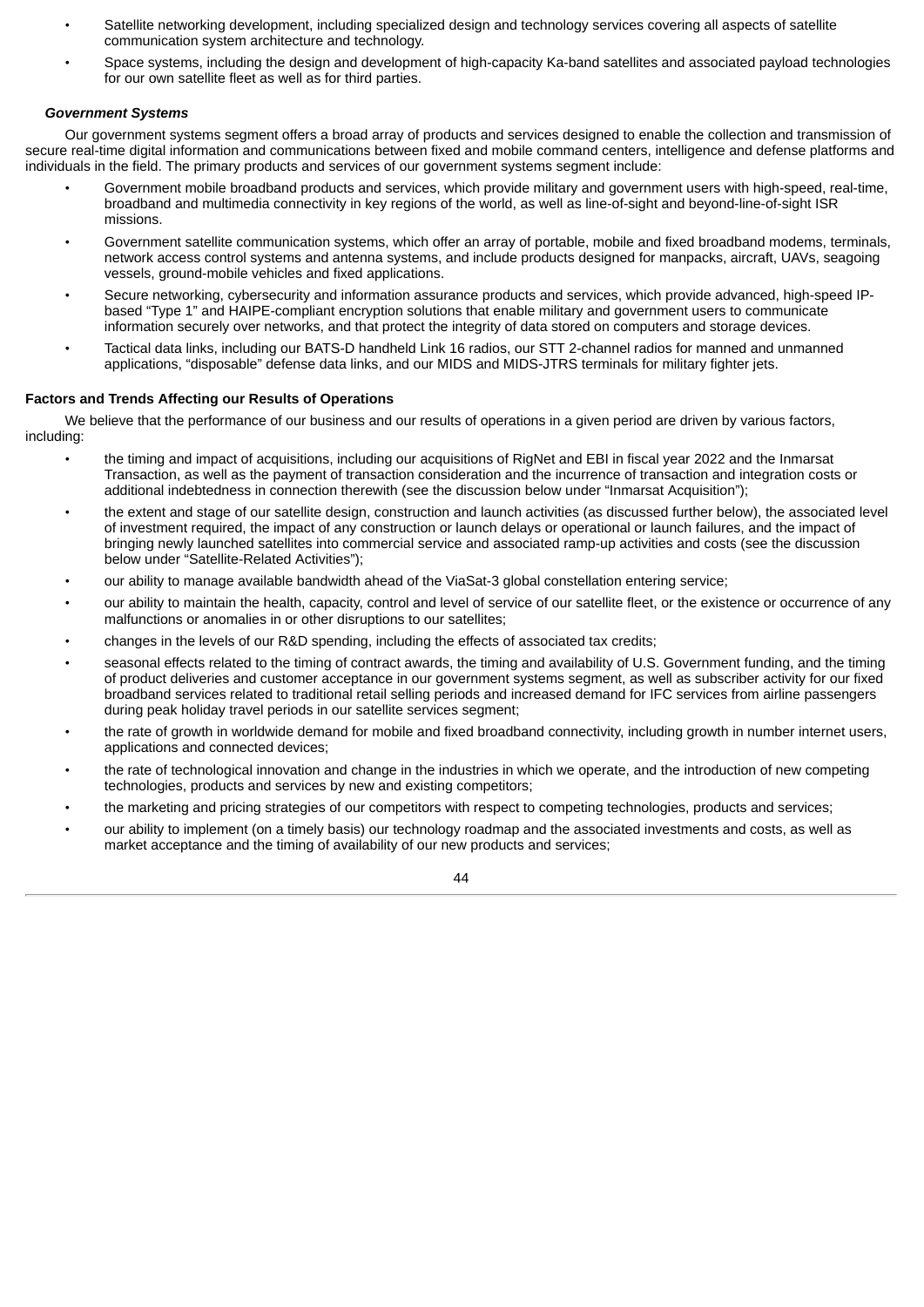- the timing, quantity and mix of products and services sold in each of our segments;
- the uptake of our in-flight services by commercial airlines and number of aircraft retrofitted or installed with our IFC systems, and the rate of revenue growth in our IFC-related businesses in our satellite services and commercial networks segments resulting from the normalization of or growth in global air traffic;
- varying subscriber addition, churn and average revenue per user (ARPU) rates for our fixed broadband businesses and mix of wholesale and retail subscribers;
- the complex and lengthy procurement process for most of our commercial networks and government systems customers and potential customers, and the impact of a failure to receive an expected order or a deferral of an order to a later period, and the timing of return to normalization of government acquisition processes that were disrupted by COVID-19;
- the difficulty in estimating costs over the life of a contract, which may require adjustment in future periods, and the impact of cost overruns on fixed-price development contracts;
- the timing of customer payments under significant contracts;
- our reliance on a few significant customers, particularly agencies of the U.S. Government, for a significant percentage of our revenues, as a result of which the loss or decline in business with any of these customers may negatively impact our revenue and collectability of related accounts receivable;
- our reliance on a global supply chain, including contract manufacturers and single-source or limited groups of suppliers;
- one-time charges to operating income arising from items such as acquisition costs and expenses, impairment of assets and write-offs of assets related to customer non-payments or obsolescence;
- changes in laws, regulations and interpretations affecting our business, including changes affecting spectrum availability or permitted uses;
- our ability to generate sufficient cash flows to repay our indebtedness; and
- the impact of public health crises, such as the COVID-19 pandemic, general economic and political conditions, and other trends that affect the industries in which we operate.

See also "Business–Segments" in Part I, Item 1 of this report for a discussion of what we believe to be key drivers for future growth in each of our segments.

# *COVID-19*

In March 2020, the global outbreak of COVID-19 was declared a pandemic by the World Health Organization and a national emergency by the U.S. Government. The COVID-19 pandemic and attempts to contain it, such as mandatory closures, "shelter-in-place" orders and travel restrictions, have caused significant disruptions and adverse effects on U.S. and global economies, including impacts to supply chains, customer demand and financial markets. We have taken measures to protect the health and safety of our employees and to work with our customers, employees, suppliers, subcontractors, distributors, resellers and communities to address the disruptions from the pandemic. Although our financial results for fiscal years 2021 and 2022 were impacted by the pandemic, the impact was not material to our financial position, results of operations or cash flows in such periods, with continued negative impacts particularly in our commercial aviation business offset by strong demand in our fixed broadband services business and other parts of our business. We continue to expect our diversified businesses to provide resiliency in fiscal year 2023.

The extent of the impact of the COVID-19 pandemic on our business in fiscal year 2023 and beyond will depend on many factors, including the duration and scope of the public health emergency, the extent, duration and effectiveness of containment actions taken, the extent of disruption to important global, regional and local supply chains and economic markets, and the impact of the pandemic on overall supply and demand, global air travel, consumer confidence, discretionary spending levels and levels of economic activity.

#### **Inmarsat Acquisition**

On November 8, 2021, we entered into a Purchase Agreement with the Sellers to combine Viasat with Inmarsat. Pursuant to the Purchase Agreement, we will purchase all of the issued and outstanding shares of Inmarsat from the Sellers upon the terms and subject to the conditions set forth therein. The total consideration payable by us under the Purchase Agreement consists of \$850.0 million in cash, subject to adjustments (including for certain dividends, see below), and approximately 46.36 million unregistered shares of our common stock. In April 2022, Inmarsat paid a dividend of \$299.3 million to the Sellers, resulting in a \$299.3 million reduction in the cash consideration payable by us at the

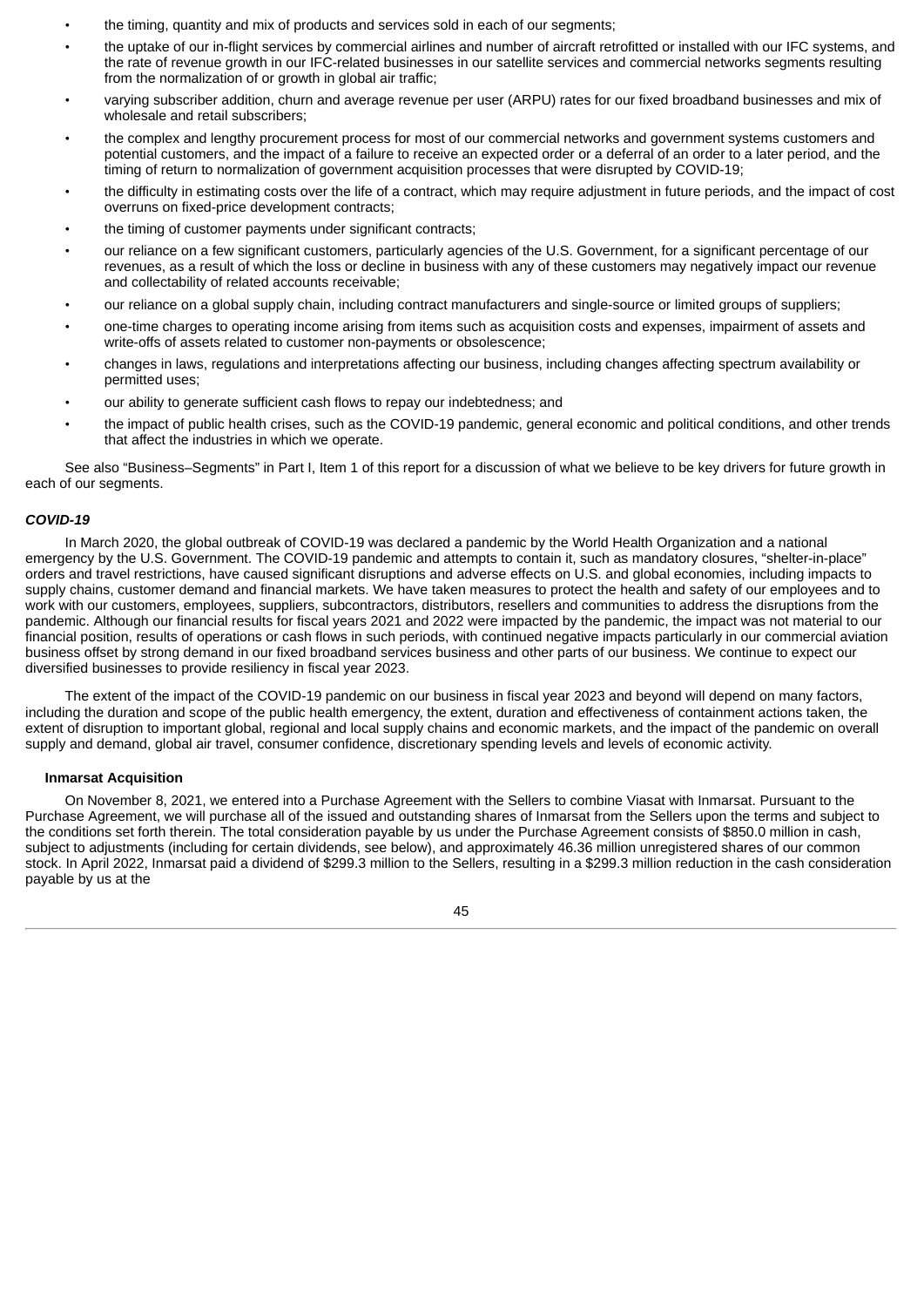closing of the Inmarsat Transaction. Our board of directors has unanimously approved the Purchase Agreement and the proposed Inmarsat **Transaction** 

The closing of the Inmarsat Transaction is subject to customary closing conditions, including receipt of regulatory approvals and clearances, and approval by our stockholders of the issuance of shares in the Inmarsat Transaction and an amendment to our certificate of incorporation to increase the number of shares of our common stock authorized for issuance. The Purchase Agreement contains certain termination rights for both us and certain of the Sellers and further provides that, upon termination of the Purchase Agreement under certain circumstances, we may be obligated to pay a termination fee of up to \$200.0 million or to reimburse certain out-of-pocket expenses of certain Sellers up to \$40.0 million.

We have obtained financing commitments for an additional \$1.6 billion of new debt facilities in connection with the Inmarsat Transaction (which may be secured and/or unsecured), which amount excludes the commitments that were obtained with respect to the \$700.0 million Term Loan Facility that we entered into on March 4, 2022 to fund our standalone growth expenditures. In light of the \$299.3 million reduction in the cash purchase price payable in the Inmarsat Transaction due to the dividend paid by Inmarsat to the Sellers in April 2022, we currently expect to incur \$1.3 billion of additional indebtedness under these commitments. However, the total amount of indebtedness incurred under these commitments may change, including in the event available cash from other sources is higher than expected. We also plan to assume \$2.1 billion in principal amount of Inmarsat senior secured bonds and the outstanding indebtedness under Inmarsat's \$2.4 billion senior secured credit facilities. In addition, we obtained commitments of \$3.2 billion to backstop certain amendments required under the Revolving Credit Facility and Ex-Im Credit Facility and Inmarsat's \$2.4 billion senior secured credit facilities, which amendments had been obtained under the Revolving Credit Facility and Inmarsat's \$2.4 billion senior secured credit facilities as of the date of this report.

We have incurred and expect to incur non-recurring costs associated with the Inmarsat Transaction and combining the operations of the two companies, as well as transaction fees and other costs related to the Inmarsat Transaction. Based on information available as of the date of this report, we currently estimate that Viasat may incur approximately \$250 million in Transaction costs (including financing costs) through the closing of the Inmarsat Transaction, including (but not limited to) fees paid to investment banking, legal and accounting advisors, regulatory and public relations advisors, rating agency fees, filing fees, printing costs and other costs and expenses, although actual amounts could vary materially from these estimates if future developments differ from the underlying assumptions used by management in determining the current estimate of these costs. A significant portion of these transaction-related costs is contingent upon the closing of the Inmarsat Transaction occurring, although some have been and will be incurred regardless of whether the Inmarsat Transaction is consummated. In addition, the combined company will also incur significant restructuring and integration costs in connection with the Inmarsat Transaction. The costs related to restructuring will be expensed as a cost of the ongoing results of operations of either us or the combined company. There are processes, policies, procedures, operations, technologies and systems that must be integrated in connection with the Inmarsat Transaction and the integration of Inmarsat's business. Based on information available as of the date of this report, we currently estimate that we will incur approximately \$50 million in integration costs and investments to realize synergies and efficiencies during each of the first two years following the closing of the Inmarsat Transaction. While we have assumed a certain level of expenses would be incurred to integrate the two companies and achieve synergies and efficiencies and we continue to assess the magnitude of these costs, many of these expenses are, by their nature, difficult to estimate accurately and there are many factors beyond our control that could affect the total amount or timing of these costs. Although we expect that the elimination of duplicative costs, as well as the realization of strategic benefits, additional income, synergies and other efficiencies, should allow the combined company to offset integration-related costs over time, this net benefit may not be achieved in the near term, or at all.

#### **Other Acquisitions**

On April 30, 2021, we completed our acquisition of the remaining 51% interest in EBI, a satellite broadband internet service provider in EMEA, from Eutelsat. We paid approximately \$167.0 million in cash, net of what is currently estimated to be an immaterial amount of estimated purchase price consideration (resulting in a cash outlay of approximately \$51.0 million, net of approximately \$121.7 million of EBI's cash on hand).

On April 30, 2021, we completed our acquisition of RigNet, a leading provider of ultra-secure, intelligent networking solutions and specialized applications. In connection with the acquisition, we issued approximately 4.0 million shares of our common stock to RigNet former shareholders, paid down \$107.3 million of outstanding borrowings of RigNet's revolving credit facility, paid a de minimis amount of cash in respect of fractional shares and paid an insignificant amount of other consideration. We retained approximately \$20.6 million of RigNet's cash on hand.

# **Satellite-Related Activities**

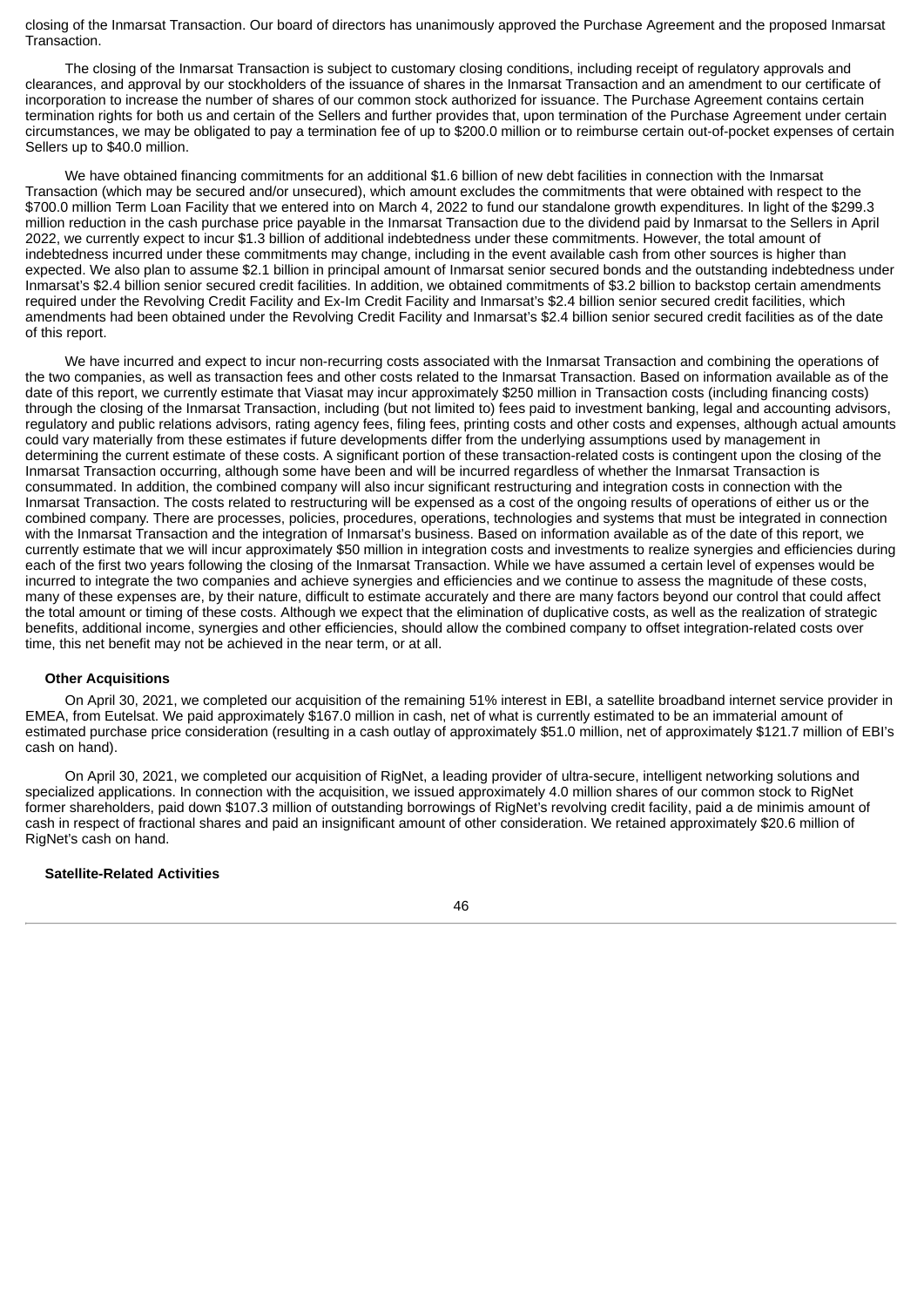We expect to continue to invest in IR&D as we continue our focus on leadership and innovation in satellite and space technologies, including for the development of any new generation satellite designs and next-generation satellite network solutions. The level of our investment in a given fiscal year will depend on a variety of factors, including the stage of development of our satellite projects, new market opportunities and our overall operating performance.

As we continue to build and expand our global network and satellite fleet, from time to time we enter into satellite construction agreements for the construction and purchase of additional satellites and (depending on the satellite design) the integration of our payload and technologies into the satellites. See Note 12 — Commitments to our consolidated financial statements for information as of March 31, 2022 regarding our future minimum payments under our satellite construction contracts and other satellite-related purchase commitments (including satellite performance incentive obligations relating to the ViaSat-1 and ViaSat-2 satellites) for the next five fiscal years and thereafter. The total project cost to bring a new satellite into service will depend, among other things, on the scope and timing of the earth station infrastructure roll-out and the method used to procure fiber or other access to the earth station infrastructure. Our total cash funding of a satellite project may be reduced through third-party agreements, such as potential joint service offerings and other strategic partnering arrangements.

In connection with the launch of any new satellite and the commencement of commercial service on the satellite, we expect to incur additional operating costs that negatively impact our financial results. For example, when ViaSat-2 was placed in service in the fourth quarter of fiscal year 2018, this resulted in additional operating costs in our satellite services segment during the ramp-up period prior to service launch and in the fiscal year following service launch. These increased operating costs included depreciation, amortization of capitalized software development, earth station connectivity, marketing and advertising costs, logistics, customer care and various support systems. In addition, interest expense increased during fiscal year 2019 as we no longer capitalized the interest expense relating to the debt incurred for the construction of ViaSat-2 and the related gateway and networking equipment once the satellite was in service. As services using the new satellite scaled, however, our revenue base for broadband services expanded and we gained operating cost efficiencies, which together yielded incremental segment earnings contributions. In addition, we may experience bandwidth supply constraints in the lead-up to the commencement of commercial service on new satellites. We anticipate that we will incur a similar cycle of increased operating costs and constrained bandwidth supply as we prepare for and launch commercial services on future satellites, including our ViaSat-3 constellation, followed by increases in revenue base and in scale. However, there can be no assurance that we will be successful in significantly increasing revenues or achieving or maintaining operating profit in our satellite services segment, and any such gains may also be offset by investments in our global business.

#### **Russia and Ukraine**

The invasion of Ukraine and the resulting sanctions imposed by the United States and other countries on Russia have not had a material impact on our business, and are not expected to have a material impact on our cash flows, financial position or results of operations. We do not have material assets, operations, investments or human capital resources in Russia, Ukraine or Belarus and our business does not rely on goods or services sourced in Russia, Ukraine or Belarus. Prior to the invasion, we provided fixed broadband services through a wholesale distributor to a very small number of subscribers in Russia through our KA-SAT satellite. In response to the invasion, we terminated these services. We have no active fixed broadband customers in Russia, are not supplying new products or services to customers located in Russia and have no planned infrastructure projects in the country. Although we continue to provide fixed broadband services to users in Ukraine through our KA-SAT satellite, these services are provided by third party wholesale distributors and we have limited exposure to revenue generation in Ukraine. Revenues derived from Ukraine and Russia were *de minimis* in amount for the year ended March 31, 2022.

However, the invasion of Ukraine has exacerbated inflationary and supply chain issues, and may also worsen the current semiconductor chip shortage (since Russia and Ukraine are both critical suppliers of neon gas and palladium used in chip production) and increase cybersecurity threats. While we do not currently anticipate material delays or material increased costs due to these factors, we cannot assure you that our business will not be materially impaired by any of these factors in the future. The long-term impacts of the conflict and the sanctions imposed on Russia remain uncertain and will depend on future developments, and we continue to monitor the evolving situation.

See "Risk Factors—Our Reputation and Business Could Be Materially Harmed as a Result of Data Breaches, Data Theft, Unauthorized Access or Hacking" in Part I, Item 1A of this report for a discussion of a cyberattack that occurred on February 24, 2022 involving our KA-SAT network. The cyberattack and resulting loss of service to certain fixed broadband customers in Europe and North Africa had a *de minimis* impact on our revenues and results of operations for affected periods and has not had a material impact on our business. Based on our comprehensive investigation efforts to date, there is no evidence that any end-user data or customer personal equipment was accessed, nor is there any evidence that the KA-SAT satellite itself or its supporting satellite ground infrastructure was directly involved, impaired or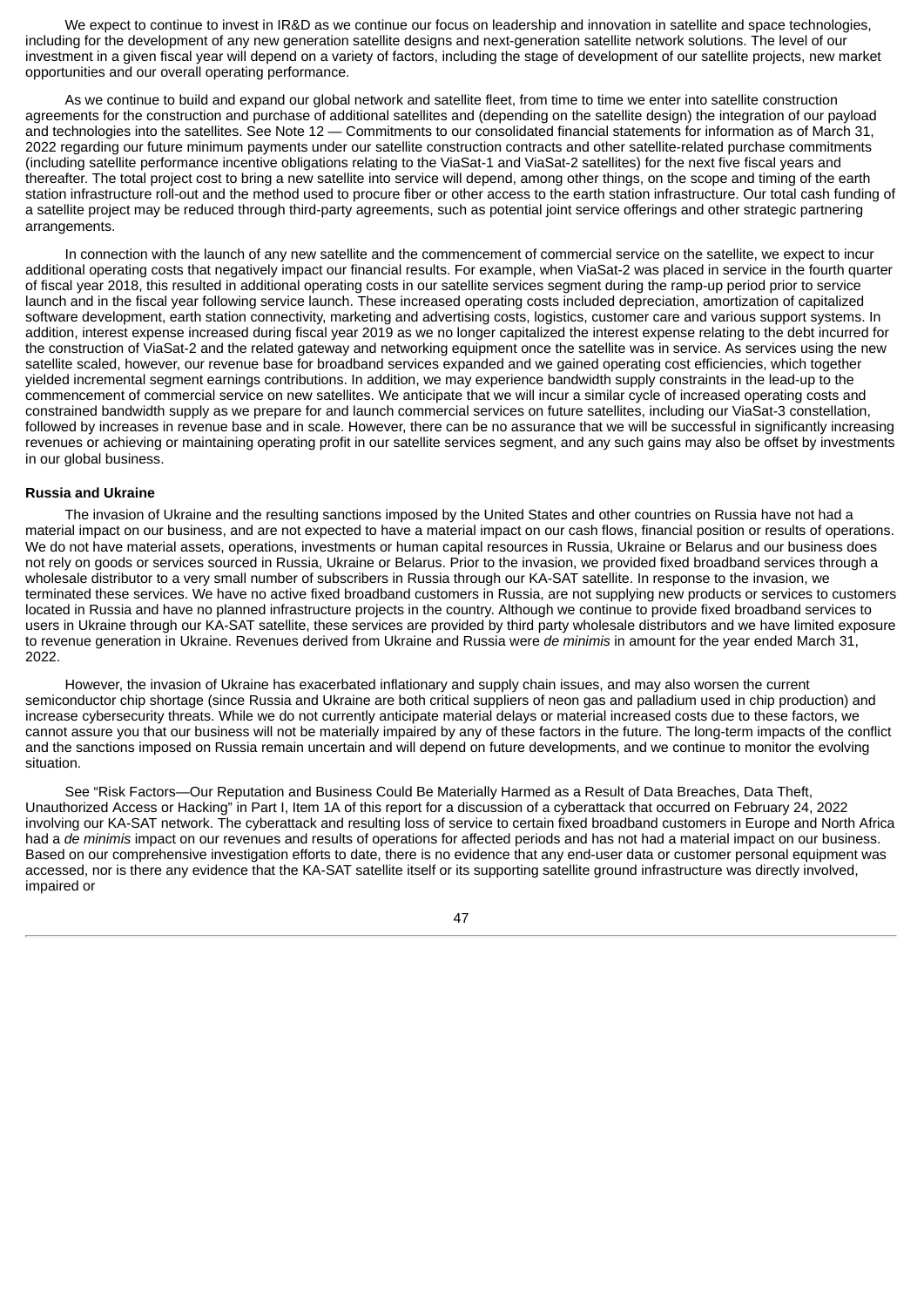compromised. Since the incident, we have worked with the operator of the affected partition of the KA-SAT network to implement mitigation and recovery actions to restore network stability, preserve continuing service for unaffected end-users and mitigate or prevent similar attacks.

#### **Sources of Revenues**

Our satellite services segment revenues are primarily derived from our fixed broadband services, in-flight services and energy services (acquired through the RigNet acquisition).

Revenues in our commercial networks and government systems segments are primarily derived from three types of contracts: fixedprice, cost-reimbursement and time-and-materials contracts. Fixed-price contracts (which require us to provide products and services under a contract at a specified price) comprised approximately 90%, 89% and 88% of our total revenues for these segments for fiscal years 2022, 2021 and 2020, respectively. The remainder of our revenues in these segments for such periods was derived primarily from costreimbursement contracts (under which we are reimbursed for all actual costs incurred in performing the contract to the extent such costs are within the contract ceiling and allowable under the terms of the contract, plus a fee or profit) and from time-and-materials contracts (which reimburse us for the number of labor hours expended at an established hourly rate negotiated in the contract, plus the cost of materials utilized in providing such products or services).

Our ability to grow and maintain our revenues in our commercial networks and government systems segments has to date depended on our ability to identify and target markets where the customer places a high priority on the technology solution, and our ability to obtain additional sizable contract awards. Due to the nature of this process, it is difficult to predict the probability and timing of obtaining awards in these markets.

Historically, a significant portion of our revenues in our commercial networks and government systems segments has been derived from customer contracts that include the development of products. The development efforts are conducted in direct response to the customer's specific requirements and, accordingly, expenditures related to such efforts are included in cost of sales when incurred and the related funding (which includes a profit component) is included in revenues. Revenues for our funded development from our customer contracts were approximately 23%, 23% and 24% of our total revenues during fiscal years 2022, 2021 and 2020, respectively.

Approximately 15%, 9% and 11% of our total revenues in fiscal years 2022, 2021 and 2020, respectively, were derived from international sales. Doing business internationally creates additional risks related to global political and economic conditions and other factors identified under the heading "Risk Factors" in Part I, Item 1A and elsewhere in this report.

# **Critical Accounting Policies and Estimates**

Management's Discussion and Analysis of Financial Condition and Results of Operations discusses our consolidated financial statements, which have been prepared in accordance with accounting principles generally accepted in the United States of America (GAAP). The preparation of these financial statements requires management to make estimates and assumptions that affect the reported amounts of assets and liabilities and the disclosure of contingent assets and liabilities at the date of the financial statements and the reported amounts of revenues and expenses during the reporting period. We consider the policies discussed below to be critical to an understanding of our financial statements because their application places the most significant demands on management's judgment, with financial reporting results relying on estimation about the effect of matters that are inherently uncertain. We describe the specific risks for these critical accounting policies in the following paragraphs. For all of these policies, we caution that future events rarely develop exactly as forecast, and even the best estimates routinely require adjustment.

#### *Revenue recognition*

We apply the five-step revenue recognition model under Accounting Standards Update (ASU) 2014-09, Revenue from Contracts with Customers (commonly referred to as Accounting Standards Codification (ASC) 606) to our contracts with our customers. Under this model, we (1) identify the contract with the customer, (2) identify our performance obligations in the contract, (3) determine the transaction price for the contract, (4) allocate the transaction price to our performance obligations and (5) recognize revenue when or as we satisfy our performance obligations. These performance obligations generally include the purchase of services (including broadband capacity and the leasing of broadband equipment), the purchase of products, and the development and delivery of complex equipment built to customer specifications under long-term contracts.

The timing of satisfaction of performance obligations may require judgment. We derive a substantial portion of our revenues from contracts with customers for services, primarily consisting of connectivity services. These contracts typically require advance or recurring monthly payments by the customer. Our obligation to provide connectivity services

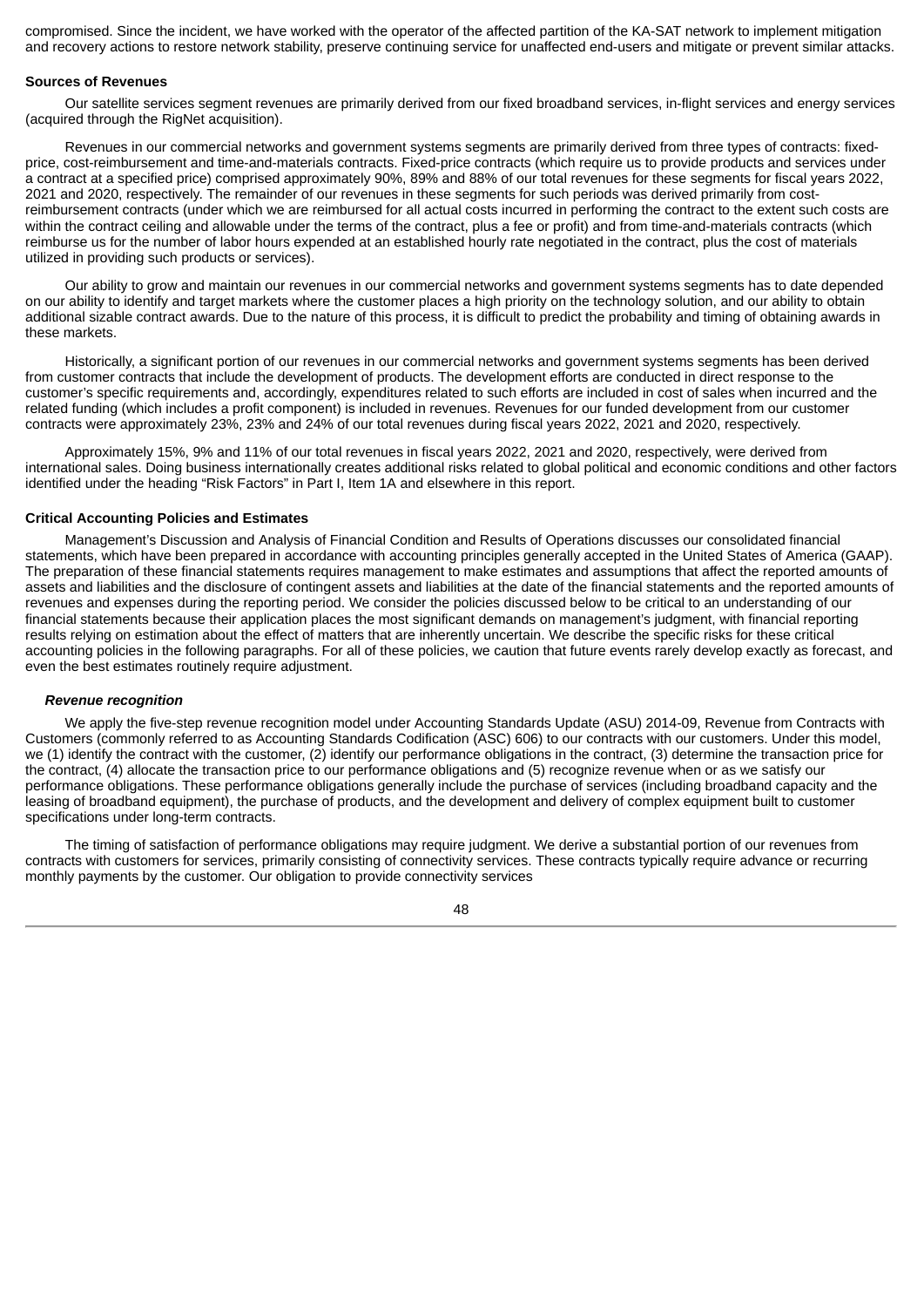is satisfied over time as the customer simultaneously receives and consumes the benefits provided. The measure of progress over time is based upon either a period of time (e.g., over the estimated contractual term) or usage (e.g., bandwidth used/bytes of data processed). We evaluate whether broadband equipment provided to our customer as part of the delivery of connectivity services represents a lease in accordance with ASC 842. As discussed in Note 1 – The Company and a Summary of Its Significant Accounting Policies – Leases to our consolidated financial statements, for broadband equipment leased to fixed broadband customers in conjunction with the delivery of connectivity services, we account for the lease and non-lease components of connectivity services arrangement as a single performance obligation as the connectivity services represent the predominant component.

We also derive a portion of our revenues from contracts with customers to provide products. Performance obligations to provide products are satisfied at the point in time when control is transferred to the customer. These contracts typically require payment by the customer upon passage of control and determining the point at which control is transferred may require judgment. To identify the point at which control is transferred to the customer, we consider indicators that include, but are not limited to, whether (1) we have the present right to payment for the asset, (2) the customer has legal title to the asset, (3) physical possession of the asset has been transferred to the customer, (4) the customer has the significant risks and rewards of ownership of the asset, and (5) the customer has accepted the asset. For product revenues, control generally passes to the customer upon delivery of goods to the customer.

The vast majority of our revenues from long-term contracts to develop and deliver complex equipment built to customer specifications are derived from contracts with the U.S. Government (including foreign military sales contracted through the U.S. Government). Our contracts with the U.S. Government typically are subject to the Federal Acquisition Regulation (FAR) and are priced based on estimated or actual costs of producing goods or providing services. The FAR provides guidance on the types of costs that are allowable in establishing prices for goods and services provided under U.S. Government contracts. The pricing for non-U.S. Government contracts is based on the specific negotiations with each customer. Under the typical payment terms of our U.S. Government fixed-price contracts, the customer pays us either performance-based payments (PBPs) or progress payments. PBPs are interim payments based on quantifiable measures of performance or on the achievement of specified events or milestones. Progress payments are interim payments based on a percentage of the costs incurred as the work progresses. Because the customer can often retain a portion of the contract price until completion of the contract, our U.S. Government fixed-price contracts generally result in revenue recognized in excess of billings which we present as unbilled accounts receivable on the balance sheet. Amounts billed and due from our customers are classified as receivables on the balance sheet. The portion of the payments retained by the customer until final contract settlement is not considered a significant financing component because the intent is to protect the customer. For our U.S. Government cost-type contracts, the customer generally pays us for our actual costs incurred within a short period of time. For non-U.S. Government contracts, we typically receive interim payments as work progresses, although for some contracts, we may be entitled to receive an advance payment. We recognize a liability for these advance payments in excess of revenue recognized and present it as collections in excess of revenues and deferred revenues on the balance sheet. An advance payment is not typically considered a significant financing component because it is used to meet working capital demands that can be higher in the early stages of a contract and to protect us from the other party failing to adequately complete some or all of its obligations under the contract.

Performance obligations related to developing and delivering complex equipment built to customer specifications under long-term contracts are recognized over time as these performance obligations do not create assets with an alternative use to us and we have an enforceable right to payment for performance to date. To measure the transfer of control, revenue is recognized based on the extent of progress towards completion of the performance obligation. The selection of the method to measure progress towards completion requires judgment and is based on the nature of the products or services to be provided. We generally use the cost-to-cost measure of progress for our contracts because that best depicts the transfer of control to the customer which occurs as we incur costs on our contracts. Under the cost-to-cost measure of progress, the extent of progress towards completion is measured based on the ratio of costs incurred to date to the total estimated costs at completion of the performance obligation. Estimating the total costs at completion of a performance obligation requires management to make estimates related to items such as subcontractor performance, material costs and availability, labor costs and productivity and the costs of overhead. When estimates of total costs to be incurred on a contract exceed total estimates of revenue to be earned, a provision for the entire loss on the contract is recognized in the period the loss is determined. A one percent variance in our future cost estimates on open fixed-price contracts as of March 31, 2022 would change our income (loss) before income taxes by an insignificant amount.

The evaluation of transaction price, including the amounts allocated to performance obligations, may require significant judgments. Due to the nature of the work required to be performed on many of our performance obligations, the estimation of total revenue, and where applicable the cost at completion, is complex, subject to many variables and requires significant judgment. Our contracts may contain award fees, incentive fees, or other provisions, including the potential for significant financing components, that can either increase or decrease the transaction price. These amounts,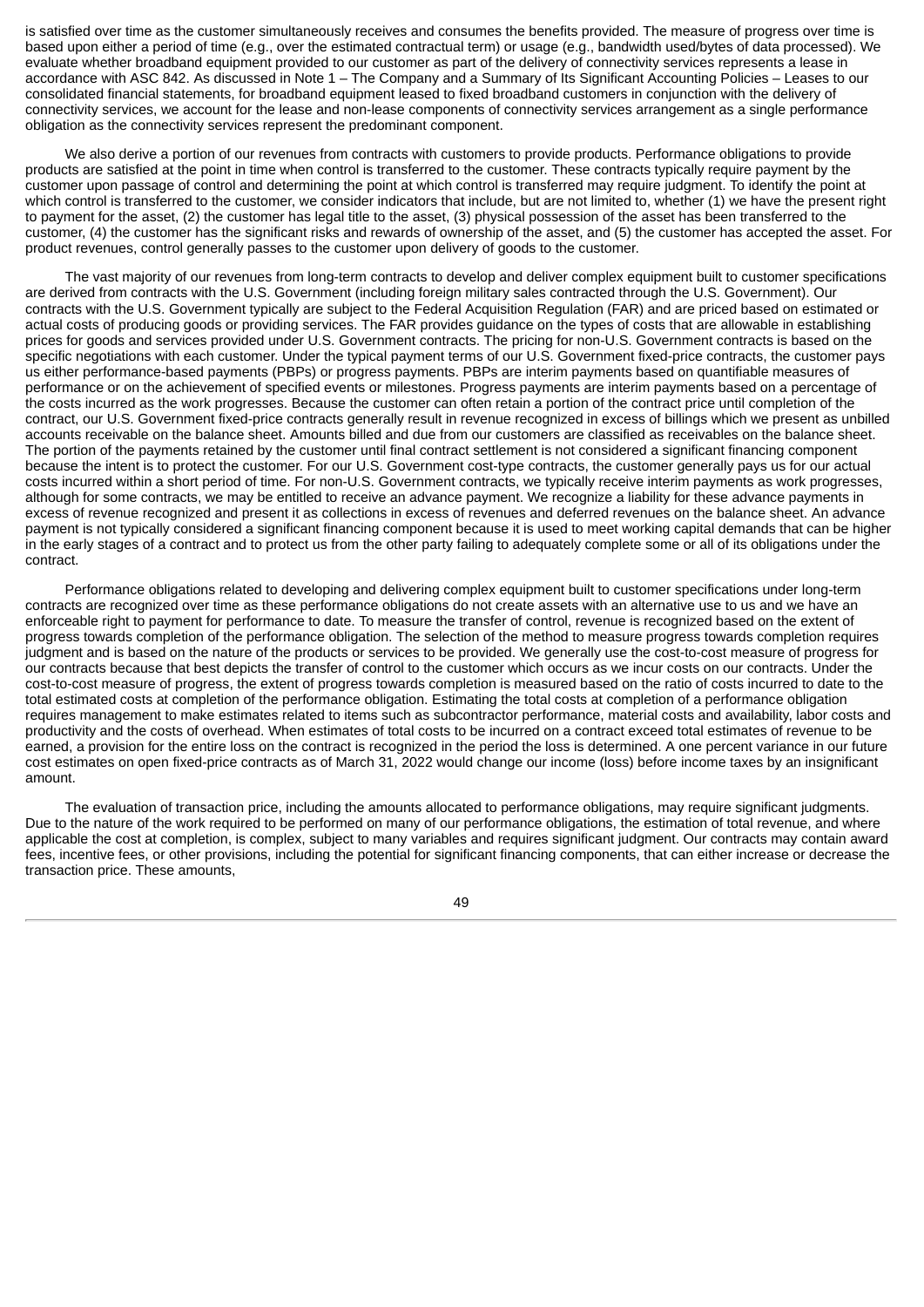which are sometimes variable, can be dictated by performance metrics, program milestones or cost targets, the timing of payments, and customer discretion. We estimate variable consideration at the amount to which we expect to be entitled. We include estimated amounts in the transaction price to the extent it is probable that a significant reversal of cumulative revenue recognized will not occur when the uncertainty associated with the variable consideration is resolved. Our estimates of variable consideration and determination of whether to include estimated amounts in the transaction price are based largely on an assessment of our anticipated performance and all information (historical, current and forecasted) that is reasonably available to us. In the event an agreement includes embedded financing components, we recognize interest expense or interest income on the embedded financing components using the effective interest method. This methodology uses an implied interest rate which reflects the incremental borrowing rate which would be expected to be obtained in a separate financing transaction. We have elected the practical expedient not to adjust the promised amount of consideration for the effects of a significant financing component if we expect, at contract inception, that the period between when we transfer a promised good or service to a customer and when the customer pays for that good or service will be one year or less.

If a contract is separated into more than one performance obligation, the total transaction price is allocated to each performance obligation in an amount based on the estimated relative standalone selling prices of the promised goods or services underlying each performance obligation. Estimating standalone selling prices may require judgment. When available, we utilize the observable price of a good or service when we sell that good or service separately in similar circumstances and to similar customers. If a standalone selling price is not directly observable, we estimate the standalone selling price by considering all information (including market conditions, specific factors, and information about the customer or class of customer) that is reasonably available.

#### *Deferred costs to obtain or fulfill contract*

Under ASC 340-40, Other Assets and Deferred Costs – Contracts with Customers, we recognize an asset from the incremental costs of obtaining a contract with a customer if we expect to recover those costs. The incremental costs of obtaining a contract are those costs that we incur to obtain a contract with a customer that we would not have incurred if the contract had not been obtained. ASC 340-40 also requires the recognition of an asset from the costs incurred to fulfill a contract when (1) the costs relate directly to a contract or to an anticipated contract that we can specifically identify, (2) the costs generate or enhance our resources that will be used in satisfying (or in continuing to satisfy) performance obligations in the future, and (3) the costs are expected to be recovered. We recognize an asset related to commission costs incurred primarily in our satellite services segment and recognize an asset related to costs incurred to fulfill contracts. Costs to acquire customer contracts are amortized over the estimated customer contract life. Costs to fulfill customer contracts are amortized in proportion to the revenue to which the costs relate. For contracts with an estimated amortization period of less than one year, we expense incremental costs immediately.

#### *Warranty reserves*

We provide limited warranties on our products for periods of up to five years. We record a liability for our warranty obligations when we ship the products or they are included in long-term construction contracts based upon an estimate of expected warranty costs. Amounts expected to be incurred within 12 months are classified as accrued liabilities and amounts expected to be incurred beyond 12 months are classified as other liabilities in the consolidated financial statements. For mature products, we estimate the warranty costs based on historical experience with the particular product. For newer products that do not have a history of warranty costs, we base our estimates on our experience with the technology involved and the types of failures that may occur. It is possible that our underlying assumptions will not reflect the actual experience, and, in that case, we will make future adjustments to the recorded warranty obligation.

#### *Property, equipment and satellites*

Property, equipment and satellites, net includes our owned and leased satellites and the associated earth stations and networking equipment, as well as the customer premise equipment units which are leased to subscribers under a retail leasing program as part of our satellite services segment.

Satellites and other property and equipment are recorded at cost or in the case of certain satellites and other property acquired, the fair value at the date of acquisition, net of accumulated depreciation. Capitalized satellite costs consist primarily of the costs of satellite construction and launch, including launch insurance and insurance during the period of in-orbit testing, the net present value of performance incentive payments expected to be payable to the satellite manufacturers (dependent on the continued satisfactory performance of the satellites), costs directly associated with the monitoring and support of satellite construction, and interest costs incurred during the period of satellite construction. We also construct earth stations, network operations systems and other assets to support our satellites, and those construction costs, including interest, are capitalized as incurred. At the time satellites are placed in service, we estimate the useful life of our satellites for depreciation purposes based upon an analysis of each satellite's performance against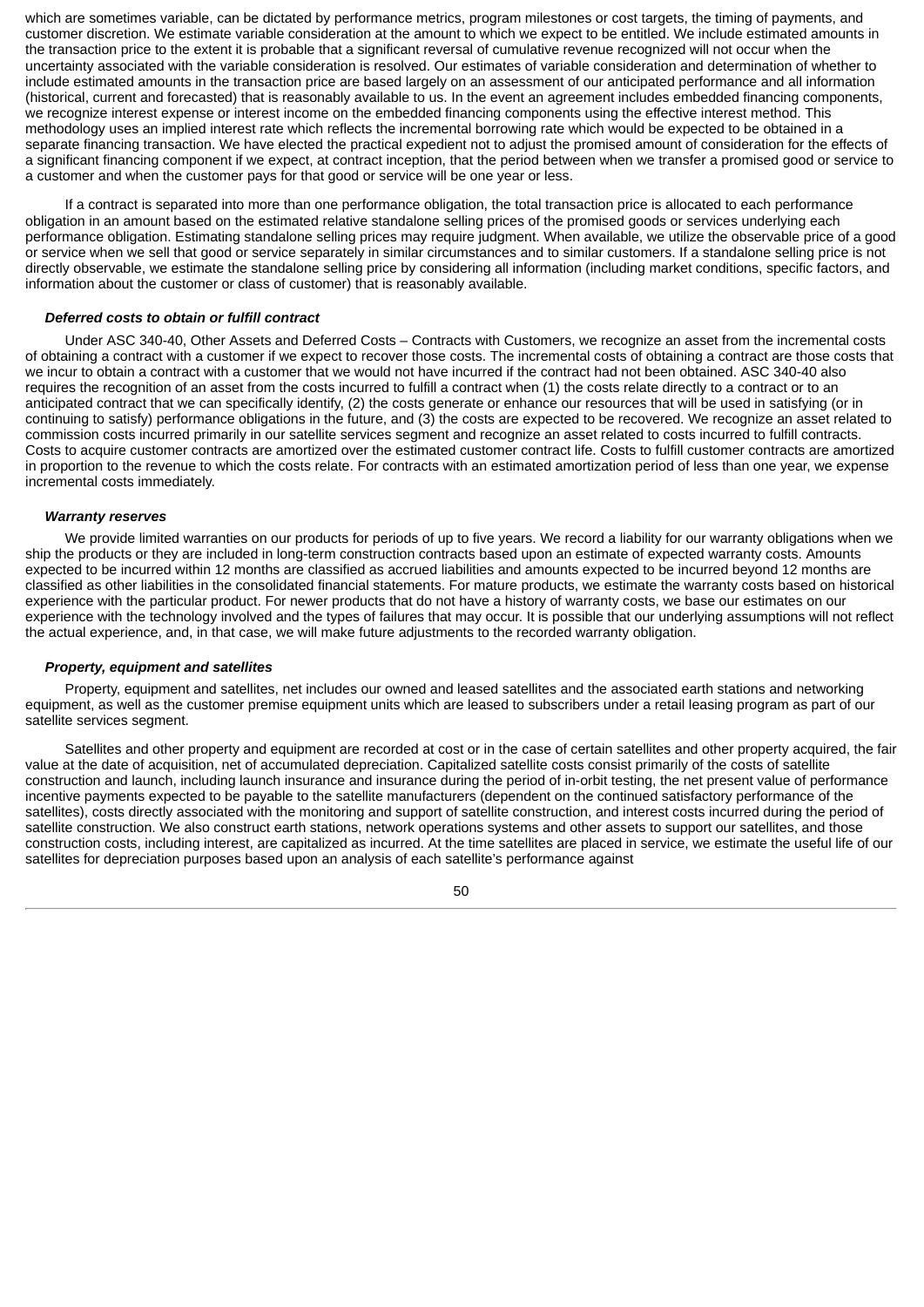the original manufacturer's orbital design life, estimated fuel levels and related consumption rates, as well as historical satellite operating trends. We periodically review the remaining estimated useful life of our satellites to determine if revisions to the estimated useful lives are necessary.

#### *Leases*

For contracts entered into on or after April 1, 2019, we assess at contract inception whether the contract is, or contains, a lease. Generally, we determine that a lease exists when (1) the contract involves the use of a distinct identified asset, (2) we obtain the right to substantially all economic benefits from use of the asset, and (3) we have the right to direct the use of the asset. A lease is classified as a finance lease when one or more of the following criteria are met: (1) the lease transfers ownership of the asset by the end of the lease term, (2) the lease contains an option to purchase the asset that is reasonably certain to be exercised, (3) the lease term is for a major part of the remaining useful life of the asset, (4) the present value of the lease payments equals or exceeds substantially all of the fair value of the asset or (5) the asset is of such a specialized nature that it is expected to have no alternative use to the lessor at the end of the lease term. A lease is classified as an operating lease if it does not meet any of these criteria.

At the lease commencement date, we recognize a right-of-use asset and a lease liability for all leases, except short-term leases with an original term of 12 months or less. The right-of-use asset represents the right to use the leased asset for the lease term. The lease liability represents the present value of the lease payments under the lease. The right-of-use asset is initially measured at cost, which primarily comprises the initial amount of the lease liability, less any lease incentives received. All right-of-use assets are periodically reviewed for impairment in accordance with standards that apply to long-lived assets. The lease liability is initially measured at the present value of the lease payments, discounted using an estimate of our incremental borrowing rate for a collateralized loan with the same term as the underlying leases.

Lease payments included in the measurement of lease liabilities consist of (1) fixed lease payments for the noncancelable lease term, (2) fixed lease payments for optional renewal periods where it is reasonably certain the renewal option will be exercised, and (3) variable lease payments that depend on an underlying index or rate, based on the index or rate in effect at lease commencement. Certain of our real estate lease agreements require variable lease payments that do not depend on an underlying index or rate established at lease commencement. Such payments and changes in payments based on a rate or index are recognized in operating expenses when incurred.

Lease expense for operating leases consists of the fixed lease payments recognized on a straight-line basis over the lease term plus variable lease payments as incurred. Lease expense for finance leases consists of the depreciation of assets obtained under finance leases on a straight-line basis over the lease term and interest expense on the lease liability based on the discount rate at lease commencement. For both operating and finance leases, lease payments are allocated between a reduction of the lease liability and interest expense.

For broadband equipment leased to fixed broadband customers in conjunction with the delivery of connectivity services, we have made an accounting policy election not to separate the broadband equipment from the related connectivity services. The connectivity services are the predominant component of these arrangements. The connectivity services are accounted for in accordance ASC 606. We are also a lessor for certain insignificant communications equipment. These leases meet the criteria for operating lease classification. Lease income associated with these leases is not material.

#### *Business combinations*

The purchase price for business combinations is allocated to the estimated fair values of acquired tangible and intangible assets, including goodwill, and assumed liabilities, where applicable. Additionally, we recognize technology, contracts and customer relationships, satellite co-location rights, trade names and other as identifiable intangible assets, which are recorded at fair value as of the transaction date. Goodwill is recorded when consideration transferred exceeds the fair value of identifiable assets and liabilities. Measurement-period adjustments to assets acquired and liabilities assumed with a corresponding offset to goodwill are recorded in the period they occur, which may include up to one year from the acquisition date. Contingent consideration is recorded at fair value at the acquisition date.

#### Impairment of long-lived and other long-term assets (property, equipment and satellites, and other assets, including goodwill)

In accordance with the authoritative guidance for impairment or disposal of long-lived assets (ASC 360), we assess potential impairments to our long-lived assets, including property, equipment and satellites and other assets, when there is evidence that events or changes in circumstances indicate that the carrying value may not be recoverable. We recognize an impairment loss when the undiscounted cash flows expected to be generated by an asset (or group of assets) are less than the asset's carrying value. Any required impairment loss would be measured as the amount by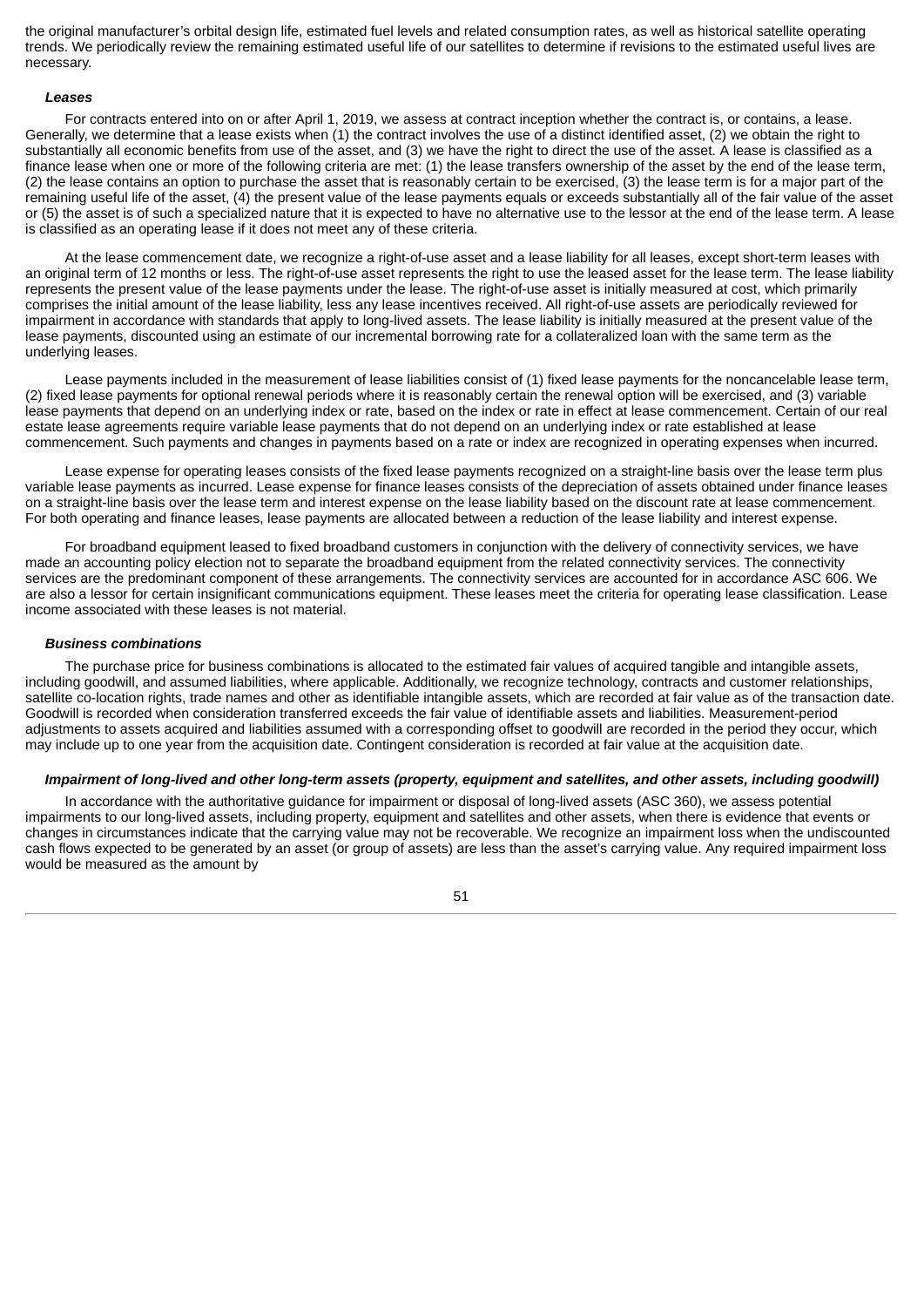which the asset's carrying value exceeds its fair value, and would be recorded as a reduction in the carrying value of the related asset and charged to results of operations. No material impairments were recorded by us for fiscal years 2022, 2021 and 2020.

We account for our goodwill under the authoritative guidance for goodwill and other intangible assets (ASC 350) and the provisions of ASU 2017-04, Simplifying the Test for Goodwill Impairment, which we early adopted in fiscal year 2020. Current authoritative guidance allows us to first assess qualitative factors to determine whether it is necessary to perform the quantitative goodwill impairment test. If, after completing the qualitative assessment, we determine that it is more likely than not that the estimated fair value is greater than the carrying value, we conclude that no impairment exists. Alternatively, if we determine in the qualitative assessment that it is more likely than not that the fair value is less than its carrying value, then we perform a quantitative goodwill impairment test to identify both the existence of an impairment and the amount of impairment loss, by comparing the fair value of the reporting unit with its carrying amount, including goodwill. If the estimated fair value of the reporting unit is less than the carrying value, then a goodwill impairment charge will be recognized in the amount by which the carrying amount exceeds the fair value, limited to the total amount of goodwill allocated to that reporting unit. We test goodwill for impairment during the fourth quarter every fiscal year and when an event occurs or circumstances change such that it is reasonably possible that an impairment may exist.

In accordance with ASC 350, we assess qualitative factors to determine whether goodwill is impaired. The qualitative analysis includes assessing the impact of changes in certain factors including: (1) changes in forecasted operating results and comparing actual results to projections, (2) changes in the industry or our competitive environment since the acquisition date, (3) changes in the overall economy, our market share and market interest rates since the acquisition date, (4) trends in the stock price and related market capitalization and enterprise values, (5) trends in peer companies' total enterprise value metrics, and (6) additional factors such as management turnover, changes in regulation and changes in litigation matters.

Based on our qualitative assessment performed during the fourth quarter of fiscal year 2022, we concluded that it was more likely than not that the estimated fair value of our reporting units exceeded their carrying value as of March 31, 2022, and therefore, determined it was not necessary to perform a quantitative goodwill impairment test.

#### *Income taxes and valuation allowance on deferred tax assets*

Management evaluates the realizability of our deferred tax assets and assesses the need for a valuation allowance on a quarterly basis to determine if the weight of available evidence suggests that an additional valuation allowance is needed. In accordance with the authoritative guidance for income taxes (ASC 740), net deferred tax assets are reduced by a valuation allowance if, based on all the available evidence, it is more likely than not that some or all of the deferred tax assets will not be realized. In the event that our estimate of taxable income is less than that required to utilize the full amount of any deferred tax asset, a valuation allowance is established, which would cause a decrease to income in the period such determination is made. Our valuation allowance against deferred tax assets increased from \$47.1 million at March 31, 2021 to \$78.1 million at March 31, 2022. The valuation allowance relates to state and foreign net operating loss carryforwards, state R&D tax credit carryforwards and foreign tax credit carryforwards.

Our analysis of the need for a valuation allowance on deferred tax assets considered historical as well as forecasted future operating results. In addition, our evaluation considered other factors, including our contractual backlog, our history of positive earnings, current earnings trends assuming our satellite services segment continues to grow, taxable income adjusted for certain items, and forecasted income by jurisdiction. We also considered the period over which these net deferred tax assets can be realized and our history of not having federal tax loss carryforwards expire unused.

Accruals for uncertain tax positions are provided for in accordance with the authoritative guidance for accounting for uncertainty in income taxes (ASC 740). Under the authoritative guidance, we may recognize the tax benefit from an uncertain tax position only if it is more likely than not that the tax position will be sustained on examination by the taxing authorities, based on the technical merits of the position. The tax benefits recognized in the financial statements from such a position should be measured based on the largest benefit that has a greater than 50% likelihood of being realized upon ultimate settlement. The authoritative guidance addresses the derecognition of income tax assets and liabilities, classification of deferred income tax assets and liabilities, accounting for interest and penalties associated with tax positions, and income tax disclosures.

We are subject to income taxes in the United States and numerous foreign jurisdictions. In the ordinary course of business, there are calculations and transactions where the ultimate tax determination is uncertain. In addition, changes in tax laws and regulations as well as adverse judicial rulings could adversely affect the income tax provision. We believe we have adequately provided for income tax issues not yet resolved with federal, state and foreign tax authorities. However, if these provided amounts prove to be more than what is necessary, the reversal of the reserves would result in tax benefits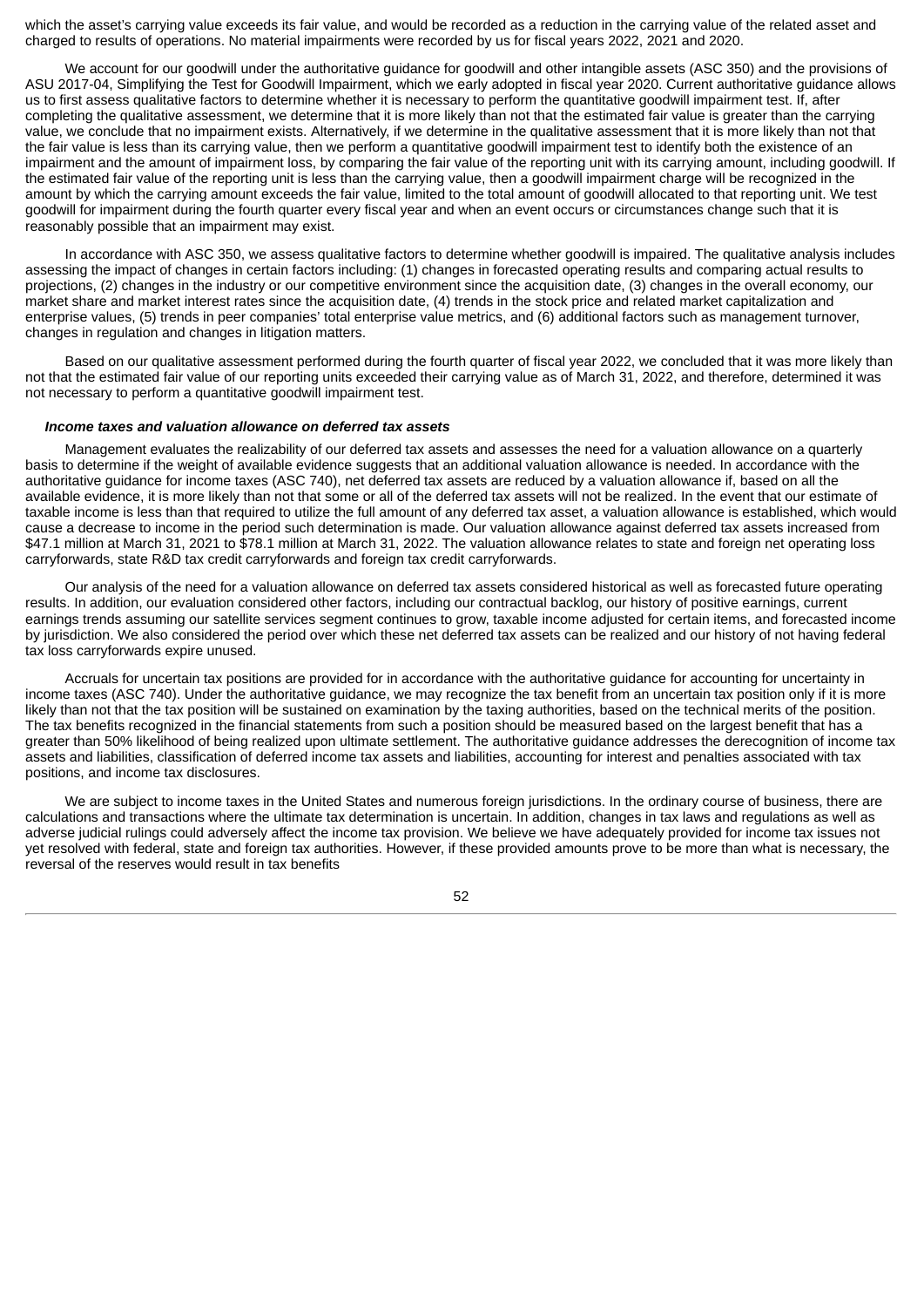being recognized in the period in which we determine that provision for the liabilities is no longer necessary. If an ultimate tax assessment exceeds our estimate of tax liabilities, an additional charge to expense would result.

# **Results of Operations**

The following table presents, as a percentage of total revenues, income statement data for the periods indicated:

|                                                |                   | <b>Fiscal Years Ended</b> |                   |  |  |  |  |  |  |
|------------------------------------------------|-------------------|---------------------------|-------------------|--|--|--|--|--|--|
|                                                | March 31,<br>2022 | March 31,<br>2021         | March 31,<br>2020 |  |  |  |  |  |  |
| Revenues:                                      | 100.0%            | 100.0%                    | 100.0%            |  |  |  |  |  |  |
| Product revenues                               | 43                | 46                        | 51                |  |  |  |  |  |  |
| Service revenues                               | 57                | 54                        | 49                |  |  |  |  |  |  |
| Operating expenses:                            |                   |                           |                   |  |  |  |  |  |  |
| Cost of product revenues                       | 33                | 34                        | 37                |  |  |  |  |  |  |
| Cost of service revenues                       | 37                | 35                        | 33                |  |  |  |  |  |  |
| Selling, general and administrative            | 24                | 23                        | 23                |  |  |  |  |  |  |
| Independent research and development           | 5                 | 5                         | 6                 |  |  |  |  |  |  |
| Amortization of acquired intangible assets     |                   |                           |                   |  |  |  |  |  |  |
| Income from operations                         |                   | 3                         | 2                 |  |  |  |  |  |  |
| Interest expense, net                          | (1)               | (1)                       | (2)               |  |  |  |  |  |  |
| (Loss) income before income taxes              | (1)               |                           |                   |  |  |  |  |  |  |
| Benefit from (provision for) income taxes      |                   |                           |                   |  |  |  |  |  |  |
| Net (loss) income                              |                   |                           |                   |  |  |  |  |  |  |
| Net (loss) income attributable to Viasat, Inc. | (1                |                           |                   |  |  |  |  |  |  |

# **Fiscal Year 2022 Compared to Fiscal Year 2021**

#### *Revenues*

|                                   | <b>Fiscal Years Ended</b> |   |                   | Dollar |                               | Percentage                    |  |
|-----------------------------------|---------------------------|---|-------------------|--------|-------------------------------|-------------------------------|--|
| (In millions, except percentages) | March 31.<br>2022         |   | March 31.<br>2021 |        | <b>Increase</b><br>(Decrease) | <b>Increase</b><br>(Decrease) |  |
| <b>Product revenues</b>           | 1.210.4                   |   | 1.044.5           |        | 166.0                         | 16%                           |  |
| Service revenues                  | 1.577.2                   |   | 1.211.            |        | 365.6                         | 30%                           |  |
| Total revenues                    | 2.787.6                   | ሖ | 2.256.1           |        | 531.5                         | 24%                           |  |

Our total revenues increased by \$531.5 million as a result of a \$365.6 million increase in service revenues and a \$166.0 million increase in product revenues. The service revenue increase was due to increases of \$319.9 million in our satellite services segment, \$29.1 million in our government systems segment and \$16.6 million in our commercial networks segment. The product revenue increase was driven primarily by an increase of \$174.6 million in our commercial networks segment, partially offset by an \$8.6 million decrease in our government systems segment.

# *Cost of revenues*

|                                   | <b>Fiscal Years Ended</b> |         |                   |         |                               | <b>Dollar</b> | Percentage                    |  |
|-----------------------------------|---------------------------|---------|-------------------|---------|-------------------------------|---------------|-------------------------------|--|
| (In millions, except percentages) | March 31.<br>2022         |         | March 31.<br>2021 |         | <b>Increase</b><br>(Decrease) |               | <b>Increase</b><br>(Decrease) |  |
| Cost of product revenues          |                           | 914.3   |                   | 774.9   |                               | 139.4         | 18%                           |  |
| Cost of service revenues          |                           | 1.025.8 |                   | 789.4   |                               | 236.4         | $30\%$                        |  |
| Total cost of revenues            |                           | 1.940.1 | \$                | 1.564.3 |                               | 375.8         | 24%                           |  |

Cost of revenues increased by \$375.8 million due to an increase of \$236.4 million in cost of service revenues and \$139.4 million in cost of product revenues. The cost of service revenue increase was primarily due to increased service revenues, mainly from our satellite services segment, causing a \$238.2 million increase in cost of service revenues on a constant margin basis. The cost of product revenue increase was mainly due to increased product revenues, causing a \$123.1 million increase in cost of product revenues on a constant margin basis, mainly from our commercial networks segment. The remainder of the increase in cost of product revenues was due to lower margins, primarily driven by cybersecurity and information assurance products in our government systems segment.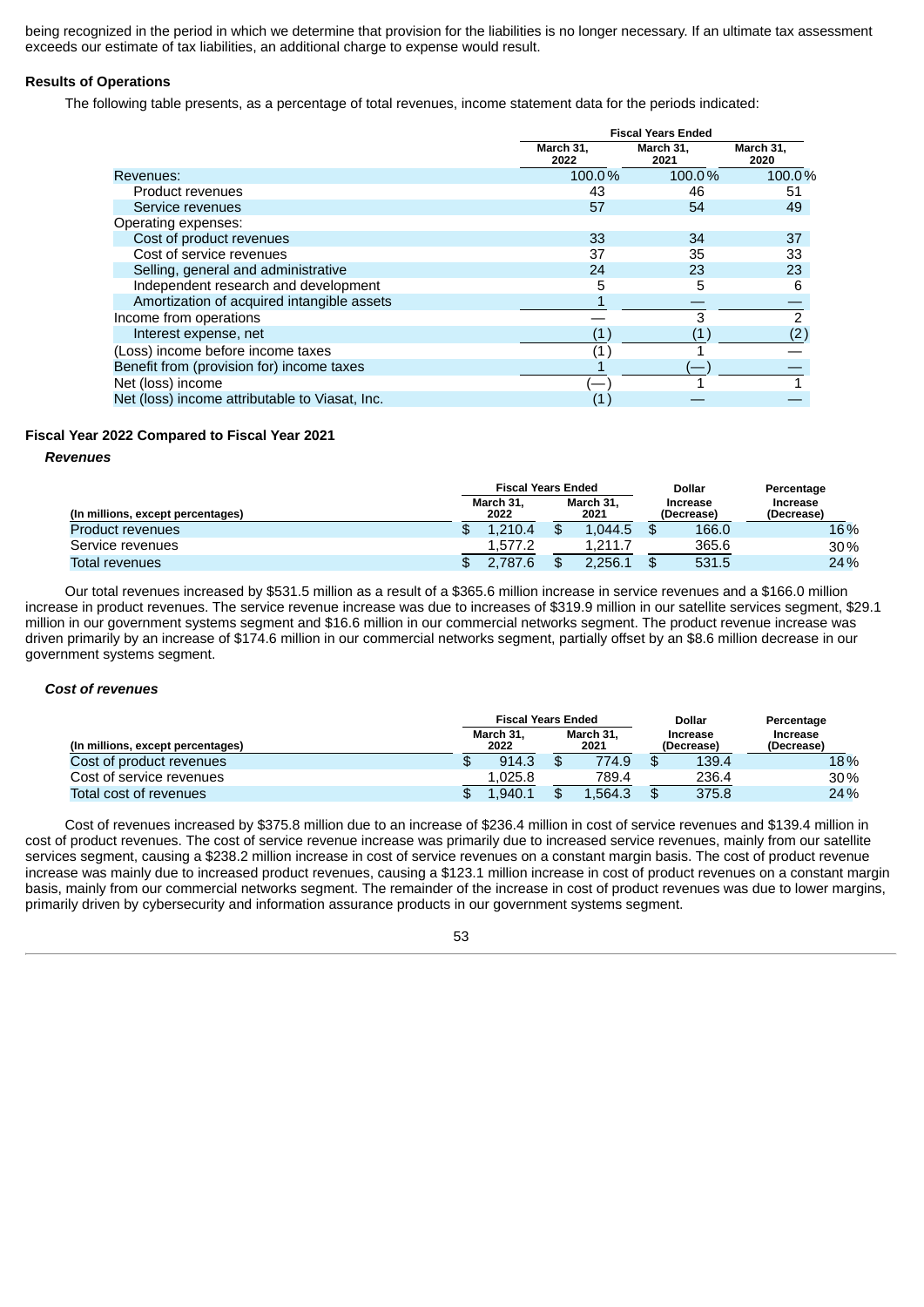## *Selling, general and administrative expenses*

|                                     | <b>Fiscal Years Ended</b> |                  |  |      |                               | <b>Dollar</b> | Percentage                    |  |
|-------------------------------------|---------------------------|------------------|--|------|-------------------------------|---------------|-------------------------------|--|
| (In millions, except percentages)   |                           | March 31<br>2022 |  |      | <b>Increase</b><br>(Decrease) |               | <b>Increase</b><br>(Decrease) |  |
| Selling, general and administrative |                           | 657.3            |  | にゅつつ |                               | 144.9         | 28%                           |  |

The \$144.9 million increase in selling, general and administrative (SG&A) expenses reflected an increase in support costs of \$97.7 million, driven primarily by support costs related to RigNet, as well as acquisition-related expenses of approximately \$34.0 million primarily related to the Inmarsat Transaction. The increase in SG&A expenses was also driven by \$43.7 million of higher selling costs, reflected primarily in our satellite services segment, but was also reflected across our two other segments. SG&A expenses consisted primarily of personnel costs and expenses for business development, marketing and sales, bid and proposal, facilities, finance, contract administration and general management.

#### *Independent research and development*

|                                      | <b>Fiscal Years Ended</b> |       |                 |       |                 | Dollar       | Percentage |  |
|--------------------------------------|---------------------------|-------|-----------------|-------|-----------------|--------------|------------|--|
|                                      | March 31<br>March 31.     |       | <b>Increase</b> |       | <b>Increase</b> |              |            |  |
| (In millions, except percentages)    | 2022                      |       | 2021            |       | (Decrease)      |              | (Decrease) |  |
| Independent research and development |                           | 153.2 |                 | 115.8 |                 | דכ<br>-. ، د | 32%        |  |

The \$37.4 million increase in IR&D expenses was mainly the result of an increase of \$24.3 million in IR&D efforts in our commercial networks segment (primarily related to next-generation satellite payload technologies and mobile broadband satellite communication systems) and a \$14.1 million increase in our government systems segment (primarily related to the development of next-generation dual band mobility solutions and the advancement of integrated government satellite communications platforms).

#### *Amortization of acquired intangible assets*

We amortize our acquired intangible assets from prior acquisitions over their estimated useful lives, which range from two to 20 years. The \$23.2 million increase in amortization of acquired intangible assets in fiscal year 2022 compared to fiscal year 2021 was primarily related to the amortization of new intangibles acquired as a result of the acquisition of RigNet and of the remaining 51% interest in EBI in April 2021. Expected amortization expense for acquired intangible assets for each of the following periods is as follows:

**Amortization**

|                               |    | ,,,,,,,,,,,,,,,,, |
|-------------------------------|----|-------------------|
|                               |    | (In thousands)    |
| Expected for fiscal year 2023 | \$ | 31.383            |
| Expected for fiscal year 2024 |    | 30,002            |
| Expected for fiscal year 2025 |    | 27,880            |
| Expected for fiscal year 2026 |    | 26.366            |
| Expected for fiscal year 2027 |    | 25,805            |
| Thereafter                    |    | 94.607            |
|                               | £. | 236,043           |

#### *Interest income*

Interest income for fiscal year 2022 was relatively flat compared to fiscal year 2021.

#### *Interest expense*

The \$3.3 million decrease in interest expense in fiscal year 2022 compared to fiscal year 2021 was primarily due to an increase in the amount of interest capitalized compared to the prior year period. This decrease in interest expense was partially offset by the addition of interest expense related to the 2028 Notes, which were issued in the first quarter of fiscal year 2021, and interest expense related to the Term Loan Facility which was entered into on March 4, 2022.

#### *Income taxes*

The income tax benefit in fiscal year 2022 primarily reflected the benefit of federal and state R&D tax credits, the reversal of a deferred tax liability recorded for EBI's outside basis difference upon assertion made during the first quarter of fiscal year 2022 to indefinitely reinvest future earnings offset by tax expense for non-deductible compensation and the tax expense for tax deficiencies upon settlement of stockbased compensation during the period. The income tax provision in fiscal year 2021 primarily reflected the tax expense from our income before income taxes, the tax expense for

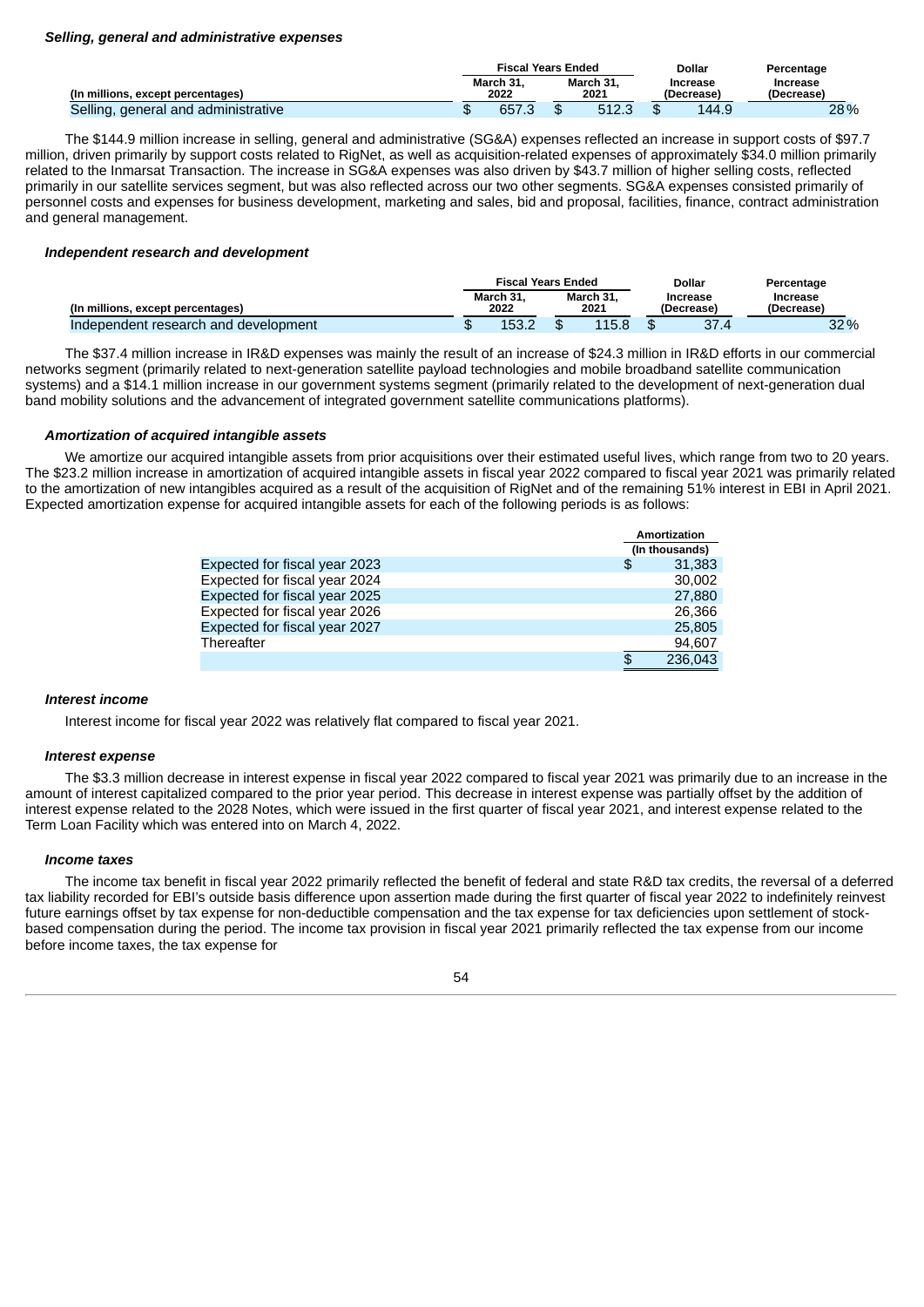tax deficiencies upon settlement of stock-based compensation during the period, and non-deductible compensation, partially offset by benefit from federal and state R&D tax credits.

# **Segment Results for Fiscal Year 2022 Compared to Fiscal Year 2021**

## *Satellite services segment*

*Revenues*

|                                   | <b>Fiscal Years Ended</b> |         |                   |       |                               |       | Percentage                    |  |
|-----------------------------------|---------------------------|---------|-------------------|-------|-------------------------------|-------|-------------------------------|--|
| (In millions, except percentages) | March 31.<br>2022         |         | March 31.<br>2021 |       | <b>Increase</b><br>(Decrease) |       | <b>Increase</b><br>(Decrease) |  |
| Segment product revenues          |                           | $-$     |                   | —     |                               |       | $-\%$                         |  |
| Segment service revenues          |                           | 1.188.8 |                   | 868.9 |                               | 319.9 | 37%                           |  |
| Total segment revenues            |                           | .188.8  | \$                | 868.9 |                               | 319.9 | 37%                           |  |

Our satellite services segment revenues increased by \$319.9 million due to an increase in service revenues. The increase in service revenues was primarily attributable to the acquisition of RigNet in the first quarter of fiscal year 2022, as well as increases in our in-flight services and fixed broadband businesses. The acquisition of RigNet contributed approximately \$154.5 million of service revenues in fiscal year 2022. The increase in in-flight service revenue of \$106.0 million was driven primarily by an increase in the number of commercial aircraft receiving our in-flight services through our IFC systems, as the number of aircraft in service increased, passenger air traffic continued to increase and aircraft that were previously inactive as a result of the COVID-19 pandemic continued to return to service. The increase in fixed broadband service revenues was primarily attributable to the acquisition of the remaining 51% interest in EBI, which also closed during the first quarter of fiscal year 2022, with EBI contributing approximately \$38.5 million of service revenues in fiscal year 2022.

## *Segment operating profit*

|                                   | <b>Fiscal Years Ended</b> |  |                   |  |                               | Percentage                    |  |
|-----------------------------------|---------------------------|--|-------------------|--|-------------------------------|-------------------------------|--|
| (In millions, except percentages) | March 31.<br>2022         |  | March 31.<br>2021 |  | <b>Increase</b><br>(Decrease) | <b>Increase</b><br>(Decrease) |  |
| Segment operating profit          | 42.9                      |  | 35.9              |  |                               | 20%                           |  |
| Percentage of segment revenues    | 4%                        |  | 4%                |  |                               |                               |  |

The \$7.0 million increase in our satellite services segment operating profit was driven primarily by higher earnings contributions of \$100.3 million, primarily due to an increase in revenues and improved margins from our in-flight services as the business continued to scale. The increase in our satellite services segment operating profit was partially offset by higher SG&A costs of \$94.3 million (mainly attributable to RigNet, which was acquired during the first quarter of fiscal year 2022, as well as acquisition-related expenses related to the Inmarsat Transaction).

#### *Commercial networks segment*

#### *Revenues*

|                                   | <b>Fiscal Years Ended</b> |       |                   |       |                               |       | Percentage                    |
|-----------------------------------|---------------------------|-------|-------------------|-------|-------------------------------|-------|-------------------------------|
| (In millions, except percentages) | March 31,<br>2022         |       | March 31.<br>2021 |       | <b>Increase</b><br>(Decrease) |       | <b>Increase</b><br>(Decrease) |
| Segment product revenues          |                           | 443.4 |                   | 268.8 |                               | 174.6 | 65%                           |
| Segment service revenues          |                           | 68.7  |                   | 52.0  |                               | 16.6  | 32%                           |
| Total segment revenues            |                           | 512.1 | \$                | 320.9 |                               | 191.2 | 60%                           |

Our commercial networks segment revenues increased by \$191.2 million, due to a \$174.6 million increase in product revenues and a \$16.6 million increase in service revenues. The increase in product revenues was primarily due to increases of \$112.1 million in mobile broadband satellite communication systems products due to increased IFC terminal deliveries as passenger air traffic continued to increase compared to the severe decline in passenger traffic in the prior year period as a result of the COVID-19 pandemic. There was also an increase of \$52.5 million in antenna systems products and \$25.7 million in RigNet products, partially offset by a \$14.8 million decrease in fixed satellite networks products. The increase in service revenues was primarily driven by an increase in mobile broadband satellite communication services.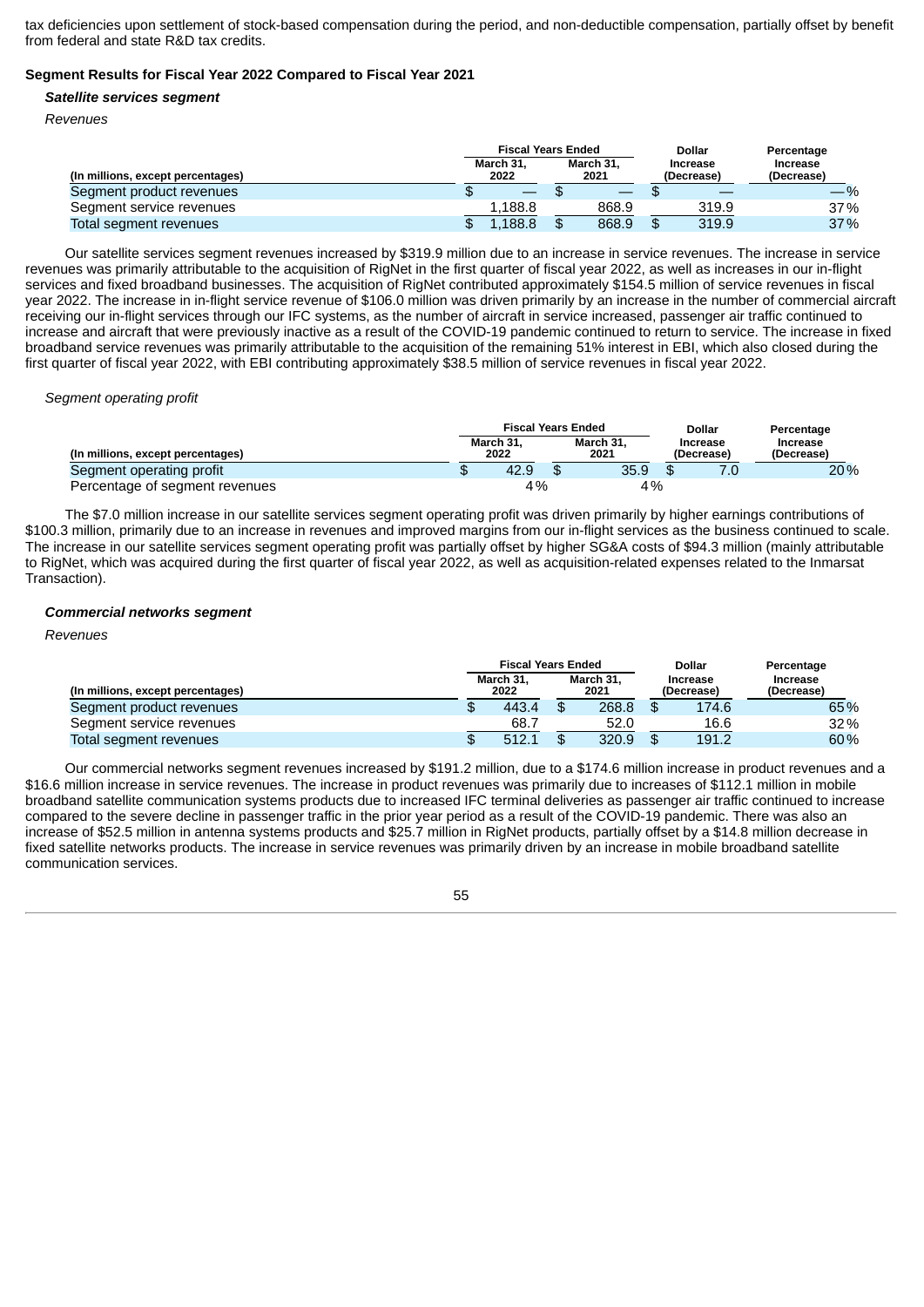|                                   |    | <b>Fiscal Years Ended</b> |           | Dollar          | Percentage      |    |
|-----------------------------------|----|---------------------------|-----------|-----------------|-----------------|----|
|                                   |    | March 31.                 | March 31. | (Increase)      | (Increase)      |    |
| (In millions, except percentages) |    | 2022                      | 2021      | <b>Decrease</b> | <b>Decrease</b> |    |
| Segment operating loss            | ۰D | (180.3)                   | 180.7     | 0.5             |                 | 0% |
| Percentage of segment revenues    |    | (35)%                     | $(56)$ %  |                 |                 |    |

Our commercial networks segment operating loss decreased by an insignificant amount year-over-year. The decrease in operating loss was driven primarily by higher earnings contributions of \$38.0 million, driven by increased revenues and improved margins from our mobile broadband satellite communication systems products. The decrease in commercial networks segment operating loss was offset by a \$24.3 million increase in IR&D expenses (primarily related to next-generation satellite payload technologies and mobile broadband satellite communication systems) and a \$13.3 million increase in SG&A expenses (primarily related to higher support costs).

#### *Government systems segment*

#### *Revenues*

|                                   | <b>Fiscal Years Ended</b> |       |  |                          |  | <b>Dollar</b>                 | Percentage                    |
|-----------------------------------|---------------------------|-------|--|--------------------------|--|-------------------------------|-------------------------------|
| (In millions, except percentages) | March 31.<br>2022         |       |  | <b>March 31.</b><br>2021 |  | <b>Increase</b><br>(Decrease) | <b>Increase</b><br>(Decrease) |
| Segment product revenues          |                           | 767.0 |  | 775.6                    |  | (8.6)                         | (1)%                          |
| Segment service revenues          |                           | 319.7 |  | 290.7                    |  | 29.1                          | 10%                           |
| Total segment revenues            |                           | .086. |  | .066.3                   |  | 20.4                          | 2%                            |

Our government systems segment revenues increased by \$20.4 million due to an increase of \$29.1 million in service revenues, partially offset by a decrease of \$8.6 million in product revenues. The service revenue increase was primarily due to a \$18.3 million increase in government mobile broadband services, a \$14.8 million increase in government satellite communication systems services, a \$6.7 million increase in cybersecurity and information assurance services, partially offset by a \$11.0 million decrease in tactical data link services. The product revenue decrease was primarily driven by a \$24.5 million decrease in government satellite communication systems products and a \$17.8 million decrease in government mobile broadband products. The decrease in product revenues was partially offset by a \$24.3 million increase in tactical data link products, a \$6.8 million increase in cybersecurity and information assurance products and a \$2.6 million increase in tactical satcom radio products. As a result of the COVID-19 pandemic, our government systems segment continued to experience complications in product manufacturing and shipments and some administrative delays on certain contractual vehicles reflecting inherent challenges in the remote work environment. In addition, product revenues in the segment were negatively impacted in fiscal year 2022 by anticipated delays in certification of certain information security and tactical data link products, as well as certain unanticipated supply chain issues that affected certain product shipments. Despite these obstacles, new government systems segment awards remained strong through the end of fiscal year 2022.

#### *Segment operating profit*

|                                   |   | <b>Fiscal Years Ended</b> |                   |       |                               | <b>Dollar</b> | Percentage                    |  |
|-----------------------------------|---|---------------------------|-------------------|-------|-------------------------------|---------------|-------------------------------|--|
| (In millions, except percentages) |   | March 31.<br>2022         | March 31.<br>2021 |       | <b>Increase</b><br>(Decrease) |               | <b>Increase</b><br>(Decrease) |  |
| Segment operating profit          | Φ | 174.5                     |                   | 208.6 | £                             | (34.1)        | (16)%                         |  |
| Percentage of segment revenues    |   | 16%                       |                   | 20%   |                               |               |                               |  |

The \$34.1 million decrease in our government systems segment operating profit was driven by a \$37.3 million increase in SG&A costs (including \$10.5 million of acquisition-related expenses related to the Inmarsat Transaction) and a \$14.1 million increase in IR&D expenses (primarily related to the development of next-generation dual band mobility solutions and the advancement of integrated government satellite communications platforms). The decrease in operating profit was partially offset by higher earnings contributions of \$17.4 million, primarily due to an increase in revenues.

# **Fiscal Year 2021 Compared to Fiscal Year 2020**

For a discussion of our results of operations for fiscal year 2021 as compared to fiscal year 2020, see "Management's Discussion and Analysis of Financial Condition and Results of Operations" in Part II, Item 7 of our Annual Report on Form 10-K for the fiscal year ended March 31, 2021.

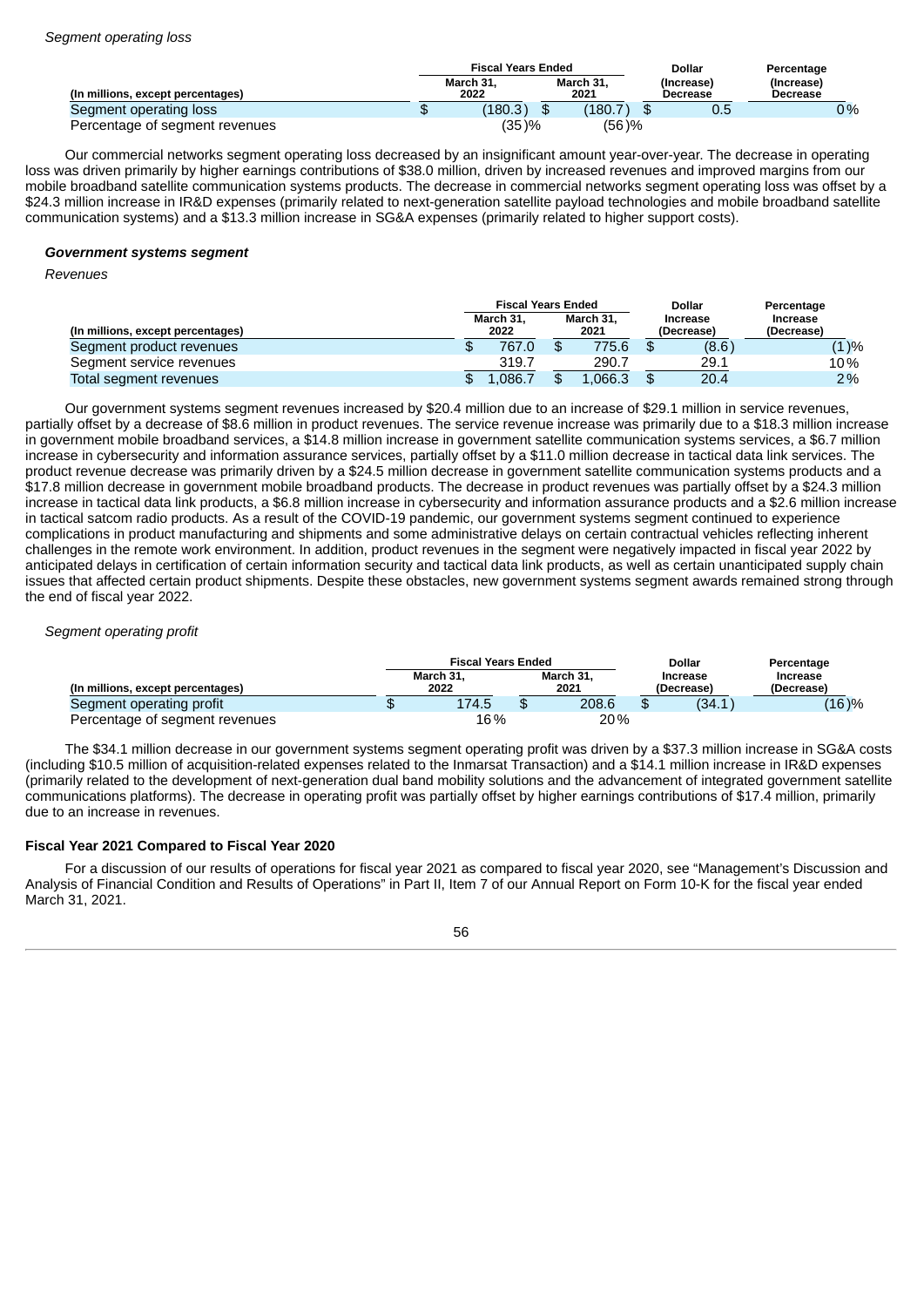#### **Backlog**

As reflected in the table below, our overall firm and funded backlog decreased during fiscal year 2022.

|                             | As of<br>March 31, 2022 |         | As of<br>March 31, 2021 |         |
|-----------------------------|-------------------------|---------|-------------------------|---------|
|                             |                         |         | (In millions)           |         |
| Firm backlog                |                         |         |                         |         |
| Satellite services segment  | \$                      | 554.5   | \$                      | 633.7   |
| Commercial networks segment |                         | 632.2   |                         | 733.2   |
| Government systems segment  |                         | 846.0   |                         | 939.4   |
| Total                       | \$                      | 2,032.7 | \$                      | 2,306.3 |
| <b>Funded backlog</b>       |                         |         |                         |         |
| Satellite services segment  | \$                      | 554.5   | \$                      | 633.7   |
| Commercial networks segment |                         | 583.1   |                         | 639.6   |
| Government systems segment  |                         | 803.4   |                         | 846.9   |
| Total                       | \$                      | 1,941.0 | \$                      | 2,120.2 |

The firm backlog does not include contract options. Of the \$2.0 billion in firm backlog, a little over half is expected to be delivered during the next 12 months, with the balance delivered thereafter. We include in our backlog only those orders for which we have accepted purchase orders, and not anticipated purchase orders and requests. In our satellite services segment, our backlog includes fixed broadband service revenues under our subscriber agreements, but does not include future recurring IFC service revenues under our agreements with commercial airlines. As of March 31, 2022, our IFC systems were installed and in service on approximately 1,910 commercial aircraft, of which, due to impacts of the COVID-19 pandemic, approximately 80 were inactive at fiscal year end. While domestic airline traffic increased during fiscal year 2022 (with increased planes in service and higher passenger volumes), global airline traffic has not yet recovered to prepandemic levels. We expect to continue to see some negative impacts on revenues and operating cash flows from our IFC businesses in fiscal year 2023 and potentially beyond, but for the effects to continue to lessen over time with increases in passenger air traffic and the return to service of additional currently inactive aircraft. We anticipate that approximately 970 additional commercial aircraft under existing customer agreements with commercial airlines will be put into service with our IFC systems. However, the timing of installation and entry into service of IFC systems on additional aircraft under existing customer agreements may be delayed as a result of the impact of the COVID-19 pandemic on the global airline industry. Accordingly, there can be no assurance that all anticipated purchase orders and requests will be placed or that anticipated IFC services will be activated.

Our total new awards exclude future revenue under recurring consumer commitment arrangements and were approximately \$2.6 billion, \$2.7 billion and \$2.3 billion for fiscal years 2022, 2021 and 2020, respectively.

Backlog is not necessarily indicative of future sales. A majority of our contracts can be terminated at the convenience of the customer. Orders are often made substantially in advance of delivery, and our contracts typically provide that orders may be terminated with limited or no penalties. In addition, purchase orders may present product specifications that would require us to complete additional product development. A failure to develop products meeting such specifications could lead to a termination of the related contract.

Firm backlog amounts are comprised of funded and unfunded components. Funded backlog represents the sum of contract amounts for which funds have been specifically obligated by customers to contracts. Unfunded backlog represents future amounts that customers may obligate over the specified contract performance periods. Our customers allocate funds for expenditures on long-term contracts on a periodic basis. Our ability to realize revenues from contracts in backlog is dependent upon adequate funding for such contracts. Although we do not control the funding of our contracts, our experience indicates that actual contract funding has ultimately been approximately equal to the aggregate amounts of the contracts.

#### **Liquidity and Capital Resources**

#### *Overview*

We have financed our operations to date primarily with cash flows from operations, bank line of credit financing, debt financing, export credit agency financing and equity financing. At March 31, 2022, we had \$310.5 million in cash and cash equivalents, \$389.1 million in working capital, and no outstanding borrowings and borrowing availability of \$637.0 million under our Revolving Credit Facility. At March 31, 2021, we had \$295.9 million in cash and cash equivalents, \$282.8 million in working capital, and no outstanding borrowings and borrowing availability of \$673.7 million under our Revolving Credit Facility. We invest our cash in excess of current operating requirements in short-term, highly liquid bank money market accounts. During the second quarter of fiscal year 2021, we issued and sold an aggregate of 4,474,559 shares of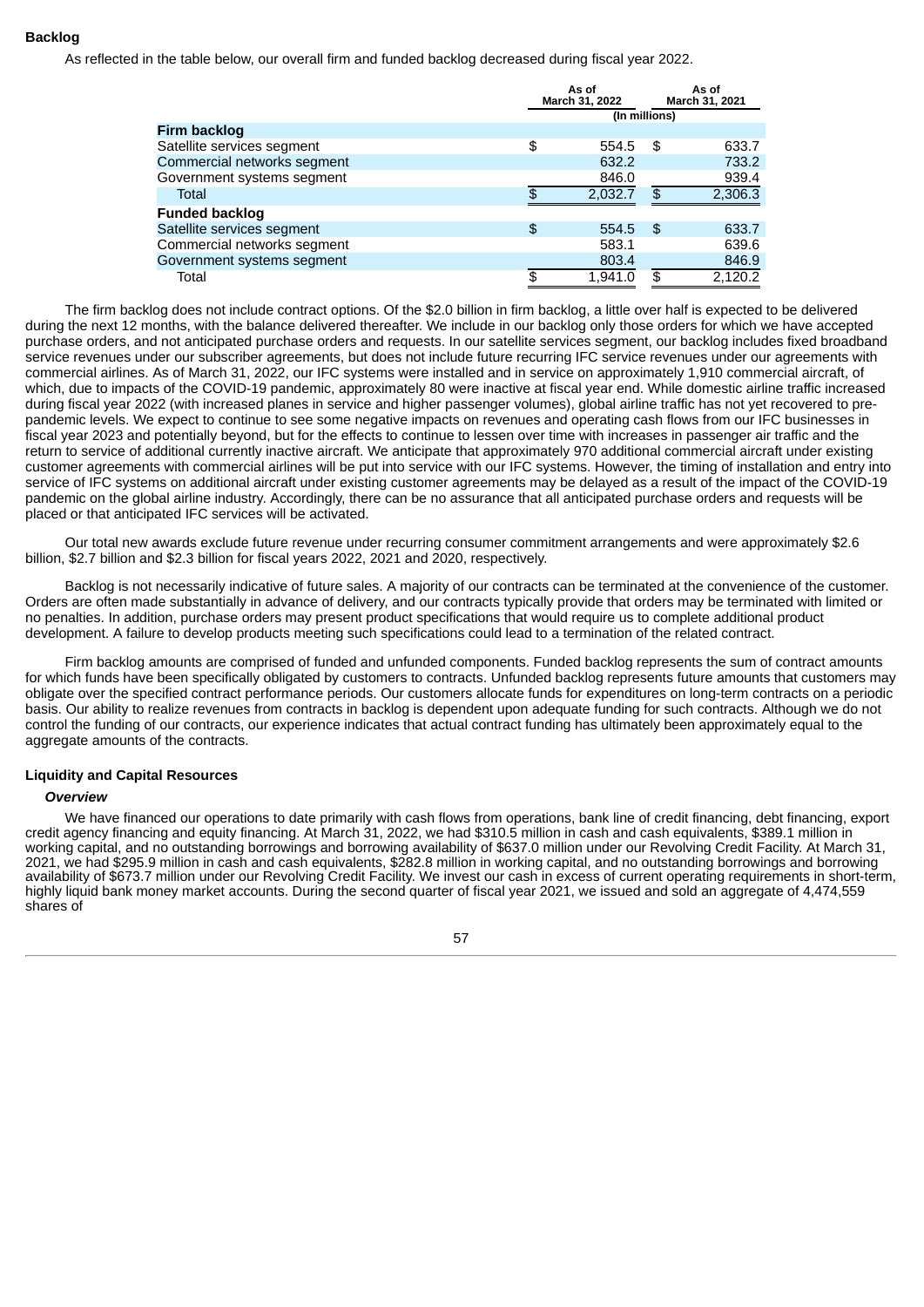our common stock at a purchase price of \$39.11 per share to certain accredited investors in a private placement transaction exempt from registration under the Securities Act of 1933, as amended, resulting in net proceeds of approximately \$174.7 million after deducting offering expenses.

We currently expect to incur \$1.3 billion of additional indebtedness under the financing commitments we obtained in connection with the Inmarsat Transaction (see the discussion above under "Inmarsat Acquisition"). However, the total amount of indebtedness incurred under these commitments may change, including in the event that available cash from other sources is higher than expected. We also plan to assume \$2.1 billion in principal amount of Inmarsat senior secured bonds and the outstanding indebtedness under Inmarsat's \$2.4 billion senior secured credit facilities. We had also obtained commitments of \$3.2 billion to backstop certain amendments required under the Revolving Credit Facility and Ex-Im Credit Facility and Inmarsat's \$2.4 billion senior secured credit facilities, which amendments had been obtained under the Revolving Credit Facility and Inmarsat's \$2.4 billion senior secured credit facilities as of the date of this report.

The general cash needs of our satellite services, commercial networks and government systems segments can vary significantly and our future capital requirements will depend upon many factors, including the timing and amount of cash required to consummate the Inmarsat Transaction (including the cash portion of the purchase price, transaction-related costs and integration-related costs, see the discussion above under "Inmarsat Acquisition"), as well as cash required for our satellite projects and any future broadband satellite projects we may engage in, expansion of our R&D and marketing efforts, and the nature and timing of orders. In particular:

- The cash needs of our satellite services segment tend to be driven by the timing and amount of capital expenditures (e.g., payments under satellite construction and launch contracts and investments in ground infrastructure roll-out), investments in joint ventures, strategic partnering arrangements and network expansion activities, as well as the quality of customer, type of contract and payment terms.
- In our commercial networks segment, cash needs tend to be driven primarily by the type and mix of contracts in backlog, the nature and quality of customers, the timing and amount of investments in IR&D activities (including with respect to nextgeneration satellite payload technologies) and the payment terms of customers (including whether advance payments are made or customer financing is required).
- In our government systems segment, the primary factors determining cash needs tend to be the type and mix of contracts in backlog (e.g., product or service, development or production) and timing of payments (including restrictions on the timing of cash payments under U.S. Government procurement regulations). Other factors affecting the cash needs of our commercial networks and government systems segments include contract duration and program performance. For example, if a program is performing well and meeting its contractual requirements, then its cash flow requirements are usually lower.

Additionally, we will continue to evaluate other possible acquisitions of, or investments in complementary businesses, products and technologies which may require the use of cash or additional financing. We believe we have adequate sources of funding for the ViaSat-3 constellation and consummation of the Inmarsat Transaction, which include, but are not limited to, our cash on hand, borrowing capacity, financing commitments obtained in connection with the Inmarsat Transaction and the cash we expect to generate from operations. Although a significant portion of transaction-related costs relating to the Inmarsat Transaction is contingent upon the closing of the Inmarsat Transaction occurring, some have been and will be incurred regardless of whether the Inmarsat Transaction is consummated.

To further enhance our liquidity position or to finance the construction and launch of any future satellites, acquisitions, strategic partnering arrangements, joint ventures or other business investment initiatives, we may obtain additional financing, which could consist of debt, convertible debt or equity financing from public and/or private credit and capital markets. From time to time, we file universal shelf registration statements with the SEC for the future sale of an unlimited amount of common stock, preferred stock, debt securities, depositary shares, warrants and rights, which securities may be offered from time to time, separately or together, directly by us, by selling security holders, or through underwriters, dealers or agents at amounts, prices, interest rates and other terms to be determined at the time of the offering. Although we can give no assurances concerning our future liquidity, we believe that our current cash balances and net cash expected to be provided by operating activities along with availability under our Revolving Credit Facility will be sufficient to meet our anticipated operating requirements for at least the next 12 months.

# *Cash flows*

Cash provided by operating activities for fiscal year 2022 was \$505.6 million compared to \$727.2 million for fiscal year 2021. This \$221.6 million decrease was primarily driven by a \$290.1 million year-over-year increase in cash used to fund net operating assets, partially offset by our operating results (net loss adjusted for depreciation, amortization and other non-cash changes) which resulted in \$68.5 million of higher cash provided by operating activities year-over-year. The increase in cash used to fund net operating assets during fiscal year 2022 when compared to fiscal year 2021 was primarily due to a decrease in cash inflows year-over-year from combined billed and unbilled accounts receivable, net, primarily attributable to increased billings for IFC terminals in our commercial networks segment and a decrease in cash inflows year-over-year from our collections in excess of revenues and deferred revenues included in accrued liabilities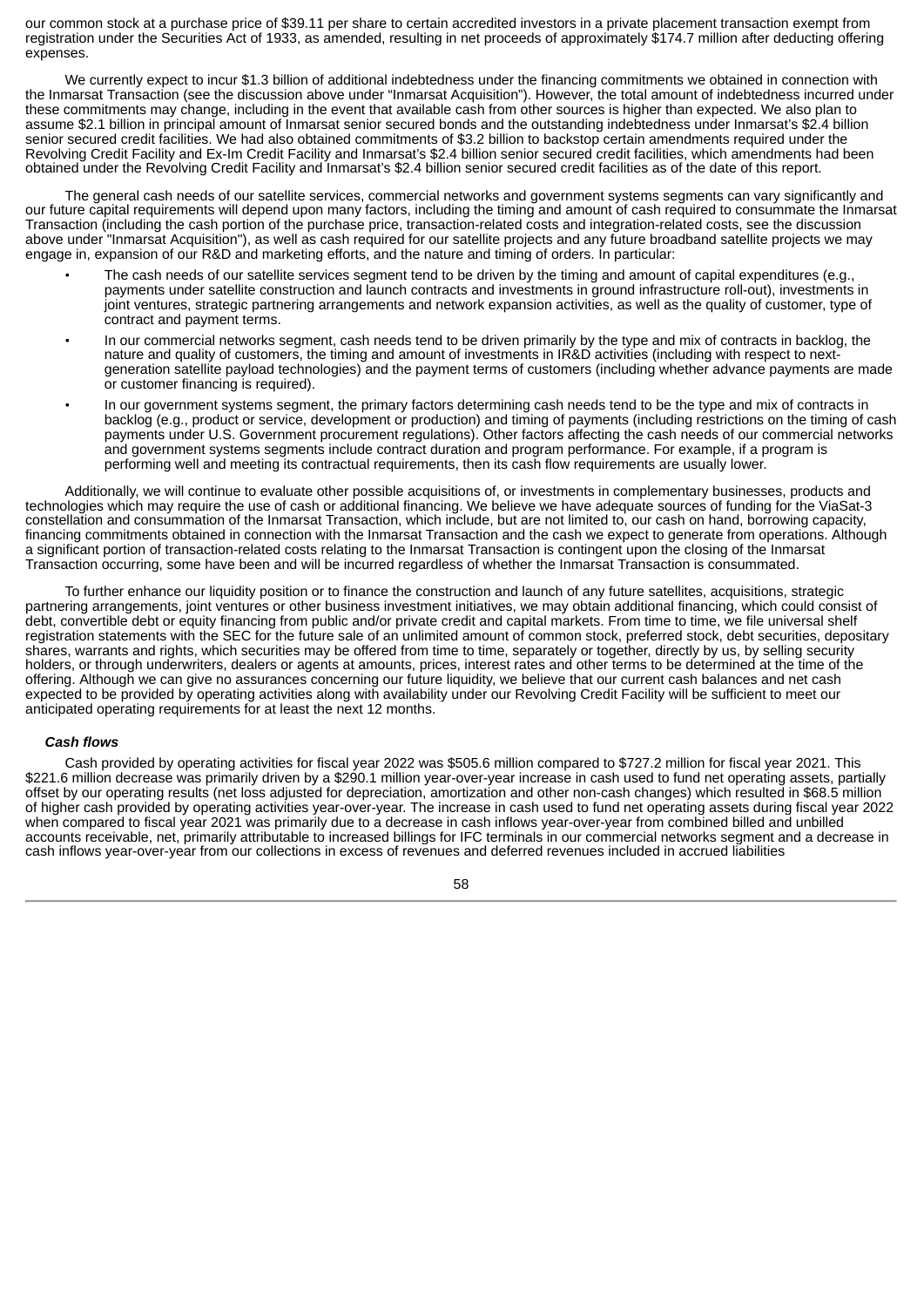primarily due to the timing of milestone billings for certain larger development projects in our commercial networks segment.

Cash used in investing activities for fiscal year 2022 was \$1,129.8 million compared to \$885.3 million for fiscal year 2021. This \$244.6 million increase in cash used in investing activities year-over year reflects \$138.7 million in cash used for the RigNet and EBI acquisitions in the first quarter of fiscal year 2022, an increase of approximately \$78.4 million primarily related to cash used for the construction of earth stations and network operation systems and an increase of approximately \$22.9 million in cash used for construction of satellites.

Cash provided by financing activities for fiscal year 2022 was \$643.6 million compared to \$149.7 million for fiscal year 2021. This \$493.9 million increase in cash provided by financing activities year-over-year primarily reflects \$686.0 million of proceeds received (net of issue discount) from borrowings under the Term Loan Facility, which was entered into in March 2022, partially offset by the repayment of outstanding borrowings under the Revolving Credit Facility in March 2022 with the net proceeds of the Term Loan Facility and \$174.7 million in net proceeds from a private placement of common stock in the second quarter of fiscal year 2021 (after deducting offering expenses). Cash provided by financing activities for both periods included cash received from employee stock purchase plan purchases and the repurchase of common stock related to net share settlement of certain employee tax liabilities in connection with the vesting of restricted stock unit awards.

#### *Capital Expenditures and IR&D Investments*

Our total capital expenditures in fiscal year 2023 are expected to be higher than fiscal year 2022, as we continue to invest in building and expanding our global network and satellite fleet, as well as costs related to the roll-out of related earth station infrastructure and increased ground network investments related to international expansion and other growth opportunities. See Note 12 — Commitments to our consolidated financial statements for information as of March 31, 2022 regarding our future minimum payments under our satellite construction contracts and other satellite-related purchase commitments (including satellite performance incentive obligations relating to the ViaSat-1 and ViaSat-2 satellites) for the next five fiscal years and thereafter.

We also incur IR&D expenses, which are not directly funded by a third party. IR&D expenses consist primarily of salaries and other personnel-related expenses, supplies, prototype materials, testing and certification related to R&D projects. Our IR&D investments are expected to continue through fiscal year 2023 and beyond and support our government and commercial air mobility businesses. Additionally, we expect to continue to invest in building and expanding our global network and satellite fleet. IR&D expenses were approximately 5%, 5% and 6% of total revenues in fiscal years 2022, 2021 and 2020, respectively. As a government contractor, we are able to recover a portion of our IR&D expenses pursuant to our government contracts.

#### *Long-Term Debt*

As of March 31, 2022, the aggregate principal amount of our total outstanding indebtedness was \$2.5 billion, which was comprised of \$700.0 million in principal amount of 2025 Notes, \$600.0 million in principal amount of 2027 Notes, \$400.0 million in principal amount of 2028 Notes, \$700.0 million in principal amount of outstanding borrowings under our Term Loan Facility, no outstanding borrowings under our \$700.0 million Revolving Credit Facility, \$78.6 million in principal amount of outstanding borrowings under our Ex-Im Credit Facility and \$45.8 million of finance lease obligations. For information regarding our Credit Facilities and Notes, refer to Note 6 – Senior Notes and Other Long-Term Debt to our consolidated financial statements.

#### **Contractual Obligations**

The following table sets forth a summary of certain material cash requirements for known contractual obligations and commitments at March 31, 2022:

|                                                                 | For the Periods Ending |                |  |                   |
|-----------------------------------------------------------------|------------------------|----------------|--|-------------------|
| (In thousands, including interest where applicable)             |                        | Next 12 months |  | <b>Thereafter</b> |
| Operating leases                                                |                        | 78.476         |  | 435.234           |
| Senior Notes and Other Long-Term Debt (1)                       |                        | 172.658        |  | 3.091.341         |
| Purchase commitments including satellite-<br>related agreements |                        | 1,516,336      |  | 1,062,513         |
| Total                                                           |                        | 1.767.470      |  | 4.589.088         |

(1) To the extent that the interest rate on any long-term debt is variable, amounts reflected represent estimated interest payments on the applicable current outstanding balance based on the interest rate at March 31, 2022 until the applicable maturity date.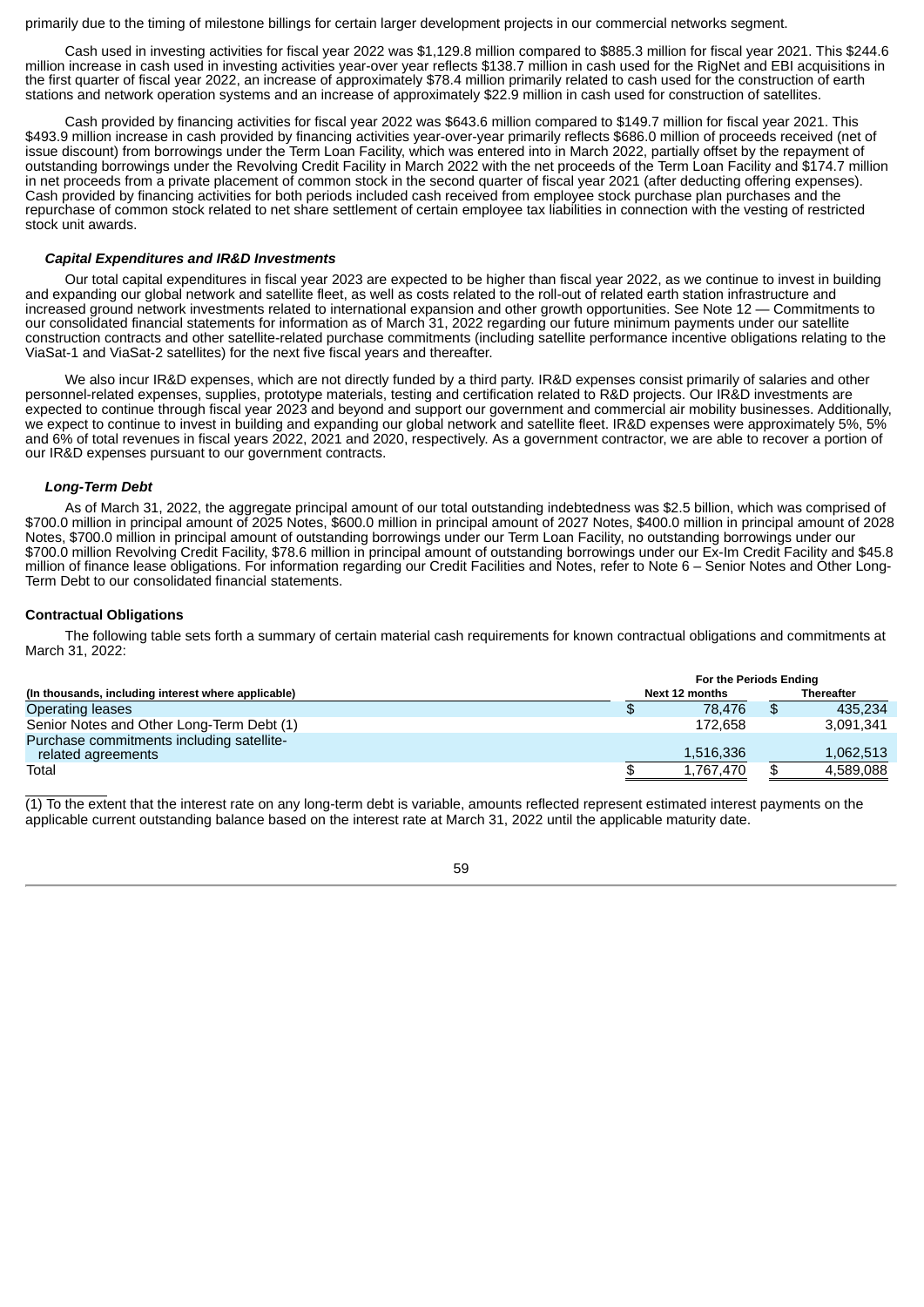We purchase components from a variety of suppliers and use several subcontractors and contract manufacturers to provide design and manufacturing services for our products. During the normal course of business, we enter into agreements with subcontractors, contract manufacturers and suppliers that either allow them to procure inventory based upon criteria defined by us or that establish the parameters defining our requirements. We also enter into agreements and purchase commitments with suppliers for the construction, launch, and operation of our satellites. In certain instances, these agreements allow us the option to cancel, reschedule and adjust our requirements based on our business needs prior to firm orders being placed. Consequently, only a portion of our reported purchase commitments arising from these agreements are firm, non-cancelable and unconditional commitments.

Our consolidated balance sheets included \$157.5 million and \$137.4 million of "other liabilities" as of March 31, 2022 and March 31, 2021, respectively, which primarily consisted of the long-term portion of deferred revenues, the long-term portion of our satellite performance incentive obligations relating to the ViaSat-1 and ViaSat-2 satellites, deferred income taxes and our long-term warranty obligations. With the exception of the long-term portion of our satellite performance incentive obligations relating to the ViaSat-1 and ViaSat-2 satellites (which is included under "Purchase commitments including satellite-related agreements"), these remaining liabilities have been excluded from the above table as the timing and/or the amount of any cash payment is uncertain. See Note 12 — Commitments to our consolidated financial statements for additional information regarding satellite performance incentive obligations relating to the ViaSat-1 and ViaSat-2 satellites. See Note 14 — Product Warranty to our consolidated financial statements for a discussion of our product warranties. Also excluded from the above table are amounts payable to the Sellers under the Purchase Agreement in the Inmarsat Transaction.

#### **Off-Balance Sheet Arrangements**

We had no material off-balance sheet arrangements at March 31, 2022 as defined in Regulation S-K Item 303(b) other than as discussed under "Contractual Obligations" above or disclosed in the notes to our consolidated financial statements included in this report.

#### **Recent Authoritative Guidance**

For information regarding recently adopted and issued accounting pronouncements, see Note 1 — The Company and a Summary of Its Significant Accounting Policies to the consolidated financial statements*.*

#### **ITEM 7A.** *QUANTITATIVE AND QUALITATIVE DISCLOSURES ABOUT MARKET RISK*

# **Interest Rate Risk**

Our financial instruments consist of cash and cash equivalents, accounts receivable, accounts payable and short-term and long-term obligations (including the Credit Facilities and the Notes). We consider investments in highly liquid instruments purchased with a remaining maturity of three months or less at the date of purchase to be cash equivalents. As of March 31, 2022, we had \$700.0 million in principal amount of outstanding borrowings under our Term Loan Facility, no outstanding borrowings under our Revolving Credit Facility, \$78.6 million in principal amount of outstanding borrowings under our Ex-Im Credit Facility, \$700.0 million in aggregate principal amount outstanding of the 2025 Notes, \$600.0 million in aggregate principal amount outstanding of the 2027 Notes and \$400.0 million in aggregate principal amount outstanding of the 2028 Notes, and we held no short-term investments. The Notes and borrowings under our Ex-Im Credit Facility bear interest at a fixed rate and therefore our exposure to market risk for changes in interest rates relates primarily to borrowings under our Term Loan Facility and Revolving Credit Facility, cash equivalents, short-term investments and short-term obligations.

The primary objective of our investment activities is to preserve principal while at the same time maximizing the income we receive from our investments without significantly increasing risk. To minimize this risk, we maintain a significant amount of our cash balance in money market accounts. In general, money market accounts are not subject to interest rate risk because the interest paid on such funds fluctuates with the prevailing interest rate. Our cash and cash equivalents earn interest at variable rates. Our interest income has been and may continue to be negatively impacted by low market interest rates. Fixed rate securities may have their fair market value adversely impacted due to a rise in interest rates, while floating rate securities may produce less income than expected if interest rates fall. If the underlying weighted average interest rate on our cash and cash equivalents, assuming balances remain constant over a year, changed by 50 basis points, interest income would have increased or decreased by an insignificant amount for the fiscal years ended March 31, 2022 and 2021. Because our investment policy restricts us to invest in conservative, interest-bearing investments and because our business strategy does not rely on generating material returns from our investment portfolio, we do not expect our market risk exposure on our investment portfolio to be material.

Our primary interest rate under the Term Loan Facility is the SOFR rate plus 4.50%. Our primary interest rate under the Revolving Credit Facility is the Eurodollar rate plus an applicable margin that is based on our total leverage ratio. As of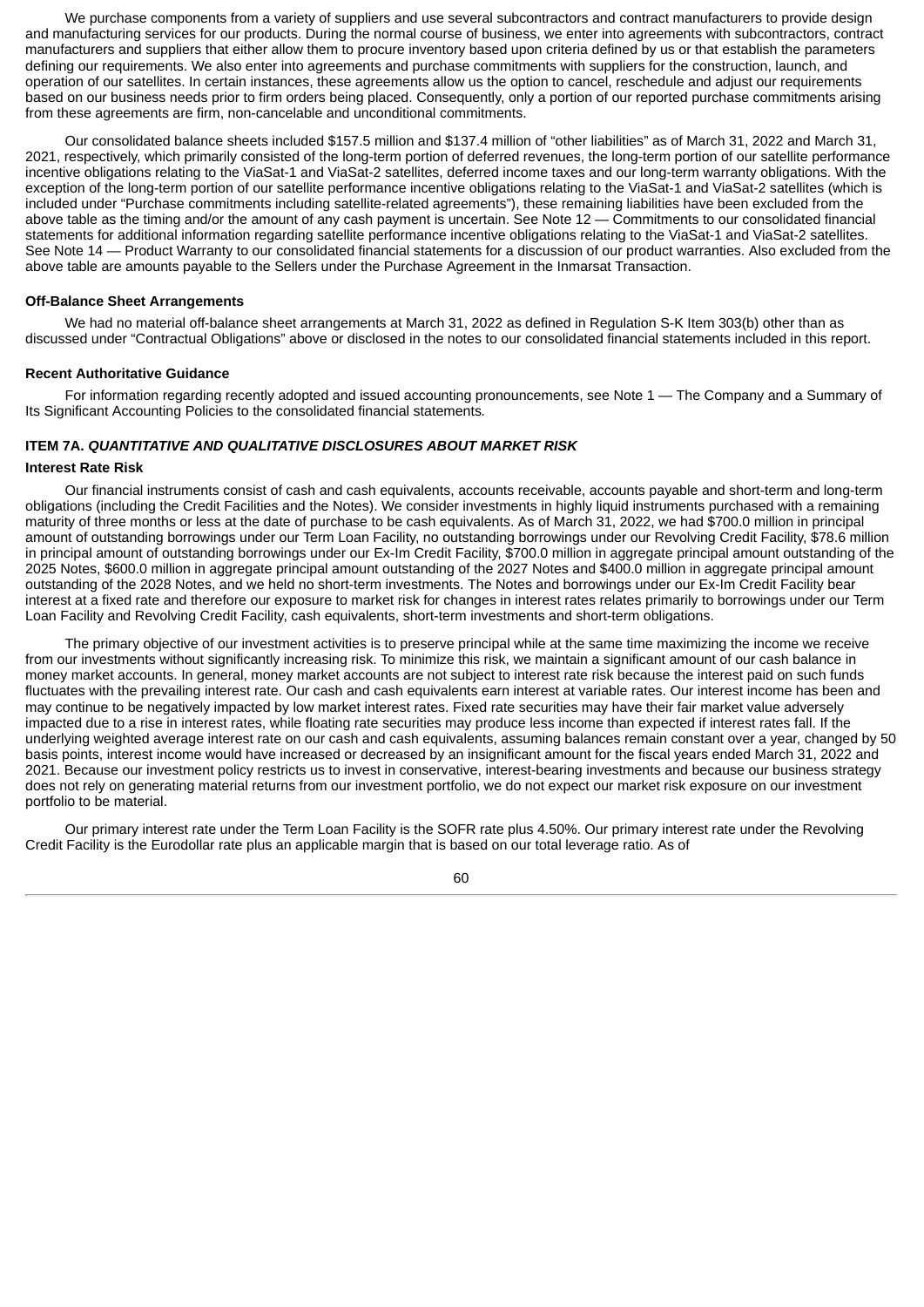March 31, 2022, the effective interest rate on our outstanding borrowings under the Term Loan Facility was 5.51%. Under the Revolving Credit Facility, the effective interest rate as of March 31, 2022 that would have been applied to any new Eurodollar-based borrowings under the Revolving Credit Facility was approximately 3.85%. As of March 31, 2022, we had no outstanding borrowings under our Revolving Credit Facility. Accordingly, assuming the outstanding balance under the Term Loan Facility remained constant and we continued to have no outstanding borrowings under the Revolving Credit Facility over a year, a 50 basis point increase in the interest rates would increase interest incurred, prior to effects of capitalized interest, by approximately \$3.5 million over a 12-month period.

# **Foreign Exchange Risk**

We generally conduct our business in U.S. dollars. However, as our international business is conducted in a variety of foreign currencies, we are exposed to fluctuations in foreign currency exchange rates. A five percent variance in foreign currencies in which our international business is conducted would change our (loss) income before income taxes by \$1.3 million and \$1.1 million for the fiscal years ended March 31, 2022 and 2021, respectively. Our objective in managing our exposure to foreign currency risk is to reduce earnings and cash flow volatility associated with foreign exchange rate fluctuations. Accordingly, from time to time, we may enter into foreign currency forward contracts to mitigate risks associated with foreign currency denominated assets, liabilities, commitments and anticipated foreign currency transactions.

As of March 31, 2022 and March 31, 2021, we had no foreign currency forward contracts outstanding.

# **ITEM 8.** *FINANCIAL STATEMENTS AND SUPPLEMENTARY DATA*

Our consolidated financial statements at March 31, 2022 and March 31, 2021 and for each of the three fiscal years in the period ended March 31, 2022, and the Report of PricewaterhouseCoopers LLP, Independent Registered Public Accounting Firm (PCAOB ID 238), are included in this report on pages F-1 through F-47.

# **Summarized Quarterly Data (Unaudited)**

The following financial information reflects all normal recurring adjustments which are, in the opinion of management, necessary for the fair statement of the results for the interim periods. Summarized quarterly data for fiscal years 2022 and 2021 are as follows:

|                                                                     | <b>1st Quarter</b> | 2nd Quarter<br>(In thousands, except per share data) | 3rd Ouarter       | 4th Quarter   |
|---------------------------------------------------------------------|--------------------|------------------------------------------------------|-------------------|---------------|
| 2022                                                                |                    |                                                      |                   |               |
| Total revenues                                                      | \$<br>664.860      | \$<br>701.354                                        | \$<br>719,717     | \$<br>701,704 |
| Income (loss) from operations                                       | 16,292             | 8,298                                                | 4,527             | (20, 787)     |
| Net income (loss)                                                   | 18,012             | 5,150                                                | (3,990)           | (21, 655)     |
| Net income (loss) attributable to Viasat, Inc.                      | 16,968             | 3,291                                                | (6,613)           | (29, 180)     |
| Basic net income (loss) per share attributable to<br>Viasat, Inc.   | \$<br>0.24         | \$<br>0.04                                           | \$<br>$(0.09)$ \$ | (0.39)        |
| Diluted net income (loss) per share attributable to<br>Viasat, Inc. | \$<br>0.23         | \$<br>0.04                                           | \$<br>$(0.09)$ \$ | (0.39)        |
| 2021                                                                |                    |                                                      |                   |               |
| <b>Total revenues</b>                                               | \$<br>530,488      | \$<br>554,278                                        | \$<br>575,559     | \$<br>595,782 |
| (Loss) income from operations                                       | (5,314)            | 12,683                                               | 21,760            | 29,104        |
| Net (loss) income                                                   | (8,527)            | 3,391                                                | 7,760             | 14,477        |
| Net (loss) income attributable to Viasat, Inc.                      | (12, 389)          | 1,963                                                | 6,760             | 7,357         |
| Basic net (loss) income per share attributable to<br>Viasat, Inc.   | \$<br>$(0.20)$ \$  | 0.03                                                 | \$<br>0.10        | \$<br>0.11    |
| Diluted net (loss) income per share attributable to<br>Viasat, Inc. | \$<br>(0.20)       | \$<br>0.03                                           | \$<br>0.10        | \$<br>0.11    |

The summarized quarterly data above includes the operating results of RigNet and EBI from the date of acquisition on April 30, 2021. Therefore the first quarter of fiscal year 2022 only includes two months of operating results, whereas the remaining quarters of fiscal year 2022 include a full quarter of operating results.

Basic and diluted net income (loss) per share are computed independently for each of the quarters presented. Therefore, the sum of quarterly basic and diluted per share information may not equal annual basic and diluted net income per share.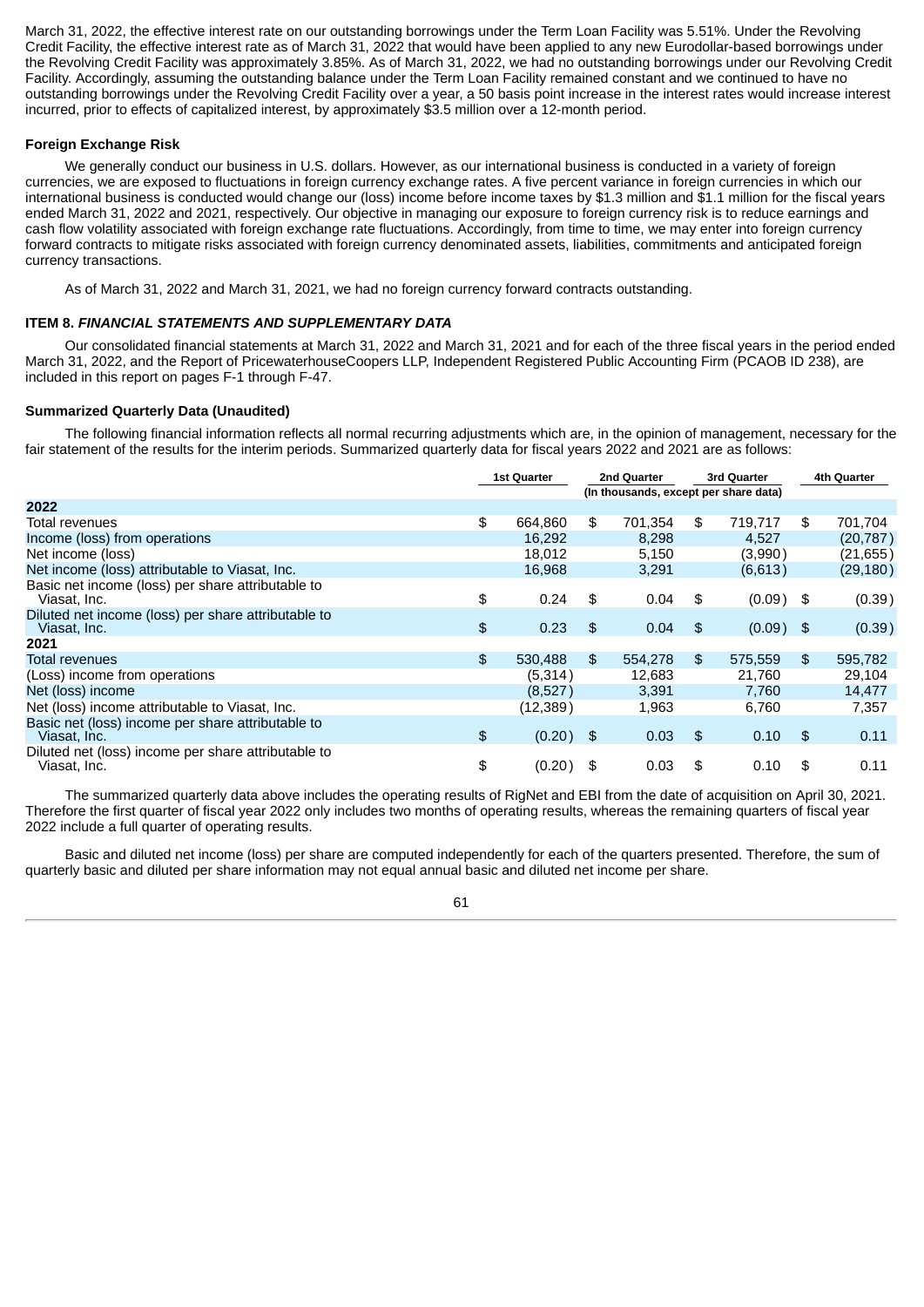# **ITEM 9.** *CHANGES IN AND DISAGREEMENTS WITH ACCOUNTANTS ON ACCOUNTING AND FINANCIAL DISCLOSURE*

None.

# **ITEM 9A.** *CONTROLS AND PROCEDURES*

## **Evaluation of Disclosure Controls and Procedures**

We maintain disclosure controls and procedures designed to provide reasonable assurance of achieving the objective that information in our Exchange Act reports is recorded, processed, summarized and reported within the time periods specified and pursuant to the requirements of the SEC's rules and forms and that such information is accumulated and communicated to our management, including our Chief Executive Officer and Chief Financial Officer, as appropriate, to allow for timely decisions regarding required disclosures. In designing and evaluating the disclosure controls and procedures, management recognizes that any controls and procedures, no matter how well designed and operated, can provide only reasonable assurance of achieving the desired control objectives, and management is required to apply its judgment in evaluating the cost-benefit relationship of possible controls and procedures.

As required by SEC Rule 13a-15(b), we carried out an evaluation, with the participation of our management, including our Chief Executive Officer and Chief Financial Officer, of the effectiveness of our disclosure controls and procedures as of March 31, 2022, the end of the period covered by this report. Based upon the foregoing, our Chief Executive Officer and Chief Financial Officer concluded that our disclosure controls and procedures were effective at a reasonable assurance level as of March 31, 2022.

# **Management's Report on Internal Control Over Financial Reporting**

The company's management is responsible for establishing and maintaining adequate internal control over financial reporting as defined in Rules 13a-15(f) and 15d-15(f) under the Exchange Act. Under the supervision and with the participation of the company's management, including our Chief Executive Officer and Chief Financial Officer, the company conducted an evaluation of the effectiveness of its internal control over financial reporting based on criteria established in the framework in *Internal Control — Integrated Framework (2013)* issued by the Committee of Sponsoring Organizations of the Treadway Commission. Based on this evaluation, the company's management concluded that its internal control over financial reporting was effective as of March 31, 2022.

Because of its inherent limitations, internal control over financial reporting may not prevent or detect misstatements. Also, projections of any evaluation of effectiveness to future periods are subject to the risks that controls may become inadequate because of changes in conditions, or that the degree of compliance with the policies or procedures may deteriorate.

We excluded RigNet and EBI from our assessment of internal control over financial reporting as of March 31, 2022 because we acquired RigNet and EBI in purchase business combinations during fiscal year 2022. RigNet and EBI are wholly-owned subsidiaries whose total assets and total revenues represent approximately 6% and 3% of total assets, respectively, and approximately 6% and 1% of total revenues, respectively, as of and for the year ended March 31, 2022.

The company's independent registered public accounting firm has audited the effectiveness of the company's internal control over financial reporting as of March 31, 2022, as stated in their report which appears on page F-1.

#### **Changes in Internal Control Over Financial Reporting**

We regularly review our system of internal control over financial reporting and make changes to our processes and systems to improve controls and increase efficiency, while ensuring that we maintain an effective internal control environment. Changes may include such activities as implementing new, more efficient systems, consolidating activities, and migrating processes. During the quarter ended March 31, 2022, there were no changes in our internal control over financial reporting that have materially affected, or are reasonably likely to materially affect, our internal control over financial reporting.

# **ITEM 9B.** *OTHER INFORMATION*

On May 27, 2022, the Compensation and Human Resources Committee of our Board of Directors approved a form of amendment to the Change in Control Severance Agreement to be entered into with each of our executive officers (each, an Amendment). Pursuant to the existing Change in Control Severance Agreements, each executive officer is entitled to receive certain severance payments and benefits in the event of such executive officer's termination of employment by us without "cause" or the executive officer's resignation for "good reason", in either case, within two months prior to or within 18 months following a "change in control" of Viasat (as defined in the applicable Change in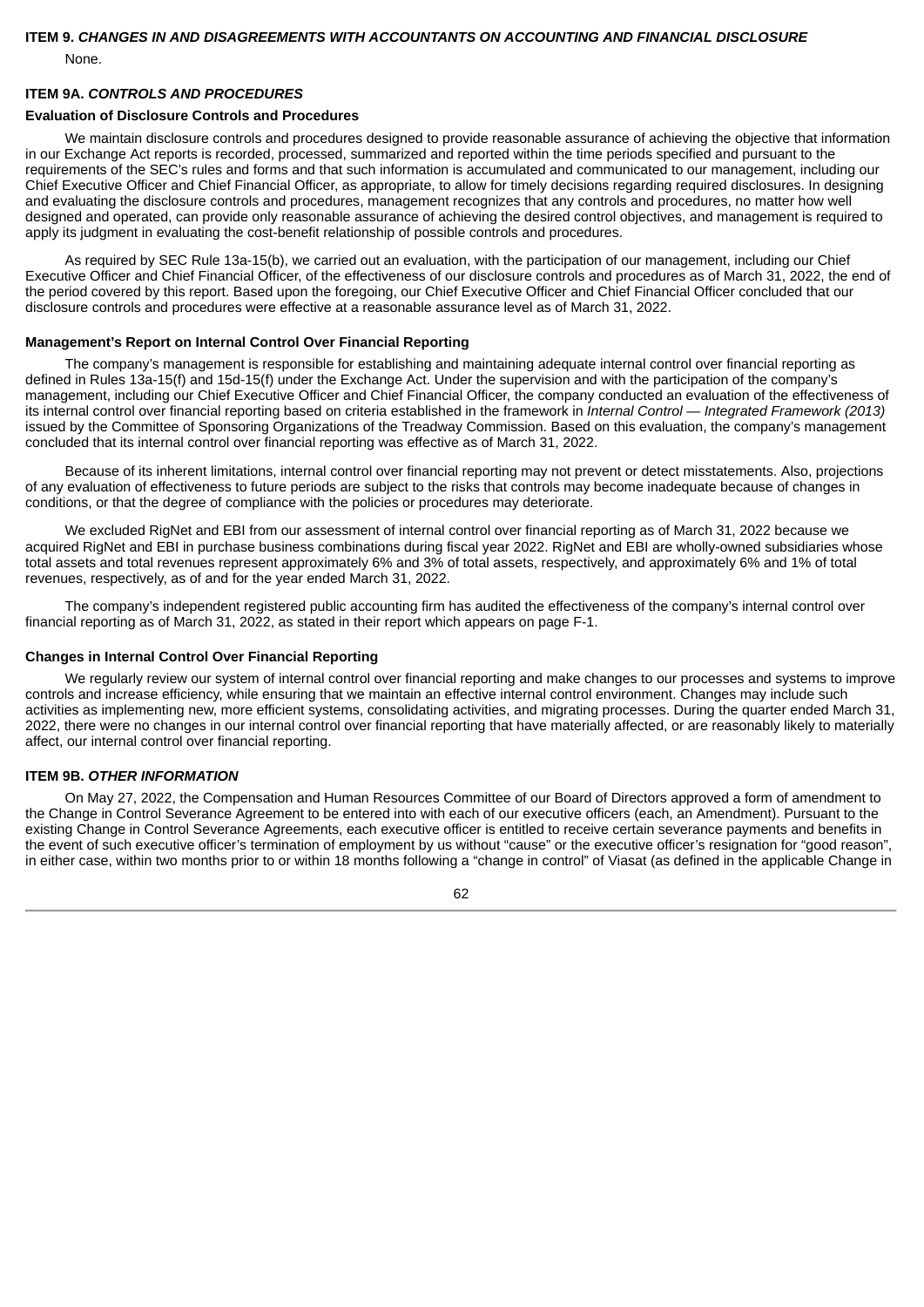Control Severance Agreement). Each Amendment broadens the definition of a "change in control" of Viasat to include the consummation of the Inmarsat Transaction. The foregoing description of the Amendments is qualified in its entirety by reference to the form of Change in Control Severance Agreement, a copy of which has been previously filed as Exhibit 10.1 to Viasat's Current Report on Form 8-K filed with the SEC on August 4, 2010, and the form of Amendment, a copy of which is filed hereto as Exhibit 10.12.1 and is incorporated herein by reference.

# **ITEM 9C.** *DISCLOSURE REGARDING FOREIGN JURISDICTIONS THAT PREVENT INSPECTIONS*

Not applicable.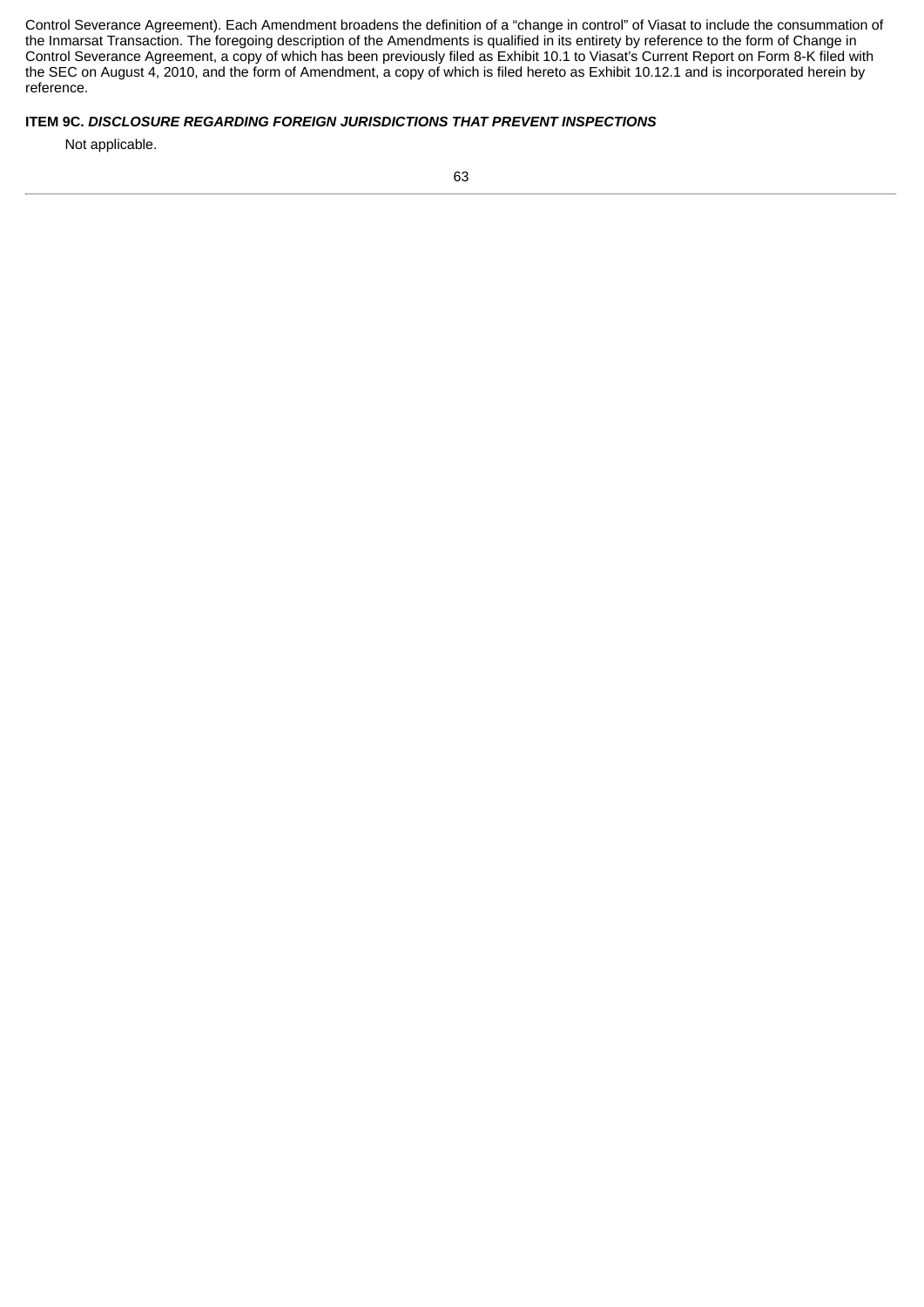#### **PART III**

# **ITEM 10.** *DIRECTORS, EXECUTIVE OFFICERS AND CORPORATE GOVERNANCE*

The information required by this item is included in our definitive Proxy Statement to be filed with the SEC in connection with our 2022 Annual Meeting of Stockholders (the Proxy Statement) under the headings "Corporate Governance Principles and Board Matters," "Election of Directors" and "Ownership of Securities," and is incorporated herein by reference.

The information required by this item relating to our executive officers is included under the caption "Executive Officers" in Part I of this Form 10-K and is incorporated herein by reference into this section.

We have adopted a code of ethics applicable to all of our employees (including our principal executive officer, principal financial officer, principal accounting officer and controller). The code of ethics is designed to deter wrongdoing and to promote honest and ethical conduct and compliance with applicable laws and regulations. The full text of our code of ethics is published on our website at *www.viasat.com*. We intend to disclose future amendments to certain provisions of our code of ethics, or waivers of such provisions granted to executive officers and directors, on our website within four business days following the date of such amendment or waiver.

# **ITEM 11.** *EXECUTIVE COMPENSATION*

The information required by this item is included in the Proxy Statement under the heading "Executive Compensation" and is incorporated herein by reference.

# **ITEM 12.** *SECURITY OWNERSHIP OF CERTAIN BENEFICIAL OWNERS AND MANAGEMENT AND RELATED STOCKHOLDER MATTERS*

The information required by this item is included in the Proxy Statement under the headings "Ownership of Securities" and "Executive Compensation — Equity Compensation Plan Information," and is incorporated herein by reference.

# **ITEM 13.** *CERTAIN RELATIONSHIPS AND RELATED TRANSACTIONS, AND DIRECTOR INDEPENDENCE*

The information required by this item is included in the Proxy Statement under the headings "Corporate Governance Principles and Board Matters" and "Certain Relationships and Related Transactions," and is incorporated herein by reference.

# **ITEM 14.** *PRINCIPAL ACCOUNTING FEES AND SERVICES*

The information required by this item is included in the Proxy Statement under the heading "Ratification of Appointment of Independent Registered Public Accounting Firm" and is incorporated herein by reference.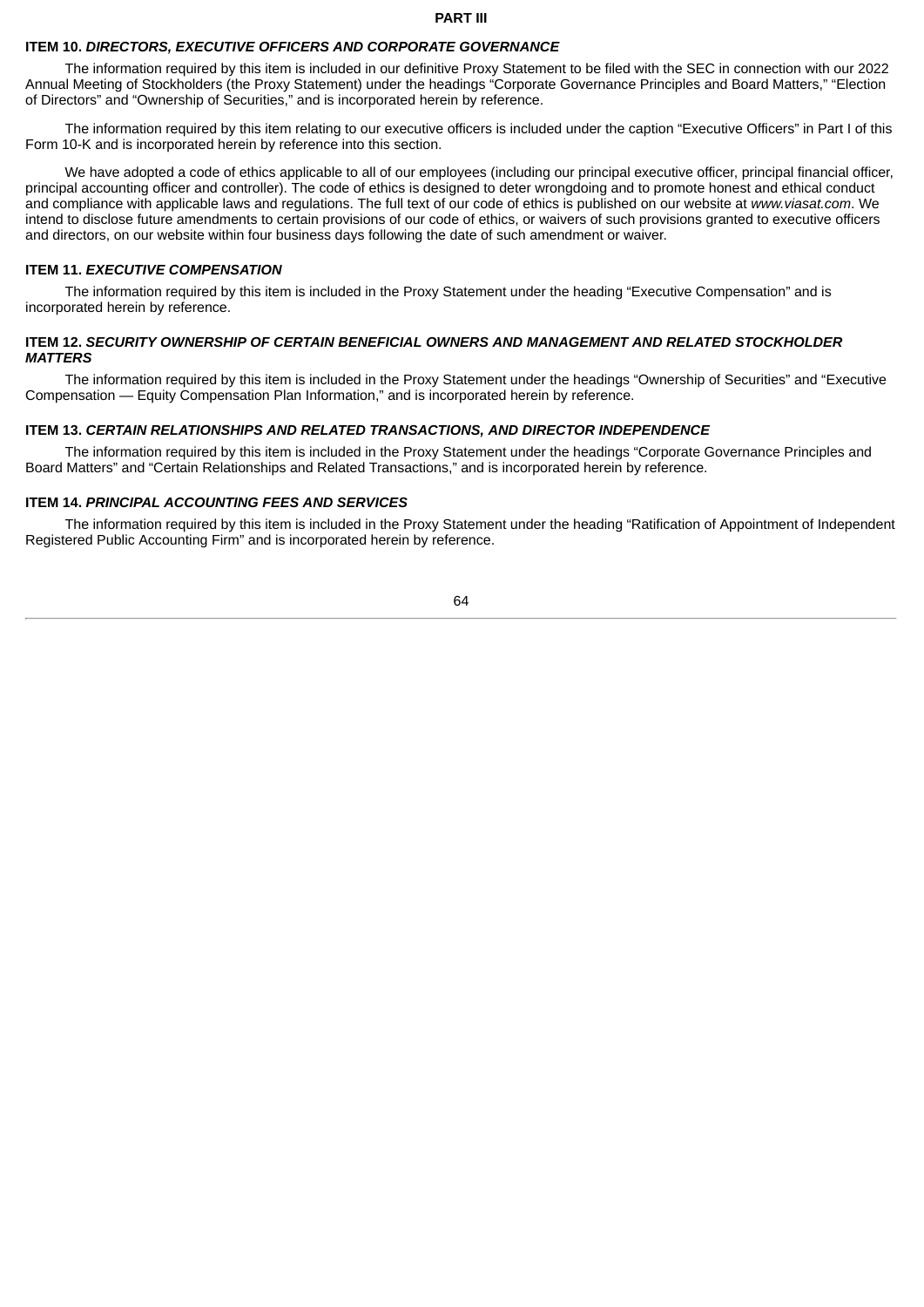# **PART IV**

# **ITEM 15.** *EXHIBITS, FINANCIAL STATEMENT SCHEDULES*

- (a) The following documents are filed as part of this report:
	- (1) Consolidated Financial Statements

|                                                                                                                                                       | Page<br>Number |
|-------------------------------------------------------------------------------------------------------------------------------------------------------|----------------|
| <b>Report of Independent Registered Public Accounting Firm</b>                                                                                        | $F-1$          |
| Consolidated Balance Sheets as of March 31, 2022 and March 31, 2021                                                                                   | $F - 4$        |
| Consolidated Statements of Operations and Comprehensive Income (Loss) for the fiscal years ended March 31,<br>2022, March 31, 2021 and March 31, 2020 | $F-5$          |
| Consolidated Statements of Cash Flows for the fiscal years ended March 31, 2022, March 31, 2021 and March<br>31, 2020                                 | $F-6$          |
| Consolidated Statements of Equity for the fiscal years ended March 31, 2022, March 31, 2021 and March 31,<br>2020                                     | $F-7$          |
| <b>Notes to the Consolidated Financial Statements</b>                                                                                                 | $F-8$          |
| (2)<br>Schedule II - Valuation and Qualifying Accounts for the three fiscal years ended March 31, 2022                                                | $II-1$         |

All other schedules are omitted because they are not applicable or the required information is shown in the financial statements or notes thereto.

(3) Exhibits

|                          |                                                                                                                                                            | <b>Incorporated by Reference</b> |           |         |                    |                                                 |
|--------------------------|------------------------------------------------------------------------------------------------------------------------------------------------------------|----------------------------------|-----------|---------|--------------------|-------------------------------------------------|
| <b>Exhibit</b><br>Number | <b>Exhibit Description</b>                                                                                                                                 | Form                             | File No.  | Exhibit | <b>Filing Date</b> | Filed or<br><b>Furnished</b><br><b>Herewith</b> |
| 2.1                      | Agreement and Plan of Merger, dated as of December 20,<br>2020, by and among Viasat, Inc., Royal Acquisition Sub, Inc.<br>and RigNet, Inc.                 | $8-K$                            | 000-21767 | 2.1     | 12/21/2020         |                                                 |
| $2.2*$                   | Share Purchase Agreement, dated as of November 8, 2021,<br>by and among Viasat, Inc. and the shareholders of Connect<br><b>Topco Limited party thereto</b> | $8-K$                            | 000-21767 | 2.1     | 11/08/2021         |                                                 |
| 3.1                      | Second Amended and Restated Certificate of Incorporation<br>of ViaSat, Inc.                                                                                | $10-°$                           | 000-21767 | 3.1     | 11/14/2000         |                                                 |
| 3.2                      | Second Amended and Restated Bylaws of ViaSat, Inc.                                                                                                         | $8-K$                            | 000-21767 | 3.1     | 12/04/2012         |                                                 |
| 4.1                      | Form of Common Stock Certificate (p)                                                                                                                       | $S-1/A$                          | 333-13183 | 4.1     | 11/05/1996         |                                                 |
| 4.2                      | Indenture dated as of September 21, 2017, between ViaSat,<br>Inc. and Wilmington Trust. National Association, as trustee                                   | $8-K$                            | 000-21767 | 4.1     | 09/21/2017         |                                                 |
| 4.3                      | Form of 5.625% Senior Note due 2025 of ViaSat, Inc.<br>(attached as Exhibit A to the Indenture filed as Exhibit 4.2<br>hereto)                             | $8-K$                            | 000-21767 | 4.1     | 09/21/2017         |                                                 |
| 4.4                      | Indenture, dated as of March 27, 2019, between Viasat, Inc.<br>and Wilmington Trust, National Association, as trustee and<br>as collateral trustee         | $8-K$                            | 000-21767 | 4.1     | 03/27/2019         |                                                 |
| 4.5                      | Form of 5.625% Senior Secured Note due 2027 of Viasat,<br>Inc. (attached as Exhibit A to the Indenture filed as Exhibit<br>4.4 hereto)                     | $8-K$                            | 000-21767 | 4.1     | 03/27/2019         |                                                 |
| 4.6                      | Indenture, dated as of June 24, 2020, between Viasat, Inc.<br>and Wilmington Trust, National Association, as trustee.                                      | $8-K$                            | 000-21767 | 4.1     | 06/24/2020         |                                                 |
| 4.7                      | Form of 6.500% Senior Note due 2028 of Viasat, Inc.<br>(attached as Exhibit A to the Indenture filed as Exhibit 4.6<br>hereto)                             | $8-K$                            | 000-21767 | 4.1     | 06/24/2020         |                                                 |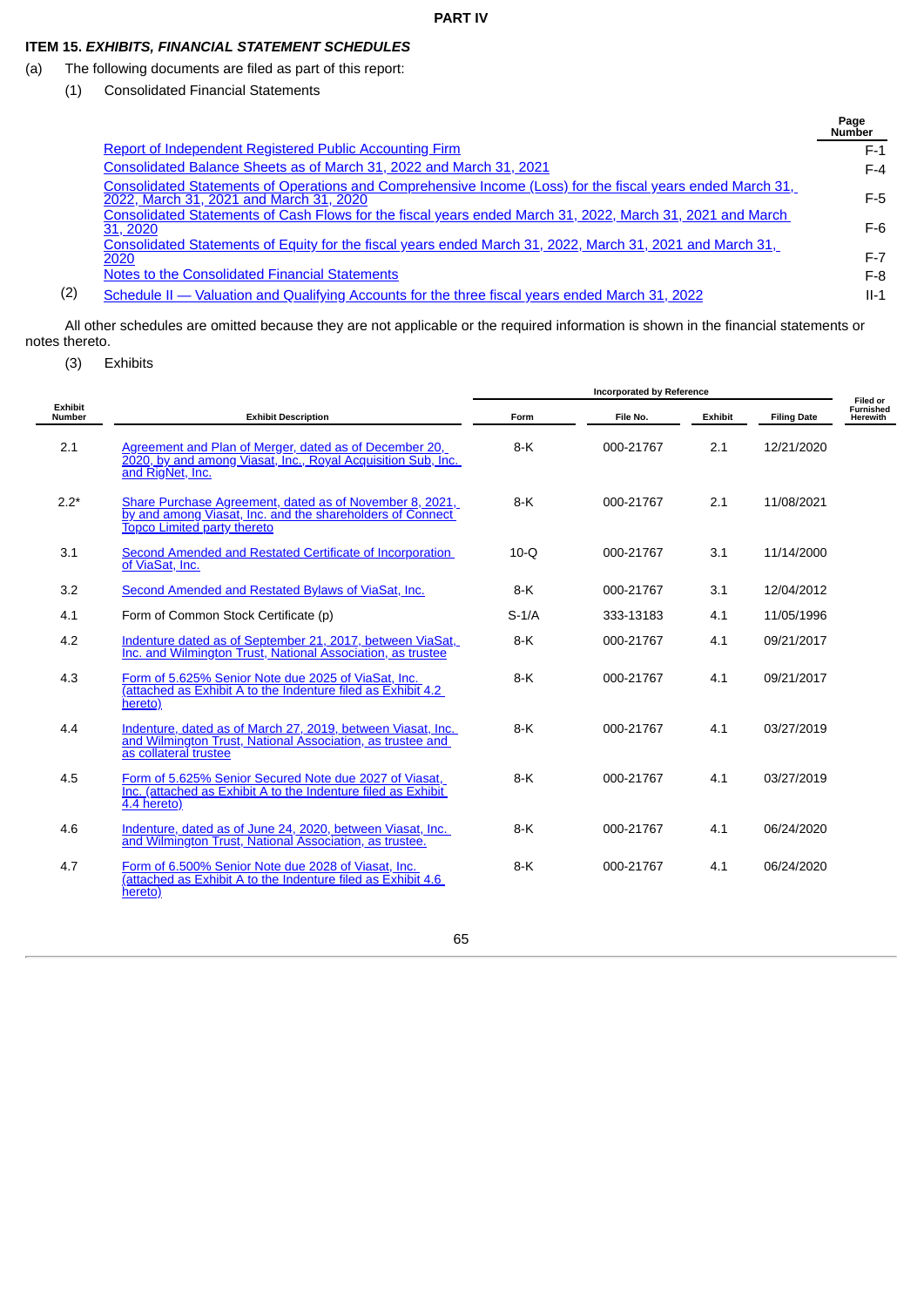| 4.8         | <b>Description of Registered Securities</b>                                                                                                                                                  | $10-K$ | 000-21767  | 4.6  | 05/29/2020 |
|-------------|----------------------------------------------------------------------------------------------------------------------------------------------------------------------------------------------|--------|------------|------|------------|
| 10.1        | Voting and Support Agreement, dated as of November 8,<br>2021, by and among Viasat, Inc., Baupost Group Securities,<br>L.L.C. and the shareholders of Connect Topco Limited party<br>thereto | $8-K$  | 000-21767  | 10.1 | 11/08/2021 |
| 10.2        | Form of Voting and Support Agreement (executive officers<br>and directors)                                                                                                                   | $8-K$  | 000-21767  | 10.2 | 11/08/2021 |
| $10.3*$     | Stockholders Agreement, dated as of November 8, 2021, by<br>and among Viasat, Inc. and the shareholders of Connect<br><b>Topco Limited party thereto</b>                                     | $8-K$  | 000-21767  | 10.3 | 11/08/2021 |
| 10.4        | Form of Indemnification Agreement between ViaSat, Inc.<br>and each of its directors and officers                                                                                             | $8-K$  | 000-21767  | 99.1 | 03/07/2008 |
| $10.5***$   | Viasat, Inc. Employee Stock Purchase Plan (As Amended<br>and Restated Effective September 2, 2021)                                                                                           | $8-K$  | 000-21767  | 10.2 | 09/03/2021 |
| $10.6**$    | 1996 Equity Participation Plan of Viasat, Inc. (As Amended<br>and Restated Effective September 2, 2021)                                                                                      | $8-K$  | 000-21767  | 10.1 | 09/03/2021 |
| $10.7**$    | Form of Stock Option Agreement for the 1996 Equity<br>Participation Plan of ViaSat, Inc.                                                                                                     | $10-K$ | 000-21767  | 10.4 | 05/26/2015 |
| $10.8**$    | Form of Performance Stock Option Agreement for the 1996<br>Equity Participation Plan of ViaSat, Inc.                                                                                         | $10-°$ | 000-21767  | 10.1 | 02/9/2018  |
| $10.9**$    | Form of Restricted Stock Unit Award Agreement for the 1996<br>Equity Participation Plan of ViaSat, Inc.-Global                                                                               | $10-K$ | 000-21767  | 10.5 | 05/25/2017 |
| $10.10**$   | Form of Restricted Stock Unit Award Agreement for the 1996<br>Equity Participation Plan of ViaSat, Inc.—Independent<br><b>Director</b>                                                       | $10-K$ | 000-21767  | 10.6 | 05/26/2015 |
| $10.11**$   | Form of Restricted Stock Unit Award Agreement for the 1996<br>Equity Participation Plan of ViaSat, Inc.-Executive                                                                            | $10-K$ | 000-21767  | 10.7 | 05/26/2015 |
| $10.12**$   | Form of Change in Control Severance Agreement between<br>ViaSat. Inc. and each of its executive officers                                                                                     | $8-K$  | 000-21767  | 10.1 | 08/04/2010 |
| $10.12.1**$ | Form of First Amendment to Change in Control Severance<br>Agreement between ViaSat, Inc. and each of its executive<br>officers                                                               |        |            |      |            |
| $10.13**$   | RigNet, Inc. 2010 Omnibus Incentive Plan                                                                                                                                                     | $S-8$  | 333-255690 | 10.3 | 04/30/2021 |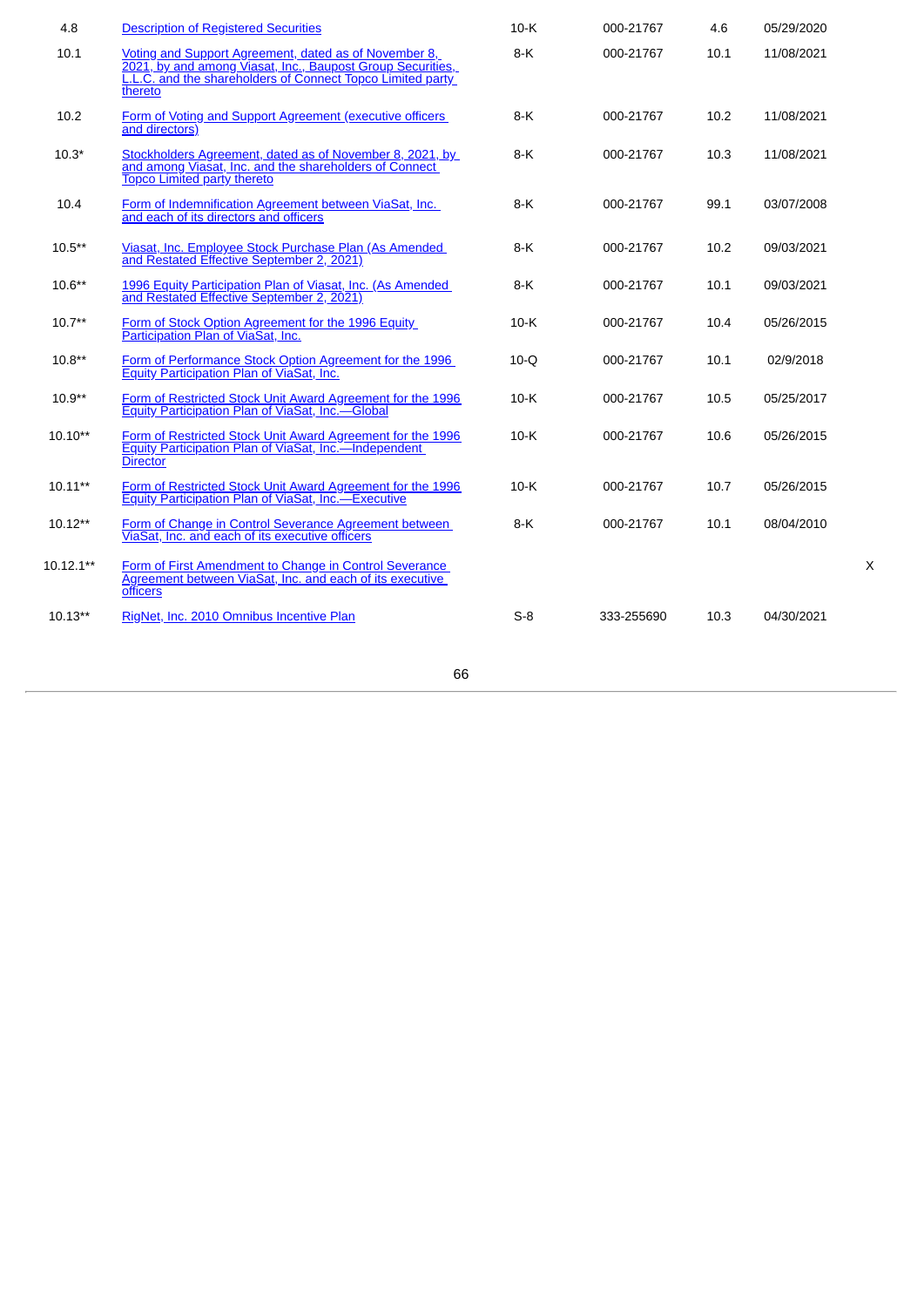| $10.13.1**$ | Amendment to RigNet, Inc. 2010 Omnibus Incentive Plan                                                                                                                                                                             | $S-8$  | 333-255690 | 10.4    | 04/30/2021 |
|-------------|-----------------------------------------------------------------------------------------------------------------------------------------------------------------------------------------------------------------------------------|--------|------------|---------|------------|
| $10.14**$   | RigNet, Inc. 2019 Omnibus Incentive Plan                                                                                                                                                                                          | $S-8$  | 333-255690 | 10.5    | 04/30/2021 |
| $10.14.1**$ | Amendment to RigNet, Inc. 2019 Omnibus Incentive Plan                                                                                                                                                                             | $S-8$  | 333-255690 | 10.6    | 04/30/2021 |
| $10.15**$   | Restricted Stock Unit Award Agreement, by and between<br>RigNet, Inc. and Errol Olivier, effective as of January 8, 2020                                                                                                          | $S-8$  | 333-255690 | 10.8    | 04/30/2021 |
| 10.16       | Credit Agreement dated as of November 26, 2013, by and<br>among ViaSat, Inc., Union Bank, N.A. (as agent) and the<br>other lenders party thereto                                                                                  | $8-K$  | 000-21767  | 10.1    | 11/26/2013 |
| 10.16.1     | First Amendment to Credit Agreement and Other Loan<br>Documents dated as of March 12, 2015, by and among<br>ViaSat, Inc., Union Bank, N.A. (as agent) and the other<br>lenders party thereto                                      | $8-K$  | 000-21767  | 10.2    | 03/13/2015 |
| 10.16.2     | Second Amendment to Credit Agreement and Other Loan<br>Documents dated as of May 24, 2016, by and among Viasat,<br>Inc., MUFG Union Bank, N.A. (as agent) and the other<br>lenders party thereto                                  | $8-K$  | 000-21767  | 10.1    | 05/24/2016 |
| 10.16.3     | Third Amendment to Credit Agreement dated as of May 24,<br>2018 by and among Viasat, Inc., MUFG Union Bank, N.A.<br>(as agent) and the other lenders party thereto                                                                | $10-K$ | 000-21767  | 10.10.3 | 05/30/2018 |
| 10.16.4     | Fourth Amendment to Credit Agreement dated as of January<br>18, 2019, by and among Viasat, Inc., MUFG Union Bank,<br>N.A. (as administrative agent and collateral agent) and the<br>other lenders party thereto                   | $8-K$  | 000-21767  | 10.1    | 01/22/2019 |
| 10.16.5     | Fifth Amendment to Credit Agreement, dated as of<br>November 23, 2021, by and among Viasat, Inc., MUFG<br>Union Bank, N.A. (as administrative agent and collateral<br>agent), and the other lenders party thereto                 | $8-K$  | 000-21767  | 10.1    | 11/30/2021 |
| 10.16.6     | Sixth Amendment to Credit Agreement, dated as of March 4,<br>2022, by and among Viasat, Inc., MUFG Union Bank, N.A.<br>(as administrative agent and collateral agent), and the other<br>lenders party thereto                     | $8-K$  | 000-21767  | 10.2    | 03/04/2022 |
| 10.17       | Credit Agreement dated as of March 12, 2015, by and<br>among ViaSat Technologies Limited, ViaSat, Inc., JPMorgan<br>Chase Bank, National Association (as Ex-Im facility agent)<br>and the Export-Import Bank of the United States | $8-K$  | 000-21767  | 10.1    | 03/13/2015 |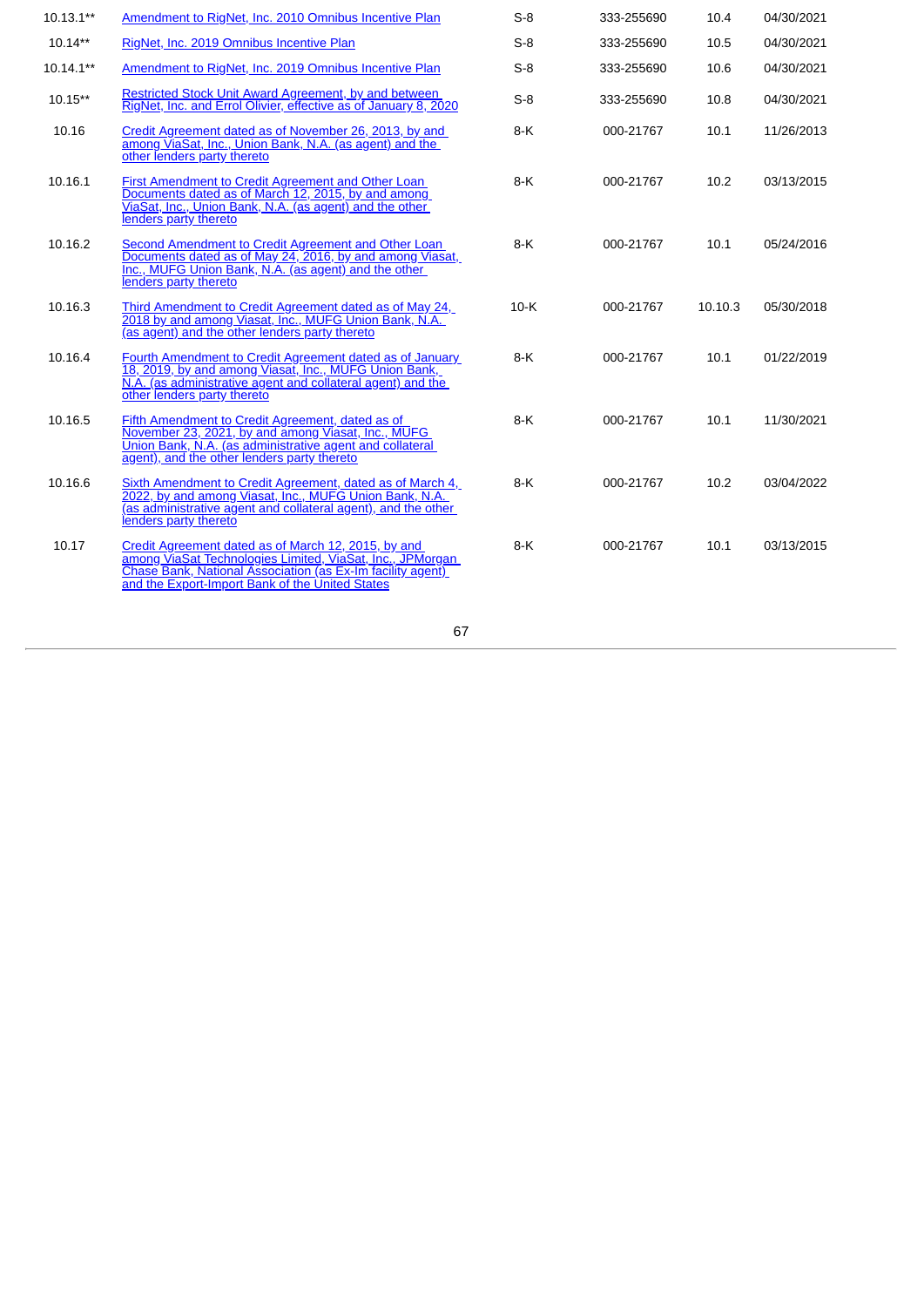| 10.17.1 | First Amendment to Credit Agreement, dated as of June 12,<br>2015, by and among ViaSat Technologies Limited, ViaSat,<br><u>Inc., JPMorgan Chase Bank, National Association (as Ex-Im-</u><br><b>Facility Agent) and the Export-Import Bank of the United</b><br><b>States</b> | $10-°$ | 000-21767 | 10.1 | 08/10/2015 |          |
|---------|-------------------------------------------------------------------------------------------------------------------------------------------------------------------------------------------------------------------------------------------------------------------------------|--------|-----------|------|------------|----------|
| 10.17.2 | Second Amendment Agreement, dated as of March 23,<br>2016, by and among ViaSat Technologies Limited, ViaSat,<br>Inc., JPM organ Chase Bank, National Association (as Ex-Im<br>Facility Agent) and the Export-Import Bank of the United<br><b>States</b>                       | $8-K$  | 000-21767 | 10.1 | 03/24/2016 |          |
| 10.17.3 | Third Amendment Agreement, dated as of October 11, 2016,<br>by and among ViaSat Technologies Limited, ViaSat, Inc.,<br>JPMorgan Chase Bank, National Association (as Ex-Im<br><b>Facility Agent) and the Export-Import Bank of the United</b><br><b>States</b>                | $8-K$  | 000-21767 | 10.1 | 10/12/2016 |          |
| 10.17.4 | Fourth Amendment to Credit Agreement, dated as of July<br>17, 2018, by and among Viasat Technologies Limited,<br>Viasat, Inc., JPMorgan Chase Bank, National Association<br>(as Ex-Im Facility Agent) and the Export-Import Bank of the<br><b>United States</b>               | $8-K$  | 000-21767 | 10.1 | 07/23/2018 |          |
| 10.17.5 | Fifth Amendment Agreement, dated as of February 28,<br>2019, by and among Viasat Technologies Limited, Viasat,<br>Inc., JPMorgan Chase Bank, National Association (as Ex-Im<br><b>Facility Agent) and the Export-Import Bank of the United</b><br><b>States</b>               | $8-K$  | 000-21767 | 10.1 | 02/28/2019 |          |
| 10.18   | Credit Agreement, dated as of March 4, 2022, by and among<br>Viasat, Inc., Bank of America, N.A. (as administrative agent<br>and collateral agent), and the other lenders party thereto                                                                                       | $8-K$  | 000-21767 | 10.1 | 03/04/2022 |          |
| 21.1    | <b>Subsidiaries</b>                                                                                                                                                                                                                                                           |        |           |      |            | X        |
| 23.1    | <b>Consent of PricewaterhouseCoopers LLP, Independent</b><br><b>Registered Public Accounting Firm</b>                                                                                                                                                                         |        |           |      |            | $\times$ |
| 24.1    | Power of Attorney (see signature page)                                                                                                                                                                                                                                        |        |           |      |            | X        |
| 31.1    | <b>Certification Pursuant to Section 302 of the Sarbanes-Oxley</b><br>Act of 2002 of Chief Executive Officer                                                                                                                                                                  |        |           |      |            | X        |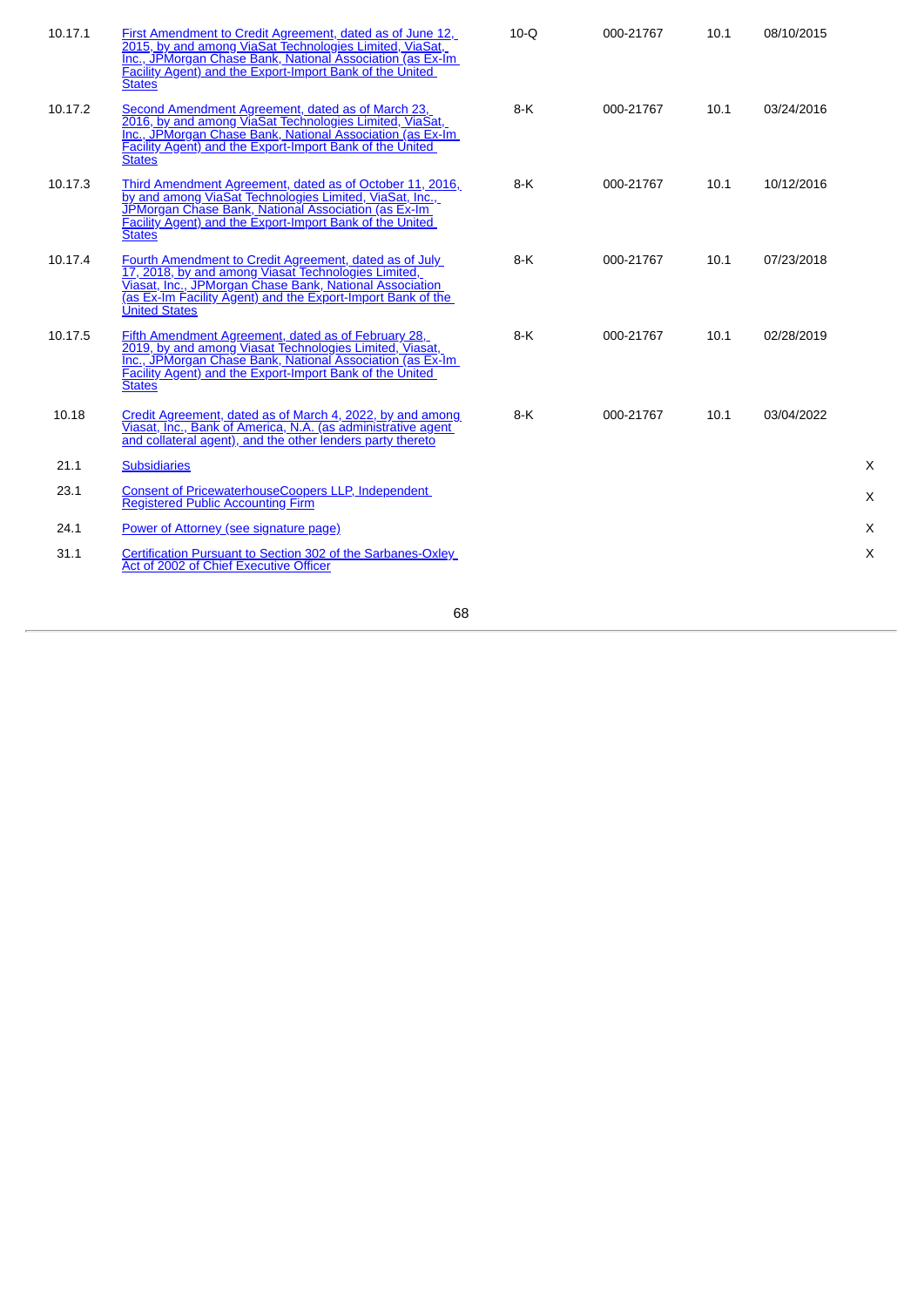| 31.2    | Certification Pursuant to Section 302 of the Sarbanes-Oxley<br>Act of 2002 of Chief Financial Officer                                                                        | X        |
|---------|------------------------------------------------------------------------------------------------------------------------------------------------------------------------------|----------|
| 32.1    | Certifications Pursuant to 18 U.S.C. Section 1350, as<br>Adopted Pursuant to Section 906 of the Sarbanes-Oxley Act<br>of 2002                                                | $\times$ |
| 101.INS | Inline XBRL Instance Document - the instance document<br>does not appear in the Interactive Data File because its<br>XBRL tags are embedded within the Inline XBRL document. | X        |
| 101.SCH | Inline XBRL Taxonomy Extension Schema                                                                                                                                        | $\times$ |
| 101.CAL | Inline XBRL Taxonomy Extension Calculation Linkbase                                                                                                                          | $\times$ |
| 101.DEF | Inline XBRL Taxonomy Extension Definition Linkbase                                                                                                                           | $\times$ |
| 101.LAB | Inline XBRL Taxonomy Extension Labels Linkbase                                                                                                                               | $\times$ |
| 101.PRE | Inline XBRL Taxonomy Extension Presentation Linkbase                                                                                                                         | $\times$ |
| 104     | Cover Page Interactive Data File (formatted as inline XBRL<br>and contained in Exhibit 101)                                                                                  | $\times$ |

\* Certain schedules to this Exhibit omitted pursuant to Regulation S-K Item 601(b)(2) or 601(a)(5) (as applicable). The registrant agrees to furnish supplementally a copy of any omitted schedule or exhibit to the SEC upon request; provided, however, that the registrant may request confidential treatment pursuant to Rule 24b-2 of the Exchange Act for any document so furnished.

\*\* Indicates management contract, compensatory plan or arrangement.

(p) Filed in paper.

# **ITEM 16***. FORM 10-K SUMMARY*

None.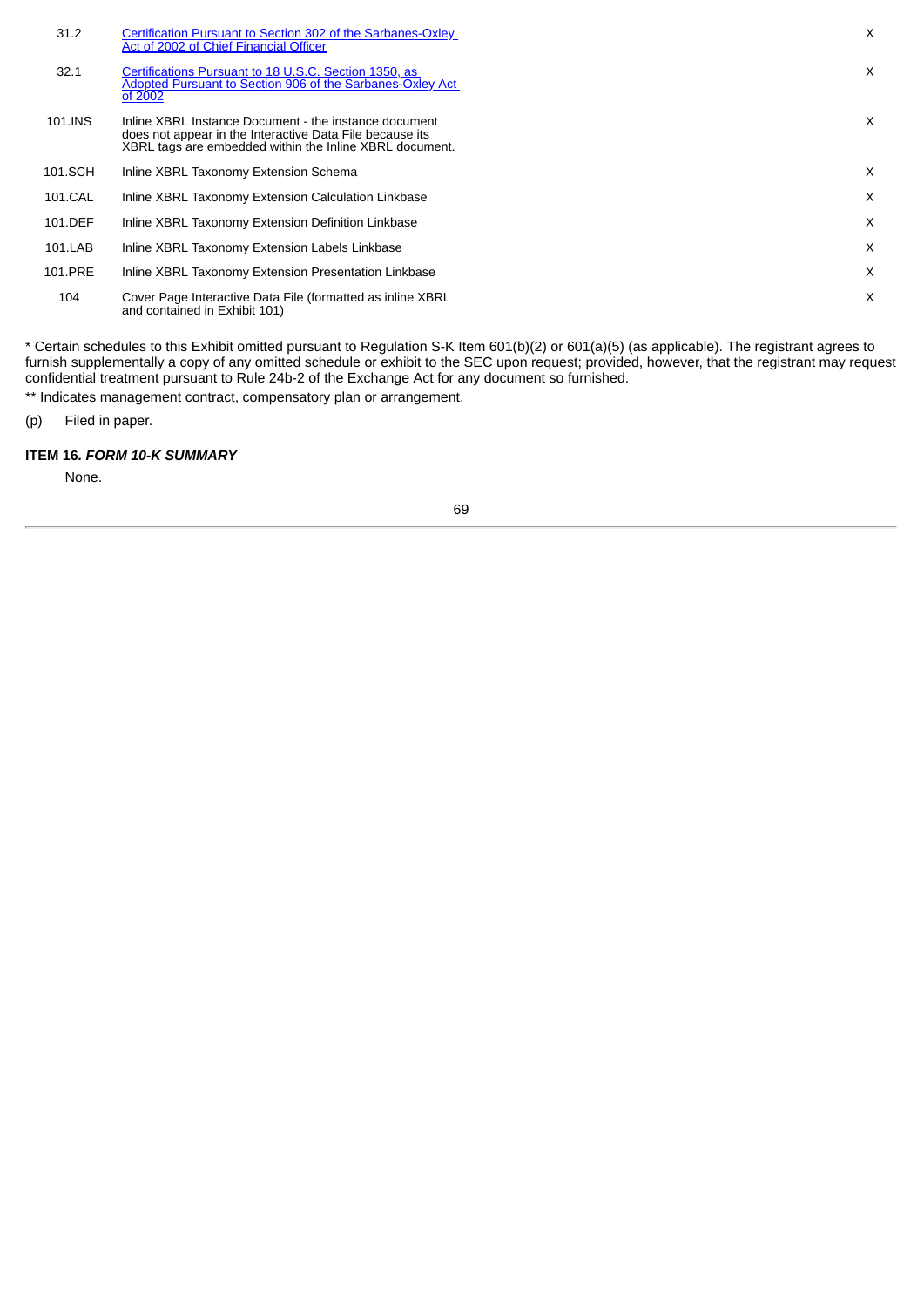# **SIGNATURES**

Pursuant to the requirements of Section 13 or 15(d) of the Securities Exchange Act of 1934, the registrant has duly caused this report to be signed on its behalf by the undersigned, thereunto duly authorized.

## VIASAT, INC.

By: /s/ RICHARD BALDRIDGE

President and Chief Executive Officer

Date: May 27, 2022

<span id="page-70-0"></span>Know all persons by these presents, that each person whose signature appears below constitutes and appoints Richard Baldridge and Shawn Duffy, jointly and severally, his or her attorneys-in-fact, each with the full power of substitution, for him or her in any and all capacities, to sign any amendments to this Annual Report on Form 10-K, and to file the same, with all exhibits thereto and other documents in connection therewith, with the Securities and Exchange Commission, hereby ratifying and confirming all that each of said attorneys-in-fact, or his or her substitute or substitutes, may do or cause to be done by virtue hereof. Pursuant to the requirements of the Securities Exchange Act of 1934, this report has been signed below by the following persons on behalf of the registrant and in the capacities and on the dates indicated.

| Signature                                  | <b>Title</b>                                                                                                | Date         |
|--------------------------------------------|-------------------------------------------------------------------------------------------------------------|--------------|
| /s/ RICHARD BALDRIDGE<br>Richard Baldridge | President, Chief Executive Officer and Director<br>(Principal Executive Officer)                            | May 27, 2022 |
| /s/ SHAWN DUFFY<br>Shawn Duffy             | Senior Vice President and<br><b>Chief Financial Officer</b><br>(Principal Financial and Accounting Officer) | May 27, 2022 |
| /s/ MARK DANKBERG<br>Mark Dankberg         | Executive Chairman                                                                                          | May 27, 2022 |
| /s/ JAMES BRIDENSTINE<br>James Bridenstine | <b>Director</b>                                                                                             | May 27, 2022 |
| /s/ ROBERT JOHNSON<br>Robert Johnson       | Director                                                                                                    | May 27, 2022 |
| /s/ SEAN PAK<br>Sean Pak                   | Director                                                                                                    | May 27, 2022 |
| /s/ VARSHA RAO<br>Varsha Rao               | Director                                                                                                    | May 27, 2022 |
| /s/ JOHN STENBIT<br>John Stenbit           | Director                                                                                                    | May 27, 2022 |
| /s/ THERESA WISE<br>Theresa Wise           | <b>Director</b>                                                                                             | May 27, 2022 |

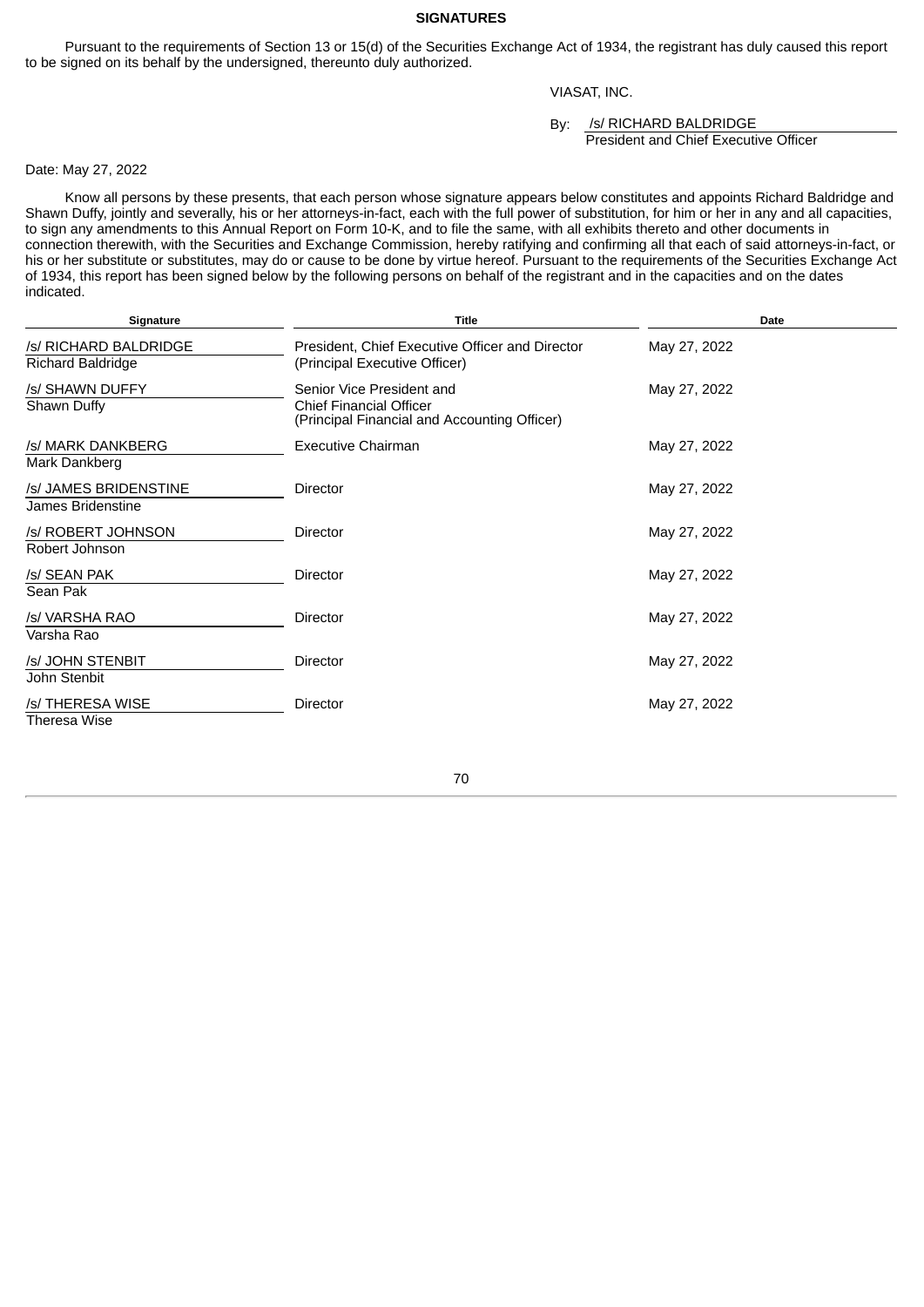# **Report of Independent Registered Public Accounting Firm**

<span id="page-71-0"></span>To the Board of Directors and Stockholders of Viasat, Inc.

# *Opinions on the Financial Statements and Internal Control over Financial Reporting*

We have audited the accompanying consolidated balance sheets of Viasat, Inc. and its subsidiaries (the "Company") as of March 31, 2022 and 2021, and the related consolidated statements of operations and comprehensive income (loss), of equity, and of cash flows for each of the three years in the period ended March 31, 2022, including the related notes and financial statement schedule listed in the index appearing under Item 15(a)(2) (collectively referred to as the "consolidated financial statements"). We also have audited the Company's internal control over financial reporting as of March 31, 2022, based on criteria established in *Internal Control - Integrated Framework* (2013) issued by the Committee of Sponsoring Organizations of the Treadway Commission (COSO).

In our opinion, the consolidated financial statements referred to above present fairly, in all material respects, the financial position of the Company as of March 31, 2022 and 2021, and the results of its operations and its cash flows for each of the three years in the period ended March 31, 2022 in conformity with accounting principles generally accepted in the United States of America. Also in our opinion, the Company maintained, in all material respects, effective internal control over financial reporting as of March 31, 2022, based on criteria established in *Internal Control - Integrated Framework* (2013) issued by the COSO.

# *Changes in Accounting Principles*

As discussed in Note 1 to the consolidated financial statements, the Company changed the manner in which it accounts for leases in fiscal year 2020.

# *Basis for Opinions*

The Company's management is responsible for these consolidated financial statements, for maintaining effective internal control over financial reporting, and for its assessment of the effectiveness of internal control over financial reporting, included in Management's Report on Internal Control Over Financial Reporting appearing under Item 9A. Our responsibility is to express opinions on the Company's consolidated financial statements and on the Company's internal control over financial reporting based on our audits. We are a public accounting firm registered with the Public Company Accounting Oversight Board (United States) (PCAOB) and are required to be independent with respect to the Company in accordance with the U.S. federal securities laws and the applicable rules and regulations of the Securities and Exchange Commission and the PCAOB.

We conducted our audits in accordance with the standards of the PCAOB. Those standards require that we plan and perform the audits to obtain reasonable assurance about whether the consolidated financial statements are free of material misstatement, whether due to error or fraud, and whether effective internal control over financial reporting was maintained in all material respects.

Our audits of the consolidated financial statements included performing procedures to assess the risks of material misstatement of the consolidated financial statements, whether due to error or fraud, and performing procedures that respond to those risks. Such procedures included examining, on a test basis, evidence regarding the amounts and disclosures in the consolidated financial statements. Our audits also included evaluating the accounting principles used and significant estimates made by management, as well as evaluating the overall presentation of the consolidated financial statements. Our audit of internal control over financial reporting included obtaining an understanding of internal control over financial reporting, assessing the risk that a material weakness exists, and testing and evaluating the design and operating effectiveness of internal control based on the assessed risk. Our audits also included performing such other procedures as we considered necessary in the circumstances. We believe that our audits provide a reasonable basis for our opinions.

As described in Management's Report on Internal Control Over Financial Reporting, management has excluded RigNet, Inc. and Euro Broadband Infrastructure Sàrl from its assessment of internal control over financial reporting as of March 31, 2022, because they were acquired by the Company in purchase business combinations during fiscal year 2022. We have also excluded RigNet, Inc. and Euro Broadband Infrastructure Sàrl from our audit of internal control over financial reporting. RigNet, Inc. and Euro Broadband Infrastructure Sàrl are wholly-owned subsidiaries whose total assets and total revenues excluded from management's assessment and our audit of internal control over financial reporting represent approximately 6% and 3% of total assets, respectively, and approximately 6% and 1% of total revenues, respectively, of the related consolidated financial statement amounts as of and for the year ended March 31, 2022.

F-1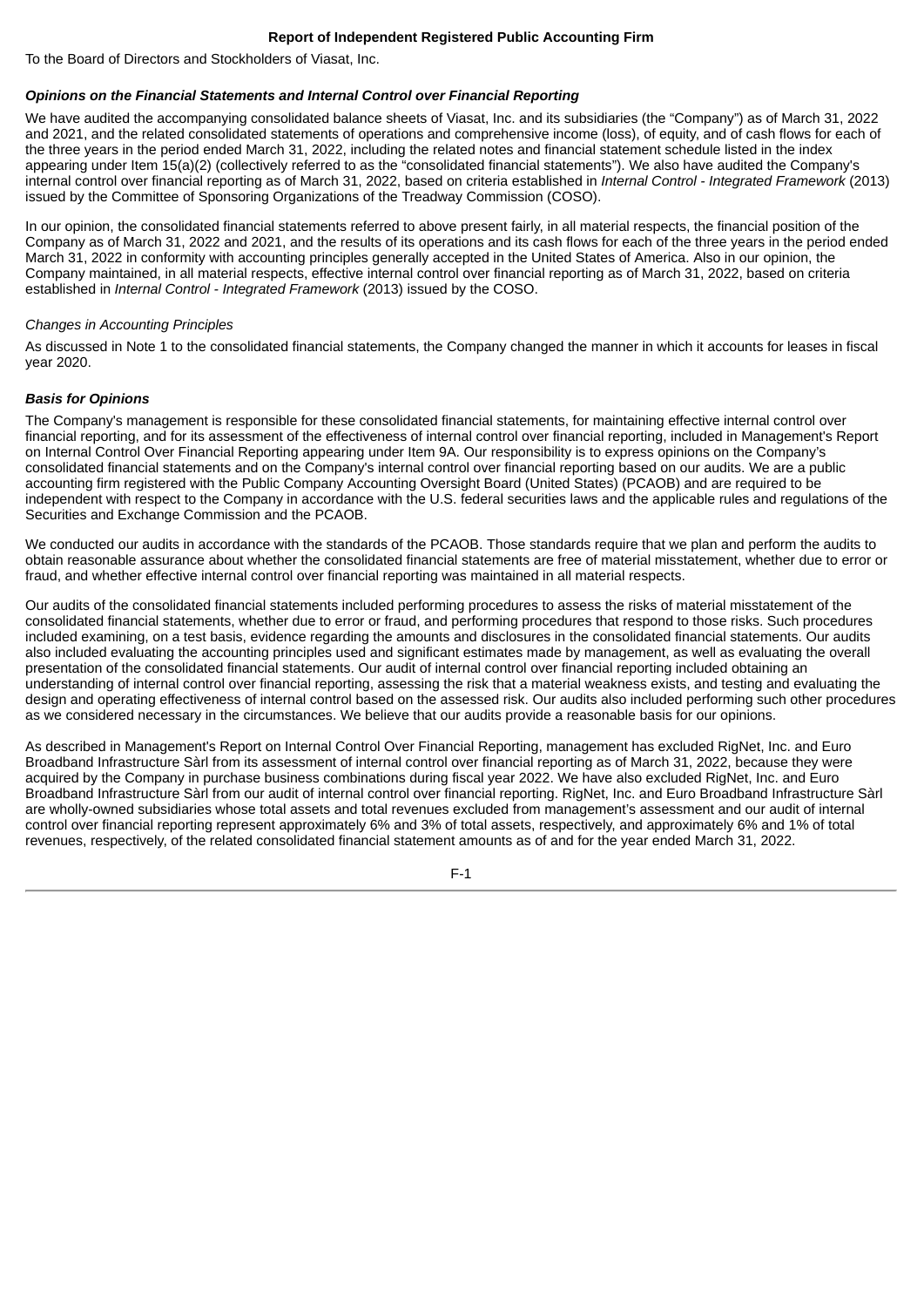# *Definition and Limitations of Internal Control over Financial Reporting*

A company's internal control over financial reporting is a process designed to provide reasonable assurance regarding the reliability of financial reporting and the preparation of financial statements for external purposes in accordance with generally accepted accounting principles. A company's internal control over financial reporting includes those policies and procedures that (i) pertain to the maintenance of records that, in reasonable detail, accurately and fairly reflect the transactions and dispositions of the assets of the company; (ii) provide reasonable assurance that transactions are recorded as necessary to permit preparation of financial statements in accordance with generally accepted accounting principles, and that receipts and expenditures of the company are being made only in accordance with authorizations of management and directors of the company; and (iii) provide reasonable assurance regarding prevention or timely detection of unauthorized acquisition, use, or disposition of the company's assets that could have a material effect on the financial statements.

Because of its inherent limitations, internal control over financial reporting may not prevent or detect misstatements. Also, projections of any evaluation of effectiveness to future periods are subject to the risk that controls may become inadequate because of changes in conditions, or that the degree of compliance with the policies or procedures may deteriorate.

# *Critical Audit Matters*

The critical audit matters communicated below are matters arising from the current period audit of the consolidated financial statements that were communicated or required to be communicated to the audit committee and that (i) relate to accounts or disclosures that are material to the consolidated financial statements and (ii) involved our especially challenging, subjective, or complex judgments. The communication of critical audit matters does not alter in any way our opinion on the consolidated financial statements, taken as a whole, and we are not, by communicating the critical audit matters below, providing separate opinions on the critical audit matters or on the accounts or disclosures to which they relate.

### *Revenue Recognition – Estimated Costs at Completion*

As described in Note 1 to the consolidated financial statements, the vast majority of the Company's revenues from long-term contracts to develop and deliver complex equipment built to customer specifications are derived from contracts with the U.S. government. A portion of the Company's total revenues of \$2.8 billion for the year ended March 31, 2022 are from long-term contracts. Performance obligations related to developing and delivering complex equipment built to customer specifications under long-term contracts are recognized over time as these performance obligations do not create assets with an alternative use to the Company and the Company has an enforceable right to payment for performance to date. To measure the transfer of control, revenue is recognized based on the extent of progress towards completion of the performance obligation. The Company generally uses the cost-to-cost measure of progress for its contracts because that best depicts the transfer of control to the customer which occurs as the Company incurs costs on its contracts. Under the cost-to-cost measure of progress, the extent of progress towards completion is measured based on the ratio of costs incurred to date to the total estimated costs at completion of the performance obligation. Estimating the total costs at completion of a performance obligation requires management to make estimates related to items such as subcontractor performance, material costs and availability, labor costs and productivity, and the costs of overhead.

The principal considerations for our determination that performing procedures relating to revenue recognition – estimated costs at completion is a critical audit matter are the significant judgment by management when developing the estimated costs at completion on individual fixedprice contracts, which in turn led to a high degree of auditor judgment, subjectivity and effort in performing procedures and evaluating the estimated costs at completion related to the assessment of management's judgment as it relates to the subcontractor performance, material costs and availability, labor costs and productivity, and the costs of overhead.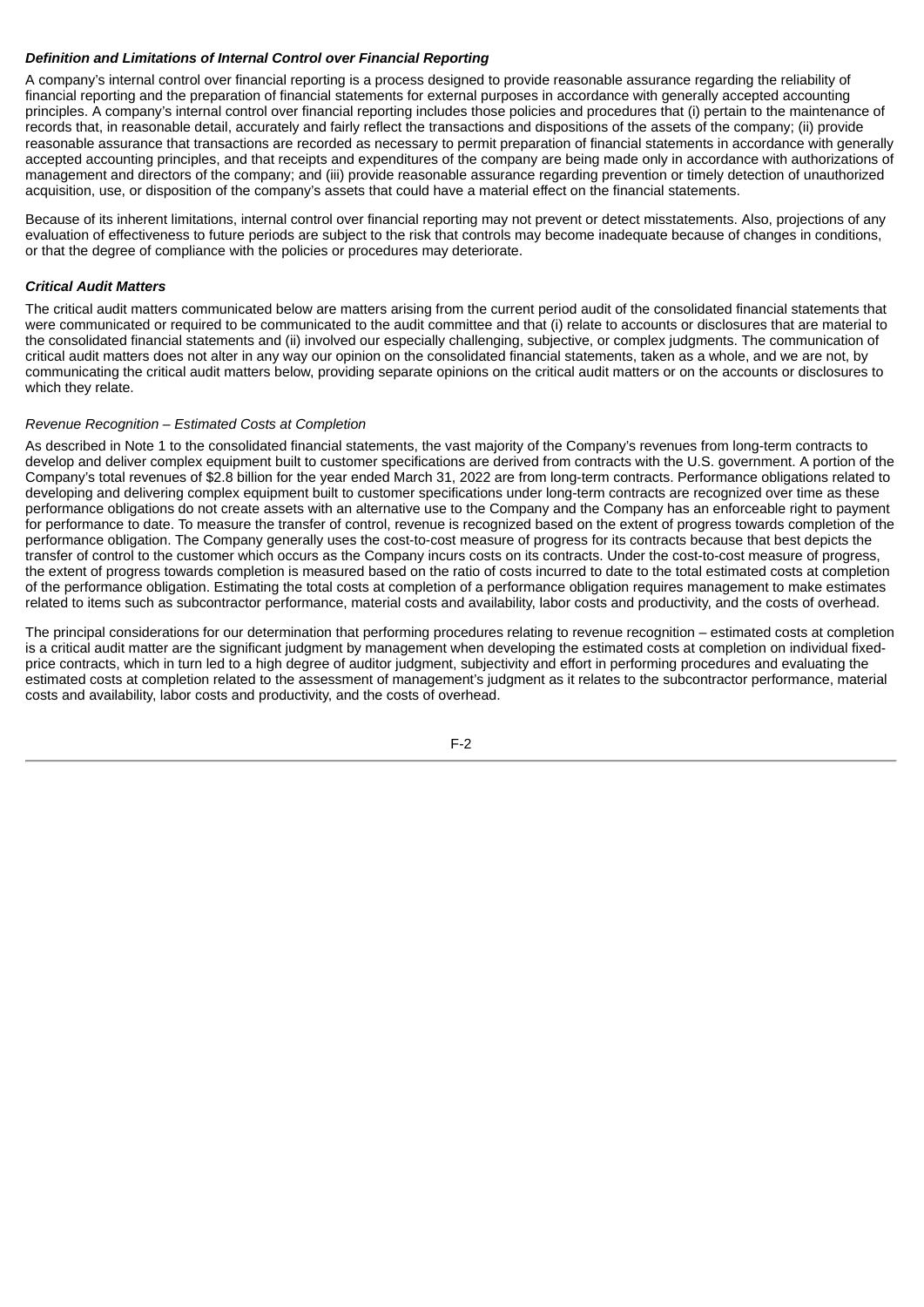Addressing the matter involved performing procedures and evaluating audit evidence in connection with forming our overall opinion on the consolidated financial statements. These procedures included testing the effectiveness of controls relating to the revenue recognition process, including controls over the completeness and accuracy of estimated costs at completion. The procedures also included, among others, (i) evaluating and testing management's process for developing estimates of total estimated costs at completion for long-term contracts for a sample of contracts; (ii) testing the completeness and accuracy of costs incurred to date and (iii) evaluating the reasonableness of significant estimates used by management related to subcontractor performance, material costs, labor costs, and overhead costs, and considering factors that could affect the accuracy of those estimates. Evaluating the reasonableness of the significant assumptions used involved assessing management's ability to reasonably estimate costs at completion by (i) testing samples of third-party quotes or bids for materials and subcontractor services; (ii) assessing the reasonableness of estimates of total costs at completion in comparison to actual total costs incurred to date; (iii) recalculating estimated labor and overhead, and (iv) evaluating the timely identification of circumstances that may warrant a modification to estimated costs to complete, including actual costs in excess of estimates.

### *Valuation of the customer relationships intangible asset - Acquisition of RigNet, Inc.*

As described in Note 16 to the consolidated financial statements, on April 30, 2021, the Company completed the acquisition of all outstanding shares of RigNet, Inc. for consideration of approximately \$317.9 million, which resulted in recording of a customer relationships intangible asset valued at \$101.9 million. Management determined the fair value of the acquired customer relationships intangible asset by applying the multi-period excess earnings method, which involved the use of significant estimates and assumptions related to forecasted revenue growth rate, gross margin, contributory asset charges, customer attrition rate and discount rate.

The principal considerations for our determination that performing procedures relating to the valuation of the customer relationships intangible asset from the acquisition of RigNet, Inc. is a critical audit matter are the significant judgment by management when determining the fair value of the customer relationships intangible asset, which in turn led to a high degree of auditor judgment, subjectivity, and effort in performing procedures and evaluating management's significant assumptions related to the forecasted revenue growth rate, gross margin, customer attrition rate, and discount rate. In addition, the audit effort involved the use of professionals with specialized skill and knowledge.

Addressing the matter involved performing procedures and evaluating audit evidence in connection with forming our overall opinion on the consolidated financial statements. These procedures included testing the effectiveness of controls relating to the acquisition accounting, including controls over management's valuation of the customer relationships intangible asset and controls over the development of significant assumptions related to the forecasted revenue growth rate, gross margin, customer attrition rate, and discount rate. These procedures also included, among others (i) reading the purchase agreement; (ii) testing management's process for estimating the fair value of the customer relationships intangible asset; (iii) evaluating the appropriateness of the multi-period excess earnings method; (iv) testing the completeness and accuracy of underlying data provided by management; and (v) evaluating the reasonableness of significant assumptions related to the forecasted revenue growth rate, gross margin, customer attrition rate, and discount rate. Evaluating management's significant assumptions related to the forecasted revenue growth rate and gross margin involved evaluating whether the significant assumptions used were reasonable considering (i) the current and past performance of RigNet, Inc.; (ii) consistency with external market and industry data; and (iii) whether the assumptions were consistent with evidence obtained in other areas of the audit. Professionals with specialized skill and knowledge were used to assist in evaluating the appropriateness of the multi-period excess earnings method and the reasonableness of the significant assumptions related to the customer attrition rate and discount rate.

/s/ PricewaterhouseCoopers LLP

San Diego, California May 27, 2022

We have served as the Company's auditor since 1992.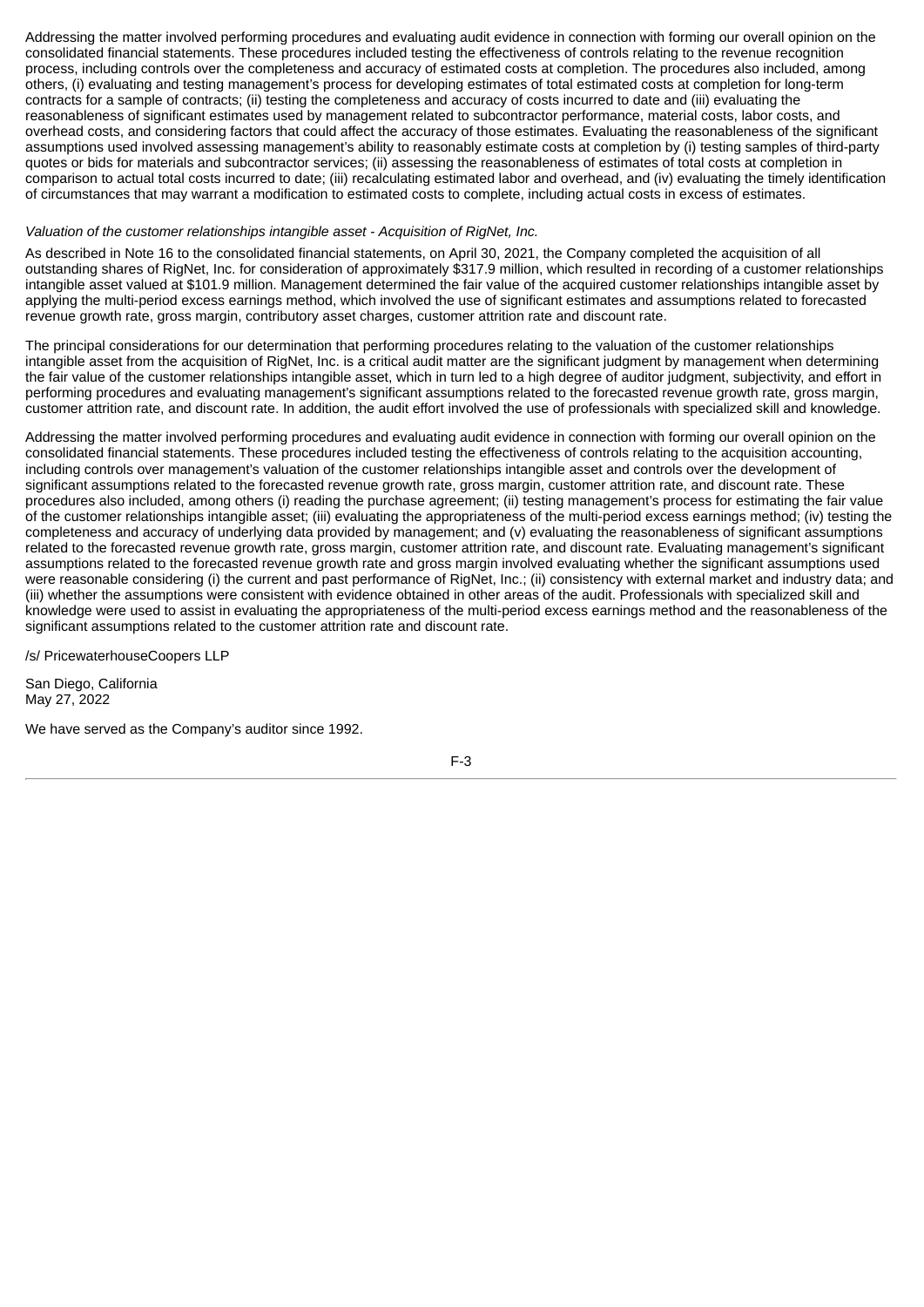# **VIASAT, INC. CONSOLIDATED BALANCE SHEETS**

|                                                                                                                                   | As of<br>March 31, 2022 |                                   |                | As of<br>March 31, 2021 |
|-----------------------------------------------------------------------------------------------------------------------------------|-------------------------|-----------------------------------|----------------|-------------------------|
|                                                                                                                                   |                         | (In thousands, except share data) |                |                         |
| <b>ASSETS</b>                                                                                                                     |                         |                                   |                |                         |
| Current assets:                                                                                                                   |                         |                                   |                |                         |
| Cash and cash equivalents                                                                                                         | \$                      | 310.459                           | \$             | 295.949                 |
| Accounts receivable, net                                                                                                          |                         | 359,269                           |                | 238,652                 |
| Inventories                                                                                                                       |                         | 341,890                           |                | 336,672                 |
| Prepaid expenses and other current assets                                                                                         |                         | 147,854                           |                | 119,960                 |
| <b>Total current assets</b>                                                                                                       |                         | 1,159,472                         |                | 991,233                 |
| Property, equipment and satellites, net                                                                                           |                         | 3,741,912                         |                | 3,050,483               |
| Operating lease right-of-use assets                                                                                               |                         | 356,176                           |                | 340,456                 |
| Other acquired intangible assets, net                                                                                             |                         | 236,043                           |                | 9,568                   |
| Goodwill                                                                                                                          |                         | 190,113                           |                | 122,300                 |
| Other assets                                                                                                                      |                         | 705,630                           |                | 835.427                 |
| <b>Total assets</b>                                                                                                               | \$                      | 6,389,346                         | \$             | 5,349,467               |
|                                                                                                                                   |                         |                                   |                |                         |
| <b>LIABILITIES AND EQUITY</b>                                                                                                     |                         |                                   |                |                         |
| <b>Current liabilities:</b>                                                                                                       |                         |                                   |                |                         |
| Accounts payable                                                                                                                  | \$                      | 219,088                           | \$             | 145,134                 |
| Accrued and other liabilities                                                                                                     |                         | 516.422                           |                | 532,831                 |
| Current portion of long-term debt                                                                                                 |                         | 34,911                            |                | 30,472                  |
| <b>Total current liabilities</b>                                                                                                  |                         | 770,421                           |                | 708,437                 |
| Senior notes                                                                                                                      |                         | 1,686,225                         |                | 1,683,264               |
| Other long-term debt                                                                                                              |                         | 764,991                           |                | 119,420                 |
| Non-current operating lease liabilities                                                                                           |                         | 327,664                           |                | 313,762                 |
| Other liabilities                                                                                                                 |                         | 157,451                           |                | 137,350                 |
| <b>Total liabilities</b>                                                                                                          |                         | 3,706,752                         |                | 2,962,233               |
| Commitments and contingencies (Notes 12 and 13)                                                                                   |                         |                                   |                |                         |
| Equity:                                                                                                                           |                         |                                   |                |                         |
| Viasat, Inc. stockholders' equity                                                                                                 |                         |                                   |                |                         |
| Preferred stock, \$0.0001 par value; 5,000,000 shares authorized;<br>no shares issued and outstanding at March 31, 2022 and 2021, |                         |                                   |                |                         |
| respectively<br>Common stock, \$0.0001 par value, 100,000,000 shares authorized;                                                  |                         |                                   |                |                         |
| 74,428,816 and 68,529,133 shares outstanding at March 31, 2022 and 2021,<br>respectively                                          |                         | $\overline{7}$                    |                | 7                       |
| Paid-in capital                                                                                                                   |                         | 2,421,950                         |                | 2,092,595               |
| Retained earnings                                                                                                                 |                         | 233,530                           |                | 249,064                 |
| Accumulated other comprehensive (loss) income                                                                                     |                         | (21, 621)                         |                | 9,803                   |
| Total Viasat, Inc. stockholders' equity                                                                                           |                         | 2,633,866                         |                | 2,351,469               |
| Noncontrolling interest in subsidiary                                                                                             |                         | 48,728                            |                | 35,765                  |
| <b>Total equity</b>                                                                                                               |                         | 2,682,594                         |                | 2,387,234               |
| Total liabilities and equity                                                                                                      | \$                      | 6,389,346                         | $\mathfrak{D}$ | 5,349,467               |
|                                                                                                                                   |                         |                                   |                |                         |

See accompanying notes to the consolidated financial statements.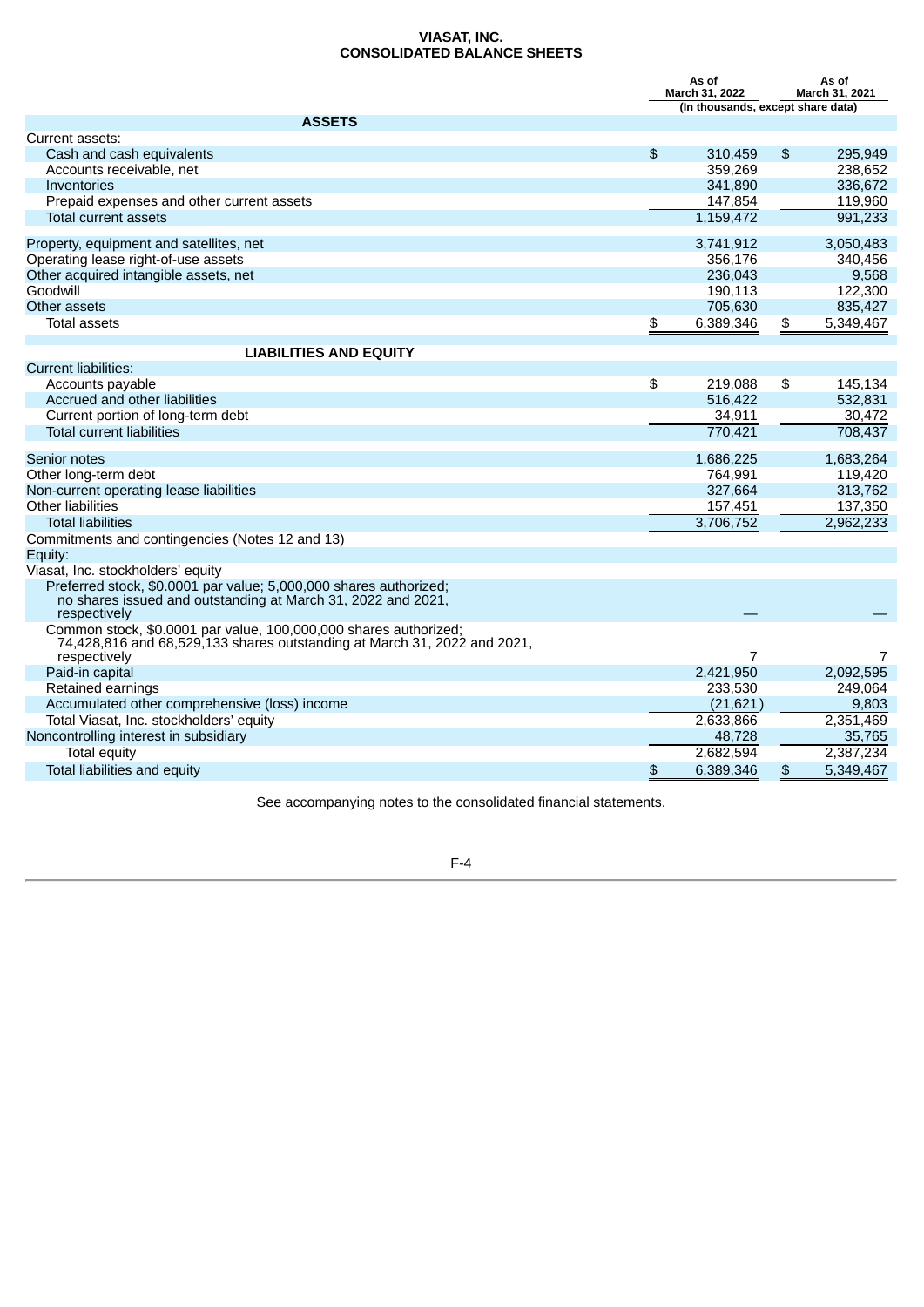# **VIASAT, INC. CONSOLIDATED STATEMENTS OF OPERATIONS AND COMPREHENSIVE INCOME (LOSS)**

|                                                                                   |    |                   |               | <b>Fiscal Years Ended</b>             |                   |  |  |
|-----------------------------------------------------------------------------------|----|-------------------|---------------|---------------------------------------|-------------------|--|--|
|                                                                                   |    | March 31,<br>2022 |               | March 31,<br>2021                     | March 31,<br>2020 |  |  |
|                                                                                   |    |                   |               | (In thousands, except per share data) |                   |  |  |
| Revenues:                                                                         |    |                   |               |                                       |                   |  |  |
| <b>Product revenues</b>                                                           | \$ | 1,210,411         | \$            | 1,044,450                             | \$<br>1,172,541   |  |  |
| Service revenues                                                                  |    | 1,577,224         |               | 1,211,657                             | 1,136,697         |  |  |
| Total revenues                                                                    |    | 2,787,635         |               | 2.256.107                             | 2,309,238         |  |  |
| Operating expenses:                                                               |    |                   |               |                                       |                   |  |  |
| Cost of product revenues                                                          |    | 914,323           |               | 774,893                               | 845,757           |  |  |
| Cost of service revenues                                                          |    | 1,025,799         |               | 789,391                               | 763,930           |  |  |
| Selling, general and administrative                                               |    | 657,251           |               | 512,316                               | 523,085           |  |  |
| Independent research and development                                              |    | 153,203           |               | 115,792                               | 130,434           |  |  |
| Amortization of acquired intangible assets                                        |    | 28,729            |               | 5,482                                 | 7,611             |  |  |
| Income from operations                                                            |    | 8,330             |               | 58,233                                | 38,421            |  |  |
| Other income (expense):                                                           |    |                   |               |                                       |                   |  |  |
| Interest income                                                                   |    | 504               |               | 440                                   | 1,648             |  |  |
| Interest expense                                                                  |    | (29, 391)         |               | (32, 687)                             | (38, 641)         |  |  |
| Other income, net                                                                 |    | 4,118             |               |                                       |                   |  |  |
| (Loss) income before income taxes                                                 |    | (16, 439)         |               | 25,986                                | 1,428             |  |  |
| Benefit from (provision for) income taxes                                         |    | 14,237            |               | (9,441)                               | 7,915             |  |  |
| Equity in (loss) income of unconsolidated affiliates, net                         |    | (281)             |               | 556                                   | 4.470             |  |  |
| Net (loss) income                                                                 |    | (2, 483)          |               | 17,101                                | 13,813            |  |  |
| Less: net income attributable to noncontrolling                                   |    |                   |               |                                       |                   |  |  |
| interest, net of tax                                                              |    | 13,051            |               | 13,410                                | 14,025            |  |  |
| Net (loss) income attributable to Viasat, Inc.                                    | \$ | (15, 534)         | $\frac{1}{2}$ | 3,691                                 | \$<br>(212)       |  |  |
| Net (loss) income per share attributable to Viasat, Inc.<br>common stockholders:  |    |                   |               |                                       |                   |  |  |
| Basic net (loss) income per share attributable to Viasat, Inc.                    |    |                   |               |                                       |                   |  |  |
| common stockholders                                                               | \$ | (0.21)            | \$            | 0.06                                  | \$<br>(0.00)      |  |  |
| Diluted net (loss) income per share attributable to Viasat, Inc.                  |    |                   |               |                                       |                   |  |  |
| common stockholders                                                               | \$ | (0.21)            | \$            | 0.06                                  | \$<br>(0.00)      |  |  |
| Shares used in computing basic net (loss) income per share                        |    | 73,397            |               | 66,444                                | 61,632            |  |  |
| Shares used in computing diluted net (loss) income per share                      |    | 73,397            |               | 67,020                                | 61,632            |  |  |
|                                                                                   |    |                   |               |                                       |                   |  |  |
| Comprehensive income (loss):                                                      |    |                   |               |                                       |                   |  |  |
| Net (loss) income                                                                 | \$ | (2,483)           | \$            | 17,101                                | \$<br>13,813      |  |  |
| Other comprehensive (loss) income, net of tax:                                    |    |                   |               |                                       |                   |  |  |
| Unrealized gain on hedging, net of tax                                            |    |                   |               |                                       | 235               |  |  |
| Foreign currency translation adjustments, net of tax                              |    | (31, 424)         |               | 15,851                                | (11, 621)         |  |  |
| Other comprehensive (loss) income, net of tax                                     |    | (31, 424)         |               | 15,851                                | (11, 386)         |  |  |
| Comprehensive (loss) income                                                       |    | (33,907)          |               | 32,952                                | 2,427             |  |  |
| Less: comprehensive income attributable to<br>noncontrolling interest, net of tax |    | 13,051            |               | 13,410                                | 14,025            |  |  |
| Comprehensive (loss) income attributable to<br>Viasat, Inc.                       | \$ | (46, 958)         | \$            | 19,542                                | \$<br>(11,598)    |  |  |

See accompanying notes to the consolidated financial statements.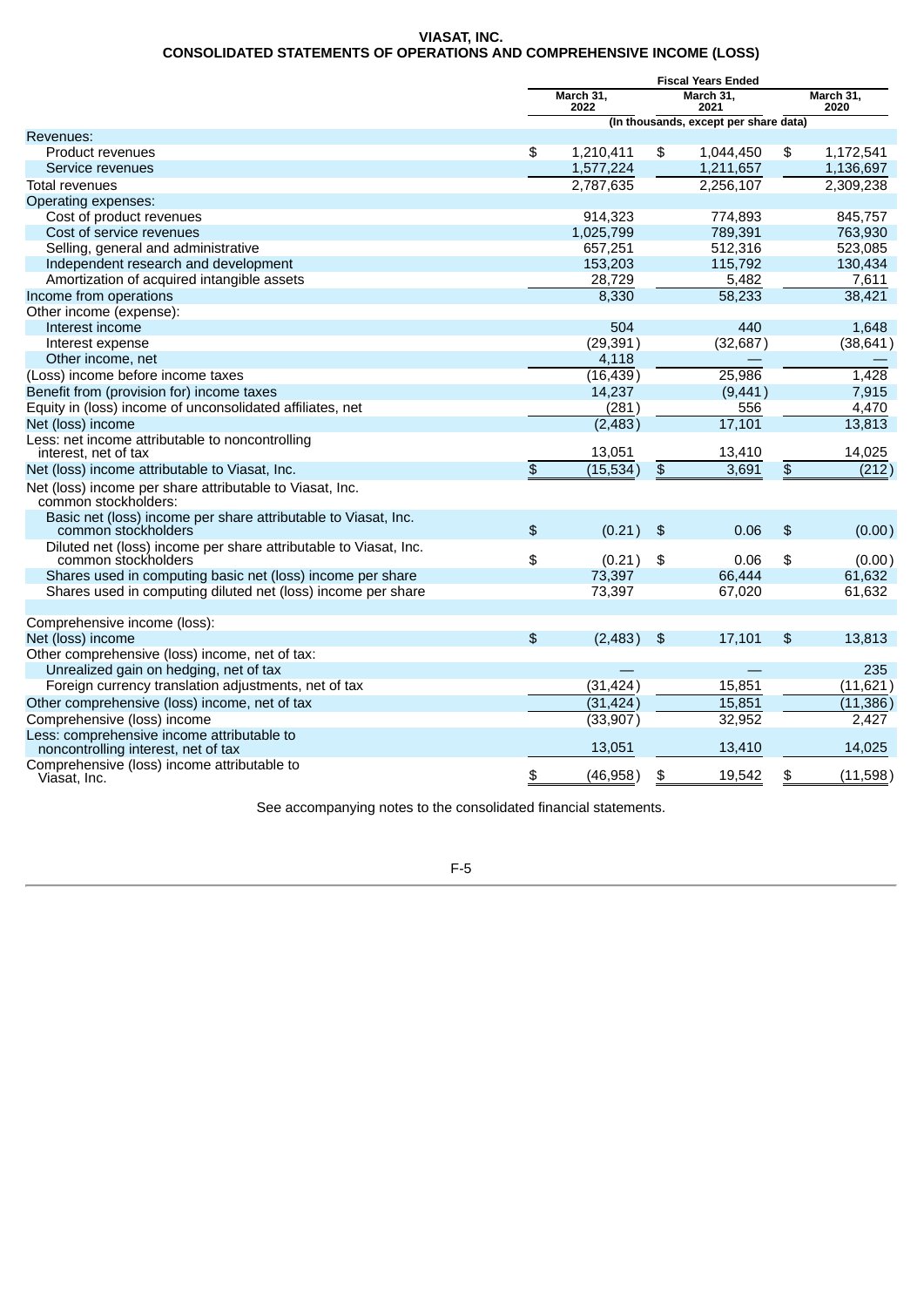### **VIASAT, INC. CONSOLIDATED STATEMENTS OF CASH FLOWS**

|                                                                                                                           |                           |                   |                | <b>Fiscal Years Ended</b> |                         |                   |
|---------------------------------------------------------------------------------------------------------------------------|---------------------------|-------------------|----------------|---------------------------|-------------------------|-------------------|
|                                                                                                                           |                           | March 31,<br>2022 |                | March 31,<br>2021         |                         | March 31,<br>2020 |
|                                                                                                                           |                           |                   |                | (In thousands)            |                         |                   |
| Cash flows from operating activities:                                                                                     |                           |                   |                |                           |                         |                   |
| Net (loss) income                                                                                                         | \$                        | (2,483)           | \$             | 17,101                    | \$                      | 13,813            |
| Adjustments to reconcile net (loss) income to net cash provided<br>by operating activities:                               |                           |                   |                |                           |                         |                   |
| Depreciation                                                                                                              |                           | 407.376           |                | 330.861                   |                         | 279.733           |
| Amortization of intangible assets                                                                                         |                           | 88,071            |                | 66,241                    |                         | 62,445            |
| Stock-based compensation expense                                                                                          |                           | 86.808            |                | 84.879                    |                         | 86.553            |
| Loss on disposition of fixed assets                                                                                       |                           | 46.793            |                | 39,442                    |                         | 45,622            |
| Other non-cash adjustments                                                                                                |                           | (11, 772)         |                | 7,773                     |                         | (3, 154)          |
| Increase (decrease) in cash resulting from changes in operating assets<br>and liabilities, net of effect of acquisitions: |                           |                   |                |                           |                         |                   |
| Accounts receivable                                                                                                       |                           | (60, 488)         |                | 84,411                    |                         | (44, 807)         |
| Inventories                                                                                                               |                           | (2,300)           |                | (42, 460)                 |                         | (58, 997)         |
| Other assets                                                                                                              |                           | 26,854            |                | 36,431                    |                         | (3,313)           |
| Accounts payable                                                                                                          |                           | 25,444            |                | (24, 363)                 |                         | 28,175            |
| <b>Accrued liabilities</b>                                                                                                |                           | (48, 827)         |                | 154.898                   |                         | 55.126            |
| <b>Other liabilities</b>                                                                                                  |                           | (49, 835)         |                | (27,999)                  |                         | (24, 260)         |
| Net cash provided by operating activities                                                                                 |                           | 505.641           |                | 727.215                   |                         | 436.936           |
| Cash flows from investing activities:                                                                                     |                           |                   |                |                           |                         |                   |
| Purchase of property, equipment and satellites                                                                            |                           | (938, 280)        |                | (827, 241)                |                         | (693, 966)        |
| Cash paid for patents, licenses and other assets                                                                          |                           | (52,030)          |                | (58.030)                  |                         | (67, 112)         |
| Payments related to acquisition of businesses, net of cash acquired                                                       |                           | (139, 533)        |                | $\overline{\phantom{a}}$  |                         |                   |
| Proceeds from insurance claims on ViaSat-2 satellite                                                                      |                           |                   |                |                           |                         | 2,277             |
| Net cash used in investing activities                                                                                     |                           | (1, 129, 843)     |                | (885, 271)                |                         | (758, 801)        |
| Cash flows from financing activities:                                                                                     |                           |                   |                |                           |                         |                   |
| Proceeds from debt borrowings, net of discount                                                                            |                           | 1,266,000         |                | 400.000                   |                         | 420,000           |
| Payments on debt borrowings                                                                                               |                           | (610, 401)        |                | (420, 552)                |                         | (59, 691)         |
| Payment of debt issuance costs                                                                                            |                           | (6, 261)          |                | (5,060)                   |                         | (2,479)           |
| Proceeds from issuance of common stock under equity plans                                                                 |                           | 20,549            |                | 19,101                    |                         | 38,410            |
| Purchase of common stock in treasury (immediately retired)<br>related to tax withholdings for stock-based compensation    |                           | (22, 969)         |                | (13,676)                  |                         | (28, 802)         |
| Proceeds from common stock issued in private placement, net<br>of issuance costs                                          |                           |                   |                | 174.749                   |                         |                   |
| Other financing activities                                                                                                |                           | (3,288)           |                | (4,871)                   |                         | (2,253)           |
| Net cash provided by financing activities                                                                                 |                           | 643.630           |                | 149.691                   |                         | 365.185           |
| Effect of exchange rate changes on cash                                                                                   |                           | (4,918)           |                | 5                         |                         | (712)             |
| Net increase (decrease) in cash and cash equivalents                                                                      |                           | 14.510            |                | (8,360)                   |                         | 42.608            |
| Cash and cash equivalents at beginning of fiscal year                                                                     |                           | 295,949           |                | 304,309                   |                         | 261,701           |
| Cash and cash equivalents at end of fiscal year                                                                           | $\mathfrak{L}$            | 310,459           | \$             | 295.949                   | $\overline{\mathbf{3}}$ | 304.309           |
| Supplemental information:                                                                                                 |                           |                   |                |                           |                         |                   |
| Cash paid for interest (net of amounts capitalized)                                                                       | \$                        | 14,627            | \$             | 23,526                    | \$                      | 27,805            |
| Cash paid for income taxes, net                                                                                           | $\overline{\mathfrak{s}}$ | 17,144            | \$             | 6,670                     | $\overline{\mathbf{s}}$ | 10,950            |
| Non-cash investing and financing activities:                                                                              |                           |                   |                |                           |                         |                   |
| Issuance of common stock in connection with acquisition                                                                   | \$                        | 207,169           | \$             |                           | \$                      |                   |
| Issuance of common stock in satisfaction of certain accrued<br>employee compensation liabilities                          | \$                        | 24.488            | $\mathfrak{S}$ | 25.406                    | $\mathfrak{S}$          | 22.829            |
| Capital expenditures not paid for                                                                                         | \$                        | 67.931            | \$             | 32.616                    | \$                      | 43.606            |

See accompanying notes to the consolidated financial statements.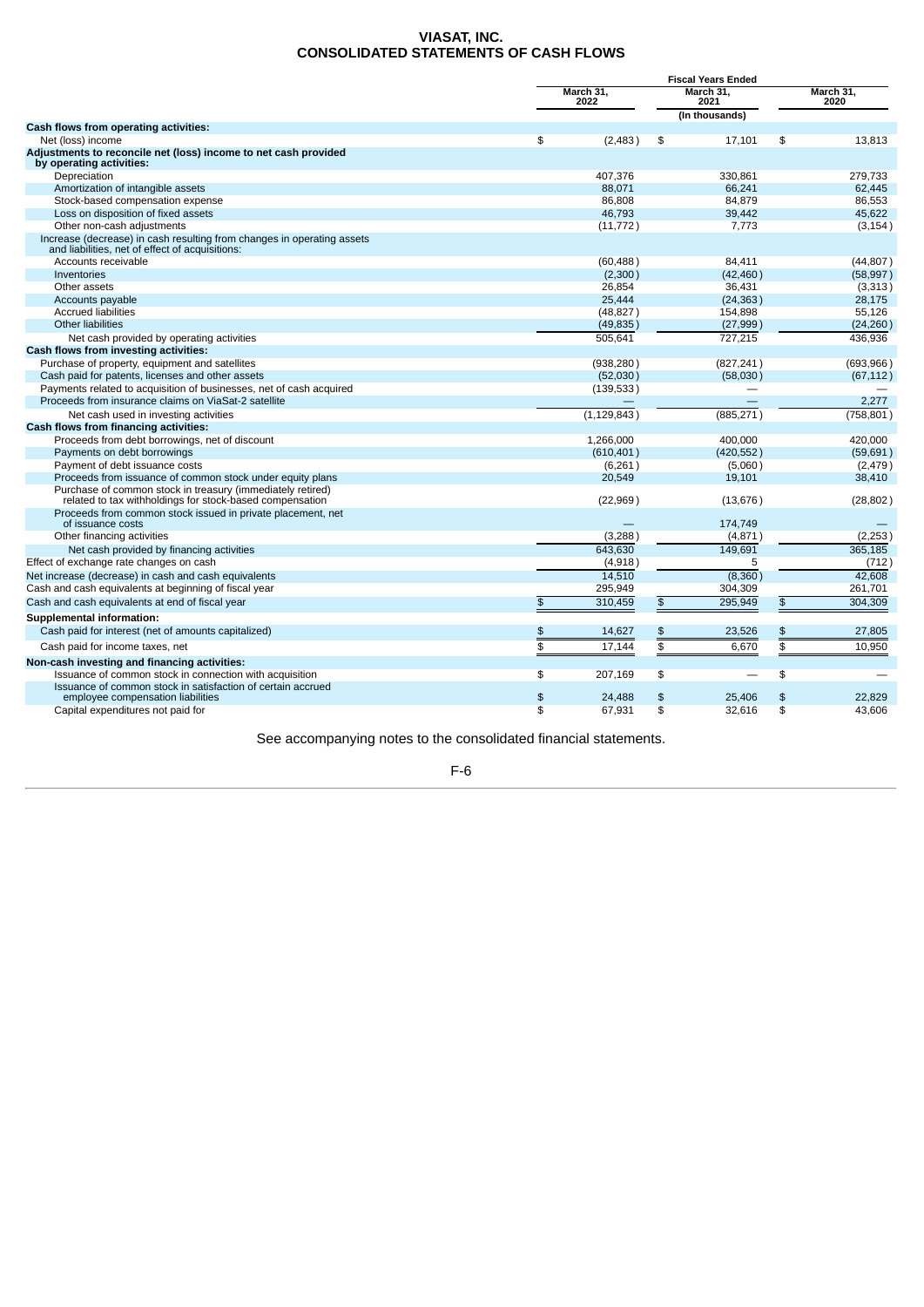# **VIASAT, INC. CONSOLIDATED STATEMENTS OF EQUITY**

|                                                                                           |                                  |                |                | Viasat, Inc. Stockholders            |                         |                                   |                                |                |                           |                         |              |
|-------------------------------------------------------------------------------------------|----------------------------------|----------------|----------------|--------------------------------------|-------------------------|-----------------------------------|--------------------------------|----------------|---------------------------|-------------------------|--------------|
|                                                                                           | <b>Common Stock</b><br>Number of |                |                | Paid-in                              |                         | Retained                          | Accumulated<br>Other           |                | <b>Noncontrolling</b>     |                         |              |
|                                                                                           | <b>Shares</b><br><b>Issued</b>   | Amount         |                | Capital                              |                         | <b>Earnings</b>                   | Comprehensive<br>Income (Loss) |                | Interest in<br>Subsidiary |                         | <b>Total</b> |
|                                                                                           |                                  |                |                |                                      |                         | (In thousands, except share data) |                                |                |                           |                         |              |
| Balance at March 31, 2019                                                                 | 60.550.093                       | $\mathfrak{L}$ | 6              | 1,656,819<br>\$                      | $\mathbf{\hat{z}}$      | 245.585                           | $\mathbf{\hat{z}}$<br>5.338    | $\mathfrak{L}$ | 8.330                     | \$                      | 1.916.078    |
| Exercise of stock options                                                                 | 340,373                          |                |                | 21,060                               |                         |                                   |                                |                |                           |                         | 21,060       |
| Issuance of stock under<br><b>Employee Stock</b><br>Purchase Plan                         | 311,137                          |                |                | 17,350                               |                         |                                   |                                |                |                           |                         | 17,350       |
| Stock-based compensation                                                                  |                                  |                |                | 99,200                               |                         |                                   |                                |                |                           |                         | 99,200       |
| Shares issued in settlement<br>of certain accrued<br>employee compensation<br>liabilities | 255,615                          |                |                | 22,829                               |                         |                                   |                                |                |                           |                         | 22,829       |
| RSU awards vesting, net of<br>shares withheld for taxes<br>which have been retired        | 689,922                          |                |                | (28, 802)                            |                         |                                   |                                |                |                           |                         | (28, 802)    |
| Net (loss) income                                                                         |                                  |                |                |                                      |                         | (212)                             |                                |                | 14.025                    |                         | 13,813       |
| Other comprehensive loss,<br>net of tax                                                   |                                  |                |                |                                      |                         |                                   | (11, 386)                      |                |                           |                         | (11, 386)    |
| Balance at March 31, 2020                                                                 | 62.147.140                       | $\mathfrak{L}$ | 6              | $\overline{\mathbf{s}}$<br>1.788.456 | $\overline{\mathbf{3}}$ | 245.373                           | \$<br>(6,048)                  | \$             | 22,355                    | $\overline{\mathbf{3}}$ | 2.050.142    |
| Issuance of stock under<br><b>Employee Stock</b><br>Purchase Plan                         | 638,792                          |                |                | 19,101                               |                         |                                   |                                |                |                           |                         | 19,101       |
| Common stock issued in<br>private placement, net<br>of issuance costs                     | 4,474,559                        |                | $\mathbf{1}$   | 174,748                              |                         |                                   |                                |                |                           |                         | 174,749      |
| Stock-based compensation                                                                  |                                  |                |                | 98,560                               |                         | $\overline{\phantom{0}}$          | $\overline{\phantom{0}}$       |                |                           |                         | 98,560       |
| Shares issued in settlement<br>of certain accrued<br>employee compensation<br>liabilities | 580.846                          |                |                | 25,406                               |                         |                                   |                                |                |                           |                         | 25,406       |
| RSU awards vesting, net of<br>shares withheld for taxes<br>which have been retired        | 687,796                          |                |                | (13, 676)                            |                         |                                   |                                |                |                           |                         | (13, 676)    |
| Net income                                                                                |                                  |                |                |                                      |                         | 3.691                             |                                |                | 13.410                    |                         | 17.101       |
| Other comprehensive income,<br>net of tax                                                 |                                  |                |                |                                      |                         |                                   | 15,851                         |                |                           |                         | 15,851       |
| Balance at March 31, 2021                                                                 | 68,529,133                       | $\mathfrak{S}$ | $\overline{7}$ | 2,092,595<br>\$                      | $\mathfrak{s}$          | 249.064                           | $\mathfrak{s}$<br>9.803        | \$             | 35,765                    | $\frac{1}{2}$           | 2,387,234    |
| Exercise of stock options                                                                 | 27,107                           |                |                | 1,526                                |                         |                                   |                                |                |                           |                         | 1,526        |
| Issuance of stock under<br><b>Employee Stock</b><br>Purchase Plan                         | 586,203                          |                |                | 19,023                               |                         |                                   |                                |                |                           |                         | 19,023       |
| Stock-based compensation                                                                  |                                  |                |                | 100,118                              |                         |                                   |                                |                |                           |                         | 100,118      |
| Shares issued in settlement<br>of certain accrued<br>employee compensation<br>liabilities | 457,130                          |                |                | 24,488                               |                         |                                   |                                |                |                           |                         | 24,488       |
| RSU awards vesting, net of<br>shares withheld for taxes<br>which have been retired        | 829,054                          |                |                | (22, 969)                            |                         |                                   |                                |                |                           |                         | (22, 969)    |
| Shares issued in connection<br>with acquisition of business                               | 4,000,189                        |                |                | 207,169                              |                         |                                   |                                |                |                           |                         | 207,169      |
| Other                                                                                     |                                  |                | –              |                                      |                         | $\overline{\phantom{0}}$          |                                |                | (88)                      |                         | (88)         |
| Net income                                                                                |                                  |                |                |                                      |                         | (15,534)                          |                                |                | 13,051                    |                         | (2,483)      |
| Other comprehensive<br>income, net of tax                                                 |                                  |                |                |                                      |                         |                                   | (31, 424)                      |                |                           |                         | (31, 424)    |
| Balance at March 31, 2022                                                                 | 74,428,816                       | \$             | $\overline{7}$ | 2,421,950<br>\$                      | $\frac{1}{2}$           | 233,530                           | (21, 621)<br>\$                | $\mathfrak{s}$ | 48,728                    | $\mathfrak{S}$          | 2,682,594    |

See accompanying notes to the consolidated financial statements.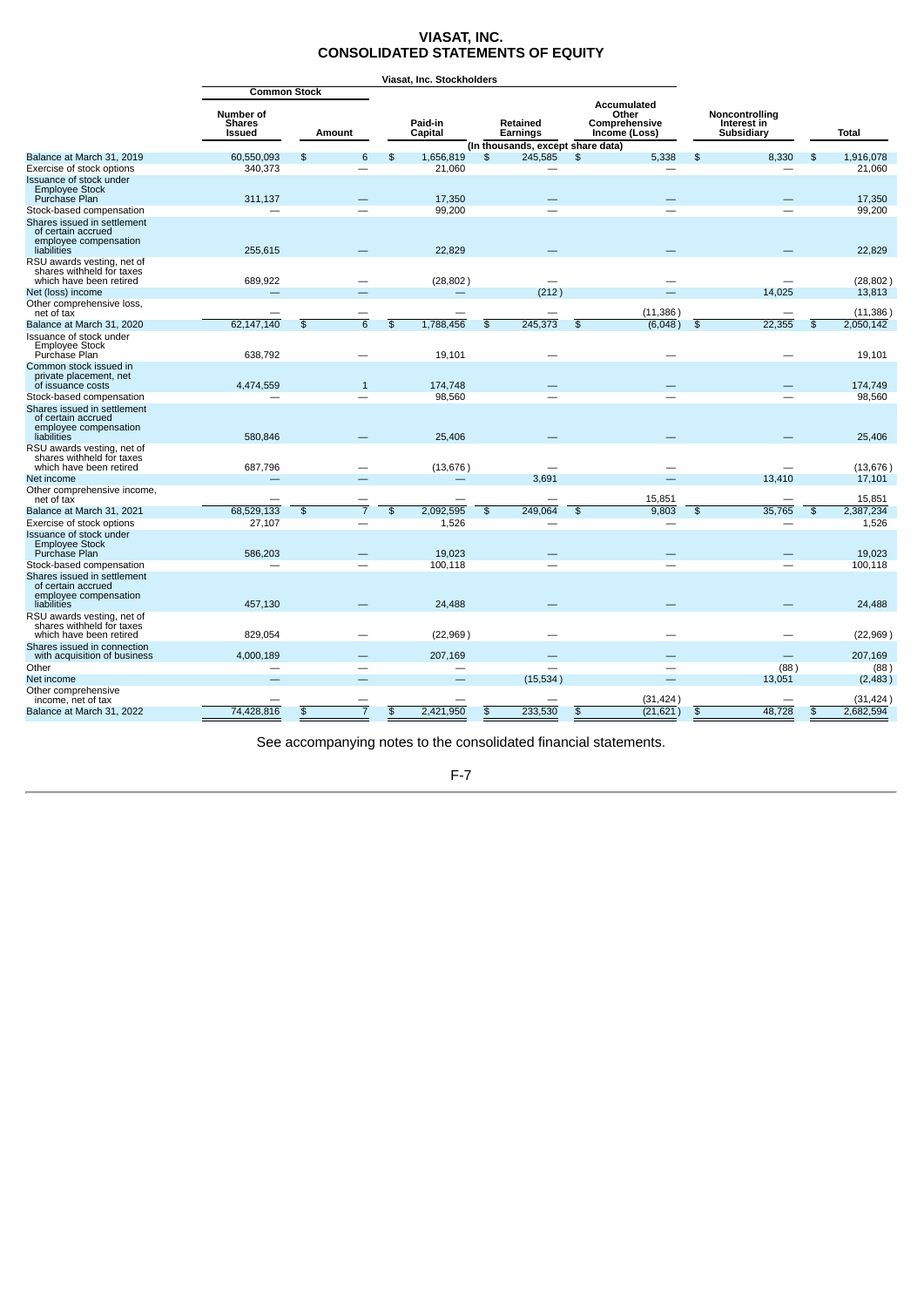### **VIASAT, INC. NOTES TO THE CONSOLIDATED FINANCIAL STATEMENTS**

# **Note 1 — The Company and a Summary of Its Significant Accounting Policies**

### *The Company*

Viasat, Inc. (also referred to hereafter as the "Company" or "Viasat") is an innovator in communications technologies and services, including high-speed and cost-effective broadband and advanced communications products and services.

#### *Principles of consolidation*

The Company's consolidated financial statements include the assets, liabilities and results of operations of Viasat, its wholly owned subsidiaries and its majority-owned subsidiary, TrellisWare Technologies, Inc. (TrellisWare). During the first quarter of fiscal year 2022, the Company completed the acquisitions of the remaining 51% interest in Euro Broadband Infrastructure Sàrl (EBI) and RigNet, Inc. (RigNet) (see Note 16 — Acquisitions for more information). The acquisitions were accounted for as purchases and accordingly, the consolidated financial statements include the operating results of EBI and RigNet from the dates of acquisition.

All significant intercompany amounts have been eliminated. Investments in entities in which the Company can exercise significant influence, but does not own a majority equity interest or otherwise control, are accounted for using the equity method and are included as investment in unconsolidated affiliate in other assets (long-term) on the consolidated balance sheets.

Certain prior period amounts have been reclassified to conform to the current period presentation.

#### *Management estimates and assumptions*

The preparation of financial statements in conformity with accounting principles generally accepted in the United States of America (GAAP) requires management to make estimates and assumptions that affect the reported amounts of assets and liabilities and disclosure of contingent assets and liabilities at the date of the financial statements, and reported amounts of revenues and expenses during the reporting period. Estimates have been prepared on the basis of the most current and best available information and actual results could differ from those estimates. Significant estimates made by management include revenue recognition, stock-based compensation, allowance for doubtful accounts, valuation of goodwill and other intangible assets, patents, orbital slots and other licenses, software development, property, equipment and satellites, long-lived assets, contingencies and income taxes including the valuation allowance on deferred tax assets.

#### *Cash equivalents*

Cash equivalents consist of highly liquid investments with original maturities of three months or less at the date of purchase.

### *Accounts receivable and allowance for doubtful accounts*

The Company records any unconditional rights to consideration as receivables at net realizable value including an allowance for estimated uncollectible accounts. The allowance for doubtful accounts is based on the Company's assessment of the collectability of customer accounts. The Company regularly reviews the allowance by considering factors such as historical experience, credit quality, the age of accounts receivable balances and current economic conditions that may affect a customer's ability to pay. Amounts determined to be uncollectible are charged or written off against the reserve. Historically, the Company's allowance for doubtful accounts has been minimal primarily because a significant portion of its sales has been to the U.S. Government or with respect to its satellite services commercial business, the Company bills and collects in advance.

### *Concentration of risk*

Financial instruments that potentially subject the Company to significant concentrations of credit risk consist primarily of cash equivalents and accounts receivable which are generally not collateralized. The Company limits its exposure to credit loss by placing its cash equivalents with high credit quality financial institutions and investing in high quality short-term debt instruments. The Company establishes customer credit policies related to its accounts receivable based on historical collection experiences within the various markets in which the Company operates, historical past due amounts and any specific information that the Company becomes aware of such as bankruptcy or liquidity issues of customers.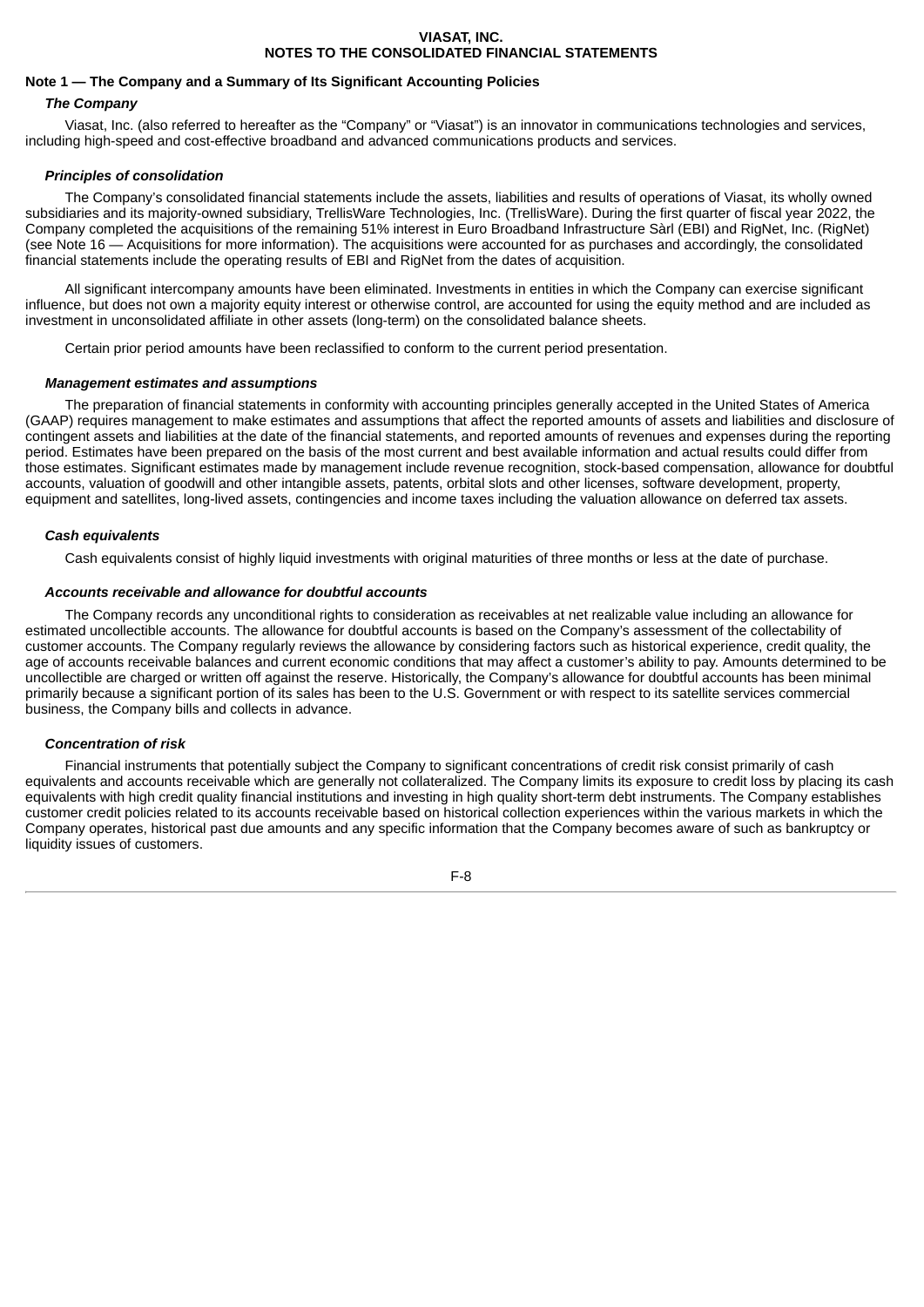Revenues from the U.S. Government as an individual customer comprised approximately 25%, 30% and 30% of total revenues for fiscal years 2022, 2021 and 2020, respectively. Billed accounts receivable to the U.S. Government as of March 31, 2022 and 2021 were approximately 18% and 27%, respectively, of total billed receivables. In addition, none of the Company's commercial customers comprised 10% or more of total revenues for fiscal years 2022, 2021 and 2020. The Company's five largest contracts generated approximately 20%, 16% and 18% of the Company's total revenues for the fiscal years ended March 31, 2022, 2021 and 2020, respectively.

The Company relies on a limited number of contract manufacturers to produce its products.

#### *Inventory*

Inventory is valued at the lower of cost and net realizable value, cost being determined by the weighted average cost method.

### *Property, equipment and satellites*

Satellites and other property and equipment, including internally developed software, are recorded at cost or, in the case of certain satellites and other property acquired, the fair value at the date of acquisition, net of accumulated depreciation. Capitalized satellite costs consist primarily of the costs of satellite construction and launch, including launch insurance and insurance during the period of in-orbit testing, the net present value of performance incentives expected to be payable to satellite manufacturers (dependent on the continued satisfactory performance of the satellites), costs directly associated with the monitoring and support of satellite construction, and interest costs incurred during the period of satellite construction. The Company also constructs earth stations, network operations systems and other assets to support its satellites, and those construction costs, including interest, are capitalized as incurred. At the time satellites are placed in service, the Company estimates the useful life of its satellites for depreciation purposes based upon an analysis of each satellite's performance against the original manufacturer's orbital design life, estimated fuel levels and related consumption rates, as well as historical satellite operating trends. The Company periodically reviews the remaining estimated useful life of its satellites to determine if revisions to estimated useful lives are necessary. Costs incurred for additions to property, equipment and satellites, together with major renewals and betterments, are capitalized and depreciated over the remaining life of the underlying asset. Costs incurred for maintenance, repairs and minor renewals and betterments are charged to expense as incurred. When assets are sold or otherwise disposed of, the cost and related accumulated depreciation or amortization are removed from the accounts and any resulting gain or loss is recognized in operations, which for the periods presented, primarily related to losses incurred for unreturned customer premise equipment (CPE). The Company computes depreciation using the straight-line method over the estimated useful lives of the assets ranging from two to 38 years. Leasehold improvements are capitalized and amortized using the straight-line method over the shorter of the lease term or the life of the improvement.

Costs related to internally developed software for internal uses are capitalized after the preliminary project stage is complete and are amortized over the estimated useful lives of the assets, which are approximately three to seven years. Capitalized costs for internal-use software are included in property, equipment and satellites, net in the Company's consolidated balance sheets.

Interest expense is capitalized on the carrying value of assets under construction, in accordance with the authoritative guidance for the capitalization of interest (Accounting Standards Codification (ASC) 835-20). With respect to the construction of satellites, gateway and networking equipment and other assets under construction, the Company capitalized \$102.1 million, \$81.0 million and \$54.1 million of interest expense for the fiscal years ended March 31, 2022, 2021 and 2020, respectively.

The Company owns four satellites in service — three over North America (ViaSat-2, ViaSat-1 and WildBlue-1) and, the KA-SAT satellite over Europe, Middle East, and Africa (EMEA). In addition, the Company has lifetime leases of Ka-band capacity on two satellites. The Company is also planning to launch a global constellation of three third-generation ViaSat-3 class satellites under construction. In addition, the Company owns related earth stations and networking equipment for all of its satellites. The Company procures indoor and outdoor CPE units leased to subscribers under a retail leasing program as part of the Company's satellite services segment, which are reflected in investing activities and property, equipment and satellites, net in the accompanying consolidated financial statements. The Company depreciates the satellites, earth stations and networking equipment, CPE units and related installation costs over their estimated useful lives. The total cost and accumulated depreciation of CPE units included in property, equipment and satellites, net, as of March 31, 2022 were \$395.5 million and \$210.6 million, respectively. The total cost and accumulated depreciation of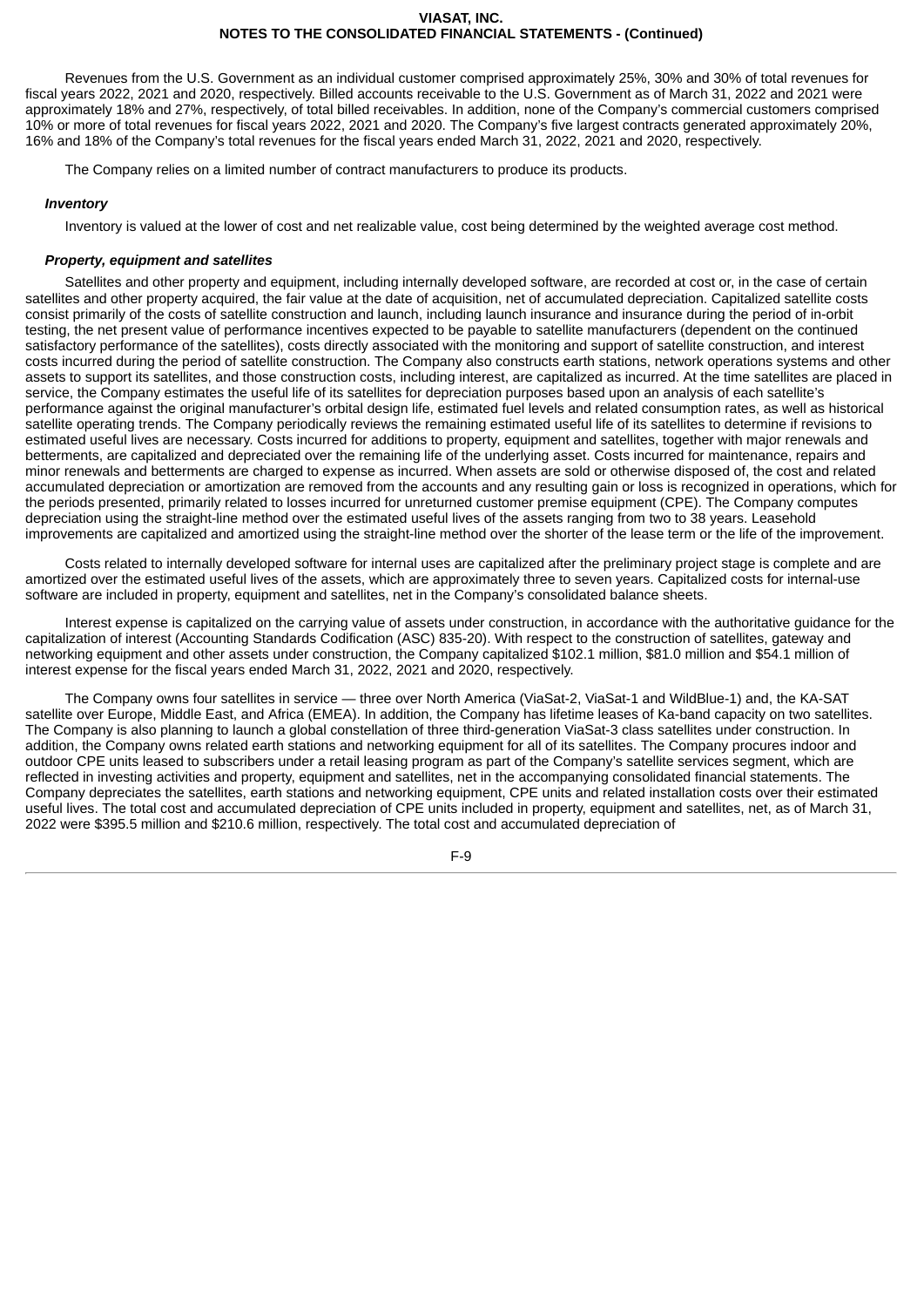CPE units included in property, equipment and satellites, net, as of March 31, 2021 were \$409.9 million and \$193.7 million, respectively.

Occasionally, the Company may enter into finance lease arrangements for various machinery, equipment, computer-related equipment, software, furniture, fixtures, or satellites. The Company records amortization of assets leased under finance lease arrangements within depreciation expense (see Note 1 — The Company and a Summary of Its Significant Accounting Policies – Leases and Note 5 -Leases for more information).

#### *Leases*

### *Lessee accounting*

The Company adopted Accounting Standards Update (ASU) 2016-02, Leases, as amended, commonly referred to as ASC 842, on April 1, 2019 using the optional transition method. Under the optional transition method, the Company applied the new guidance to all leases that commenced before and were existing as of April 1, 2019. For contracts entered into on or after April 1, 2019, the Company assesses at contract inception whether the contract is, or contains, a lease. Generally, the Company determines that a lease exists when (1) the contract involves the use of a distinct identified asset, (2) the Company obtains the right to substantially all economic benefits from use of the asset, and (3) the Company has the right to direct the use of the asset. A lease is classified as a finance lease when one or more of the following criteria are met: (1) the lease transfers ownership of the asset by the end of the lease term, (2) the lease contains an option to purchase the asset that is reasonably certain to be exercised, (3) the lease term is for a major part of the remaining useful life of the asset, (4) the present value of the lease payments equals or exceeds substantially all of the fair value of the asset or (5) the asset is of such a specialized nature that it is expected to have no alternative use to the lessor at the end of the lease term. A lease is classified as an operating lease if it does not meet any of these criteria.

At the lease commencement date, the Company recognizes a right-of-use asset and a lease liability for all leases, except short-term leases with an original term of 12 months or less. The right-of-use asset represents the right to use the leased asset for the lease term. The lease liability represents the present value of the lease payments under the lease. The right-of-use asset is initially measured at cost, which primarily comprises the initial amount of the lease liability, less any lease incentives received. All right-of-use assets are periodically reviewed for impairment in accordance with standards that apply to long-lived assets. The lease liability is initially measured at the present value of the lease payments, discounted using an estimate of the Company's incremental borrowing rate for a collateralized loan with the same term as the underlying leases.

Lease payments included in the measurement of lease liabilities consist of (1) fixed lease payments for the noncancelable lease term, (2) fixed lease payments for optional renewal periods where it is reasonably certain the renewal option will be exercised, and (3) variable lease payments that depend on an underlying index or rate, based on the index or rate in effect at lease commencement. Certain of the Company's real estate lease agreements require variable lease payments that do not depend on an underlying index or rate established at lease commencement. Such payments and changes in payments based on a rate or index are recognized in operating expenses when incurred.

Lease expense for operating leases consists of the fixed lease payments recognized on a straight-line basis over the lease term plus variable lease payments as incurred. Lease expense for finance leases consists of the depreciation of assets obtained under finance leases on a straight-line basis over the lease term and interest expense on the lease liability based on the discount rate at lease commencement. For both operating and finance leases, lease payments are allocated between a reduction of the lease liability and interest expense.

#### *Lessor accounting*

For broadband equipment leased to fixed broadband customers in conjunction with the delivery of connectivity services, the Company has made an accounting policy election not to separate the broadband equipment from the related connectivity services. The connectivity services are the predominant component of these arrangements. The connectivity services are accounted for in accordance with ASC 606. The Company is also a lessor for certain insignificant communications equipment. These leases meet the criteria for operating lease classification. Lease income associated with these leases is not material.

#### *Business combinations*

The authoritative guidance for business combinations (ASC 805) requires that all business combinations be accounted for using the purchase method. The purchase price for business combinations is allocated to the estimated fair

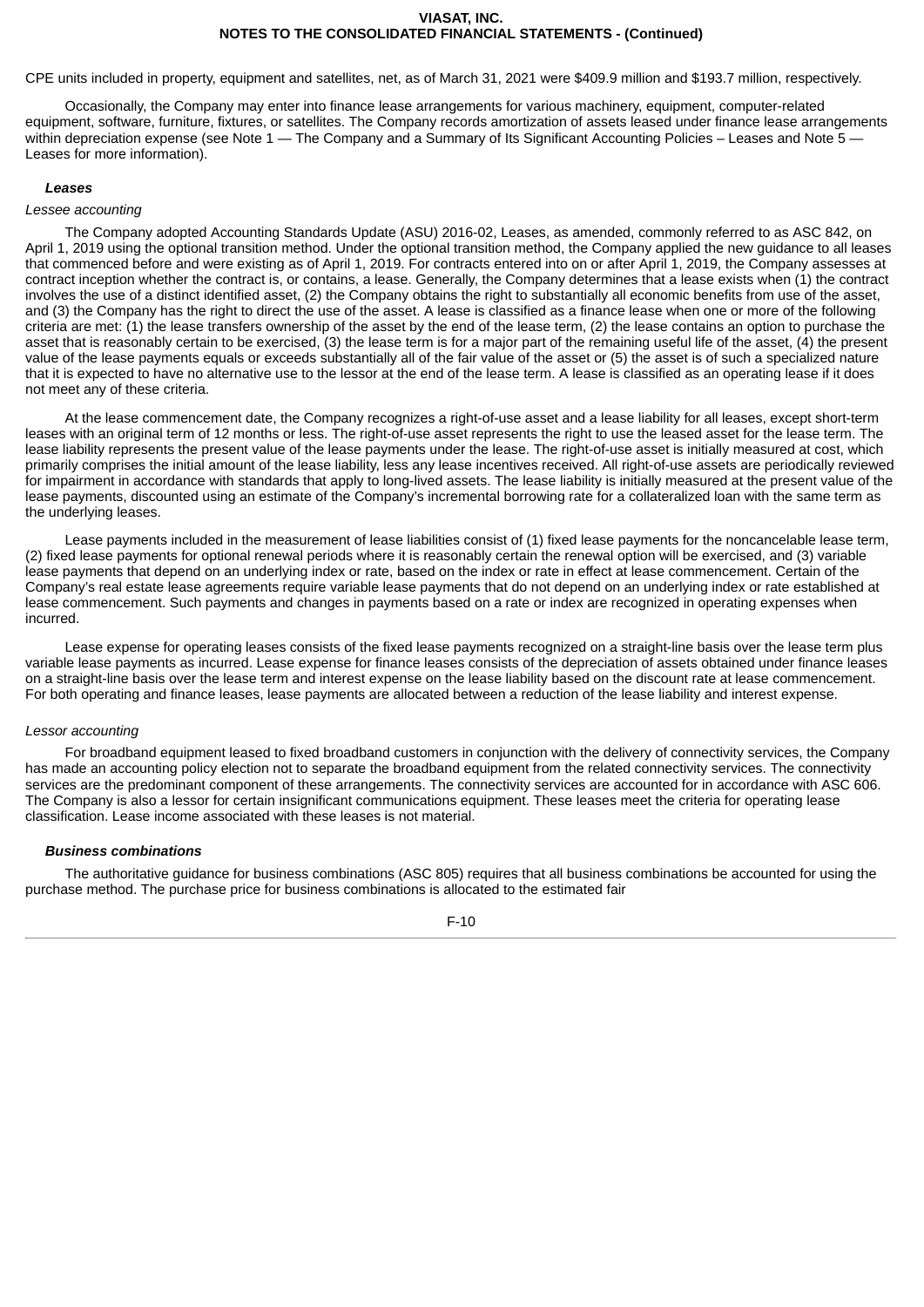values of acquired tangible and intangible assets, including goodwill, and assumed liabilities, where applicable. The Company recognizes technology, contracts and customer relationships, satellite co-location rights, trade names and other as identifiable intangible assets, which are recorded at fair value as of the transaction date. Goodwill is recorded when consideration transferred exceeds the fair value of identifiable assets and liabilities. Measurement-period adjustments to assets acquired and liabilities assumed with a corresponding offset to goodwill are recorded in the period they occur, which may include up to one year from the acquisition date. Contingent consideration is recorded at fair value at the acquisition date.

#### *Goodwill and intangible assets*

The authoritative guidance for business combinations (ASC 805) specifies criteria for recognizing and reporting intangible assets apart from goodwill; however, acquired workforce must be recognized and reported in goodwill. The authoritative guidance for goodwill and other intangible assets (ASC 350) requires that intangible assets with an indefinite life should not be amortized until their life is determined to be finite. All other intangible assets must be amortized over their useful life. The authoritative guidance for goodwill and other intangible assets prohibits the amortization of goodwill and indefinite-lived intangible assets, but instead requires these assets to be tested for impairment at least annually and more frequently upon the occurrence of specified events. In addition, all goodwill must be assigned to reporting units for purposes of impairment testing.

#### *Patents, orbital slots and other licenses*

The Company capitalizes the costs of obtaining or acquiring patents, orbital slots and other licenses. Amortization of intangible assets that have finite lives is provided for by the straight-line method over the shorter of the legal or estimated economic life. Total capitalized costs of \$3.5 million related to patents were included in other assets as of both March 31, 2022 and March 31, 2021. The Company capitalized costs of \$64.1 million and \$53.8 million related to acquiring and obtaining orbital slots and other licenses included in other assets as of March 31, 2022 and 2021, respectively. Accumulated amortization related to these assets was \$5.4 million and \$4.4 million as of March 31, 2022 and 2021, respectively. Amortization expense related to these assets was \$1.1 million for the fiscal year ended March 31, 2022 and an insignificant amount for the fiscal years ended March 31, 2021 and 2020. If a patent, orbital slot or other license is rejected, abandoned or otherwise invalidated, the unamortized cost is expensed in that period. During fiscal years 2022, 2021 and 2020, the Company did not write off any significant costs due to abandonment or impairment.

### *Debt issuance costs*

Debt issuance costs are amortized and recognized as interest expense using the effective interest rate method, or, when the results are not materially different, on a straight-line basis over the expected term of the related debt. The Company capitalized \$7.8 million and \$5.1 million of debt issuance costs during fiscal years 2022 and 2021, respectively. During fiscal year 2020, no debt issuance costs were capitalized. Unamortized debt issuance costs related to extinguished debt are expensed at the time the debt is extinguished and recorded in loss on extinguishment of debt in the consolidated statements of operations and comprehensive income (loss). Debt issuance costs related to the Company's revolving credit facility (the Revolving Credit Facility) are recorded in prepaid expenses and other current assets and in other long-term assets in the consolidated balance sheets in accordance with the authoritative guidance for imputation of interest (ASC 835- 30). Debt issuance costs related to the Company's term loan facility (the Term Loan Facility), 5.625% Senior Notes due 2025 (the 2025 Notes), the Company's 5.625% Senior Secured Notes due 2027 (the 2027 Notes), the Company's 6.500% Senior Notes due 2028 (the 2028 Notes and, together with the 2025 Notes and the 2027 Notes, the Notes) and the Ex-Im Credit Facility are recorded as a direct deduction from the carrying amount of the related debt, consistent with debt discounts, in accordance with the authoritative guidance for imputation of interest (ASC 835-30).

#### *Software development*

Costs of developing software for sale are charged to independent research and development expense when incurred, until technological feasibility has been established. Software development costs incurred from the time technological feasibility is reached until the product is available for general release to customers are capitalized and reported at the lower of unamortized cost or net realizable value. Once the product is available for general release, the software development costs are amortized based on the ratio of current to future revenue for each product with an annual minimum equal to straight-line amortization over the remaining estimated economic life of the product, generally within five years. Capitalized costs, net, of \$221.6 million and \$237.1 million related to software developed for resale were included in other assets as of March 31, 2022 and 2021, respectively. The Company capitalized \$42.6 million and \$54.0 million of costs related to software developed for resale for the fiscal years ended March 31, 2022 and 2021, respectively.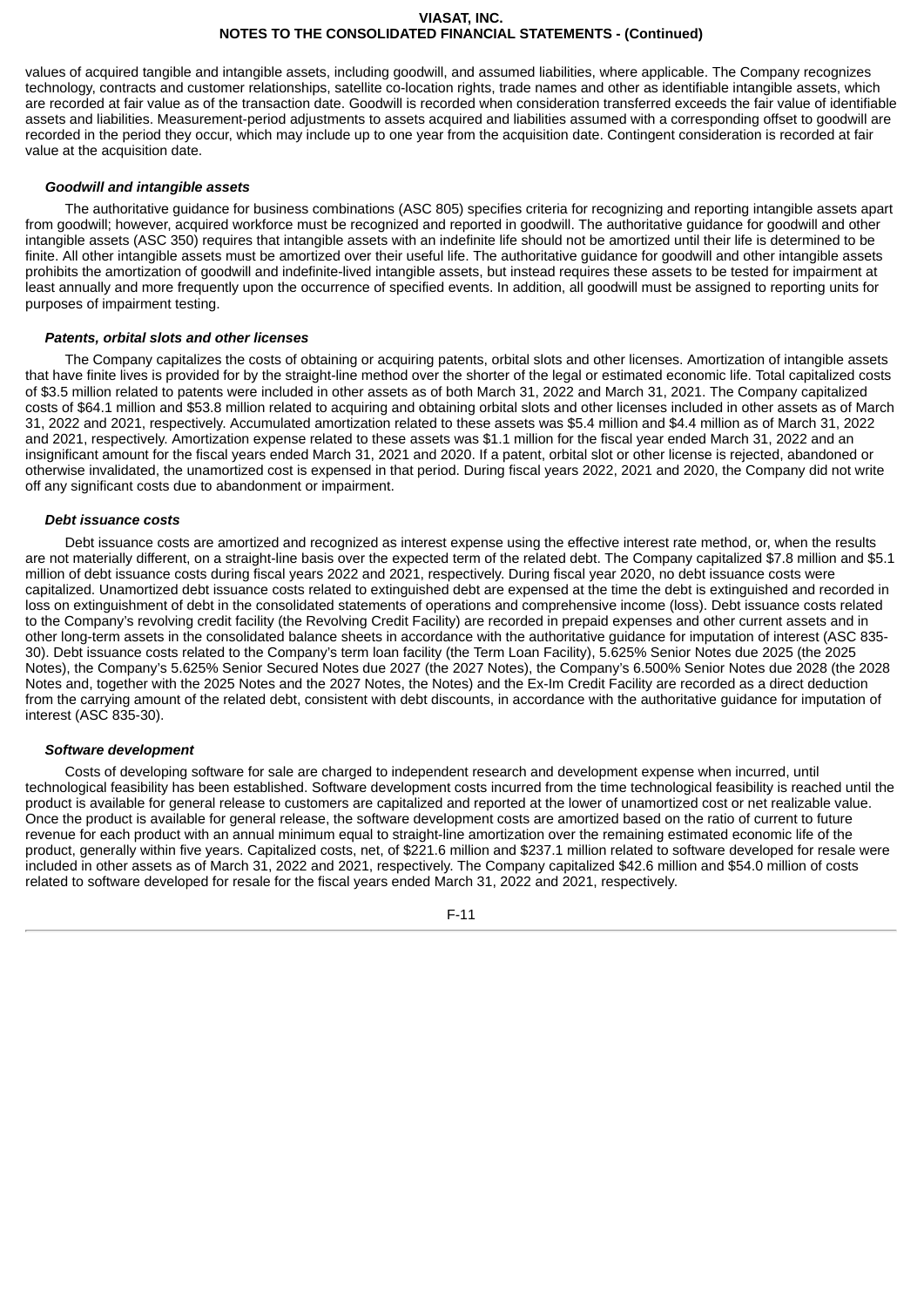Amortization expense for capitalized software development costs was \$58.1 million, \$59.6 million and \$53.0 million during fiscal years 2022, 2021 and 2020, respectively.

### Impairment of long-lived and other long-term assets (property, equipment, and satellites, and other assets, including goodwill)

In accordance with the authoritative guidance for impairment or disposal of long-lived assets (ASC 360), the Company assesses potential impairments to long-lived assets, including property, equipment and satellites, and other assets, when there is evidence that events or changes in circumstances indicate that the carrying value may not be recoverable. An impairment loss is recognized when the undiscounted cash flows expected to be generated by an asset (or group of assets) are less than the asset's carrying value. Any required impairment loss would be measured as the amount by which the asset's carrying value exceeds its fair value, and would be recorded as a reduction in the carrying value of the related asset and charged to results of operations. No material impairments were recorded by the Company for fiscal years 2022, 2021 and 2020.

The Company accounts for its goodwill under the authoritative guidance for goodwill and other intangible assets (ASC 350) and the provisions of ASU 2017-04, Simplifying the Test for Goodwill Impairment, which the Company early adopted in the third quarter of fiscal year 2020. The Company first assesses qualitative factors to determine whether it is necessary to perform the quantitative goodwill impairment test. If, after completing the qualitative assessment, the Company determines that it is more likely than not that the estimated fair value is greater than the carrying value, the Company concludes that no impairment exists. Alternatively, if the Company determines in the qualitative assessment that it is more likely than not that the fair value is less than its carrying value, then the Company performs a quantitative goodwill impairment test to identify both the existence of an impairment and the amount of impairment loss, by comparing the fair value of the reporting unit with its carrying amount, including goodwill. If the estimated fair value of the reporting unit is less than the carrying value, then a goodwill impairment charge will be recognized in the amount by which the carrying amount exceeds the fair value, limited to the total amount of goodwill allocated to that reporting unit. The Company tests goodwill for impairment during the fourth quarter every fiscal year and when an event occurs or circumstances change such that it is reasonably possible that an impairment may exist.

In accordance with ASC 350, the Company assesses qualitative factors to determine whether goodwill is impaired. The qualitative analysis includes assessing the impact of changes in certain factors including (1) changes in forecasted operating results and comparing actual results to projections, (2) changes in the industry or its competitive environment since the acquisition date, (3) changes in the overall economy, its market share and market interest rates since the acquisition date, (4) trends in the stock price and related market capitalization and enterprise values, (5) trends in peer companies total enterprise value metrics, and (6) additional factors such as management turnover, changes in regulation and changes in litigation matters.

Based on the Company's qualitative assessment performed during the fourth quarter of fiscal year 2022, the Company concluded that it was more likely than not that the estimated fair value of the Company's reporting units exceeded their carrying values as of March 31, 2022, and therefore, determined it was not necessary to perform a quantitative impairment analysis. No impairments were recorded by the Company related to goodwill and other intangible assets for fiscal years 2022, 2021 and 2020.

### *Warranty reserves*

The Company provides limited warranties on its products for periods of up to five years. The Company records a liability for its warranty obligations when the Company ships the products or they are included in long-term construction contracts based upon an estimate of expected warranty costs. Amounts expected to be incurred within 12 months are classified as accrued liabilities and amounts expected to be incurred beyond 12 months are classified as other liabilities in the consolidated financial statements. For mature products, the Company estimates the warranty costs based on historical experience with the particular product. For newer products that do not have a history of warranty costs, the Company bases its estimates on its experience with the technology involved and the types of failures that may occur. It is possible that the Company's underlying assumptions will not reflect the actual experience, and in that case, the Company will make future adjustments to the recorded warranty obligation (see Note 14 — Product Warranty).

### *Fair value of financial instruments*

The carrying amounts of the Company's financial instruments, including cash equivalents, receivables, accounts payable and accrued liabilities, approximate their fair values due to their short-term maturities. The estimated fair value of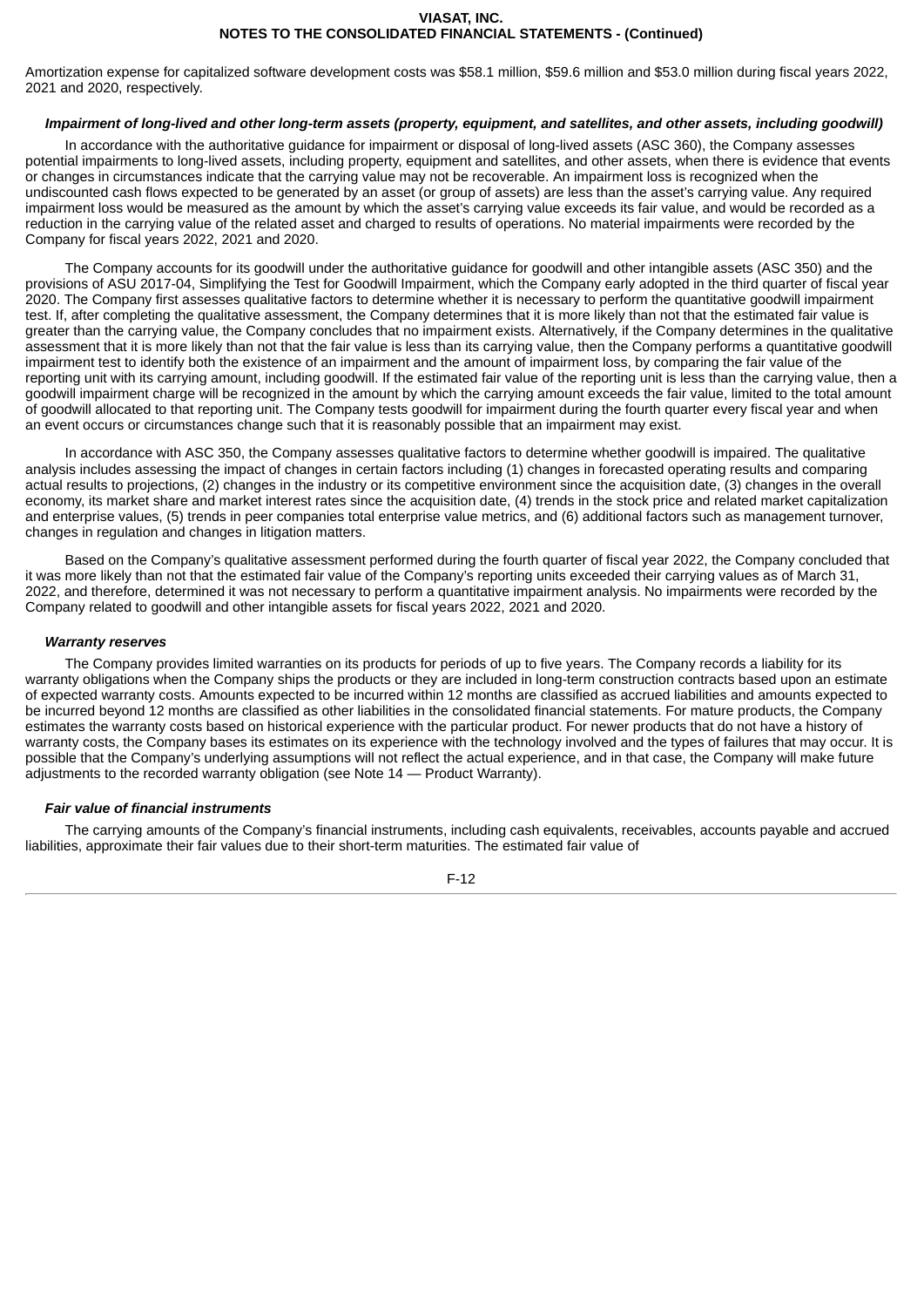the Company's long-term borrowings and other long-term interest bearing liabilities is determined by using available market information for those securities or similar financial instruments (see Note 3 – Fair Value Measurements).

#### *Self-insurance liabilities*

The Company has self-insurance plans to retain a portion of the exposure for losses related to employee medical benefits and workers' compensation. The self-insurance plans include policies which provide for both specific and aggregate stop-loss limits. The Company utilizes internal actuarial methods as well as other historical information for the purpose of estimating ultimate costs for a particular plan year. Based on these actuarial methods, along with currently available information and insurance industry statistics, the Company has recorded self-insurance liability for its plans of \$6.5 million and \$6.9 million in accrued and other liabilities in the consolidated balance sheets as of March 31, 2022 and 2021, respectively. The Company's estimate, which is subject to inherent variability, is based on average claims experience in the Company's industry and its own experience in terms of frequency and severity of claims, including asserted and unasserted claims incurred but not reported, with no explicit provision for adverse fluctuation from year to year. This variability may lead to ultimate payments being either greater or less than the amounts presented above. Self-insurance liabilities have been classified as a current liability in accrued and other liabilities in accordance with the estimated timing of the projected payments.

#### *Indemnification provisions*

In the ordinary course of business, the Company includes indemnification provisions in certain of its contracts, generally relating to parties with which the Company has commercial relations. Pursuant to these agreements, the Company will indemnify, hold harmless and agree to reimburse the indemnified party for losses suffered or incurred by the indemnified party, including but not limited to losses relating to third-party intellectual property claims. To date, there have not been any material costs incurred in connection with such indemnification clauses. The Company's insurance policies do not necessarily cover the cost of defending indemnification claims or providing indemnification, so if a claim was filed against the Company by any party that the Company has agreed to indemnify, the Company could incur substantial legal costs and damages. A claim would be accrued when a loss is considered probable and the amount can be reasonably estimated. At March 31, 2022 and 2021, no such amounts were accrued related to the aforementioned provisions.

#### *Noncontrolling interests*

A noncontrolling interest represents the equity interest in a subsidiary that is not attributable, either directly or indirectly, to the Company and is reported as equity of the Company, separately from the Company's controlling interest. Revenues, expenses, gains, losses, net income (loss) and other comprehensive income (loss) are reported in the consolidated financial statements at the consolidated amounts, which include the amounts attributable to both the controlling and noncontrolling interest.

#### *Investments in unconsolidated affiliate — equity method*

Investments in entities in which the Company can exercise significant influence, but does not own a majority equity interest or otherwise control, are accounted for using the equity method and are included as investment in unconsolidated affiliate in other assets (longterm) on the consolidated balance sheets. The Company records its share of the results of such entities within equity in income (loss) of unconsolidated affiliate, net on the consolidated statements of operations and comprehensive income (loss). The Company monitors such investments for other-than-temporary impairment by considering factors including the current economic and market conditions and the operating performance of the entities and records reductions in carrying values when necessary. The fair value of privately held investments is estimated using the best available information as of the valuation date, including current earnings trends, undiscounted cash flows, quoted stock prices of comparable public companies, and other company specific information, including recent financing rounds.

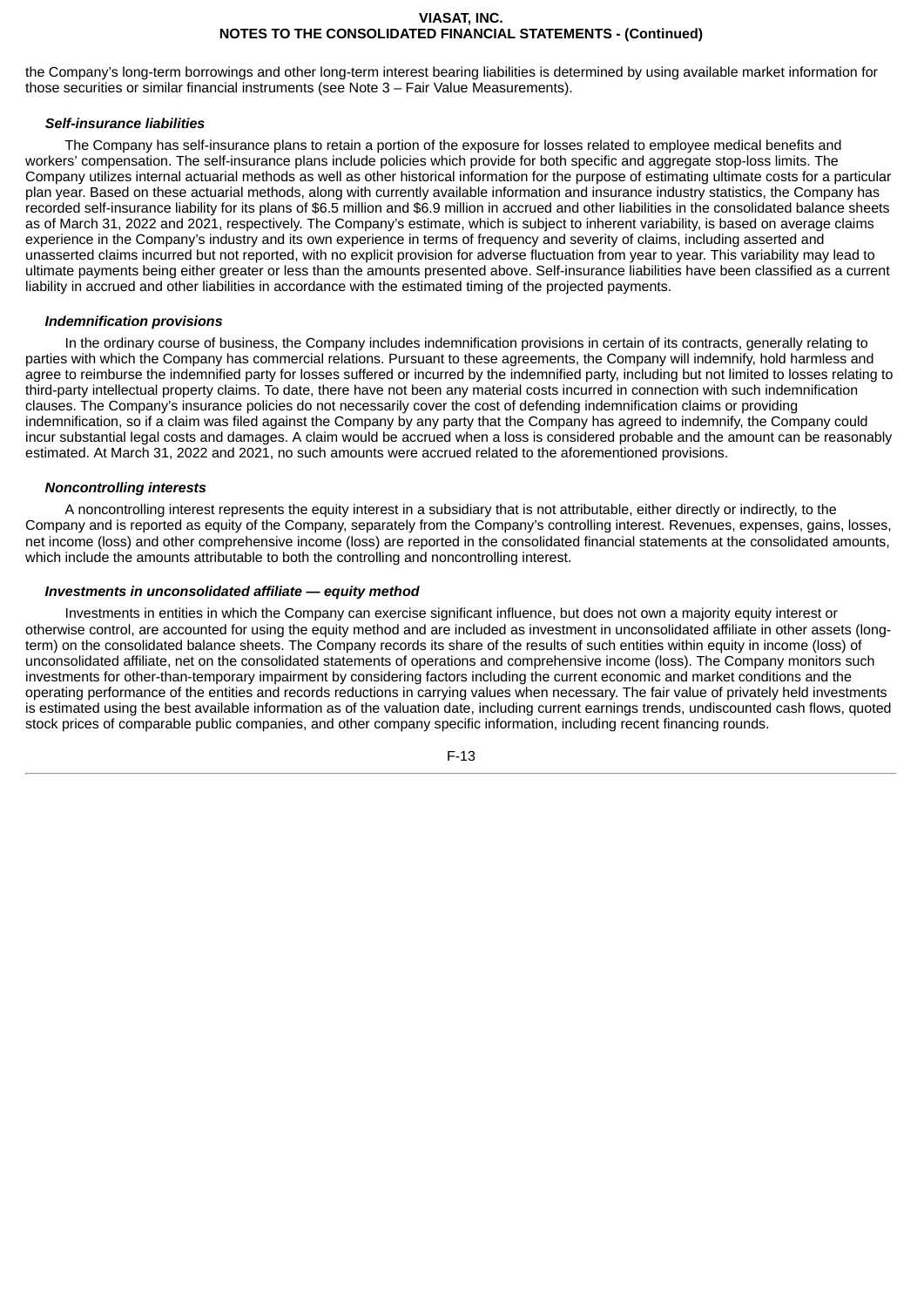### *Common stock held in treasury*

As of March 31, 2022 and 2021, the Company had no shares of common stock held in treasury.

During fiscal years 2022, 2021 and 2020, the Company issued 1,274,311, 1,064,680 and 1,075,526 shares of common stock, respectively, based on the vesting terms of certain restricted stock unit agreements. In order for employees to satisfy minimum statutory employee tax withholding requirements related to the issuance of common stock underlying these restricted stock unit agreements, the Company repurchased 445,257, 376,884 and 385,604 shares of common stock at cost and with a total value of \$23.0 million, \$13.7 million and \$28.8 million during fiscal years 2022, 2021 and 2020, respectively. Although shares withheld for employee withholding taxes are technically not issued, they are treated as common stock repurchases for accounting purposes (with such shares deemed to be repurchased and then immediately retired), as they reduce the number of shares that otherwise would have been issued upon vesting of the restricted stock units. These retired shares remain as authorized stock and are considered to be unissued. The retirement of treasury stock had no impact on the Company's total consolidated stockholders' equity.

#### *Foreign currency*

In general, the functional currency of a foreign operation is deemed to be the local country's currency. Consequently, assets and liabilities of operations outside the United States are generally translated into U.S. dollars, and the effects of foreign currency translation adjustments are included as a component of accumulated other comprehensive income (loss) within Viasat, Inc. stockholders' equity.

Other comprehensive loss related to the effects of foreign currency translation adjustments attributable to Viasat, Inc. during fiscal year 2022 was \$37.3 million, or \$31.4 million net of tax. Other comprehensive income related to the effects of foreign currency translation adjustments attributable to Viasat, Inc. during fiscal year 2021 was \$20.4 million, or \$15.9 million net of tax. Other comprehensive loss related to the effects of foreign currency translation adjustments attributed to Viasat, Inc. during fiscal year 2020 was \$12.8 million, or \$11.6 million net of tax.

#### *Revenue recognition*

In accordance with the authoritative guidance for revenue from contracts with customers (ASC 606), the Company applies the five-step model to its contracts with its customers. Under this model the Company (1) identifies the contract with the customer, (2) identifies its performance obligations in the contract, (3) determines the transaction price for the contract, (4) allocates the transaction price to its performance obligations and (5) recognizes revenue when or as it satisfies its performance obligations. These performance obligations generally include the purchase of services (including broadband capacity and the leasing of broadband equipment), the purchase of products, and the development and delivery of complex equipment built to customer specifications under long-term contracts.

#### *Performance obligations*

The timing of satisfaction of performance obligations may require judgment. The Company derives a substantial portion of its revenues from contracts with customers for services, primarily consisting of connectivity services. These contracts typically require advance or recurring monthly payments by the customer. The Company's obligation to provide connectivity services is satisfied over time as the customer simultaneously receives and consumes the benefits provided. The measure of progress over time is based upon either a period of time (e.g., over the estimated contractual term) or usage (e.g., bandwidth used/bytes of data processed). The Company evaluates whether broadband equipment provided to its customers as part of the delivery of connectivity services represents a lease in accordance with ASC 842. As discussed further above under "Leases - Lessor accounting", for broadband equipment leased to consumer broadband customers in conjunction with the delivery of connectivity services, the Company accounts for the lease and non-lease components of connectivity service arrangements as a single performance obligation as the connectivity services represent the predominant component.

$$
F-14
$$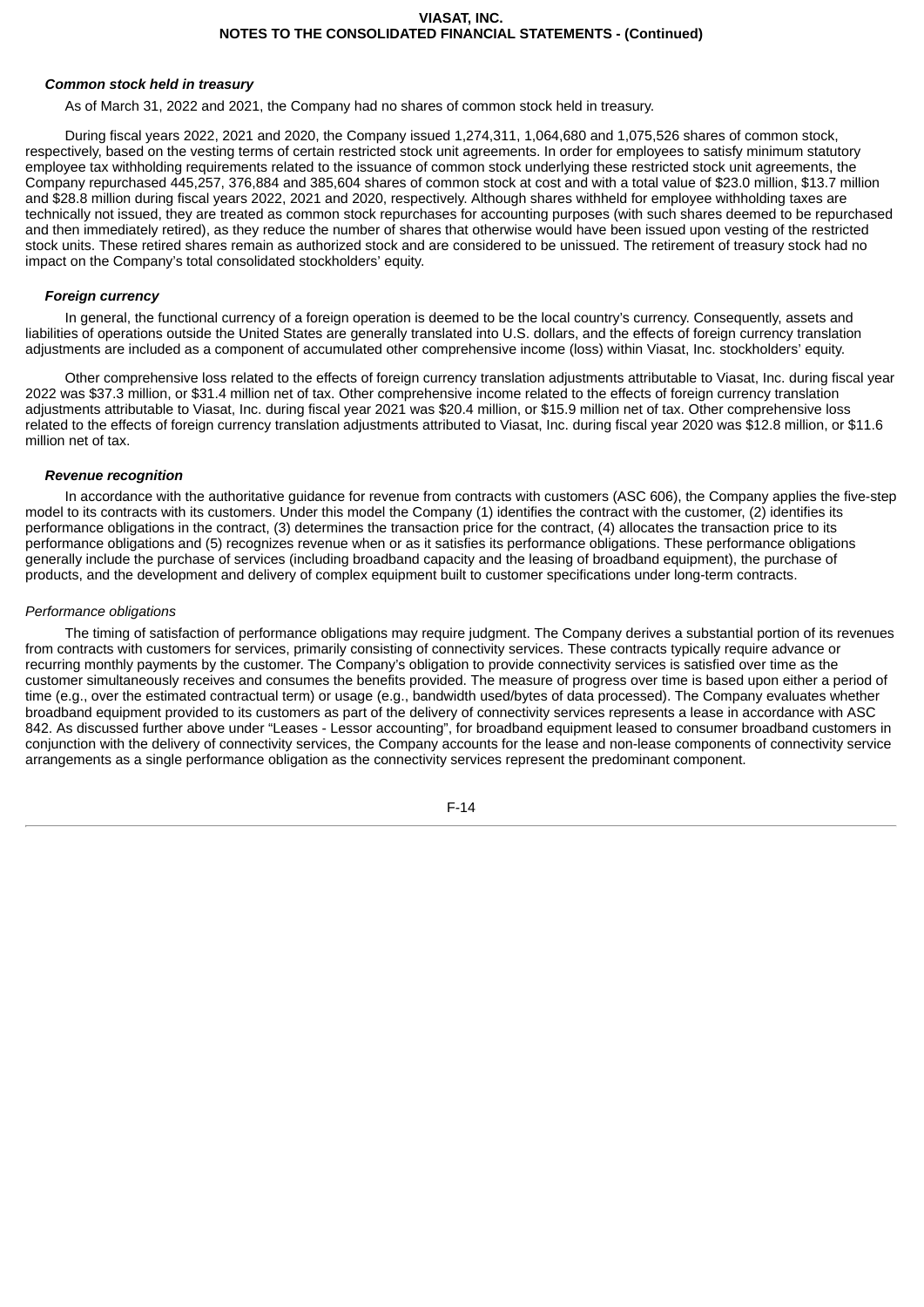The Company also derives a portion of its revenues from contracts with customers to provide products. Performance obligations to provide products are satisfied at the point in time when control is transferred to the customer. These contracts typically require payment by the customer upon passage of control and determining the point at which control is transferred may require judgment. To identify the point at which control is transferred to the customer, the Company considers indicators that include, but are not limited to, whether (1) the Company has the present right to payment for the asset, (2) the customer has legal title to the asset, (3) physical possession of the asset has been transferred to the customer, (4) the customer has the significant risks and rewards of ownership of the asset, and (5) the customer has accepted the asset. For product revenues, control generally passes to the customer upon delivery of goods to the customer.

The vast majority of the Company's revenues from long-term contracts to develop and deliver complex equipment built to customer specifications are derived from contracts with the U.S. Government (including foreign military sales contracted through the U.S. Government). The Company's contracts with the U.S. Government typically are subject to the Federal Acquisition Regulation (FAR) and are priced based on estimated or actual costs of producing goods or providing services. The FAR provides guidance on the types of costs that are allowable in establishing prices for goods and services provided under U.S. Government contracts. The pricing for non-U.S. Government contracts is based on the specific negotiations with each customer. Under the typical payment terms of the Company's U.S. Government fixed-price contracts, the customer pays the Company either performance-based payments (PBPs) or progress payments. PBPs are interim payments based on quantifiable measures of performance or on the achievement of specified events or milestones. Progress payments are interim payments based on a percentage of the costs incurred as the work progresses. Because the customer can often retain a portion of the contract price until completion of the contract, the Company's U.S. Government fixed-price contracts generally result in revenue recognized in excess of billings which the Company presents as unbilled accounts receivable on the balance sheet. Amounts billed and due from the Company's customers are classified as receivables on the balance sheet. The portion of the payments retained by the customer until final contract settlement is not considered a significant financing component because the intent is to protect the customer. For the Company's U.S. Government cost-type contracts, the customer generally pays the Company for its actual costs incurred within a short period of time. For non-U.S. Government contracts, the Company typically receives interim payments as work progresses, although for some contracts, the Company may be entitled to receive an advance payment. The Company recognizes a liability for these advance payments in excess of revenue recognized and presents it as collections in excess of revenues and deferred revenues on the balance sheet. An advance payment is not typically considered a significant financing component because it is used to meet working capital demands that can be higher in the early stages of a contract and to protect the Company from the other party failing to adequately complete some or all of its obligations under the contract.

Performance obligations related to developing and delivering complex equipment built to customer specifications under long-term contracts are recognized over time as these performance obligations do not create assets with an alternative use to the Company and the Company has an enforceable right to payment for performance to date. To measure the transfer of control, revenue is recognized based on the extent of progress towards completion of the performance obligation. The selection of the method to measure progress towards completion requires judgment and is based on the nature of the products or services to be provided. The Company generally uses the costto-cost measure of progress for its contracts because that best depicts the transfer of control to the customer which occurs as the Company incurs costs on its contracts. Under the cost-to-cost measure of progress, the extent of progress towards completion is measured based on the ratio of costs incurred to date to the total estimated costs at completion of the performance obligation. Estimating the total costs at completion of a performance obligation requires management to make estimates related to items such as subcontractor performance, material costs and availability, labor costs and productivity and the costs of overhead. When estimates of total costs to be incurred on a contract exceed total estimates of revenue to be earned, a provision for the entire loss on the contract is recognized in the period the loss is determined.

Contract costs on U.S. Government contracts are subject to audit and review by the Defense Contracting Management Agency (DCMA), the Defense Contract Audit Agency (DCAA), and other U.S. Government agencies, as well as negotiations with U.S. Government representatives. The Company's incurred cost audits by the DCAA has not been concluded for fiscal year 2021. As of March 31, 2022, the DCAA had completed its incurred cost audit for fiscal years 2004, 2016, 2019, and 2020 and approved the Company's incurred costs for those fiscal years, as well as approved the Company's incurred costs for fiscal years 2005 through 2015, 2017 and 2018 without further audit based on the determination of low risk. Although the Company has recorded contract revenues subsequent to fiscal year 2020 based upon an estimate of costs that the Company believes will be approved upon final audit or review, the Company does not know the outcome of any ongoing or future audits or reviews and adjustments, and if future adjustments exceed the Company's estimates, its profitability would be adversely affected. As of March 31, 2022 and March 31, 2021, the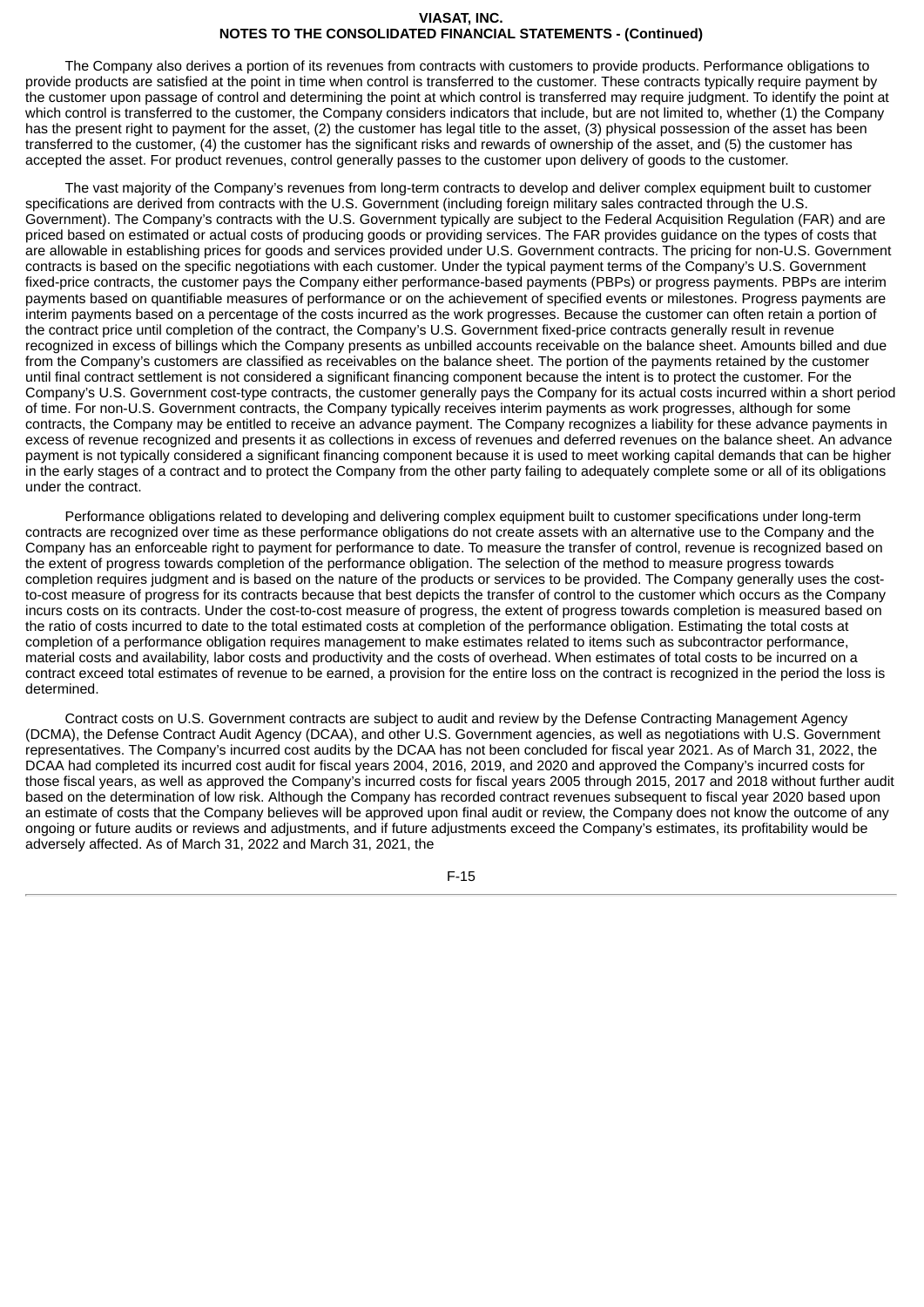Company had \$12.1 million and \$10.3 million, respectively, in contract-related reserves for its estimate of potential refunds to customers for potential cost adjustments on several multi-year U.S. Government cost reimbursable contracts (see Note 13 — Contingencies for more information).

#### *Evaluation of transaction price*

The evaluation of transaction price, including the amounts allocated to performance obligations, may require significant judgments. Due to the nature of the work required to be performed on many of the Company's performance obligations, the estimation of total revenue, and, where applicable, the cost at completion, is complex, subject to many variables and requires significant judgment. The Company's contracts may contain award fees, incentive fees, or other provisions, including the potential for significant financing components, that can either increase or decrease the transaction price. These amounts, which are sometimes variable, can be dictated by performance metrics, program milestones or cost targets, the timing of payments, and customer discretion. The Company estimates variable consideration at the amount to which it expects to be entitled. The Company includes estimated amounts in the transaction price to the extent it is probable that a significant reversal of cumulative revenue recognized will not occur when the uncertainty associated with the variable consideration is resolved. The Company's estimates of variable consideration and determination of whether to include estimated amounts in the transaction price are based largely on an assessment of the Company's anticipated performance and all information (historical, current and forecasted) that is reasonably available to the Company. In the event an agreement includes embedded financing components, the Company recognizes interest expense or interest income on the embedded financing components using the effective interest method. This methodology uses an implied interest rate which reflects the incremental borrowing rate which would be expected to be obtained in a separate financing transaction. The Company has elected the practical expedient not to adjust the promised amount of consideration for the effects of a significant financing component if the Company expects, at contract inception, that the period between when the Company transfers a promised good or service to a customer and when the customer pays for that good or service will be one year or less.

If a contract is separated into more than one performance obligation, the total transaction price is allocated to each performance obligation in an amount based on the estimated relative standalone selling prices of the promised goods or services underlying each performance obligation. Estimating standalone selling prices may require judgment. When available, the Company utilizes the observable price of a good or service when the Company sells that good or service separately in similar circumstances and to similar customers. If a standalone selling price is not directly observable, the Company estimates the standalone selling price by considering all information (including market conditions, specific factors, and information about the customer or class of customer) that is reasonably available.

# *Transaction price allocated to remaining performance obligations*

The Company's remaining performance obligations represent the transaction price of firm contracts and orders for which work has not been performed. The Company includes in its remaining performance obligations only those contracts and orders for which it has accepted purchase orders. Remaining performance obligations associated with the Company's subscribers for fixed consumer and business broadband services in its satellite services segment exclude month-to-month service contracts in accordance with a practical expedient and are estimated using a portfolio approach in which the Company reviews all relevant promotional activities and calculates the remaining performance obligation using the average service component for the portfolio and the average time remaining under the contract. The Company's future recurring in-flight connectivity service contracts in its satellite services segment do not have minimum service purchase requirements and therefore are not included in the Company's remaining performance obligations. As of March 31, 2022, the aggregate amount of the transaction price allocated to remaining performance obligations was \$2.0 billion, of which the Company expects to recognize a little over half over the next 12 months, with the balance recognized thereafter.

### *Disaggregation of revenue*

The Company operates and manages its business in three reportable segments: satellite services, commercial networks and government systems. Revenue is disaggregated by products and services, customer type, contract type, and geographic area, respectively, as the Company believes this approach best depicts how the nature, amount, timing and uncertainty of its revenue and cash flows are affected by economic factors.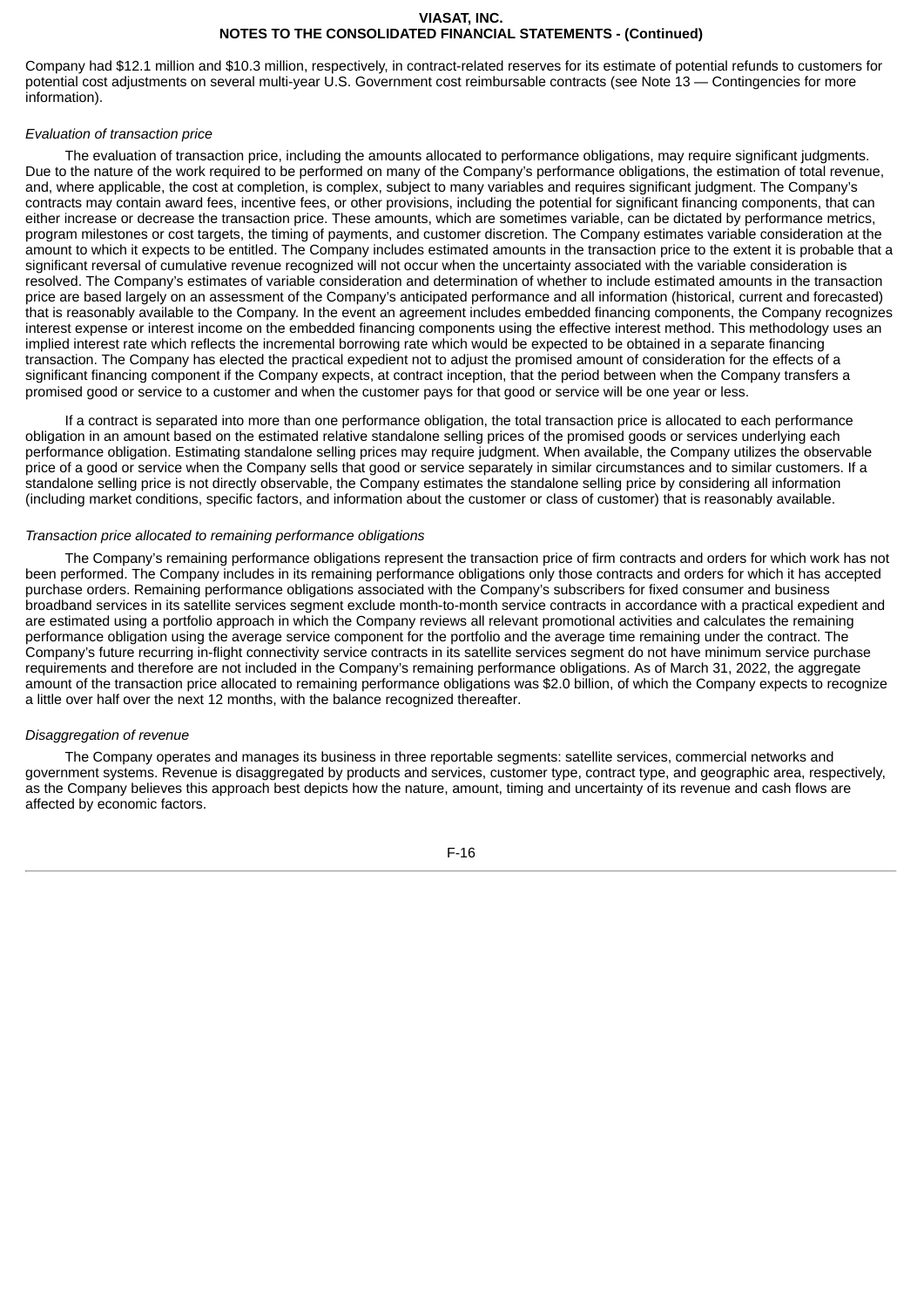The following sets forth disaggregated reported revenue by segment and product and services for the fiscal years ended March 31, 2022, 2021 and 2020:

|                       |    | Fiscal Year Ended March 31, 2022                                     |    |                                  |                |                              |                       |                       |  |  |
|-----------------------|----|----------------------------------------------------------------------|----|----------------------------------|----------------|------------------------------|-----------------------|-----------------------|--|--|
|                       |    | <b>Satellite</b><br><b>Services</b>                                  |    | Commercial<br><b>Networks</b>    |                | Government<br><b>Systems</b> |                       | <b>Total Revenues</b> |  |  |
|                       |    |                                                                      |    |                                  | (In thousands) |                              |                       |                       |  |  |
| Product revenues      | \$ |                                                                      | \$ | 443.435                          | \$             | 766,976                      | $\frac{1}{2}$         | 1,210,411             |  |  |
| Service revenues      |    | 1,188,816                                                            |    | 68,664                           |                | 319,744                      |                       | 1,577,224             |  |  |
| <b>Total revenues</b> | ъ  | 1,188,816                                                            | \$ | 512,099                          | \$             | 1,086,720                    | \$                    | 2,787,635             |  |  |
|                       |    |                                                                      |    |                                  |                |                              |                       |                       |  |  |
|                       |    |                                                                      |    | Fiscal Year Ended March 31, 2021 |                |                              |                       |                       |  |  |
|                       |    | <b>Satellite</b><br>Commercial<br><b>Networks</b><br><b>Services</b> |    |                                  |                | Government<br><b>Systems</b> | <b>Total Revenues</b> |                       |  |  |
|                       |    |                                                                      |    |                                  | (In thousands) |                              |                       |                       |  |  |
| Product revenues      | \$ |                                                                      | \$ | 268,830                          | \$             | 775,620                      | \$                    | 1,044,450             |  |  |
| Service revenues      |    | 868.943                                                              |    | 52,026                           |                | 290.688                      |                       | 1,211,657             |  |  |
| <b>Total revenues</b> |    | 868,943                                                              | \$ | 320,856                          | \$             | 1,066,308                    | \$                    | 2,256,107             |  |  |
|                       |    |                                                                      |    |                                  |                |                              |                       |                       |  |  |
|                       |    | Fiscal Year Ended March 31, 2020                                     |    |                                  |                |                              |                       |                       |  |  |
|                       |    | <b>Satellite</b>                                                     |    | Commercial                       |                | Government                   |                       |                       |  |  |

|                         |   | <b>Satellite</b><br>Services |    | Commercial<br><b>Networks</b> |                | Government<br>Svstems |   | <b>Total Revenues</b> |
|-------------------------|---|------------------------------|----|-------------------------------|----------------|-----------------------|---|-----------------------|
|                         |   |                              |    |                               | (In thousands) |                       |   |                       |
| <b>Product revenues</b> | Ф | _                            |    | 289,959                       | \$             | 882.582               | Ф | 1,172,541             |
| Service revenues        |   | 826.583                      |    | 54.598                        |                | 255.516               |   | 1.136.697             |
| <b>Total revenues</b>   |   | 826,583                      | ۰D | 344,557                       |                | 1.138.098             |   | 2,309,238             |

Revenues from the U.S. Government as an individual customer comprised approximately, 25%, 30% and 30% of total revenues for the fiscal years ended March 31, 2022, 2021 and 2020, respectively, mainly reported within the government systems segment. Revenues from the Company's other customers, mainly reported within the commercial networks and satellite services segments, comprised approximately 75%, 70% and 70% of total revenues for the fiscal years ended March 31, 2022, 2021 and 2020, respectively.

The Company's satellite services segment revenues are primarily derived from the Company's fixed broadband services, in-flight services and energy services (acquired through the RigNet acquisition).

Revenues in the Company's commercial networks and government systems segments are primarily derived from three types of contracts: fixed-price, cost-reimbursement and time-and-materials contracts. Fixed-price contracts (which require the Company to provide products and services under a contract at a specified price) comprised approximately 90%, 89% and 88% of the Company's total revenues for these segments for the fiscal years ended March 31, 2022, 2021 and 2020, respectively. The remainder of the Company's revenues in these segments for such periods was derived primarily from cost-reimbursement contracts (under which the Company is reimbursed for all actual costs incurred in performing the contract to the extent such costs are within the contract ceiling and allowable under the terms of the contract, plus a fee or profit) and from time-and-materials contracts (under which the Company is reimbursed for the number of labor hours expended at an established hourly rate negotiated in the contract, plus the cost of materials utilized in providing such products or services).

Historically, a significant portion of the Company's revenues in its commercial networks and government systems segments has been derived from customer contracts that include the development of products. The development efforts are conducted in direct response to the customer's specific requirements and, accordingly, expenditures related to such efforts are included in cost of sales when incurred and the related funding (which includes a profit component) is included in revenues. Revenues for the Company's funded development from its customer contracts were approximately 23%, 23% and 24% of its total revenues for the fiscal years ended March 31, 2022, 2021 and 2020, respectively.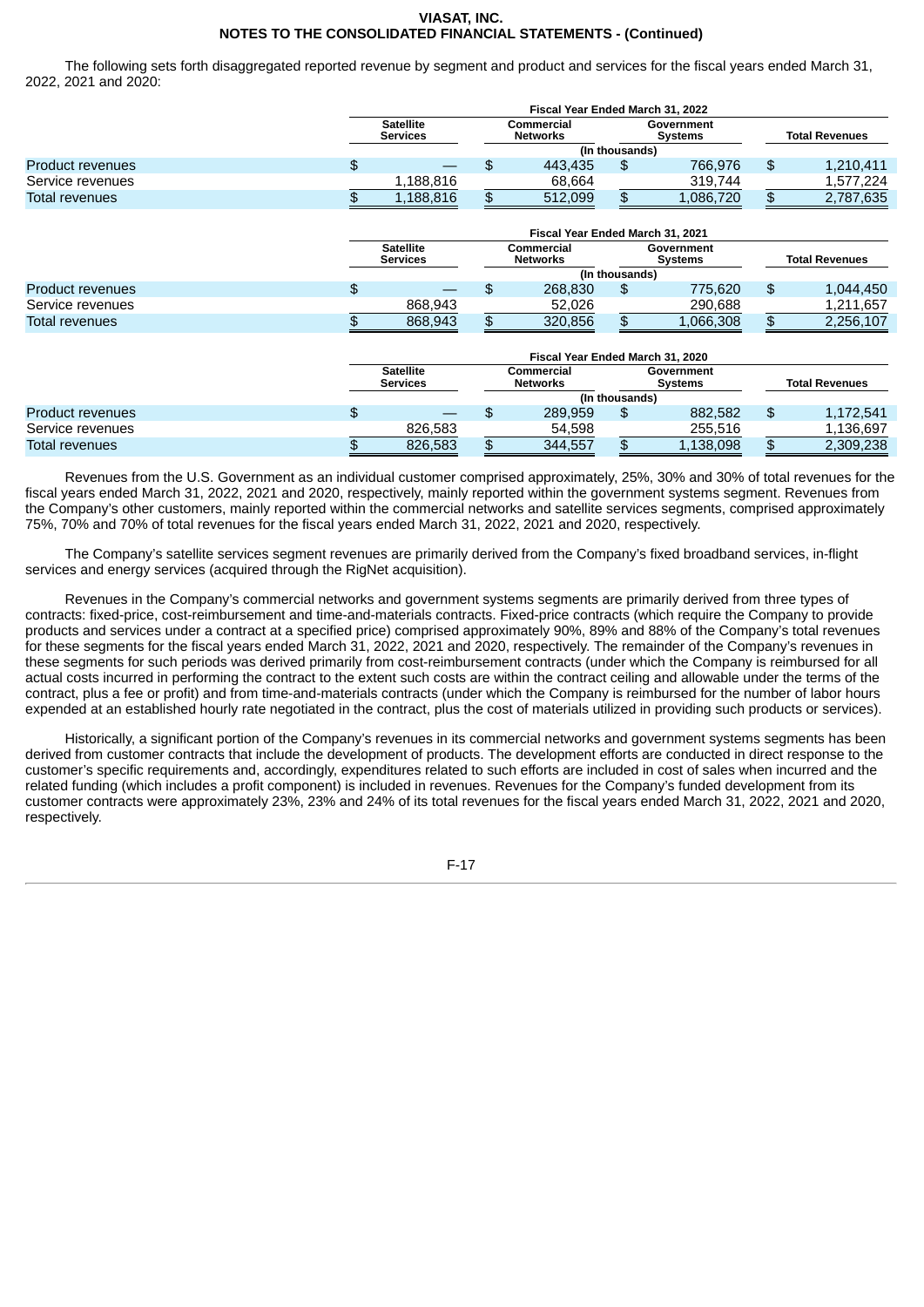#### *Contract balances*

Contract balances consist of contract assets and contract liabilities. A contract asset, or with respect to the Company, an unbilled accounts receivable, is recorded when revenue is recognized in advance of the Company's right to bill and receive consideration, typically resulting from sales under long-term contracts. Unbilled accounts receivable are generally expected to be billed and collected within one year. The unbilled accounts receivable will decrease as provided services or delivered products are billed. The Company receives payments from customers based on a billing schedule established in the Company's contracts.

When consideration is received in advance of the delivery of goods or services, a contract liability, or with respect to the Company, collections in excess of revenues or deferred revenues, is recorded. Reductions in the collections in excess of revenues or deferred revenues will be recorded as the Company satisfies the performance obligations.

The following table presents contract assets and liabilities as of March 31, 2022 and March 31, 2021:

|                                                         | As of<br>March 31.<br>2022 | As of<br>March 31.<br>2021 |
|---------------------------------------------------------|----------------------------|----------------------------|
|                                                         | (In thousands)             |                            |
| Unbilled accounts receivable                            | 103.045                    | 70.785                     |
| Collections in excess of revenues and deferred revenues | 148.906                    | 216.594                    |
| Deferred revenues, long-term portion                    | 90,151                     | 84.654                     |

Unbilled accounts receivable increased \$32.3 million during fiscal year 2022, primarily driven by revenue recognized in the Company's satellite services and commercial networks segments. The acquisition of RigNet contributed \$17.5 million of unbilled accounts receivable.

Collections in excess of revenues and deferred revenues decreased \$67.7 million during fiscal year 2022, primarily driven by revenue recognized in excess of advances received on goods or services in the Company's commercial networks and government systems segments.

During the fiscal year ended March 31, 2022, the Company recognized revenue of \$193.2 million that was previously included in the Company's collections in excess of revenues and deferred revenues at March 31, 2021. During the fiscal year ended March 31, 2021, the Company recognized revenue of \$98.6 million that was previously included in the Company's collections in excess of revenues and deferred revenues at March 31, 2020.

#### *Other assets and deferred costs – contracts with customers*

Per ASC 340-40, Other Assets and Deferred Costs – Contracts with Customers, the Company recognizes an asset from the incremental costs of obtaining a contract with a customer if the Company expects to recover those costs. The incremental costs of obtaining a contract are those costs that the Company incurs to obtain a contract with a customer that it would not have incurred if the contract had not been obtained. ASC 340-40 also requires the recognition of an asset from the costs incurred to fulfill a contract when (1) the costs relate directly to a contract or to an anticipated contract that the Company can specifically identify, (2) the costs generate or enhance resources of the Company that will be used in satisfying (or in continuing to satisfy) performance obligations in the future, and (3) the costs are expected to be recovered. Adoption of the standard has resulted in the recognition of an asset related to commission costs incurred primarily in the Company's satellite services segment, and recognition of an asset related to costs incurred to fulfill contracts. Costs to acquire customer contracts are amortized over the estimated customer contract life. Costs to fulfill customer contracts are amortized in proportion to the revenue to which the costs relate. For contracts with an estimated amortization period of less than one year, the Company elected the practical expedient and expenses incremental costs immediately. The Company's deferred customer contract acquisition costs and costs to fulfill contract balances were \$49.7 million and \$35.0 million, respectively as of March 31, 2022. Of the Company's total deferred customer contract acquisition costs and costs to fulfill contracts, \$24.6 million was included in prepaid expenses and other current assets and \$60.1 million was included in other assets on the Company's consolidated balance sheet as of March 31, 2022. The Company's deferred customer contract acquisition costs and costs to fulfill contract balances were \$60.4 million and \$24.2 million, respectively, as of March 31, 2021. Of the Company's total deferred customer contract acquisition costs and costs to fulfill contracts, \$26.8 million was included in prepaid expenses and other current assets and \$57.8 million was included in other assets on the Company's consolidated balance sheet as of March 31, 2021. For total deferred customer contract acquisition costs and contract fulfillment costs, the Company's amortization and reduction of carrying value associated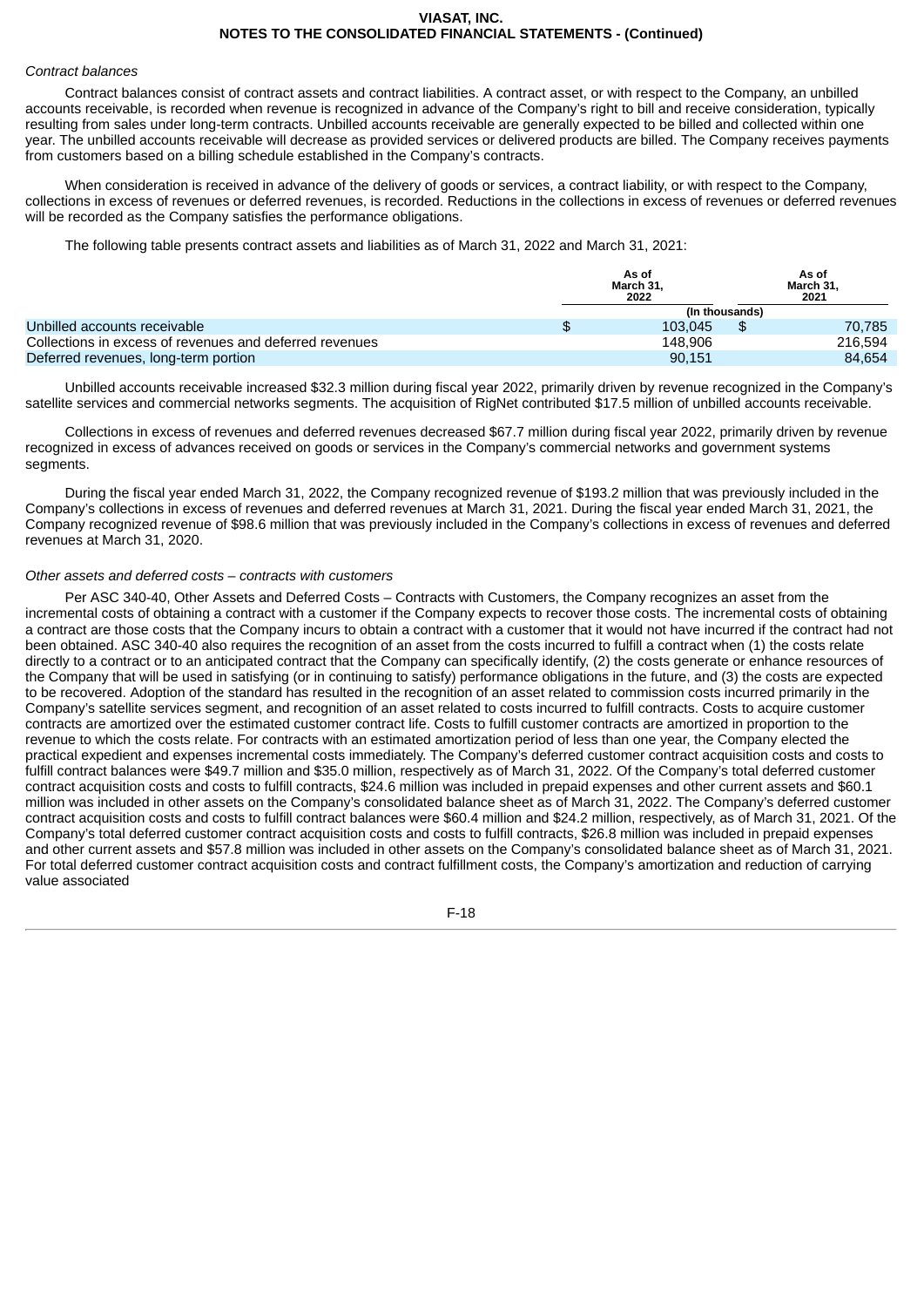with contract termination was \$56.9 million, \$50.5 million and \$46.4 million for the fiscal years ended March 31, 2022, 2021 and 2020, respectively.

# *Advertising costs*

In accordance with the authoritative guidance for advertising costs (ASC 720-35), advertising costs are expensed as incurred and included in selling, general and administrative expenses. Advertising expenses for fiscal years 2022, 2021 and 2020 were \$23.1 million, \$12.0 million and \$25.8 million, respectively.

### *Stock-based compensation*

In accordance with the authoritative guidance for share-based payments (ASC 718), the Company measures stock-based compensation cost at the grant date, based on the estimated fair value of the award. Expense for restricted stock units and stock options is recognized on a straight-line basis over the employee's requisite service period. Expense for total shareholder return (TSR) performance stock options that vest is recognized regardless of the actual TSR outcome achieved and is recognized on a graded-vesting basis. The Company accounts for forfeitures as they occur. The Company recognizes excess tax benefits or deficiencies on vesting or settlement of awards as discrete items within income tax benefit or provision within net income (loss) and the related cash flows are classified within operating activities.

#### *Independent research and development*

Independent research and development (IR&D), which is not directly funded by a third party, is expensed as incurred. IR&D expenses consist primarily of salaries and other personnel-related expenses, supplies, prototype materials and other expenses related to research and development programs.

#### *Income taxes*

Accruals for uncertain tax positions are provided for in accordance with the authoritative guidance for accounting for uncertainty in income taxes (ASC 740). The Company may recognize the tax benefit from an uncertain tax position only if it is more likely than not that the tax position will be sustained on examination by the taxing authorities, based on the technical merits of the position. The tax benefits recognized in the financial statements from such a position should be measured based on the largest benefit that has a greater than 50% likelihood of being realized upon ultimate settlement. The authoritative guidance for accounting for uncertainty in income taxes also provides guidance on derecognition of income tax assets and liabilities, classification of deferred income tax assets and liabilities, accounting for interest and penalties associated with tax positions, and income tax disclosures. The Company's policy is to recognize interest expense and penalties related to income tax matters as a component of income tax expense.

A deferred income tax asset or liability is established for the expected future tax consequences resulting from differences in the financial reporting and tax bases of assets and liabilities and for the expected future tax benefit to be derived from tax credit and loss carryforwards. Deferred tax assets are reduced by a valuation allowance when, in the opinion of management, it is more likely than not that some portion or all of the deferred tax assets will not be realized.

The Company's analysis of the need for a valuation allowance on deferred tax assets considered historical as well as forecasted future operating results. In addition, the Company's evaluation considered other factors, including the Company's contractual backlog, history of positive earnings, current earnings trends assuming the Company's satellite services segment continues to grow, taxable income adjusted for certain items, and forecasted income by jurisdiction. The Company also considered the period over which these net deferred tax assets can be realized and the Company's history of not having federal tax loss carryforwards expire unused.

#### *Earnings per share*

Basic earnings per share is computed based upon the weighted average number of common shares outstanding during the period. Diluted earnings per share is based upon the weighted average number of common shares outstanding and potential common stock, if dilutive during the period. Potential common stock includes options granted (including TSR performance stock options) and restricted stock units awarded under the Company's equity compensation plan which are included in the earnings per share calculations using the treasury stock method, common shares expected to be issued under the Company's employee stock purchase plan, and shares potentially issuable under the Viasat 401(k) Profit Sharing Plan in connection with the Company's decision to pay a discretionary match in common stock or cash.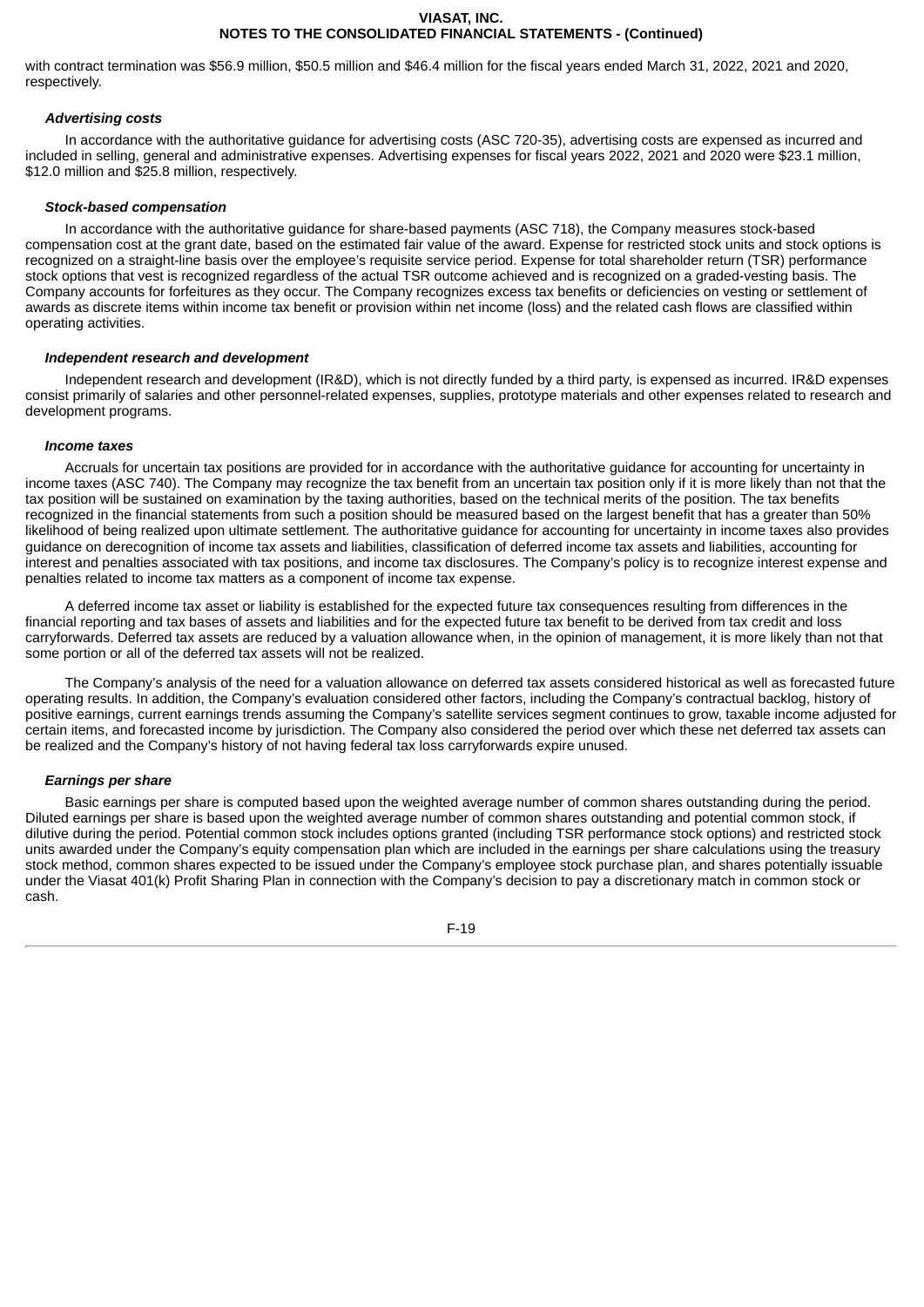### *Segment reporting*

The Company's reporting segments, namely its satellite services, commercial networks and government systems segments, are primarily distinguished by the type of customer and the related contractual requirements. The Company's satellite services segment provides satellite-based broadband services to customers, enterprises, commercial airlines and mobile broadband customers. The Company's commercial networks segment develops and offers advanced satellite and wireless broadband platforms, ground networking equipment, radio frequency and advanced microwave solutions, Application-Specific Integrated Circuit (ASIC) chip design, satellite payload development and space-to-earth connectivity systems, some of which are ultimately used by the Company's satellite services segment. The Company's government systems segment develops and offers network-centric, Internet Protocol (IP)-based fixed and mobile secure government communications systems, products, services and solutions and provides global mobile broadband service and product offerings. The more regulated government environment is subject to unique contractual requirements and possesses economic characteristics which differ from the satellite services and commercial networks segments. The Company's segments are determined consistent with the way management currently organizes and evaluates financial information internally for making operating decisions and assessing performance (see Note 15 — Segment Information).

### *Recent authoritative guidance*

In December 2019, the Financial Accounting Standards Board (FASB) issued Accounting Standards Update (ASU) 2019-12, Income Taxes (ASC 740): Simplifying the Accounting for Income Taxes, which is intended to simplify various areas related to accounting for income taxes. ASU 2019-12 removes certain exceptions to the general principles in ASC 740 and also clarifies and amends existing guidance to improve consistent application. The Company adopted the new guidance in the first quarter of fiscal year 2022 on a prospective basis and as a result upon purchase of the remaining 51% interest in EBI from Eutelsat (see Note 16 — Acquisitions for more information), and assertion to permanently reinvest future earnings, the deferred tax liability recorded for EBI's outside basis difference of \$8.1 million was reversed and recorded in the first quarter of fiscal year 2022 as an income tax benefit in the consolidated statements of operations and comprehensive income (loss).

In January 2020, the FASB issued ASU 2020-01, Investments – Equity Securities (ASC 321), Investments – Equity Method and Joint Ventures (ASC 323) and Derivatives and Hedging (ASC 815). ASU 2020-01 clarifies the interaction of the accounting for equity securities under ASC 321 and investments accounted for under the equity method of accounting under ASC 323, and the accounting for certain forward contracts and purchased options accounted for under ASC 815. The Company adopted the new guidance in the first quarter of fiscal year 2022 on a prospective basis and the guidance did not have a material impact on the Company's consolidated financial statements and disclosures.

In August 2020, the FASB issued ASU 2020-06, Debt – Debt with Conversion and Other Options (ASC 470-20) and Derivatives and Hedging – Contracts in Entity's Own Equity (Subtopic 815-40). ASU 2020-06 simplifies the accounting for convertible instruments by removing the beneficial conversion and cash conversion accounting models for convertible instruments and removes certain settlement conditions that are required for contracts to qualify for equity classification. This new standard also simplifies the diluted earnings per share calculations by requiring that an entity use the if-converted method for convertible instruments and requires that the effect of potential share settlement be included in diluted earnings per share calculations when an instrument may be settled in cash or shares. The new standard requires entities to provide expanded disclosures about the terms and features of convertible instruments, how the instruments have been reported in the entity's financial statements, and information about events, conditions, and circumstances that can affect how to assess the amount or timing of an entity's future cash flows related to those instruments. The new standard will become effective for the Company beginning in fiscal year 2023, with early adoption permitted. The Company is currently evaluating the impact of this standard on its consolidated financial statements and disclosures.

In October 2020, the FASB issued ASU 2020-08, Codification Improvements to Subtopic 310-20, Receivables – Nonrefundable Fees and Other Costs. ASU 2020-08 clarifies that a company should reevaluate whether a callable debt security is within the scope of ASC paragraph 310-20-35-33 for each reporting period. The Company adopted the new guidance in the first quarter of fiscal year 2022 on a prospective basis and the guidance did not have a material impact on the Company's consolidated financial statements and disclosures.

In October 2021, the FASB issued ASU 2021-08, Business Combinations (ASC 805): Accounting for Contract Assets and Contract Liabilities from Contracts with Customers. ASU 2021-08 requires contract assets and contract liabilities acquired in a business combination to be recognized in accordance with ASC 606 as if the acquirer had originated the contracts. The new standard will become effective for the Company beginning in fiscal year 2024, with early

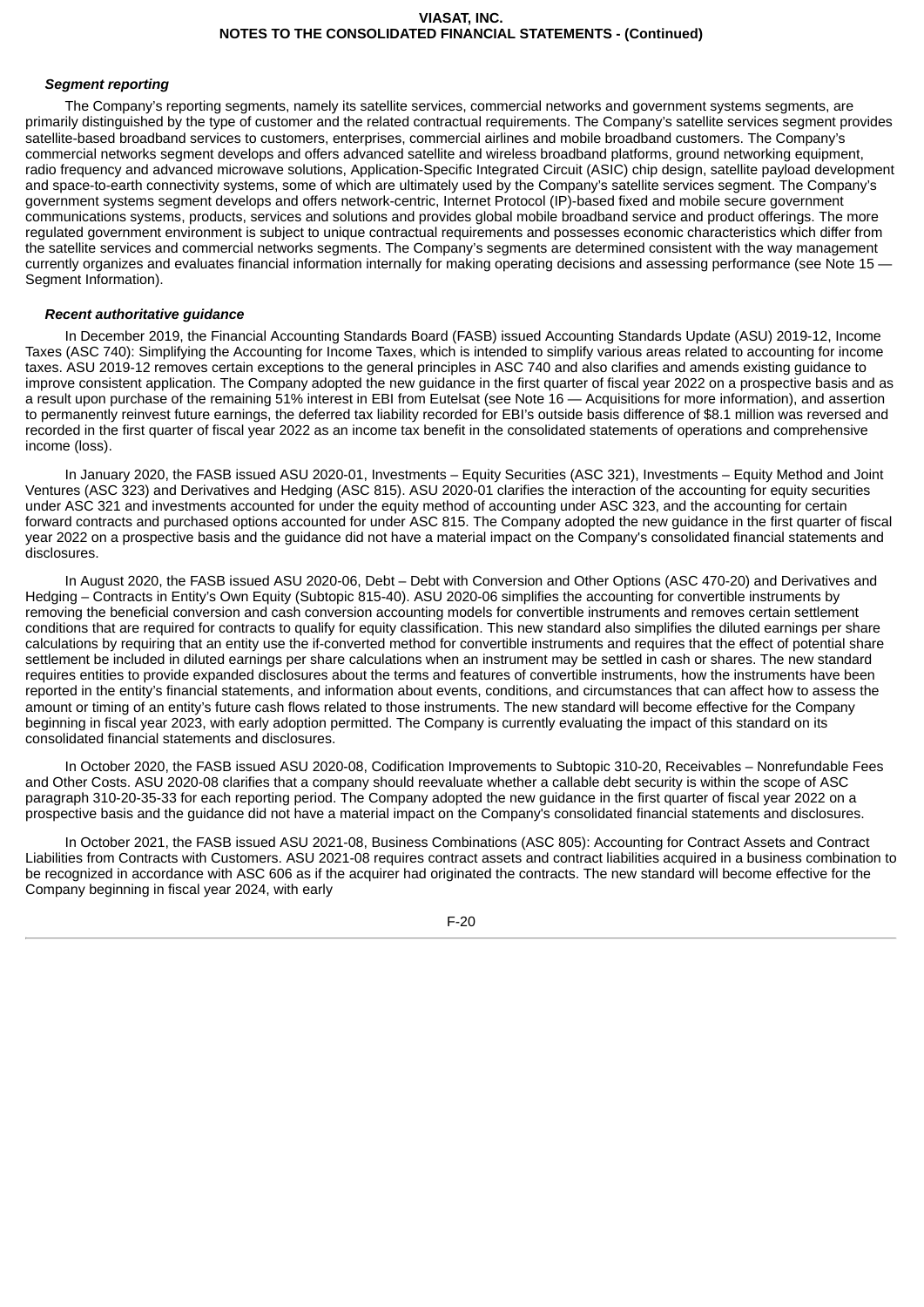adoption permitted. The Company is currently evaluating the impact of this standard on its consolidated financial statements and disclosures.

In November 2021, the FASB issued ASU 2021-10, Government Assistance (ASC 832): Disclosures by Business Entities about Government Assistance. ASU 2021-10 requires annual disclosures when an entity accounts for a transaction with a government by applying a grant or contribution accounting model by analogy to other accounting guidance. The new standard will become effective for the Company in fiscal year 2023. The Company is currently evaluating the impact of this standard on its consolidated financial statements and disclosures.

In March 2022, the FASB issued ASU 2022-01, Derivatives and Hedging (ASC 815): Targeted Improvements to Accounting for Hedging Activities. ASU 2022-01 made targeted improvements to the optional hedge accounting model with the objective of improving hedge accounting to better portray the economic results of an entity's risk management activities in its financial statements. The new standard will become effective for the Company beginning in fiscal year 2024. The Company is currently evaluating the impact of this standard on its consolidated financial statements and disclosures.

In March 2022, the FASB issued ASU 2022-02, Financial Instruments – Credit Losses (ASC 326): Troubled Debt Restructurings and Vintage Disclosures. ASU 2022-02 eliminates the accounting guidance for troubled debt restructurings by creditors in Subtopic 310-40, Receivables – Troubled Debt Restructurings by Creditors, while enhancing certain disclosure requirements for loan refinancings and restructurings by creditors when a borrower is experiencing financial difficulty. Furthermore, it requires that an entity disclose current-period gross write-offs by year of origination for financing receivables and net investments in leases within the scope of Subtopic 326-20, Financial Instruments – Credit Losses – Measured at Amortized Cost. The new standard will become effective for the Company beginning in fiscal year 2024. The Company is currently evaluating the impact of this standard on its consolidated financial statements and disclosures.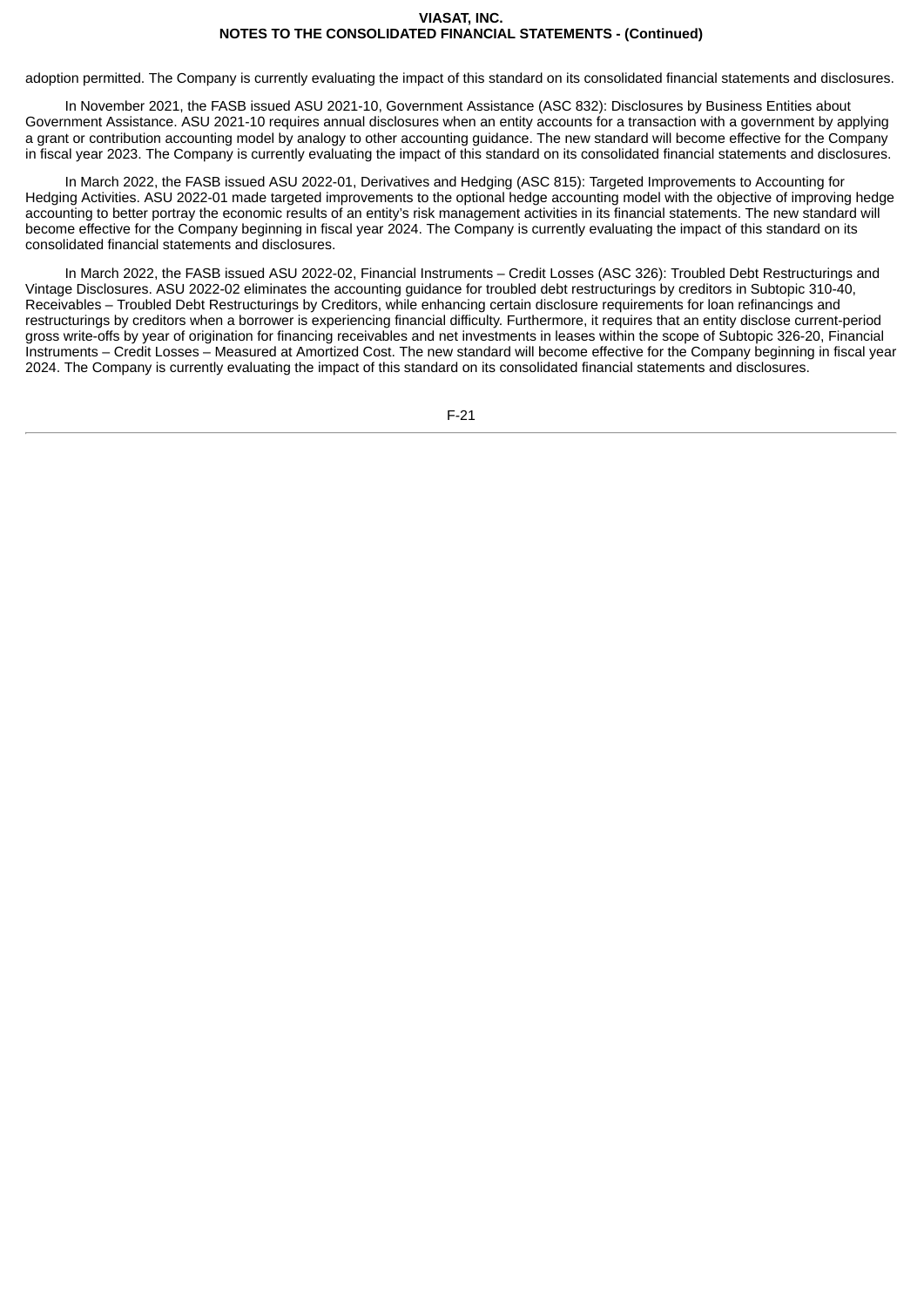# **Note 2 — Composition of Certain Balance Sheet Captions**

|                                                                                                                          |                          | As of<br>March 31, 2022 | As of<br>March 31, 2021  |             |  |  |
|--------------------------------------------------------------------------------------------------------------------------|--------------------------|-------------------------|--------------------------|-------------|--|--|
|                                                                                                                          |                          | (In thousands)          |                          |             |  |  |
| Accounts receivable, net:                                                                                                |                          |                         |                          |             |  |  |
| <b>Billed</b>                                                                                                            | \$                       | 263,383                 | \$                       | 172,559     |  |  |
| Unbilled                                                                                                                 |                          | 103,045                 |                          | 70,785      |  |  |
| Allowance for doubtful accounts                                                                                          |                          | (7, 159)                |                          | (4,692)     |  |  |
|                                                                                                                          | $\frac{4}{5}$            | 359,269                 | \$                       | 238,652     |  |  |
| Inventories:                                                                                                             |                          |                         |                          |             |  |  |
| Raw materials                                                                                                            | $\mathfrak{s}$           | 92,650                  | \$                       | 98,338      |  |  |
| Work in process                                                                                                          |                          | 64,371                  |                          | 71.875      |  |  |
| Finished goods                                                                                                           |                          | 184,869                 |                          | 166,459     |  |  |
|                                                                                                                          | \$                       | 341,890                 | \$                       | 336,672     |  |  |
| Prepaid expenses and other current assets:                                                                               |                          |                         |                          |             |  |  |
| Prepaid expenses                                                                                                         | \$                       | 107,885                 | \$                       | 94,405      |  |  |
| Other                                                                                                                    |                          | 39,969                  |                          | 25,555      |  |  |
|                                                                                                                          | $\overline{\mathcal{L}}$ | 147,854                 | $\overline{\$}$          | 119,960     |  |  |
| Property, equipment and satellites, net:                                                                                 |                          |                         |                          |             |  |  |
|                                                                                                                          | \$                       | 1,750,855               | \$                       | 1,505,697   |  |  |
| Equipment and software (estimated useful life of 3-7 years)<br>CPE leased equipment (estimated useful life of 4-5 years) |                          | 395,539                 |                          | 409,942     |  |  |
| Furniture and fixtures (estimated useful life of 7 years)                                                                |                          | 58,602                  |                          | 57,433      |  |  |
| Leasehold improvements (estimated useful life of 2-17 years)                                                             |                          | 151,508                 |                          | 149.324     |  |  |
| Buildings (estimated useful life of 12-38 years)                                                                         |                          | 12,440                  |                          | 8,923       |  |  |
| Land                                                                                                                     |                          | 3,944                   |                          | 2,291       |  |  |
| Construction in progress                                                                                                 |                          | 387,668                 |                          | 219.482     |  |  |
| Satellites (estimated useful life of 7-17 years)                                                                         |                          | 1,059,182               |                          | 969,952     |  |  |
| Satellite Ka-band capacity obtained under finance leases (estimated useful life of 7-11 years)                           |                          | 173,480                 |                          | 173,467     |  |  |
| Satellites under construction                                                                                            |                          | 1,808,474               |                          | 1,338,408   |  |  |
|                                                                                                                          |                          | 5.801.692               |                          | 4.834.919   |  |  |
|                                                                                                                          |                          |                         |                          |             |  |  |
| Less: accumulated depreciation and amortization                                                                          |                          | (2,059,780)             |                          | (1,784,436) |  |  |
|                                                                                                                          | \$                       | 3,741,912               | \$                       | 3,050,483   |  |  |
| Other assets:                                                                                                            |                          |                         |                          |             |  |  |
| Deferred income taxes                                                                                                    | \$                       | 304.642                 | \$                       | 273.288     |  |  |
| Capitalized software costs, net                                                                                          |                          | 221,647                 |                          | 237,100     |  |  |
| Patents, orbital slots and other licenses, net                                                                           |                          | 62,200                  |                          | 52,889      |  |  |
| Investment in unconsolidated affiliate                                                                                   |                          | 840                     |                          | 176.938     |  |  |
| Other                                                                                                                    |                          | 116,301                 |                          | 95,212      |  |  |
|                                                                                                                          | $\overline{\mathbf{3}}$  | 705.630                 | $\overline{\mathcal{L}}$ | 835.427     |  |  |
| Accrued and other liabilities:                                                                                           |                          |                         |                          |             |  |  |
| Collections in excess of revenues and deferred revenues                                                                  | \$                       | 148,906                 | \$                       | 216,594     |  |  |
| Accrued employee compensation                                                                                            |                          | 113.554                 |                          | 87.153      |  |  |
| Accrued vacation                                                                                                         |                          | 51.675                  |                          | 59.509      |  |  |
| Warranty reserve, current portion                                                                                        |                          | 5,043                   |                          | 6,693       |  |  |
| Operating lease liabilities                                                                                              |                          | 52.122                  |                          | 48.896      |  |  |
| Other                                                                                                                    |                          | 145,122                 |                          | 113,986     |  |  |
|                                                                                                                          | $\overline{\mathcal{L}}$ | 516,422                 | \$                       | 532,831     |  |  |
| Other liabilities:                                                                                                       |                          |                         |                          |             |  |  |
| Deferred revenues, long-term portion                                                                                     | $\mathfrak{s}$           | 90.151                  | \$                       | 84,654      |  |  |
| Warranty reserve, long-term portion                                                                                      |                          | 5.675                   |                          | 5.193       |  |  |
| Satellite performance incentive obligations, long-term portion                                                           |                          | 18.651                  |                          | 22.191      |  |  |
| Deferred income taxes                                                                                                    |                          | 16,869                  |                          |             |  |  |
| Other                                                                                                                    |                          | 26,105                  |                          | 25,312      |  |  |
|                                                                                                                          | \$                       | 157.451                 | \$                       | 137.350     |  |  |
|                                                                                                                          |                          |                         |                          |             |  |  |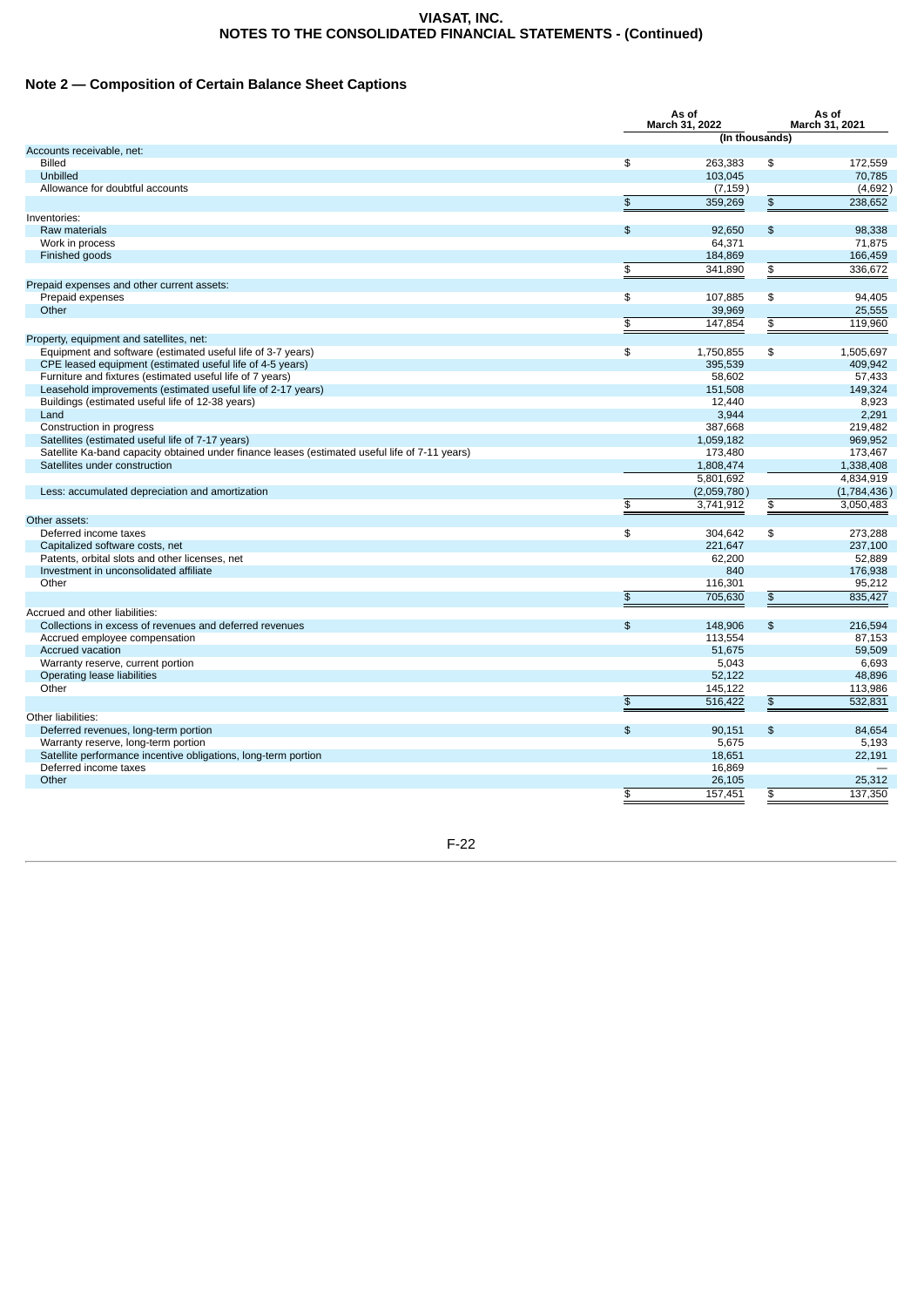#### **Note 3 — Fair Value Measurements**

In accordance with the authoritative guidance for financial assets and liabilities measured at fair value on a recurring basis (ASC 820), the Company determines fair value based on the exchange price that would be received for an asset or paid to transfer a liability in an orderly transaction between market participants, and prioritizes the inputs used to measure fair value from market-based assumptions to entity specific assumptions:

- Level 1 Inputs based on quoted market prices for identical assets or liabilities in active markets at the measurement date.
- Level 2 Observable inputs other than quoted prices included in Level 1, such as quoted prices for similar assets and liabilities in active markets; quoted prices for identical or similar assets and liabilities in markets that are not active; or other inputs that are observable or can be corroborated by observable market data.
- Level 3 Inputs which reflect management's best estimate of what market participants would use in pricing the asset or liability at the measurement date. The inputs are unobservable in the market and significant to the instrument's valuation.

The Company had \$5.0 million in cash equivalents (Level 1) and no liabilities measured at fair value on a recurring basis as of both March 31, 2022 and March 31, 2021.

The following section describes the valuation methodologies the Company uses to measure financial instruments at fair value:

*Cash equivalents* — The Company's cash equivalents consist of money market funds. Money market funds are valued using quoted prices for identical assets in an active market with sufficient volume and frequency of transactions (Level 1).

*Contingencies* — In connection with the acquisition of the remaining 51% interest in EBI on April 30, 2021 (see Note 16 — Acquisitions for more information), part of the purchase price consideration will not be determined until two years after the closing date, when the Company may pay or receive up to €20.0 million, or approximately \$22.3 million, in cash. The consideration to be paid in the future is contingent based on certain outcomes as defined in the acquisition agreement. Each reporting period, the Company estimates the fair value of the contingent consideration based on unobservable inputs and probability weightings using standard valuation techniques (Level 3). The fair value amount is currently recorded in other assets on the consolidated balance sheets and any change to fair value is recorded in the Company's consolidated statements of operations each reporting period. As of and for the fiscal year ended March 31, 2022, the Company's fair value estimate, and change in fair value of the contingent consideration since the acquisition date, were immaterial.

*Long-term debt* — The Company's long-term debt consists of borrowings under its Term Loan Facility, Revolving Credit Facility and Ex-Im Credit Facility (collectively, the Credit Facilities), \$700.0 million in aggregate principal amount of 2025 Notes, \$600.0 million in aggregate principal amount of 2027 Notes, \$400.0 million in aggregate principal amount of 2028 Notes and finance lease obligations reported at the present value of future minimum lease payments with current accrued interest. Long-term debt related to the Revolving Credit Facility is reported at the outstanding principal amount of borrowings, while long-term debt related to the Term Loan Facility, the Ex-Im Credit Facility, the 2025 Notes, the 2027 Notes and the 2028 Notes is reported at amortized cost. However, for disclosure purposes, the Company is required to measure the fair value of outstanding debt on a recurring basis. The fair value of the Company's long-term debt related to the Term Loan Facility and the Revolving Credit Facility approximates its carrying amount due to its variable interest rate, which approximates a market interest rate. As of March 31, 2022 and 2021, the fair value of the Company's long-term debt related to the Ex-Im Credit Facility was determined based on a discounted cash flow analysis using observable market interest rates for instruments with similar terms (Level 2) and was approximately \$78.0 million and \$100.1 million, respectively. As of March 31, 2022 and 2021, the estimated fair value of the Company's outstanding long-term debt related to each series of Notes was determined based on actual or estimated bids and offers for such series of Notes in an over-the-counter market (Level 2) and was \$682.5 million and \$709.6 million, respectively, for the 2025 Notes, \$588.8 million and \$629.2 million, respectively, for the 2027 Notes, and \$382.7 million and \$420.5 million, respectively, for the 2028 Notes.

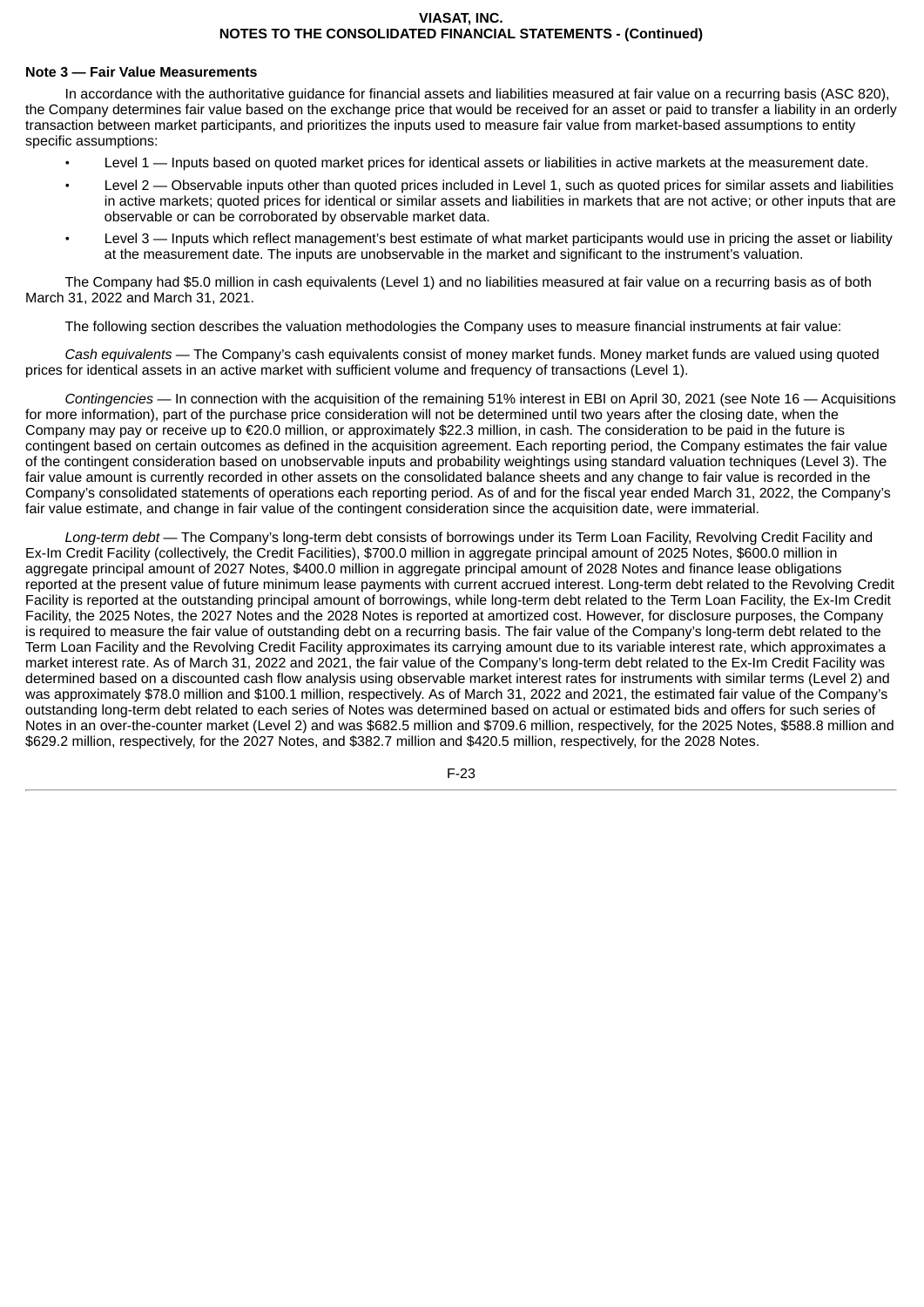*Satellite performance incentive obligations* — The Company's contracts with satellite manufacturers require the Company to make monthly in-orbit satellite performance incentive payments with respect to certain satellites in service, including interest, through fiscal year 2028, subject to the continued satisfactory performance of the applicable satellites. The Company records the net present value of these expected future payments as a liability and as a component of the cost of the satellites. However, for disclosure purposes, the Company is required to measure the fair value of outstanding satellite performance incentive obligations on a recurring basis. The fair value of the Company's outstanding satellite performance incentive obligations is estimated to approximate their carrying value based on current rates (Level 2). As of March 31, 2022 and 2021, the Company's estimated satellite performance incentive obligations relating to certain satellites in service, including accrued interest, were \$23.7 million and \$27.1 million, respectively.

#### **Note 4 — Goodwill and Acquired Intangible Assets**

During fiscal year 2022, the increase in the Company's goodwill primarily related to the acquisitions of the remaining 51% interest in EBI and of RigNet on April 30, 2021 (see Note 16 — Acquisitions for more information), partially offset by foreign currency translation effects recorded within all three of the Company's segments. During fiscal year 2021, the increase in the Company's goodwill related to the insignificant amount of the effects of foreign currency translation recorded within all three of the Company's segments.

Other acquired intangible assets are amortized using the straight-line method over their estimated useful lives of two to 20 years (which approximates the economic pattern of benefit). Amortization expense related to other acquired intangible assets was \$28.7 million, \$5.5 million and \$7.6 million for the fiscal years ended March 31, 2022, 2021 and 2020, respectively.

The expected amortization expense of amortizable acquired intangible assets may change due to the effects of foreign currency fluctuations as a result of international businesses acquired. Expected amortization expense for acquired intangible assets for each of the following periods is as follows:

|                               | Amortization   |
|-------------------------------|----------------|
|                               | (In thousands) |
| Expected for fiscal year 2023 | \$<br>31,383   |
| Expected for fiscal year 2024 | 30,002         |
| Expected for fiscal year 2025 | 27,880         |
| Expected for fiscal year 2026 | 26.366         |
| Expected for fiscal year 2027 | 25,805         |
| Thereafter                    | 94.607         |
|                               | \$<br>236.043  |

Other acquired intangible assets and the related accumulated amortization as of March 31, 2022 and 2021 is as follows:

|                                        |                                    |           |                             | As of March 31, 2022 |                          | As of March 31, 2021 |                                    |            |      |                          |  |
|----------------------------------------|------------------------------------|-----------|-----------------------------|----------------------|--------------------------|----------------------|------------------------------------|------------|------|--------------------------|--|
|                                        | Weighted<br>Average<br>Useful Life | Total     | Accumulated<br>Amortization |                      | <b>Net Book</b><br>Value | Total                | <b>Accumulated</b><br>Amortization |            |      | <b>Net Book</b><br>Value |  |
|                                        | (In years)                         |           |                             |                      |                          | (In thousands)       |                                    |            |      |                          |  |
| Technology                             |                                    | \$154.624 | \$                          | (71,582)             | 83.042<br>SS.            | 78.185<br>\$.        |                                    | (71, 549)  | - \$ | 6,636                    |  |
| Contracts and customer relationships   | 10                                 | 164.635   |                             | (53, 250)            | 111,385                  | 55,161               |                                    | (52, 229)  |      | 2,932                    |  |
| Satellite co-location rights           | 9                                  | 8.600     |                             | (8,600)              |                          | 8.600                |                                    | (8,600)    |      |                          |  |
| Trade name                             |                                    | 32.463    |                             | (9,097)              | 23.366                   | 5.940                |                                    | (5,940)    |      |                          |  |
| Other                                  | 11                                 | 22,263    |                             | (4,013)              | 18,250                   | 3,663                |                                    | (3,663)    |      |                          |  |
| Total other acquired intangible assets |                                    | \$382,585 |                             | (146,542)            | \$236.043                | \$151.549            |                                    | (141, 981) |      | 9,568                    |  |

In fiscal years 2022 and 2021, the gross amount and accumulated amortization for acquired identifiable intangible assets were reduced by the retirement of fully amortized assets that were no longer in use.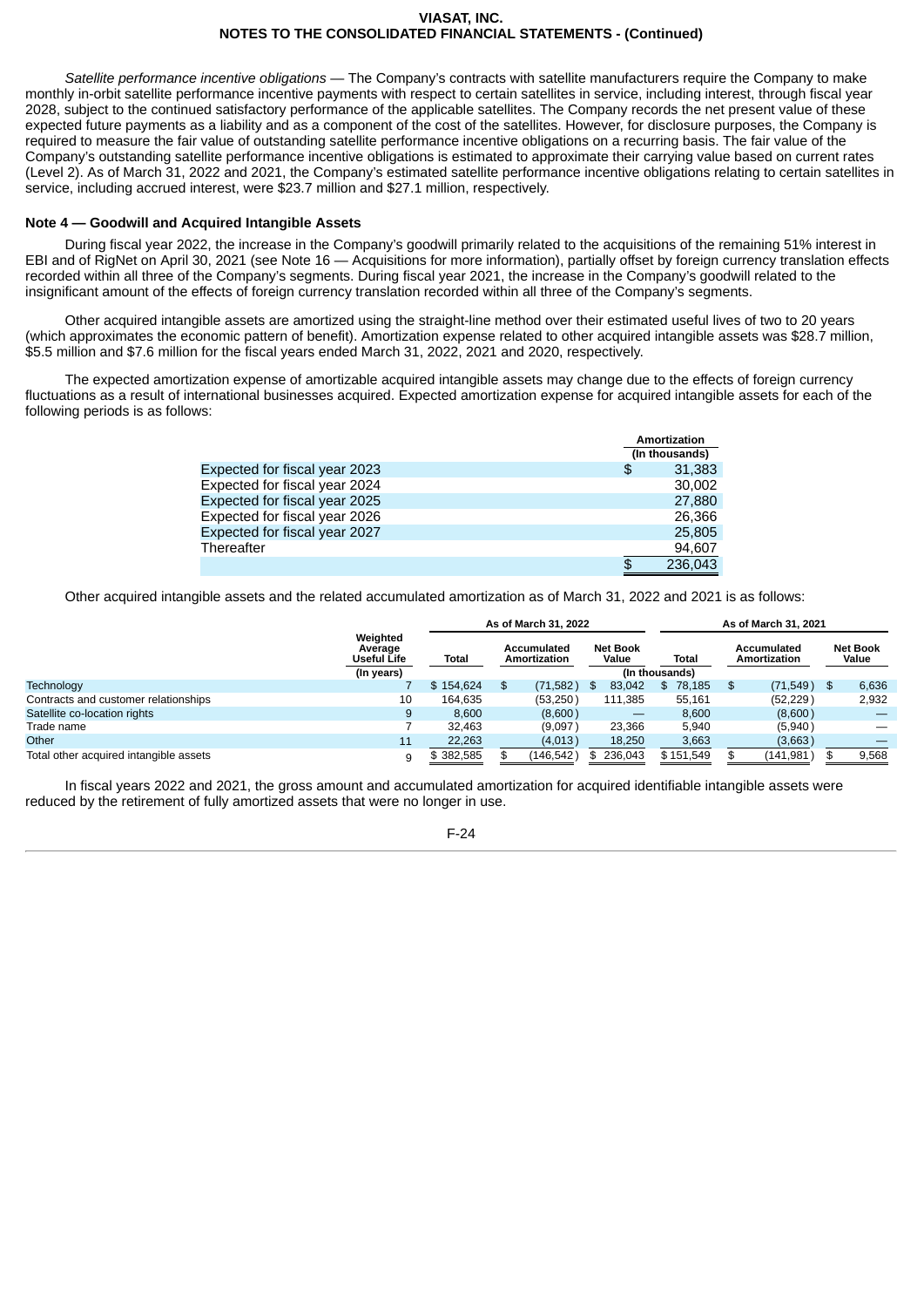### **Note 5 — Leases**

The Company's operating leases consist primarily of leases for office space, data centers and satellite ground facilities and have remaining terms from less than one year to 11 years, some of which include renewal options, and some of which include options to terminate the leases within one year. Certain earth station leases have renewal terms that have been deemed to be reasonably certain to be exercised and as such have been recognized as part of the Company's right-of-use assets and lease liabilities. The Company's lease agreements do not contain any material residual value guarantees or material restrictive covenants. The Company recognized right-of-use assets and lease liabilities for such leases in connection with its adoption of ASC 842 as of April 1, 2019 (see Note 1 — The Company and a Summary of Its Significant Accounting Policies — Leases for more information). The Company reports operating lease right-of-use assets in operating lease right-of-use assets and the current and non-current portions of its operating lease liabilities in accrued and other liabilities and non-current operating lease liabilities, respectively.

The Company's finance leases consist primarily of satellite lifetime Ka-band capacity leases and have remaining terms from less than one year to four years. The Company reports assets obtained under finance leases in property, equipment and satellites, net and the current and non-current portions of its finance lease liabilities in current portion of long-term debt and other long-term debt, respectively.

The components of the Company's lease costs, weighted average lease terms and discount rates are presented in the tables below:

|                                                      | <b>Fiscal Years Ended</b> |                |    |                |    |                |  |  |
|------------------------------------------------------|---------------------------|----------------|----|----------------|----|----------------|--|--|
|                                                      |                           | March 31, 2022 |    | March 31, 2021 |    | March 31, 2020 |  |  |
|                                                      |                           |                |    | (In thousands) |    |                |  |  |
| Lease cost:                                          |                           |                |    |                |    |                |  |  |
| Operating lease cost                                 | \$                        | 71.499         | \$ | 65,732         | \$ | 60,861         |  |  |
| Finance lease cost:                                  |                           |                |    |                |    |                |  |  |
| Depreciation of assets obtained under finance leases |                           | 11,961         |    | 13,656         |    | 11,328         |  |  |
| Interest on lease liabilities                        |                           | 2,749          |    | 3,314          |    | 2,144          |  |  |
| Short-term lease cost                                |                           | 10,514         |    | 5,618          |    | 4,750          |  |  |
| Variable lease cost                                  |                           | 8,752          |    | 7,176          |    | 8,608          |  |  |
| Net lease cost                                       | \$                        | 105,475        | \$ | 95,496         | \$ | 87,691         |  |  |
|                                                      |                           |                |    |                |    |                |  |  |
|                                                      |                           |                |    |                |    |                |  |  |
|                                                      |                           | As of          |    | As of          |    | As of          |  |  |
|                                                      |                           | March 31, 2022 |    | March 31, 2021 |    | March 31, 2020 |  |  |
| Lease term and discount rate:                        |                           |                |    |                |    |                |  |  |
| Weighted average remaining lease term (in years):    |                           |                |    |                |    |                |  |  |
| <b>Operating leases</b>                              |                           | 7.0            |    | 7.4            |    | 7.0            |  |  |
| Finance leases                                       |                           | 4.4            |    | 5.3            |    | 6.3            |  |  |
|                                                      |                           |                |    |                |    |                |  |  |
| Weighted average discount rate:                      |                           |                |    |                |    |                |  |  |
| <b>Operating leases</b>                              |                           | 5.4%           |    | 5.4%           |    | 5.4%           |  |  |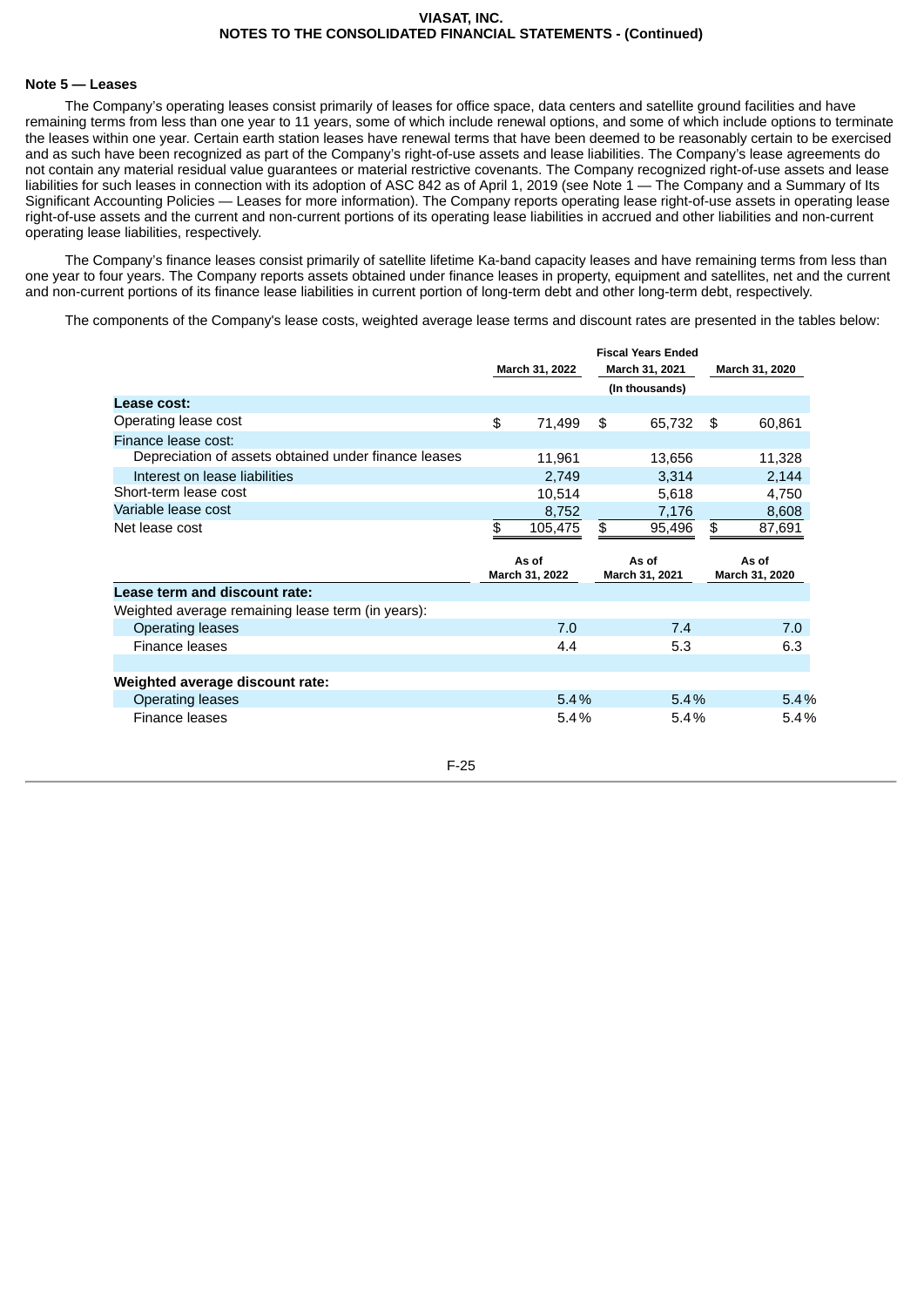The following table details components of the consolidated statements of cash flows for operating and finance leases:

|                                                                            | <b>Fiscal Years Ended</b> |                |                |        |      |        |  |                |
|----------------------------------------------------------------------------|---------------------------|----------------|----------------|--------|------|--------|--|----------------|
|                                                                            |                           | March 31, 2022 | March 31, 2021 |        |      |        |  | March 31, 2020 |
|                                                                            |                           |                | (In thousands) |        |      |        |  |                |
| Cash paid for amounts included in the measurement of<br>lease liabilities: |                           |                |                |        |      |        |  |                |
| Operating cash flows from operating leases                                 | \$                        | 71.335         | \$             | 64.676 | -\$  | 58.987 |  |                |
| Operating cash flows from finance leases                                   |                           | 3.024          |                | 3.108  |      | 1,856  |  |                |
| Financing cash flows from finance leases                                   |                           | 10,749         |                | 10.900 |      | 8,044  |  |                |
|                                                                            |                           |                |                |        |      |        |  |                |
| Right-of-use assets obtained in exchange for lease<br>liabilities:         |                           |                |                |        |      |        |  |                |
| <b>Operating leases</b>                                                    | \$                        | 61.599         | \$             | 78.393 | - \$ | 25,420 |  |                |
| Finance leases                                                             |                           |                |                | 2.076  |      | 72.711 |  |                |

The following table presents maturities of the Company's lease liabilities as of March 31, 2022:

|                                      | <b>Operating Leases</b> | <b>Finance Leases</b><br>(In thousands) |
|--------------------------------------|-------------------------|-----------------------------------------|
| Expected for fiscal year 2023        | \$<br>71.235            | 12,220<br>\$                            |
| Expected for fiscal year 2024        | 70.286                  | 12,030                                  |
| Expected for fiscal year 2025        | 64.609                  | 12,000                                  |
| Expected for fiscal year 2026        | 62.296                  | 12,000                                  |
| Expected for fiscal year 2027        | 59.699                  | 3,000                                   |
| Thereafter                           | 130,109                 |                                         |
| Total future lease payments required | 458.234                 | 51.250                                  |
| Less: interest                       | 78,448                  | 5,498                                   |
| Total                                | 379,786                 | 45,752                                  |

As of March 31, 2022, the Company had \$55.5 million of additional lease commitments that will commence in fiscal year 2023 with lease terms of five to sixteen years.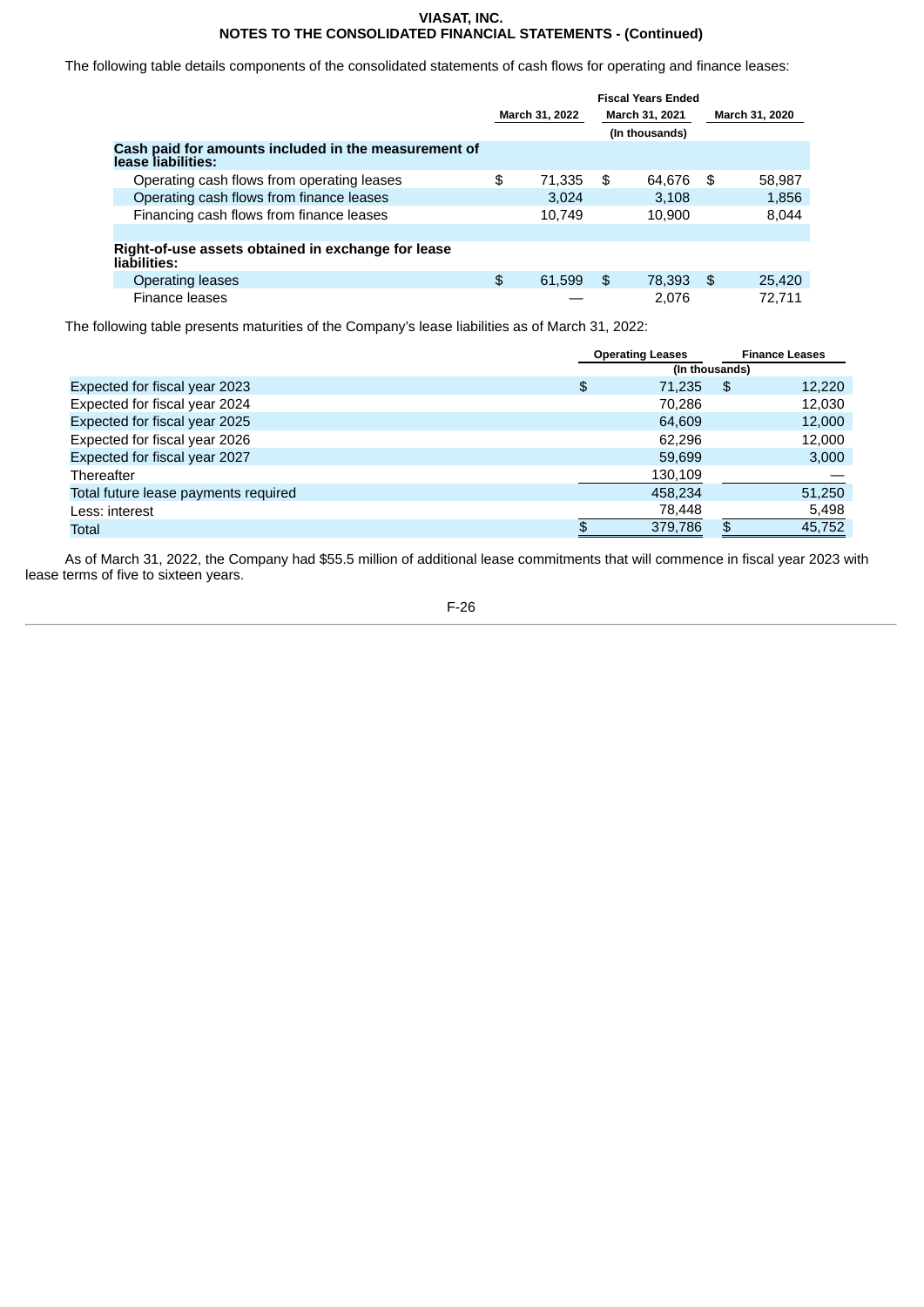# **Note 6 — Senior Notes and Other Long-Term Debt**

Total long-term debt consisted of the following as of March 31, 2022 and 2021:

|                                              | As of<br>March 31, 2022 | As of<br>March 31, 2021 |           |  |
|----------------------------------------------|-------------------------|-------------------------|-----------|--|
|                                              | (In thousands)          |                         |           |  |
| 2028 Notes                                   | \$<br>400,000           | \$                      | 400,000   |  |
| 2027 Notes                                   | 600,000                 |                         | 600,000   |  |
| 2025 Notes                                   | 700,000                 |                         | 700,000   |  |
| Term Loan Facility                           | 700,000                 |                         |           |  |
| <b>Revolving Credit Facility</b>             |                         |                         |           |  |
| <b>Ex-Im Credit Facility</b>                 | 78.609                  |                         | 98,261    |  |
| Finance lease obligations (see Note 5)       | 45,752                  |                         | 56,336    |  |
| Total debt                                   | 2,524,361               |                         | 1,854,597 |  |
| Unamortized discount and debt issuance costs | (38,234)                |                         | (21, 441) |  |
| Less: current portion of long-term debt      | 34,911                  |                         | 30,472    |  |
| Total long-term debt                         | \$<br>2.451.216         | \$                      | 1.802.684 |  |

The estimated aggregate amounts and timing of payments on the Company's long-term debt obligations as of March 31, 2022 for the next five fiscal years and thereafter were as follows (excluding the effects of discount accretion under the 2025 Notes, the 2027 Notes, the 2028 Notes, the Term Loan Facility and the Ex-Im Credit Facility):

| For the Fiscal Years Ending                        | (In thousands) |
|----------------------------------------------------|----------------|
| 2023                                               | \$<br>34,911   |
| 2024                                               | 37,017         |
| 2025                                               | 37,555         |
| 2026                                               | 738,155        |
| 2027                                               | 9.973          |
| Thereafter                                         | 1,666,750      |
|                                                    | 2,524,361      |
| Plus: unamortized discount and debt issuance costs | (38,234)       |
| Total                                              | 2,486,127      |

#### *Term Loan Facility*

On March 4, 2022, the Company entered into a \$700.0 million Term Loan Facility, which was fully drawn at closing and matures on March 4, 2029. The Company received \$686.0 million in proceeds, net of issue discount, from the borrowings under the Term Loan Facility. The Company used a portion of the net proceeds to repay all outstanding borrowings under the Revolving Credit Facility. At March 31, 2022, the Company had \$700.0 million in principal amount of outstanding borrowings under the Term Loan Facility.

Borrowings under the Term Loan Facility are required to be repaid in quarterly installments of \$1.75 million each, which commence on September 30, 2022, followed by a final installment of \$654.5 million at maturity. Borrowings under the Term Loan Facility bear interest, at the Company's option, at either (1) a base rate equal to the greater of the administrative agent's prime rate as announced from time to time, the federal funds effective rate plus 0.50%, and the forward-looking SOFR term rate administered by CME for a one-month interest period plus 1.00%, subject to a floor of 1.50% for the initial term loans, plus an applicable margin of 3.50%, or (2) the forward-looking SOFR term rate administered by CME for the applicable interest period, subject to a floor of 0.50% for the initial term loans, plus an applicable margin of 4.50%. As of March 31, 2022, the effective interest rate on the Company's outstanding borrowings under the Term Loan Facility was 5.51%. The Term Loan Facility is required to be guaranteed by certain significant domestic subsidiaries of the Company (as defined in the Term Loan Facility) and secured by substantially all of the Company's and any such subsidiaries' assets. As of March 31, 2022, none of the Company's subsidiaries quaranteed the Term Loan Facility.

The Term Loan Facility contains covenants that restrict, among other things, the ability of Company and its restricted subsidiaries to incur additional debt, grant liens, sell assets, make investments, pay dividends and make certain other restricted payments.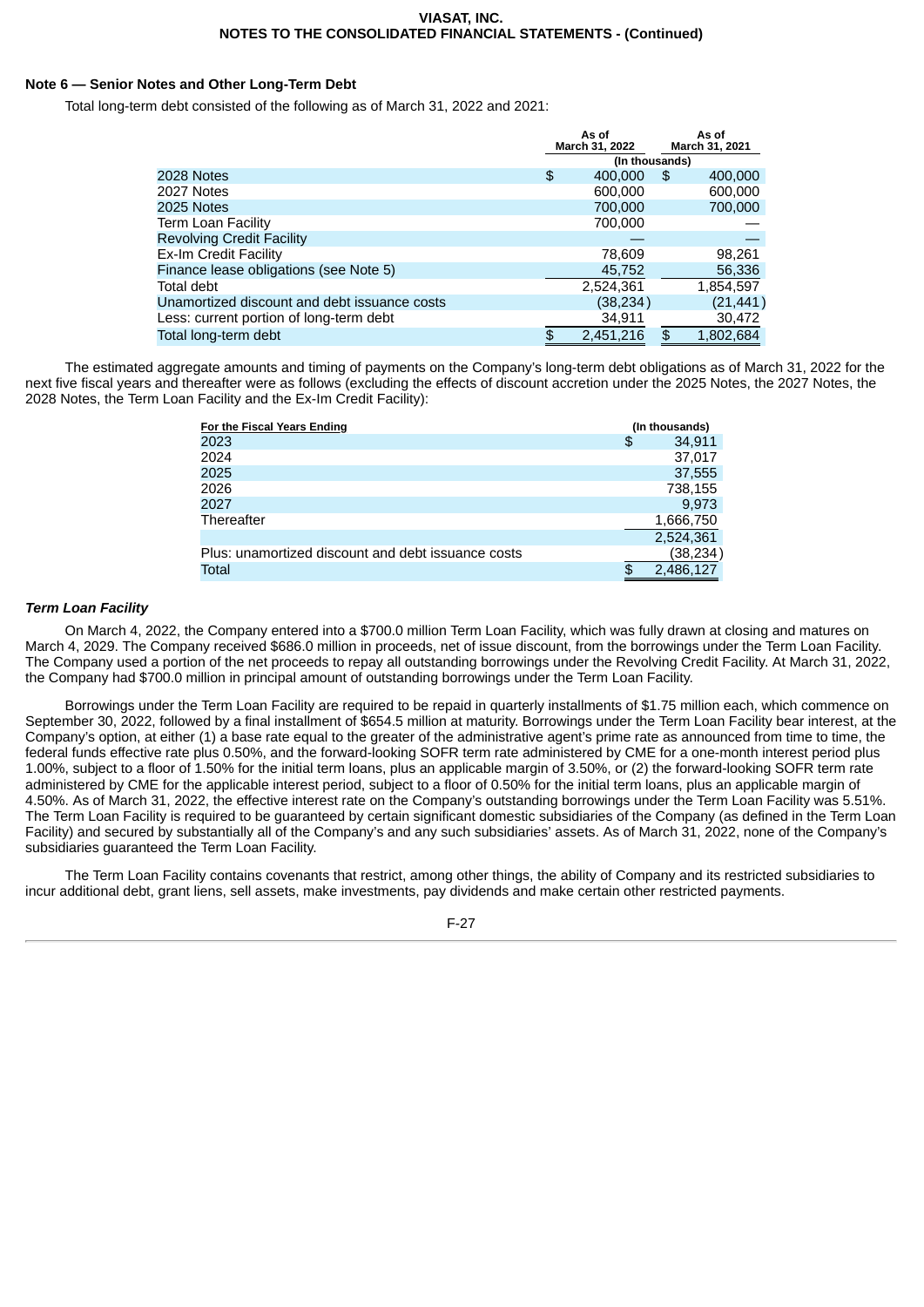Borrowings under the Term Loan Facility are recorded as current portion of long-term debt and as other long-term debt, net of unamortized discount and debt issuance costs, in the Company's consolidated financial statements. The Term Loan Facility was issued with an original issue discount of 2.00%, or \$14.0 million. The original issue discount and deferred financing cost associated with the issuance of the borrowings under the Term Loan Facility are amortized to interest expense on a straight-line basis over the term of the Term Loan Facility, the results of which are not materially different from the effective interest rate basis.

#### *Revolving Credit Facility*

As of March 31, 2022, the Revolving Credit Facility provided a \$700.0 million revolving line of credit (including up to \$150.0 million of letters of credit), with a maturity date of January 18, 2024. At March 31, 2022, the Company had no outstanding borrowings under the Revolving Credit Facility and \$63.0 million outstanding under standby letters of credit, leaving borrowing availability under the Revolving Credit Facility as of March 31, 2022 of \$637.0 million.

Borrowings under the Revolving Credit Facility bear interest, at the Company's option, at either (1) the highest of the Federal Funds rate plus 0.50%, the Eurodollar rate plus 1.00%, or the administrative agent's prime rate as announced from time to time, or (2) the Eurodollar rate, plus, in the case of each of (1) and (2), an applicable margin that is based on the Company's total leverage ratio. The Company has capitalized certain amounts of interest expense on the Revolving Credit Facility in connection with the construction of various assets during the construction period. The Revolving Credit Facility is required to be guaranteed by certain significant domestic subsidiaries of the Company (as defined in the Revolving Credit Facility) and secured by substantially all of the Company's and any such subsidiaries' assets. As of March 31, 2022, none of the Company's subsidiaries guaranteed the Revolving Credit Facility.

The Revolving Credit Facility contains financial covenants regarding a maximum total leverage ratio and a minimum interest coverage ratio. In addition, the Revolving Credit Facility contains covenants that restrict, among other things, the Company's ability to sell assets, make investments and acquisitions, make capital expenditures, grant liens, pay dividends and make certain other restricted payments. The Company was in compliance with its financial covenants under the Revolving Credit Facility as of March 31, 2022.

In November 2021, the Company amended the Revolving Credit Facility to, among other matters, permit the consummation of the Inmarsat Transaction and provide additional covenant flexibility following the completion of the Inmarsat Transaction. These amendments will become effective at and are conditional upon the closing of the Inmarsat Transaction. In March 2022, the Company further amended the Revolving Credit Facility to provide additional covenant flexibility and permit the incurrence of the Term Loan Facility.

### *Ex-Im Credit Facility*

The Ex-Im Credit Facility originally provided a \$362.4 million senior secured direct loan facility, which was fully drawn. Of the \$362.4 million in principal amount of borrowings made under the Ex-Im Credit Facility, \$321.2 million was used to finance up to 85% of the costs of construction, launch and insurance of the ViaSat-2 satellite and related goods and services (including costs incurred on or after September 18, 2012), with the remaining \$41.2 million used to finance the total exposure fees incurred under the Ex-Im Credit Facility (which included all previously accrued completion exposure fees). As of March 31, 2022, the Company had \$78.6 million in principal amount of outstanding borrowings under the Ex-Im Credit Facility.

Borrowings under the Ex-Im Credit Facility bear interest at a fixed rate of 2.38%, payable semi-annually in arrears. The effective interest rate on the Company's outstanding borrowings under the Ex-Im Credit Facility, which takes into account timing and amount of borrowings and payments, exposure fees, debt issuance costs and other fees, is 4.54%. Borrowings under the Ex-Im Credit Facility are required to be repaid in 16 semi-annual principal installments, which commenced on April 15, 2018, with a maturity date of October 15, 2025. Pursuant to the terms of the Ex-Im Credit Facility, certain insurance proceeds related to the ViaSat-2 satellite must be used to pay down outstanding borrowings under the Ex-Im Credit Facility upon receipt. The Ex-Im Credit Facility is guaranteed by Viasat and is secured by firstpriority liens on the ViaSat-2 satellite and related assets, as well as a pledge of the capital stock of the borrower under the facility.

The Ex-Im Credit Facility contains financial covenants regarding Viasat's maximum total leverage ratio and minimum interest coverage ratio. In addition, the Ex-Im Credit Facility contains covenants that restrict, among other things, the Company's ability to sell assets, make investments and acquisitions, make capital expenditures, grant liens, pay dividends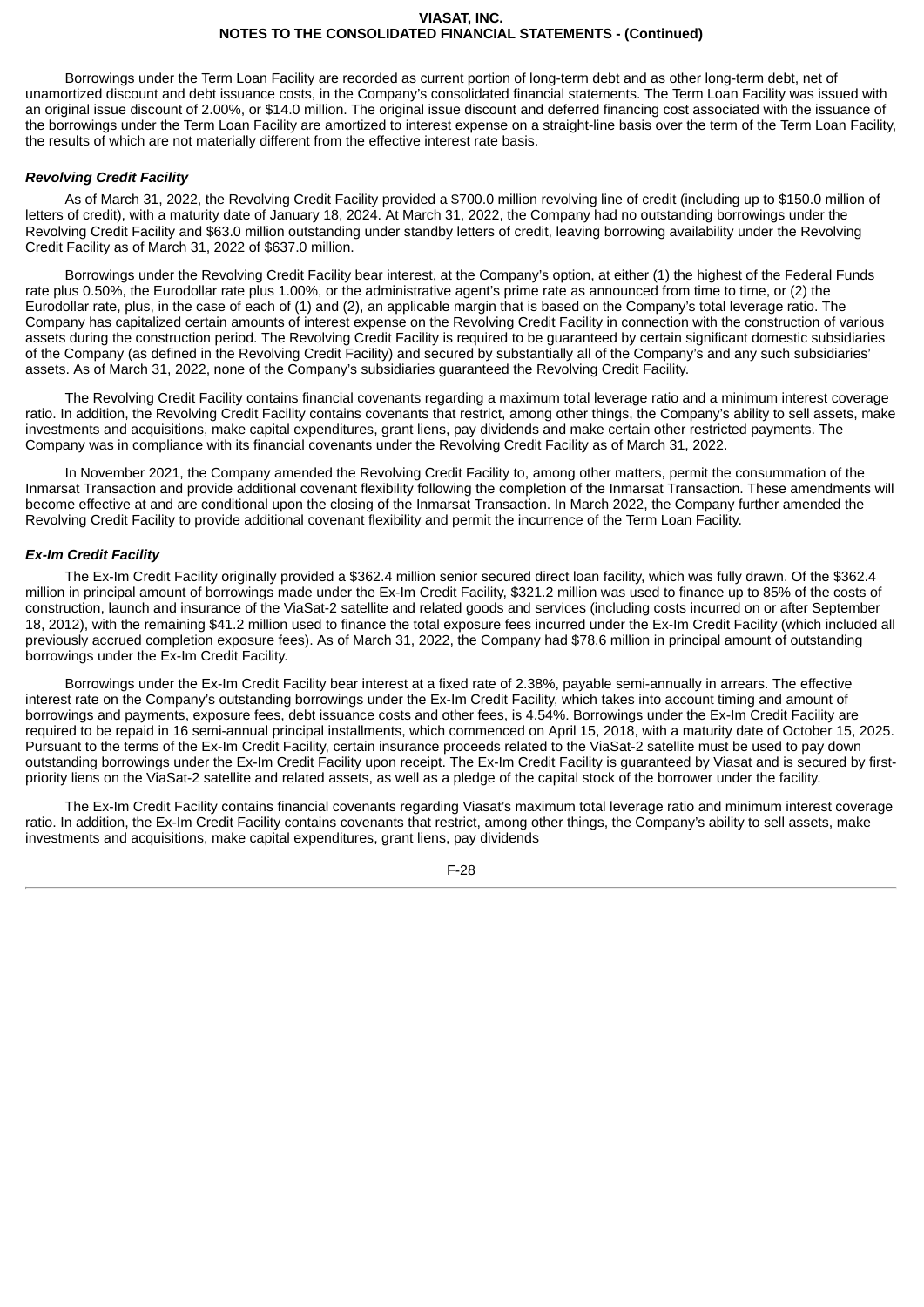and make certain other restricted payments. The Company was in compliance with its financial covenants under the Ex-Im Credit Facility as of March 31, 2022.

Borrowings under the Ex-Im Credit Facility are recorded as current portion of long-term debt and as other long-term debt, net of unamortized discount and debt issuance costs, in the Company's consolidated financial statements. The discount of \$42.3 million (consisting of the initial \$6.0 million pre-exposure fee, \$35.3 million of completion exposure fees, and other customary fees) and deferred financing cost associated with the issuance of the borrowings under the Ex-Im Credit Facility are amortized to interest expense on an effective interest rate basis over the weighted average term of the Ex-Im Credit Facility and in accordance with the related payment obligations.

#### *Senior Notes*

#### *Senior Notes due 2028*

In June 2020, the Company issued \$400.0 million in principal amount of 2028 Notes in a private placement to institutional buyers. The 2028 Notes were issued at face value and are recorded as long-term debt, net of debt issuance costs, in the Company's consolidated financial statements. The 2028 Notes bear interest at the rate of 6.500% per year, payable semi-annually in cash in arrears, which interest payments commenced in January 2021. Debt issuance costs associated with the issuance of the 2028 Notes are amortized to interest expense on a straight-line basis over the term of the 2028 Notes, the results of which are not materially different from the effective interest rate basis.

The 2028 Notes are required to be guaranteed on an unsecured senior basis by each of the Company's existing and future subsidiaries that guarantees the Revolving Credit Facility. As of March 31, 2022, none of the Company's subsidiaries guaranteed the 2028 Notes. The 2028 Notes are the Company's general senior unsecured obligations and rank equally in right of payment with all of the Company's existing and future unsecured unsubordinated debt. The 2028 Notes are effectively junior in right of payment to the Company's existing and future secured debt, including under the Credit Facilities and the 2027 Notes (to the extent of the value of the assets securing such debt), are structurally subordinated to all existing and future liabilities (including trade payables) of the Company's subsidiaries that do not guarantee the 2028 Notes, and are senior in right of payment to all of the Company's existing and future subordinated indebtedness.

The indenture governing the 2028 Notes limits, among other things, the Company's and its restricted subsidiaries' ability to: incur, assume or guarantee additional debt; issue redeemable stock and preferred stock; pay dividends, make distributions or redeem or repurchase capital stock; prepay, redeem or repurchase subordinated debt; make loans and investments; grant or incur liens; restrict dividends, loans or asset transfers from restricted subsidiaries; sell or otherwise dispose of assets; enter into transactions with affiliates; reduce the Company's satellite insurance; and consolidate or merge with, or sell substantially all of their assets to, another person.

Prior to July 15, 2023, the Company may redeem up to 40% of the 2028 Notes at a redemption price of 106.500% of the principal amount thereof, plus accrued and unpaid interest, if any, thereon to the redemption date, from the net cash proceeds of specified equity offerings. The Company may also redeem the 2028 Notes prior to July 15, 2023, in whole or in part, at a redemption price equal to 100% of the principal amount thereof plus the applicable premium and any accrued and unpaid interest, if any, thereon to the redemption date. The applicable premium is calculated as the greater of: (i) 1.0% of the principal amount of such 2028 Notes and (ii) the excess, if any, of (a) the present value at such date of redemption of (1) the redemption price of such 2028 Notes on July 15, 2023 plus (2) all required interest payments due on such 2028 Notes through July 15, 2023 (excluding accrued but unpaid interest to the date of redemption), computed using a discount rate equal to the treasury rate (as defined under the indenture governing the 2028 Notes) plus 50 basis points, over (b) the thenoutstanding principal amount of such 2028 Notes. The 2028 Notes may be redeemed, in whole or in part, at any time during the 12 months beginning on July 15, 2023 at a redemption price of 103.250%, during the 12 months beginning on July 15, 2024 at a redemption price of 101.625%, and at any time on or after July 15, 2025 at a redemption price of 100%, in each case plus accrued and unpaid interest, if any, thereon to the redemption date.

In the event a change of control triggering event occurs (as defined in the indenture governing the 2028 Notes), each holder will have the right to require the Company to repurchase all or any part of such holder's 2028 Notes at a purchase price in cash equal to 101% of the aggregate principal amount of the 2028 Notes repurchased, plus accrued and unpaid interest, if any, to the date of purchase (subject to the right of holders of record on the relevant record date to receive interest due on the relevant interest payment date).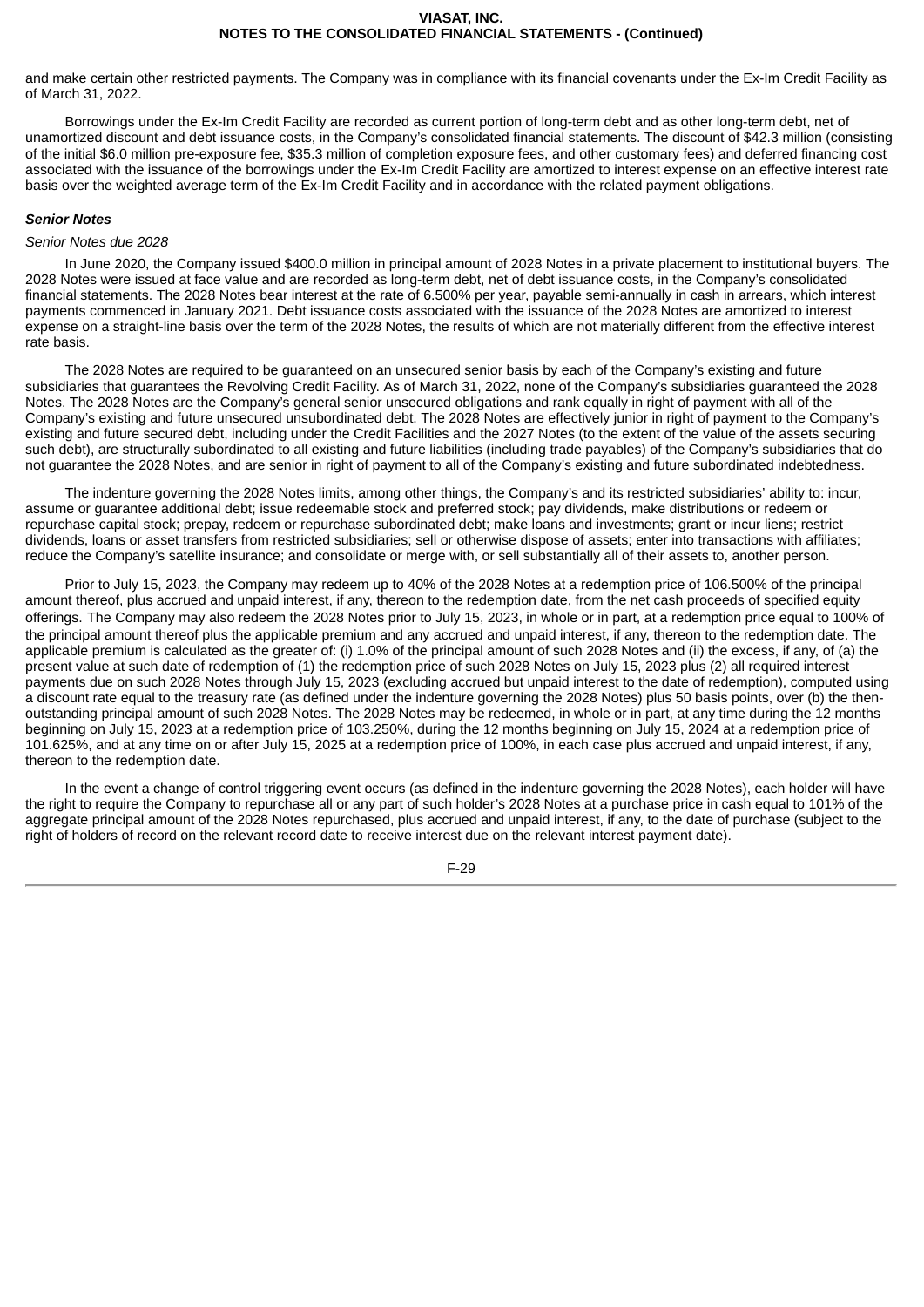### *Senior Secured Notes due 2027*

In March 2019, the Company issued \$600.0 million in principal amount of 2027 Notes in a private placement to institutional buyers. The 2027 Notes were issued at face value and are recorded as long-term debt, net of debt issuance costs, in the Company's consolidated financial statements. The 2027 Notes bear interest at the rate of 5.625% per year, payable semi-annually in cash in arrears, which interest payments commenced in October 2019. Debt issuance costs associated with the issuance of the 2027 Notes are amortized to interest expense on a straight-line basis over the term of the 2027 Notes, the results of which are not materially different from the effective interest rate basis.

The 2027 Notes are required to be guaranteed on a senior secured basis by each of the Company's existing and future subsidiaries that guarantees the Revolving Credit Facility. As of March 31, 2022, none of the Company's subsidiaries guaranteed the 2027 Notes. The 2027 Notes are secured, equally and ratably with the Revolving Credit Facility and any future parity lien debt, by liens on substantially all of the Company's assets.

The 2027 Notes are the Company's general senior secured obligations and rank equally in right of payment with all of its existing and future unsubordinated debt. The 2027 Notes are effectively senior to all of the Company's existing and future unsecured debt (including the 2025 Notes and the 2028 Notes) as well as to all of any permitted junior lien debt that may be incurred in the future, in each case to the extent of the value of the assets securing the 2027 Notes. The 2027 Notes are effectively subordinated to any obligations that are secured by liens on assets that do not constitute a part of the collateral securing the 2027 Notes, are structurally subordinated to all existing and future liabilities (including trade payables) of the Company's subsidiaries that do not guarantee the 2027 Notes, and are senior in right of payment to all of the Company's existing and future subordinated indebtedness.

The indenture governing the 2027 Notes limits, among other things, the Company's and its restricted subsidiaries' ability to: incur, assume or guarantee additional debt; issue redeemable stock and preferred stock; pay dividends, make distributions or redeem or repurchase capital stock; prepay, redeem or repurchase subordinated debt; make loans and investments; grant or incur liens; restrict dividends, loans or asset transfers from restricted subsidiaries; sell or otherwise dispose of assets; enter into transactions with affiliates; reduce the Company's satellite insurance; and consolidate or merge with, or sell substantially all of their assets to, another person.

The 2027 Notes may be redeemed, in whole or in part, at any time during the 12 months beginning on April 15, 2022 at a redemption price of 102.813%, during the 12 months beginning on April 15, 2023 at a redemption price of 101.406%, and at any time on or after April 15, 2024 at a redemption price of 100%, in each case plus accrued and unpaid interest, if any, thereon to the redemption date.

In the event a change of control triggering event occurs (as defined in the indenture governing the 2027 Notes), each holder will have the right to require the Company to repurchase all or any part of such holder's 2027 Notes at a purchase price in cash equal to 101% of the aggregate principal amount of the 2027 Notes repurchased, plus accrued and unpaid interest, if any, to the date of purchase (subject to the right of holders of record on the relevant record date to receive interest due on the relevant interest payment date).

#### *Senior Notes due 2025*

In September 2017, the Company issued \$700.0 million in principal amount of 2025 Notes in a private placement to institutional buyers. The 2025 Notes were issued at face value and are recorded as long-term debt, net of debt issuance costs, in the Company's consolidated financial statements. The 2025 Notes bear interest at the rate of 5.625% per year, payable semi-annually in cash in arrears, which interest payments commenced in March 2018. Debt issuance costs associated with the issuance of the 2025 Notes are amortized to interest expense on a straight-line basis over the term of the 2025 Notes, the results of which are not materially different from the effective interest rate basis.

The 2025 Notes are required to be guaranteed on an unsecured senior basis by each of the Company's existing and future subsidiaries that guarantees the Revolving Credit Facility. As of March 31, 2022, none of the Company's subsidiaries guaranteed the 2025 Notes. The 2025 Notes are the Company's general senior unsecured obligations and rank equally in right of payment with all of the Company's existing and future unsecured unsubordinated debt. The 2025 Notes are effectively junior in right of payment to the Company's existing and future secured debt, including under the Credit Facilities and the 2027 Notes (to the extent of the value of the assets securing such debt), are structurally subordinated to all existing and future liabilities (including trade payables) of the Company's subsidiaries that do not guarantee the 2025 Notes, and are senior in right of payment to all of the Company's existing and future subordinated indebtedness.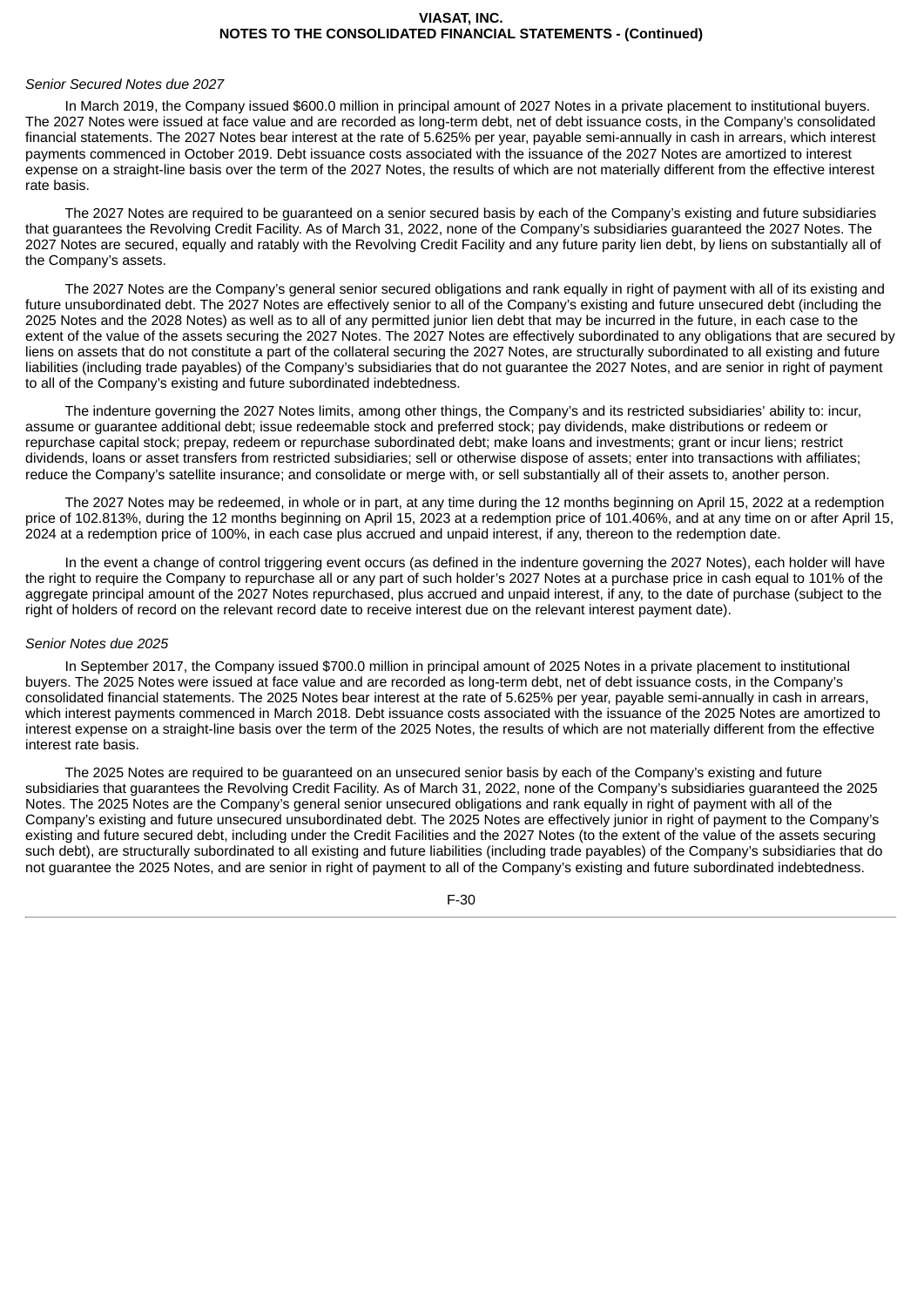The indenture governing the 2025 Notes limits, among other things, the Company's and its restricted subsidiaries' ability to: incur, assume or guarantee additional debt; issue redeemable stock and preferred stock; pay dividends, make distributions or redeem or repurchase capital stock; prepay, redeem or repurchase subordinated debt; make loans and investments; grant or incur liens; restrict dividends, loans or asset transfers from restricted subsidiaries; sell or otherwise dispose of assets; enter into transactions with affiliates; reduce the Company's satellite insurance; and consolidate or merge with, or sell substantially all of their assets to, another person.

The 2025 Notes may be redeemed, in whole or in part, at any time prior to September 15, 2022 at a redemption price of 101.406%, and at any time thereafter at a redemption price of 100%, in each case plus accrued and unpaid interest, if any, thereon to the redemption date.

In the event a change of control triggering event occurs (as defined in the indenture governing the 2025 Notes), each holder will have the right to require the Company to repurchase all or any part of such holder's 2025 Notes at a purchase price in cash equal to 101% of the aggregate principal amount of the 2025 Notes repurchased, plus accrued and unpaid interest, if any, to the date of purchase (subject to the right of holders of record on the relevant record date to receive interest due on the relevant interest payment date).

### **Note 7 — Common Stock and Stock Plans**

From time to time, the Company files universal shelf registration statements with the SEC for the future sale of an unlimited amount of common stock, preferred stock, debt securities, depositary shares, warrants and rights, which securities may be offered from time to time, separately or together, directly by the Company, by selling security holders, or through underwriters, dealers or agents at amounts, prices, interest rates and other terms to be determined at the time of the offering.

In November 1996, the Company adopted the 1996 Equity Participation Plan (the Equity Participation Plan). The Equity Participation Plan provides for the grant to executive officers, other key employees, consultants and non-employee directors of the Company a broad variety of stock-based compensation alternatives such as nonqualified stock options, incentive stock options, restricted stock units and performance awards. From November 1996 to September 2021 through various amendments of the Equity Participation Plan, the Company increased the maximum number of shares reserved for issuance under this plan to 41,315,000 shares. The Company believes that such awards align the interests of its executive officers, employees, consultants and non-employee directors with those of its stockholders. Shares of the Company's common stock granted under the Equity Participation Plan in the form of stock options or stock appreciation right are counted against the Equity Participation Plan share reserve on a one for one basis and performance-based stock options are calculated assuming "maximum" performance. Shares of the Company's common stock granted under the Equity Participation Plan as an award other than as an option or as a stock appreciation right with a per share purchase price lower than 100% of fair market value on the date of grant are counted against the Equity Participation Plan share reserve as two shares for each share of common stock subject to such awards. Restricted stock units are granted to eligible employees and directors and represent rights to receive shares of common stock at a future date.

$$
F-31
$$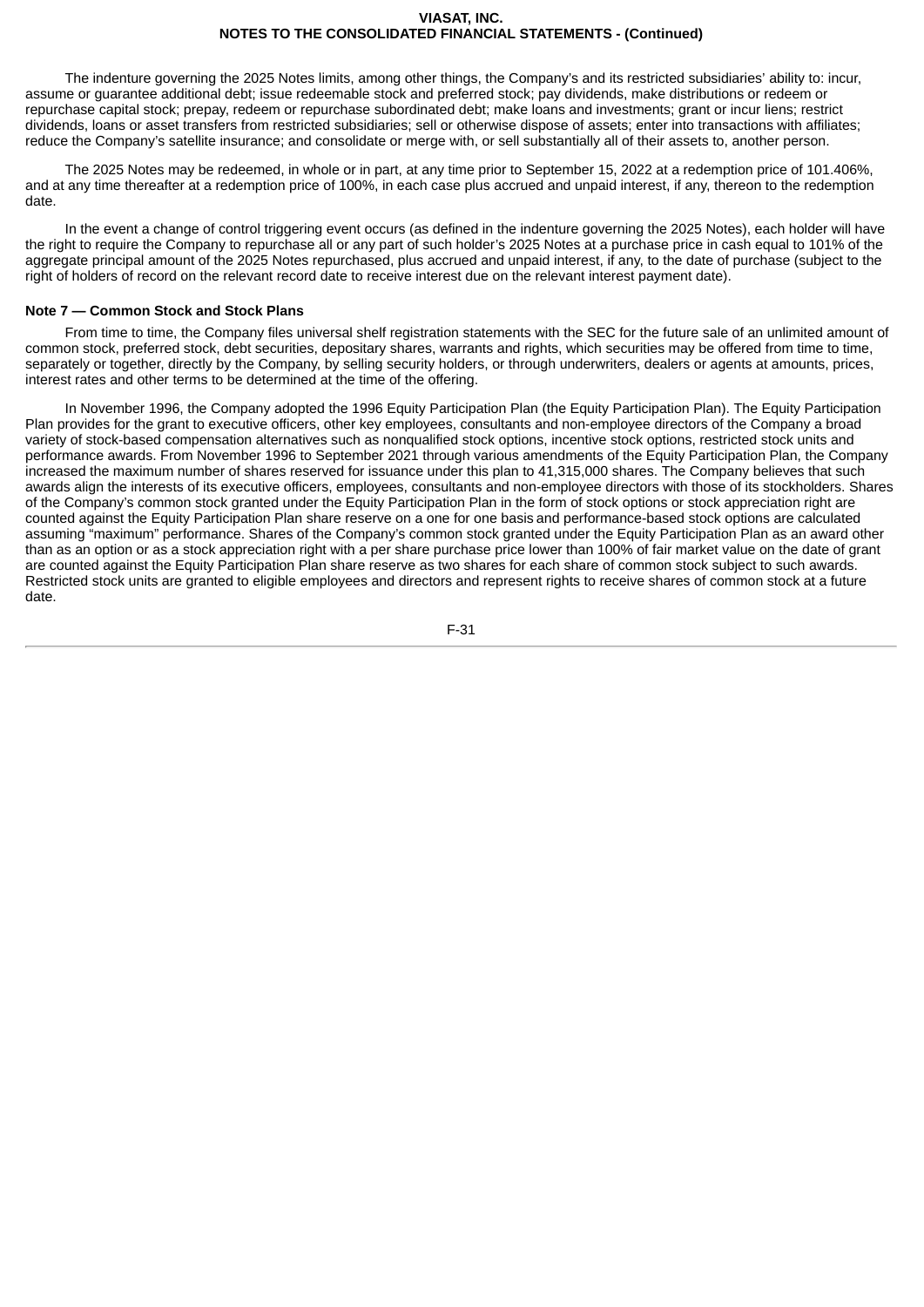In November 1996, the Company adopted the Viasat, Inc. Employee Stock Purchase Plan (the Employee Stock Purchase Plan) to assist employees in acquiring a stock ownership interest in the Company and to encourage them to remain in the employment of the Company. The Employee Stock Purchase Plan is intended to qualify under Section 423 of the Internal Revenue Code. From November 1996 to September 2021 through various amendments of the Employee Stock Purchase Plan, the Company increased the maximum number of shares reserved for issuance under the Employee Stock Purchase Plan to 6,950,000 shares. To facilitate participation for employees located outside of the United States in light of non-U.S. law and other considerations, the amended Employee Stock Purchase Plan also provides for the grant of purchase rights that are not intended to be tax-qualified. The Employee Stock Purchase Plan permits eligible employees to purchase common stock at a discount through payroll deductions during specified six-month offering periods. No employee may purchase more than \$25,000 worth of stock in any calendar year. The price of shares purchased under the Employee Stock Purchase Plan is equal to 85% of the fair market value of the common stock on the first or last day of the offering period, whichever is lower.

Total stock-based compensation expense recognized in accordance with the authoritative guidance for share-based payments was as follows:

|                                                |                       |          |    | <b>Fiscal Years Ended</b> |                       |
|------------------------------------------------|-----------------------|----------|----|---------------------------|-----------------------|
|                                                | <b>March 31, 2022</b> |          |    | <b>March 31, 2021</b>     | <b>March 31, 2020</b> |
|                                                |                       |          |    | (In thousands)            |                       |
| Stock-based compensation expense before taxes  | \$                    | 86,808   | \$ | 84.879                    | 86.553                |
| Related income tax benefits                    |                       | (20.228) |    | (19.485)                  | (20, 388)             |
| Stock-based compensation expense, net of taxes | \$                    | 66,580   |    | 65.394                    | 66.165                |

In accordance with the authoritative guidance for share-based payments (ASC 718), the Company recognizes excess tax benefits or deficiencies on vesting or settlement of awards as discrete items within income tax benefit or provision within net income (loss) and the related cash flows classified within operating activities.

The compensation cost that has been charged against income for the Equity Participation Plan under the authoritative guidance for share-based payments was \$81.0 million, \$77.9 million and \$81.5 million, and for the Employee Stock Purchase Plan was \$5.8 million, \$6.9 million and \$5.0 million, for the fiscal years ended March 31, 2022, 2021 and 2020, respectively. The Company capitalized \$10.8 million, \$13.7 million and \$12.6 million of stock-based compensation expense as a part of the cost for software development for resale included in other assets and as a part of the equipment and software for internal use and satellites included in property, equipment and satellites, net for fiscal years 2022, 2021 and 2020, respectively.

As of March 31, 2022, total unrecognized compensation cost related to unvested stock-based compensation arrangements granted under the Equity Participation Plan (including stock options, TSR performance stock options and restricted stock units) and the Employee Stock Purchase Plan was \$192.6 million and \$1.6 million, respectively. These costs are expected to be recognized over a weighted average period of 0.7 years, 1.7 years and 2.8 years, for stock options, TSR performance stock options and restricted stock units, respectively, under the Equity Participation Plan and less than six months under the Employee Stock Purchase Plan.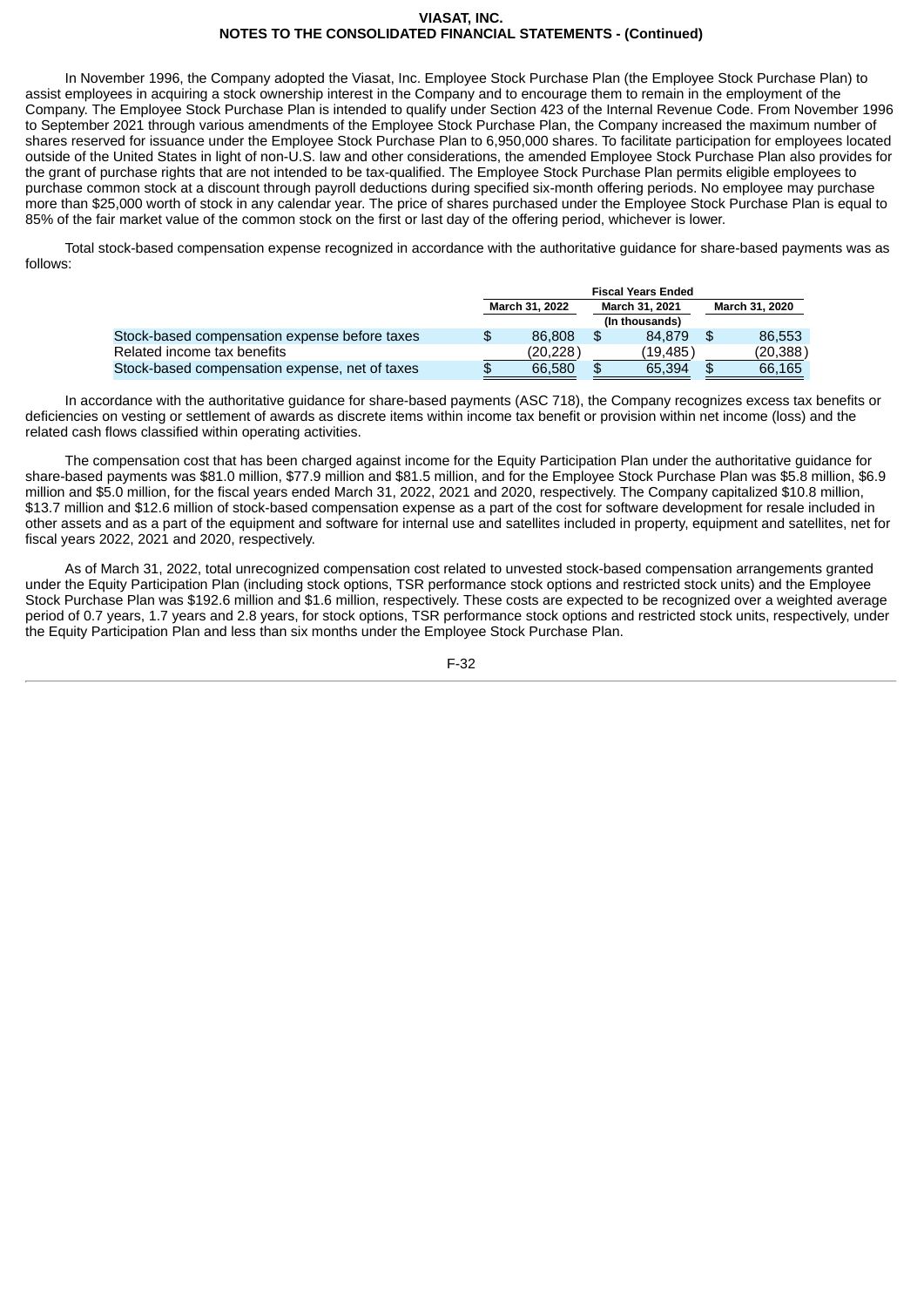*Stock options, TSR performance stock options and employee stock purchase plan.* The Company's stock options typically have a simple four-year vesting schedule (except for one- and three-year vesting schedules for options granted to the members of the Company's Board of Directors) and a six-year contractual term. The Company grants TSR performance stock options to executive officers under the Equity Participation Plan. The number of shares of TSR performance stock options that will become eligible to vest based on the time-based vesting schedule described below is based on a comparison over a four-year performance period of the Company's TSR to the TSR of the companies included in the S&P Mid Cap 400 Index. The number of options that may become vested and exercisable will range from 0% to 175% of the target number of options based on the Company's relative TSR ranking for the performance period. The Company's TSR performance stock options have a four-year time-based vesting schedule and a six-year contractual term. The TSR performance stock options must be vested under both the time-based vesting schedule and the performance-based vesting conditions in order to become exercisable. Expense for TSR performance stock options that time-vest is recognized regardless of the actual TSR outcome achieved and is recognized on a graded-vesting basis. The weighted average estimated fair value of TSR performance stock options granted during fiscal years 2022, 2021 and 2020 was \$31.11, \$19.25 and \$30.41 per share, respectively, using the Monte Carlo simulation. The weighted average estimated fair value of stock options granted and employee stock purchase plan shares issued during fiscal year 2022 was \$13.50 and \$12.37 per share, respectively, during fiscal year 2021 was \$12.81 and \$11.60 per share, respectively, and during fiscal year 2020 was \$20.15 and \$17.15 per share, respectively, using the Black-Scholes model. The weighted average assumptions (annualized percentages) used in the Black-Scholes model and Monte Carlo simulation were as follows:

|                         |                            | <b>Stock Options</b>       |                            | <b>Employee Stock Purchase Plan</b><br><b>TSR Performance Stock Options</b> |                            |                            |                            |                            |                            |
|-------------------------|----------------------------|----------------------------|----------------------------|-----------------------------------------------------------------------------|----------------------------|----------------------------|----------------------------|----------------------------|----------------------------|
|                         | <b>Fiscal Year</b><br>2022 | <b>Fiscal Year</b><br>2021 | <b>Fiscal Year</b><br>2020 | <b>Fiscal Year</b><br>2022                                                  | <b>Fiscal Year</b><br>2021 | <b>Fiscal Year</b><br>2020 | <b>Fiscal Year</b><br>2022 | <b>Fiscal Year</b><br>2021 | <b>Fiscal Year</b><br>2020 |
| Volatility              | 49.5%                      | 39.1%                      | 27.9%                      | 42.5%                                                                       | 39.8%                      | 27.7%                      | 42.1%                      | 64.8%                      | 24.6%                      |
| Risk-free interest rate | 0.4%                       | 0.2%                       | 1.3%                       | 1.2%                                                                        | $0.4\%$                    | 1.7 %                      | $0.1\%$                    | 0.1%                       | 1.8%                       |
| Dividend yield          | $0.0\%$                    | 0.0%                       | 0.0%                       | 0.0%                                                                        | 0.0%                       | 0.0%                       | 0.0%                       | 0.0%                       | 0.0%                       |
| Expected life           | 3.2 years                  | 5.0 years                  | 5.0 years                  | 5.0 years                                                                   | 5.0 years                  | 5.0 years                  | 0.5 years                  | 0.5 years                  | 0.5 years                  |

The Company's expected volatility is a measure of the amount by which its stock price is expected to fluctuate over the expected term of the stock-based award. The estimated volatilities for stock options and TSR performance options are based on the historical volatility calculated using the daily stock price of the Company's stock over a recent historical period equal to the expected term. The risk-free interest rate that the Company uses in determining the fair value of its stock-based awards is based on the implied yield on U.S. Treasury zerocoupon issues with remaining terms equivalent to the expected term of its stock-based awards. The expected terms or lives of stock options and TSR performance stock options represent the expected period of time from the date of grant to the estimated date that the stock options under the Company's Equity Participation Plan would be fully exercised. The expected term assumption is estimated based primarily on the options' vesting terms and remaining contractual life and employees' expected exercise and post-vesting employment termination behavior.

A summary of stock option activity for fiscal year 2022 is presented below:

|                                          | Number of<br><b>Shares</b> | Weighted<br>Average<br><b>Exercise Price</b><br>per Share |       | <b>Weighted Average</b><br>Remaining<br>Contractual<br>Term in Years |     | Aggregate<br><b>Intrinsic</b><br>Value<br>(In thousands) |
|------------------------------------------|----------------------------|-----------------------------------------------------------|-------|----------------------------------------------------------------------|-----|----------------------------------------------------------|
| Outstanding at March 31, 2021            | 956.733                    | \$                                                        | 65.18 |                                                                      |     |                                                          |
| Options granted                          | 99.222                     |                                                           | 79.41 |                                                                      |     |                                                          |
| Options expired                          | (388,119)                  |                                                           | 62.61 |                                                                      |     |                                                          |
| Options exercised                        | (27,107)                   |                                                           | 56.33 |                                                                      |     |                                                          |
| Outstanding at March 31, 2022            | 640,729                    | \$                                                        | 69.32 | $1.6\,$                                                              | -\$ | 483                                                      |
| Vested and exercisable at March 31, 2022 | 598.994                    | \$                                                        | 70.58 | 1.3                                                                  |     | 431                                                      |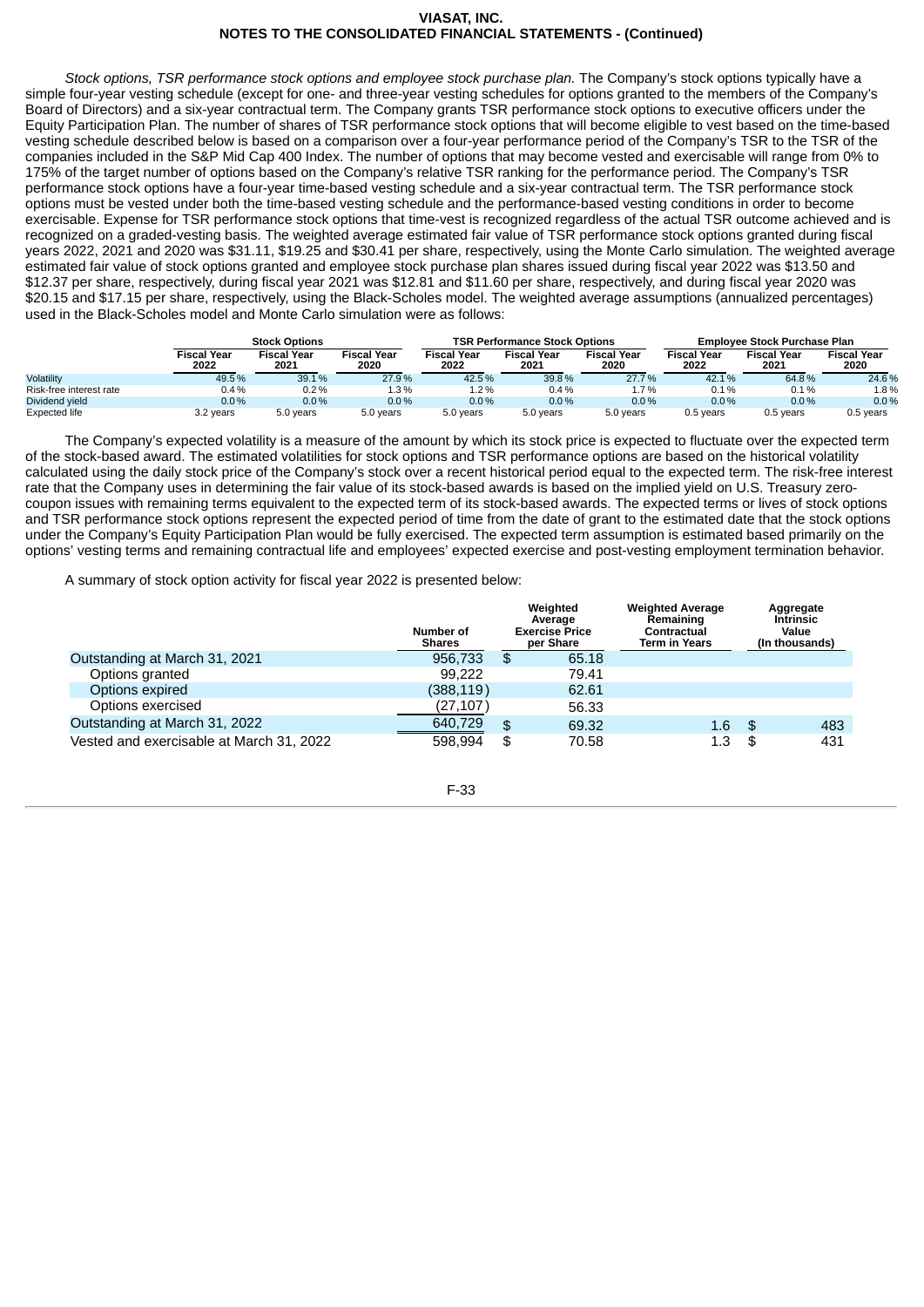The total intrinsic value of stock options exercised during fiscal years 2022, 2021 and 2020 was an insignificant amount, zero and \$7.9 million, respectively. All options issued under the Company's Equity Participation Plan have an exercise price equal to the fair market value of the Company's stock on the date of the grant. The Company recorded no excess tax benefits during fiscal years 2022 and 2021 and an insignificant amount of excess tax benefit during fiscal year 2020 related to stock option exercises.

A summary of TSR performance stock option activity for fiscal year 2022 is presented below:

|                                          | Number of<br>Shares (1) | Weighted<br>Average<br><b>Exercise Price</b><br>per Share | <b>Weighted Average</b><br>Remaining<br>Contractual<br>Term in Years |      | Aggregate<br><b>Intrinsic</b><br>Value<br>(In thousands) |
|------------------------------------------|-------------------------|-----------------------------------------------------------|----------------------------------------------------------------------|------|----------------------------------------------------------|
| Outstanding at March 31, 2021            | 2.415.459               | \$<br>59.87                                               |                                                                      |      |                                                          |
| TSR performance options granted          | 599.292                 | 53.43                                                     |                                                                      |      |                                                          |
| TSR performance options canceled         | (578, 764)              | 70.50                                                     |                                                                      |      |                                                          |
| TSR performance options exercised        |                         |                                                           |                                                                      |      |                                                          |
| Outstanding at March 31, 2022            | 2,435,987               | \$<br>55.76                                               | 4.2                                                                  | - \$ | 9,690                                                    |
| Vested and exercisable at March 31, 2022 |                         |                                                           |                                                                      |      |                                                          |

(1) Number of shares is based on the target number of options under each TSR performance stock option.

*Restricted stock units.* Restricted stock units represent a right to receive shares of common stock at a future date determined in accordance with the participant's award agreement. There is no exercise price and no monetary payment required for receipt of restricted stock units or the shares issued in settlement of the award. Instead, consideration is furnished in the form of the participant's services to the Company. Restricted stock units generally vest over four years (except for one- and three-year vesting schedules for restricted stock units granted to the members of the Company's Board of Directors). Compensation cost for these awards is based on the fair value on the date of grant and recognized as compensation expense on a straight-line basis over the requisite service period. For fiscal years 2022, 2021 and 2020, the Company recognized \$64.7 million, \$59.4 million and \$62.4 million, respectively, in stock-based compensation expense related to these restricted stock unit awards.

The per unit weighted average grant date fair value of restricted stock units granted during fiscal years 2022, 2021 and 2020 was \$52.85, \$36.57 and \$71.59, respectively. A summary of restricted stock unit activity for fiscal year 2022 is presented below:

|                                       | Number of<br><b>Restricted</b><br><b>Stock</b><br><b>Units</b> | Weighted<br><b>Average Grant</b><br>Date Fair Value<br>per Share |
|---------------------------------------|----------------------------------------------------------------|------------------------------------------------------------------|
| Outstanding at March 31, 2021         | 3.431.561                                                      | \$<br>53.44                                                      |
| Awarded                               | 2,080,700                                                      | 52.85                                                            |
| Forfeited                             | (217, 024)                                                     | 52.93                                                            |
| Vested                                | (1,274,311)                                                    | 58.65                                                            |
| Outstanding at March 31, 2022         | 4.020.926                                                      | \$<br>51.51                                                      |
| Vested and deferred at March 31, 2022 | 194.641                                                        | \$<br>48.96                                                      |

The total fair value of shares vested related to restricted stock units during the fiscal years 2022, 2021 and 2020 was \$66.0 million, \$38.8 million and \$80.4 million, respectively.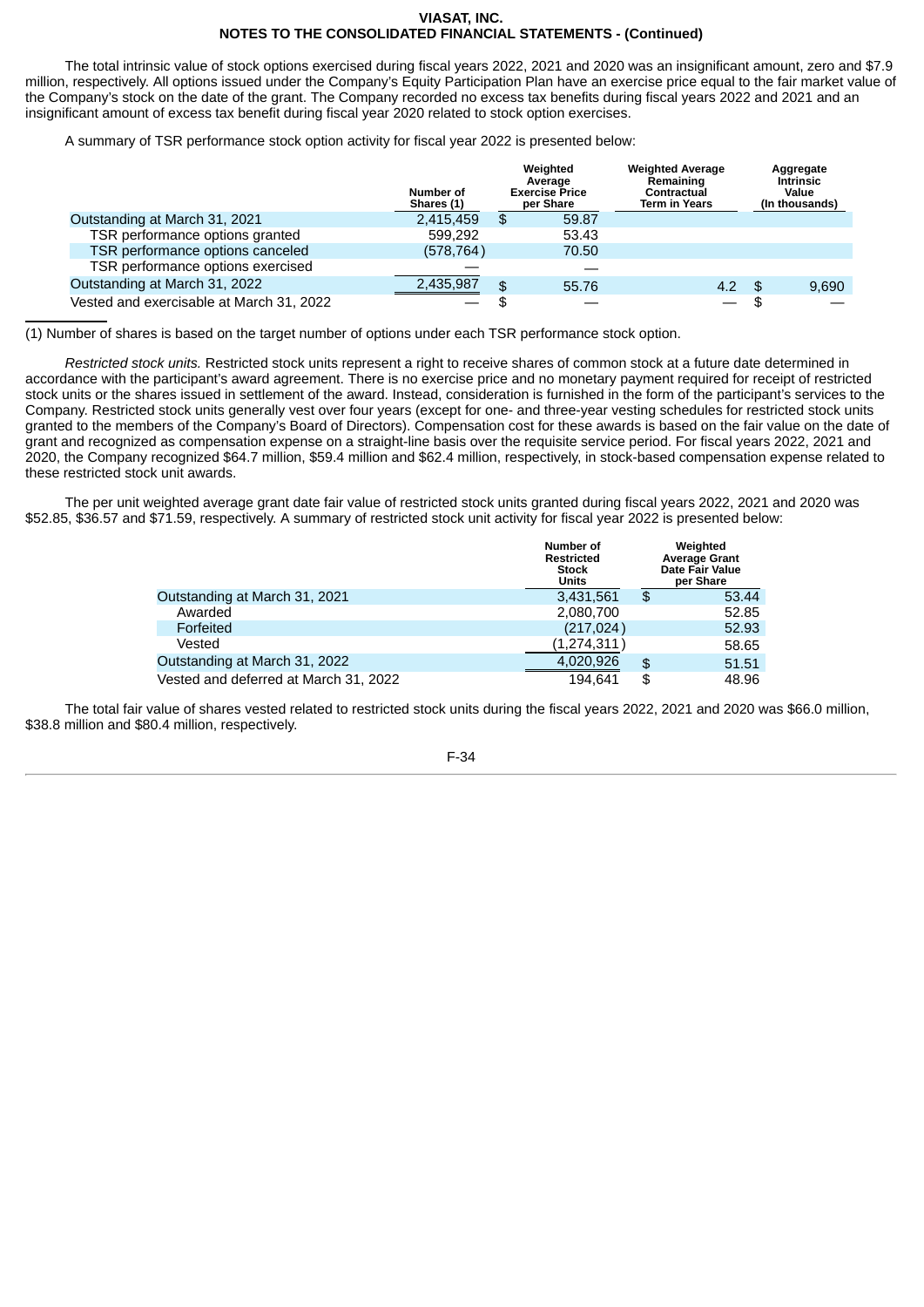# **Note 8 — Shares Used In Computing Diluted Net (Loss) Income Per Share**

|                                                                                                                                              | <b>Fiscal Years Ended</b> |                |                |  |  |
|----------------------------------------------------------------------------------------------------------------------------------------------|---------------------------|----------------|----------------|--|--|
|                                                                                                                                              | March 31, 2022            | March 31, 2021 | March 31, 2020 |  |  |
|                                                                                                                                              |                           | (In thousands) |                |  |  |
| <b>Weighted average:</b>                                                                                                                     |                           |                |                |  |  |
| Common shares outstanding used in calculating basic<br>net (loss) income per share attributable to Viasat,<br>Inc. common stockholders       | 73.397                    | 66.444         | 61.632         |  |  |
| Restricted stock units to acquire common stock as<br>determined by application of the treasury stock<br>method                               |                           | 170            |                |  |  |
| Potentially issuable shares in connection with certain<br>terms of the Viasat 401(k) Profit Sharing Plan and<br>Employee Stock Purchase Plan |                           | 406            |                |  |  |
| Shares used in computing diluted net (loss) income per<br>share attributable to Viasat, Inc. common<br>stockholders                          | 73,397                    | 67,020         | 61,632         |  |  |

The weighted average number of shares used to calculate basic and diluted net loss per share attributable to Viasat, Inc. common stockholders is the same for the fiscal years ended March 31, 2022 and 2020, as the Company incurred a net loss attributable to Viasat, Inc. common stockholders for such periods and inclusion of potentially dilutive weighted average shares of common stock would be antidilutive. Potentially dilutive weighted average shares excluded from the calculation for fiscal years 2022 and 2020, respectively, consisted of 848,791 and 591,396 shares related to stock options (other than TSR performance stock options), 264,645 and 138,026 shares related to TSR performance stock options, 2,150,449 and 841,890 shares related to restricted stock units, and 417,308 and 446,603 shares related to certain terms of the Viasat 401(k) Profit Sharing Plan and Employee Stock Purchase Plan.

Antidilutive shares excluded from the calculation for the fiscal year ended March 31, 2021 consisted of 1,119,819 shares related to stock options (other than TSR performance stock options), 475,371 shares related to TSR performance stock options and 2,205,085 shares related to restricted stock units.

# **Note 9 — Income Taxes**

The components of (loss) income before income taxes by jurisdiction are as follows:

|                      | <b>Fiscal Years Ended</b> |    |                   |    |                   |  |
|----------------------|---------------------------|----|-------------------|----|-------------------|--|
|                      | March 31,<br>2022         |    | March 31,<br>2021 |    | March 31,<br>2020 |  |
|                      |                           |    | (In thousands)    |    |                   |  |
| <b>United States</b> | \$<br>2,222               | \$ | 48,443            | \$ | 27,000            |  |
| Foreign              | (18,661)                  |    | (22, 457)         |    | (25, 572)         |  |
|                      | (16, 439)                 | \$ | 25,986            | \$ | 1,428             |  |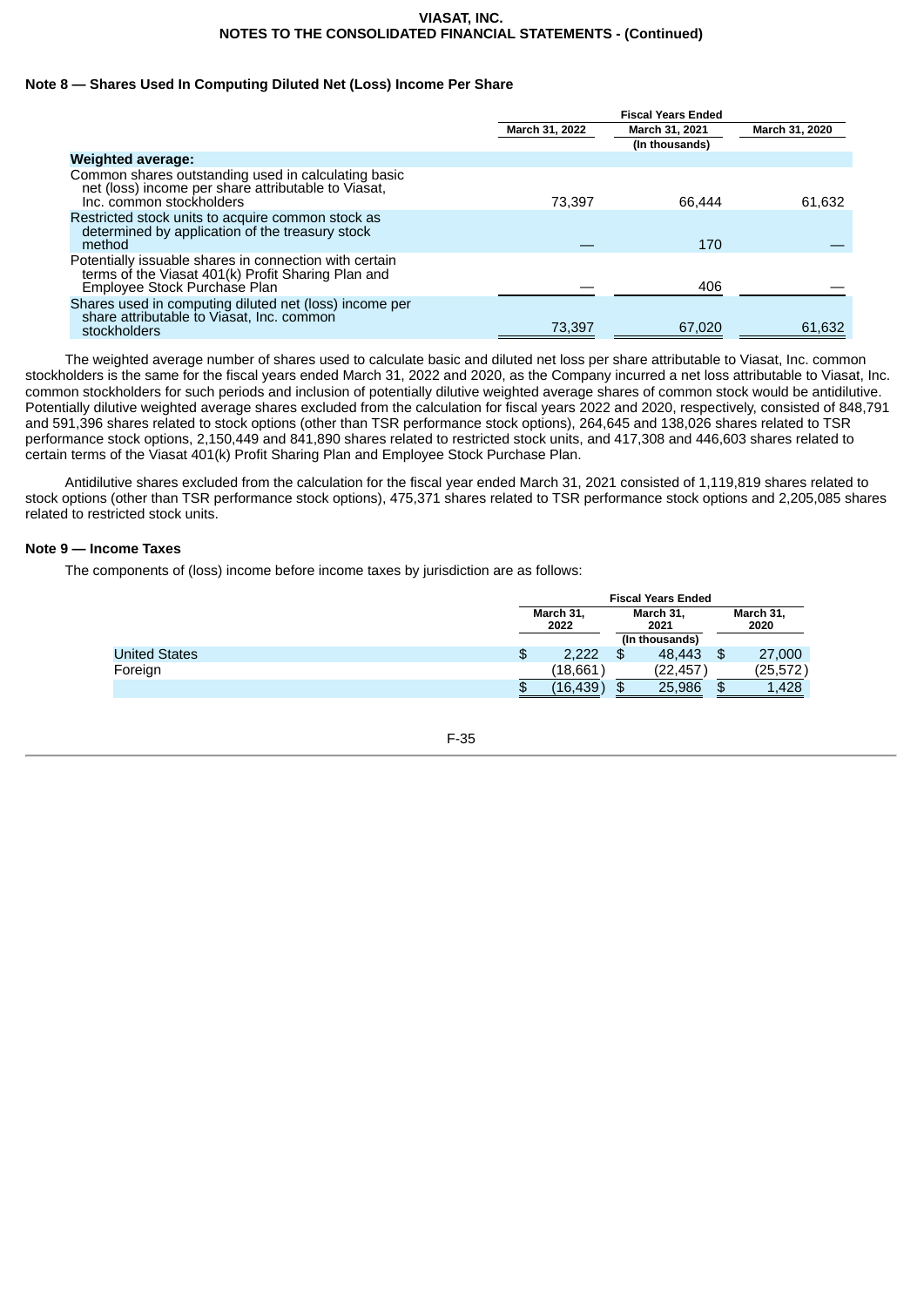The benefit from (provision for) income taxes includes the following:

|                                                 | <b>Fiscal Years Ended</b> |           |                    |                   |
|-------------------------------------------------|---------------------------|-----------|--------------------|-------------------|
|                                                 | March 31,<br>2022         |           | March 31,<br>2021  | March 31,<br>2020 |
|                                                 |                           |           | (In thousands)     |                   |
| Current tax provision                           |                           |           |                    |                   |
| Federal                                         | \$                        | (7.097)   | $(8,573)$ \$<br>\$ | (5,935)           |
| <b>State</b>                                    |                           | (2,041)   | (3,386)            | (1, 465)          |
| Foreign                                         |                           | (4,042)   | 449                | (327)             |
|                                                 |                           | (13, 180) | (11, 510)          | (7, 727)          |
| Deferred tax benefit                            |                           |           |                    |                   |
| Federal                                         |                           | 12,961    | 708                | 9,889             |
| <b>State</b>                                    |                           | 11,865    | 823                | 5,797             |
| Foreign                                         |                           | 2,591     | 538                | (44)              |
|                                                 |                           | 27,417    | 2,069              | 15,642            |
| Total benefit from (provision for) income taxes | \$                        | 14,237    | \$<br>(9, 441)     | 7,915<br>\$       |

Significant components of the Company's net deferred tax assets are as follows:

|                                    | As of |                   |      |                   |
|------------------------------------|-------|-------------------|------|-------------------|
|                                    |       | March 31,<br>2022 |      | March 31,<br>2021 |
|                                    |       | (In thousands)    |      |                   |
| Deferred tax assets:               |       |                   |      |                   |
| Net operating loss carryforwards   | \$    | 251,276           | - \$ | 187.900           |
| Tax credit carryforwards           |       | 299.165           |      | 272,126           |
| Operating lease liabilities        |       | 93.580            |      | 88.259            |
| Deferred revenue                   |       | 21.546            |      | 21.345            |
| Other                              |       | 99.074            |      | 82,222            |
| Valuation allowance                |       | (78,071)          |      | (47,076)          |
| Total deferred tax assets          |       | 686,570           |      | 604.776           |
| Deferred tax liabilities:          |       |                   |      |                   |
| Intangible assets                  |       | (119, 299)        |      | (71, 335)         |
| Property, equipment and satellites |       | (163, 560)        |      | (142, 899)        |
| Operating lease assets             |       | (87,677)          |      | (83,065)          |
| Other                              |       | (28,261)          |      | (34, 208)         |
| Total deferred tax liabilities     |       | (398,797)         |      | (331,507)         |
| Net deferred tax assets            | \$    | 287,773           | \$   | 273.269           |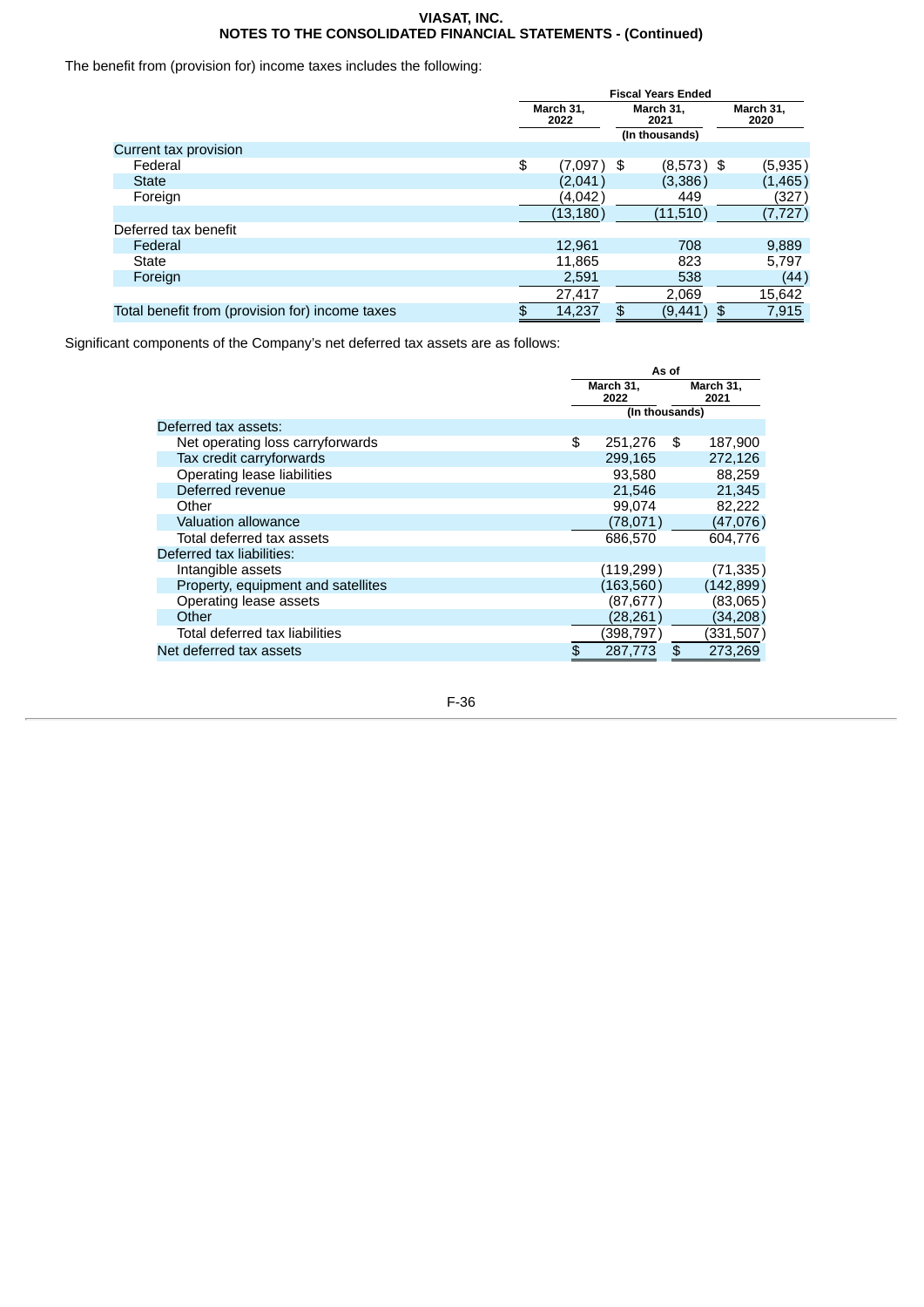A reconciliation of the benefit from (provision for) income taxes to the amount computed by applying the statutory federal income tax rate to (loss) income before income taxes is as follows:

|                                                                        | <b>Fiscal Years Ended</b> |          |                   |          |                   |          |  |  |
|------------------------------------------------------------------------|---------------------------|----------|-------------------|----------|-------------------|----------|--|--|
|                                                                        | March 31,<br>2022         |          | March 31,<br>2021 |          | March 31,<br>2020 |          |  |  |
| Tax benefit (provision) at federal statutory rate                      |                           |          | (In thousands)    |          |                   |          |  |  |
|                                                                        | \$                        | 3,455    | \$                | (5, 457) | - \$              | (300)    |  |  |
| State tax provision, net of federal benefit                            |                           | (653)    |                   | (5,067)  |                   | (1,093)  |  |  |
| Tax credits, net of valuation allowance                                |                           | 27,052   |                   | 24,272   |                   | 25,153   |  |  |
| Non-deductible compensation                                            |                           | (5,771)  |                   | (5,728)  |                   | (7, 150) |  |  |
| Non-deductible transaction costs                                       |                           | (1, 361) |                   |          |                   |          |  |  |
| Non-deductible meals and entertainment                                 |                           | (337)    |                   | (386)    |                   | (1,075)  |  |  |
| Stock-based compensation                                               |                           | (7,569)  |                   | (9,901)  |                   | 780      |  |  |
| Change in state effective tax rate                                     |                           | 539      |                   | (2,360)  |                   | (14)     |  |  |
| Foreign effective tax rate differential, net of<br>valuation allowance |                           | (6,201)  |                   | (3,046)  |                   | (5,707)  |  |  |
| Unremitted subsidiary gains                                            |                           | (1,565)  |                   | (1,682)  |                   | (2,742)  |  |  |
| Change to indefinite reinvestment assertion (EBI)                      |                           | 8,071    |                   |          |                   |          |  |  |
| Change in federal tax rate due to 2020 CARES<br>Act                    |                           |          |                   |          |                   | 567      |  |  |
| Other                                                                  |                           | (1, 423) |                   | (86)     |                   | (504)    |  |  |
| Total benefit from (provision for) income taxes                        | \$                        | 14,237   | \$                | (9,441)  | \$                | 7,915    |  |  |

As of March 31, 2022, the Company had federal and state research & development (R&D) tax credit carryforwards of \$242.9 million and \$192.8 million, respectively, which begin to expire in fiscal year 2026 and fiscal year 2023, respectively. As of March 31, 2022, the Company had federal and state net operating loss carryforwards of \$854.7 million and \$546.5 million, respectively, both of which begin to expire in fiscal year 2023.

In accordance with the authoritative guidance for income taxes (ASC 740), net deferred tax assets are reduced by a valuation allowance if, based on all the available evidence, it is more likely than not that some or all of the deferred tax assets will not be realized. Future realization of existing deferred tax assets ultimately depends on future profitability and the existence of sufficient taxable income of appropriate character (for example, ordinary income versus capital gains) within the carryforward period available under tax law. In the event that the Company's estimate of taxable income is less than that required to utilize the full amount of any deferred tax asset, a valuation allowance is established, which would cause a decrease to income in the period such determination is made. A valuation allowance of \$78.1 million at March 31, 2022 and \$47.1 million at March 31, 2021 has been established relating to state and foreign net operating loss carryforwards, state R&D tax credit carryforwards, and foreign tax credit carryforwards that, based on management's estimate of future taxable income attributable to such jurisdictions and generation of additional research credits, are considered more likely than not to expire unused.

The following table summarizes the activity related to the Company's unrecognized tax benefits:

|                                                         | As of             |         |                   |                |                   |        |  |
|---------------------------------------------------------|-------------------|---------|-------------------|----------------|-------------------|--------|--|
|                                                         | March 31.<br>2022 |         | March 31,<br>2021 |                | March 31,<br>2020 |        |  |
|                                                         |                   |         |                   | (In thousands) |                   |        |  |
| Balance, beginning of fiscal year                       | \$                | 92.962  |                   | 80.591         |                   | 68.156 |  |
| Increase (decrease) related to prior year tax positions |                   | 7.486   |                   | (828)          |                   | (949)  |  |
| Increases related to current year tax positions         |                   | 12.358  |                   | 13.199         |                   | 13,384 |  |
| Balance, end of fiscal year                             |                   | 112,806 |                   | 92.962         |                   | 80.591 |  |

Of the total unrecognized tax benefits at March 31, 2022, \$102.5 million would reduce the Company's annual effective tax rate if recognized, subject to valuation allowance consideration. The Company's policy is to recognize interest expense and penalties related to income tax matters as a component of income tax expense. As of March 31, 2022, the Company has accrued interest and penalties of approximately \$2.0 million. The Company recognized a tax benefit of \$1.2 million for reductions of interest and penalties in income tax expense for the year ended March 31, 2022. No interest or penalties were accrued as of March 31, 2021.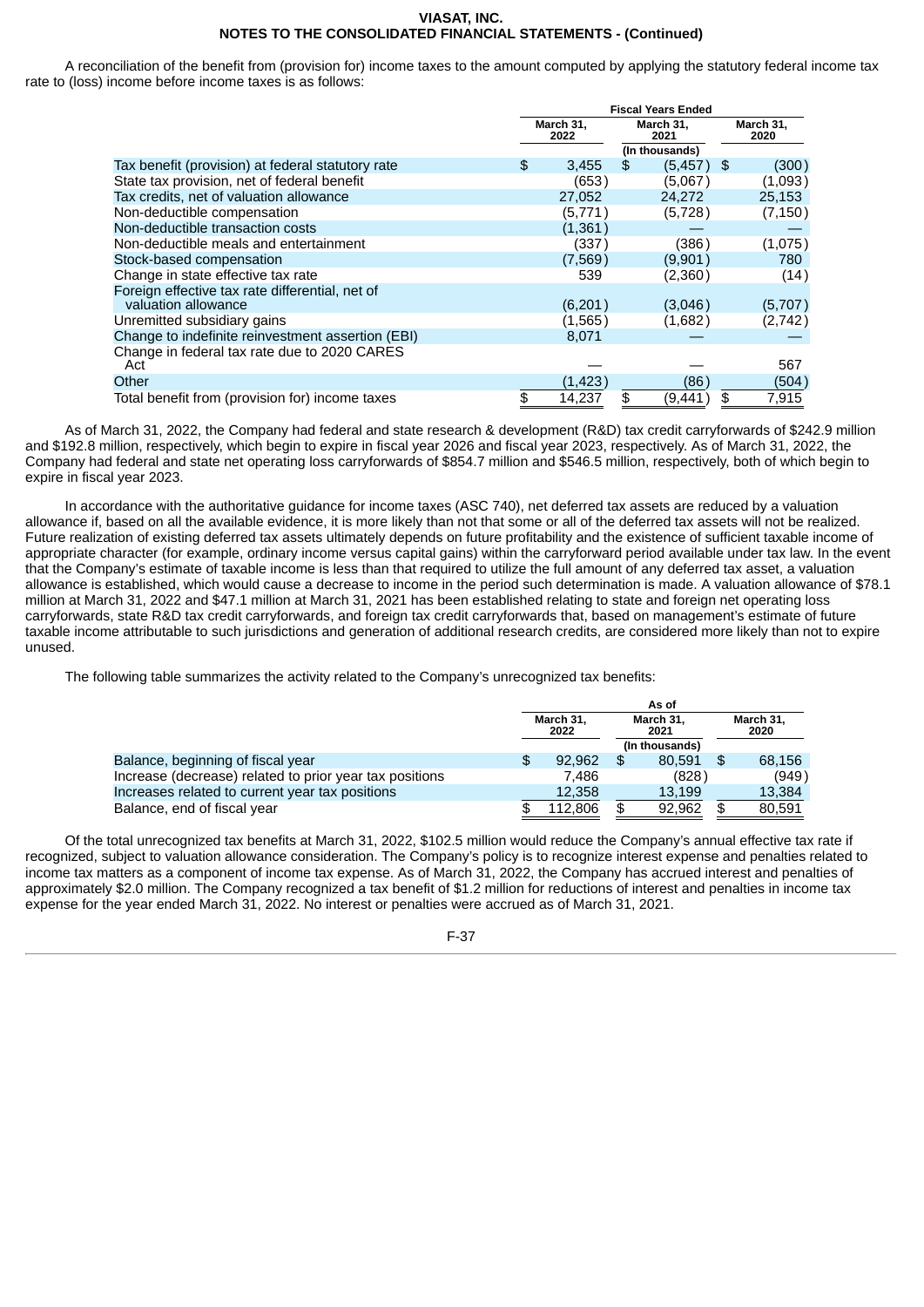In the next 12 months it is reasonably possible that the amount of unrecognized tax benefits will not change significantly.

The Company is subject to periodic audits by domestic and foreign tax authorities. By statute, the Company's U.S. federal and state income tax returns are subject to examination by the tax authorities for fiscal years 2019 and thereafter. Additionally, net operating loss and R&D tax credit carryovers that were generated in prior years may also be subject to examination. With few exceptions, fiscal years 2018 and thereafter remain open to examination by foreign tax authorities. The Company believes that it has appropriate support for the income tax positions taken on its tax returns and its accruals for tax liabilities are adequate for all open years based on an assessment of many factors, including past experience and interpretations.

#### **Note 10 — Equity Method Investments and Related-Party Transactions**

#### *Euro Broadband Infrastructure Sàrl*

In March 2017, the Company acquired a 49% interest in EBI for \$139.5 million as part of the consummation of the Company's strategic partnering arrangement with Eutelsat. On April 30, 2021, EBI became a consolidated subsidiary when the Company purchased the remaining 51% interest in EBI from Eutelsat (see Note 16 — Acquisitions — EBI for more information).

Prior to the purchase of the remaining 51% interest on April 30, 2021, the Company's investment in EBI was accounted for under the equity method and the total investment, including basis difference allocated to tangible assets, identifiable intangible assets, deferred income taxes and goodwill, was classified as a single line item, as an investment in unconsolidated affiliate, in the Company's consolidated balance sheets. Because the underlying net assets in EBI and the related excess carrying value of investment over the proportionate share of net assets was denominated in Euros, foreign currency translation gains or losses impacted the recorded value of the Company's investment. Prior to the purchase, the Company's investment in EBI was presented at cost of investment plus its accumulated proportional share of income or loss, including amortization of the difference in the historical basis of the Company's contribution, less any distributions it has received.

The difference between the Company's carrying value of its investment in EBI and its proportionate share of the net assets of EBI as of March 31, 2021 is summarized as follows:

|                                                                               | As of March 31,<br>2021 |
|-------------------------------------------------------------------------------|-------------------------|
|                                                                               | (In thousands)          |
| Carrying value of investment in EBI                                           | \$<br>176,938           |
| Less: proportionate share of net assets of EBI                                | 159,394                 |
| Excess carrying value of investment over<br>proportionate share of net assets | 17,544                  |
| The excess carrying value has been primarily assigned<br>to:                  |                         |
| Goodwill                                                                      | \$<br>23,978            |
| Identifiable intangible assets                                                | 8.332                   |
| Tangible assets                                                               | (15, 781)               |
| Deferred income taxes                                                         | 1,015                   |
|                                                                               | \$<br>17.544            |

As of March 31, 2021, the identifiable intangible assets had useful lives of up to 11 years and a weighted average useful life of approximately ten years, and tangible assets had useful lives of up to 11 years and a weighted average useful life of approximately 11 years. Goodwill is not deductible for tax purposes.

The Company's share of earnings or losses on its investment in EBI was an insignificant amount of loss for the fiscal year ended March 31, 2022, and an insignificant amount of earnings and \$4.5 million of earnings for the fiscal years ended March 31, 2021 and 2020, respectively, consisting of the Company's share of equity in EBI's income (loss), including amortization of the difference in the historical basis of the Company's contribution. Prior to the purchase of the remaining 51% interest on April 30, 2021, the Company recorded its proportionate share of the results of EBI, and any related basis difference amortization expense, within equity in income of unconsolidated affiliate, net, one quarter in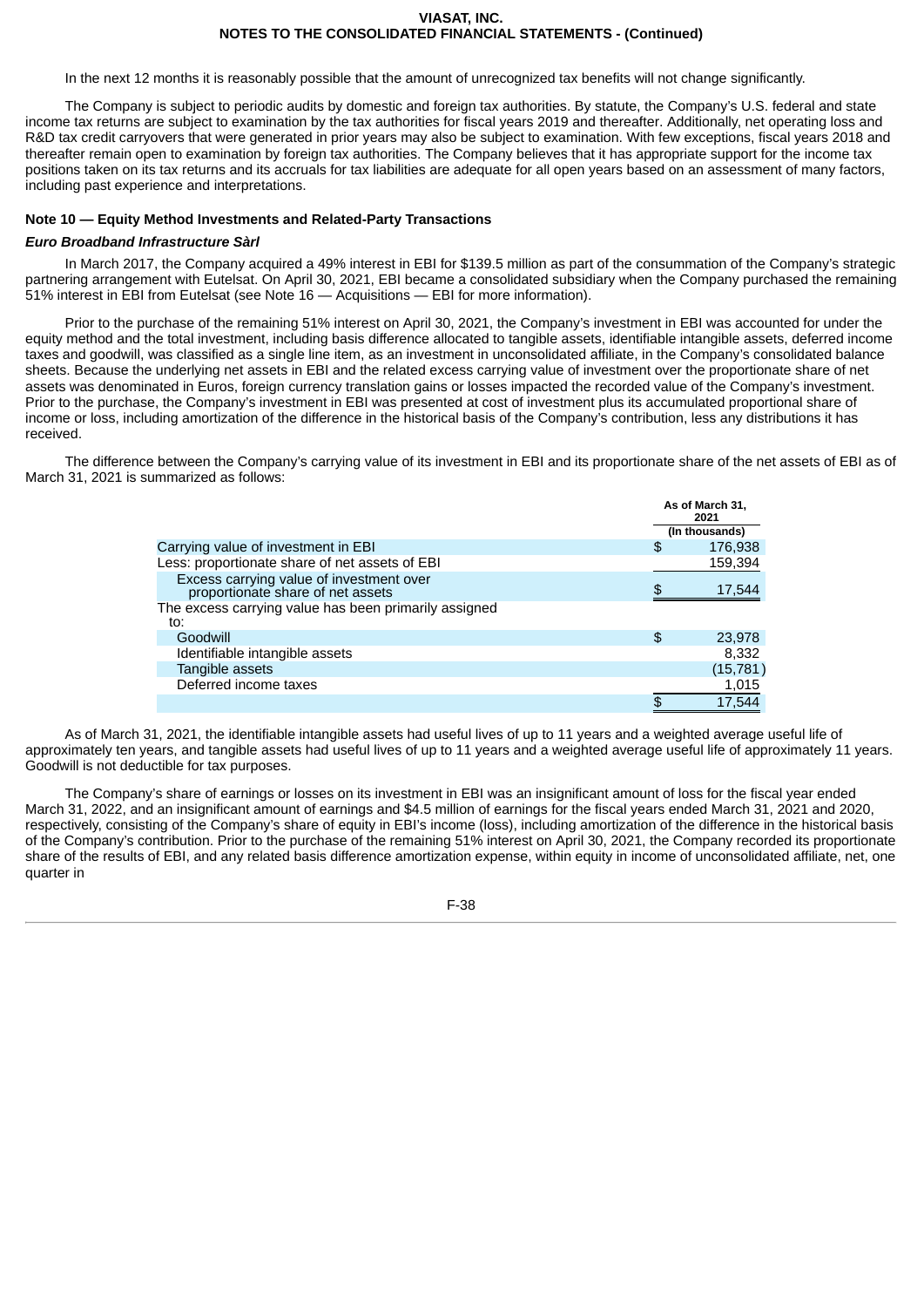arrears. Subsequent to April 30, 2021, the results of EBI have been included within the consolidated results of the Company and will no longer be recorded in arrears with no material impact.

Since acquiring its initial interest in EBI through the purchase date, the Company recorded \$10.4 million in retained earnings of undistributed cumulative earnings in equity interests, net of tax, as of April 30, 2021.

### *Related-party transactions*

Transactions with the equity method investee are considered related-party transactions. In the first quarter of fiscal year 2022, the Company acquired the remaining 51% interest in its former equity method investee, EBI. Refer to Note 16 — Acquisitions — EBI for further information. The following tables set forth the material related-party transactions entered into between EBI and its subsidiaries, on the one hand, and the Company and its subsidiaries, on the other hand, in the ordinary course of business for the time periods presented:

|                                                                  | <b>Fiscal Years Ended</b> |                |                                           |        |
|------------------------------------------------------------------|---------------------------|----------------|-------------------------------------------|--------|
|                                                                  | March 31.<br>2021         |                | March 31,<br>2020                         |        |
|                                                                  |                           | (In thousands) |                                           |        |
| Revenue – EBI                                                    | \$                        | 10,619         | \$                                        | 9,993  |
| Expense – EBI                                                    |                           | 16.341         |                                           | 18,854 |
| Cash received - EBI                                              |                           | 10,800         |                                           | 12,848 |
| Cash paid - EBI                                                  |                           | 27.079         |                                           | 13,463 |
|                                                                  |                           |                | As of<br>March 31, 2021<br>(In thousands) |        |
| Collections in excess of revenues and deferred<br>revenues - EBI |                           | \$             | 6.013                                     |        |

### **Note 11 — Employee Benefits**

The Company is a sponsor of a voluntary deferred compensation plan under Section 401(k) of the Internal Revenue Code. Under the plan, the Company may make discretionary contributions to the plan which vest over three years. The Company's discretionary matching contributions to the plan are based on the amount of employee contributions and can be made in cash or the Company's common stock at the Company's election. Subsequent to the 2022 fiscal year end, the Company elected to settle the discretionary contributions liability in shares of the Company's common stock, consistent with fiscal year 2021. Based on the closing price of the Company's common stock at the 2022 fiscal year end, the Company would issue approximately 571,721 shares of common stock at this time. Discretionary contributions accrued by the Company as of March 31, 2022 and 2021 amounted to \$27.9 million and \$24.5 million, respectively.

$$
F-39
$$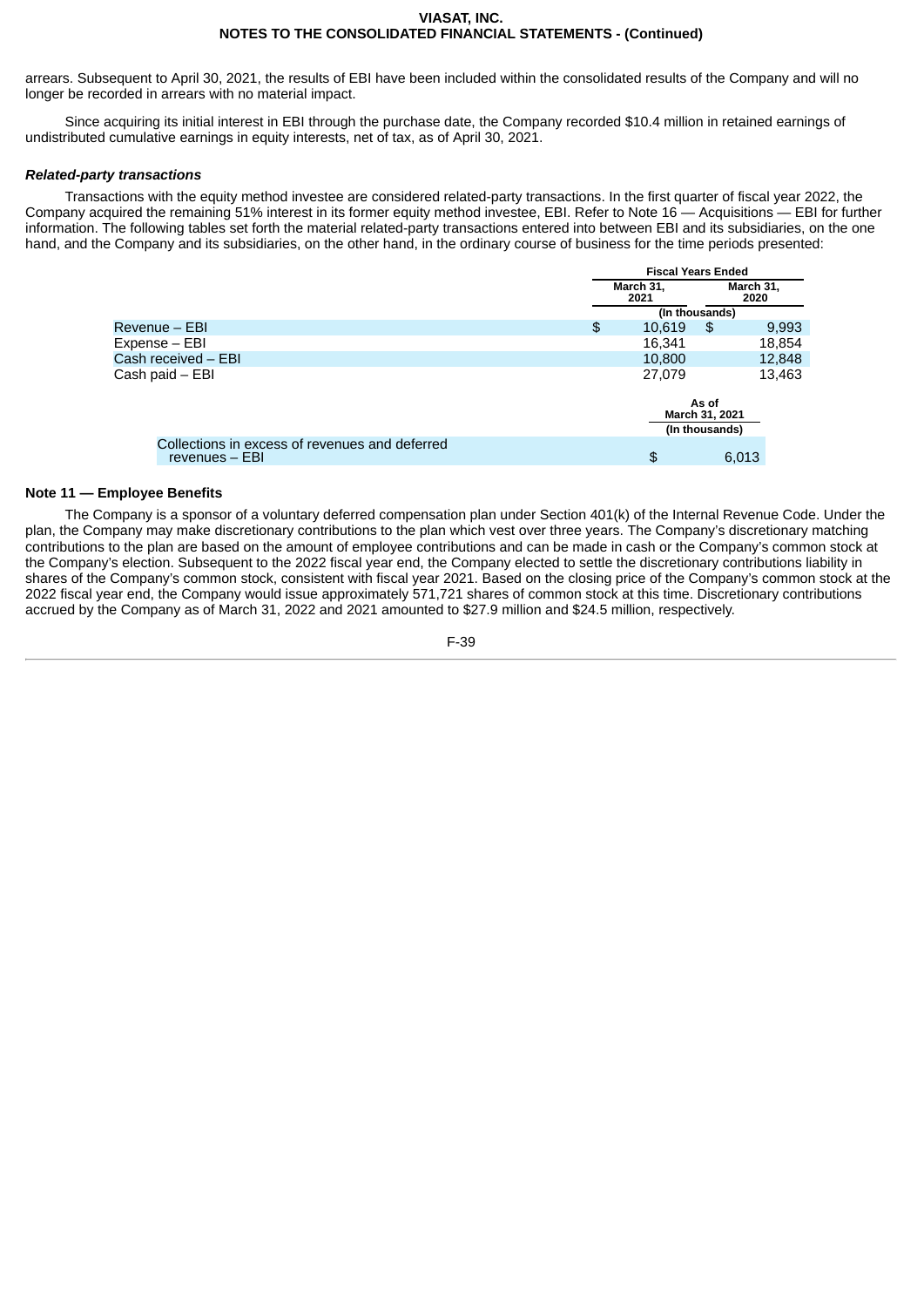#### **Note 12 — Commitments**

From time to time, the Company enters into satellite construction agreements as well as various other satellite-related purchase commitments, including with respect to the provision of launch services, operation of its satellites and satellite insurance. As of March 31, 2022, future minimum payments under the Company's satellite construction contracts and other satellite-related purchase commitments for the next five fiscal years and thereafter were as follows:

| <b>Fiscal Years Ending</b> | (In thousands) |
|----------------------------|----------------|
| 2023                       | \$<br>481,694  |
| 2024                       | 212.642        |
| 2025                       | 56,892         |
| 2026                       | 5.974          |
| 2027                       | 1.714          |
| Thereafter                 | 7,401          |
|                            | \$<br>766,317  |

The Company's contracts with satellite manufacturers require the Company to make monthly in-orbit satellite performance incentive payments with respect to certain satellites in service, including interest, through fiscal year 2028, subject to the continued satisfactory performance of the applicable satellite. The Company records the net present value of these expected future payments as a liability and as a component of the cost of the satellites. As of March 31, 2022, the Company's estimated satellite performance incentive obligations and accrued interest for the applicable satellites were approximately \$23.7 million, of which \$5.0 million and \$18.7 million have been classified as current in accrued liabilities and non-current in other liabilities, respectively. Under these satellite construction contracts, the Company may incur up to \$27.6 million in total costs for satellite performance incentive obligations and related interest earned with potential future minimum payments of \$5.4 million, \$5.3 million, \$5.5 million, \$5.8 million and \$4.7 million in fiscal years 2023, 2024, 2025, 2026 and 2027, respectively, with an insignificant amount in commitments thereafter.

The Company has various other purchase commitments under satellite capacity agreements which are used to provide satellite networking services to its customers for future minimum payments of approximately \$51.9 million, \$19.3 million, \$5.7 million, \$9.7 million and \$14.5 million in fiscal years 2023, 2024, 2025, 2026 and 2027, respectively, and \$52.6 million of further minimum payments thereafter.

#### **Note 13 — Contingencies**

From time to time, the Company is involved in a variety of claims, suits, investigations and proceedings arising in the ordinary course of business, including government investigations and claims, and other claims and proceedings with respect to intellectual property, breach of contract, labor and employment, tax and other matters. Such matters could result in fines; penalties, compensatory, treble or other damages; or non-monetary relief. A violation of government contract laws and regulations could also result in the termination of its government contracts or debarment from bidding on future government contracts. Although claims, suits, investigations and proceedings are inherently uncertain and their results cannot be predicted with certainty, the Company believes that the resolution of its current pending matters will not have a material adverse effect on its business, financial condition, results of operations or liquidity.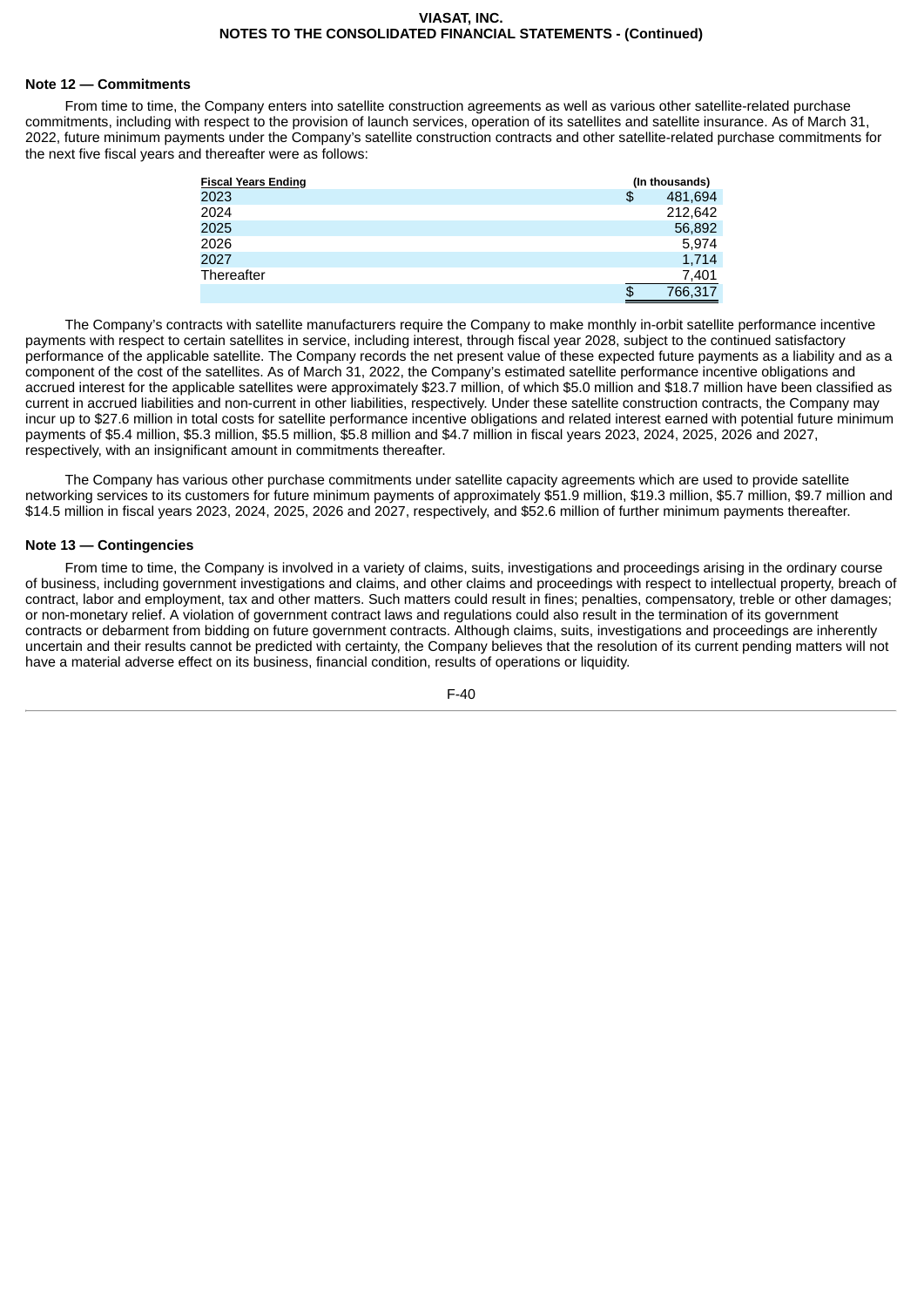The Company has contracts with various U.S. Government agencies. Accordingly, the Company is routinely subject to audit and review by the DCMA, the DCAA and other U.S. Government agencies of its performance on government contracts, indirect rates and pricing practices, accounting and management internal control business systems, and compliance with applicable contracting and procurement laws, regulations and standards. An adverse outcome to a review or audit or other failure to comply with applicable contracting and procurement laws, regulations and standards could result in material civil and criminal penalties and administrative sanctions being imposed on the Company, which may include termination of contracts, forfeiture of profits, triggering of price reduction clauses, suspension of payments, significant customer refunds, fines and suspension, or a prohibition on doing business with U.S. Government agencies. In addition, if the Company fails to obtain an "adequate" determination of its various accounting and management internal control business systems from applicable U.S. Government agencies or if allegations of impropriety are made against it, the Company could suffer serious harm to its business or its reputation, including its ability to bid on new contracts or receive contract renewals and its competitive position in the bidding process. The Company's incurred cost audits by the DCAA has not been concluded for fiscal year 2021. As of March 31, 2022, the DCAA had completed its incurred cost audit for fiscal years 2004, 2016, 2019 and, 2020 and approved the Company's incurred costs for those fiscal years, as well as approved the Company's incurred costs for fiscal years 2005 through 2015, 2017 and 2018 without further audit based on the determination of low risk. Although the Company has recorded contract revenues subsequent to fiscal year 2020 based upon an estimate of costs that the Company believes will be approved upon final audit or review, the Company does not know the outcome of any ongoing or future audits or reviews and adjustments, and if future adjustments exceed the Company's estimates, its profitability would be adversely affected. As of March 31, 2022 and 2021, the Company had \$12.1 million and \$10.3 million, respectively, in contract-related reserves for its estimate of potential refunds to customers for potential cost adjustments on several multi-year U.S. Government cost reimbursable contracts. This reserve is classified as either an element of accrued liabilities or as a reduction of unbilled accounts receivable based on the status of the related contracts.

### **Note 14 — Product Warranty**

The Company provides limited warranties on its products for periods of up to five years. The Company records a liability for its warranty obligations when products are shipped or they are included in long-term construction contracts based upon an estimate of expected warranty costs. Amounts expected to be incurred within 12 months are classified as accrued liabilities and amounts expected to be incurred beyond 12 months are classified as other liabilities in the consolidated financial statements. For mature products, the warranty cost estimates are based on historical experience with the particular product. For newer products that do not have a history of warranty costs, the Company bases its estimates on its experience with the technology involved and the types of failures that may occur. It is possible that the Company's underlying assumptions will not reflect the actual experience and, in that case, future adjustments will be made to the recorded warranty obligation. The following table reflects the change in the Company's warranty accrual in fiscal years 2022, 2021 and 2020.

|                                                         | <b>Fiscal Years Ended</b> |         |  |                |                       |         |  |  |  |                       |
|---------------------------------------------------------|---------------------------|---------|--|----------------|-----------------------|---------|--|--|--|-----------------------|
|                                                         | <b>March 31, 2022</b>     |         |  |                | <b>March 31, 2021</b> |         |  |  |  | <b>March 31, 2020</b> |
|                                                         |                           |         |  | (In thousands) |                       |         |  |  |  |                       |
| Balance, beginning of period                            | \$                        | 11.886  |  | 11.643         |                       | 7,584   |  |  |  |                       |
| Change in liability for warranties issued in period     |                           | 5.140   |  | 5.328          |                       | 9.107   |  |  |  |                       |
| Settlements made (in cash or in kind) during the period |                           | (6,308) |  | (5,085)        |                       | (5,048) |  |  |  |                       |
| Balance, end of period                                  |                           | 10.718  |  | 11.886         |                       | 11.643  |  |  |  |                       |

#### **Note 15 — Segment Information**

The Company's reporting segments, comprised of the satellite services, commercial networks and government systems segments, are primarily distinguished by the type of customer and the related contractual requirements. The Company's satellite services segment provides satellite-based broadband and related services to residential customers, Prepaid Internet hotspot users, enterprises, commercial airlines and other mobile broadband customers. The Company's commercial networks segment develops and offers advanced satellite and wireless broadband platforms, ground networking equipment, radio frequency and advanced microwave solutions, Application-Specific Integrated Circuit chip design, satellite payload development and space-to-earth connectivity systems, some of which are ultimately used by the Company's satellite services segment. The Company's government systems segment provides global mobile broadband services to military and government users and develops and offers network-centric, internet protocol-based fixed and mobile secure communications products and solutions. The more regulated government environment is subject to unique contractual requirements and possesses economic characteristics which differ from the satellite services and commercial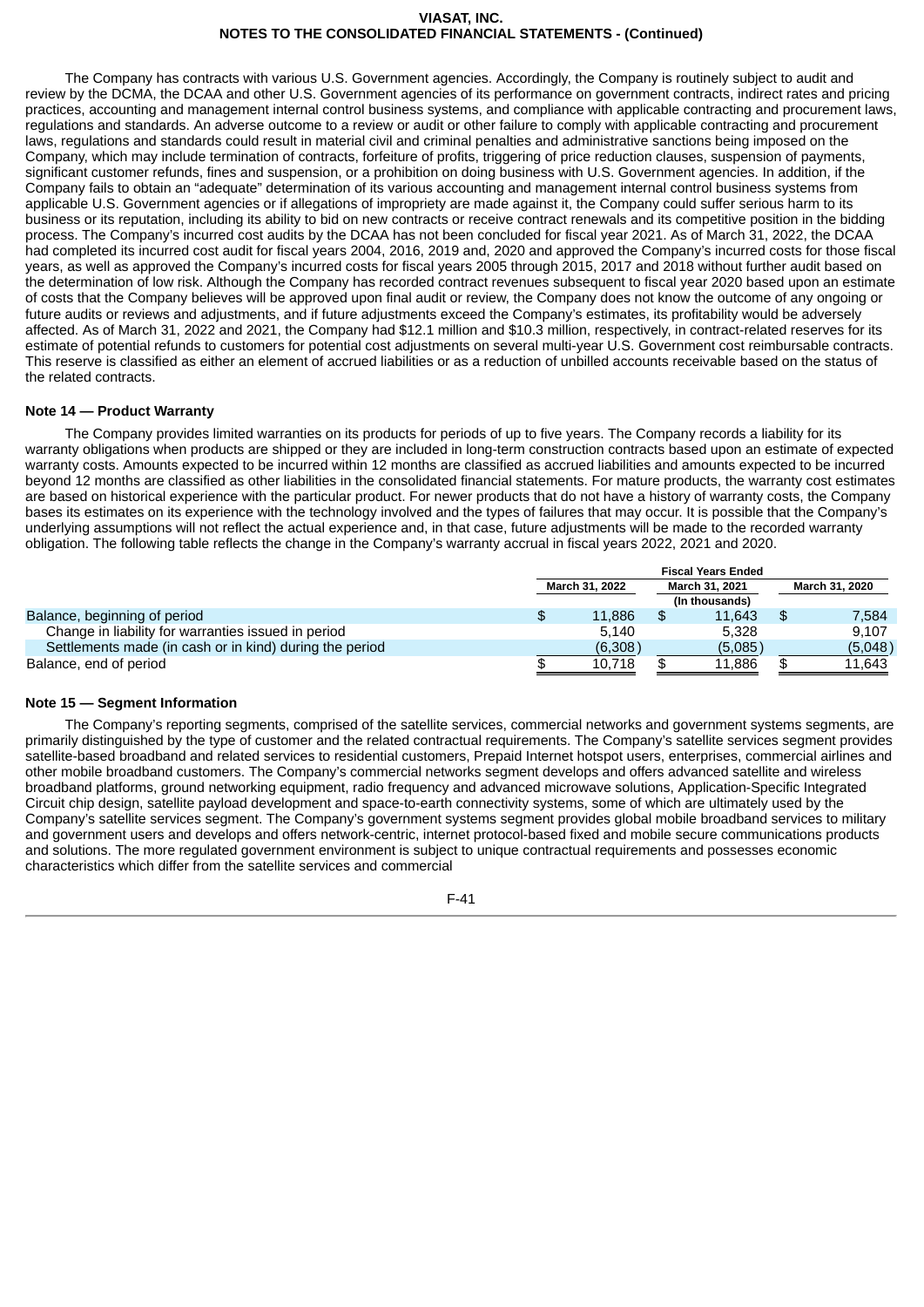networks segments. The Company's segments are determined consistent with the way management currently organizes and evaluates financial information internally for making operating decisions and assessing performance.

Segment revenues and operating profits (losses) for the fiscal years ended March 31, 2022, 2021 and 2020 were as follows:

|                                                                                             |  | <b>Fiscal Years Ended</b> |            |    |            |    |                                  |  |                |
|---------------------------------------------------------------------------------------------|--|---------------------------|------------|----|------------|----|----------------------------------|--|----------------|
|                                                                                             |  | March 31, 2022            |            |    |            |    | March 31, 2021<br>(In thousands) |  | March 31, 2020 |
| Revenues:                                                                                   |  |                           |            |    |            |    |                                  |  |                |
| Satellite services                                                                          |  |                           |            |    |            |    |                                  |  |                |
| Product                                                                                     |  | \$                        |            | \$ |            | \$ |                                  |  |                |
| Service                                                                                     |  |                           | 1,188,816  |    | 868,943    |    | 826,583                          |  |                |
| Total                                                                                       |  |                           | 1,188,816  |    | 868,943    |    | 826,583                          |  |                |
| Commercial networks                                                                         |  |                           |            |    |            |    |                                  |  |                |
| Product                                                                                     |  |                           | 443,435    |    | 268,830    |    | 289,959                          |  |                |
| Service                                                                                     |  |                           | 68,664     |    | 52,026     |    | 54,598                           |  |                |
| Total                                                                                       |  |                           | 512,099    |    | 320,856    |    | 344,557                          |  |                |
| Government systems                                                                          |  |                           |            |    |            |    |                                  |  |                |
| Product                                                                                     |  |                           | 766,976    |    | 775,620    |    | 882,582                          |  |                |
| Service                                                                                     |  |                           | 319,744    |    | 290,688    |    | 255,516                          |  |                |
| Total                                                                                       |  |                           | 1,086,720  |    | 1,066,308  |    | 1,138,098                        |  |                |
| Elimination of intersegment revenues                                                        |  |                           |            |    |            |    |                                  |  |                |
| <b>Total revenues</b>                                                                       |  | \$                        | 2,787,635  | \$ | 2,256,107  | \$ | 2,309,238                        |  |                |
| Operating profits (losses):                                                                 |  |                           |            |    |            |    |                                  |  |                |
| Satellite services                                                                          |  | \$                        | 42,862     | \$ | 35,853     | \$ | 7,015                            |  |                |
| Commercial networks                                                                         |  |                           | (180, 298) |    | (180, 749) |    | (186, 877)                       |  |                |
| Government systems                                                                          |  |                           | 174,495    |    | 208,611    |    | 225,894                          |  |                |
| Elimination of intersegment operating profits                                               |  |                           |            |    |            |    |                                  |  |                |
| Segment operating profit before corporate and<br>amortization of acquired intangible assets |  |                           | 37,059     |    | 63,715     |    | 46,032                           |  |                |
| Corporate                                                                                   |  |                           |            |    |            |    |                                  |  |                |
| Amortization of acquired intangible assets                                                  |  |                           | (28, 729)  |    | (5, 482)   |    | (7, 611)                         |  |                |
| Income from operations                                                                      |  | \$                        | 8,330      | \$ | 58,233     | \$ | 38,421                           |  |                |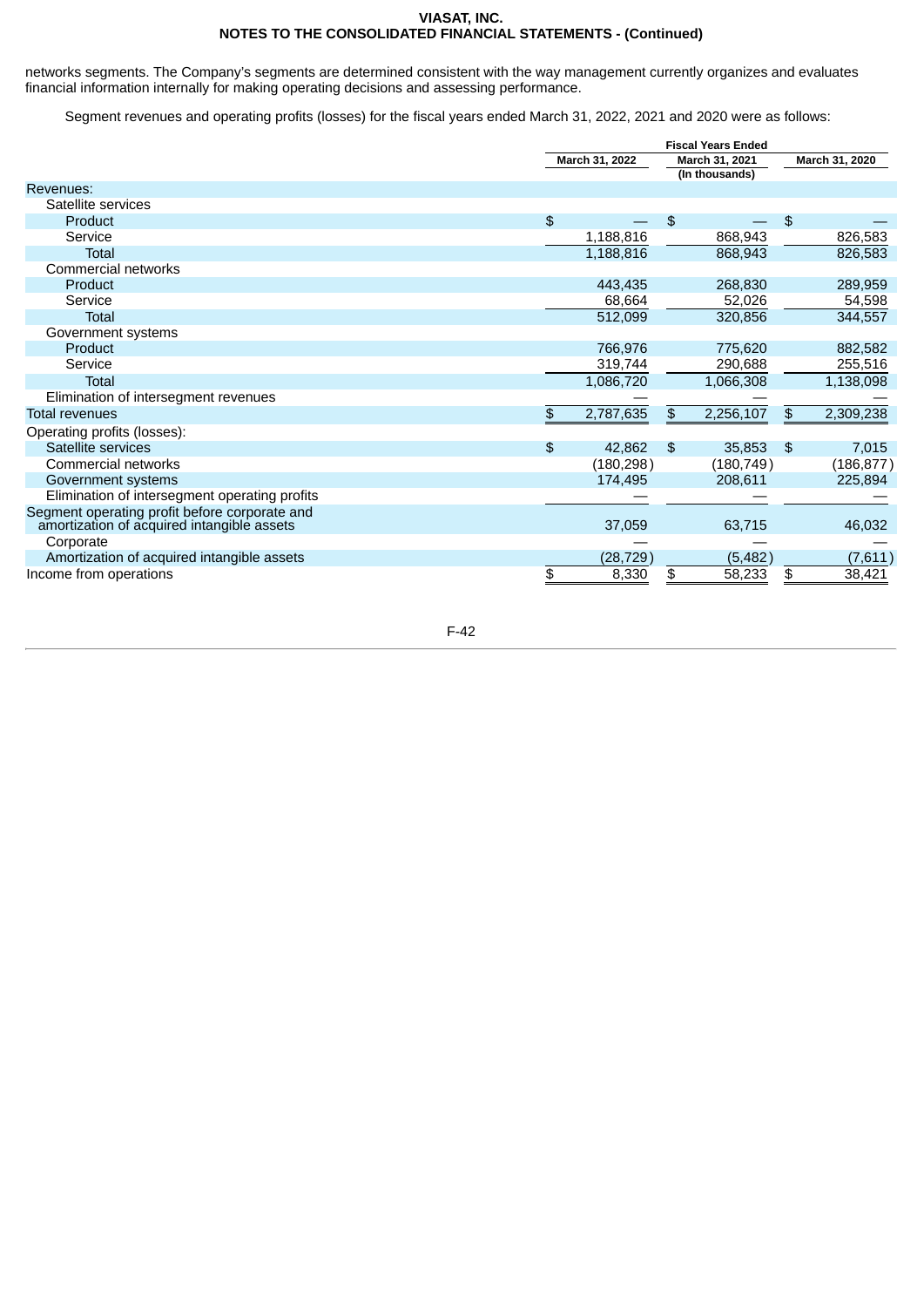Assets identifiable to segments include: accounts receivable, unbilled accounts receivable, inventory, acquired intangible assets and goodwill. The Company's property and equipment, including its satellites, earth stations and other networking equipment, are assigned to corporate assets as they are available for use by the various segments throughout their estimated useful lives. Segment assets as of March 31, 2022 and 2021 were as follows:

|                      | As of<br>March 31,<br>2022 |    | As of<br>March 31,<br>2021 |  |
|----------------------|----------------------------|----|----------------------------|--|
|                      | (In thousands)             |    |                            |  |
| Segment assets:      |                            |    |                            |  |
| Satellite services   | \$<br>444.976              | \$ | 64.048                     |  |
| Commercial networks  | 202.941                    |    | 168,334                    |  |
| Government systems   | 479.166                    |    | 470,389                    |  |
| Total segment assets | 1,127,083                  |    | 702.771                    |  |
| Corporate assets     | 5.262.263                  |    | 4,646,696                  |  |
| <b>Total assets</b>  | \$<br>6,389,346            | \$ | 5,349,467                  |  |

Other acquired intangible assets, net and goodwill included in segment assets as of March 31, 2022 and 2021 were as follows:

|                     | <b>Other Acquired Intangible</b><br>Assets, Net |                            |     |                            |     | Goodwill                   |    |                            |
|---------------------|-------------------------------------------------|----------------------------|-----|----------------------------|-----|----------------------------|----|----------------------------|
|                     |                                                 | As of<br>March 31,<br>2022 |     | As of<br>March 31.<br>2021 |     | As of<br>March 31.<br>2022 |    | As of<br>March 31,<br>2021 |
|                     |                                                 |                            |     | (In thousands)             |     |                            |    |                            |
| Satellite services  | \$                                              | 233,740                    | \$  | 5,738                      | \$  | 81.972                     | \$ | 13,814                     |
| Commercial networks |                                                 |                            |     |                            |     | 44.050                     |    | 44,044                     |
| Government systems  |                                                 | 2,303                      |     | 3,830                      |     | 64,091                     |    | 64,442                     |
| Total               |                                                 | 236.043                    | \$. | 9,568                      | \$. | 190.113                    |    | 122,300                    |

Amortization of acquired intangible assets by segment for the fiscal years ended March 31, 2022, 2021 and 2020 was as follows:

|                                                  | <b>Fiscal Years Ended</b> |        |     |                |    |       |  |  |  |  |  |  |                   |  |  |                   |
|--------------------------------------------------|---------------------------|--------|-----|----------------|----|-------|--|--|--|--|--|--|-------------------|--|--|-------------------|
|                                                  | March 31,<br>2022         |        |     |                |    |       |  |  |  |  |  |  | March 31,<br>2021 |  |  | March 31,<br>2020 |
|                                                  |                           |        |     | (In thousands) |    |       |  |  |  |  |  |  |                   |  |  |                   |
| Satellite services                               | \$                        | 27,220 | \$. | 2.164          | \$ | 2,897 |  |  |  |  |  |  |                   |  |  |                   |
| Commercial networks                              |                           |        |     | 257            |    | 1,539 |  |  |  |  |  |  |                   |  |  |                   |
| Government systems                               |                           | 1.509  |     | 3.061          |    | 3,175 |  |  |  |  |  |  |                   |  |  |                   |
| Total amortization of acquired intangible assets |                           | 28.729 | \$  | 5.482          | £. | 7,611 |  |  |  |  |  |  |                   |  |  |                   |

Revenues by geographic area for the fiscal years ended March 31, 2022, 2021 and 2020 were as follows:

|                                                                 | <b>Fiscal Years Ended</b> |                   |     |                                     |  |                   |  |
|-----------------------------------------------------------------|---------------------------|-------------------|-----|-------------------------------------|--|-------------------|--|
|                                                                 |                           | March 31,<br>2022 |     | March 31,<br>2021<br>(In thousands) |  | March 31,<br>2020 |  |
| U.S. customers                                                  | \$                        | 2.376.252         | \$. | 2,063,832                           |  | 2,057,458         |  |
| Non U.S. customers (each country individually<br>insignificant) |                           | 411.383           |     | 192.275                             |  | 251,780           |  |
| Total revenues                                                  | \$                        | 2,787,635         | £.  | 2.256.107                           |  | 2,309,238         |  |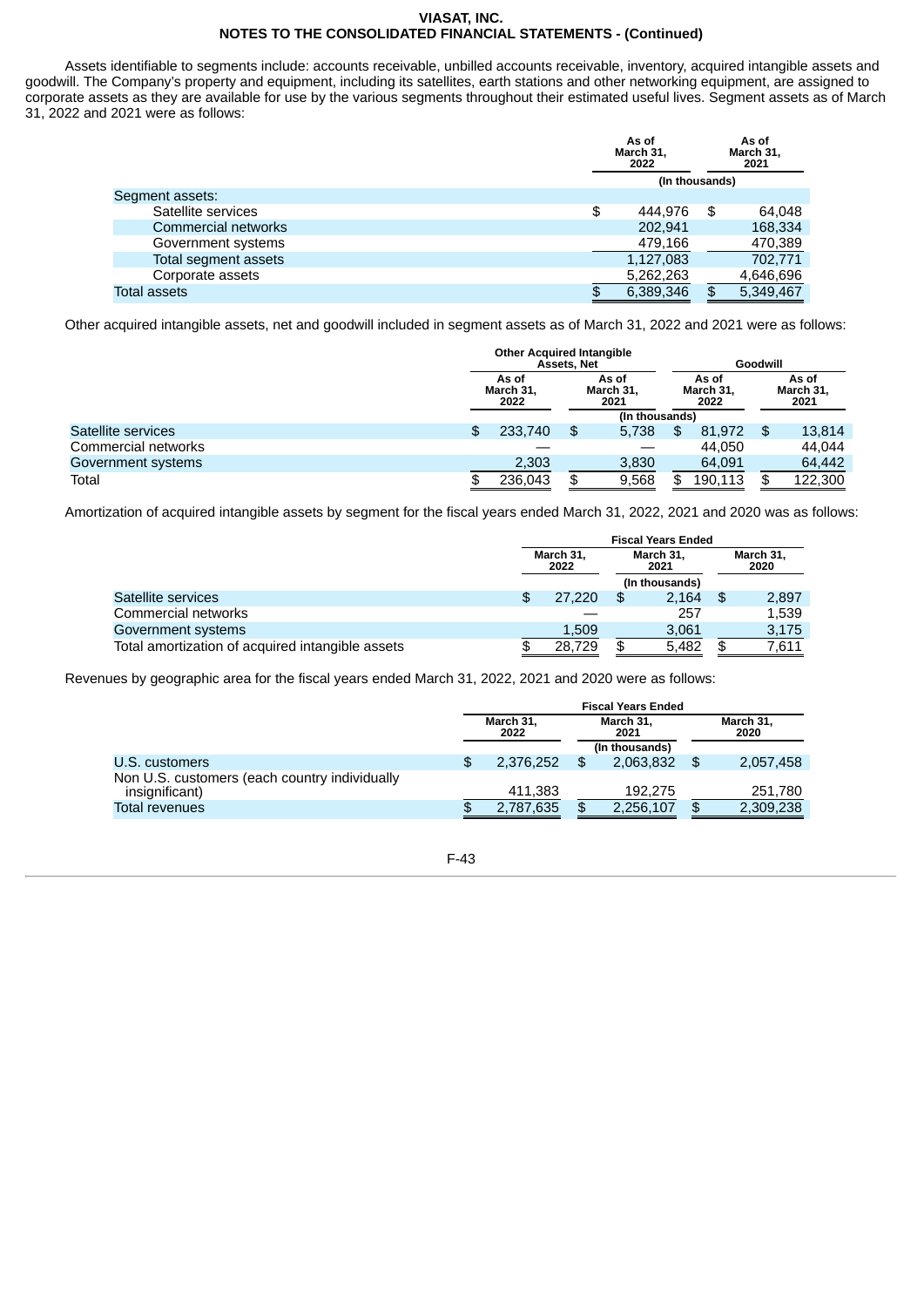The Company distinguishes revenues from external customers by geographic area based on customer location.

The net book value of long-lived assets located outside the United States was \$148.4 million at March 31, 2022 and \$74.6 million at March 31, 2021.

### **Note 16 — Acquisitions**

#### *Inmarsat Transaction*

On November 8, 2021, the Company entered into a Share Purchase Agreement to combine Viasat with Connect Topco Limited, a private company limited by shares and incorporated in Guernsey (Inmarsat), with the shareholders of Inmarsat and certain management and employees who hold options and shares of a subsidiary of Inmarsat whose options and shares will be exchanged for shares of Inmarsat prior to closing (collectively, the Sellers). Pursuant to the Share Purchase Agreement, the Company will purchase all of the issued and outstanding shares of Inmarsat from the Sellers upon the terms and subject to the conditions set forth therein (the Inmarsat Transaction). The total consideration payable by the Company under the Share Purchase Agreement consists of \$850.0 million in cash, subject to adjustments (including a reduction of \$299.3 million as a result of the dividend paid by Inmarsat in April 2022), and approximately 46.36 million unregistered shares of the Company's common stock.

The closing of the Inmarsat Transaction is subject to customary closing conditions, including receipt of regulatory approvals and clearances, and approval by the stockholders of the Company of the issuance of shares in the transaction and an amendment to the Company's certificate of incorporation to increase the number of shares of common stock authorized for issuance. The Share Purchase Agreement contains certain termination rights for both the Company and certain of the Sellers and further provides that, upon termination of the Share Purchase Agreement under certain circumstances, the Company may be obligated to pay a termination fee of up to \$200.0 million or to reimburse certain out-of-pocket expenses of certain Sellers up to \$40.0 million.

The Company has obtained financing commitments for an additional \$1.6 billion of new debt facilities in connection with the Inmarsat Transaction (which may be secured and/or unsecured), which amount excludes the commitments that were obtained with respect to the \$700.0 million Term Loan Facility that the Company entered into on March 4, 2022 to fund the Company's standalone growth expenditures. In light of the \$299.3 million reduction in the cash purchase price payable in the Inmarsat Transaction, the Company currently expects to incur \$1.3 billion of additional indebtedness under these commitments. However, the total amount of indebtedness incurred under these commitments may change, including in the event that available cash from other sources is higher than expected. The Company also plans to assume \$2.1 billion in principal amount of Inmarsat senior secured bonds and the outstanding indebtedness under Inmarsat's \$2.4 billion senior secured credit facilities. The Company had also obtained commitments of \$3.2 billion to backstop certain amendments required under the Revolving Credit Facility and Ex-Im Credit Facility and Inmarsat's \$2.4 billion senior secured credit facilities, which amendments have been obtained under the Revolving Credit Facility and Inmarsat's \$2.4 billion senior secured credit facilities.

#### *Euro Broadband Infrastructure Sàrl*

On April 30, 2021, the Company acquired the remaining 51% interest in EBI, a broadband services provider, from Eutelsat. By completing the acquisition, the Company gained 100% ownership and control of EBI and the KA-SAT satellite over EMEA and related ground infrastructure, which is expected to facilitate the diversification of the Company's business portfolio in Europe, while establishing operations, distribution and sales of satellite-based broadband services, ahead of the anticipated ViaSat-3 (EMEA) satellite launch. The benefits and additional opportunities of the acquisition were among the factors that contributed to a purchase price resulting in the recognition of goodwill, which was recorded within the Company's satellite services segment. The goodwill recognized is not deductible for U.S. and foreign income tax purposes.

Prior to the acquisition date, the Company owned a 49% interest in EBI and accounted for the investment using the equity method of accounting (see Note 10 — Equity Method Investments and Related-Party Transactions for more information). The acquisition of the remaining equity interest in EBI was accounted for as a step acquisition in accordance with the authoritative guidance for business combinations (ASC 805). Accordingly, the Company allocated the purchase price of the acquired company to the net tangible assets and intangible assets acquired based upon their estimated fair values. The Company remeasured the previously held equity method investment to its fair value based upon a valuation of the acquired business, as of the date of acquisition. The Company considered multiple factors in determining the fair value of the previously held equity method investment, including, (i) the price negotiated with the selling shareholder for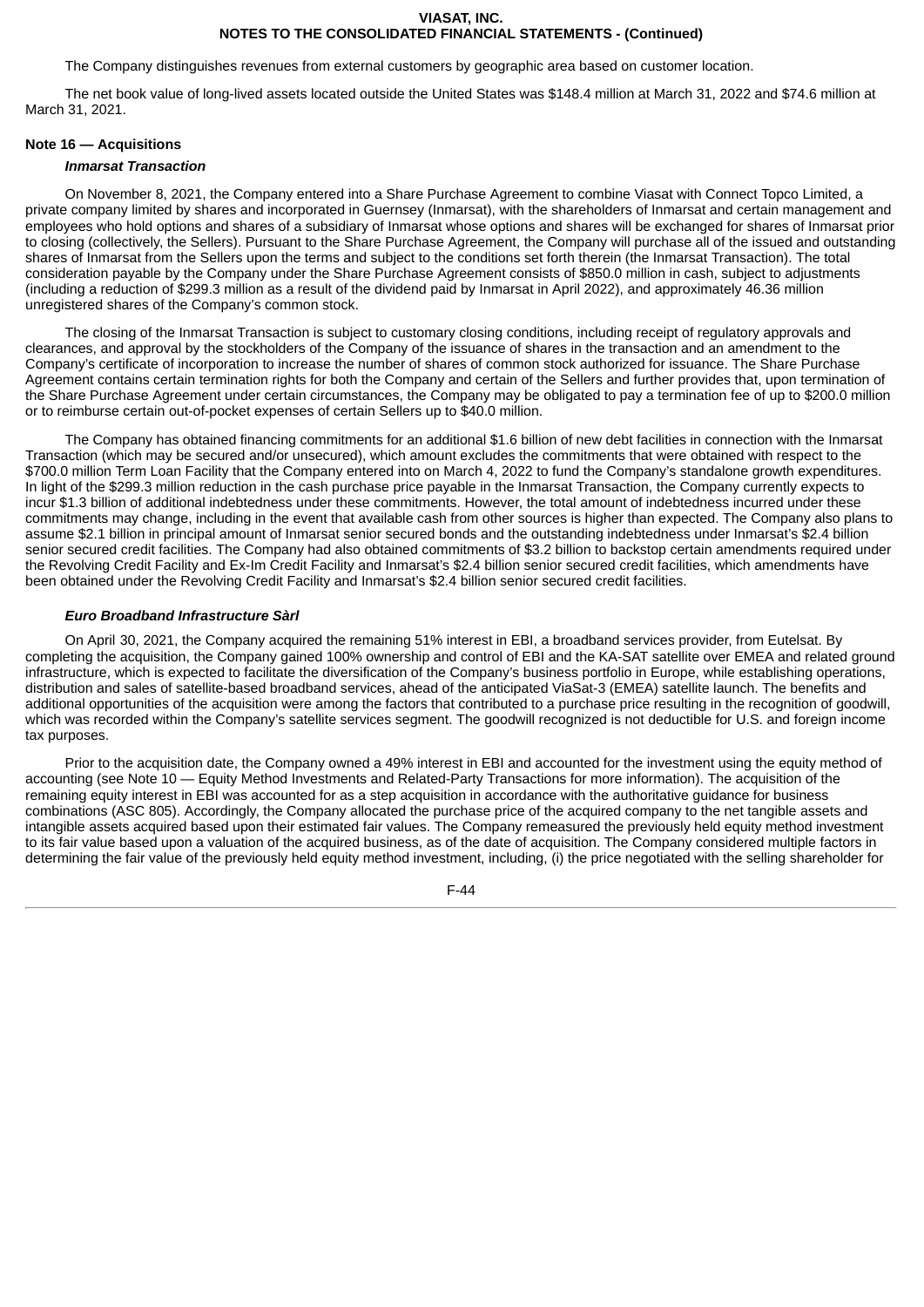the remaining 51% interest in EBI and (ii) an income valuation model (discounted cash flow). As a result of the equity method investment remeasurement, recognition of previously unrecognized foreign currency gain and settlement of insignificant preexisting relationships, the Company recognized an insignificant total net gain included in other income, net, in the consolidated statements of operations and comprehensive income (loss) in the first quarter of fiscal year 2022.

The purchase price of \$327.4 million was primarily comprised of \$167.0 million of cash, net of what is currently estimated to be an immaterial amount of estimated purchase price consideration to be settled among the parties over the next 24 months (up to plus or minus €20.0 million, or approximately \$22.3 million, see Note 3 — Fair Value Measurements for more information) from the closing date (which after consideration of approximately \$121.7 million of EBI's cash on hand, resulted in a net cash outlay of approximately \$51.0 million) and the fair value of previously held equity method investment of approximately \$160.4 million.

The purchase price allocation of the acquired assets and assumed liabilities based on the estimated fair values as of April 30, 2021, slightly adjusted since the close of the acquisition, primarily between goodwill, identifiable intangible assets and property, equipment and satellites, is as follows:

|                                    |    | (In thousands) |  |  |
|------------------------------------|----|----------------|--|--|
| <b>Current assets</b>              |    | 154.207        |  |  |
| Property, equipment and satellites |    | 109.028        |  |  |
| Identifiable intangible assets     |    | 26,574         |  |  |
| Other assets                       |    | 795            |  |  |
| Total assets acquired              | ъ  | 290.604        |  |  |
| Total liabilities assumed          | \$ | (5, 914)       |  |  |
| Goodwill                           |    | 42,662         |  |  |
| Total consideration transferred    |    | 327.352        |  |  |
|                                    |    |                |  |  |

Amounts assigned to identifiable intangible assets are being amortized on a straight-line basis over their determined useful lives (which approximates the economic pattern of benefit) and are as follows as of April 30, 2021:

|                                      |                   | Weighted                   |   |
|--------------------------------------|-------------------|----------------------------|---|
|                                      | <b>Fair Value</b> | <b>Average Useful Life</b> |   |
|                                      | (In thousands)    | (In years)                 |   |
| <b>Customer relationships</b>        | 17,877            |                            | 8 |
| Other                                | 7,851             |                            |   |
| Trade name                           | 846               |                            |   |
| Total identifiable intangible assets | 26.574            |                            |   |
|                                      |                   |                            |   |

At the closing of the acquisition, EBI became a wholly owned subsidiary of the Company and EBI's operations have been included in the Company's consolidated financial statements in the Company's satellite services segment (with an insignificant amount included in its commercial networks segment) commencing on the acquisition date.

As EBI's results of operations are not material to the Company's consolidated results of operations, pro forma results of operations for this acquisition have not been presented.

### *RigNet, Inc.*

On April 30, 2021, the Company completed the acquisition of all outstanding shares of RigNet, a publicly held leading provider of ultrasecure, intelligent networking solutions and specialized applications. The acquisition of RigNet is beneficial to the Company as it enables the Company to expand into new and adjacent industries, including renewable energy, transportation, maritime, mining and other enterprise markets. These benefits and additional opportunities were among the factors that contributed to a purchase price resulting in the recognition of goodwill, which was recorded within the Company's satellite services segment. The goodwill recognized is not deductible for U.S. and foreign income tax purposes.

The consideration transferred of approximately \$317.9 million was primarily comprised of \$207.2 million of the fair value of approximately 4.0 million shares of the Company's common stock issued at the closing date, \$107.3 million related to the pay down of outstanding borrowings of RigNet's revolving credit facility, a de minimis amount in cash consideration in respect of fractional shares to the former shareholders of RigNet and an insignificant amount of other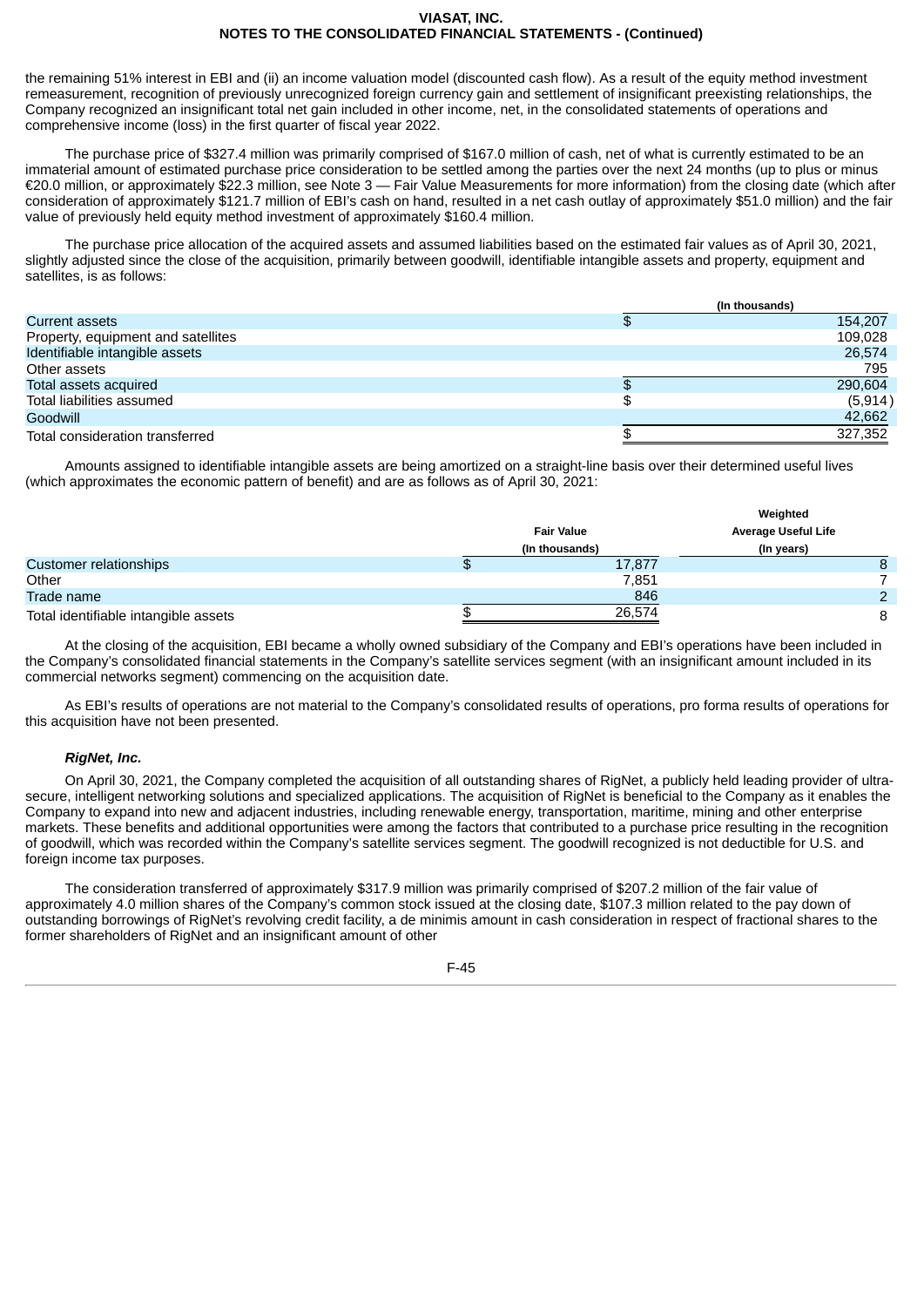consideration. In connection with the RigNet acquisition, the Company recorded merger-related transaction costs of approximately \$7.2 million, respectively, for the fiscal year ended March 31, 2022, included in selling, general and administrative expenses.

The purchase price allocation of the acquired assets and assumed liabilities based on the estimated fair values as of April 30, 2021 is as follows:

|                                    | (In thousands) |           |  |  |
|------------------------------------|----------------|-----------|--|--|
| <b>Current assets</b>              | \$             | 88,166    |  |  |
| Property, equipment and satellites |                | 63.191    |  |  |
| Identifiable intangible assets     |                | 221,540   |  |  |
| Other assets                       |                | 13,350    |  |  |
| Total assets acquired              |                | 386.247   |  |  |
| <b>Current liabilities</b>         |                | (66,006)  |  |  |
| Other long-term liabilities        |                | (31, 433) |  |  |
| Total liabilities assumed          |                | (97, 439) |  |  |
| Goodwill                           |                | 29,132    |  |  |
| Total consideration transferred    |                | 317,940   |  |  |

Amounts assigned to identifiable intangible assets are being amortized on a straight-line basis over their determined useful lives (which approximates the economic pattern of benefit) and are as follows as of April 30, 2021:

|                   | Weighted                   |  |  |
|-------------------|----------------------------|--|--|
| <b>Fair Value</b> | <b>Average Useful Life</b> |  |  |
| (In thousands)    | (In years)                 |  |  |
| 85,440<br>۰υ      | 8                          |  |  |
| 101,920           | 12                         |  |  |
| 25,540            | 8                          |  |  |
| 8,640             | 12                         |  |  |
| 221,540           | 10                         |  |  |
|                   |                            |  |  |

Management determined the fair value of acquired customer relationships intangible asset by applying the multi-period excess earnings method, which involved the use of significant estimates and assumptions related to forecasted revenue growth rate, gross margin, contributory asset charges, customer attrition rate and discount rate. In connection with the acquisition, the Company assumed a contingent liability associated with a RigNet predecessor subsidiary of approximately \$13.8 million, which represented the maximum amount payable under the terms of the agreement. As of March 31, 2022, no amount remains payable as the maximum amount payable was paid during the first and second quarters of fiscal year 2022.

The consolidated financial statements include the operating results of RigNet from the date of acquisition. Since the acquisition date, the Company recorded approximately \$180.2 million in revenue for the fiscal year ended March 31, 2022, and \$31.2 million of net losses for the fiscal year ended March 31, 2022, with respect to the RigNet business primarily in the Company's satellite services segment (with a portion included in its commercial networks segment) in the consolidated statements of operations.

### *Unaudited Pro Forma Financial Information*

The unaudited financial information in the table below summarizes the combined results of operations for the Company and RigNet on a pro forma basis, as though the companies had been combined as of the beginning of fiscal year 2021, April 1, 2020. The pro forma information is presented for informational purposes only and may not be indicative of the results of operations that would have been achieved if the acquisition had taken place at the beginning of the related fiscal periods. The pro forma financial information for the fiscal years ended March 31, 2022 and 2021 include the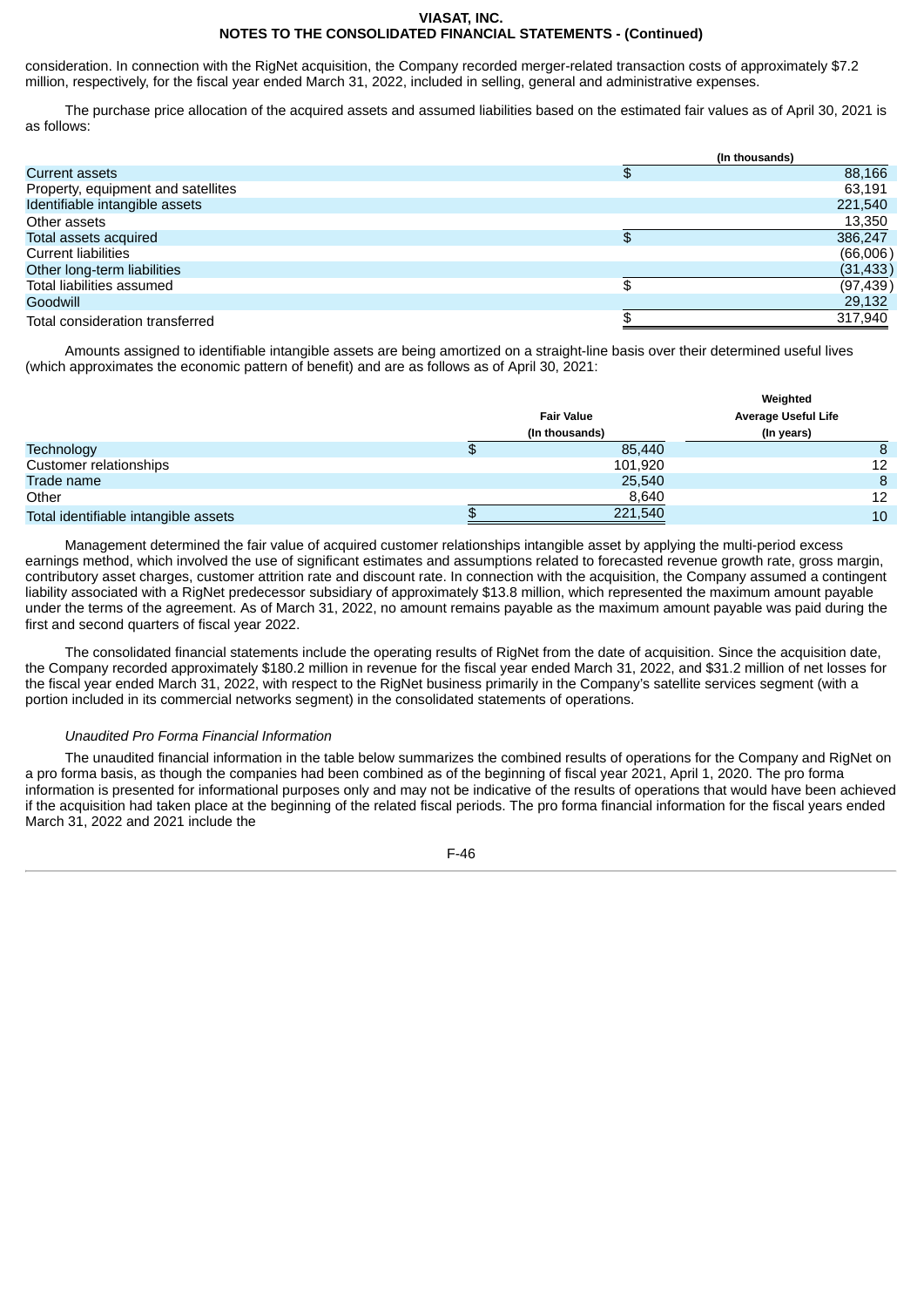business combination accounting effects primarily related to the amortization and depreciation changes from acquired intangible and tangible assets, acquisition-related transaction costs and related tax effects.

|                                                | <b>Fiscal Years Ended</b> |                |                |                |  |
|------------------------------------------------|---------------------------|----------------|----------------|----------------|--|
|                                                |                           | March 31, 2022 |                | March 31, 2021 |  |
|                                                |                           |                | (In thousands) |                |  |
| Total revenues                                 | £                         | 2,799,252      | \$             | 2,449,881      |  |
| Net (loss) income attributable to Viasat, Inc. |                           | (19, 957)      | \$             | (43, 866)      |  |
|                                                |                           |                |                |                |  |
|                                                | $F-47$                    |                |                |                |  |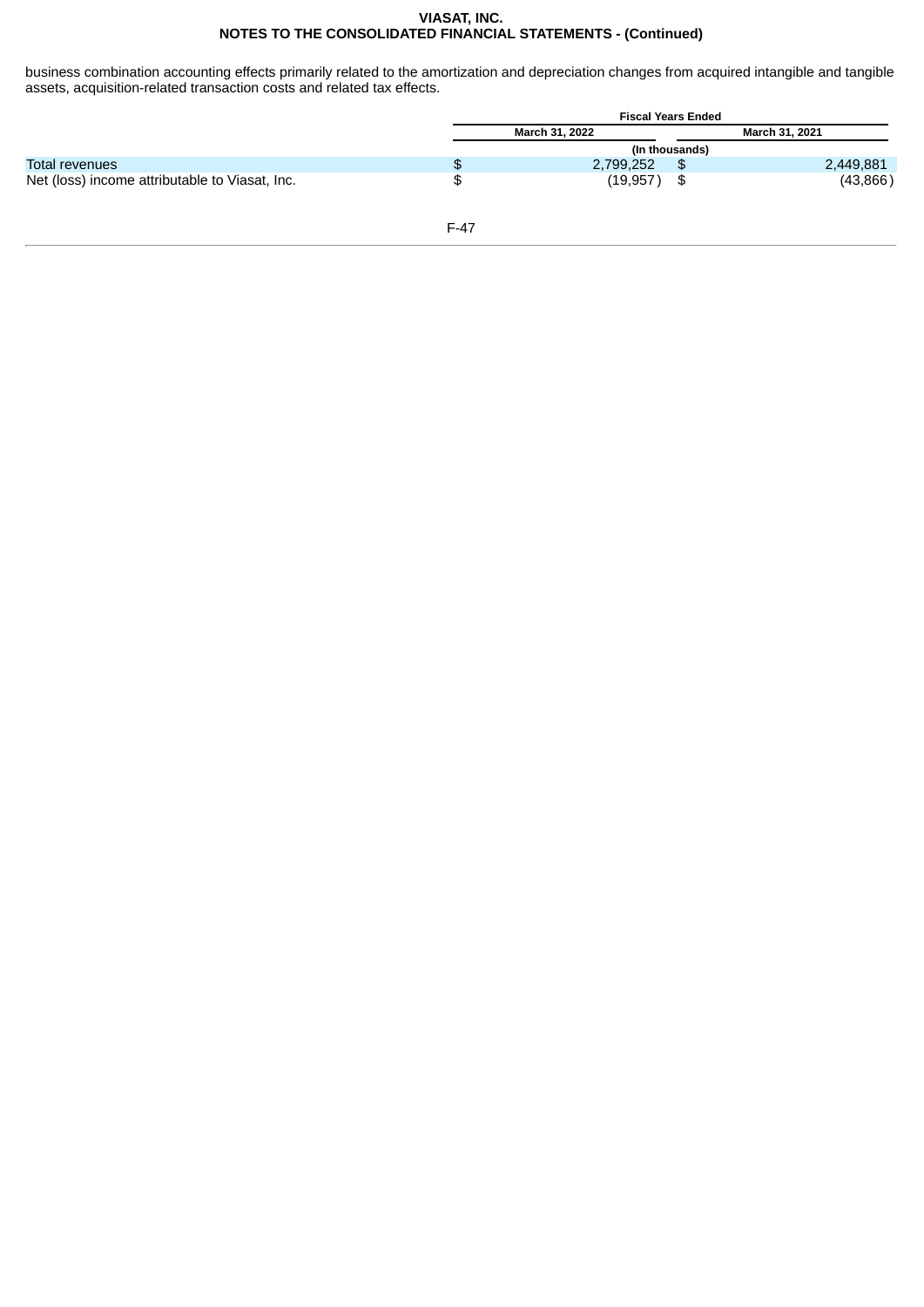# **SCHEDULE II**

# **VALUATION AND QUALIFYING ACCOUNTS**

# **For the Three Fiscal Years Ended March 31, 2022**

|                               | <b>Deferred Tax</b><br><b>Asset Valuation</b><br><b>Allowance</b> |
|-------------------------------|-------------------------------------------------------------------|
|                               | (In thousands)                                                    |
| Balance, March 31, 2019       | \$<br>33,499                                                      |
| Charged to costs and expenses | 9,122                                                             |
| <b>Deductions</b>             |                                                                   |
| Balance, March 31, 2020       | \$<br>42,621                                                      |
| Charged to costs and expenses | 4.455                                                             |
| <b>Deductions</b>             |                                                                   |
| Balance, March 31, 2021       | \$<br>47,076                                                      |
| Charged to costs and expenses | 5.119                                                             |
| Charged to goodwill*          | 25,876                                                            |
| <b>Deductions</b>             |                                                                   |
| Balance, March 31, 2022       | 78,071                                                            |

\* Related to the acquisitions of RigNet and EBI

II-1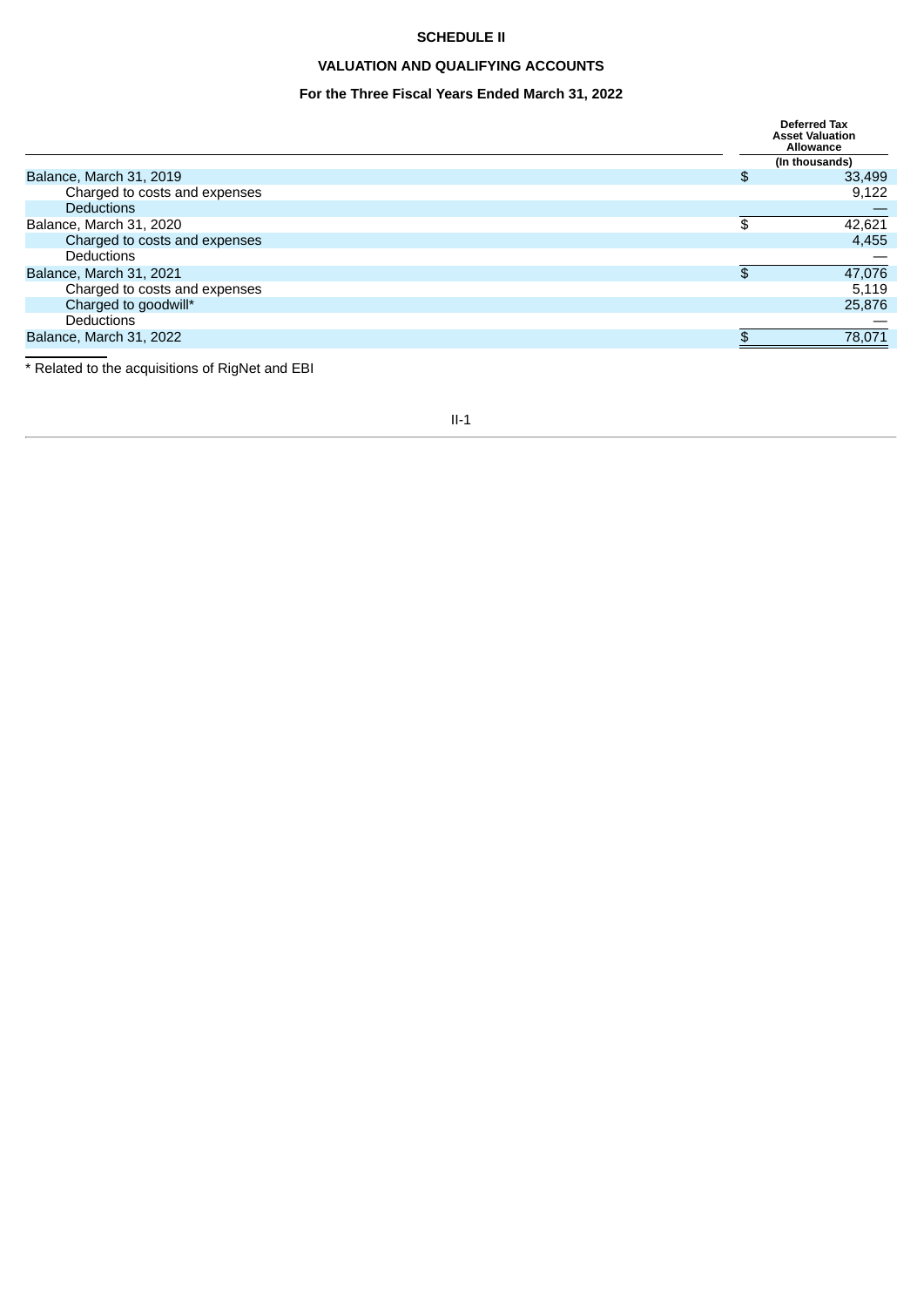## **FIRST AMENDMENT TO CHANGE IN CONTROL SEVERANCE AGREEMENT**

THIS FIRST AMENDMENT TO CHANGE IN CONTROL SEVERANCE AGREEMENT (this "First Amendment"), is made as of \_\_\_\_\_\_\_\_,<br>20 (the "Effective Date"), by and between Viasat, Inc., a Delaware corporation (the "Company"), and 20 (the "Effective Date"), by and between Viasat, Inc., a Delaware corporation (the "Company"), and Capitalized terms used and not otherwise defined herein shall have the meanings ascribed to such terms in the Severance Agreement (as defined below).

### **RECITALS**

A. The Company and Executive have entered into that certain Change in Control Severance Agreement, effective as of  $(the$ "Severance Agreement").

B. The parties hereto wish to amend certain terms of the Severance Agreement.

## **AMENDMENT**

The parties hereto hereby amend the Severance Agreement as follows, effective as of the Effective Date.

1. Section  $I(c)$ . Section  $I(c)$  of the Severance Agreement is hereby amended and restated as follows:

"*Change in Control*" shall mean and include each of the following:

(i) A transaction or series of transactions (other than an offering of the Company's common stock to the general public through a registration statement filed with the Securities and Exchange Commission) whereby any "person" or related "group" of "persons" (as such terms are used in Sections 13(d) and 14(d)(2) of the Securities Exchange Act of 1934, as amended (the "*Exchange Act*")) (other than the Company, any of its subsidiaries, an employee benefit plan maintained by the Company or any of its subsidiaries or a "person" that, prior to such transaction, directly or indirectly controls, is controlled by, or is under common control with, the Company) directly or indirectly acquires beneficial ownership (within the meaning of Rule 13d-3 under the Exchange Act) of securities of the Company possessing more than forty percent (40%) of the total combined voting power of the Company's securities outstanding immediately after such acquisition;

(ii) The individuals who, as of the date hereof are members of the Board (the "*Incumbent Board*"), cease for any reason to constitute at least two-thirds of the members of the Board; provided, however, that if the election, or nomination for election by the Company's common stockholders, of any new director was approved by a vote of at least two-thirds of the Incumbent Board, such new director shall, for purposes of this Agreement, be considered as a member of the Incumbent Board; provided, further, however, that no individual shall be considered a member of the Incumbent Board if such individual initially assumed office as a result of either an actual or threatened "Election Contest" (as described in Rule 14a-11 promulgated under the Exchange Act) or other actual or threatened solicitation of proxies or consents by or on behalf of a Person other than the Board (a "*Proxy Contest*") including by reason of any agreement intended to avoid or settle any Election Contest or Proxy Contest;

(iii) The consummation by the Company (whether directly involving the Company or indirectly involving the Company through one or more intermediaries) of (x) a merger, consolidation, reorganization, or business combination or (y) a sale or other disposition of all or substantially all of the Company's assets in any single transaction or series of related transactions or (z) the acquisition of assets or stock of another entity, in each case other than a transaction:

(A) Which results in the Company's voting securities outstanding immediately before the transaction continuing to represent (either by remaining outstanding or by being converted into voting securities of the Company or the person that, as a result of the transaction, controls, directly or indirectly, the Company or owns, directly or indirectly, all or substantially all of the Company's assets or otherwise succeeds to the business of the Company (the Company or such person, the "*Successor Entity*")) directly or indirectly, at least a majority of the combined voting power of the Successor Entity's outstanding voting securities immediately after the transaction, and

(B) After which no person or group beneficially owns voting securities representing forty percent (40%) or more of the combined voting power of the Successor Entity; *provided, however,* that no person or group shall be treated for purposes of this Section 1(c) (ii)(B) as beneficially owning 40% or more of combined voting power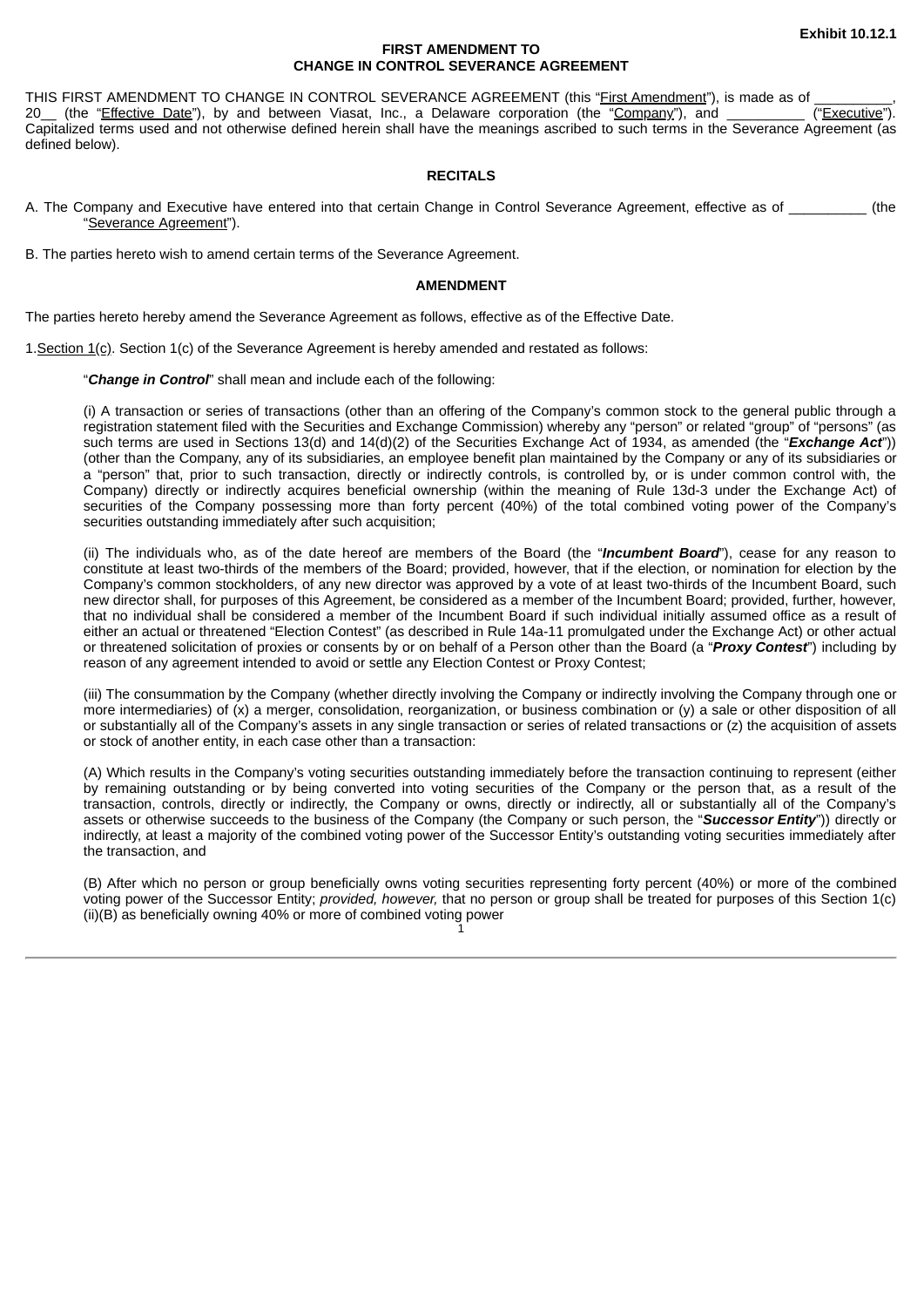of the Successor Entity solely as a result of the voting power held in the Company prior to the consummation of the transaction; or

(iv) The consummation of the transactions contemplated by that certain Share Purchase Agreement relating to Connect Topco Limited, between the Investor Sellers, the Management Sellers, the Optionholder Sellers, and the Company, dated November 8, 2021.

The Board shall have full and final authority, which shall be exercised in its discretion, to determine conclusively whether a Change in Control of the Company has occurred pursuant to the above definition, and the date of the occurrence of such Change in Control and any incidental matters relating thereto.

2.This First Amendment shall be and, as of the Effective Date, is hereby incorporated in and forms a part of, the Severance Agreement.

3.Except as expressly provided herein, all terms and conditions of the Severance Agreement shall remain in full force and effect. *(Signature page follows)*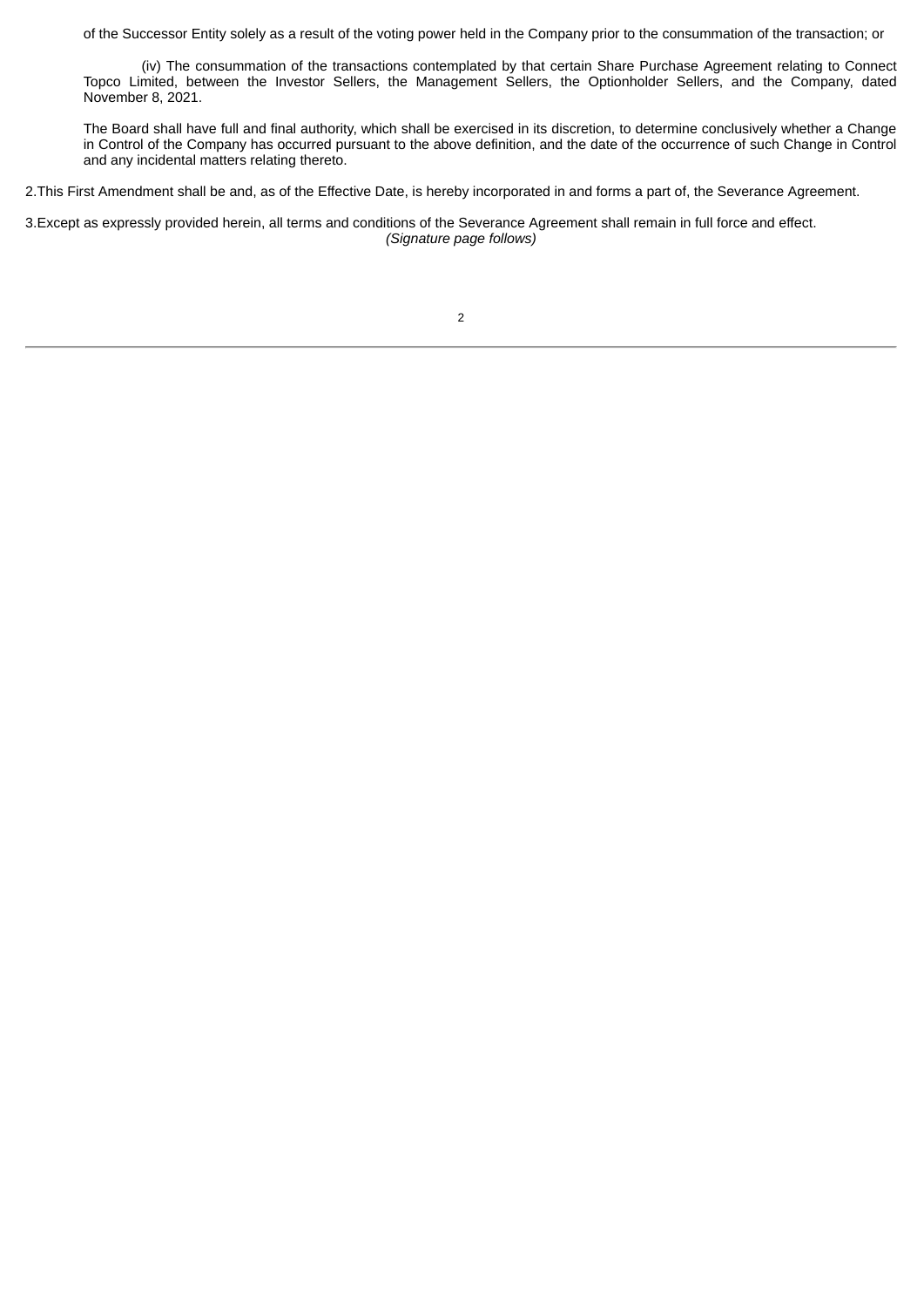# **COMPANY**

By:\_\_\_\_\_\_\_\_\_\_\_\_\_\_\_\_\_\_\_\_\_\_\_\_\_\_\_\_\_\_\_\_

Name: Title:

# **EXECUTIVE**

Name:

3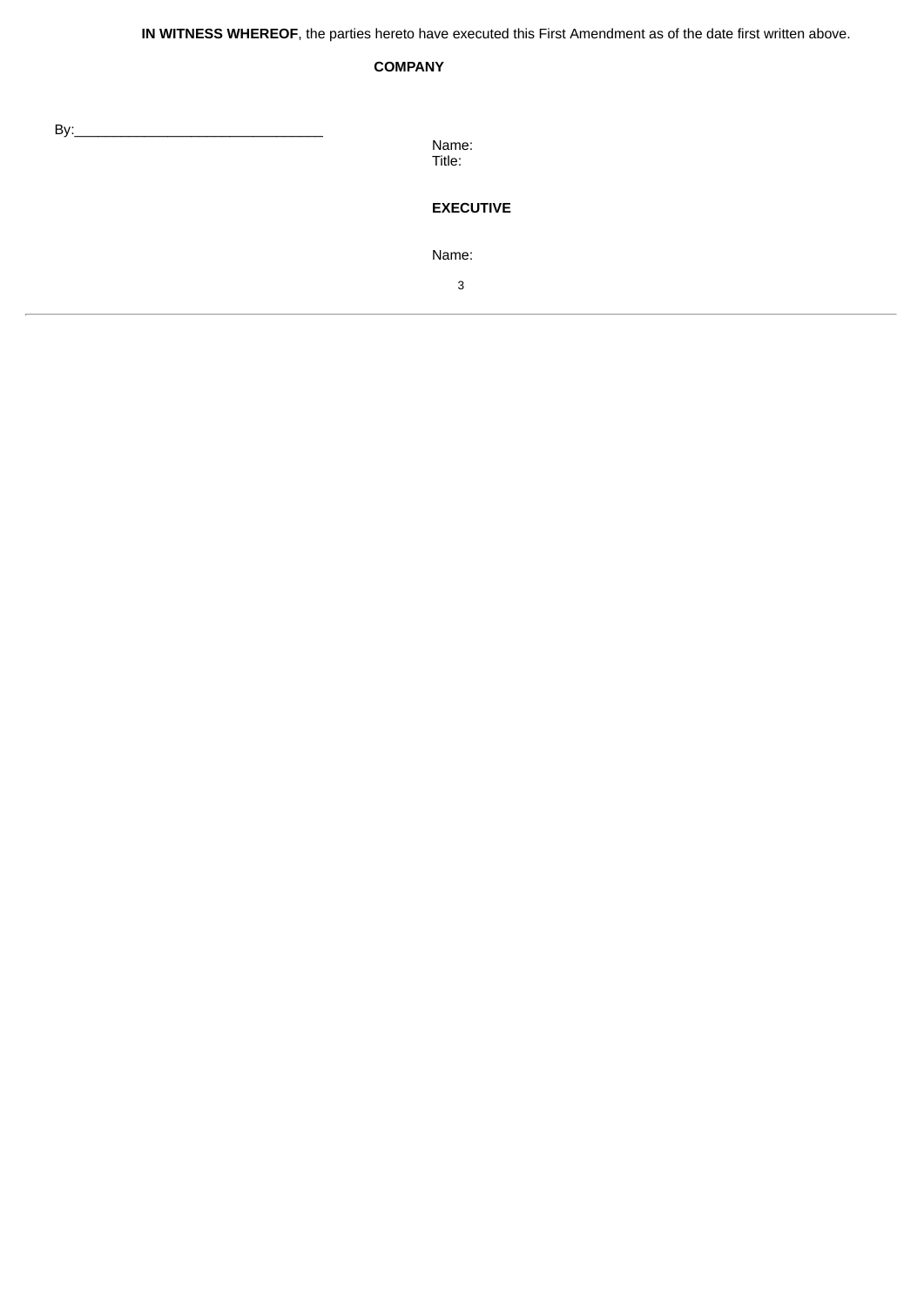Automation Communications Engineering Corporation **United States (LA)** Beijing Viasat Science and Technology Co., Ltd. China C.S.G. Cyprus Space Gateways Ltd Cyprus Carmel Comunicaciones. S.A. de C.V. Carmel Comunicaciones, S.A. de C.V.<br>
ComPetro Communications Holdings, LLC

ComPetro Communications Holdings, LLC

United States (DE) ComPetro Communications Holdings, LLC<br>
ComPetro Communications, LLC<br>
United States (DE) ComPetro Communications, LLC ComPetro Comunicações Holdings do Brasil, Ltda. Brazil Cyphre Security Solutions, LLC United States (TX) Engreen India Private Limited **India India** India Engreen, Inc. **Engreen**, Inc. Euro Broadband Infrastructure Sàrl Switzerland Euro Broadband Services S.r.l.<br>Intelie Solucoes em Informatica S.A. Intelie Solucoes em Informatica S.A. Intelie Solucoes em Informatica S.A. Brazil Intelie Technology LLC<br>Intelie. Inc. IOM Licensing Holding Company Limited<br>
Isle of Man<br>
Irish Space Gateways Ltd Irish Space Gateways Ltd<br>
Karama Technologies Ltd<br>
Karama Technologies Ltd Karama Technologies Ltd<br>
LandTel Communications, LLC<br>
United States (LA) LandTel Communications, LLC<br>LandTel. Inc. mmWaveBroadband Co. **We are also constructed States (DE)** United States (DE) Munaicom LLP **Kazakhstan** Nesscoinvsat Limited **Nesscoinvsat Limited Nesscoinvsat Limited Kingdom** Orgtec, S. de R.L.de C.V. **Mexico** and *C.V.* Mexico PT Viasat Communications Indonesia **Indonesia** Indonesia Rig Net Middle East LLC **Canadian Community** Coman RigNet (CA), Inc. Canada RigNet Angola, Limitada Angola Angola RigNet AP Facilities & Services Limited Nigeria RigNet AS Norway RigNet Australia Ptv. Limited RigNet BRN Sdn. Bhd. **Brunei** Brunei RigNet Company for Communication Services Ltd. **Installer** Iraq RigNet de México, S de R.L. de C.V. Mexico RigNet EIS, Inc. United States (DE) RigNet Ghana Limited<br>RigNet Global Holdings S.a.r.l. Chana Ghana Ghana Chana Chana Chana Chana Chana Chana Chana Chana Chana Chana<br>Chana Chana Chana Chana Chana Chana Chana Chana Chana Chana Chana Chana Chana Chana Chana C RigNet Global Holdings S.a.r.l. RigNet Holdings, LLC and the Community of the United States (DE) RigNet Luxembourg Holdings S.a.r.l. Luxembourg RigNet Middle East - FZE RigNet Mobile Solutions Limited Scotland Scotland RigNet Mozambique Limitada<br>
RigNet Newco, Inc. (Inc. 2008) And Mozambique Mozambique (DE) RigNet Newco, Inc. United States (DE) RigNet Pte Ltd<br>
RigNet Qatar W.L.L.<br>
Oatar RigNet Qatar W.L.L.<br>RigNet Satcom, Inc. RigNet Sdn. Bhd.<br>RigNet Servicos de Telecomunicações Brasil, Ltda. Brazil RigNet Serviços de Telecomunicações Brasil, Ltda. RigNet UK Holdings Limited Scotland RigNet UK Limited Scotland RigNet, Inc. United States (DE) RigNet, Inc. (Limited Liability One Person Company) Saudi Arabia<br>RNET Properties LLC<br>United States (DE) RNET Properties LLC<br>
RNSAT Servicios de México. S. de R.L. de C.V.<br>
Mexico RNSAT Servicios de México, S. de R.L. de C.V. Safety Controls, Inc. **Example 20 and States (LA)** United States (LA)

Democratic Republic of the Congo United States (DE) United States (DE) United States (DE)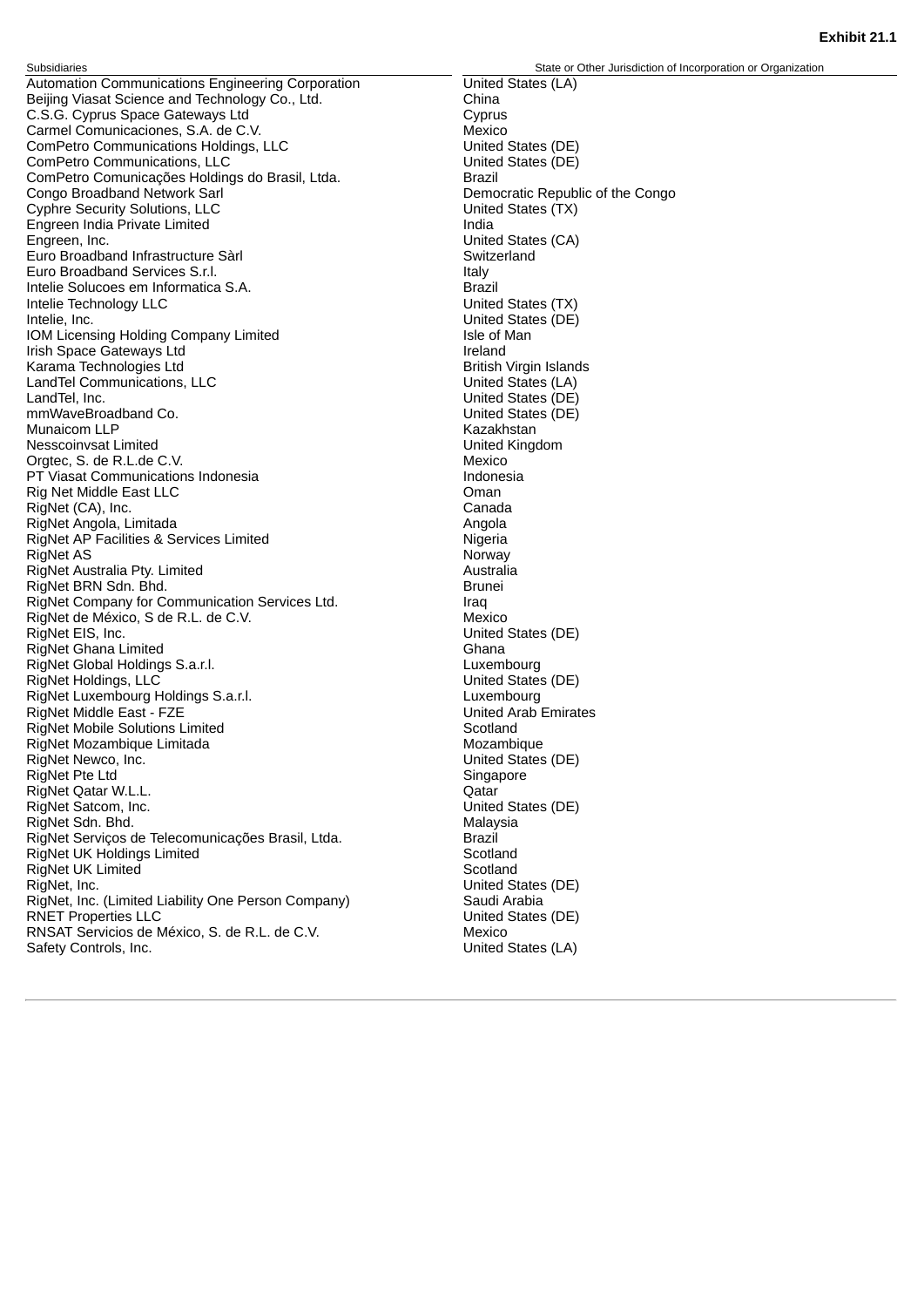Shabakat Rafedain AI Iraq AI Jadeed for Trade in Communication Equipment and Devices LLC Iraq Skylogic D.o.o. Skylogic Espana S.L.U. Skylogic Espana S.L.U. Skylogic Eurasia Iletisim Sanayi Turkey Skylogic Finland OY **Finland** Skylogic France SAS France SAS France SAS Skylogic Germany GmbH Germany GmbH Germany Skylogic Hellas MEPE<br>
Tailored Investments Ltd<br>
Tailored Investments Ltd Tailored Investments Ltd TrellisWare Technologies, Inc. TrellisWare Technologies, Inc. The United States (DE) V3 Tanzania Limited **Tanzania Limited** Tanzania VGlobal Corp, S.A. de C.V. **Mexico** Mexico Viasat (Cambodia) Co., Ltd. Cambodia Viasat (IOM) Limited **Isle of Man** Viasat Antenna Systems S.A. Switzerland Systems S.A. Switzerland Viasat APAC Holdings Limited **Viasat APAC Holdings Limited Community** Control of Museum Community Community Community Community Community Community Community Community Community Community Community Community Community Comm Viasat Australia Pty Limited<br>Viasat Brasil Participacões Ltda. Australia Australia Australia Viasat Brasil Participações Ltda. Viasat Brasil Serviços de Comunicações Ltda. Brazil Viasat Broadband Holdings B.V. Viasat Cambodia Holdings Pte. Ltd. Singapore Viasat Canada Corp.<br>
Viasat Carrier Services, Inc. 
(2008) Canada Corp. Canada Carrier Services, Inc. (2008) Canada Carrier Services, Inc. Viasat Carrier Services, Inc. Viasat China Services, Inc. United States (DE) Viasat Colombia S.A.S Viasat Communications Germany GmbH<br>
Viasat Communications Italy S.r.l.<br>
Italy Management Communications Italy S.r.l. Viasat Communications Italy S.r.l. Viasat Communications Ltd.<br>
Viasat Communications Middle East LLC<br>
Viasat Communications Middle East LLC<br>
Ghana Ghanachara Communications Middle East LLC Viasat Communications Middle East LLC<br>
Viasat Communications Panama, S.A<br>
Pepublic of Panama Viasat Communications Panama, S.A<br>
Viasat Communications Uganda Limited<br>
Uganda Viasat Communications Uganda Limited<br>Viasat Europe Limited Viasat Europe Limited Viasat Europe Limited<br>
Viasat Europe Sàrl<br>
Viasat Europe Sàrl Viasat Europe Sàrl Viasat Germany GmbH<br>
Viasat Global Holdings, LLC<br>
Viasat Global Holdings, LLC Viasat Global Holdings, LLC<br>
Viasat Guatemala SA<br>
United States (De) Viasat Guatemala SA Viasat Honduras, S. de R.L. Services and States and Honduras Viasat Ibérica, S.L.. Spain (1999) and the spain spain spain spain spain spain spain spain spain spain spain spain Viasat India Private Limited. **India** India Viasat Israel Ltd. Israel Viasat Italy S.r.l. Viasat Japan 合同会社 (Viasat Japan G.K.). Japan Viasat Kenya Holdings Limited. Viasat Kenya Limited. Kenya Viasat Kenya Operations Limited Kenya Viasat Malaysia Sdn. Bhd. Malaysia Sdn. Bhd. Malaysia Shahar Malaysia Shahar Malaysia Shahar Malaysia Shahar M<br>Malaysia Sari Malaysia Shahar Malaysia Shahar Malaysia Shahar Malaysia Shahar Malaysia Shahar Malaysia Shahar Viasat Mali-Sarl Mali Viasat Mozambique, LDA<br>
Viasat Netherlands B.V.<br>
Metherlands B.V. Viasat Netherlands B.V. Viasat Nigeria Limited Nigeria Nigeria Viasat Peru S.R.L. Peru Viasat Polska LLC sp. z o.o.. Poland Viasat Poland Viasat RDC Sarl Viasat Rwanda Limited<br>
Viasat Satellite Holdings Limited<br>
Viasat Satellite Holdings Limited Viasat Satellite Holdings Limited<br>
Viasat Satellite Ventures Holdings Luxembourg S.a.r.l.<br>
Luxembourg Viasat Satellite Ventures Holdings Luxembourg S.a.r.l. **Luxembourg S.a.r.l.** Luxembourg S.a.r.l. Senegal Viasat Senegal SUARL COMEN CONSUMING THE SENEGAL SENEGAL SENEGAL SENEGAL SENEGAL SENEGAL SENEGAL SENEGAL SENEG<br>
Viasat Services Holding Co. Viasat Services Holding Co.<br>
Viasat Singapore Holdings Pte. Ltd<br>
Viasat Singapore Holdings Pte. Ltd Viasat Singapore Holdings Pte. Ltd

Democratic Republic of the Congo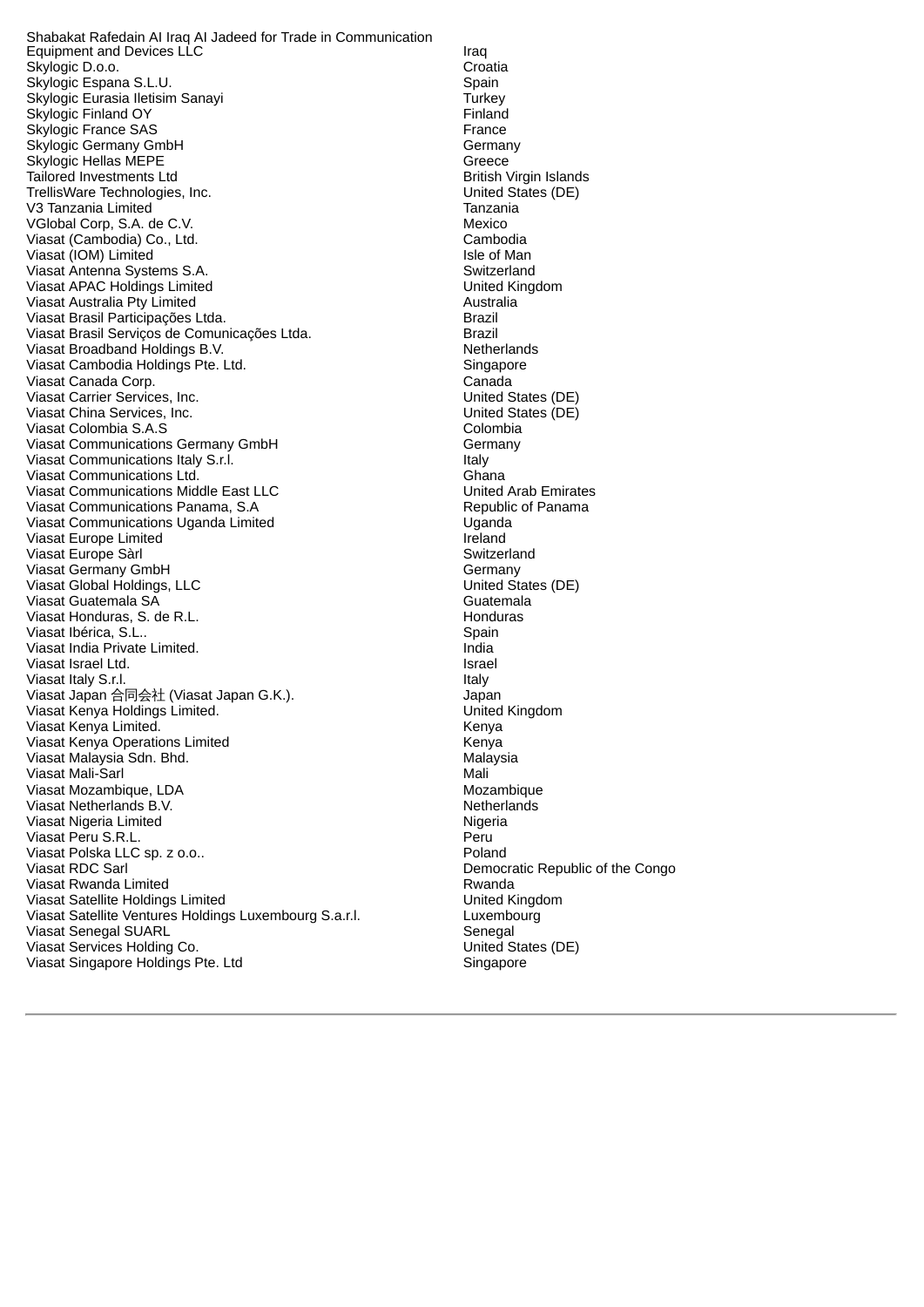Viasat South Africa (Pty) Ltd Viasat South Africa Holdings Limited Viasat Tchad Sarl **Channel Community Community** Channel Channel Channel Channel Channel Channel Channel Channel Ch Viasat Technologies Limited Viasat Tecnologia S.A. de C.V Viasat UK Limited Viasat VS3 Holdings Limited Viasat West Africa Holdings Limited Viasat Worldwide Limited Viasat Zambia Limited VParent, Ind c. Unletted the contract of the contract of the contract of the contract of the contract of the contract of the contract of the contract of the contract of the contract of the contract of the contract of the contract of th VS3 MOROCCO (SARL) VService, Ind c. Unletted the contract of the contract of the contract of the contract of the contract of the contract of the contract of the contract of the contract of the contract of the contract of the contract of the contract of th

South Africa United Kingdom h a d United Kingdom M e xic o United Kingdom United Kingdom United Kingdom United States (DE) Z a m bia nited States (DE) Morocco nited States (DE)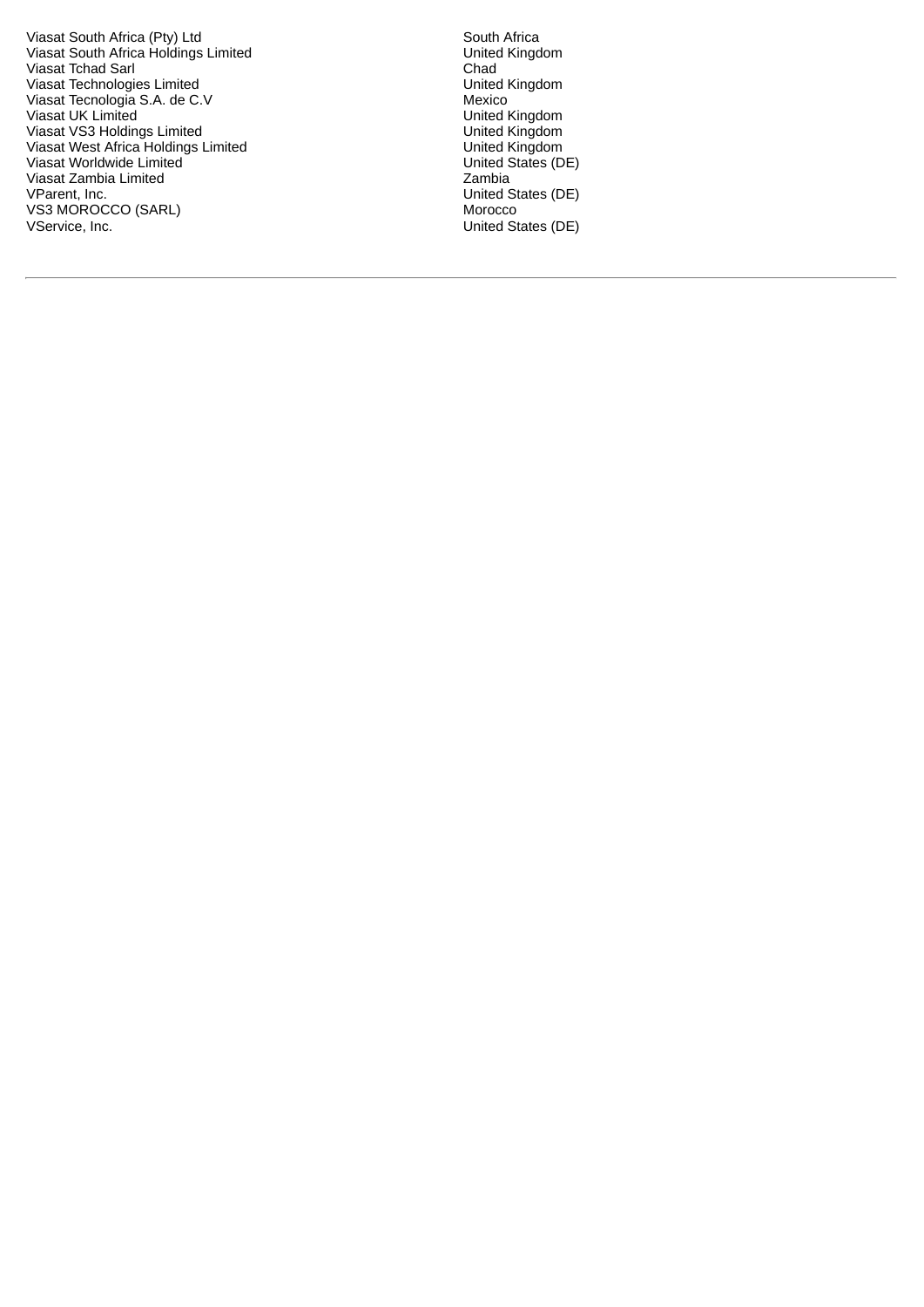## CONSENT OF INDEPENDENT REGISTERED PUBLIC ACCOUNTING FIRM

We hereby consent to the incorporation by reference in the Registration Statements on Form S-3 (File Nos. 333-74276, 333-85522, 333-135652, 333-141238, 333-143425 and 333-242477) and Form S-8 (File Nos. 333-21113, 333-40396, 333-67010, 333-68757, 333-109959, 333-131382, 333-153828, 333-159708, 333-160361, 333-167379, 333-169593, 333-182015, 333-184029, 333-191326, 333-204440, 333- 207064, 333-220556, 333-228221, 333-231791, 333-234634, 333-249941, 333-255690, 333-256652 and 333-260249) of Viasat, Inc. of our report dated May 27, 2022 relating to the financial statements, financial statement schedule and the effectiveness of internal control over financial reporting, which appears in this Form 10-K.

/s/ PricewaterhouseCoopers LLP San Diego, California May 27, 2022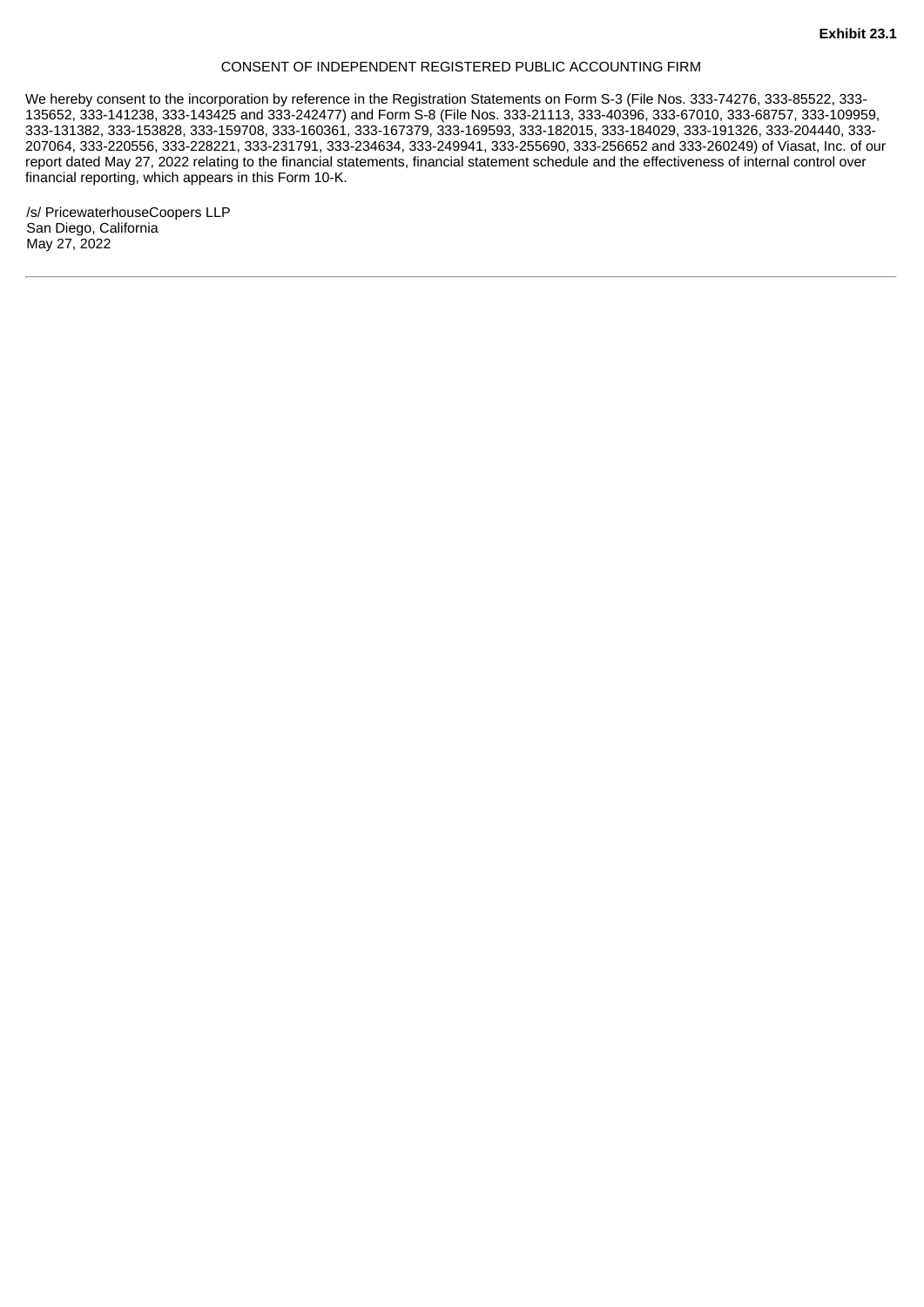## CERTIFICATION OF CHIEF EXECUTIVE OFFICER PURSUANT TO SECTION 302 OF THE SARBANES-OXLEY ACT OF 2002

- I, Richard Baldridge, Chief Executive Officer of Viasat, Inc., certify that:
- 1. I have reviewed this annual report on Form 10-K of Viasat, Inc.;
- 2. Based on my knowledge, this report does not contain any untrue statement of a material fact or omit to state a material fact necessary to make the statements made, in light of the circumstances under which such statements were made, not misleading with respect to the period covered by this report;
- 3. Based on my knowledge, the financial statements, and other financial information included in this report, fairly present in all material respects the financial condition, results of operations and cash flows of the registrant as of, and for, the periods presented in this report;
- 4. The registrant's other certifying officer(s) and I are responsible for establishing and maintaining disclosure controls and procedures (as defined in Exchange Act Rules 13a-15(e) and 15d-15(e)) and internal control over financial reporting (as defined in Exchange Act Rules 13a-15(f) and 15d-15(f)) for the registrant and have:
	- a) Designed such disclosure controls and procedures, or caused such disclosure controls and procedures to be designed under our supervision, to ensure that material information relating to the registrant, including its consolidated subsidiaries, is made known to us by others within those entities, particularly during the period in which this report is being prepared;
	- b) Designed such internal control over financial reporting, or caused such internal control over financial reporting to be designed under our supervision, to provide reasonable assurance regarding the reliability of financial reporting and the preparation of financial statements for external purposes in accordance with generally accepted accounting principles;
	- c) Evaluated the effectiveness of the registrant's disclosure controls and procedures and presented in this report our conclusions about the effectiveness of the disclosure controls and procedures, as of the end of the period covered by this report based on such evaluation; and
	- d) Disclosed in this report any change in the registrant's internal control over financial reporting that occurred during the registrant's most recent fiscal quarter (the registrant's fourth fiscal quarter in the case of an annual report) that has materially affected, or is reasonably likely to materially affect, the registrant's internal control over financial reporting; and
- 5. The registrant's other certifying officer(s) and I have disclosed, based on our most recent evaluation of internal control over financial reporting, to the registrant's auditors and the audit committee of the registrant's board of directors (or persons performing the equivalent functions):
	- a) All significant deficiencies and material weaknesses in the design or operation of internal control over financial reporting which are reasonably likely to adversely affect the registrant's ability to record, process, summarize and report financial information; and
	- b) Any fraud, whether or not material, that involves management or other employees who have a significant role in the registrant's internal control over financial reporting.

Date: May 27, 2022

/S/ RICHARD BALDRIDGE Richard Baldridge Chief Executive Officer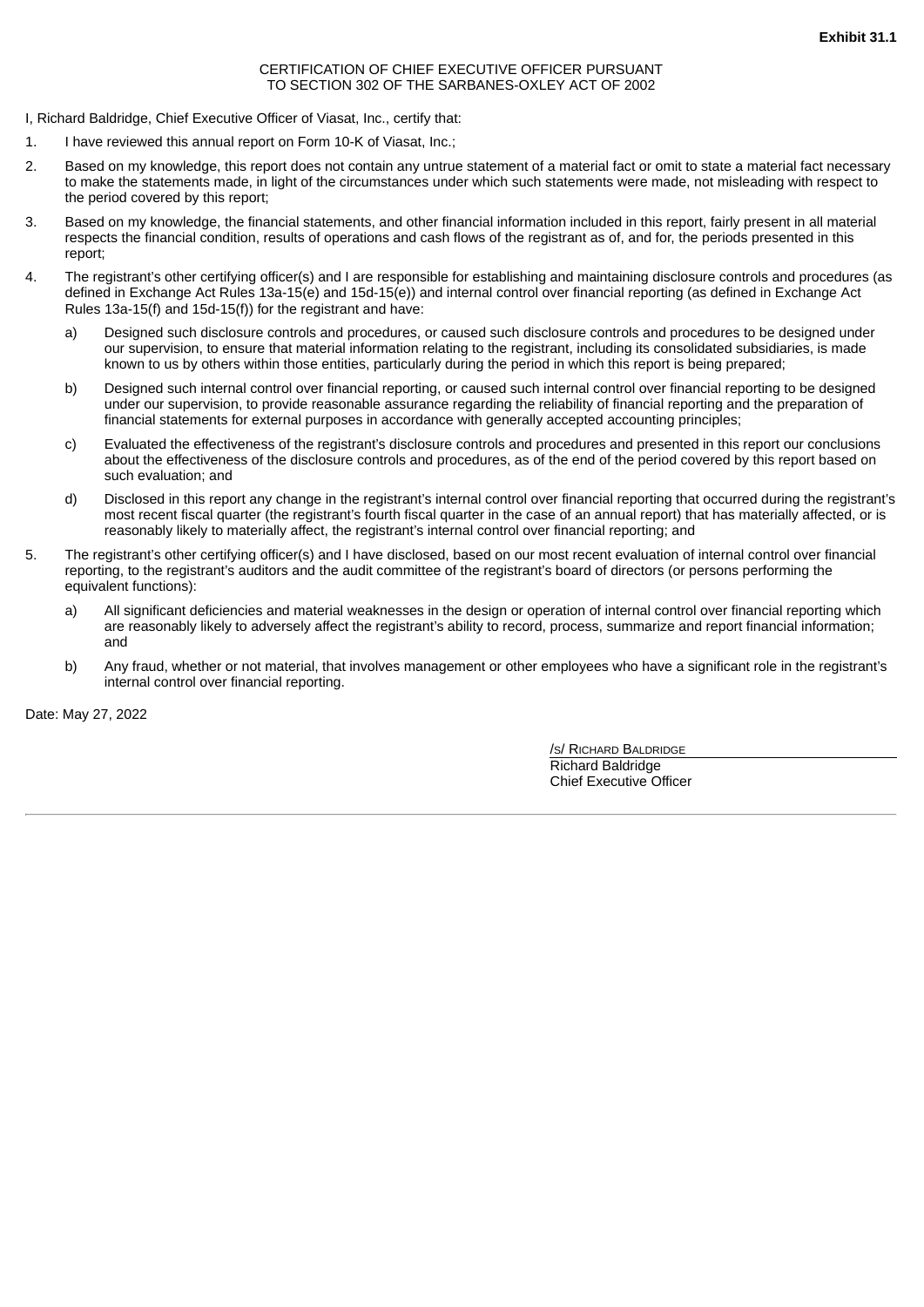## CERTIFICATION OF CHIEF FINANCIAL OFFICER PURSUANT TO SECTION 302 OF THE SARBANES-OXLEY ACT OF 2002

I, Shawn Duffy, Chief Financial Officer of Viasat, Inc., certify that:

- 1. I have reviewed this annual report on Form 10-K of Viasat, Inc.;
- 2. Based on my knowledge, this report does not contain any untrue statement of a material fact or omit to state a material fact necessary to make the statements made, in light of the circumstances under which such statements were made, not misleading with respect to the period covered by this report;
- 3. Based on my knowledge, the financial statements, and other financial information included in this report, fairly present in all material respects the financial condition, results of operations and cash flows of the registrant as of, and for, the periods presented in this report;
- 4. The registrant's other certifying officer(s) and I are responsible for establishing and maintaining disclosure controls and procedures (as defined in Exchange Act Rules 13a-15(e) and 15d-15(e)) and internal control over financial reporting (as defined in Exchange Act Rules 13a-15(f) and 15d-15(f)) for the registrant and have:
	- a) Designed such disclosure controls and procedures, or caused such disclosure controls and procedures to be designed under our supervision, to ensure that material information relating to the registrant, including its consolidated subsidiaries, is made known to us by others within those entities, particularly during the period in which this report is being prepared;
	- b) Designed such internal control over financial reporting, or caused such internal control over financial reporting to be designed under our supervision, to provide reasonable assurance regarding the reliability of financial reporting and the preparation of financial statements for external purposes in accordance with generally accepted accounting principles;
	- c) Evaluated the effectiveness of the registrant's disclosure controls and procedures and presented in this report our conclusions about the effectiveness of the disclosure controls and procedures, as of the end of the period covered by this report based on such evaluation; and
	- d) Disclosed in this report any change in the registrant's internal control over financial reporting that occurred during the registrant's most recent fiscal quarter (the registrant's fourth fiscal quarter in the case of an annual report) that has materially affected, or is reasonably likely to materially affect, the registrant's internal control over financial reporting; and
- 5. The registrant's other certifying officer(s) and I have disclosed, based on our most recent evaluation of internal control over financial reporting, to the registrant's auditors and the audit committee of the registrant's board of directors (or persons performing the equivalent functions):
	- a) All significant deficiencies and material weaknesses in the design or operation of internal control over financial reporting which are reasonably likely to adversely affect the registrant's ability to record, process, summarize and report financial information; and
	- b) Any fraud, whether or not material, that involves management or other employees who have a significant role in the registrant's internal control over financial reporting.

Date: May 27, 2022

/S/ SHAWN DUFFY Shawn Duffy Chief Financial Officer